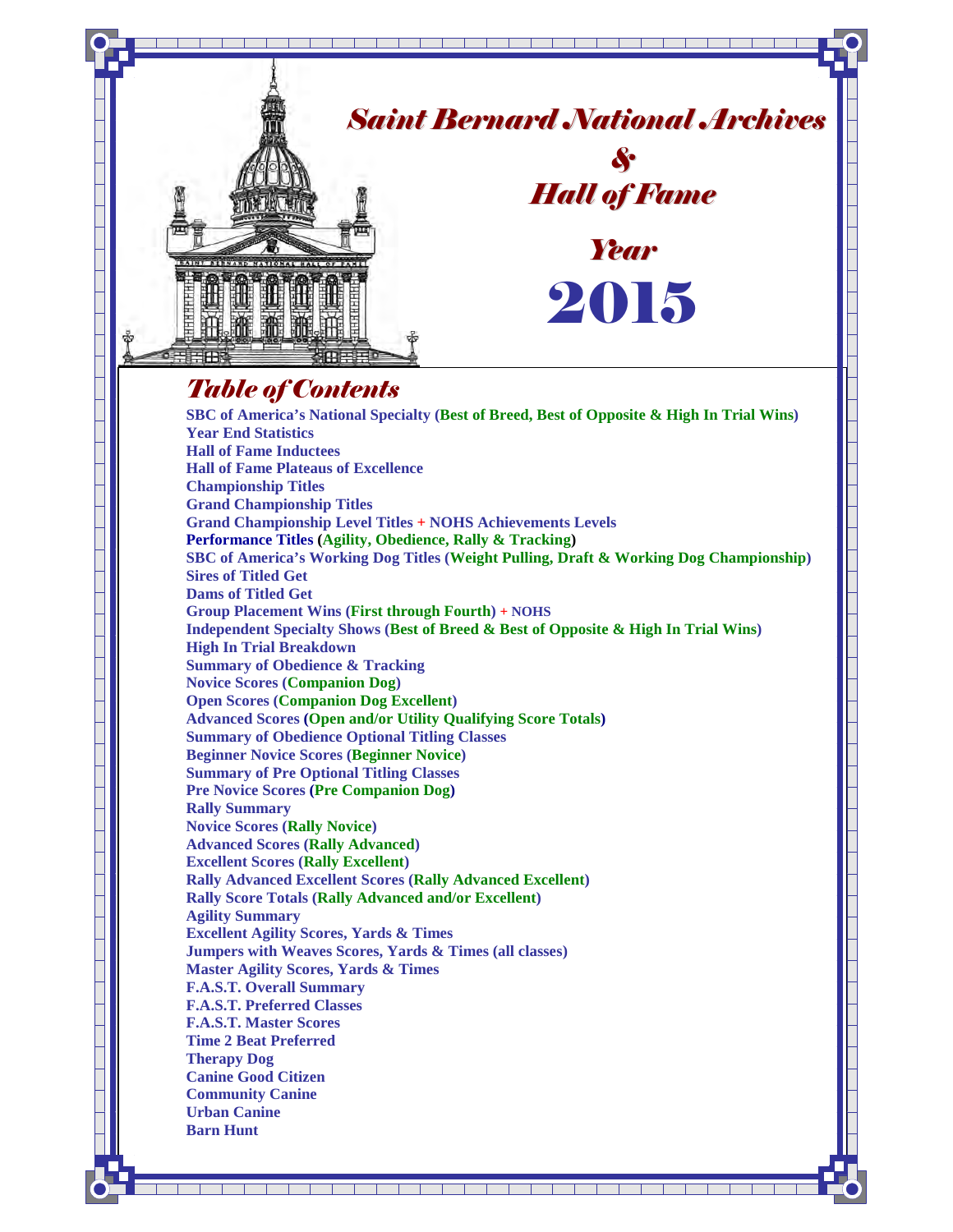



*.* 

<u> 1919 - Johann Johann Barbara, menyebagai kecamatan pada 2001 - Johann Barbara Barbara Barbara Barbara Barbara</u>



| Date: October 1, 2, 3, 2015                                                                  |                        |                                                                                                                                                             | Location: Santa Te, NM |                      |                    |  |
|----------------------------------------------------------------------------------------------|------------------------|-------------------------------------------------------------------------------------------------------------------------------------------------------------|------------------------|----------------------|--------------------|--|
| Judges: (I & D) Horst Vogel (B) Karen Bodeving                                               |                        | Dogs In Competition: 65                                                                                                                                     |                        |                      |                    |  |
| Obedience: OB 188.5                                                                          | Tracking Test: No Test | Draft Test: 5 Qualifiers<br>$(2) \mathcal{N} \mathcal{D} \mathcal{D} - (2) \mathcal{T} \mathcal{D} \mathcal{D} 2 - (1) \mathcal{D} \mathcal{D} \mathcal{X}$ |                        | Weight Pulled: 2065# | Percentage: 15.30% |  |
| $c \oplus c \oplus d$ $\oplus$ $\vdots$ $\vdots$ $c \oplus c$ $\vdots$ $c \oplus c$ $\vdots$ |                        |                                                                                                                                                             |                        |                      |                    |  |

#### *SB CA <sup>A</sup> <sup>g</sup>ility Trial: N o Trial*



**BOB: CH Blissfull's**



**Armani BOS: GCH Alpine Mtn Abigail WD**



**Jamelle**



**WB: Alpine Mtn Helga**



**Obedience HIT: WDCH PACH3 Snowy Pines Hummer UD GN GO VER RAE2 MXP8 MXPG MJP14 MJPC MJPB2 PAX3 MPF MFPB TQXP T2BP5 CGCA TDD2** Judge: Ms. Janice D. Anthes

**Draft (2) NDD - (2) Open TDD2 – (1) DDX Sgt. Peppers Doctor Robert CD BN PCD RA NDD Sgt. Peppers Wanna Be Your Man BN RN NDD NDDs (right) < Hummer & Snowy Pines Tundra CDX GN RE MXP3 MXPB AJP OFP CGCA TDD2 TDD2s (center) Excalibur's Muse CDX BN RA DDX WPX (left)**



**Most Weight Pulled Excalibur's Muse CDX BN RA DDX WPXPulled 2065 Pounds** 

<u>Territorial de la contenentación de la contenental de la contenental de la contenental de la contenental de la</u>



**Highest Percentage Pulled Excalibur's Muse CDX BN RA DDX WPXHighest Percentage 15.30%**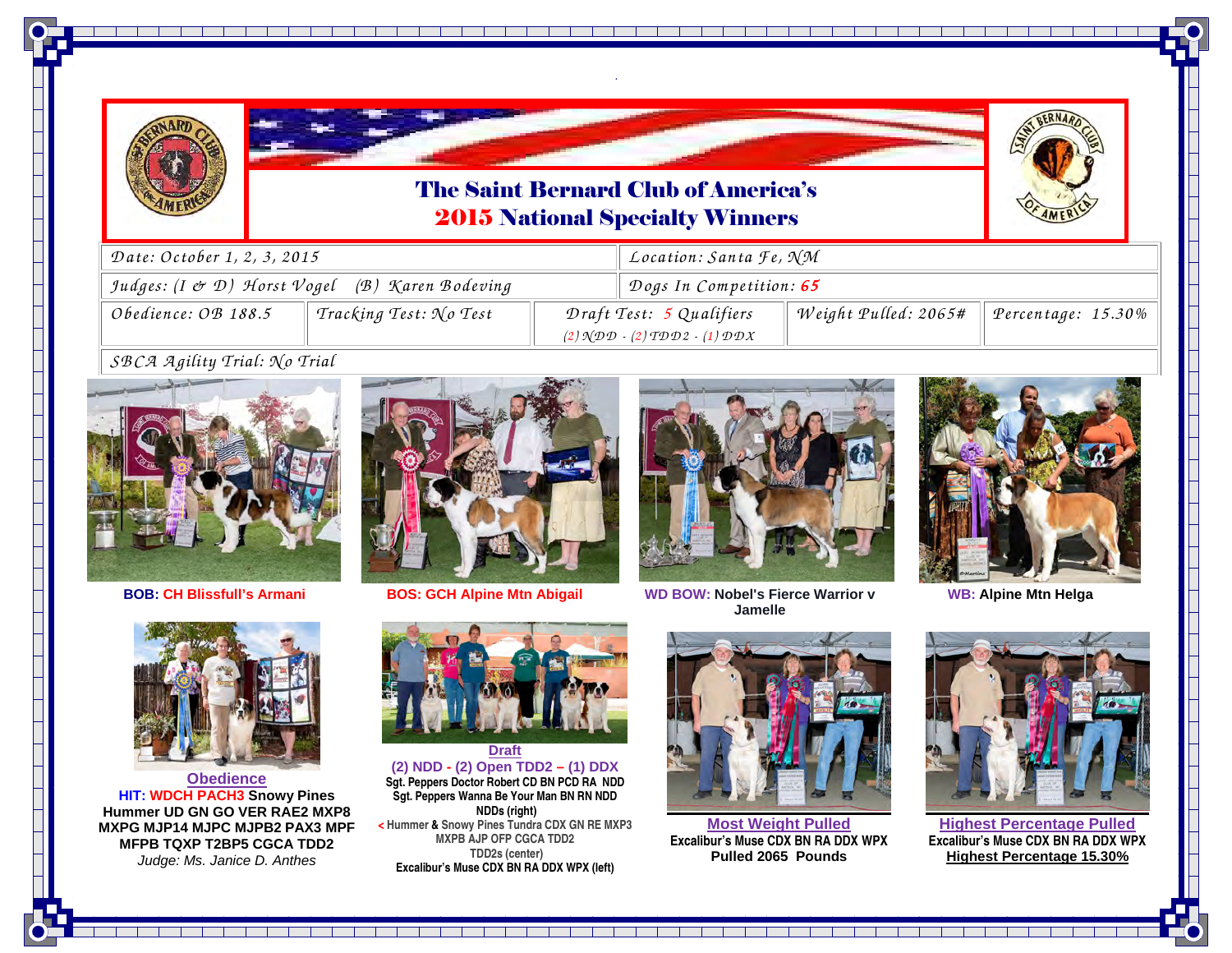### Saint Bernard Club of America's

#### 2015 National Selects & Awards of Merit Sorted by Dog

|                | <b>CH</b>                  | <b>Name</b>                                                                                                                                                                                                                                                                                                                                                                                                                                                         | <b>AKC Titles</b> | Judge               | <b>Date</b>                                                                                              | <b>State</b> | м | -F             |
|----------------|----------------------------|---------------------------------------------------------------------------------------------------------------------------------------------------------------------------------------------------------------------------------------------------------------------------------------------------------------------------------------------------------------------------------------------------------------------------------------------------------------------|-------------------|---------------------|----------------------------------------------------------------------------------------------------------|--------------|---|----------------|
|                | <b>CHBlissfuls Chayla</b>  |                                                                                                                                                                                                                                                                                                                                                                                                                                                                     |                   |                     |                                                                                                          |              |   |                |
| <b>Select</b>  | <b>AOM</b>                 |                                                                                                                                                                                                                                                                                                                                                                                                                                                                     |                   |                     |                                                                                                          |              |   |                |
| 2015           |                            |                                                                                                                                                                                                                                                                                                                                                                                                                                                                     |                   | <b>Vogel, Horst</b> | <b>October 03, 2015</b>                                                                                  | <b>NM</b>    |   |                |
|                | <b>CHEpic Seduction</b>    |                                                                                                                                                                                                                                                                                                                                                                                                                                                                     |                   |                     |                                                                                                          |              |   |                |
| <b>Select</b>  | <b>AOM</b>                 |                                                                                                                                                                                                                                                                                                                                                                                                                                                                     |                   |                     |                                                                                                          |              |   |                |
|                | 2015                       |                                                                                                                                                                                                                                                                                                                                                                                                                                                                     |                   | <b>Vogel, Horst</b> | <b>October 03, 2015</b>                                                                                  | <b>NM</b>    |   |                |
|                |                            | <b>GCH CH Jamelles Aristocrat V Elba</b>                                                                                                                                                                                                                                                                                                                                                                                                                            | <b>BN RN CGCA</b> |                     |                                                                                                          |              | m |                |
| <b>Select</b>  | <b>AOM</b>                 |                                                                                                                                                                                                                                                                                                                                                                                                                                                                     |                   |                     |                                                                                                          |              |   |                |
| 2015           |                            |                                                                                                                                                                                                                                                                                                                                                                                                                                                                     |                   | <b>Vogel, Horst</b> | <b>October 03, 2015</b>                                                                                  | <b>NM</b>    |   |                |
|                | <b>CHKings Mill Zurich</b> |                                                                                                                                                                                                                                                                                                                                                                                                                                                                     |                   |                     |                                                                                                          |              | m |                |
| <b>Select</b>  | <b>AOM</b>                 |                                                                                                                                                                                                                                                                                                                                                                                                                                                                     |                   |                     |                                                                                                          |              |   |                |
|                | 2015                       |                                                                                                                                                                                                                                                                                                                                                                                                                                                                     |                   | <b>Vogel, Horst</b> | <b>October 03, 2015</b>                                                                                  | <b>NM</b>    |   |                |
|                |                            | <b>CHMelon City Xan V Kings Mill</b>                                                                                                                                                                                                                                                                                                                                                                                                                                |                   |                     |                                                                                                          |              | m |                |
| <b>Select</b>  | <b>AOM</b>                 |                                                                                                                                                                                                                                                                                                                                                                                                                                                                     |                   |                     |                                                                                                          |              |   |                |
|                | 2015                       |                                                                                                                                                                                                                                                                                                                                                                                                                                                                     |                   | <b>Vogel, Horst</b> | <b>October 03, 2015</b>                                                                                  | <b>NM</b>    |   |                |
| <b>Totals:</b> |                            |                                                                                                                                                                                                                                                                                                                                                                                                                                                                     | 5                 |                     |                                                                                                          |              | 3 | 2 <sup>1</sup> |
|                |                            | In 1986 & 1987 the Best of Breed & Best of Opposite were given select ratings.<br>In 1988 Selects were chosen AFTER the Best of Breed & Best of Winners.<br>The Board decided to leave BOB & BOS out of the loop so more good dogs could get recognition.<br>The Selects since 1988 were chosen AFTER BOB & BOW. Notice of the change is in:<br>SAINT FANCIER (Nov/Dec, 1986, page 46 & Nov/Dec, 1987, page 50)<br>Prior to 2010, the award was listed as "Select." |                   |                     | * With the introduction of the Grand Champion title in 2010, Selects and Awards of Merit are now listed. |              |   |                |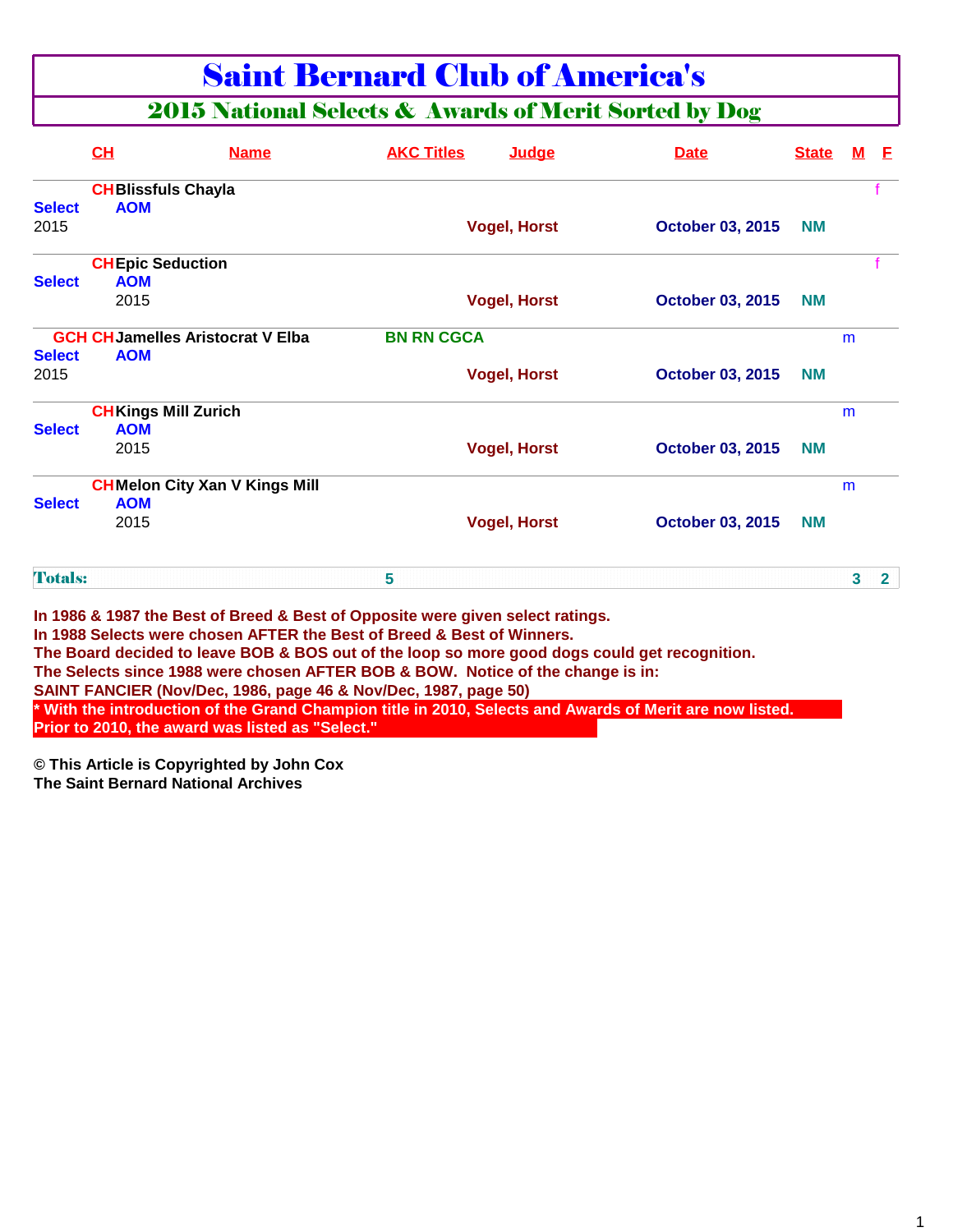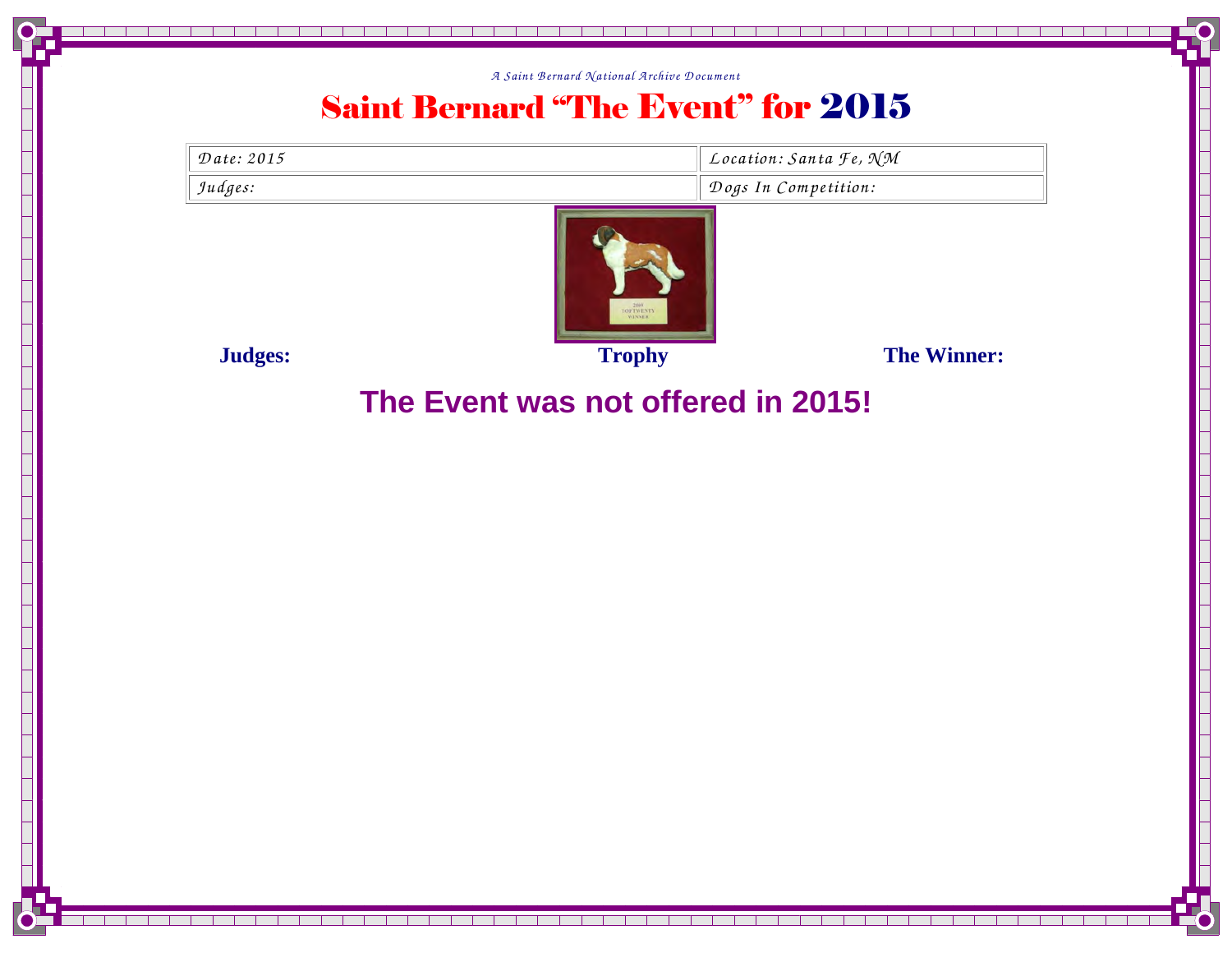#### 2015 Highlights & Points of Interest

**In 2015 we witnessed:** 

**2015** We have a few Breed Firsts for the new Therapy Dog Distinguished **ThDD: February 2, Cache Retreat Sky Walker H-N, RA ThDD f March 10, Revilos Gratitude ThDD m**

**July 27, 2015** GCH Mahoganys Gallant Spirit V Charley won Best In Show, **358** in competition. **m**

**August 22, 2015** Our 20th WDCH, CH/WDCH Excaliburs Lady of The Lake CDX RN (DD-WPX-CDX) f

**September 25, 2015** GCH Mahoganys Gallant Spirit V Charley won Best In Show, **866** in competition. **m**

**December 30, 2015** PACH3 WDCH Snowy Pine's Hummer UD GN GO VER RAE2 MXP9 MXPG MJP15 MJPS2 PAX3 MFP MFPS TQXP T2BP5 TDD2 CGCA CGCU completed another remarkable year in the Agility rings. Agility is the one AKC venue offering a ton of titles and Hummer is at the top of his game setting records in agility for our breed. In 2015 he earned the following Breed Firsts: Preferred Agility Champion (**PACH3**), **P**referred Agility Excellent (**PAX3**), **M**aster **A**gility **S**tandard **P**referred **8** & **9**, Lifetime **M**aster **S**tandard **P**referred **G**old, **M**aster F.A.S.T. **P**referred **S**ilver (**MFPS**), **M**aster **J**umpers With **W**eaves **P**referred **13, 14, 15,** Lifetime **M**aster **J**umpers With **W**eaves **P**referred **B**ronze **2** & **S**ilver **2** (**MJPB2 & MJPS2**), **Congratulations to Terry and Hummer.** 

#### **December 31, 2015 No Tracking titles earned in 2015!**

**Top Sires (4 Champion Get in 2015)**<br> **CH Alpine Mtn Doug CH Alpine Mtn Othelia** 2015-GCH/2014-CH Alpine Mtn Abigail f **CH** Alpine Mtn Doug **CH** Alpine Mtn Othelia **2015-CH** Alpine Mtn Atticus m 2015-CH Cache Retreat Power Drink Alpine Mtn f **CH** Alpine Mtn Doug **CH** Godsgift From Woodhaven **2015-CH** Alpine Mtn Nadia V Royal Treasure f **CH** Alpine Mtn Doug **CH** Godsgift From Woodhaven **2015-CH** Royal Treasures Nyleigh f **GCH CH** Cache Retreat Taxman **GCH CH** Dilettantes Quintessa **2015-CH** Brock Ranch Boogi Woogi Bogie m **GCH CH Cache Retreat Taxman GCH CH Dilettantes Quintessa 2015-CH Brock Ranch Daydream Believer f GCH CH CH Swisstand Believer f GCH CH CH Swisstand Believer f CCH CH CH Swisstand Believer f CCH CH CH Swisstand GCH CH** Cache Retreat Taxman **GCH CH** Swisstars Acting Out Lea **2015-CH** Swisstars Lelantos of Utopia m<br>**GCH CH** Cache Retreat Taxman **CH** Wintercrests Glad Tidings To Westhaven 2015-CH Westhavens Bridezilla f **CH** Wintercrests Glad Tidings To Westhaven 2015-CH Westhavens Bridezilla f **GCH CH Melon City Capone** Alpine Mtn Gertrude Van Rijn **2015-CH** Alpine Mtn Othelia m<br>**GCH CH Melon City Capone CGH CH Cornerstones Chasing Time 2015-CH Cornerstones Ralph m GCH CH** Cornerstones Chasing Time **GCH CH** Melon City Capone Kings Mill Fauna **2015-CH** Melon City Xan V Kings Mill m **GCH CH** Melon City Capone Melon City Savana Van Rijn **2015-CH** Melon City Quilla f **CH** Slatons Wide Ride Clyde **CH** Move A Mountain Isabella **2015-CH** Slatons Just A Little Love Pat f **CH** Slatons Wide Ride Clyde **CH** Move A Mountain Isabella **2015-CH** Slatons Victoria Secret f<br> **CH** Slatons Wide Ride Clyde **CH** Siekmans Mega Mover V Slaton **2015-CH** Slatons Ticket To Ride m **CH** Siekmans Mega Mover V Slaton **CH** Slatons Wide Ride Clyde **CH** Stoans A Zalea V Slaton **2015-GCH/2015-CH** Slatons Ramblin Rose f **Top Dam (3 Champion Get in 2015)** 

**CH** Godsgift From Woodhaven **CH** Alpine Mtn Doug **2015-CH** Alpine Mtn Nadia V Royal Treasure f **2015-CH Royal Treasures Nyleigh f CH** Godsgift From Woodhaven **CH** Melon City Dempsey **2015-CH** Royal Treasures Tori f

**The Top 2015 Performance dogs (Obedience & Agility)** 

**Top Performance Dog for 2015 No Recipient in 2015** 

**Top Obedience Dog for 2015 Excaliburs Muse CDX BN RA f**

**Top Agility Dog for 2015 PACH3 WDCH Snowy Pine's Hummer UD GN GO VER RAE2 MXP9 MXPG MJP15 MJPS2 PAX3 MFP MFPS TQXP T2BP5 TDD2 CGCA CGCU m** Go to http://clubs.akc.org/saints/Archives/sbca\_performance\_awards.pdf to view the past winners and criteria.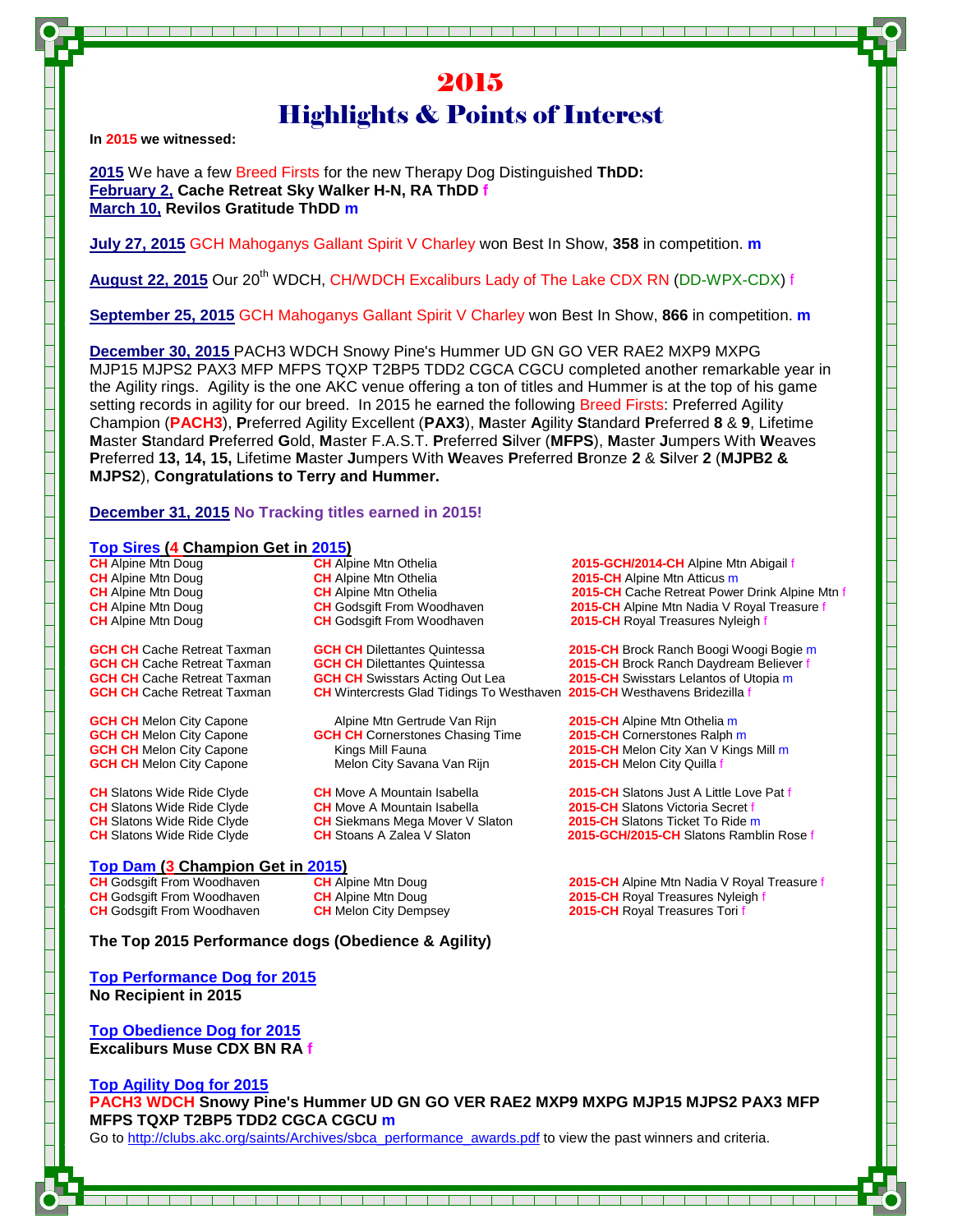#### Saint Bernard National Archives Hall of Fame

© John Cox

# 2015 Year End Statistics

#### **174 Saint Bernards Earned 221 AKC Titles**

#### **23 Saint Bernards Earned More Than One AKC Title**

(1 Saint Bernard earned 12 AKC titles)

| <b>19 Grand Champions</b>                      |                    | 2010 First Year of Title |
|------------------------------------------------|--------------------|--------------------------|
| <b>13 Grand Champion Level Titles</b>          |                    | 2010 First Year of Title |
| <b>88 Champions of Record</b>                  |                    |                          |
|                                                |                    |                          |
| <b>101 PERFORMANCE TITLES:</b>                 |                    |                          |
| 4 Beginner Novice                              |                    | 2010 First Year of Title |
| 1 Preferred Companion Dog                      |                    | 2013 First Year of Title |
| 8 Companion Dog                                |                    | 1936 First Year of Title |
| 0 Graduate Novice                              |                    | 2009 First Year of Title |
| 0 Preferred Companion Dog Excellent            |                    | 2013 First Year of Title |
| 2 Companion Dog Excellent                      |                    | 1936 First Year of Title |
| 0 Graduate Open                                |                    | 2009 First Year of Title |
| 0 Versatility                                  |                    | 2009 First Year of Title |
| 0 Preferred Utility Dog                        |                    | 2013 First Year of Title |
| 0 Utility Dog                                  |                    | 1936 First Year of Title |
| 0 Utility Dog Excellent                        |                    | 1994 First Year of Title |
| 0 Utility Dog Excellent 2                      |                    | 1994 First Year of Title |
| 0 Obedience Trial Champion                     |                    | 1977 First Year of Title |
| 0 Obedience Master 1                           |                    | 2009 First Year of Title |
| 0 Tracking Dog                                 |                    | 1936 First Year of Title |
| 0 Tracking Dog Excellent                       |                    | 1980 First Year of Title |
| 0 Variable Surface Tracking                    |                    | 1995 First Year of Title |
| 0 Champion Tracker                             |                    | 1995 First Year of Title |
| 0 Novice Agility                               |                    | 1994 First Year of Title |
| 0 Novice Agility Preferred                     |                    | 2002 First Year of Title |
| 0 Open Agility                                 |                    | 1994 First Year of Title |
| 0 Open Agility Preferred                       |                    | 2002 First Year of Title |
| 0 Excellent Agility                            |                    | 1994 First Year of Title |
| 0 Excellent Agility Preferred                  |                    | 2002 First Year of Title |
| 0 Master Agility                               |                    | 1994 First Year of Title |
| 0 Master Agility Preferred                     |                    | 2002 First Year of Title |
| 0 Master Agility Preferred 2                   |                    | 2002 First Year of Title |
| 1 Master Agility Preferred 3                   |                    | 2002 First Year of Title |
| 0 Master Agility Preferred 4                   |                    | 2002 First Year of Title |
| 0 Master Agility Preferred 5                   |                    | 2002 First Year of Title |
| 0 Master Agility Preferred 6                   |                    | 2002 First Year of Title |
| 0 Master Agility Preferred 7                   |                    | 2002 First Year of Title |
| 1 Master Agility Preferred 8                   | <b>Breed First</b> | 2002 First Year of Title |
| 1 Master Agility Preferred 9                   | <b>Breed First</b> | 2002 First Year of Title |
| 0 Novice Agility Jumpers with Weaves           |                    | 1998 First Year of Title |
| 0 Novice Agility Jumpers with Weaves Preferred |                    | 2002 First Year of Title |
| 0 Open Agility Jumpers with Weaves             |                    | 1998 First Year of Title |
| 0 Open Agility Jumpers with Weaves Preferred   |                    | 2002 First Year of Title |

┰ ┱ T T T

and a strong strong

┰ ┱  $\mathbf{1}$  $\mathbf{L}$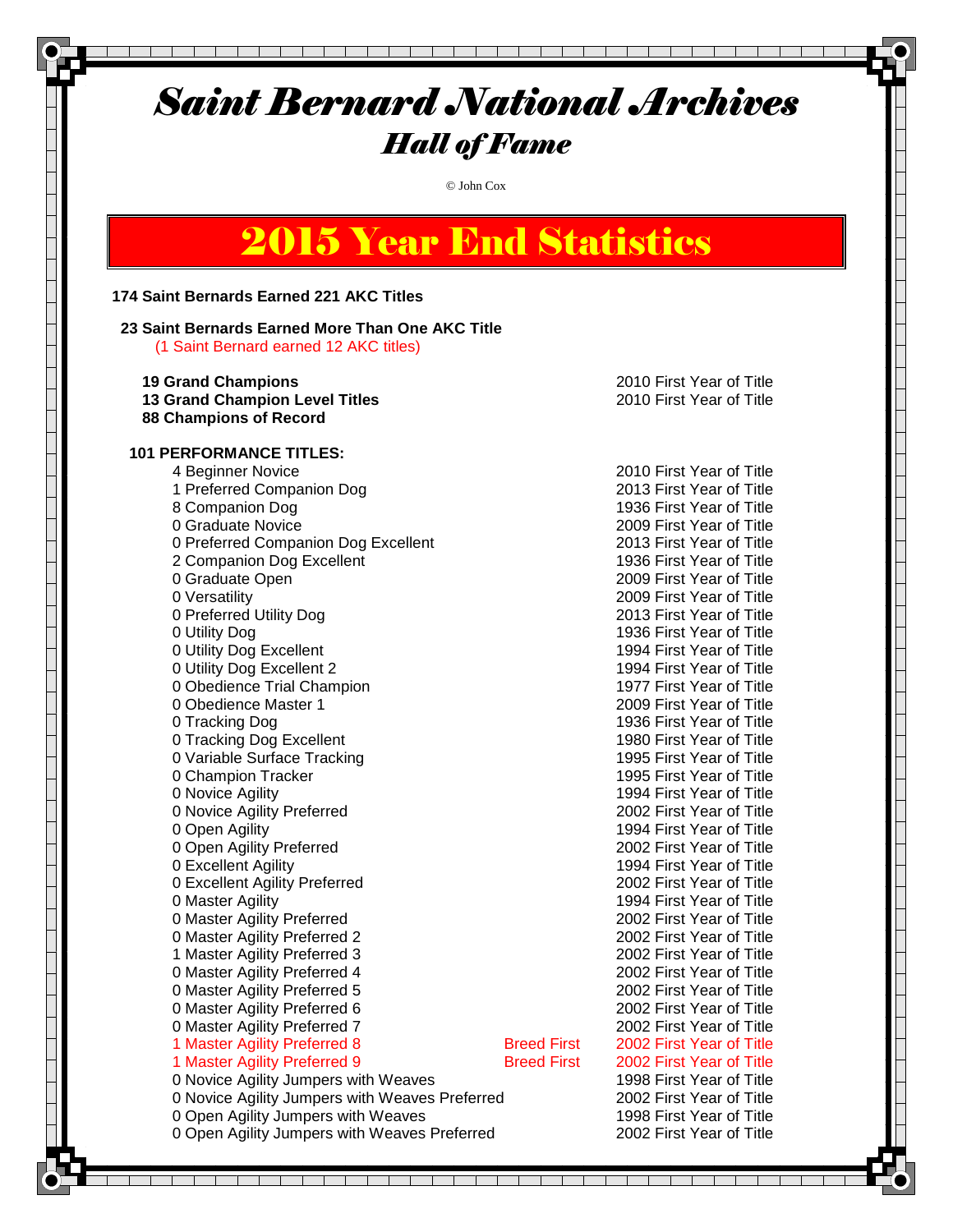| 0 Excellent Agility Jumpers with Weaves<br>1998 First Year of Title<br>0 Excellent Agility Jumpers with Weaves Preferred<br>2002 First Year of Title<br>0 Master Agility Jumpers with Weaves<br>1998 First Year of Title<br>0 Master Agility Jumpers with Weaves Preferred<br>2002 First Year of Title<br>2002 First Year of Title<br>0 Master Agility Jumpers with Weaves Preferred 2<br>0 Master Agility Jumpers with Weaves Preferred 3<br>2002 First Year of Title<br>0 Master Agility Jumpers with Weaves Preferred 4<br>2002 First Year of Title<br>0 Master Agility Jumpers with Weaves Preferred 5<br>2002 First Year of Title<br>0 Master Agility Jumpers with Weaves Preferred 6<br>2002 First Year of Title<br>0 Master Agility Jumpers with Weaves Preferred 7<br>2002 First Year of Title<br>0 Master Agility Jumpers with Weaves Preferred 8<br>2002 First Year of Title<br>0 Master Agility Jumpers with Weaves Preferred 9<br>2002 First Year of Title<br>0 Master Agility Jumpers with Weaves Preferred 10<br>2002 First Year of Title<br>2002 First Year of Title<br>0 Master Agility Jumpers with Weaves Preferred 11<br>0 Master Agility Jumpers with Weaves Preferred 12<br>2002 First Year of Title<br><b>Breed First</b><br>2002 First Year of Title<br>1 Master Agility Jumpers with Weaves Preferred 13<br>1 Master Agility Jumpers with Weaves Preferred 14<br><b>Breed First</b><br>2002 First Year of Title<br>1 Master Agility Jumpers with Weaves Preferred 15<br><b>Breed First</b><br>2002 First Year of Title<br>0 MACH Master Agility Champion<br>1998 First Year of Title<br>0 Preferred Agility Champion (PACH) - Grandfathered to 2002<br>2002 First Year of Title<br>0 Preferred Agility Champion 2 (PACH2) - Grandfathered to 2002<br>2002 First Year of Title<br>1 Preferred Agility Champion 3 (PACH3) - Grandfathered to 2002 Breed First<br>2002 First Year of Title<br>0 Preferred Agility Excellent - Grandfathered back to 2002<br>2002 First Year of Title<br>0 Preferred Agility Excellent 2 - Grandfathered back to 2002<br>2002 First Year of Title<br><b>Breed First</b><br>1 Preferred Agility Excellent 3 - Grandfathered back to 2002<br>2002 First Year of Title<br>0 F.A.S.T. Novice<br>2007 First Year of Title<br>0 F.A.S.T. Novice Preferred<br>2007 First Year of Title<br>0 F.A.S.T. Open<br>2007 First Year of Title<br>0 F.A.S.T. Open Preferred<br>2007 First Year of Title<br>0 F.A.S.T. Excellent<br>2007 First Year of Title<br>1 F.A.S.T. Excellent Preferred<br>2007 First Year of Title<br>0 F.A.S.T. Master Preferred<br>2007 First Year of Title<br>0 F.A.S.T. Master Preferred - Bronze<br>2007 First Year of Title<br><b>Breed First</b><br>1 F.A.S.T. Master Preferred - Silver<br>2007 First Year of Title<br>0 Time 2 Beat Preferred<br>2011 First Year of Title<br>0 Time 2 Beat Preferred 2<br>2011 First Year of Title<br>0 Time 2 Beat Preferred 3<br>2011 First Year of Title<br>0 Time 2 Beat Preferred 4<br>2011 First Year of Title<br>0 Time 2 Beat Preferred 5<br>2011 First Year of Title<br>2012 First Year of Title<br>0 Lifetime Master Standard Preferred - Bronze (MXPB) Grandfathered to 2002<br>0 Lifetime Master Standard Preferred - Silver (MXPS) Grandfathered to 2002<br>2012 First Year of Title<br>1 Lifetime Master Standard Preferred - Gold (MXPG) Grandfathered to 2002 1st 2012 First Year of Title<br>0 Lifetime Master JWW Preferred - Bronze (MJPB) Grandfathered to 2002<br>2012 First Year of Title<br>1 Lifetime Master JWW Preferred - Bronze 2 (MJPB2) Grandfathered 2002 1st 2012 First Year of Title<br>0 Lifetime Master JWW Preferred - Silver (MJPS) Grandfathered to 2002<br>2012 First Year of Title<br>1 Lifetime Master JWW Preferred - Silver (MJPS2) Grandfathered to 2002 1st<br>2012 First Year of Title<br>0 Lifetime Master JWW Preferred - Gold (MJPG) Grandfathered to 2002<br>2012 First Year of Title<br>0 Lifetime Master JWW Preferred - Century (MJPC) Grandfathered to 2002<br>2012 First Year of Title<br>0 Triple Qualify Excellent Preferred<br>2007 First Year of Title<br>0 Versatile Companion Dog 1<br>2001 First Year of Title<br>0 Versatile Companion Dog 2<br>2001 First Year of Title<br>0 Versatile Companion Dog 3<br>2001 First Year of Title<br>0 Versatile Companion Dog 4<br>2001 First Year of Title<br>2001 First Year of Title<br>0 Versatile Companion Dog 5<br>2005 First Year of Title<br>4 Rally Novice<br>2005 First Year of Title<br>5 Rally Advanced<br>2005 First Year of Title<br>2 Rally Excellent<br>0 Rally Advanced Excellent<br>2005 First Year of Title<br>0 Rally Advanced Excellent Two<br>2005 First Year of Title<br>0 Rally Advanced Excellent Three<br>2005 First Year of Title |  |  |
|---------------------------------------------------------------------------------------------------------------------------------------------------------------------------------------------------------------------------------------------------------------------------------------------------------------------------------------------------------------------------------------------------------------------------------------------------------------------------------------------------------------------------------------------------------------------------------------------------------------------------------------------------------------------------------------------------------------------------------------------------------------------------------------------------------------------------------------------------------------------------------------------------------------------------------------------------------------------------------------------------------------------------------------------------------------------------------------------------------------------------------------------------------------------------------------------------------------------------------------------------------------------------------------------------------------------------------------------------------------------------------------------------------------------------------------------------------------------------------------------------------------------------------------------------------------------------------------------------------------------------------------------------------------------------------------------------------------------------------------------------------------------------------------------------------------------------------------------------------------------------------------------------------------------------------------------------------------------------------------------------------------------------------------------------------------------------------------------------------------------------------------------------------------------------------------------------------------------------------------------------------------------------------------------------------------------------------------------------------------------------------------------------------------------------------------------------------------------------------------------------------------------------------------------------------------------------------------------------------------------------------------------------------------------------------------------------------------------------------------------------------------------------------------------------------------------------------------------------------------------------------------------------------------------------------------------------------------------------------------------------------------------------------------------------------------------------------------------------------------------------------------------------------------------------------------------------------------------------------------------------------------------------------------------------------------------------------------------------------------------------------------------------------------------------------------------------------------------------------------------------------------------------------------------------------------------------------------------------------------------------------------------------------------------------------------------------------------------------------------------------------------------------------------------------------------------------------------------------------------------------------------------------------------------------------------------------------------------------------------------------------------------------------------------------------------------------------------------------------------------------------------------------------------------------------------------------------------------------------------------------------------------------------------------------------------------------------------------------------------------------------------------------------------------------------------------------------------------------------------------------------------------------------------------------------------------------------------------------------------------------------------------------------------------------------------------------------------------------------------------------------------------|--|--|
|                                                                                                                                                                                                                                                                                                                                                                                                                                                                                                                                                                                                                                                                                                                                                                                                                                                                                                                                                                                                                                                                                                                                                                                                                                                                                                                                                                                                                                                                                                                                                                                                                                                                                                                                                                                                                                                                                                                                                                                                                                                                                                                                                                                                                                                                                                                                                                                                                                                                                                                                                                                                                                                                                                                                                                                                                                                                                                                                                                                                                                                                                                                                                                                                                                                                                                                                                                                                                                                                                                                                                                                                                                                                                                                                                                                                                                                                                                                                                                                                                                                                                                                                                                                                                                                                                                                                                                                                                                                                                                                                                                                                                                                                                                                                                                     |  |  |
|                                                                                                                                                                                                                                                                                                                                                                                                                                                                                                                                                                                                                                                                                                                                                                                                                                                                                                                                                                                                                                                                                                                                                                                                                                                                                                                                                                                                                                                                                                                                                                                                                                                                                                                                                                                                                                                                                                                                                                                                                                                                                                                                                                                                                                                                                                                                                                                                                                                                                                                                                                                                                                                                                                                                                                                                                                                                                                                                                                                                                                                                                                                                                                                                                                                                                                                                                                                                                                                                                                                                                                                                                                                                                                                                                                                                                                                                                                                                                                                                                                                                                                                                                                                                                                                                                                                                                                                                                                                                                                                                                                                                                                                                                                                                                                     |  |  |
|                                                                                                                                                                                                                                                                                                                                                                                                                                                                                                                                                                                                                                                                                                                                                                                                                                                                                                                                                                                                                                                                                                                                                                                                                                                                                                                                                                                                                                                                                                                                                                                                                                                                                                                                                                                                                                                                                                                                                                                                                                                                                                                                                                                                                                                                                                                                                                                                                                                                                                                                                                                                                                                                                                                                                                                                                                                                                                                                                                                                                                                                                                                                                                                                                                                                                                                                                                                                                                                                                                                                                                                                                                                                                                                                                                                                                                                                                                                                                                                                                                                                                                                                                                                                                                                                                                                                                                                                                                                                                                                                                                                                                                                                                                                                                                     |  |  |
|                                                                                                                                                                                                                                                                                                                                                                                                                                                                                                                                                                                                                                                                                                                                                                                                                                                                                                                                                                                                                                                                                                                                                                                                                                                                                                                                                                                                                                                                                                                                                                                                                                                                                                                                                                                                                                                                                                                                                                                                                                                                                                                                                                                                                                                                                                                                                                                                                                                                                                                                                                                                                                                                                                                                                                                                                                                                                                                                                                                                                                                                                                                                                                                                                                                                                                                                                                                                                                                                                                                                                                                                                                                                                                                                                                                                                                                                                                                                                                                                                                                                                                                                                                                                                                                                                                                                                                                                                                                                                                                                                                                                                                                                                                                                                                     |  |  |
|                                                                                                                                                                                                                                                                                                                                                                                                                                                                                                                                                                                                                                                                                                                                                                                                                                                                                                                                                                                                                                                                                                                                                                                                                                                                                                                                                                                                                                                                                                                                                                                                                                                                                                                                                                                                                                                                                                                                                                                                                                                                                                                                                                                                                                                                                                                                                                                                                                                                                                                                                                                                                                                                                                                                                                                                                                                                                                                                                                                                                                                                                                                                                                                                                                                                                                                                                                                                                                                                                                                                                                                                                                                                                                                                                                                                                                                                                                                                                                                                                                                                                                                                                                                                                                                                                                                                                                                                                                                                                                                                                                                                                                                                                                                                                                     |  |  |
|                                                                                                                                                                                                                                                                                                                                                                                                                                                                                                                                                                                                                                                                                                                                                                                                                                                                                                                                                                                                                                                                                                                                                                                                                                                                                                                                                                                                                                                                                                                                                                                                                                                                                                                                                                                                                                                                                                                                                                                                                                                                                                                                                                                                                                                                                                                                                                                                                                                                                                                                                                                                                                                                                                                                                                                                                                                                                                                                                                                                                                                                                                                                                                                                                                                                                                                                                                                                                                                                                                                                                                                                                                                                                                                                                                                                                                                                                                                                                                                                                                                                                                                                                                                                                                                                                                                                                                                                                                                                                                                                                                                                                                                                                                                                                                     |  |  |
|                                                                                                                                                                                                                                                                                                                                                                                                                                                                                                                                                                                                                                                                                                                                                                                                                                                                                                                                                                                                                                                                                                                                                                                                                                                                                                                                                                                                                                                                                                                                                                                                                                                                                                                                                                                                                                                                                                                                                                                                                                                                                                                                                                                                                                                                                                                                                                                                                                                                                                                                                                                                                                                                                                                                                                                                                                                                                                                                                                                                                                                                                                                                                                                                                                                                                                                                                                                                                                                                                                                                                                                                                                                                                                                                                                                                                                                                                                                                                                                                                                                                                                                                                                                                                                                                                                                                                                                                                                                                                                                                                                                                                                                                                                                                                                     |  |  |
|                                                                                                                                                                                                                                                                                                                                                                                                                                                                                                                                                                                                                                                                                                                                                                                                                                                                                                                                                                                                                                                                                                                                                                                                                                                                                                                                                                                                                                                                                                                                                                                                                                                                                                                                                                                                                                                                                                                                                                                                                                                                                                                                                                                                                                                                                                                                                                                                                                                                                                                                                                                                                                                                                                                                                                                                                                                                                                                                                                                                                                                                                                                                                                                                                                                                                                                                                                                                                                                                                                                                                                                                                                                                                                                                                                                                                                                                                                                                                                                                                                                                                                                                                                                                                                                                                                                                                                                                                                                                                                                                                                                                                                                                                                                                                                     |  |  |
|                                                                                                                                                                                                                                                                                                                                                                                                                                                                                                                                                                                                                                                                                                                                                                                                                                                                                                                                                                                                                                                                                                                                                                                                                                                                                                                                                                                                                                                                                                                                                                                                                                                                                                                                                                                                                                                                                                                                                                                                                                                                                                                                                                                                                                                                                                                                                                                                                                                                                                                                                                                                                                                                                                                                                                                                                                                                                                                                                                                                                                                                                                                                                                                                                                                                                                                                                                                                                                                                                                                                                                                                                                                                                                                                                                                                                                                                                                                                                                                                                                                                                                                                                                                                                                                                                                                                                                                                                                                                                                                                                                                                                                                                                                                                                                     |  |  |
|                                                                                                                                                                                                                                                                                                                                                                                                                                                                                                                                                                                                                                                                                                                                                                                                                                                                                                                                                                                                                                                                                                                                                                                                                                                                                                                                                                                                                                                                                                                                                                                                                                                                                                                                                                                                                                                                                                                                                                                                                                                                                                                                                                                                                                                                                                                                                                                                                                                                                                                                                                                                                                                                                                                                                                                                                                                                                                                                                                                                                                                                                                                                                                                                                                                                                                                                                                                                                                                                                                                                                                                                                                                                                                                                                                                                                                                                                                                                                                                                                                                                                                                                                                                                                                                                                                                                                                                                                                                                                                                                                                                                                                                                                                                                                                     |  |  |
|                                                                                                                                                                                                                                                                                                                                                                                                                                                                                                                                                                                                                                                                                                                                                                                                                                                                                                                                                                                                                                                                                                                                                                                                                                                                                                                                                                                                                                                                                                                                                                                                                                                                                                                                                                                                                                                                                                                                                                                                                                                                                                                                                                                                                                                                                                                                                                                                                                                                                                                                                                                                                                                                                                                                                                                                                                                                                                                                                                                                                                                                                                                                                                                                                                                                                                                                                                                                                                                                                                                                                                                                                                                                                                                                                                                                                                                                                                                                                                                                                                                                                                                                                                                                                                                                                                                                                                                                                                                                                                                                                                                                                                                                                                                                                                     |  |  |
|                                                                                                                                                                                                                                                                                                                                                                                                                                                                                                                                                                                                                                                                                                                                                                                                                                                                                                                                                                                                                                                                                                                                                                                                                                                                                                                                                                                                                                                                                                                                                                                                                                                                                                                                                                                                                                                                                                                                                                                                                                                                                                                                                                                                                                                                                                                                                                                                                                                                                                                                                                                                                                                                                                                                                                                                                                                                                                                                                                                                                                                                                                                                                                                                                                                                                                                                                                                                                                                                                                                                                                                                                                                                                                                                                                                                                                                                                                                                                                                                                                                                                                                                                                                                                                                                                                                                                                                                                                                                                                                                                                                                                                                                                                                                                                     |  |  |
|                                                                                                                                                                                                                                                                                                                                                                                                                                                                                                                                                                                                                                                                                                                                                                                                                                                                                                                                                                                                                                                                                                                                                                                                                                                                                                                                                                                                                                                                                                                                                                                                                                                                                                                                                                                                                                                                                                                                                                                                                                                                                                                                                                                                                                                                                                                                                                                                                                                                                                                                                                                                                                                                                                                                                                                                                                                                                                                                                                                                                                                                                                                                                                                                                                                                                                                                                                                                                                                                                                                                                                                                                                                                                                                                                                                                                                                                                                                                                                                                                                                                                                                                                                                                                                                                                                                                                                                                                                                                                                                                                                                                                                                                                                                                                                     |  |  |
|                                                                                                                                                                                                                                                                                                                                                                                                                                                                                                                                                                                                                                                                                                                                                                                                                                                                                                                                                                                                                                                                                                                                                                                                                                                                                                                                                                                                                                                                                                                                                                                                                                                                                                                                                                                                                                                                                                                                                                                                                                                                                                                                                                                                                                                                                                                                                                                                                                                                                                                                                                                                                                                                                                                                                                                                                                                                                                                                                                                                                                                                                                                                                                                                                                                                                                                                                                                                                                                                                                                                                                                                                                                                                                                                                                                                                                                                                                                                                                                                                                                                                                                                                                                                                                                                                                                                                                                                                                                                                                                                                                                                                                                                                                                                                                     |  |  |
|                                                                                                                                                                                                                                                                                                                                                                                                                                                                                                                                                                                                                                                                                                                                                                                                                                                                                                                                                                                                                                                                                                                                                                                                                                                                                                                                                                                                                                                                                                                                                                                                                                                                                                                                                                                                                                                                                                                                                                                                                                                                                                                                                                                                                                                                                                                                                                                                                                                                                                                                                                                                                                                                                                                                                                                                                                                                                                                                                                                                                                                                                                                                                                                                                                                                                                                                                                                                                                                                                                                                                                                                                                                                                                                                                                                                                                                                                                                                                                                                                                                                                                                                                                                                                                                                                                                                                                                                                                                                                                                                                                                                                                                                                                                                                                     |  |  |
|                                                                                                                                                                                                                                                                                                                                                                                                                                                                                                                                                                                                                                                                                                                                                                                                                                                                                                                                                                                                                                                                                                                                                                                                                                                                                                                                                                                                                                                                                                                                                                                                                                                                                                                                                                                                                                                                                                                                                                                                                                                                                                                                                                                                                                                                                                                                                                                                                                                                                                                                                                                                                                                                                                                                                                                                                                                                                                                                                                                                                                                                                                                                                                                                                                                                                                                                                                                                                                                                                                                                                                                                                                                                                                                                                                                                                                                                                                                                                                                                                                                                                                                                                                                                                                                                                                                                                                                                                                                                                                                                                                                                                                                                                                                                                                     |  |  |
|                                                                                                                                                                                                                                                                                                                                                                                                                                                                                                                                                                                                                                                                                                                                                                                                                                                                                                                                                                                                                                                                                                                                                                                                                                                                                                                                                                                                                                                                                                                                                                                                                                                                                                                                                                                                                                                                                                                                                                                                                                                                                                                                                                                                                                                                                                                                                                                                                                                                                                                                                                                                                                                                                                                                                                                                                                                                                                                                                                                                                                                                                                                                                                                                                                                                                                                                                                                                                                                                                                                                                                                                                                                                                                                                                                                                                                                                                                                                                                                                                                                                                                                                                                                                                                                                                                                                                                                                                                                                                                                                                                                                                                                                                                                                                                     |  |  |
|                                                                                                                                                                                                                                                                                                                                                                                                                                                                                                                                                                                                                                                                                                                                                                                                                                                                                                                                                                                                                                                                                                                                                                                                                                                                                                                                                                                                                                                                                                                                                                                                                                                                                                                                                                                                                                                                                                                                                                                                                                                                                                                                                                                                                                                                                                                                                                                                                                                                                                                                                                                                                                                                                                                                                                                                                                                                                                                                                                                                                                                                                                                                                                                                                                                                                                                                                                                                                                                                                                                                                                                                                                                                                                                                                                                                                                                                                                                                                                                                                                                                                                                                                                                                                                                                                                                                                                                                                                                                                                                                                                                                                                                                                                                                                                     |  |  |
|                                                                                                                                                                                                                                                                                                                                                                                                                                                                                                                                                                                                                                                                                                                                                                                                                                                                                                                                                                                                                                                                                                                                                                                                                                                                                                                                                                                                                                                                                                                                                                                                                                                                                                                                                                                                                                                                                                                                                                                                                                                                                                                                                                                                                                                                                                                                                                                                                                                                                                                                                                                                                                                                                                                                                                                                                                                                                                                                                                                                                                                                                                                                                                                                                                                                                                                                                                                                                                                                                                                                                                                                                                                                                                                                                                                                                                                                                                                                                                                                                                                                                                                                                                                                                                                                                                                                                                                                                                                                                                                                                                                                                                                                                                                                                                     |  |  |
|                                                                                                                                                                                                                                                                                                                                                                                                                                                                                                                                                                                                                                                                                                                                                                                                                                                                                                                                                                                                                                                                                                                                                                                                                                                                                                                                                                                                                                                                                                                                                                                                                                                                                                                                                                                                                                                                                                                                                                                                                                                                                                                                                                                                                                                                                                                                                                                                                                                                                                                                                                                                                                                                                                                                                                                                                                                                                                                                                                                                                                                                                                                                                                                                                                                                                                                                                                                                                                                                                                                                                                                                                                                                                                                                                                                                                                                                                                                                                                                                                                                                                                                                                                                                                                                                                                                                                                                                                                                                                                                                                                                                                                                                                                                                                                     |  |  |
|                                                                                                                                                                                                                                                                                                                                                                                                                                                                                                                                                                                                                                                                                                                                                                                                                                                                                                                                                                                                                                                                                                                                                                                                                                                                                                                                                                                                                                                                                                                                                                                                                                                                                                                                                                                                                                                                                                                                                                                                                                                                                                                                                                                                                                                                                                                                                                                                                                                                                                                                                                                                                                                                                                                                                                                                                                                                                                                                                                                                                                                                                                                                                                                                                                                                                                                                                                                                                                                                                                                                                                                                                                                                                                                                                                                                                                                                                                                                                                                                                                                                                                                                                                                                                                                                                                                                                                                                                                                                                                                                                                                                                                                                                                                                                                     |  |  |
|                                                                                                                                                                                                                                                                                                                                                                                                                                                                                                                                                                                                                                                                                                                                                                                                                                                                                                                                                                                                                                                                                                                                                                                                                                                                                                                                                                                                                                                                                                                                                                                                                                                                                                                                                                                                                                                                                                                                                                                                                                                                                                                                                                                                                                                                                                                                                                                                                                                                                                                                                                                                                                                                                                                                                                                                                                                                                                                                                                                                                                                                                                                                                                                                                                                                                                                                                                                                                                                                                                                                                                                                                                                                                                                                                                                                                                                                                                                                                                                                                                                                                                                                                                                                                                                                                                                                                                                                                                                                                                                                                                                                                                                                                                                                                                     |  |  |
|                                                                                                                                                                                                                                                                                                                                                                                                                                                                                                                                                                                                                                                                                                                                                                                                                                                                                                                                                                                                                                                                                                                                                                                                                                                                                                                                                                                                                                                                                                                                                                                                                                                                                                                                                                                                                                                                                                                                                                                                                                                                                                                                                                                                                                                                                                                                                                                                                                                                                                                                                                                                                                                                                                                                                                                                                                                                                                                                                                                                                                                                                                                                                                                                                                                                                                                                                                                                                                                                                                                                                                                                                                                                                                                                                                                                                                                                                                                                                                                                                                                                                                                                                                                                                                                                                                                                                                                                                                                                                                                                                                                                                                                                                                                                                                     |  |  |
|                                                                                                                                                                                                                                                                                                                                                                                                                                                                                                                                                                                                                                                                                                                                                                                                                                                                                                                                                                                                                                                                                                                                                                                                                                                                                                                                                                                                                                                                                                                                                                                                                                                                                                                                                                                                                                                                                                                                                                                                                                                                                                                                                                                                                                                                                                                                                                                                                                                                                                                                                                                                                                                                                                                                                                                                                                                                                                                                                                                                                                                                                                                                                                                                                                                                                                                                                                                                                                                                                                                                                                                                                                                                                                                                                                                                                                                                                                                                                                                                                                                                                                                                                                                                                                                                                                                                                                                                                                                                                                                                                                                                                                                                                                                                                                     |  |  |
|                                                                                                                                                                                                                                                                                                                                                                                                                                                                                                                                                                                                                                                                                                                                                                                                                                                                                                                                                                                                                                                                                                                                                                                                                                                                                                                                                                                                                                                                                                                                                                                                                                                                                                                                                                                                                                                                                                                                                                                                                                                                                                                                                                                                                                                                                                                                                                                                                                                                                                                                                                                                                                                                                                                                                                                                                                                                                                                                                                                                                                                                                                                                                                                                                                                                                                                                                                                                                                                                                                                                                                                                                                                                                                                                                                                                                                                                                                                                                                                                                                                                                                                                                                                                                                                                                                                                                                                                                                                                                                                                                                                                                                                                                                                                                                     |  |  |
|                                                                                                                                                                                                                                                                                                                                                                                                                                                                                                                                                                                                                                                                                                                                                                                                                                                                                                                                                                                                                                                                                                                                                                                                                                                                                                                                                                                                                                                                                                                                                                                                                                                                                                                                                                                                                                                                                                                                                                                                                                                                                                                                                                                                                                                                                                                                                                                                                                                                                                                                                                                                                                                                                                                                                                                                                                                                                                                                                                                                                                                                                                                                                                                                                                                                                                                                                                                                                                                                                                                                                                                                                                                                                                                                                                                                                                                                                                                                                                                                                                                                                                                                                                                                                                                                                                                                                                                                                                                                                                                                                                                                                                                                                                                                                                     |  |  |
|                                                                                                                                                                                                                                                                                                                                                                                                                                                                                                                                                                                                                                                                                                                                                                                                                                                                                                                                                                                                                                                                                                                                                                                                                                                                                                                                                                                                                                                                                                                                                                                                                                                                                                                                                                                                                                                                                                                                                                                                                                                                                                                                                                                                                                                                                                                                                                                                                                                                                                                                                                                                                                                                                                                                                                                                                                                                                                                                                                                                                                                                                                                                                                                                                                                                                                                                                                                                                                                                                                                                                                                                                                                                                                                                                                                                                                                                                                                                                                                                                                                                                                                                                                                                                                                                                                                                                                                                                                                                                                                                                                                                                                                                                                                                                                     |  |  |
|                                                                                                                                                                                                                                                                                                                                                                                                                                                                                                                                                                                                                                                                                                                                                                                                                                                                                                                                                                                                                                                                                                                                                                                                                                                                                                                                                                                                                                                                                                                                                                                                                                                                                                                                                                                                                                                                                                                                                                                                                                                                                                                                                                                                                                                                                                                                                                                                                                                                                                                                                                                                                                                                                                                                                                                                                                                                                                                                                                                                                                                                                                                                                                                                                                                                                                                                                                                                                                                                                                                                                                                                                                                                                                                                                                                                                                                                                                                                                                                                                                                                                                                                                                                                                                                                                                                                                                                                                                                                                                                                                                                                                                                                                                                                                                     |  |  |
|                                                                                                                                                                                                                                                                                                                                                                                                                                                                                                                                                                                                                                                                                                                                                                                                                                                                                                                                                                                                                                                                                                                                                                                                                                                                                                                                                                                                                                                                                                                                                                                                                                                                                                                                                                                                                                                                                                                                                                                                                                                                                                                                                                                                                                                                                                                                                                                                                                                                                                                                                                                                                                                                                                                                                                                                                                                                                                                                                                                                                                                                                                                                                                                                                                                                                                                                                                                                                                                                                                                                                                                                                                                                                                                                                                                                                                                                                                                                                                                                                                                                                                                                                                                                                                                                                                                                                                                                                                                                                                                                                                                                                                                                                                                                                                     |  |  |
|                                                                                                                                                                                                                                                                                                                                                                                                                                                                                                                                                                                                                                                                                                                                                                                                                                                                                                                                                                                                                                                                                                                                                                                                                                                                                                                                                                                                                                                                                                                                                                                                                                                                                                                                                                                                                                                                                                                                                                                                                                                                                                                                                                                                                                                                                                                                                                                                                                                                                                                                                                                                                                                                                                                                                                                                                                                                                                                                                                                                                                                                                                                                                                                                                                                                                                                                                                                                                                                                                                                                                                                                                                                                                                                                                                                                                                                                                                                                                                                                                                                                                                                                                                                                                                                                                                                                                                                                                                                                                                                                                                                                                                                                                                                                                                     |  |  |
|                                                                                                                                                                                                                                                                                                                                                                                                                                                                                                                                                                                                                                                                                                                                                                                                                                                                                                                                                                                                                                                                                                                                                                                                                                                                                                                                                                                                                                                                                                                                                                                                                                                                                                                                                                                                                                                                                                                                                                                                                                                                                                                                                                                                                                                                                                                                                                                                                                                                                                                                                                                                                                                                                                                                                                                                                                                                                                                                                                                                                                                                                                                                                                                                                                                                                                                                                                                                                                                                                                                                                                                                                                                                                                                                                                                                                                                                                                                                                                                                                                                                                                                                                                                                                                                                                                                                                                                                                                                                                                                                                                                                                                                                                                                                                                     |  |  |
|                                                                                                                                                                                                                                                                                                                                                                                                                                                                                                                                                                                                                                                                                                                                                                                                                                                                                                                                                                                                                                                                                                                                                                                                                                                                                                                                                                                                                                                                                                                                                                                                                                                                                                                                                                                                                                                                                                                                                                                                                                                                                                                                                                                                                                                                                                                                                                                                                                                                                                                                                                                                                                                                                                                                                                                                                                                                                                                                                                                                                                                                                                                                                                                                                                                                                                                                                                                                                                                                                                                                                                                                                                                                                                                                                                                                                                                                                                                                                                                                                                                                                                                                                                                                                                                                                                                                                                                                                                                                                                                                                                                                                                                                                                                                                                     |  |  |
|                                                                                                                                                                                                                                                                                                                                                                                                                                                                                                                                                                                                                                                                                                                                                                                                                                                                                                                                                                                                                                                                                                                                                                                                                                                                                                                                                                                                                                                                                                                                                                                                                                                                                                                                                                                                                                                                                                                                                                                                                                                                                                                                                                                                                                                                                                                                                                                                                                                                                                                                                                                                                                                                                                                                                                                                                                                                                                                                                                                                                                                                                                                                                                                                                                                                                                                                                                                                                                                                                                                                                                                                                                                                                                                                                                                                                                                                                                                                                                                                                                                                                                                                                                                                                                                                                                                                                                                                                                                                                                                                                                                                                                                                                                                                                                     |  |  |
|                                                                                                                                                                                                                                                                                                                                                                                                                                                                                                                                                                                                                                                                                                                                                                                                                                                                                                                                                                                                                                                                                                                                                                                                                                                                                                                                                                                                                                                                                                                                                                                                                                                                                                                                                                                                                                                                                                                                                                                                                                                                                                                                                                                                                                                                                                                                                                                                                                                                                                                                                                                                                                                                                                                                                                                                                                                                                                                                                                                                                                                                                                                                                                                                                                                                                                                                                                                                                                                                                                                                                                                                                                                                                                                                                                                                                                                                                                                                                                                                                                                                                                                                                                                                                                                                                                                                                                                                                                                                                                                                                                                                                                                                                                                                                                     |  |  |
|                                                                                                                                                                                                                                                                                                                                                                                                                                                                                                                                                                                                                                                                                                                                                                                                                                                                                                                                                                                                                                                                                                                                                                                                                                                                                                                                                                                                                                                                                                                                                                                                                                                                                                                                                                                                                                                                                                                                                                                                                                                                                                                                                                                                                                                                                                                                                                                                                                                                                                                                                                                                                                                                                                                                                                                                                                                                                                                                                                                                                                                                                                                                                                                                                                                                                                                                                                                                                                                                                                                                                                                                                                                                                                                                                                                                                                                                                                                                                                                                                                                                                                                                                                                                                                                                                                                                                                                                                                                                                                                                                                                                                                                                                                                                                                     |  |  |
|                                                                                                                                                                                                                                                                                                                                                                                                                                                                                                                                                                                                                                                                                                                                                                                                                                                                                                                                                                                                                                                                                                                                                                                                                                                                                                                                                                                                                                                                                                                                                                                                                                                                                                                                                                                                                                                                                                                                                                                                                                                                                                                                                                                                                                                                                                                                                                                                                                                                                                                                                                                                                                                                                                                                                                                                                                                                                                                                                                                                                                                                                                                                                                                                                                                                                                                                                                                                                                                                                                                                                                                                                                                                                                                                                                                                                                                                                                                                                                                                                                                                                                                                                                                                                                                                                                                                                                                                                                                                                                                                                                                                                                                                                                                                                                     |  |  |
|                                                                                                                                                                                                                                                                                                                                                                                                                                                                                                                                                                                                                                                                                                                                                                                                                                                                                                                                                                                                                                                                                                                                                                                                                                                                                                                                                                                                                                                                                                                                                                                                                                                                                                                                                                                                                                                                                                                                                                                                                                                                                                                                                                                                                                                                                                                                                                                                                                                                                                                                                                                                                                                                                                                                                                                                                                                                                                                                                                                                                                                                                                                                                                                                                                                                                                                                                                                                                                                                                                                                                                                                                                                                                                                                                                                                                                                                                                                                                                                                                                                                                                                                                                                                                                                                                                                                                                                                                                                                                                                                                                                                                                                                                                                                                                     |  |  |
|                                                                                                                                                                                                                                                                                                                                                                                                                                                                                                                                                                                                                                                                                                                                                                                                                                                                                                                                                                                                                                                                                                                                                                                                                                                                                                                                                                                                                                                                                                                                                                                                                                                                                                                                                                                                                                                                                                                                                                                                                                                                                                                                                                                                                                                                                                                                                                                                                                                                                                                                                                                                                                                                                                                                                                                                                                                                                                                                                                                                                                                                                                                                                                                                                                                                                                                                                                                                                                                                                                                                                                                                                                                                                                                                                                                                                                                                                                                                                                                                                                                                                                                                                                                                                                                                                                                                                                                                                                                                                                                                                                                                                                                                                                                                                                     |  |  |
|                                                                                                                                                                                                                                                                                                                                                                                                                                                                                                                                                                                                                                                                                                                                                                                                                                                                                                                                                                                                                                                                                                                                                                                                                                                                                                                                                                                                                                                                                                                                                                                                                                                                                                                                                                                                                                                                                                                                                                                                                                                                                                                                                                                                                                                                                                                                                                                                                                                                                                                                                                                                                                                                                                                                                                                                                                                                                                                                                                                                                                                                                                                                                                                                                                                                                                                                                                                                                                                                                                                                                                                                                                                                                                                                                                                                                                                                                                                                                                                                                                                                                                                                                                                                                                                                                                                                                                                                                                                                                                                                                                                                                                                                                                                                                                     |  |  |
|                                                                                                                                                                                                                                                                                                                                                                                                                                                                                                                                                                                                                                                                                                                                                                                                                                                                                                                                                                                                                                                                                                                                                                                                                                                                                                                                                                                                                                                                                                                                                                                                                                                                                                                                                                                                                                                                                                                                                                                                                                                                                                                                                                                                                                                                                                                                                                                                                                                                                                                                                                                                                                                                                                                                                                                                                                                                                                                                                                                                                                                                                                                                                                                                                                                                                                                                                                                                                                                                                                                                                                                                                                                                                                                                                                                                                                                                                                                                                                                                                                                                                                                                                                                                                                                                                                                                                                                                                                                                                                                                                                                                                                                                                                                                                                     |  |  |
|                                                                                                                                                                                                                                                                                                                                                                                                                                                                                                                                                                                                                                                                                                                                                                                                                                                                                                                                                                                                                                                                                                                                                                                                                                                                                                                                                                                                                                                                                                                                                                                                                                                                                                                                                                                                                                                                                                                                                                                                                                                                                                                                                                                                                                                                                                                                                                                                                                                                                                                                                                                                                                                                                                                                                                                                                                                                                                                                                                                                                                                                                                                                                                                                                                                                                                                                                                                                                                                                                                                                                                                                                                                                                                                                                                                                                                                                                                                                                                                                                                                                                                                                                                                                                                                                                                                                                                                                                                                                                                                                                                                                                                                                                                                                                                     |  |  |
|                                                                                                                                                                                                                                                                                                                                                                                                                                                                                                                                                                                                                                                                                                                                                                                                                                                                                                                                                                                                                                                                                                                                                                                                                                                                                                                                                                                                                                                                                                                                                                                                                                                                                                                                                                                                                                                                                                                                                                                                                                                                                                                                                                                                                                                                                                                                                                                                                                                                                                                                                                                                                                                                                                                                                                                                                                                                                                                                                                                                                                                                                                                                                                                                                                                                                                                                                                                                                                                                                                                                                                                                                                                                                                                                                                                                                                                                                                                                                                                                                                                                                                                                                                                                                                                                                                                                                                                                                                                                                                                                                                                                                                                                                                                                                                     |  |  |
|                                                                                                                                                                                                                                                                                                                                                                                                                                                                                                                                                                                                                                                                                                                                                                                                                                                                                                                                                                                                                                                                                                                                                                                                                                                                                                                                                                                                                                                                                                                                                                                                                                                                                                                                                                                                                                                                                                                                                                                                                                                                                                                                                                                                                                                                                                                                                                                                                                                                                                                                                                                                                                                                                                                                                                                                                                                                                                                                                                                                                                                                                                                                                                                                                                                                                                                                                                                                                                                                                                                                                                                                                                                                                                                                                                                                                                                                                                                                                                                                                                                                                                                                                                                                                                                                                                                                                                                                                                                                                                                                                                                                                                                                                                                                                                     |  |  |
|                                                                                                                                                                                                                                                                                                                                                                                                                                                                                                                                                                                                                                                                                                                                                                                                                                                                                                                                                                                                                                                                                                                                                                                                                                                                                                                                                                                                                                                                                                                                                                                                                                                                                                                                                                                                                                                                                                                                                                                                                                                                                                                                                                                                                                                                                                                                                                                                                                                                                                                                                                                                                                                                                                                                                                                                                                                                                                                                                                                                                                                                                                                                                                                                                                                                                                                                                                                                                                                                                                                                                                                                                                                                                                                                                                                                                                                                                                                                                                                                                                                                                                                                                                                                                                                                                                                                                                                                                                                                                                                                                                                                                                                                                                                                                                     |  |  |
|                                                                                                                                                                                                                                                                                                                                                                                                                                                                                                                                                                                                                                                                                                                                                                                                                                                                                                                                                                                                                                                                                                                                                                                                                                                                                                                                                                                                                                                                                                                                                                                                                                                                                                                                                                                                                                                                                                                                                                                                                                                                                                                                                                                                                                                                                                                                                                                                                                                                                                                                                                                                                                                                                                                                                                                                                                                                                                                                                                                                                                                                                                                                                                                                                                                                                                                                                                                                                                                                                                                                                                                                                                                                                                                                                                                                                                                                                                                                                                                                                                                                                                                                                                                                                                                                                                                                                                                                                                                                                                                                                                                                                                                                                                                                                                     |  |  |
|                                                                                                                                                                                                                                                                                                                                                                                                                                                                                                                                                                                                                                                                                                                                                                                                                                                                                                                                                                                                                                                                                                                                                                                                                                                                                                                                                                                                                                                                                                                                                                                                                                                                                                                                                                                                                                                                                                                                                                                                                                                                                                                                                                                                                                                                                                                                                                                                                                                                                                                                                                                                                                                                                                                                                                                                                                                                                                                                                                                                                                                                                                                                                                                                                                                                                                                                                                                                                                                                                                                                                                                                                                                                                                                                                                                                                                                                                                                                                                                                                                                                                                                                                                                                                                                                                                                                                                                                                                                                                                                                                                                                                                                                                                                                                                     |  |  |
|                                                                                                                                                                                                                                                                                                                                                                                                                                                                                                                                                                                                                                                                                                                                                                                                                                                                                                                                                                                                                                                                                                                                                                                                                                                                                                                                                                                                                                                                                                                                                                                                                                                                                                                                                                                                                                                                                                                                                                                                                                                                                                                                                                                                                                                                                                                                                                                                                                                                                                                                                                                                                                                                                                                                                                                                                                                                                                                                                                                                                                                                                                                                                                                                                                                                                                                                                                                                                                                                                                                                                                                                                                                                                                                                                                                                                                                                                                                                                                                                                                                                                                                                                                                                                                                                                                                                                                                                                                                                                                                                                                                                                                                                                                                                                                     |  |  |
|                                                                                                                                                                                                                                                                                                                                                                                                                                                                                                                                                                                                                                                                                                                                                                                                                                                                                                                                                                                                                                                                                                                                                                                                                                                                                                                                                                                                                                                                                                                                                                                                                                                                                                                                                                                                                                                                                                                                                                                                                                                                                                                                                                                                                                                                                                                                                                                                                                                                                                                                                                                                                                                                                                                                                                                                                                                                                                                                                                                                                                                                                                                                                                                                                                                                                                                                                                                                                                                                                                                                                                                                                                                                                                                                                                                                                                                                                                                                                                                                                                                                                                                                                                                                                                                                                                                                                                                                                                                                                                                                                                                                                                                                                                                                                                     |  |  |
|                                                                                                                                                                                                                                                                                                                                                                                                                                                                                                                                                                                                                                                                                                                                                                                                                                                                                                                                                                                                                                                                                                                                                                                                                                                                                                                                                                                                                                                                                                                                                                                                                                                                                                                                                                                                                                                                                                                                                                                                                                                                                                                                                                                                                                                                                                                                                                                                                                                                                                                                                                                                                                                                                                                                                                                                                                                                                                                                                                                                                                                                                                                                                                                                                                                                                                                                                                                                                                                                                                                                                                                                                                                                                                                                                                                                                                                                                                                                                                                                                                                                                                                                                                                                                                                                                                                                                                                                                                                                                                                                                                                                                                                                                                                                                                     |  |  |
|                                                                                                                                                                                                                                                                                                                                                                                                                                                                                                                                                                                                                                                                                                                                                                                                                                                                                                                                                                                                                                                                                                                                                                                                                                                                                                                                                                                                                                                                                                                                                                                                                                                                                                                                                                                                                                                                                                                                                                                                                                                                                                                                                                                                                                                                                                                                                                                                                                                                                                                                                                                                                                                                                                                                                                                                                                                                                                                                                                                                                                                                                                                                                                                                                                                                                                                                                                                                                                                                                                                                                                                                                                                                                                                                                                                                                                                                                                                                                                                                                                                                                                                                                                                                                                                                                                                                                                                                                                                                                                                                                                                                                                                                                                                                                                     |  |  |
|                                                                                                                                                                                                                                                                                                                                                                                                                                                                                                                                                                                                                                                                                                                                                                                                                                                                                                                                                                                                                                                                                                                                                                                                                                                                                                                                                                                                                                                                                                                                                                                                                                                                                                                                                                                                                                                                                                                                                                                                                                                                                                                                                                                                                                                                                                                                                                                                                                                                                                                                                                                                                                                                                                                                                                                                                                                                                                                                                                                                                                                                                                                                                                                                                                                                                                                                                                                                                                                                                                                                                                                                                                                                                                                                                                                                                                                                                                                                                                                                                                                                                                                                                                                                                                                                                                                                                                                                                                                                                                                                                                                                                                                                                                                                                                     |  |  |
|                                                                                                                                                                                                                                                                                                                                                                                                                                                                                                                                                                                                                                                                                                                                                                                                                                                                                                                                                                                                                                                                                                                                                                                                                                                                                                                                                                                                                                                                                                                                                                                                                                                                                                                                                                                                                                                                                                                                                                                                                                                                                                                                                                                                                                                                                                                                                                                                                                                                                                                                                                                                                                                                                                                                                                                                                                                                                                                                                                                                                                                                                                                                                                                                                                                                                                                                                                                                                                                                                                                                                                                                                                                                                                                                                                                                                                                                                                                                                                                                                                                                                                                                                                                                                                                                                                                                                                                                                                                                                                                                                                                                                                                                                                                                                                     |  |  |
|                                                                                                                                                                                                                                                                                                                                                                                                                                                                                                                                                                                                                                                                                                                                                                                                                                                                                                                                                                                                                                                                                                                                                                                                                                                                                                                                                                                                                                                                                                                                                                                                                                                                                                                                                                                                                                                                                                                                                                                                                                                                                                                                                                                                                                                                                                                                                                                                                                                                                                                                                                                                                                                                                                                                                                                                                                                                                                                                                                                                                                                                                                                                                                                                                                                                                                                                                                                                                                                                                                                                                                                                                                                                                                                                                                                                                                                                                                                                                                                                                                                                                                                                                                                                                                                                                                                                                                                                                                                                                                                                                                                                                                                                                                                                                                     |  |  |
|                                                                                                                                                                                                                                                                                                                                                                                                                                                                                                                                                                                                                                                                                                                                                                                                                                                                                                                                                                                                                                                                                                                                                                                                                                                                                                                                                                                                                                                                                                                                                                                                                                                                                                                                                                                                                                                                                                                                                                                                                                                                                                                                                                                                                                                                                                                                                                                                                                                                                                                                                                                                                                                                                                                                                                                                                                                                                                                                                                                                                                                                                                                                                                                                                                                                                                                                                                                                                                                                                                                                                                                                                                                                                                                                                                                                                                                                                                                                                                                                                                                                                                                                                                                                                                                                                                                                                                                                                                                                                                                                                                                                                                                                                                                                                                     |  |  |
|                                                                                                                                                                                                                                                                                                                                                                                                                                                                                                                                                                                                                                                                                                                                                                                                                                                                                                                                                                                                                                                                                                                                                                                                                                                                                                                                                                                                                                                                                                                                                                                                                                                                                                                                                                                                                                                                                                                                                                                                                                                                                                                                                                                                                                                                                                                                                                                                                                                                                                                                                                                                                                                                                                                                                                                                                                                                                                                                                                                                                                                                                                                                                                                                                                                                                                                                                                                                                                                                                                                                                                                                                                                                                                                                                                                                                                                                                                                                                                                                                                                                                                                                                                                                                                                                                                                                                                                                                                                                                                                                                                                                                                                                                                                                                                     |  |  |
|                                                                                                                                                                                                                                                                                                                                                                                                                                                                                                                                                                                                                                                                                                                                                                                                                                                                                                                                                                                                                                                                                                                                                                                                                                                                                                                                                                                                                                                                                                                                                                                                                                                                                                                                                                                                                                                                                                                                                                                                                                                                                                                                                                                                                                                                                                                                                                                                                                                                                                                                                                                                                                                                                                                                                                                                                                                                                                                                                                                                                                                                                                                                                                                                                                                                                                                                                                                                                                                                                                                                                                                                                                                                                                                                                                                                                                                                                                                                                                                                                                                                                                                                                                                                                                                                                                                                                                                                                                                                                                                                                                                                                                                                                                                                                                     |  |  |
|                                                                                                                                                                                                                                                                                                                                                                                                                                                                                                                                                                                                                                                                                                                                                                                                                                                                                                                                                                                                                                                                                                                                                                                                                                                                                                                                                                                                                                                                                                                                                                                                                                                                                                                                                                                                                                                                                                                                                                                                                                                                                                                                                                                                                                                                                                                                                                                                                                                                                                                                                                                                                                                                                                                                                                                                                                                                                                                                                                                                                                                                                                                                                                                                                                                                                                                                                                                                                                                                                                                                                                                                                                                                                                                                                                                                                                                                                                                                                                                                                                                                                                                                                                                                                                                                                                                                                                                                                                                                                                                                                                                                                                                                                                                                                                     |  |  |
|                                                                                                                                                                                                                                                                                                                                                                                                                                                                                                                                                                                                                                                                                                                                                                                                                                                                                                                                                                                                                                                                                                                                                                                                                                                                                                                                                                                                                                                                                                                                                                                                                                                                                                                                                                                                                                                                                                                                                                                                                                                                                                                                                                                                                                                                                                                                                                                                                                                                                                                                                                                                                                                                                                                                                                                                                                                                                                                                                                                                                                                                                                                                                                                                                                                                                                                                                                                                                                                                                                                                                                                                                                                                                                                                                                                                                                                                                                                                                                                                                                                                                                                                                                                                                                                                                                                                                                                                                                                                                                                                                                                                                                                                                                                                                                     |  |  |
|                                                                                                                                                                                                                                                                                                                                                                                                                                                                                                                                                                                                                                                                                                                                                                                                                                                                                                                                                                                                                                                                                                                                                                                                                                                                                                                                                                                                                                                                                                                                                                                                                                                                                                                                                                                                                                                                                                                                                                                                                                                                                                                                                                                                                                                                                                                                                                                                                                                                                                                                                                                                                                                                                                                                                                                                                                                                                                                                                                                                                                                                                                                                                                                                                                                                                                                                                                                                                                                                                                                                                                                                                                                                                                                                                                                                                                                                                                                                                                                                                                                                                                                                                                                                                                                                                                                                                                                                                                                                                                                                                                                                                                                                                                                                                                     |  |  |
|                                                                                                                                                                                                                                                                                                                                                                                                                                                                                                                                                                                                                                                                                                                                                                                                                                                                                                                                                                                                                                                                                                                                                                                                                                                                                                                                                                                                                                                                                                                                                                                                                                                                                                                                                                                                                                                                                                                                                                                                                                                                                                                                                                                                                                                                                                                                                                                                                                                                                                                                                                                                                                                                                                                                                                                                                                                                                                                                                                                                                                                                                                                                                                                                                                                                                                                                                                                                                                                                                                                                                                                                                                                                                                                                                                                                                                                                                                                                                                                                                                                                                                                                                                                                                                                                                                                                                                                                                                                                                                                                                                                                                                                                                                                                                                     |  |  |
|                                                                                                                                                                                                                                                                                                                                                                                                                                                                                                                                                                                                                                                                                                                                                                                                                                                                                                                                                                                                                                                                                                                                                                                                                                                                                                                                                                                                                                                                                                                                                                                                                                                                                                                                                                                                                                                                                                                                                                                                                                                                                                                                                                                                                                                                                                                                                                                                                                                                                                                                                                                                                                                                                                                                                                                                                                                                                                                                                                                                                                                                                                                                                                                                                                                                                                                                                                                                                                                                                                                                                                                                                                                                                                                                                                                                                                                                                                                                                                                                                                                                                                                                                                                                                                                                                                                                                                                                                                                                                                                                                                                                                                                                                                                                                                     |  |  |
|                                                                                                                                                                                                                                                                                                                                                                                                                                                                                                                                                                                                                                                                                                                                                                                                                                                                                                                                                                                                                                                                                                                                                                                                                                                                                                                                                                                                                                                                                                                                                                                                                                                                                                                                                                                                                                                                                                                                                                                                                                                                                                                                                                                                                                                                                                                                                                                                                                                                                                                                                                                                                                                                                                                                                                                                                                                                                                                                                                                                                                                                                                                                                                                                                                                                                                                                                                                                                                                                                                                                                                                                                                                                                                                                                                                                                                                                                                                                                                                                                                                                                                                                                                                                                                                                                                                                                                                                                                                                                                                                                                                                                                                                                                                                                                     |  |  |

 $\overline{\blacktriangle}$ 

ン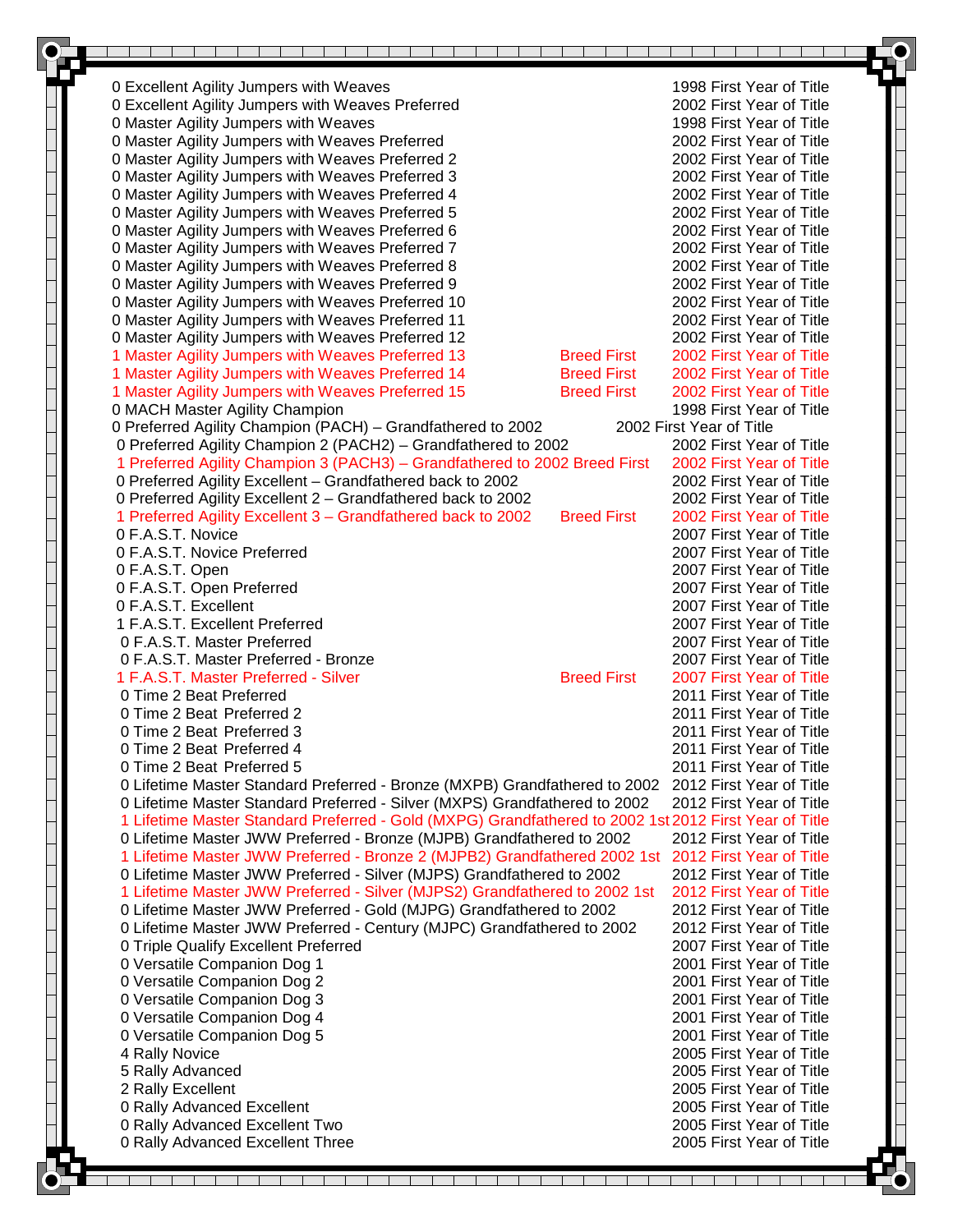| 2 Therapy Dog                                                                                                                                                                                                                                                                         | 2009 First Year of Title                                                                        |
|---------------------------------------------------------------------------------------------------------------------------------------------------------------------------------------------------------------------------------------------------------------------------------------|-------------------------------------------------------------------------------------------------|
| 4 Therapy Dog Novice                                                                                                                                                                                                                                                                  | 2014 First Year of Title                                                                        |
| 0 Therapy Dog Advanced                                                                                                                                                                                                                                                                | 2014 First Year of Title                                                                        |
| 2 Therapy Dog Excellent                                                                                                                                                                                                                                                               | 2014 First Year of Title                                                                        |
| 2 Therapy Dog Distinguished                                                                                                                                                                                                                                                           | <b>Breed First</b><br>2014 First Year of Title                                                  |
| 35 Canine Good Citizen *title*                                                                                                                                                                                                                                                        | 2013 First Year of Title                                                                        |
| 11 Canine Good Citizen Advanced (Community Citizen)                                                                                                                                                                                                                                   | 2013 First year of Title                                                                        |
| 5 Canine Good Citizen Urban                                                                                                                                                                                                                                                           | 2014 First Year of Title<br><b>Breed First</b>                                                  |
| 1 RATN Novice Barn Hunt                                                                                                                                                                                                                                                               | 2013 First Year of Title                                                                        |
| 27 SBC of America Working Dog Titles (See Inside Data)                                                                                                                                                                                                                                | 1988 First Year of Titles                                                                       |
| Stud Dog For The Year - Producing 4 Champion Get:<br><b>CH Alpine Mtn Doug</b><br><b>CH Cache Retreat Taxman</b><br><b>CH Melon City Capone</b><br><b>CH Slatons Wide Ride Clyde</b>                                                                                                  |                                                                                                 |
| Brood Bitches For The Year - Producing 3 Champion Get:<br><b>CH Godsgift From Woodhaven</b>                                                                                                                                                                                           |                                                                                                 |
| MOST INDEPENDENT SAINT BERNARD SPECIALTY SHOW WINS:<br>6 BOB & 9 BOS GCH Alpine Mtn Abigail<br><b>CH Mistihil Over The Moon RN</b><br>1 HIT<br><b>GCH Mistihil Promises Promises Rules BN RN</b><br>Roaming Through The Snowflakes CD RE<br>MJPB2 MJPC PAX3 MFPS T2BP5 TQXP CGCA CGCU | 1969 First Independent Trial<br>PACH3/WDCH Snowy Pines Hummer UD GN GO VER RAE2 MXP9 MXPG MJP15 |
| <b>6 GROUP FIRST PLACEMENTS:</b><br><b>GCH CH Aksalas Peyton CGCA</b>                                                                                                                                                                                                                 | 1924 First Year of Award                                                                        |
| 2 BEST IN SHOW AT ALL-BREED SHOWS:                                                                                                                                                                                                                                                    |                                                                                                 |
| <b>GCH Mahoganys Gallant Spirit V Charley</b>                                                                                                                                                                                                                                         | 1924 First Year of Award                                                                        |
| 0 All-Breed Highest Scoring Dog In The Regular Classes:                                                                                                                                                                                                                               | 1975 First Year of Award                                                                        |
|                                                                                                                                                                                                                                                                                       |                                                                                                 |
|                                                                                                                                                                                                                                                                                       |                                                                                                 |
|                                                                                                                                                                                                                                                                                       |                                                                                                 |
|                                                                                                                                                                                                                                                                                       |                                                                                                 |
|                                                                                                                                                                                                                                                                                       |                                                                                                 |
|                                                                                                                                                                                                                                                                                       |                                                                                                 |
|                                                                                                                                                                                                                                                                                       |                                                                                                 |
|                                                                                                                                                                                                                                                                                       |                                                                                                 |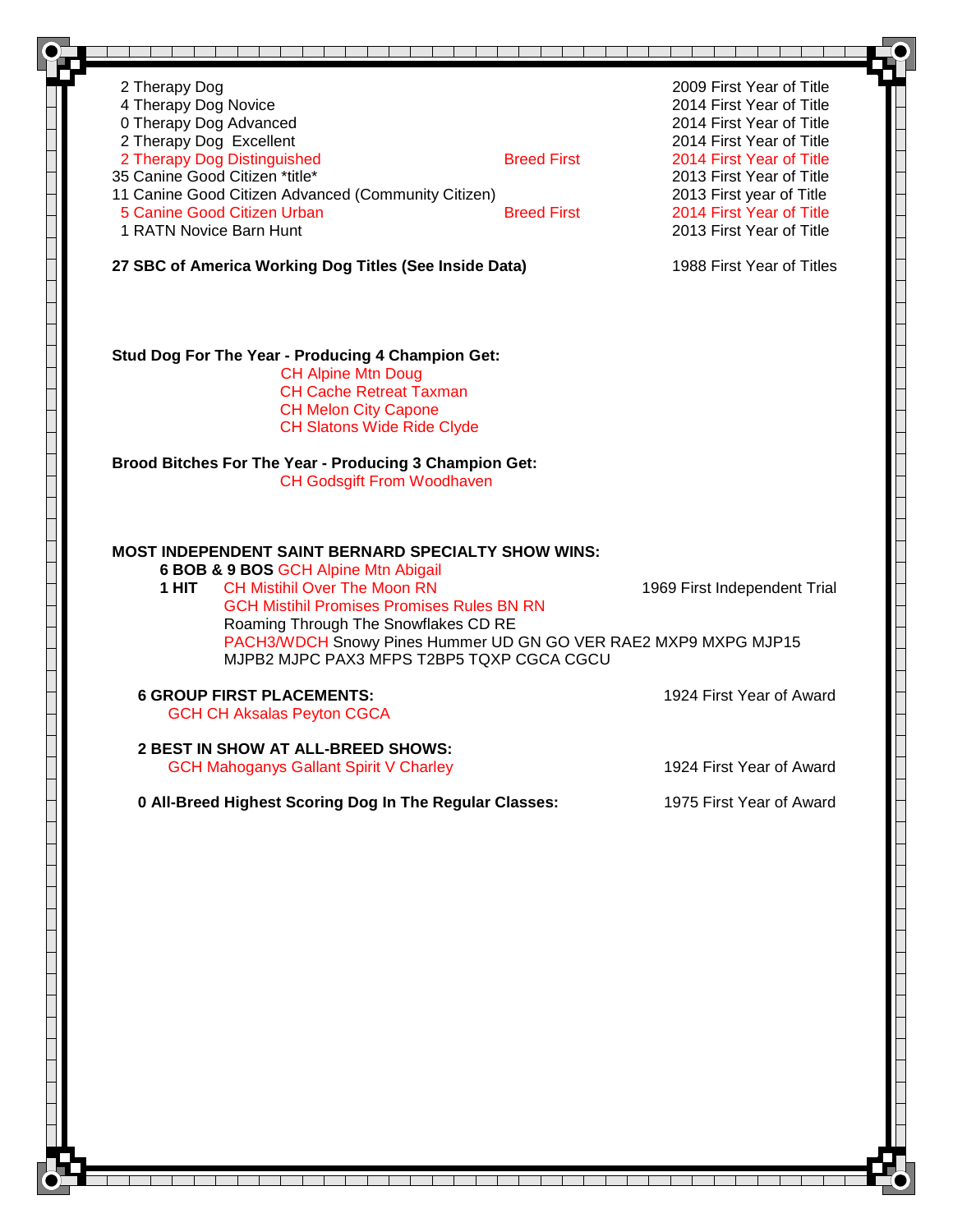|                                    |           |                            |                                                  | <b>Saint Bernard Hall of Fame Inductees For 2015</b> |            |                                          |
|------------------------------------|-----------|----------------------------|--------------------------------------------------|------------------------------------------------------|------------|------------------------------------------|
| <b>Criteria Induction Category</b> | <u>YR</u> | CH                         | <b>Name</b>                                      | <b>AKC Performance Titles</b>                        | <b>M/E</b> | <b>Owner</b>                             |
| 3 AKC Titles - CH CD CDX           |           |                            | 2015 CH/WDCH Excaliburs Lady of The Lake         | <b>CDX RN</b>                                        |            | Roland, Barry                            |
|                                    |           |                            |                                                  |                                                      |            |                                          |
| <b>3 AKC Titles - CH GCH CD</b>    | 2015      |                            | <b>GCH</b> Country Haven Cleopatra V Kings Row   | <b>CD RN CGCA</b>                                    |            | Brown, H & P                             |
| <b>3 AKC Titles - CH GCH CD</b>    | 2015      |                            | <b>GCH</b> Vicdorys Pretty In Pink Diamonds      | <b>CD BN RA</b>                                      |            | V. Graves, D. Jaeger, N. & K. Scott      |
| $\overline{2}$                     |           |                            |                                                  |                                                      |            |                                          |
| <b>3 AKC Titles - CH GCH GCHB</b>  | 2015      |                            | <b>GCHB</b> Cache Retreat Bells Echo             |                                                      |            | Trail Jr., James & Jacqueline            |
| 3 AKC Titles - CH GCH GCHB         | 2015      |                            | <b>GCHB</b> Mahoganys Gallant Spirit V Charley   |                                                      | m.         | Dennis, Bruno & Deborah                  |
| <b>3 AKC Titles - CH GCH GCHB</b>  | 2015      |                            | <b>GCHB</b> Revilos Lets Go Bo Redside           |                                                      |            | m Lagone, Bill & Linda                   |
| 3 AKC Titles - CH GCH GCHB         | 2015      |                            | <b>GCHB</b> Sandrimars Buffett Rocks Revillo     | <b>CGCA</b>                                          | m.         | Martin, Rick & Sarah                     |
| <b>3 AKC Titles - CH GCH GCHB</b>  | 2015      |                            | <b>GCHB</b> Trademarks Aphrodite V Kashi         | <b>BN RN</b>                                         |            | Hower, Robert & Laura                    |
| <b>3 AKC Titles - CH GCH GCHB</b>  | 2015      |                            | <b>GCHB</b> Vicdorys Sparkling Pixie Dust        | <b>RN</b>                                            |            | Lowrie, D. & H. & Graves, V. & Scott, N. |
| 3 AKC Titles - CH GCH GCHB         | 2015      |                            | <b>GCHB</b> Vicdorys Unleash The Dark Knight     | <b>CGC</b>                                           | m.         | Graves, V. & Jaeger, D. & Scott, K.      |
| <b>3 AKC Titles - CH GCH GCHB</b>  | 2015      |                            | <b>GCHB</b> Windpts Issa Joy of Baronhorn        |                                                      |            | Keller, Paula                            |
| 8                                  |           |                            |                                                  |                                                      |            |                                          |
| <b>Champions 3 + CDX 1</b>         | 2015      |                            | Benbarons Tinker of Yondo                        | <b>CDX DD WPX</b>                                    |            |                                          |
|                                    |           |                            |                                                  |                                                      |            |                                          |
| <b>Champions 4</b>                 | 2015      |                            | Lasquites Francesca May                          |                                                      |            | Hiltz & Griebel.                         |
| <b>Champions 4</b>                 | 2015      |                            | <b>CH</b> Wintercrests Glad Tidings To Westhaven |                                                      |            | West, Susan & Werner, David              |
| $\overline{2}$                     |           |                            |                                                  |                                                      |            |                                          |
| <b>Champions 5</b>                 | 2015      |                            | <b>CH</b> Alpine Mtn Doug                        |                                                      |            | <b>m</b> Whiting, C. & M.                |
| <b>Champions 5</b>                 | 2015      |                            | <b>GCHB</b> Lasquites Denver V Lucas             |                                                      | m.         | Glover, M & Smith, M                     |
| <b>Champions 5</b>                 | 2015      |                            | <b>GCH</b> Melon City Capone                     |                                                      |            | Petersen, Jeff & Darcy                   |
| <b>Champions 5</b>                 | 2015      |                            | Melon City Vic                                   |                                                      |            | <b>m</b> Petersen, Jeff & Darcy          |
| <b>Champions 5</b>                 | 2015      |                            | <b>CH</b> Slatons Wide Ride Clyde                |                                                      |            | $\mathbf{m}$ <i>Wolf, J &amp; S</i>      |
| <b>Champions 5</b>                 | 2015      |                            | <b>GCH</b> Windpts Eyesonme V Starbrite          |                                                      |            | m Zwerk, M. & Severson, S.               |
| $6\phantom{1}6$                    |           |                            |                                                  |                                                      |            |                                          |
| <b>Specialty Wins 10</b>           | 2015      | <b>GCHG</b> Aksalas Payton |                                                  | <b>CGCA</b>                                          | m.         | Baker, E & L & Lewis, S & R              |
| <b>Specialty Wins 10</b>           | 2015      |                            | <b>GCHS</b> Alpine Mtn Abigial                   |                                                      |            | C. & M. Whiting                          |
| <b>Specialty Wins 10</b>           | 2015      |                            | <b>GCHG</b> Belle Isles Cookie V Cretan          |                                                      |            | m Patterson Jr., R. & Little, J          |
| <b>Specialty Wins 10</b>           | 2015      |                            | <b>GCHB</b> Windpts Issa Joy of Baronhorn        |                                                      | -f -       | Keller, Paula                            |

**4**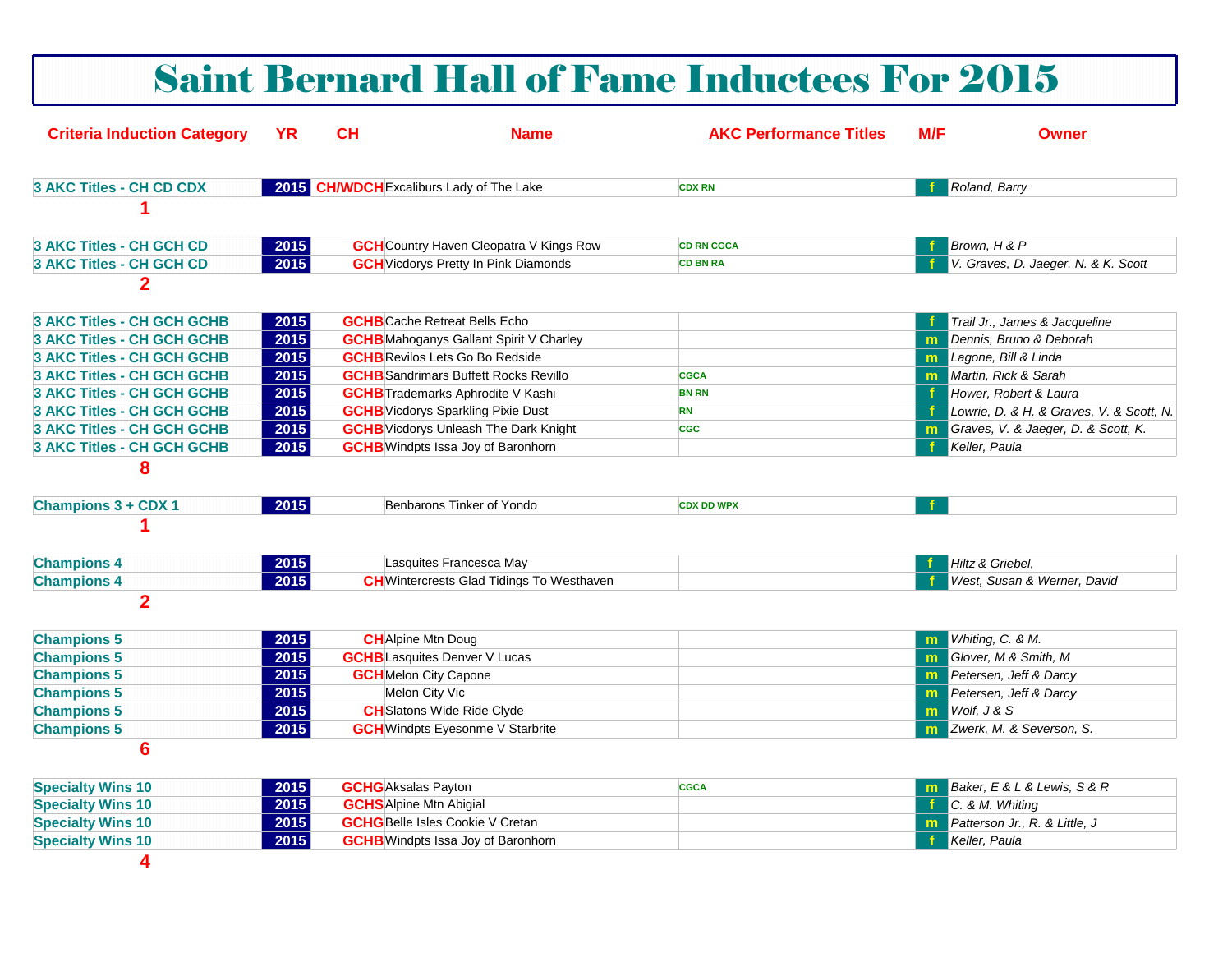| <b>Criteria Induction Category</b> | YR. | CН |
|------------------------------------|-----|----|
|------------------------------------|-----|----|

**<sup>24</sup>**

**Name AKC Performance Titles M/F Owner** 

**Totals:**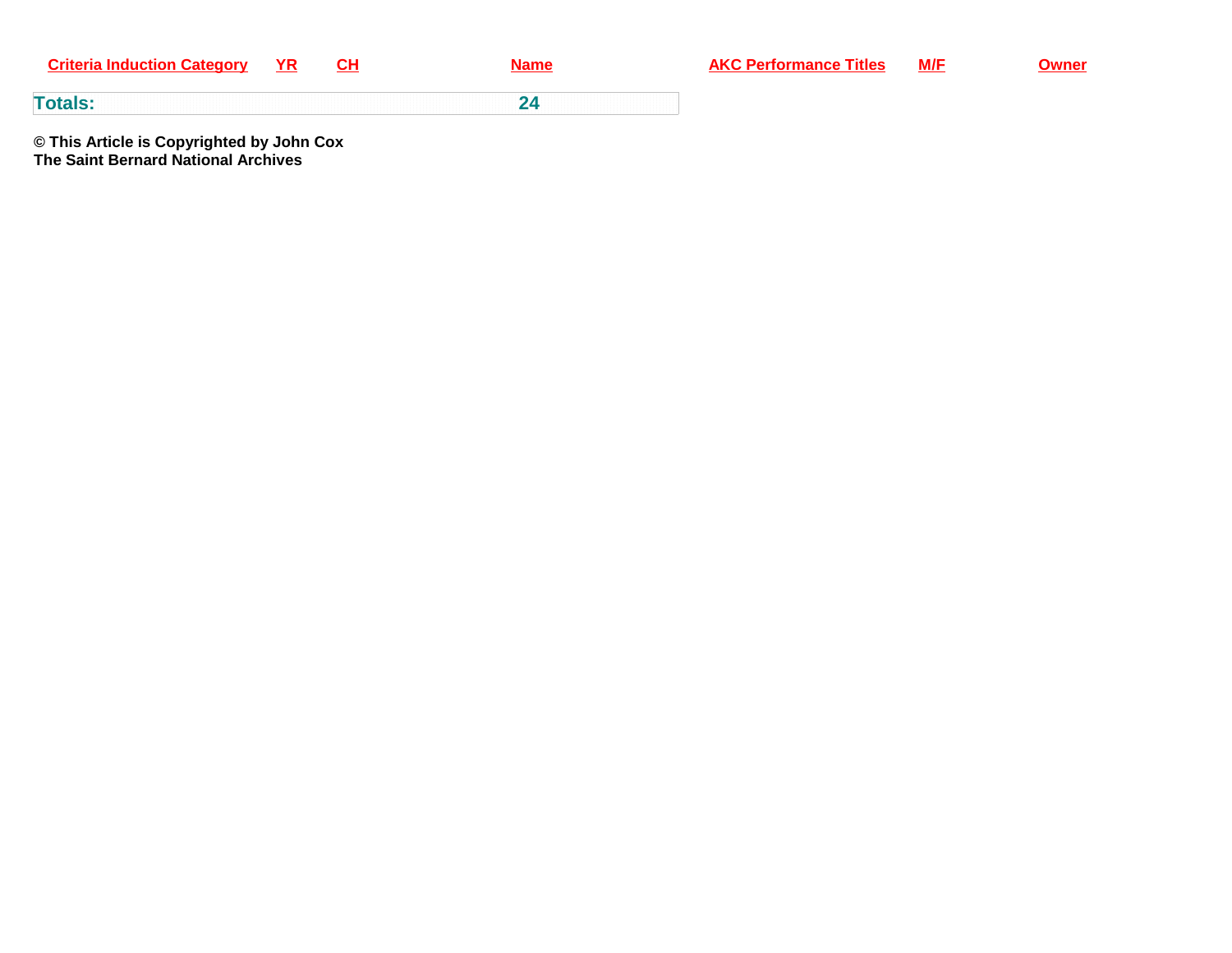# Saint Bernard Hall of Fame Plateaus of Excellence For 2015

| <b>HoF Plateau of Excellence</b>             | YR   | <b>CH</b>                            | <b>Name</b>                                    | <b>M/E</b> | <b>Owner</b>                  |
|----------------------------------------------|------|--------------------------------------|------------------------------------------------|------------|-------------------------------|
| <b>Agility Double Qualify 70</b>             | 2015 | <b>PACH3/WDCH</b> Snowy Pines Hummer |                                                | m          | Popish, Teresa                |
| 1                                            |      |                                      |                                                |            |                               |
| <b>Agility Double Qualify 80</b><br>1        | 2015 | <b>PACH3/WDCH</b> Snowy Pines Hummer |                                                | m          | Popish, Teresa                |
| Agility Double Qualify 60 in Ex.             | 2015 | <b>PACH3/WDCH</b> Snowy Pines Hummer |                                                | m          | Popish, Teresa                |
| 1                                            |      |                                      |                                                |            |                               |
| <b>Agility Double Qualify 70 in Ex.</b><br>1 | 2015 | <b>PACH3/WDCH</b> Snowy Pines Hummer |                                                | m.         | Popish, Teresa                |
|                                              | 2015 | <b>PACH3/WDCH</b> Snowy Pines Hummer |                                                |            |                               |
| <b>Agility Advanced Scores 225</b><br>1      |      |                                      |                                                | m          | Popish, Teresa                |
| <b>Agility Advanced Scores 250</b>           | 2015 | <b>PACH3/WDCH</b> Snowy Pines Hummer |                                                | m          | Popish, Teresa                |
| 4                                            |      |                                      |                                                |            |                               |
| <b>Champions 06</b><br>1                     | 2015 |                                      | <b>CH</b> Lasquites Rowan V Hans               |            | McCarthy, Beth & Smith, Mlynn |
| <b>Champions 08</b>                          | 2015 |                                      | <b>GCH</b> Swisstars Acting Out Lea            |            | Ghering, George & Carol       |
| 1                                            |      |                                      |                                                |            |                               |
| <b>Champions 10</b><br>1                     | 2015 |                                      | <b>GCH</b> Cache Retreat Taxman                | m          | Allen, Armel & Barbara        |
| 04 AKC Titles - GCHS                         | 2015 |                                      | <b>GCHS</b> Szajdas Neverending Story          | m          | Szajda, A. & Quagliaroli, B.  |
| 04 AKC Titles - GCHS                         | 2015 |                                      | <b>GCHS</b> Trademarks A Reed & Barton Von Joy | m          | Joy, Jim & Frances            |
| 04 AKC Titles - GCHS<br>3                    | 2015 |                                      | <b>GCHS</b> Wintercrest Joy To The World       |            | Engelbach, Patrick & Vanessa  |
| 05 AKC Titles - GCHG                         | 2015 |                                      | <b>GCHG</b> Aksalas Peyton                     | m          | Baker, Edward & Linda         |
| 05 AKC Titles - GCHG                         | 2015 |                                      | <b>GCHG</b> Revilos Liquid Asset From Redside  | m          | Oliver, Bill & Diana          |
| $\overline{2}$                               |      |                                      |                                                |            |                               |
| 15 AKC Titles - CDX GN MXP3 MXPB AJP OFP     | 2015 |                                      | <b>WDCH</b> Snowy Pines Tundra                 | f          | Popish, Teresa                |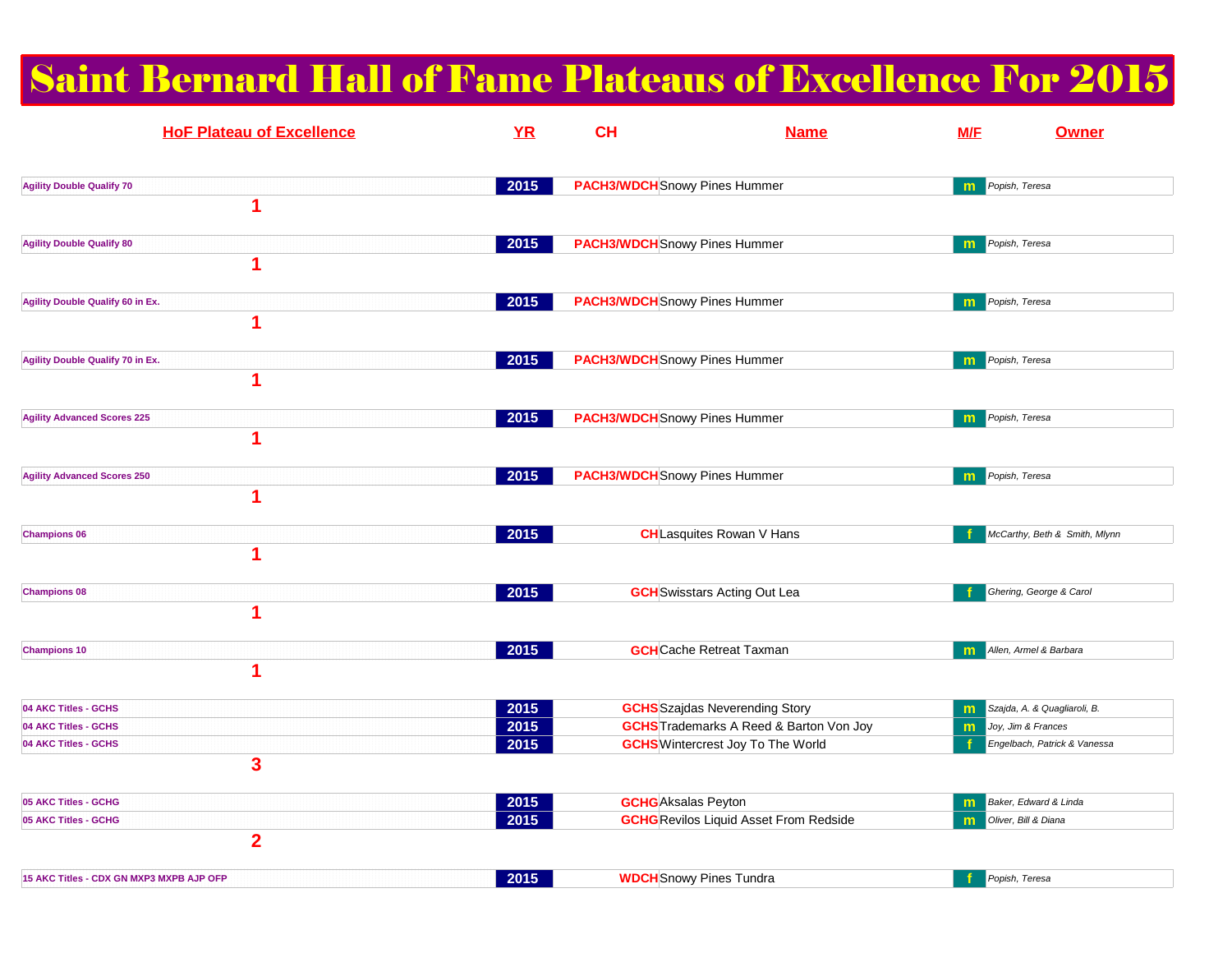| <b>HoF Plateau of Excellence</b>                                                        | YR   | CH | <u>Name</u>                                | <b>M/F</b>   | <b>Owner</b>   |
|-----------------------------------------------------------------------------------------|------|----|--------------------------------------------|--------------|----------------|
|                                                                                         |      |    |                                            |              |                |
| 16 AKC Titles - CDX GN MXP3 MXPB AJP XFP                                                | 2015 |    | <b>WDCH</b> Snowy Pines Tundra             |              | Popish, Teresa |
| 1                                                                                       |      |    |                                            |              |                |
| 55 AKC Titles - UD GN GO VER RAE2 MXP7 MXPG MJP12 MJPC MFPB PAX2 T4BP5 TQXP             | 2015 |    | <b>PACH2/WDCH</b> Snowy Pines Hummer       | $\mathbf{m}$ | Popish, Teresa |
|                                                                                         |      |    |                                            |              |                |
| 56 AKC Titles - UD GN GO VER RAE2 MXP7 MXPG MJP12 MJPC MFPB PAX2 T4BP5 TQXP             | 2015 |    | <b>PACH3/WDCH</b> Snowy Pines Hummer       |              | Popish, Teresa |
|                                                                                         |      |    |                                            |              |                |
| 57 AKC Titles - UD GN GO VER RAE2 MXP7 MXPG MJP12 MJPC MFPB PAX3 T4BP5 TQXP             | 2015 |    | <b>PACH3/WDCH</b> Snowy Pines Hummer       | m            | Popish, Teresa |
|                                                                                         |      |    |                                            |              |                |
| 58 AKC Titles - UD GN GO VER RAE2 MXP7 MXPG MJP12 MJPB2 MJPC MFPB PAX3 T4BP5 TQXP       | 2015 |    | <b>PACH3/WDCH</b> Snowy Pines Hummer       | m            | Popish, Teresa |
|                                                                                         |      |    |                                            |              |                |
| 59 AKC Titles - UD GN GO VER RAE2 MXP8 MXPG MJP12 MJPB2 MJPC MFPB PAX3 T4BP5 TQXP       | 2015 |    | <b>PACH3/WDCH</b> Snowy Pines Hummer       | m            | Popish, Teresa |
| 1                                                                                       |      |    |                                            |              |                |
| 60 AKC Titles - UD GN GO VER RAE2 MXP8 MXPG MJP13 MJPB2 MJPC MFPB PAX3 T4BP5 TQXP       | 2015 |    | <b>PACH3/WDCH</b> Snowy Pines Hummer       | m            | Popish, Teresa |
| 1                                                                                       |      |    |                                            |              |                |
| 61 AKC Titles - UD GN GO VER RAE2 MXP8 MXPG MJP14 MJPB2 MJPC MFPB PAX3 T4BP5 TQXP       | 2015 |    | <b>PACH3/WDCH</b> Snowy Pines Hummer       | m            | Popish, Teresa |
| 1                                                                                       |      |    |                                            |              |                |
| 62 AKC Titles - UD GN GO VER RAE2 MXP8 MXPG MJP14 MJPB2 MJPC MFPS PAX3 T4BP5 TQXP       | 2015 |    | <b>PACH3/WDCH</b> Snowy Pines Hummer       | m            | Popish, Teresa |
|                                                                                         |      |    |                                            |              |                |
| 63 AKC Titles - UD GN GO VER RAE2 MXP9 MXPG MJP14 MJPB2 MJPC MFPS PAX3 T4BP5 TQXP       | 2015 |    | <b>PACH3/WDCH</b> Snowy Pines Hummer       |              | Popish, Teresa |
| 1                                                                                       |      |    |                                            |              |                |
| 64 AKC Titles - UD GN GO VER RAE2 MXP9 MXPG MJP15 MJPB2 MJPC MFPS PAX3 T4BP5 TQXP       | 2015 |    | <b>PACH3/WDCH</b> Snowy Pines Hummer       |              | Popish, Teresa |
|                                                                                         |      |    |                                            |              |                |
| 65 AKC Titles - UD GN GO VER RAE2 MXP9 MXPG MJP15 MJPB2 MJPS2 MJPC MFPS PAX3 T4BP5 TQXP | 2015 |    | <b>PACH3/WDCH</b> Snowy Pines Hummer       | m            | Popish, Teresa |
| 1                                                                                       |      |    |                                            |              |                |
| <b>Working Dog Champion</b>                                                             | 2015 |    | <b>CH/WDCH</b> Excaliburs Lady of The Lake |              | Roland, Barry  |
| 1                                                                                       |      |    |                                            |              |                |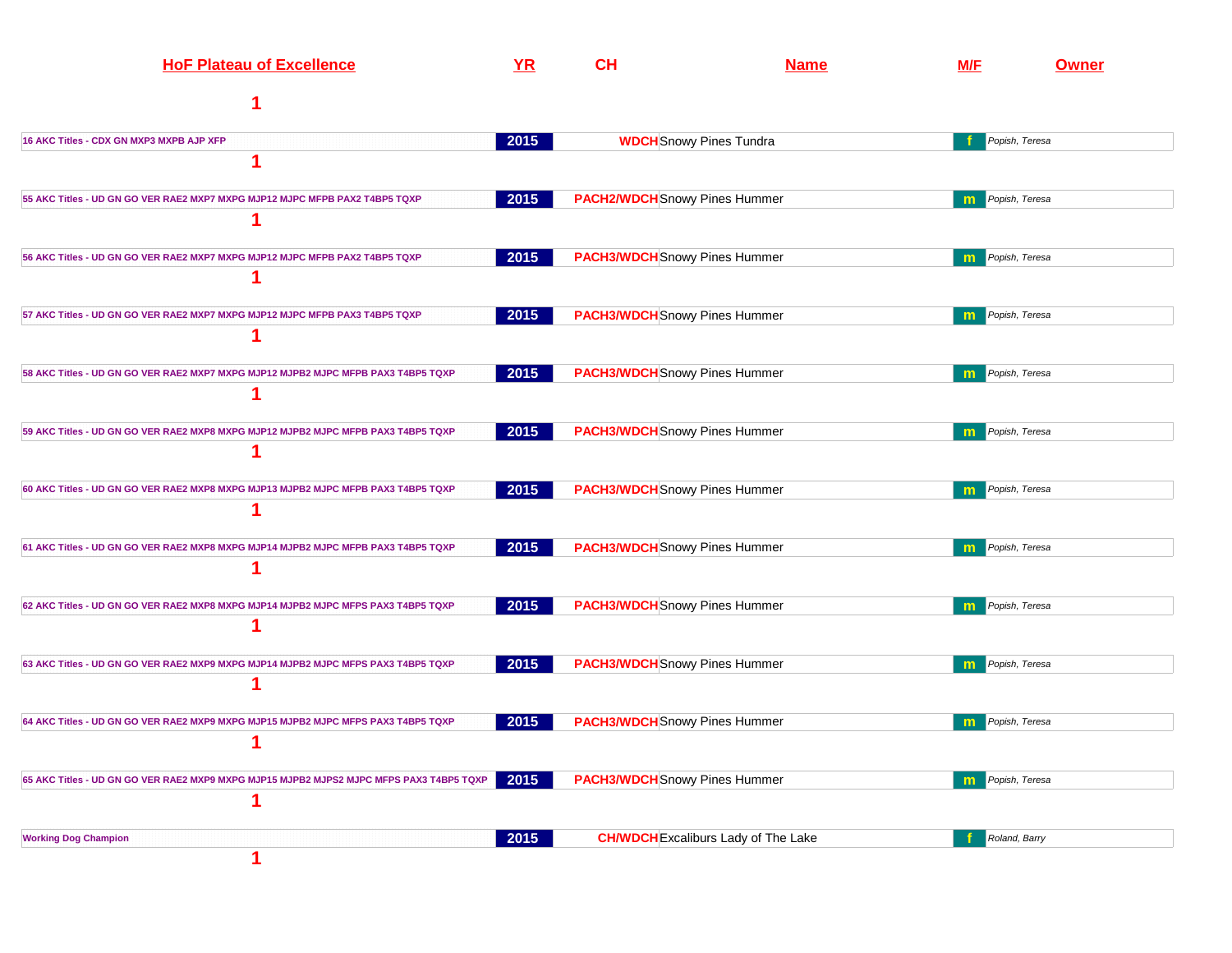| <b>HoF Plateau of Excellence</b>                                                                                                         | YR   | <b>CH</b> | <b>Name</b>                                   | <u>M/F</u>                    | <b>Owner</b> |
|------------------------------------------------------------------------------------------------------------------------------------------|------|-----------|-----------------------------------------------|-------------------------------|--------------|
| <b>Specialty Wins 20</b>                                                                                                                 | 2015 |           | <b>GCHG</b> Revilos Liquid Asset From Redside | <b>m</b> Oliver, Bill & Diana |              |
| <b>Totals:</b><br>Due to the high number of Performance titles they are listed in two (2) Performance Databases - Sorted by Dog or Title |      |           | 29                                            |                               |              |

**AKC Performance titles started with Obedience back in 1936.**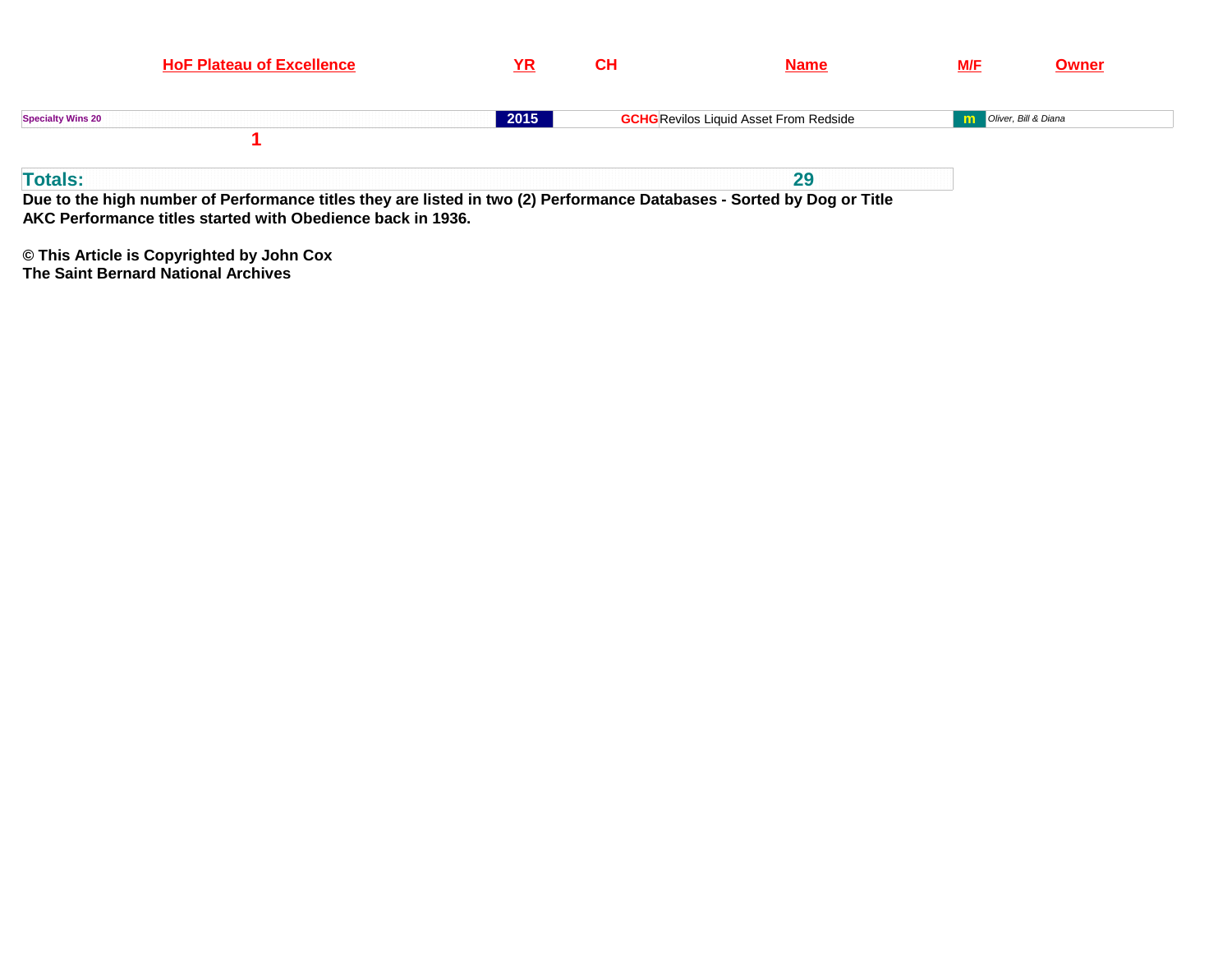# Saint Bernard AKC Championship Titles For 2015

| <b>CH Title Date</b>    | CL                                             | <b>Name</b>                                                | <b>Performance Title Year</b> |   | $M$ E        |  |
|-------------------------|------------------------------------------------|------------------------------------------------------------|-------------------------------|---|--------------|--|
| November 01, 2015       | 2015-CHAlpine Mtn Atticus                      |                                                            |                               | m |              |  |
| May 22, 2015            | 2015-CHAlpine Mtn Jezebel                      |                                                            |                               |   | $\mathbf{f}$ |  |
| December 04, 2015       |                                                | 2016-GCH/2015-CHAIpine Mtn Lieutenant Squishy V Oakridge   |                               | m |              |  |
| February 20, 2015       |                                                | 2015-CH Alpine Mtn Nadia V Royal Treasure                  |                               |   |              |  |
| April 30, 2015          | 2015-CH Alpine Mtn Othelia                     |                                                            |                               | m |              |  |
| February 15, 2015       | 2015-CHAlpinemtn Hallmark                      |                                                            |                               |   |              |  |
| November 07, 2015       |                                                | 2016-GCH/2015-CHAmbersand Winter Kissed Rainbow            |                               |   | f            |  |
| May 02, 2015            |                                                | 2015-CH Barnyards Grandpas Favorite Little Boy             |                               | m |              |  |
| February 14, 2015       |                                                | 2015-CH Barnyards Maki Nani                                |                               |   |              |  |
| May 02, 2015            |                                                | 2015-CH Barnyards Morgana Lefey of Camelot                 |                               |   | f            |  |
| September 06, 2015      | 2016-GCH/2015-CHBlissfuls Chayla               |                                                            |                               |   | $\mathbf{f}$ |  |
| <b>January 03, 2015</b> |                                                | 2015-CHBlue Collars Lebowski                               | 2014                          | m |              |  |
| June 06, 2015           |                                                | 2016-GCH/2015-CHBlue Collars Mt. Mtn Hair Apparent         |                               | m |              |  |
| November 07, 2015       |                                                | 2015-CH Brock Ranch Boogi Woogi Bogie                      | 2017,2018                     | m |              |  |
| August 08, 2015         | 2018-GCH/2015-CH Brock Ranch Daydream Believer |                                                            |                               |   |              |  |
| June 21, 2015           |                                                | 2015-CHCache Retreat Hamlets Cast of One                   |                               |   |              |  |
| March 15, 2015          |                                                | 2015-CH Cache Retreat Heres Your Chance                    |                               | m |              |  |
| April 05, 2015          |                                                | 2015-CHCache Retreat Power Drink V Alpine Mtn              |                               |   |              |  |
| November 15, 2015       |                                                | 2015-CHCache Retreat Power Play                            |                               |   |              |  |
| December 06, 2015       | 2016-GCH/2015-CHCarmen Polar X Press           |                                                            |                               | m |              |  |
| May 03, 2015            |                                                | <b>2015-CH</b> Cornerstones Connect The Dots               |                               |   |              |  |
| June 26, 2015           |                                                | 2015-CHCornerstones Fire N Ice V Cedar La                  |                               |   |              |  |
| November 28, 2015       | 2017-GCH/2015-CHCornerstones Holiday Avalanche |                                                            |                               | m |              |  |
| <b>January 31, 2015</b> | 2015-CHCornerstones Ralph                      |                                                            |                               | m |              |  |
| March 15, 2015          | 2015-CH Eidelkeits Chaver                      |                                                            |                               | m |              |  |
| September 11, 2015      | 2015-CH Epic Navigator                         |                                                            |                               | m |              |  |
| April 10, 2015          |                                                | 2015-CH Firehouses Hard Act To Follow For Frgttnscrts      |                               |   |              |  |
| August 21, 2015         |                                                | 2015-CH Grandbays Sobe At Empty Keg                        |                               |   |              |  |
| May 08, 2015            |                                                | 2015-CHHercules The Great XVI                              |                               | m |              |  |
| August 15, 2015         |                                                | 2018-GCH/2015-CHI Am Prince William Wielkopolski Bernardyn |                               | m |              |  |
| September 05, 2015      |                                                | 2017-GCH/2015-CH Jeul Kreeks A Rockstar For Vicdory        | 2013,2015,2017,2019           |   |              |  |
| February 05, 2015       | 2015-CHKings Mills Willow                      |                                                            |                               |   | f            |  |
| December 05, 2015       | 2015-CHKiskis My Girl Angel                    |                                                            |                               |   | $\mathbf{f}$ |  |
| July 18, 2015           |                                                | 2015-CH Kris Kountry Kretan Kat Von D                      |                               |   | $\mathbf{f}$ |  |
| December 03, 2015       | 2016-GCH/2015-CHKryskara Silver Trailblazer    |                                                            | (CGC)                         |   | $\mathbf{f}$ |  |
| June 27, 2015           | 2016-GCH/2015-CHKudos To Troopers Sonny Boy    |                                                            | 2015.2022                     | m |              |  |
| December 05, 2016       |                                                | 2015-CHLasquites Edward V Kasper                           | 2014                          | m |              |  |
| July 17, 2015           |                                                | 2017-GCH/2015-CHLone Cedars Brilliant Light of Vicdory     |                               |   |              |  |
| October 31, 2015        |                                                | 2015-CH Mahoganys Chalet Brigitta V Charlie                |                               |   | $\mathbf{f}$ |  |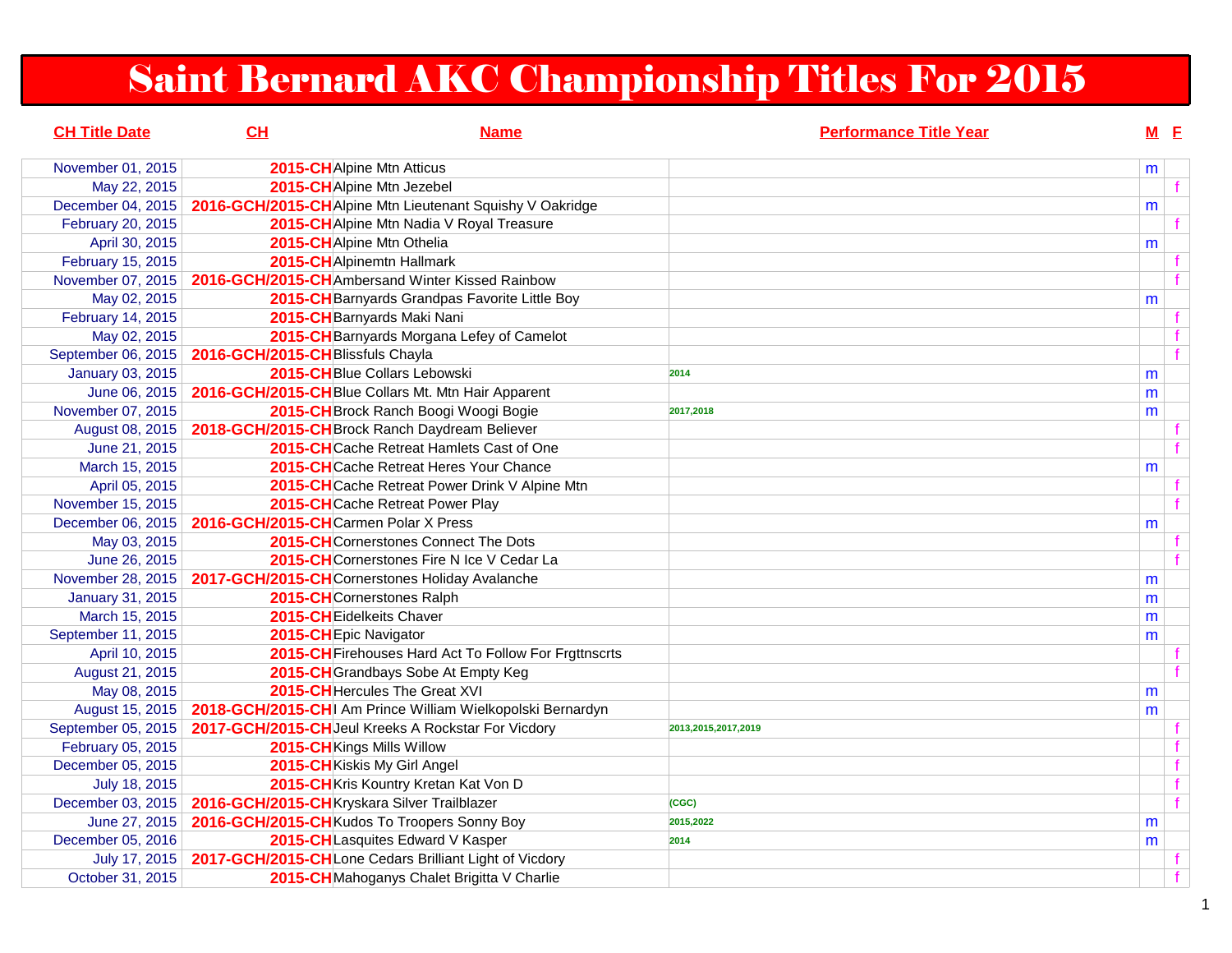| <b>CH Title Date</b>    | CL                                      | <b>Name</b>                                                       | <b>Performance Title Year</b> |   | $M$ E |
|-------------------------|-----------------------------------------|-------------------------------------------------------------------|-------------------------------|---|-------|
| December 06, 2015       |                                         | 2015-CHMelon City Quilla                                          |                               |   |       |
| <b>January 10, 2015</b> |                                         | 2015-CHMelon City Trouble V Lenwardof                             |                               |   | f     |
| December 03, 2015       |                                         | 2015-CHMelon City Xan V Kings Mill                                |                               | m |       |
| February 11, 2010       |                                         | 2015-CHMtn Homes Twist And Shout Lil Beadle                       |                               |   |       |
| August 30, 2015         |                                         | 2016-GCH/2015-CHMytymos Good Golly Miss Molly of Banjo            |                               |   |       |
| February 01, 2015       |                                         | 2015-CHMytymos Sweet Pickles of Banjo                             |                               |   |       |
| August 07, 2015         |                                         | 2015-CHNew Sage Whos on First V Saber                             |                               | m |       |
| November 08, 2015       |                                         | 2015-CHNotorious Diablo Nitrous                                   |                               | m |       |
| <b>January 17, 2015</b> |                                         | 2015-CHOakridge To Infinity And Beyond                            |                               | m |       |
| May 17, 2015            |                                         | 2015-CHOakridges Gliddens Lite The Way                            |                               | m |       |
| February 27, 2015       |                                         | 2016-GCH/2015-CH Precious Pups Call of the Wild Wolf              |                               | m |       |
| August 29, 2015         |                                         | 2016-GCH/2015-CH Precious Pups Zigzagging Thru The Barnyard Score |                               | m |       |
| August 30, 2015         | 2017-GCH/2015-CHRainiers Eye Candy      |                                                                   |                               | m |       |
| February 08, 2015       |                                         | 2015-CHRednorth Ambrose To Lasquite                               |                               | m |       |
| March 15, 2015          | 2016-GCH/2015-CHRidgewoods Breaking Bad |                                                                   |                               |   |       |
| November 07, 2015       |                                         | 2015-CHRoyal Treasures Nyleigh                                    |                               |   |       |
| April 04, 2015          | 2016-GCH/2015-CHRoyal Treasures Tori    |                                                                   |                               |   |       |
| August 23, 2015         |                                         | 2015-CH Royaltys Miracle From Heaven V Ambersand                  |                               |   |       |
| <b>January 10, 2015</b> |                                         | 2015-GCH/2015-CH Sandcastles Indecent Proposal                    |                               |   |       |
| February 23, 2015       |                                         | 2015-GCH/2015-CHShericks Gemstone For Linbil                      |                               |   |       |
| April 25, 2015          |                                         | 2016-GCH/2015-CHSilverdollar Magnific 1 of Shadow Mt              |                               | m |       |
| December 03, 2015       |                                         | 2015-CHSkyhavens Head Honcho                                      |                               | m |       |
| January 03, 2015        |                                         | 2015-CHSkyhavens Lamborghini                                      |                               | m |       |
| April 12, 2015          |                                         | 2015-CH Slatons Brightest Lite                                    | 2014                          | m |       |
| November 15, 2015       |                                         | 2015-CHSlatons Just A Little Love Pat                             |                               |   |       |
| <b>January 25, 2015</b> |                                         | 2015-CHSlatons Pistol Packin Mama                                 |                               |   |       |
| March 13, 2015          | 2015-GCH/2015-CHSlatons Ramblin Rose    |                                                                   |                               |   |       |
| May 02, 2015            | 2016-GCH/2015-CHSlatons Ticket To Ride  |                                                                   | 2017                          | m |       |
| September 27, 2015      | 2017-GCH/2015-CHSlatons Victoria Secret |                                                                   | 2016                          |   |       |
| February 01, 2015       |                                         | 2015-CH Starbrites Olympia                                        |                               |   |       |
| March 15, 2015          |                                         | 2015-CH Starlights Dream Maker                                    |                               |   |       |
| July 05, 2015           | 2016-GCH/2015-CHStars Just Jillin       |                                                                   |                               |   |       |
| February 08, 2015       |                                         | 2015-CHSt-Pierre 1998 Ghost buster                                |                               | m |       |
| April 05, 2015          |                                         | 2015-CHSummerlyns Ridiculous                                      |                               | m |       |
| February 27, 2015       |                                         | 2015-CH Swisstars Lelantos of Utopia                              |                               | m |       |
| March 28, 2015          |                                         | 2015-CH Tinkerbells Secretariat V Santa Forest                    |                               | m |       |
| March 22, 2015          |                                         | 2015-CH Trademarks A Tribute to Albiona                           |                               |   |       |
| December 06, 2015       |                                         | 2015-CH Trademarks Thor                                           |                               | m |       |
| January 10, 2015        |                                         | 2015-GCH/2015-CH Twin Branchs Remington Rambo Man                 |                               | m |       |
| October 01, 2015        | 2016-GCH/2015-CHUltima Thules Samson    |                                                                   |                               | m |       |
| August 15, 2015         |                                         | 2015-CHWest Winds Starstruck Tempest                              |                               |   |       |
| May 30, 2015            |                                         | 2015-CHWesthavens Bridezilla                                      |                               |   |       |
| May 23, 2015            |                                         | 2015-CH Westhavnes Newly Elected To Baronhorn                     |                               | m |       |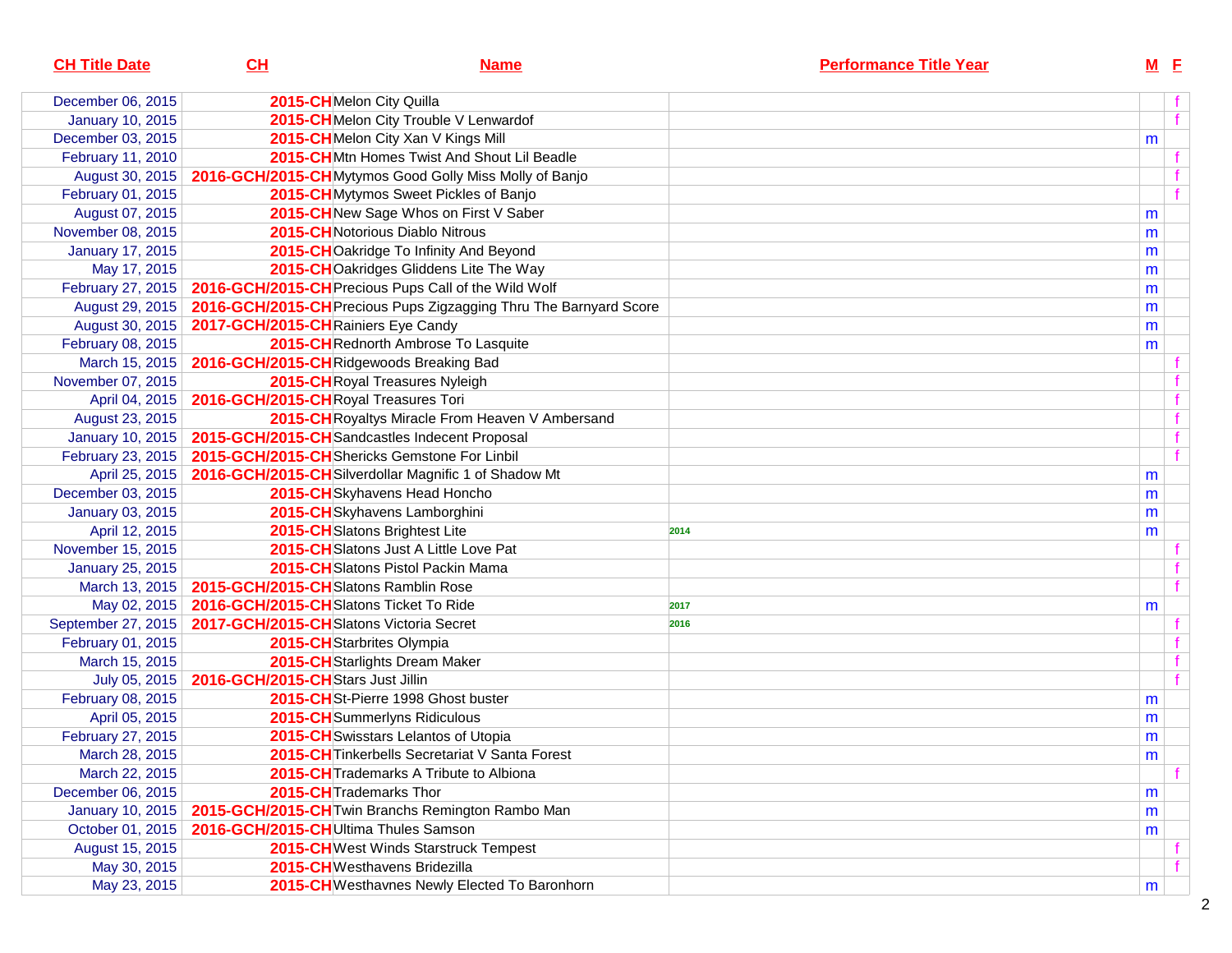| <b>CH Title Date</b> | CН | <b>Name</b>                                                         | <b>Performance Title Year</b> | $M$ $E$ |
|----------------------|----|---------------------------------------------------------------------|-------------------------------|---------|
| June 21, 2015        |    | 2015-CH Who Dats A Lee Saint Fire On The Bayou                      |                               | m       |
| January 31, 2015     |    | 2015-CHWho Dats Baron La Croix                                      | 2014,2015,2016                | m       |
| January 17, 2015     |    | 2015-CH Windpts Kingpins Ben                                        |                               | m       |
| October 17, 2015     |    | 2015-CH Wintercrest The Long Ranger                                 |                               | m       |
|                      |    | April 25, 2015   2016-GCH/2015-CH Wintercrests Tabilha of Kings Row |                               |         |
| September 28, 2015   |    | 2015-CHWoodcrest Masterpiece                                        |                               |         |
|                      |    |                                                                     |                               |         |

**Totals:**

**88 10 <b>10 43 45 Due to the high number of Performance titles they are listed in two (2) Performance Databases - Sorted by Dog or TitleAKC Performance titles started with Obedience back in 1936.**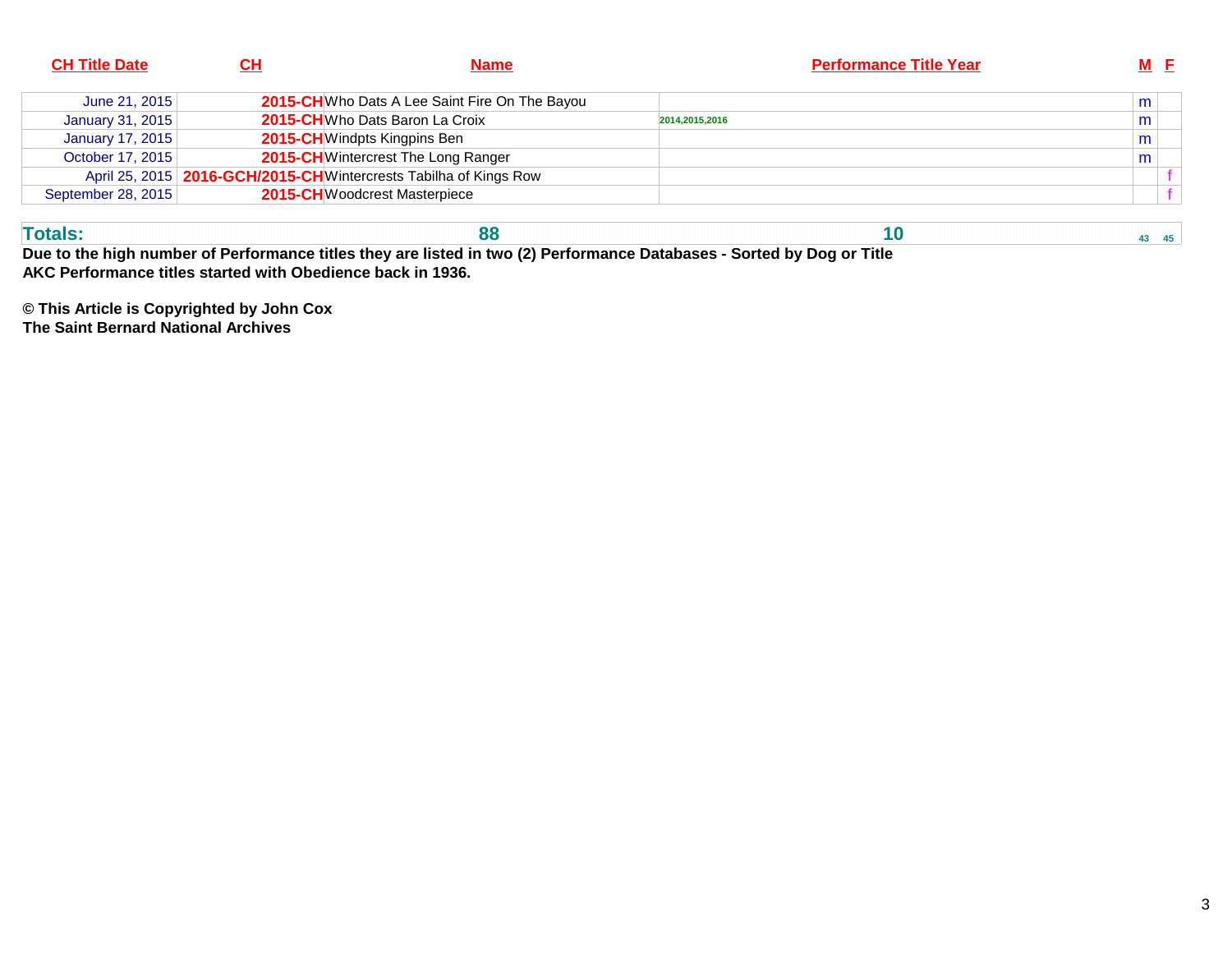# Saint Bernard AKC Grand Championship Titles For 2015

| <b>GCH Title Date</b> | <b>CH Title Date</b> | CН                                          | <b>Name</b>                                           | <b>Performance Title Year</b> |   | <u>M E</u> |
|-----------------------|----------------------|---------------------------------------------|-------------------------------------------------------|-------------------------------|---|------------|
| March 14, 2015        | September 16, 2014   | 2015-GCH/2014-CHAlpine Mtn Abigail          |                                                       |                               |   |            |
| March 14, 2015        | April 07, 2013       | 2015-GCH/2013-CH Alpine Mtn Dagney V Szajda |                                                       |                               |   |            |
| April 04, 2015        | November 16, 2013    | 2015-GCH/2013-CHAmbersand Winds of Winter   |                                                       | 2013,2014,2015,2016,2019      | m |            |
| October 24, 2015      | December 09, 2014    |                                             | 2015-GCH/2014-CHCedar Lanes Malachi O'Cornerstone     |                               | m |            |
| April 04, 2015        | April 27, 2014       |                                             | 2015-GCH/2014-CHCountry Haven Cleopatra V Kings Row   | 2013,2014,2015                |   |            |
| February 28, 2015     | September 24, 2013   | 2015-GCH/2013-CHEpic Seduction              |                                                       |                               |   |            |
| March 29, 2015        | August 31, 2013      | 2015-GCH/2013-CHMistihil Over The Moon      |                                                       | 2013,2016,2018                |   |            |
| February 14, 2015     | August 29, 2009      |                                             | 2015-GCH/2009-CHMtn Home Raindrops On Roses           | 2010,2018                     |   |            |
| April 05, 2015        | December 14, 2012    |                                             | 2015-GCH/2012-CHOpdykes Please Drink Responsibly      |                               | m |            |
| April 23, 2015        | January 10, 2015     |                                             | 2015-GCH/2015-CH Sandcastles Indecent Proposal        |                               |   |            |
| July 17, 2015         | February 23, 2015    |                                             | 2015-GCH/2015-CH Shericks Gemstone For Linbil         |                               |   |            |
| August 22, 2015       | March 13, 2015       | 2015-GCH/2015-CHSlatons Ramblin Rose        |                                                       |                               |   |            |
| October 25, 2015      | November 15, 2014    |                                             | 2015-GCH/2014-CH Stoans Cow Boy of Windshadows        | 2016                          | m |            |
| July 04, 2015         | June 17, 2012        |                                             | 2015-GCH/2012-CH Swisstars Hudson At Skyhaven         |                               | m |            |
| May 08, 2015          | October 12, 2014     | 2015-GCH/2014-CH Swisstars Moondoggie       |                                                       |                               | m |            |
| September 02, 2015    | April 05, 2014       |                                             | 2015-GCH/2014-CHSylvans Loveconquersall V Ramblewood  |                               |   |            |
| November 08, 2015     | January 10, 2015     |                                             | 2015-GCH/2015-CH Twin Branchs Remington Rambo Man     |                               | m |            |
| June 20, 2015         | July 18, 2014        |                                             | 2015-GCH/2014-CH Vicdorys Up The Ante At Willow Creek |                               | m |            |
| April 11, 2015        | September 02, 2012   |                                             | 2015-GCH/2012-CH Yukons Harry James V Blue Note       | (CGC)                         | m |            |

#### **Totals:**

**19 6 9 10**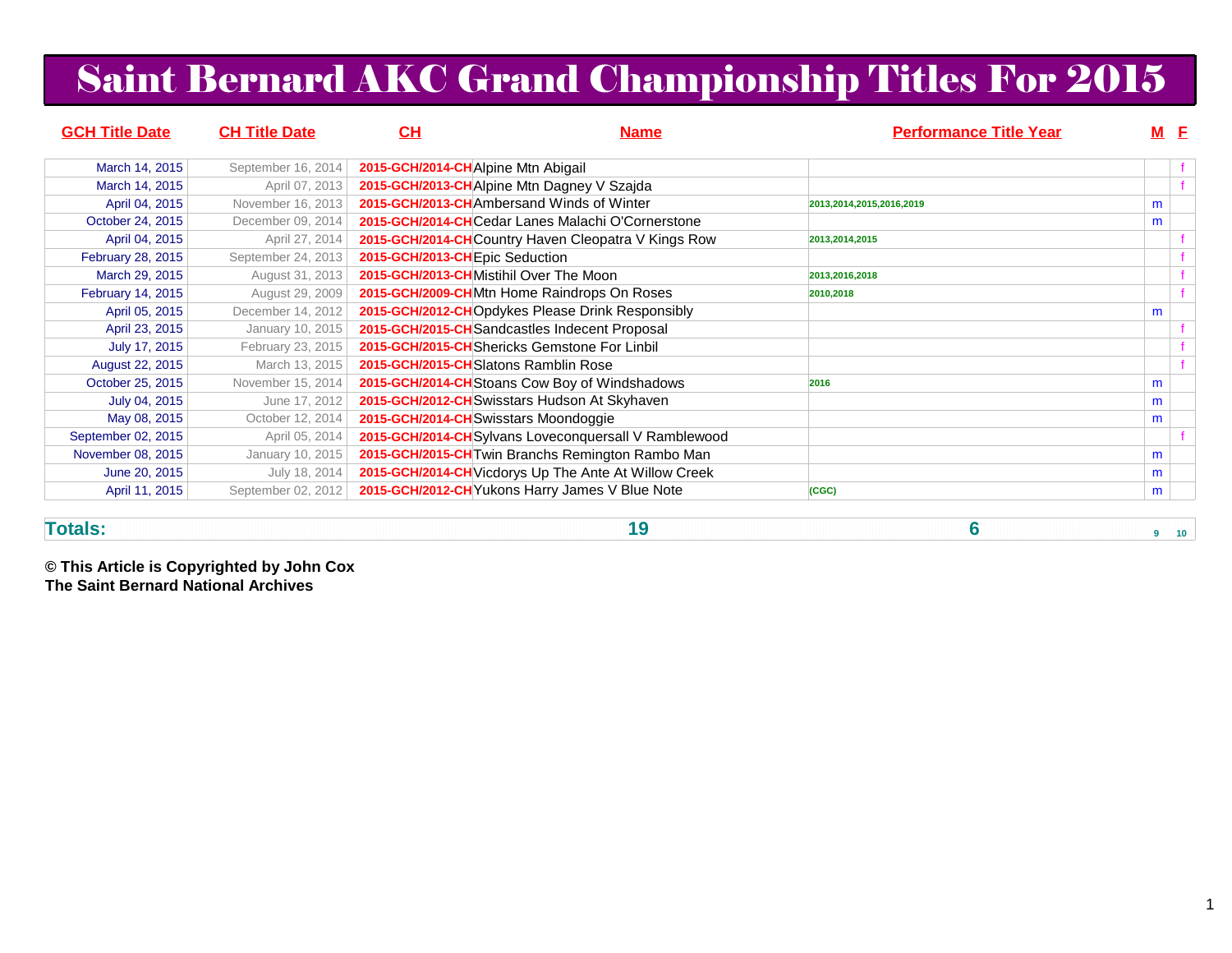### Saint Bernard AKC Grand Championship Level Titles For 2015

| <b>CH Title Date</b> |                        | <b>GCH Title Date GCH Level Date</b> | <b>GCH Level</b> | <b>Name</b>                        | <b>Performance Title Year</b> | <b>M</b> E |  |
|----------------------|------------------------|--------------------------------------|------------------|------------------------------------|-------------------------------|------------|--|
| (1) Bronze           |                        |                                      |                  |                                    |                               |            |  |
| May 09, 2010         | May 28, 2012           | April 25, 2015                       | (1) Bronze       | Cache Retreat Bells Echo           |                               |            |  |
| March 15, 2014       | April 04, 2014         | October 31, 2015                     | (1) Bronze       | Mahoganys Gallant Spirit V Charley |                               | m          |  |
| July 20, 2012        | July 13, 2013          | April 23, 2015                       | $(1)$ Bronze     | Revilos Lets Go Bo Redside         |                               | m          |  |
| July 19, 2013        | July 10, 2014          | <b>August 16, 2015</b>               | $(1)$ Bronze     | Sandrimars Buffett Rocks Revillo   | 2015                          | m          |  |
| August 05, 2012      | May 26, 2013           | November 27, 2015                    | (1) Bronze       | Trademarks Aphrodite V Kashi       | 2013, 2017, 2019              |            |  |
| June 23, 2012        | February 10, 2013      | December 05, 2015                    | $(1)$ Bronze     | Vicdorys Sparkling Pixie Dust      | 2013                          |            |  |
| May 18, 2014         | <b>August 10, 2014</b> | July 17, 2015                        | $(1)$ Bronze     | Vicdorys Unleash The Dark Knight   | 2015, 2016, 2018              | m          |  |
| March 04, 2012       | May 26, 2013           | April 04, 2015                       | (1) Bronze       | Windpts Issa Joy of Baronhorn      |                               |            |  |
| <b>Totals:</b>       |                        |                                      |                  | ซ                                  | 4                             | $4 \mid 4$ |  |
| (2) Silver           |                        |                                      |                  |                                    |                               |            |  |
| May 04, 2013         | October 06, 2013       | February 28, 2015                    | (2) Silver       | Szajdas Neverending Story          | 2013                          | m          |  |
| March 10, 2012       | March 03, 2013         | September 18, 2015                   | (2) Silver       | Trademarks A Reed & Barton Von Joy |                               | m          |  |
| August 07, 2010      | December 03, 2010      | August 30, 2015                      | (2) Silver       | Wintercrest Joy To The World       |                               |            |  |
| <b>Totals:</b>       |                        |                                      |                  |                                    |                               | $2 \mid 1$ |  |
| $(3)$ Gold           |                        |                                      |                  |                                    |                               |            |  |
| March 03, 2012       | March 17, 2012         | May 23, 2015                         | $(3)$ Gold       | Aksalas Peyton                     | 2014                          | m          |  |
| April 27, 2012       | July 07, 2012          | April 23, 2015                       | $(3)$ Gold       | Revilos Liquid Asset From Redside  |                               | m          |  |
| <b>Totals:</b>       |                        |                                      |                  |                                    |                               | $2 \mid 0$ |  |
|                      |                        |                                      |                  |                                    |                               |            |  |

| <b>Contract Contract</b><br>$\overline{1}$ dið |  |
|------------------------------------------------|--|
|------------------------------------------------|--|

**Bronze Level 100 Points Silver Level 200 Points Gold Level 400 PointsPlatinum Level 800 Points**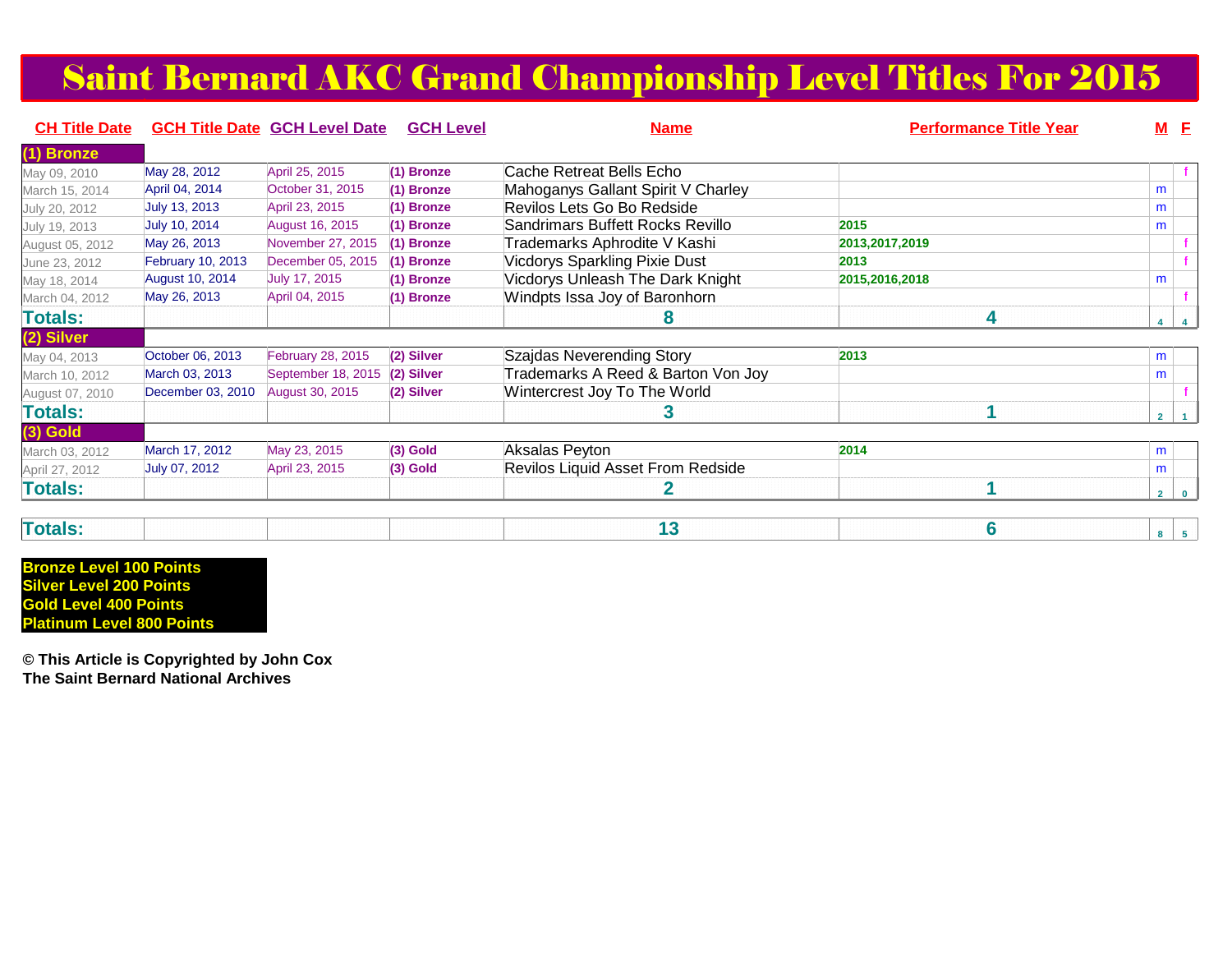### Saint Bernard AKC \*NOHS\* Achievements Levels For 2015

| Level          | <b>Achievement Date</b> | <u>GCH Title</u> | <b>Name</b>                                    | <b>Performance Title</b> | M |  |
|----------------|-------------------------|------------------|------------------------------------------------|--------------------------|---|--|
| (1) Bronze     |                         |                  |                                                |                          |   |  |
| (1) Bronze     | April 03, 2015          |                  | <b>GCHS</b> Twin Branchs Red Bull of Empty Keg |                          | m |  |
| <b>Totals:</b> |                         |                  |                                                |                          |   |  |
|                |                         |                  |                                                |                          |   |  |
| <b>Totals:</b> |                         |                  |                                                |                          |   |  |

**NOHS Bronze Level 250 Points NOHS Silver Level 500 Points NOHS Gold Level 1000 PointsNOHS Platinum Level 2000 Points**

 **The NOHS Achievements are not \*titles\* The column GCH Title shows the AKC Title that dog has earned in the Regular series**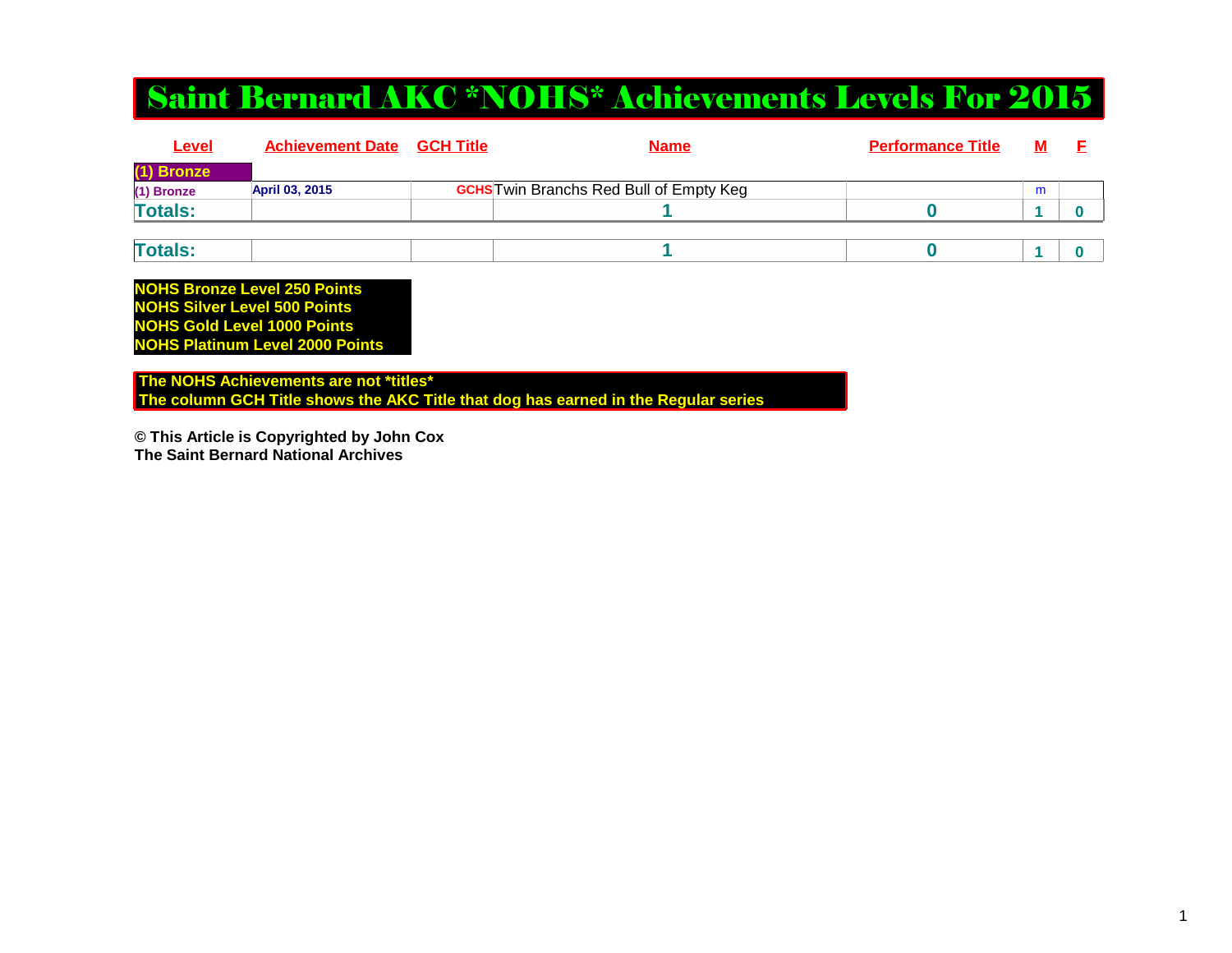## Saint Bernard AKC Performance Titles For 2015

| CH<br><b>Name</b>                                                      | <b>Titles</b>            | <b>Date</b>              | $M$            | F.             |
|------------------------------------------------------------------------|--------------------------|--------------------------|----------------|----------------|
| BN                                                                     |                          |                          |                |                |
| 2015                                                                   |                          |                          |                |                |
| Agostis Rufus                                                          | <b>BN</b>                | <b>July 25, 2015</b>     | m              |                |
| Blue Collars Once To Every Woman                                       | <b>BN</b>                | April 18, 2015           | m              |                |
| <b>Shelbys Cobra Namesake</b>                                          | <b>BN</b>                | <b>November 21, 2015</b> |                |                |
| 2016-CH Summerlyns U R My Keb V Showme                                 | <b>BN</b>                | March 11, 2015           |                |                |
| $\mathbf{1}$<br>4                                                      | 4                        |                          | $\overline{2}$ | 2 <sup>1</sup> |
| CD                                                                     |                          |                          |                |                |
| 2015                                                                   |                          |                          |                |                |
| Blue Collars Once To Every Woman                                       | CD                       | <b>October 11, 2015</b>  | m              |                |
| 2015-GCH/2014-CHCountry Haven Cleopatra V Kings Row                    | CD                       | <b>November 07, 2015</b> |                |                |
| 2016-CHKings Mill Bradshaw                                             | <b>CD</b>                | April 05, 2015           | m              |                |
| 2018-GCH/2014-CHMistihil Promises Promises Rules                       | <b>CD</b>                | <b>August 13, 2015</b>   |                |                |
| Roaming Through The Snowflakes                                         | <b>CD</b>                | May 17, 2015             | m              |                |
| SGT. Peppers Wanna Be Your Man                                         | <b>CD</b>                | <b>October 02, 2015</b>  | m              |                |
| 2016-CH Summerlyns U R My Keb V Showme                                 | <b>CD</b>                | <b>June 21, 2015</b>     |                |                |
| 2011-GCH/2010-CH Vicdorys Pretty In Pink Diamonds                      | <b>CD</b>                | <b>January 12, 2015</b>  |                |                |
| 5<br>8                                                                 | 8                        |                          | 4              | 4              |
| <b>CDX</b><br>2015                                                     |                          |                          |                |                |
| 2013-CH Excaliburs Lady of The Lake                                    | <b>CDX</b>               | <b>August 22, 2015</b>   |                |                |
| <b>Excaliburs Muse</b>                                                 | <b>CDX</b>               | <b>August 21, 2015</b>   |                |                |
| 1<br>$\overline{2}$<br><b>CGC</b><br>2015                              | $\overline{2}$           |                          | $\mathbf 0$    | $2^{\circ}$    |
| Archimedes                                                             | <b>CGC</b>               | <b>August 27, 2015</b>   | m              |                |
| Auveron Vandervoort                                                    | <b>CGC</b>               | <b>December 26, 2015</b> | m              |                |
| Avalanche XIII                                                         | <b>CGC</b>               | May 30, 2015             |                |                |
| <b>Beau Chuckles</b>                                                   | <b>CGC</b>               | <b>January 23, 2015</b>  | m              |                |
| Blue Collars Once To Every Woman                                       | <b>CGC</b>               |                          |                |                |
| Brandau Ridge Takn A Walk Ur Heart                                     |                          | <b>March 29, 2015</b>    | m              |                |
|                                                                        | <b>CGC</b>               | April 14, 2015           |                |                |
| Caspian Mikita Sashihara                                               | <b>CGC</b>               | May 11, 2015             | m              |                |
| <b>Charlotte Nelson</b>                                                | <b>CGC</b>               | <b>November 09, 2015</b> |                |                |
| <b>Clementine Bloch</b>                                                | <b>CGC</b>               | <b>October 05, 2015</b>  |                |                |
| Dublin St. Paul O'Sullivan                                             | CGC                      | May 09, 2015             | m              |                |
| 2017-GCH/2016-CHGliddens Yosminty Sam I Am                             | <b>CGC</b>               | <b>July 29, 2015</b>     | m              |                |
| H.I.W. Jaguars Eagles Flight<br>2014-CH Jamelles Music Man V Saundalin | <b>CGC</b><br><b>CGC</b> | April 02, 2015           | m              |                |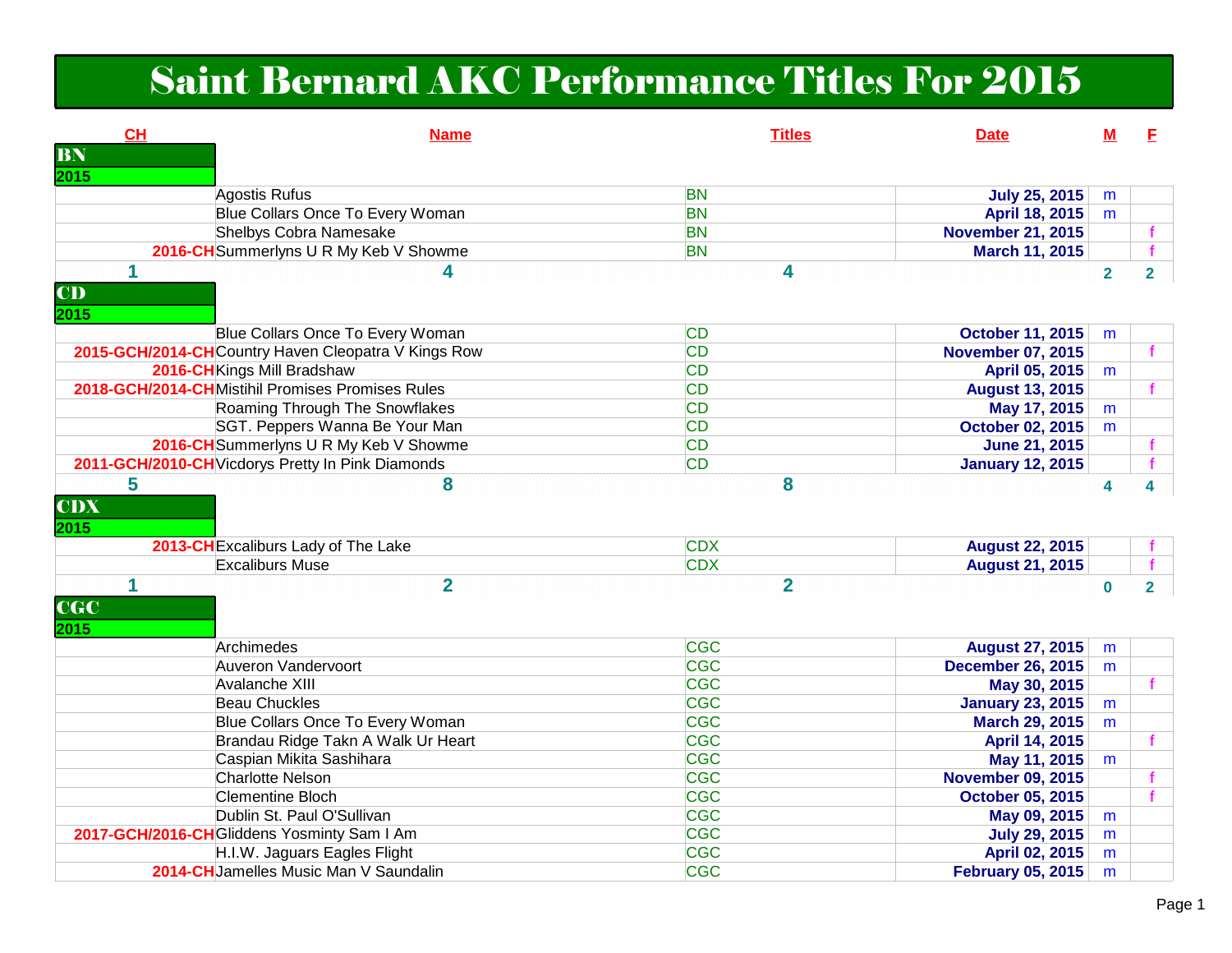| <b>November 22, 2015</b><br><b>CGC</b><br>Kira Marino-Landry<br><b>November 22, 2015</b><br><b>CGC</b><br>Lasquites Kool Hand Luke<br>April 21, 2015<br>m<br><b>CGC</b><br><b>Little Delilah</b><br>March 31, 2015<br><b>CGC</b><br>Monkey II<br><b>January 03, 2015</b><br>m<br><b>CGC</b><br>Ophies Meadow Von Duewerhaus<br><b>June 23, 2015</b><br><b>CGC</b><br>Ruby Amore<br><b>September 01, 2015</b><br><b>CGC</b><br>2014-GCH/2013-CH Sandrimars Buffett Rocks Revillo<br><b>July 18, 2015</b><br>m<br><b>CGC</b><br>Sir Carson of Kramer Manor<br><b>December 29, 2015</b><br>m<br><b>CGC</b><br>2016-CH Skyviews Hot Summer Nights<br><b>August 08, 2015</b><br><b>CGC</b><br><b>Skyviews Remember Me</b><br><b>August 09, 2015</b><br><b>CGC</b><br>Slatons Ben Making Dreams Come True<br><b>November 18, 2015</b><br>m<br><b>CGC</b><br><b>Slatons Melts Your Heart</b><br><b>March 04, 2015</b><br>m<br><b>CGC</b><br><b>Starlights Orions Cash Comet</b><br>March 17, 2015<br>m<br><b>CGC</b><br>Stella Fleury<br><b>November 03, 2015</b><br>$\mathbf f$<br><b>CGC</b><br>2017-GCH/2016-CHSummerlyns Very Much A Lady<br><b>July 12, 2015</b><br><b>CGC</b><br>Thurston Howell 4th<br>March 03, 2015<br>m<br><b>CGC</b><br>2014-GCH/2014-CH Vicdorys Unleash The Dark Knight<br><b>July 18, 2015</b><br>m<br><b>CGC</b><br>West Winds Hero My Mag Heaven Sent<br><b>July 28, 2015</b><br>m<br><b>CGC</b><br>West Winds Rockvalley Bronson<br><b>July 28, 2015</b><br>m<br><b>CGC</b><br>Whitewaters Ballroom Blitz Voyager<br><b>August 19, 2015</b><br>m<br><b>CGC</b><br>Woodcrest On A Slippery Slope Aspen<br><b>November 18, 2015</b><br>$6\phantom{1}6$<br>35<br>35<br>13 <sup>7</sup><br>22<br><b>CGCA</b><br>3g's Princess Ivy<br><b>February 25, 2015</b><br><b>CGCA</b><br>Avalanche XIII<br>May 30, 2015<br><b>Butchs Tuff Little Holly Barry</b><br><b>CGCA</b><br><b>June 01, 2015</b><br><b>CGCA</b><br>Caspian Mikita Sashihara<br><b>August 10, 2015</b><br>m<br>Jamelles Ulysses S Grant<br><b>CGCA</b><br>May 16, 2015<br>m<br>2017-GCH/2015-CHJeul Kreeks A Rockstar For Vicdory<br><b>CGCA</b><br><b>July 18, 2015</b><br>2014-GCH/2013-CH Sandrimars Buffett Rocks Revillo<br><b>CGCA</b><br><b>October 24, 2015</b><br>m<br><b>CGCA</b><br><b>Slatons Melts Your Heart</b><br>May 06, 2015<br>m<br><b>CGCA</b><br>2016-CH Summerlyns U R My Keb V Showme<br><b>February 19, 2015</b><br><b>CGCA</b><br>West Winds Hero My Mag Heaven Sent<br><b>July 30, 2015</b><br>m<br><b>CGCA</b><br><b>West Winds Rockvalley Bronson</b><br><b>July 30, 2015</b><br>m<br>3<br>11<br>11<br>5<br>6<br><b>CGCU</b><br><b>September 13, 2015</b><br><b>Butchs Tuff Little Holly Barry</b><br><b>CGCU</b><br>Caspian Mikita Sashihara<br><b>August 10, 2015</b><br>m<br>Po Chu Ping (Chewie)<br><b>CGCU</b><br><b>June 11, 2015</b><br>m<br><b>CGCU</b><br>2013/14/15/16-PACH4 Snowy Pines Hummer<br><b>December 03, 2015</b><br>m | CL                  | <b>Name</b>        | <b>Titles</b> | <b>Date</b><br>$\underline{\mathbf{M}}$ | E |  |
|-----------------------------------------------------------------------------------------------------------------------------------------------------------------------------------------------------------------------------------------------------------------------------------------------------------------------------------------------------------------------------------------------------------------------------------------------------------------------------------------------------------------------------------------------------------------------------------------------------------------------------------------------------------------------------------------------------------------------------------------------------------------------------------------------------------------------------------------------------------------------------------------------------------------------------------------------------------------------------------------------------------------------------------------------------------------------------------------------------------------------------------------------------------------------------------------------------------------------------------------------------------------------------------------------------------------------------------------------------------------------------------------------------------------------------------------------------------------------------------------------------------------------------------------------------------------------------------------------------------------------------------------------------------------------------------------------------------------------------------------------------------------------------------------------------------------------------------------------------------------------------------------------------------------------------------------------------------------------------------------------------------------------------------------------------------------------------------------------------------------------------------------------------------------------------------------------------------------------------------------------------------------------------------------------------------------------------------------------------------------------------------------------------------------------------------------------------------------------------------------------------------------------------------------------------------------------------------------------------------------------------------------------------------------------------------------------------------------------------------------------------------------------------------------------------------------------------------------------------------------------------------------------------------------------------------------------------------|---------------------|--------------------|---------------|-----------------------------------------|---|--|
|                                                                                                                                                                                                                                                                                                                                                                                                                                                                                                                                                                                                                                                                                                                                                                                                                                                                                                                                                                                                                                                                                                                                                                                                                                                                                                                                                                                                                                                                                                                                                                                                                                                                                                                                                                                                                                                                                                                                                                                                                                                                                                                                                                                                                                                                                                                                                                                                                                                                                                                                                                                                                                                                                                                                                                                                                                                                                                                                                           |                     | Kira Marino-Landry | <b>CGC</b>    |                                         |   |  |
|                                                                                                                                                                                                                                                                                                                                                                                                                                                                                                                                                                                                                                                                                                                                                                                                                                                                                                                                                                                                                                                                                                                                                                                                                                                                                                                                                                                                                                                                                                                                                                                                                                                                                                                                                                                                                                                                                                                                                                                                                                                                                                                                                                                                                                                                                                                                                                                                                                                                                                                                                                                                                                                                                                                                                                                                                                                                                                                                                           |                     |                    |               |                                         |   |  |
|                                                                                                                                                                                                                                                                                                                                                                                                                                                                                                                                                                                                                                                                                                                                                                                                                                                                                                                                                                                                                                                                                                                                                                                                                                                                                                                                                                                                                                                                                                                                                                                                                                                                                                                                                                                                                                                                                                                                                                                                                                                                                                                                                                                                                                                                                                                                                                                                                                                                                                                                                                                                                                                                                                                                                                                                                                                                                                                                                           |                     |                    |               |                                         |   |  |
|                                                                                                                                                                                                                                                                                                                                                                                                                                                                                                                                                                                                                                                                                                                                                                                                                                                                                                                                                                                                                                                                                                                                                                                                                                                                                                                                                                                                                                                                                                                                                                                                                                                                                                                                                                                                                                                                                                                                                                                                                                                                                                                                                                                                                                                                                                                                                                                                                                                                                                                                                                                                                                                                                                                                                                                                                                                                                                                                                           |                     |                    |               |                                         |   |  |
|                                                                                                                                                                                                                                                                                                                                                                                                                                                                                                                                                                                                                                                                                                                                                                                                                                                                                                                                                                                                                                                                                                                                                                                                                                                                                                                                                                                                                                                                                                                                                                                                                                                                                                                                                                                                                                                                                                                                                                                                                                                                                                                                                                                                                                                                                                                                                                                                                                                                                                                                                                                                                                                                                                                                                                                                                                                                                                                                                           |                     |                    |               |                                         |   |  |
|                                                                                                                                                                                                                                                                                                                                                                                                                                                                                                                                                                                                                                                                                                                                                                                                                                                                                                                                                                                                                                                                                                                                                                                                                                                                                                                                                                                                                                                                                                                                                                                                                                                                                                                                                                                                                                                                                                                                                                                                                                                                                                                                                                                                                                                                                                                                                                                                                                                                                                                                                                                                                                                                                                                                                                                                                                                                                                                                                           |                     |                    |               |                                         |   |  |
|                                                                                                                                                                                                                                                                                                                                                                                                                                                                                                                                                                                                                                                                                                                                                                                                                                                                                                                                                                                                                                                                                                                                                                                                                                                                                                                                                                                                                                                                                                                                                                                                                                                                                                                                                                                                                                                                                                                                                                                                                                                                                                                                                                                                                                                                                                                                                                                                                                                                                                                                                                                                                                                                                                                                                                                                                                                                                                                                                           |                     |                    |               |                                         |   |  |
|                                                                                                                                                                                                                                                                                                                                                                                                                                                                                                                                                                                                                                                                                                                                                                                                                                                                                                                                                                                                                                                                                                                                                                                                                                                                                                                                                                                                                                                                                                                                                                                                                                                                                                                                                                                                                                                                                                                                                                                                                                                                                                                                                                                                                                                                                                                                                                                                                                                                                                                                                                                                                                                                                                                                                                                                                                                                                                                                                           |                     |                    |               |                                         |   |  |
|                                                                                                                                                                                                                                                                                                                                                                                                                                                                                                                                                                                                                                                                                                                                                                                                                                                                                                                                                                                                                                                                                                                                                                                                                                                                                                                                                                                                                                                                                                                                                                                                                                                                                                                                                                                                                                                                                                                                                                                                                                                                                                                                                                                                                                                                                                                                                                                                                                                                                                                                                                                                                                                                                                                                                                                                                                                                                                                                                           |                     |                    |               |                                         |   |  |
|                                                                                                                                                                                                                                                                                                                                                                                                                                                                                                                                                                                                                                                                                                                                                                                                                                                                                                                                                                                                                                                                                                                                                                                                                                                                                                                                                                                                                                                                                                                                                                                                                                                                                                                                                                                                                                                                                                                                                                                                                                                                                                                                                                                                                                                                                                                                                                                                                                                                                                                                                                                                                                                                                                                                                                                                                                                                                                                                                           |                     |                    |               |                                         |   |  |
|                                                                                                                                                                                                                                                                                                                                                                                                                                                                                                                                                                                                                                                                                                                                                                                                                                                                                                                                                                                                                                                                                                                                                                                                                                                                                                                                                                                                                                                                                                                                                                                                                                                                                                                                                                                                                                                                                                                                                                                                                                                                                                                                                                                                                                                                                                                                                                                                                                                                                                                                                                                                                                                                                                                                                                                                                                                                                                                                                           |                     |                    |               |                                         |   |  |
|                                                                                                                                                                                                                                                                                                                                                                                                                                                                                                                                                                                                                                                                                                                                                                                                                                                                                                                                                                                                                                                                                                                                                                                                                                                                                                                                                                                                                                                                                                                                                                                                                                                                                                                                                                                                                                                                                                                                                                                                                                                                                                                                                                                                                                                                                                                                                                                                                                                                                                                                                                                                                                                                                                                                                                                                                                                                                                                                                           |                     |                    |               |                                         |   |  |
|                                                                                                                                                                                                                                                                                                                                                                                                                                                                                                                                                                                                                                                                                                                                                                                                                                                                                                                                                                                                                                                                                                                                                                                                                                                                                                                                                                                                                                                                                                                                                                                                                                                                                                                                                                                                                                                                                                                                                                                                                                                                                                                                                                                                                                                                                                                                                                                                                                                                                                                                                                                                                                                                                                                                                                                                                                                                                                                                                           |                     |                    |               |                                         |   |  |
|                                                                                                                                                                                                                                                                                                                                                                                                                                                                                                                                                                                                                                                                                                                                                                                                                                                                                                                                                                                                                                                                                                                                                                                                                                                                                                                                                                                                                                                                                                                                                                                                                                                                                                                                                                                                                                                                                                                                                                                                                                                                                                                                                                                                                                                                                                                                                                                                                                                                                                                                                                                                                                                                                                                                                                                                                                                                                                                                                           |                     |                    |               |                                         |   |  |
|                                                                                                                                                                                                                                                                                                                                                                                                                                                                                                                                                                                                                                                                                                                                                                                                                                                                                                                                                                                                                                                                                                                                                                                                                                                                                                                                                                                                                                                                                                                                                                                                                                                                                                                                                                                                                                                                                                                                                                                                                                                                                                                                                                                                                                                                                                                                                                                                                                                                                                                                                                                                                                                                                                                                                                                                                                                                                                                                                           |                     |                    |               |                                         |   |  |
|                                                                                                                                                                                                                                                                                                                                                                                                                                                                                                                                                                                                                                                                                                                                                                                                                                                                                                                                                                                                                                                                                                                                                                                                                                                                                                                                                                                                                                                                                                                                                                                                                                                                                                                                                                                                                                                                                                                                                                                                                                                                                                                                                                                                                                                                                                                                                                                                                                                                                                                                                                                                                                                                                                                                                                                                                                                                                                                                                           |                     |                    |               |                                         |   |  |
|                                                                                                                                                                                                                                                                                                                                                                                                                                                                                                                                                                                                                                                                                                                                                                                                                                                                                                                                                                                                                                                                                                                                                                                                                                                                                                                                                                                                                                                                                                                                                                                                                                                                                                                                                                                                                                                                                                                                                                                                                                                                                                                                                                                                                                                                                                                                                                                                                                                                                                                                                                                                                                                                                                                                                                                                                                                                                                                                                           |                     |                    |               |                                         |   |  |
|                                                                                                                                                                                                                                                                                                                                                                                                                                                                                                                                                                                                                                                                                                                                                                                                                                                                                                                                                                                                                                                                                                                                                                                                                                                                                                                                                                                                                                                                                                                                                                                                                                                                                                                                                                                                                                                                                                                                                                                                                                                                                                                                                                                                                                                                                                                                                                                                                                                                                                                                                                                                                                                                                                                                                                                                                                                                                                                                                           |                     |                    |               |                                         |   |  |
|                                                                                                                                                                                                                                                                                                                                                                                                                                                                                                                                                                                                                                                                                                                                                                                                                                                                                                                                                                                                                                                                                                                                                                                                                                                                                                                                                                                                                                                                                                                                                                                                                                                                                                                                                                                                                                                                                                                                                                                                                                                                                                                                                                                                                                                                                                                                                                                                                                                                                                                                                                                                                                                                                                                                                                                                                                                                                                                                                           |                     |                    |               |                                         |   |  |
|                                                                                                                                                                                                                                                                                                                                                                                                                                                                                                                                                                                                                                                                                                                                                                                                                                                                                                                                                                                                                                                                                                                                                                                                                                                                                                                                                                                                                                                                                                                                                                                                                                                                                                                                                                                                                                                                                                                                                                                                                                                                                                                                                                                                                                                                                                                                                                                                                                                                                                                                                                                                                                                                                                                                                                                                                                                                                                                                                           |                     |                    |               |                                         |   |  |
|                                                                                                                                                                                                                                                                                                                                                                                                                                                                                                                                                                                                                                                                                                                                                                                                                                                                                                                                                                                                                                                                                                                                                                                                                                                                                                                                                                                                                                                                                                                                                                                                                                                                                                                                                                                                                                                                                                                                                                                                                                                                                                                                                                                                                                                                                                                                                                                                                                                                                                                                                                                                                                                                                                                                                                                                                                                                                                                                                           |                     |                    |               |                                         |   |  |
|                                                                                                                                                                                                                                                                                                                                                                                                                                                                                                                                                                                                                                                                                                                                                                                                                                                                                                                                                                                                                                                                                                                                                                                                                                                                                                                                                                                                                                                                                                                                                                                                                                                                                                                                                                                                                                                                                                                                                                                                                                                                                                                                                                                                                                                                                                                                                                                                                                                                                                                                                                                                                                                                                                                                                                                                                                                                                                                                                           |                     |                    |               |                                         |   |  |
|                                                                                                                                                                                                                                                                                                                                                                                                                                                                                                                                                                                                                                                                                                                                                                                                                                                                                                                                                                                                                                                                                                                                                                                                                                                                                                                                                                                                                                                                                                                                                                                                                                                                                                                                                                                                                                                                                                                                                                                                                                                                                                                                                                                                                                                                                                                                                                                                                                                                                                                                                                                                                                                                                                                                                                                                                                                                                                                                                           | <b>CGCA</b><br>2015 |                    |               |                                         |   |  |
|                                                                                                                                                                                                                                                                                                                                                                                                                                                                                                                                                                                                                                                                                                                                                                                                                                                                                                                                                                                                                                                                                                                                                                                                                                                                                                                                                                                                                                                                                                                                                                                                                                                                                                                                                                                                                                                                                                                                                                                                                                                                                                                                                                                                                                                                                                                                                                                                                                                                                                                                                                                                                                                                                                                                                                                                                                                                                                                                                           |                     |                    |               |                                         |   |  |
|                                                                                                                                                                                                                                                                                                                                                                                                                                                                                                                                                                                                                                                                                                                                                                                                                                                                                                                                                                                                                                                                                                                                                                                                                                                                                                                                                                                                                                                                                                                                                                                                                                                                                                                                                                                                                                                                                                                                                                                                                                                                                                                                                                                                                                                                                                                                                                                                                                                                                                                                                                                                                                                                                                                                                                                                                                                                                                                                                           |                     |                    |               |                                         |   |  |
|                                                                                                                                                                                                                                                                                                                                                                                                                                                                                                                                                                                                                                                                                                                                                                                                                                                                                                                                                                                                                                                                                                                                                                                                                                                                                                                                                                                                                                                                                                                                                                                                                                                                                                                                                                                                                                                                                                                                                                                                                                                                                                                                                                                                                                                                                                                                                                                                                                                                                                                                                                                                                                                                                                                                                                                                                                                                                                                                                           |                     |                    |               |                                         |   |  |
|                                                                                                                                                                                                                                                                                                                                                                                                                                                                                                                                                                                                                                                                                                                                                                                                                                                                                                                                                                                                                                                                                                                                                                                                                                                                                                                                                                                                                                                                                                                                                                                                                                                                                                                                                                                                                                                                                                                                                                                                                                                                                                                                                                                                                                                                                                                                                                                                                                                                                                                                                                                                                                                                                                                                                                                                                                                                                                                                                           |                     |                    |               |                                         |   |  |
|                                                                                                                                                                                                                                                                                                                                                                                                                                                                                                                                                                                                                                                                                                                                                                                                                                                                                                                                                                                                                                                                                                                                                                                                                                                                                                                                                                                                                                                                                                                                                                                                                                                                                                                                                                                                                                                                                                                                                                                                                                                                                                                                                                                                                                                                                                                                                                                                                                                                                                                                                                                                                                                                                                                                                                                                                                                                                                                                                           |                     |                    |               |                                         |   |  |
|                                                                                                                                                                                                                                                                                                                                                                                                                                                                                                                                                                                                                                                                                                                                                                                                                                                                                                                                                                                                                                                                                                                                                                                                                                                                                                                                                                                                                                                                                                                                                                                                                                                                                                                                                                                                                                                                                                                                                                                                                                                                                                                                                                                                                                                                                                                                                                                                                                                                                                                                                                                                                                                                                                                                                                                                                                                                                                                                                           |                     |                    |               |                                         |   |  |
|                                                                                                                                                                                                                                                                                                                                                                                                                                                                                                                                                                                                                                                                                                                                                                                                                                                                                                                                                                                                                                                                                                                                                                                                                                                                                                                                                                                                                                                                                                                                                                                                                                                                                                                                                                                                                                                                                                                                                                                                                                                                                                                                                                                                                                                                                                                                                                                                                                                                                                                                                                                                                                                                                                                                                                                                                                                                                                                                                           |                     |                    |               |                                         |   |  |
|                                                                                                                                                                                                                                                                                                                                                                                                                                                                                                                                                                                                                                                                                                                                                                                                                                                                                                                                                                                                                                                                                                                                                                                                                                                                                                                                                                                                                                                                                                                                                                                                                                                                                                                                                                                                                                                                                                                                                                                                                                                                                                                                                                                                                                                                                                                                                                                                                                                                                                                                                                                                                                                                                                                                                                                                                                                                                                                                                           |                     |                    |               |                                         |   |  |
|                                                                                                                                                                                                                                                                                                                                                                                                                                                                                                                                                                                                                                                                                                                                                                                                                                                                                                                                                                                                                                                                                                                                                                                                                                                                                                                                                                                                                                                                                                                                                                                                                                                                                                                                                                                                                                                                                                                                                                                                                                                                                                                                                                                                                                                                                                                                                                                                                                                                                                                                                                                                                                                                                                                                                                                                                                                                                                                                                           |                     |                    |               |                                         |   |  |
|                                                                                                                                                                                                                                                                                                                                                                                                                                                                                                                                                                                                                                                                                                                                                                                                                                                                                                                                                                                                                                                                                                                                                                                                                                                                                                                                                                                                                                                                                                                                                                                                                                                                                                                                                                                                                                                                                                                                                                                                                                                                                                                                                                                                                                                                                                                                                                                                                                                                                                                                                                                                                                                                                                                                                                                                                                                                                                                                                           |                     |                    |               |                                         |   |  |
|                                                                                                                                                                                                                                                                                                                                                                                                                                                                                                                                                                                                                                                                                                                                                                                                                                                                                                                                                                                                                                                                                                                                                                                                                                                                                                                                                                                                                                                                                                                                                                                                                                                                                                                                                                                                                                                                                                                                                                                                                                                                                                                                                                                                                                                                                                                                                                                                                                                                                                                                                                                                                                                                                                                                                                                                                                                                                                                                                           |                     |                    |               |                                         |   |  |
|                                                                                                                                                                                                                                                                                                                                                                                                                                                                                                                                                                                                                                                                                                                                                                                                                                                                                                                                                                                                                                                                                                                                                                                                                                                                                                                                                                                                                                                                                                                                                                                                                                                                                                                                                                                                                                                                                                                                                                                                                                                                                                                                                                                                                                                                                                                                                                                                                                                                                                                                                                                                                                                                                                                                                                                                                                                                                                                                                           | <b>CGCU</b><br>2015 |                    |               |                                         |   |  |
|                                                                                                                                                                                                                                                                                                                                                                                                                                                                                                                                                                                                                                                                                                                                                                                                                                                                                                                                                                                                                                                                                                                                                                                                                                                                                                                                                                                                                                                                                                                                                                                                                                                                                                                                                                                                                                                                                                                                                                                                                                                                                                                                                                                                                                                                                                                                                                                                                                                                                                                                                                                                                                                                                                                                                                                                                                                                                                                                                           |                     |                    |               |                                         |   |  |
|                                                                                                                                                                                                                                                                                                                                                                                                                                                                                                                                                                                                                                                                                                                                                                                                                                                                                                                                                                                                                                                                                                                                                                                                                                                                                                                                                                                                                                                                                                                                                                                                                                                                                                                                                                                                                                                                                                                                                                                                                                                                                                                                                                                                                                                                                                                                                                                                                                                                                                                                                                                                                                                                                                                                                                                                                                                                                                                                                           |                     |                    |               |                                         |   |  |
|                                                                                                                                                                                                                                                                                                                                                                                                                                                                                                                                                                                                                                                                                                                                                                                                                                                                                                                                                                                                                                                                                                                                                                                                                                                                                                                                                                                                                                                                                                                                                                                                                                                                                                                                                                                                                                                                                                                                                                                                                                                                                                                                                                                                                                                                                                                                                                                                                                                                                                                                                                                                                                                                                                                                                                                                                                                                                                                                                           |                     |                    |               |                                         |   |  |
|                                                                                                                                                                                                                                                                                                                                                                                                                                                                                                                                                                                                                                                                                                                                                                                                                                                                                                                                                                                                                                                                                                                                                                                                                                                                                                                                                                                                                                                                                                                                                                                                                                                                                                                                                                                                                                                                                                                                                                                                                                                                                                                                                                                                                                                                                                                                                                                                                                                                                                                                                                                                                                                                                                                                                                                                                                                                                                                                                           |                     |                    |               |                                         |   |  |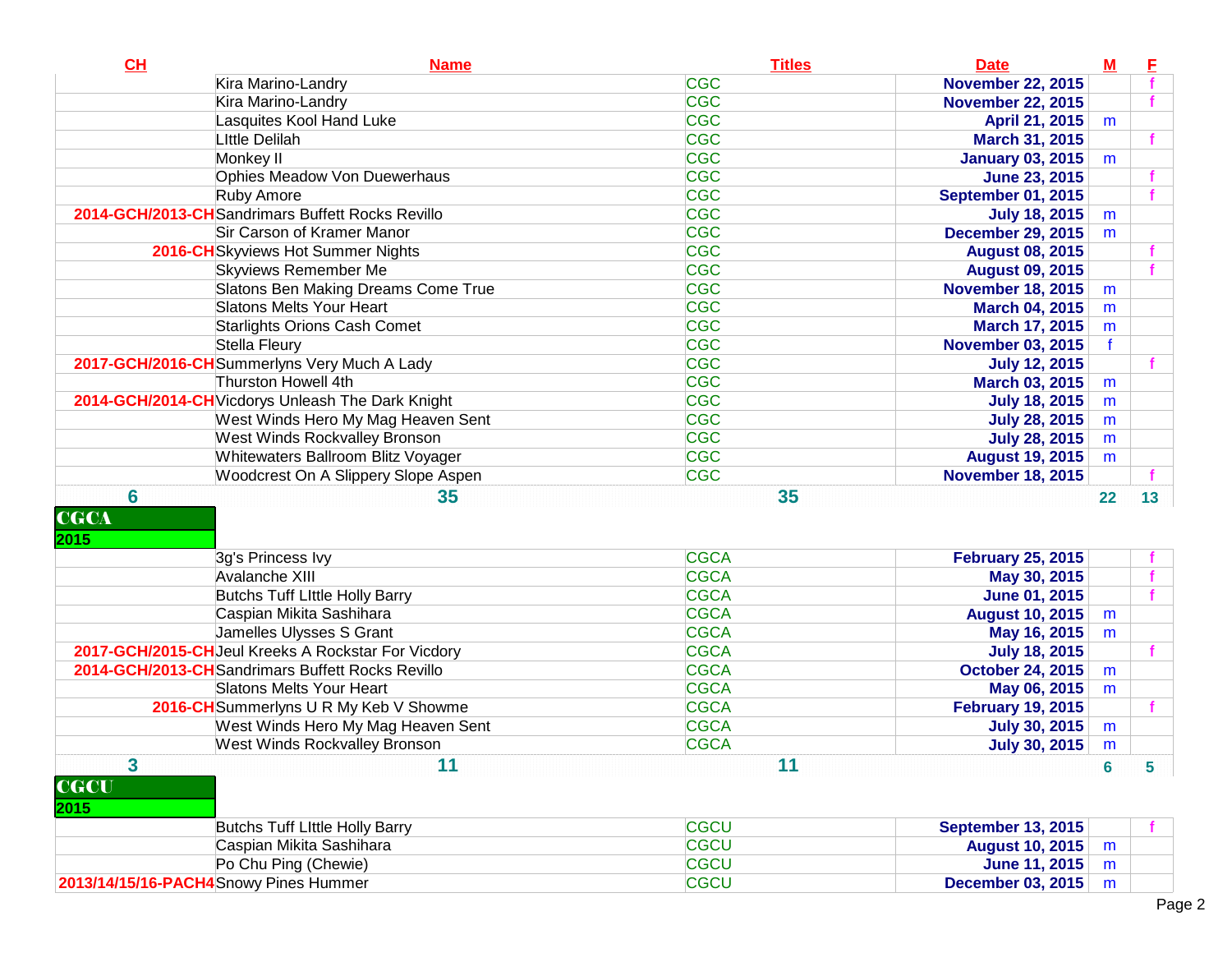| CL                | <b>Name</b>                            | <b>Titles</b>     | <b>Date</b>              | <u>M</u>     |                         |
|-------------------|----------------------------------------|-------------------|--------------------------|--------------|-------------------------|
|                   | <b>Snowy Pines Tundra</b>              | <b>CGCU</b>       | <b>December 03, 2015</b> |              |                         |
| 1                 | 5                                      | 5                 |                          | $\mathbf{3}$ | $2^{\circ}$             |
| <b>MFPS</b>       |                                        |                   |                          |              |                         |
| 2015              |                                        |                   |                          |              |                         |
|                   | 2013/14/15/16-PACH4Snowy Pines Hummer  | <b>MFPS</b>       | <b>October 30, 2015</b>  | m            |                         |
| 1                 | 1                                      | 1                 |                          | $\mathbf{1}$ | $\mathbf{0}$            |
| <b>MJP13</b>      |                                        |                   |                          |              |                         |
| 2015              |                                        |                   |                          |              |                         |
|                   | 2013/14/15/16-PACH4 Snowy Pines Hummer | MJP <sub>13</sub> | March 06, 2015           | m            |                         |
|                   |                                        | 1                 |                          | $\mathbf{1}$ | $\mathbf{0}$            |
| MJP14             |                                        |                   |                          |              |                         |
| 2015              |                                        |                   |                          |              |                         |
|                   | 2013/14/15/16-PACH4 Snowy Pines Hummer | MJP14             | May 17, 2015             | m            |                         |
| 1                 | 1                                      | 1                 |                          | $\mathbf{1}$ | $\mathbf 0$             |
| MJP15             |                                        |                   |                          |              |                         |
| 2015              |                                        |                   |                          |              |                         |
|                   | 2013/14/15/16-PACH4 Snowy Pines Hummer | MJP15             | <b>November 29, 2015</b> | m            |                         |
|                   | 1                                      | 1                 |                          | $\mathbf{1}$ | $\mathbf{0}$            |
| MJPB <sub>2</sub> |                                        |                   |                          |              |                         |
| 2015              |                                        |                   |                          |              |                         |
|                   | 2013/14/15/16-PACH4 Snowy Pines Hummer | MJPB <sub>2</sub> | <b>February 15, 2015</b> | m            |                         |
|                   | 1                                      | 1                 |                          | $\mathbf{1}$ | $\bf{0}$                |
| $MJPS$ $2$        |                                        |                   |                          |              |                         |
| 2015              |                                        |                   |                          |              |                         |
|                   | 2013/14/15/16-PACH4 Snowy Pines Hummer | MJPS <sub>2</sub> | <b>November 29, 2015</b> | m            |                         |
| 1                 | 1                                      | 1                 |                          | $\mathbf{1}$ | $\mathbf{0}$            |
| <b>MXP3</b>       |                                        |                   |                          |              |                         |
| 2015              |                                        |                   |                          |              |                         |
|                   | Snowy Pines Tundra                     | MXP <sub>3</sub>  | March 21, 2015           |              |                         |
| $\bf{0}$          |                                        |                   |                          | $\bf{0}$     | 1                       |
| MXP <sub>8</sub>  |                                        |                   |                          |              |                         |
| 2015              |                                        |                   |                          |              |                         |
|                   | 2013/14/15/16-PACH4 Snowy Pines Hummer | MXP <sub>8</sub>  | <b>March 06, 2015</b>    | m            |                         |
| 1                 |                                        | 1                 |                          | $\mathbf{1}$ | $\overline{\mathbf{0}}$ |
| <b>MXP 9</b>      |                                        |                   |                          |              |                         |
| 2015              |                                        |                   |                          |              |                         |
|                   | 2013/14/15/16-PACH4 Snowy Pines Hummer | MXP <sub>9</sub>  | <b>October 31, 2015</b>  | m            |                         |
|                   | 1                                      | 1                 |                          | $\mathbf{1}$ | $\mathbf 0$             |
| <b>MXPG</b>       |                                        |                   |                          |              |                         |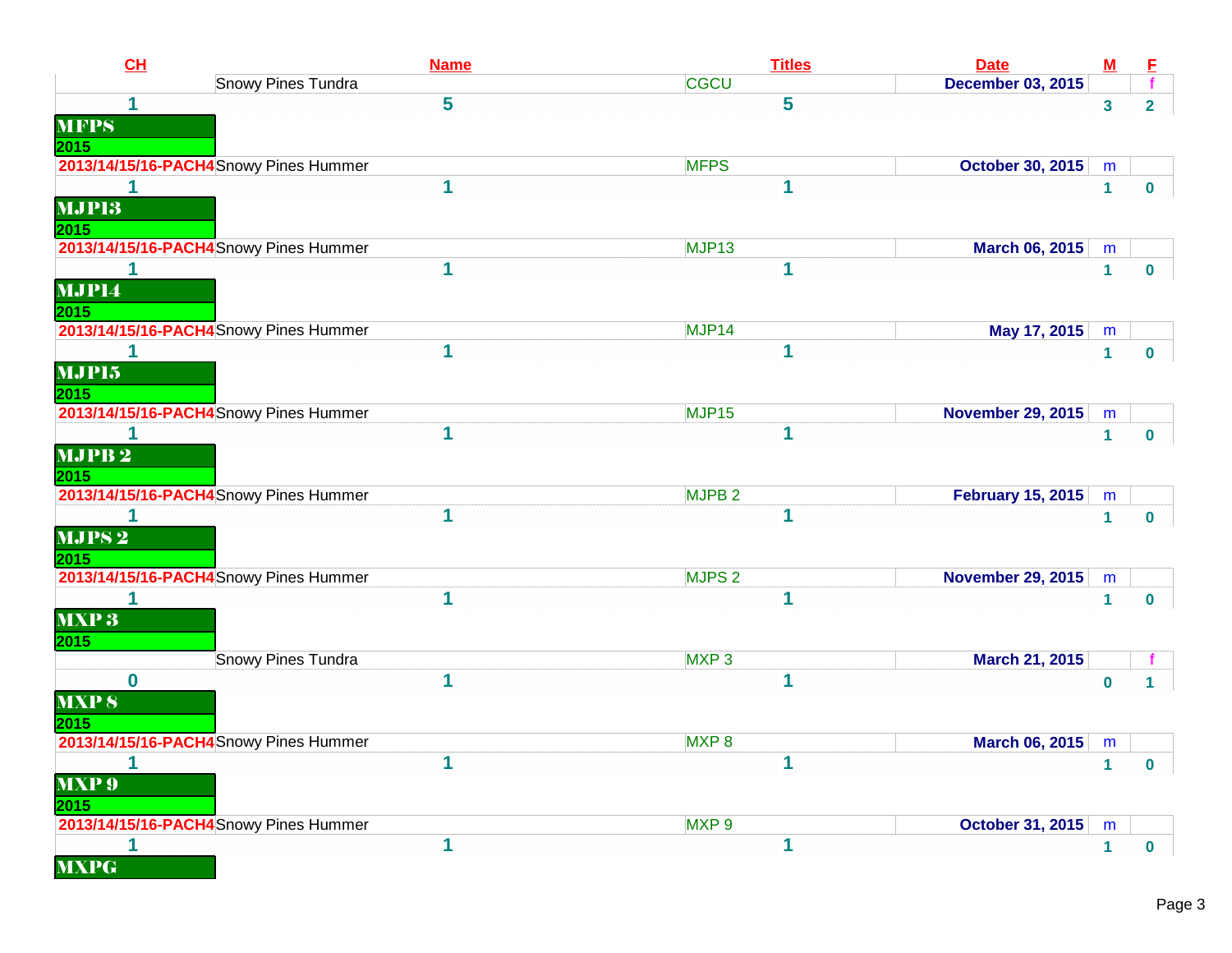| CH<br>2015                            | <b>Name</b>                                 | <b>Titles</b>     | <b>Date</b>              | ${\bf M}$    | E              |
|---------------------------------------|---------------------------------------------|-------------------|--------------------------|--------------|----------------|
|                                       | 2013/14/15/16-PACH4 Snowy Pines Hummer      | <b>MXPG</b>       | <b>January 11, 2015</b>  | m            |                |
| PACH <sub>3</sub>                     | 1                                           | 1                 |                          | $\mathbf{1}$ | $\mathbf 0$    |
| 2015                                  |                                             |                   |                          |              |                |
|                                       | 2013/14/15/16-PACH4Snowy Pines Hummer       | PACH <sub>3</sub> | <b>February 07, 2015</b> | m            |                |
| 1<br>PAX 3<br>2015                    | 1                                           | 1                 |                          | 1            | $\bf{0}$       |
|                                       | 2013/14/15/16-PACH4 Snowy Pines Hummer      | PAX <sub>3</sub>  | <b>February 07, 2015</b> | m            |                |
| 1<br><b>PCD</b><br>2015               |                                             |                   |                          | $\mathbf{1}$ | $\mathbf{0}$   |
|                                       | 2016-CH Summerlyns U R My Keb V Showme      | <b>PCD</b>        | <b>August 09, 2015</b>   |              |                |
| 1<br>RA<br>2015                       |                                             | 1                 |                          | $\bf{0}$     |                |
|                                       | Blue Collars Once To Every Woman            | <b>RA</b>         | <b>October 17, 2015</b>  | m            |                |
|                                       | <b>Clementine Rose</b>                      | <b>RA</b>         | <b>November 01, 2015</b> |              |                |
|                                       | <b>Excaliburs Muse</b>                      | <b>RA</b>         | <b>February 01, 2015</b> |              |                |
|                                       | 2018-CH Mistihil Pollyanna Rules            | <b>RA</b>         | <b>January 12, 2015</b>  |              |                |
|                                       | 2016-CH Summerlyns U R My Keb V Showme      | <b>RA</b>         | <b>June 19, 2015</b>     |              |                |
| $\overline{2}$<br><b>RATN</b><br>2015 | 5                                           | 5                 |                          | 1            | 4              |
|                                       | Brandau Ridge Takn A Walk Ur Heart          | <b>RATN</b>       | <b>October 13, 2015</b>  |              |                |
| $\bf{0}$<br><b>RE</b><br>2015         |                                             | 1                 |                          | $\bf{0}$     |                |
|                                       | 2018-CH Mistihil Pollyanna Rules            | <b>RE</b>         | <b>August 08, 2015</b>   |              |                |
|                                       | 2016-CH Summerlyns U R My Keb V Showme      | <b>RE</b>         | <b>October 09, 2015</b>  |              |                |
| $\overline{2}$<br><b>RN</b><br>2015   | $\mathbf{2}$                                | $\overline{2}$    |                          | $\bf{0}$     | $\overline{2}$ |
|                                       | Agostis Rufus                               | <b>RN</b>         | May 09, 2015             | m            |                |
|                                       | Blue Collars Once To Every Woman            | <b>RN</b>         | <b>June 26, 2015</b>     | m            |                |
|                                       | 2014-CH Country Havens Deluxor of Kings Row | <b>RN</b>         | <b>October 24, 2015</b>  | m            |                |
|                                       | 2016-GCH/2015-CHKudos To Troopers Sonny Boy | <b>RN</b>         | May 23, 2015             | m            |                |
| $\overline{\mathbf{2}}$<br>ThD        | 4                                           | 4                 |                          | 4            | $\mathbf 0$    |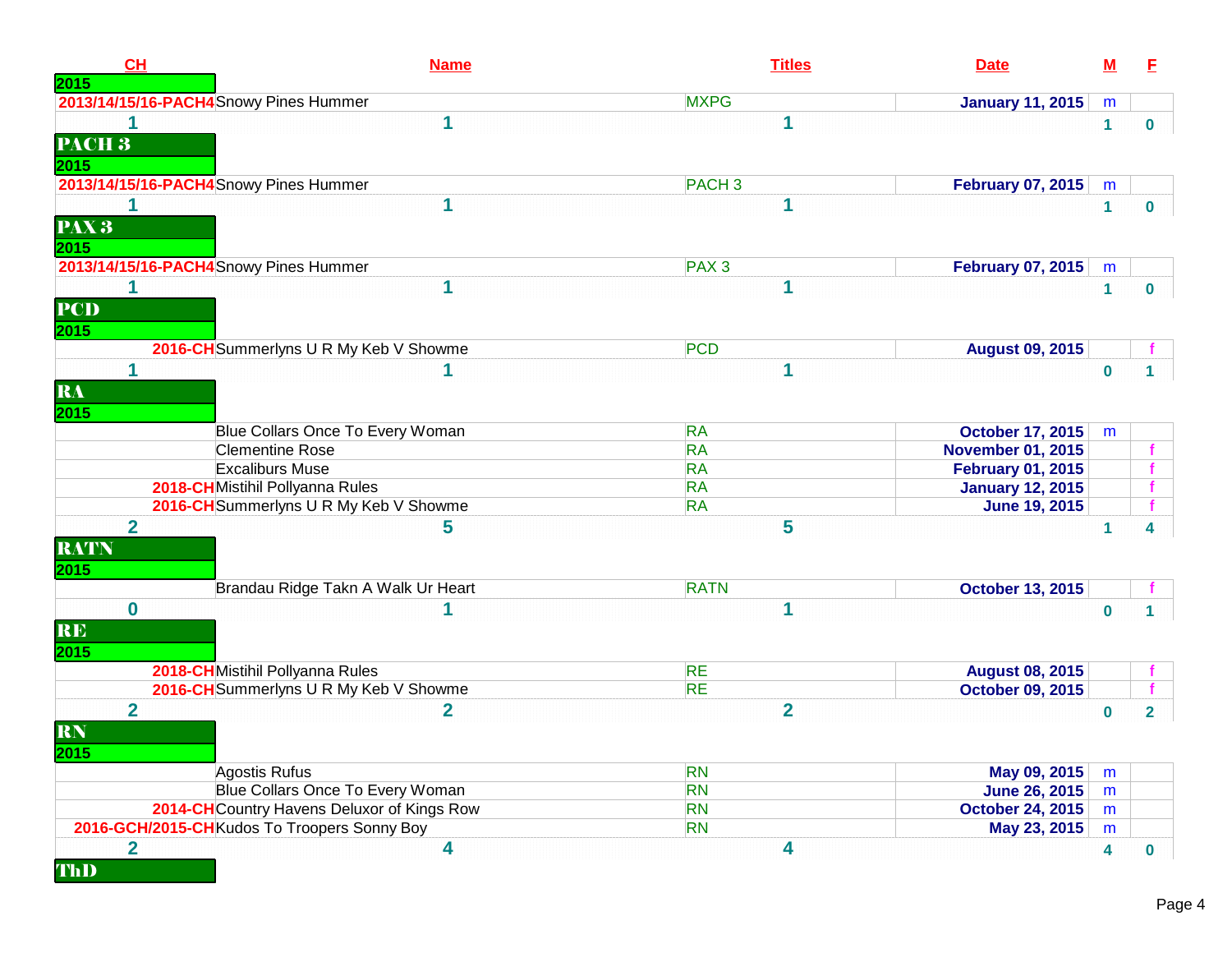| <b>CH</b>                             | <b>Name</b>                                                                                                       | <b>Titles</b>                                                | <b>Date</b>               | М              | E. |
|---------------------------------------|-------------------------------------------------------------------------------------------------------------------|--------------------------------------------------------------|---------------------------|----------------|----|
| 2015                                  |                                                                                                                   |                                                              |                           |                |    |
|                                       | Cache Retreat Friendly Ghost                                                                                      | <b>ThD</b>                                                   | <b>December 01, 2015</b>  |                |    |
|                                       | 2013-CH Yukons Hogans Bernard                                                                                     | <b>ThD</b>                                                   | <b>June 09, 2015</b>      | m              |    |
|                                       | $\overline{2}$                                                                                                    | $\overline{2}$                                               |                           | 1              |    |
| ThDD                                  |                                                                                                                   |                                                              |                           |                |    |
| 2015                                  |                                                                                                                   |                                                              |                           |                |    |
|                                       | Cache Retreat Sky Walker H-N                                                                                      | ThDD                                                         | <b>February 02, 2015</b>  |                |    |
|                                       | Revilos Gratitude                                                                                                 | ThDD                                                         | <b>March 10, 2015</b>     | m              |    |
| $\bf{0}$                              | $\overline{2}$                                                                                                    | $\overline{2}$                                               |                           |                |    |
| ThDN                                  |                                                                                                                   |                                                              |                           |                |    |
| 2015                                  |                                                                                                                   |                                                              |                           |                |    |
|                                       | Lasquites Jumpin' Jack Flash                                                                                      | <b>ThDN</b>                                                  | <b>August 04, 2015</b>    | m              |    |
|                                       | 2016-CH Skyviews Masquarade                                                                                       | <b>ThDN</b>                                                  | <b>November 20, 2015</b>  |                |    |
|                                       | 2016-CH Summerlyns U R My Keb V Showme                                                                            | <b>ThDN</b>                                                  | <b>December 04, 2015</b>  |                |    |
|                                       | 2015-CHWho Dats Baron La Croix                                                                                    | <b>ThDN</b>                                                  |                           |                |    |
|                                       |                                                                                                                   |                                                              | May 13, 2015              | m              |    |
| 3                                     | 4                                                                                                                 | 4                                                            |                           | $\overline{2}$ | 2  |
| ThDX                                  |                                                                                                                   |                                                              |                           |                |    |
| 2015                                  |                                                                                                                   |                                                              |                           |                |    |
|                                       | 2015-GCH/2013-CHAmbersand Winds of Winter                                                                         | <b>ThDX</b>                                                  | April 11, 2015            | m              |    |
|                                       | Montana Mtns Dance N Twist & Shout                                                                                | <b>ThDX</b>                                                  | <b>September 24, 2015</b> | m              |    |
|                                       | 2                                                                                                                 | $\overline{2}$                                               |                           | $\overline{2}$ | 0  |
| <b>XFP</b>                            |                                                                                                                   |                                                              |                           |                |    |
| 2015                                  |                                                                                                                   |                                                              |                           |                |    |
|                                       | Snowy Pines Tundra                                                                                                | <b>XFP</b>                                                   | <b>November 28, 2015</b>  |                |    |
| $\Omega$                              |                                                                                                                   |                                                              |                           | $\bf{0}$       |    |
|                                       |                                                                                                                   |                                                              |                           |                |    |
| <b>Overall Summary:</b>               |                                                                                                                   |                                                              |                           |                |    |
| 40<br>Process and and the first state | 101<br>$\mathbf{r}$ . The set of $\mathbf{r}$<br>$\mathbf{A}$ is a function of $\mathbf{A}$<br>Protect Protection | 101<br>$(0)$ $\mathbb{R}$ $\mathbb{R}$<br><b>B</b> - 4 - 1 - | en de la c                | 59             | 42 |

**Due to the high number of Performance titles they are listed in two (2) Performance Databases - Sorted by Dog or Title AKC Performance titles started with Obedience back in 1936.**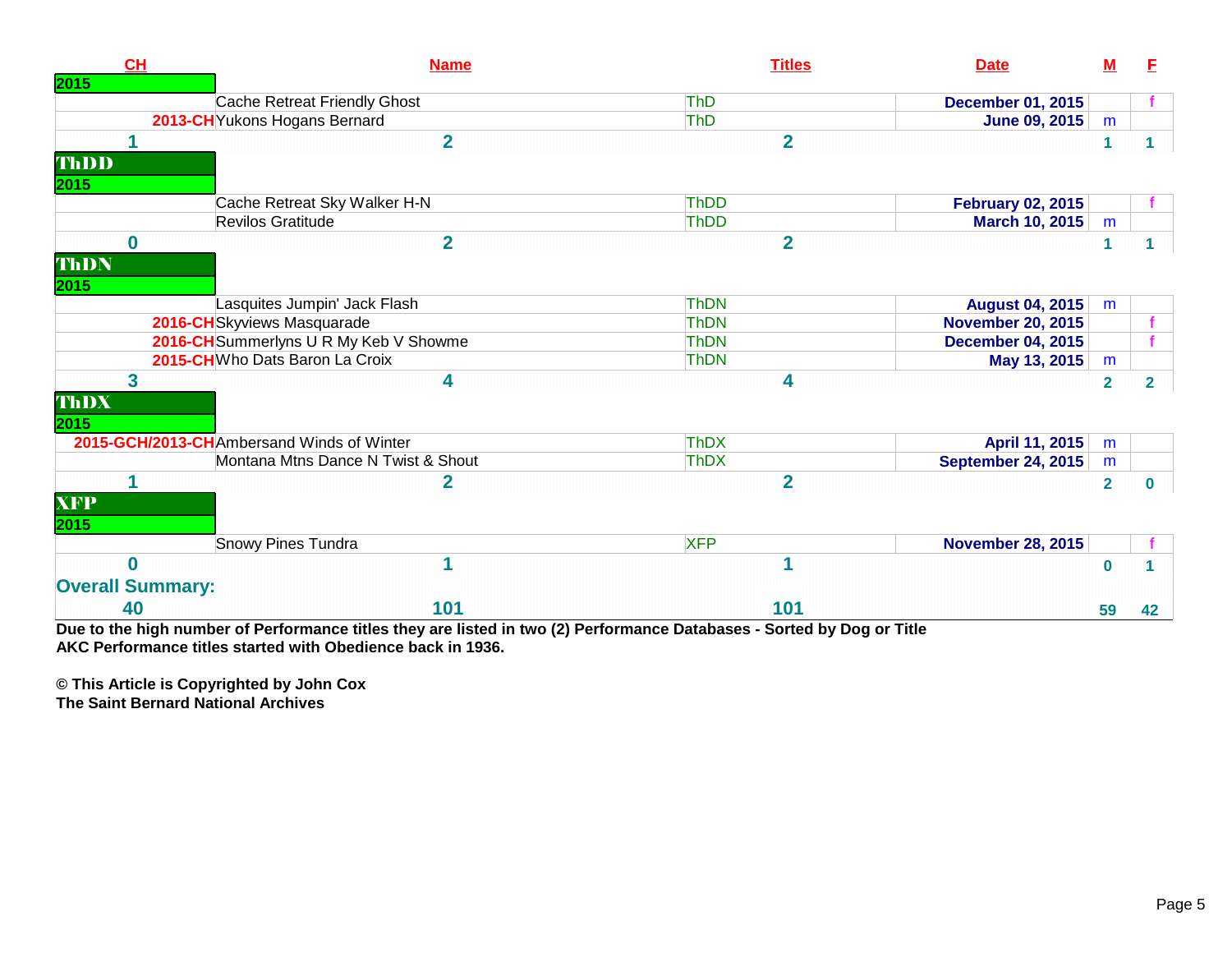# Saint Bernard Club of America's Working Dog Titles For 2015

| CL                    | <b>Name</b>                                       | <b>SBCA Performance Titles</b> | <b>Date</b>       | м              | E              |
|-----------------------|---------------------------------------------------|--------------------------------|-------------------|----------------|----------------|
| <b>WP</b>             |                                                   |                                |                   |                |                |
|                       | Ambersand Let Freedom Ring                        | <b>WP-2015</b>                 | June 21, 2015     |                |                |
|                       | <b>Blue Collars Optimus Prime</b>                 | <b>WP-2015</b>                 | June 27, 2015     |                |                |
|                       | 2014-CH Country Havens Deluxor of Kings Row       | <b>WP-2015</b>                 | April 24, 2015    | m              |                |
|                       | Country Havens Lady Paris V Kingsrow              | <b>WP-2015</b>                 | October 02, 2015  |                |                |
|                       | 2016-WDCHExcaliburs Muse                          | <b>WP-2015</b>                 | October 23, 2015  |                |                |
|                       | 2015-GCH/2013-CHMistihil Over The Moon            | <b>WP-2015</b>                 | April 23, 2015    |                |                |
|                       | Sgt. Peppers Wanna Be Your Man                    | <b>WP-2015</b>                 | October 02, 2015  | m              |                |
|                       | 2014-GCH/2014-CH Vicdorys Unleash The Dark Night  | <b>WP-2015</b>                 | June 13, 2015     | m              |                |
|                       | 2013-CH Yukons Hogans Bernard                     | <b>WP-2015</b>                 | April 23, 2015    | m              |                |
| <b>Title Summary:</b> |                                                   | 9                              |                   | 4              | 5              |
|                       |                                                   |                                |                   |                |                |
| <b>WPX</b><br>(2)     |                                                   |                                |                   |                |                |
|                       | 2014-GCH/2013-CH Sandrimars Buffet Rocks Revilo   | <b>WPX-2015</b>                | June 13, 2015     | m              |                |
|                       | <b>Shericks Gage To Perfection</b>                | <b>WPX-2015</b>                | June 13, 2015     | m              |                |
|                       | St. Havens Tsunami Warning For Lilykind           | <b>WPX-2015</b>                | April 24, 2015    |                |                |
|                       |                                                   |                                |                   |                |                |
| <b>Title Summary:</b> |                                                   | 3                              |                   | $\overline{2}$ |                |
|                       |                                                   |                                |                   |                |                |
| $(3)$ WPS             |                                                   |                                |                   |                |                |
|                       | 2013-GCH/2011-CHChaparrals Deja-Vu of Kings Row   | <b>WPS-2015</b>                | April 23, 2015    | m              |                |
|                       | 2015-CH Jeul Kreeks A Rockstar For Vicdory        | <b>WPS-2015</b>                | October 10, 2015  |                |                |
|                       | Sgt. Peppers Doctor Robert                        | <b>WPS-2015</b>                | October 02, 2015  | m              |                |
|                       | 2010-GCH/2010-CHWintercrest Joy to The World      | <b>WPS-2015</b>                | April 23, 2015    |                |                |
| <b>Title Summary:</b> |                                                   | 4                              |                   | $\overline{2}$ | $\overline{2}$ |
|                       |                                                   |                                |                   |                |                |
| DD                    |                                                   |                                |                   |                |                |
|                       | Kings Mill Bradshaw                               | <b>DD-2015</b>                 | February 21, 2015 | m              |                |
|                       | Mistihil Pollyanna Rules                          | <b>DD-2015</b>                 | October 31, 2015  |                |                |
|                       | 2011-GCH/2010-CH Vicdorys Pretty In Pink Diamonds | <b>DD-2015</b>                 | October 31, 2015  |                |                |
| <b>Title Summary:</b> |                                                   | $\mathbf{3}$                   |                   | 1              | $\overline{2}$ |
|                       |                                                   |                                |                   |                |                |
| DDX                   |                                                   |                                |                   |                |                |
|                       |                                                   |                                |                   |                |                |
|                       | 2016-WDCH Excaliburs Muse                         | <b>DDX-2015</b>                | October 02, 2015  |                |                |
|                       | 2012-WDCH Shadow Mtn Playit Again V Reema         | <b>DDX-2015</b>                | March 22, 2015    |                |                |
| <b>Title Summary:</b> |                                                   | $\overline{2}$                 |                   | $\bf{0}$       | $\overline{2}$ |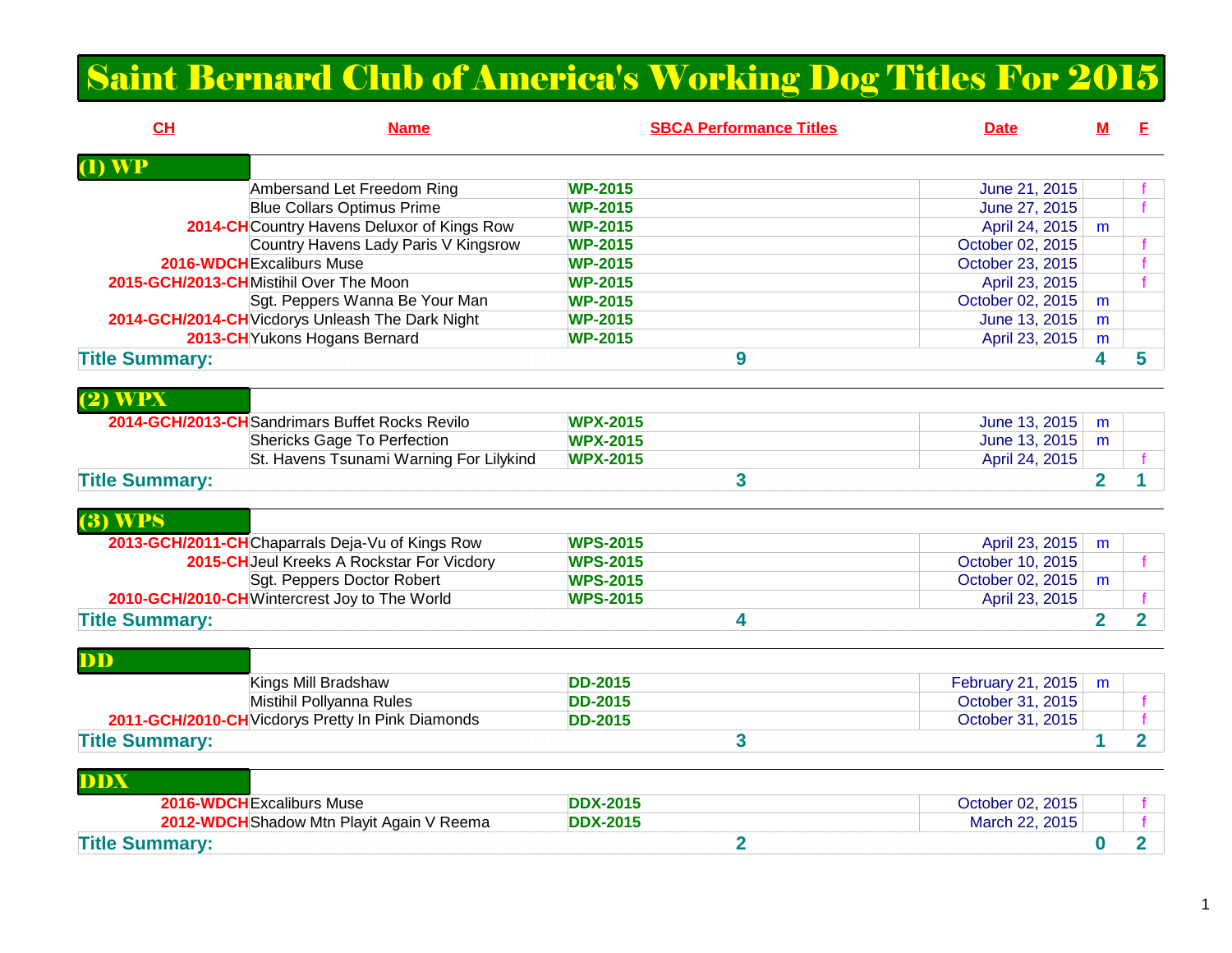| CL                     | <b>Name</b>                                   | <b>SBCA Performance Titles</b> | <b>Date</b>      | <u>M</u> | F  |
|------------------------|-----------------------------------------------|--------------------------------|------------------|----------|----|
| <b>NDD</b>             |                                               |                                |                  |          |    |
|                        | Po Chu Ping                                   | <b>NDD-2015</b>                | March 22, 2015   | m        |    |
|                        | Sgt. Peppers Doctor Robert                    | <b>NDD-2015</b>                | October 02, 2015 | m        |    |
|                        | Sgt. Peppers Wanna Be Your Man                | <b>NDD-2015</b>                | October 02, 2015 | m        |    |
| <b>Title Summary:</b>  |                                               | 3                              |                  | 3        |    |
| TDD2                   |                                               |                                |                  |          |    |
|                        | 2011-WDCH/PACH3 Snowy Pines Hummer            | <b>TDD2-2015</b>               | October 02, 2015 | m        |    |
|                        | <b>Snowy Pines Tundra</b>                     | <b>TDD2-2015</b>               | October 02, 2015 |          |    |
| <b>Title Summary:</b>  |                                               | $\mathbf{z}$                   |                  |          |    |
| <b>WDCH</b>            |                                               |                                |                  |          |    |
|                        | 2013-CH/2015-WDCH Excaliburs Lady of The Lake | <b>WDCH-2015</b>               | August 22, 2015  |          |    |
| <b>Title Summary:</b>  |                                               |                                |                  | 0        |    |
| <b>Overall Totals:</b> |                                               | 27                             |                  |          |    |
|                        |                                               |                                |                  | 13       | 14 |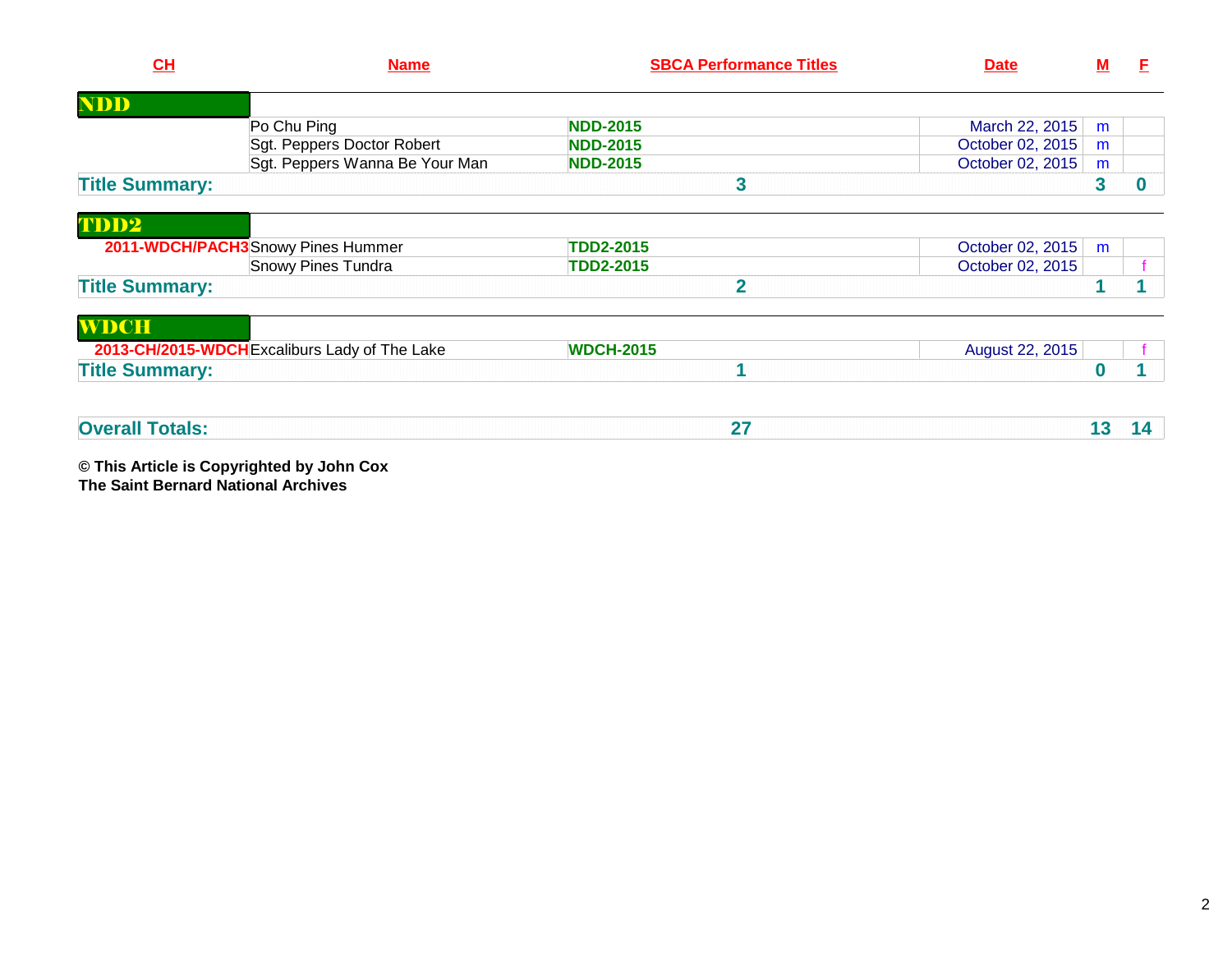# Saint Bernard Sires of AKC Titled Get For 2015

| CH                                  | <b>Sire</b>                                | CL                               | <b>Dam</b>                                        | CH                                                 | Get                                                       | <b>Performance Title Year</b>      |              | $M$ E        |
|-------------------------------------|--------------------------------------------|----------------------------------|---------------------------------------------------|----------------------------------------------------|-----------------------------------------------------------|------------------------------------|--------------|--------------|
|                                     | 3q's Simon Sez Just Look At Me             |                                  | Twin Branchs Sunshine V Dan Ridge                 |                                                    | 3q's Princess Ivy                                         | 2014,2015                          |              |              |
|                                     | Almshaus Best For Last                     |                                  | Westhavens Category One                           | 2015-CH Hercules The Great XVI                     |                                                           |                                    | m            |              |
| <b>CH</b> Alpine Mtn Atticus        |                                            |                                  | <b>CH</b> Alpine Mtn Edna V Troy                  |                                                    | 2016-GCH/2015-CH Alpine Mtn Lieutenant Squishy V Oakridge |                                    | m            |              |
| <b>CH</b> Alpine Mtn Doug           |                                            | <b>CH</b> Alpine Mtn Othelia     |                                                   | 2015-GCH/2014-CH Alpine Mtn Abigail                |                                                           |                                    |              |              |
| <b>CH</b> Alpine Mtn Doug           |                                            | <b>CH</b> Alpine Mtn Othelia     |                                                   | 2015-CH Alpine Mtn Atticus                         |                                                           |                                    | m            |              |
| <b>CH</b> Alpine Mtn Doug           |                                            | <b>CH</b> Alpine Mtn Othelia     |                                                   |                                                    | 2015-CH Cache Retreat Power Drink V Alpine Mtn            |                                    |              | f            |
| <b>CH</b> Alpine Mtn Doug           |                                            |                                  | <b>CH</b> Godsgift From Woodhaven                 |                                                    | 2015-CH Alpine Mtn Nadia V Royal Treasure                 |                                    |              | $\mathbf{f}$ |
| <b>CH</b> Alpine Mtn Doug           |                                            |                                  | <b>CH</b> Godsgift From Woodhaven                 | 2015-CH Royal Treasures Nyleigh                    |                                                           |                                    |              | f            |
|                                     | <b>CH</b> Barnyards Prince Kamehameha      |                                  | Barnyards Apache Maiden Cheyenne                  |                                                    | 2015-CH Barnyards Morgana Lefey of Camelot                |                                    |              |              |
|                                     | <b>CH</b> Barnyards Prince Kamehameha      |                                  | Barnyards Princess Arie of Wahine                 | 2015-CH Barnyards Maki Nani                        |                                                           |                                    |              | $\mathbf{f}$ |
|                                     | Barnyards Yosemites Benihanna              |                                  | Barnyards Figament of Figowi                      |                                                    | 2015-CH Barnyards Grandpas Favorite Little Boy            |                                    | m            |              |
|                                     | Beethoven Loveble & Huggable               |                                  | Diamond Loveable & Huggable                       | <b>Beau Chuckles</b>                               |                                                           | 2015                               | m            |              |
| Bently II                           |                                            | Porsha                           |                                                   | Stella Fleury                                      |                                                           | 2015                               | $\mathbf{f}$ |              |
|                                     | Bhn V West Winds Atlas Goin For Gold       |                                  | West Winds Royale Isis Rose                       | Little Delilah                                     |                                                           | 2015                               |              | $\mathbf{f}$ |
|                                     | <b>CH</b> Cache Retreat Academy Host       | <b>GCH</b> Kings Mill Kaydence   |                                                   | 2015-CH Kings Mills Willow                         |                                                           |                                    |              | f            |
|                                     | <b>CH</b> Cache Retreat Newman             |                                  | <b>CH</b> Cache Retreat Lake Minnetonka V Scandia |                                                    | 2015-CHCache Retreat Power Play                           |                                    |              | f            |
|                                     | <b>GCH</b> Cache Retreat Power Drive       |                                  | <b>CH</b> Cache Retreat Snow Trek                 |                                                    |                                                           | 2013,2014,2015                     |              |              |
|                                     |                                            |                                  |                                                   |                                                    | Cache Retreat Friendly Ghost                              |                                    |              |              |
| <b>GCH</b> Cache Retreat Taxman     |                                            | <b>GCH</b> Dilettantes Quintessa |                                                   |                                                    | 2015-CH Brock Ranch Boogi Woogi Bogie                     | 2017,2018                          | m            |              |
| <b>GCH</b> Cache Retreat Taxman     |                                            | <b>GCH</b> Dilettantes Quintessa |                                                   | 2018-GCH/2015-CH Brock Ranch Daydream Believer     |                                                           |                                    |              | f.           |
| <b>GCH</b> Cache Retreat Taxman     |                                            |                                  | <b>GCH</b> Swisstars Acting Out Lea               |                                                    | 2015-CH Swisstars Lelantos of Utopia                      |                                    | m            |              |
| <b>GCH</b> Cache Retreat Taxman     |                                            |                                  | <b>CH</b> Wintercrests Glad Tidings To Westhaven  | 2015-CHWesthavens Bridezilla                       |                                                           |                                    |              |              |
| <b>CH</b> Cache Retreat Yukon       |                                            |                                  | Elizabeth Wielkopolski Bernardyn                  |                                                    | 2018-GCH/2015-CH Am Prince William Wielkopolski Bernardyn |                                    | m            |              |
| Caps Hendrik Klas                   |                                            | <b>Caps Survivor</b>             |                                                   |                                                    | Butchs Tuff Little Holly Barry                            | (CGC), 2015                        |              |              |
|                                     | <b>CH</b> Carmens Pathfinder Taz           |                                  | Benbarons X Pectations V Yondo                    | 2016-GCH/2015-CH Carmen Polar X Press              |                                                           |                                    | m            |              |
|                                     | <b>GCH</b> Chaparrals Deja-Vu of Kings Row |                                  | <b>GCHS</b> Wintercrest Joy To The World          |                                                    | 2015-CH Wintercrest The Long Ranger                       |                                    | m            |              |
|                                     | <b>GCH</b> Chaparrals Deja-Vu of Kings Row |                                  | <b>GCHS</b> Wintercrest Joy To The World          | 2016-GCH/2015-CH Wintercrests Tabilha of Kings Row |                                                           |                                    |              |              |
|                                     | <b>CH</b> Chief Kona Marley The First      |                                  | Dundees Sparkling Cowgirl                         |                                                    | 2015-CH Tinkerbells Secretariat V Santa Forest            |                                    | m            |              |
| <b>GCHB</b> Cornerstones O Henry    |                                            |                                  | Cornerstones Class Act                            | 2017-GCH/2015-CHCornerstones Holiday Avalanche     |                                                           |                                    | m            |              |
| <b>GCHB</b> Cornerstones O Henry    |                                            |                                  | Godsgift Lucie of Cedar Lane                      | 2015-GCH/2014-CHCedar Lanes Malachi O'Cornerstone  |                                                           |                                    | m            |              |
| <b>GCHB</b> Cornerstones O Henry    |                                            |                                  | Godsgift Lucie of Cedar Lane                      |                                                    | 2015-CH Cornerstones Fire N Ice V Cedar La                |                                    |              |              |
|                                     | Cottonwood Creeks Rock Your World          |                                  | Cottonwood Creeks Keepin' The Faith               | Monkey II                                          |                                                           | 2015                               | m            |              |
|                                     | Cottonwood Crreks Rock Your World          |                                  | Cottonwood Creeks Kandy Kane Kisses               |                                                    | Sir Carson of Kramer Manor                                | 2015,2018                          | m            |              |
|                                     | Cretans Sampson of Pattersons              | Cretans Aveda                    |                                                   |                                                    | 2015-CH Kris Kountry Kretan Kat Von D                     |                                    |              |              |
|                                     | <b>CH</b> Dilettantes Very Truly Yrs       |                                  | <b>CH</b> Benbarons Tinker of Yondo               | <b>Excaliburs Muse</b>                             |                                                           | 2013,2014,2015,2017,2019           |              | f            |
|                                     | <b>CH</b> Eastgates Remember The Knight    |                                  | <b>CH</b> Benbarons Tinker of Yondo               |                                                    | 2013-CH Excaliburs Lady of The Lake                       | 2013.2014.2015                     |              | f            |
| <b>CH</b> Ebenezer Van Rijn         |                                            |                                  | <b>CH</b> Windpts Em Tinkin Around At Alpinemtn   | 2015-CH Alpinemtn Hallmark                         |                                                           |                                    |              | f.           |
| <b>CHEIbas Aristotle</b>            |                                            |                                  | <b>GCH</b> Jamelles Happy Birthday Mr President   |                                                    | Jamelles Ulysses S Grant                                  | 2014,2015                          | m            |              |
|                                     | Everwinds Long Ranger V Saintail           |                                  | <b>CH</b> Ridgewoods Change of Heart              | 2016-GCH/2015-CH Ridgewoods Breaking Bad           |                                                           |                                    |              | f.           |
|                                     | <b>GCH</b> H.I.W. Sir Winfield Jaquar      |                                  | Jamelles Porsche Is Going Places                  |                                                    | H.I.W. Jaguars Eagles Flight                              | 2015                               | m            |              |
|                                     | <b>CH</b> Hamlet Van 'T Hof Ten Eynder     |                                  | <b>CH</b> Cache Retreat Lake Minnetonka V Scandia |                                                    | 2015-CH Cache Retreat Hamlets Cast of One                 |                                    |              |              |
|                                     | <b>CH</b> Hamlet Van 'T Hof Ten Eynder     | <b>GCH</b> Wmbersand Wind Song   |                                                   | 2015-GCH/2013-CH Ambersand Winds of Winter         |                                                           | 2013,2014,2015,2016,2019           | m            |              |
|                                     | Heezedoorna Last Starfighter               |                                  | <b>Heezedoorns Passion Fruit</b>                  |                                                    | 2015-CH St-Pierre 1998 Ghost buster                       |                                    | m            |              |
| <b>GCH</b> Jamelles Play It Maestro |                                            |                                  | Jamelles U R My Destiny                           |                                                    | 2014-CH Jamelles Music Man V Saundalin                    | 2014,2015                          | m            |              |
| <b>CH</b> Jbars Jacks New Hope      |                                            |                                  | Jbars Julia V Skydancers Phil                     | 2015-CH Kiskis My Girl Angel                       |                                                           |                                    |              |              |
|                                     | Kertesi-Barsony Zenzi                      |                                  | Hillsides You'Re So Vain                          |                                                    | 2015-CH Firehouses Hard Act To Follow For Frgttnscrts     |                                    |              | f            |
|                                     | King-Baronens Rules The World              | Mistihil Mystique                |                                                   | 2018-GCH/2014-CHMistihil Promises Promises Rules   |                                                           | 2014, 2015, 2016, 2018             |              | f            |
|                                     | King-Baronens Rules The World              | Mistihil Mystique                |                                                   | 2018-CH Mistihil Pollyanna Rules                   |                                                           | 2014,2015,2017,2018,2019,2021,2022 |              | f            |
| <b>CH</b> Kings Mill Favre          |                                            | <b>GCH</b> Kings Mill Kaydence   |                                                   | 2016-CH Kings Mill Bradshaw                        |                                                           | 2013.2014.2015.2017                | m            |              |
| <b>GCH</b> Kings Mill Lombardi      |                                            | Alpine Mtn Halo                  |                                                   | 2015-GCH/2013-CHEpic Seduction                     |                                                           |                                    |              | f            |
|                                     | Kings Mill XIvchamp                        | Kings Mill Zula                  |                                                   | 2016-GCH/2015-CH Blissfuls Chayla                  |                                                           |                                    |              | f            |
|                                     | Kings Row Jay-R of Alta Vista              |                                  | <b>CH</b> Chaparrals Diva of Kings Row            |                                                    | 2015-GCH/2014-CH Country Haven Cleopatra V Kings Row      | 2013,2014,2015                     |              | f            |
|                                     | Kings Row Jay-R of Alta Vista              |                                  | <b>CH</b> Chaparrals Diva of Kings Row            |                                                    | 2014-CH Country Havens Deluxor of Kings Row               | 2015                               | m            |              |
|                                     |                                            |                                  |                                                   |                                                    |                                                           |                                    |              |              |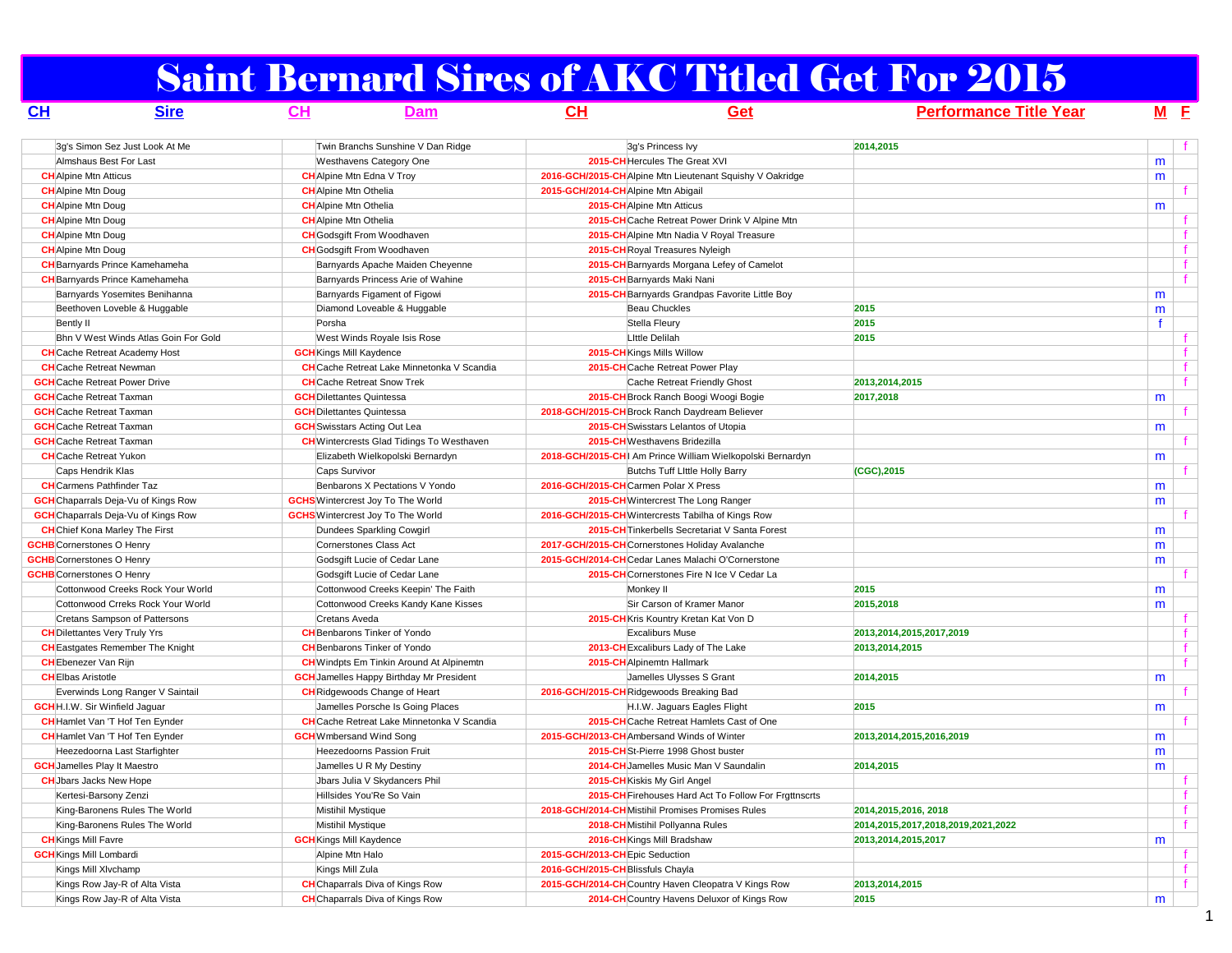| CL                                    | <b>Sire</b>                                     | $CH$<br><b>Dam</b>                               | CL                                                     | Get                                                     | <b>Performance Title Year</b>           | M <sub>E</sub> |              |
|---------------------------------------|-------------------------------------------------|--------------------------------------------------|--------------------------------------------------------|---------------------------------------------------------|-----------------------------------------|----------------|--------------|
|                                       | <b>GCHB</b> Kryskara Joker V Blue Valley        | <b>GCH</b> Swisstars Acting Out Lea              | 2015-GCH/2012-CH Swisstars Hudson At Skyhaven          |                                                         |                                         | m              |              |
| <b>GCHB</b> Lasquites Banjo V Orlando |                                                 | Big Macs Sugar N Spice At Mytymo                 |                                                        | 2015-CH Mytymos Sweet Pickles of Banjo                  |                                         |                |              |
| <b>GCHB</b> Lasquites Banjo V Orlando |                                                 | Mytymos Danika of Big Mac                        |                                                        | 2016-GCH/2015-CH Mytymos Good Golly Miss Molly of Banjo |                                         |                | f            |
| <b>GCHB</b> Lasquites Denver V Lucas  |                                                 | Mahoganys Lucy In The Skyz                       | 2015-GCH/2015-CH Sandcastles Indecent Proposal         |                                                         |                                         |                | f            |
| <b>GCHB</b> Lasquites Denver V Lucas  |                                                 | St. Havens Tsunami Warning For Lilykind          | 2016-GCH/2015-CH Stars Just Jillin                     |                                                         |                                         |                | f            |
| <b>GCHB</b> Lasquites Denver V Lucas  |                                                 | <b>CH</b> Wintercrests Glad Tidings To Westhaven |                                                        | 2015-CH Westhavnes Newly Elected To Baronhorn           |                                         | m              |              |
|                                       | Lasquites Horace of Napoleo                     | Lasquites Luella of Denver                       |                                                        | Lasquites Kool Hand Luke                                | 2015                                    | m              |              |
|                                       | <b>GCH</b> Lasquites Jersey Jo Franklin         | <b>CH</b> Lasquites Rowan V Hans                 |                                                        | 2015-CHMtn Homes Twist And Shout Lil Beadle             |                                         |                |              |
|                                       | Lasquites Kasper V Lucas                        | Lasquites Belina V Hans                          |                                                        | 2015-CH Rednorth Ambrose To Lasquite                    |                                         | m              |              |
|                                       | Lasquites Kasper V Lucas                        | Lasquites Dana V Lucas                           |                                                        | Lasquites Jumpin' Jack Flash                            | 2014,2015,2016                          | m              |              |
|                                       | Lasquites Kasper V Lucas                        | Lasquites Fiona V Lucas                          |                                                        | 2015-CH Lasquites Edward V Kasper                       | 2014                                    | m              |              |
|                                       | <b>CH</b> Lasquites Preston V Lucas             | <b>CH</b> Eidelkeits Mini Martha                 | 2015-CH Eidelkeits Chaver                              |                                                         |                                         | m              |              |
| Lil Jons Lyon King                    |                                                 | Lil Jons Along Came Abby                         |                                                        | Skyviews Remember Me                                    | 2015                                    |                |              |
| <b>CH</b> Lil Jons Rum Runner         |                                                 | Bella XX                                         | 2015-CH Notorious Diablo Nitrous                       |                                                         |                                         | m              |              |
|                                       | Lincoln Navigator Ford Brandau                  | Shelby Idleh of Brandauridge                     |                                                        | Brandau Ridge Takn A Walk Ur Heart                      | 2015,2016,2017,2018,2019,2020,2021,2022 |                | Ť.           |
|                                       | <b>CH</b> Loramars Full Speed Ahead             | <b>GCH</b> Shericks Fassli                       | 2015-GCH/2015-CH Shericks Gemstone For Linbil          |                                                         |                                         |                | f            |
|                                       | Louis King of The Last Frontier                 | Bernice Ice Princess                             | Agostis Rufus                                          |                                                         | 2015,2016,2017,2018                     | m              |              |
|                                       | <b>CH</b> Magic Mtns Full Speed Ahead           | <b>CH</b> Lasquites Rowan V Hans                 | 2015-GCH/2009-CHMtn Home Raindrops On Roses            |                                                         | 2010,2018                               |                |              |
|                                       | <b>CH</b> Mahoganys Lasting Impression          | <b>CH</b> Benbarons Veronica of Eddie            |                                                        | 2015-CH Mahoganys Chalet Brigitta V Charlie             |                                         |                | $\mathbf{f}$ |
| Melon City Axel                       |                                                 | Alpine Mtn Halo                                  | 2015-CH Epic Navigator                                 |                                                         |                                         | m              |              |
| <b>GCH</b> Melon City Capone          |                                                 | Alpine Mtn Gertrude Van Rijn                     | 2015-CH Alpine Mtn Othelia                             |                                                         |                                         | m              |              |
| <b>GCH</b> Melon City Capone          |                                                 | <b>GCH</b> Cornerstones Chasing Time             | 2015-CHCornerstones Ralph                              |                                                         |                                         | m              |              |
| <b>GCH</b> Melon City Capone          |                                                 | Kings Mill Fauna                                 |                                                        | 2015-CHMelon City Xan V Kings Mill                      |                                         | m              |              |
| <b>GCH</b> Melon City Capone          |                                                 | Melon City Savana Van Rijn                       | 2015-CH Melon City Quilla                              |                                                         |                                         |                | f.           |
| <b>CH</b> Melon City Dempsey          |                                                 | <b>CH</b> Godsgift From Woodhaven                | 2016-GCH/2015-CH Royal Treasures Tori                  |                                                         |                                         |                |              |
| Melon City Vic                        |                                                 | <b>CH</b> Windpts Gemini                         | 2015-CH Windpts Kingpins Ben                           |                                                         |                                         | m              |              |
| Melon City Vic                        |                                                 | <b>CH</b> Woodhavens Leandra De Legrand          | 2015-GCH/2013-CH Alpine Mtn Dagney V Szajda            |                                                         |                                         |                |              |
|                                       | Montana Mtns Missouri Outlaw                    | Montana Mtns Summer Wild Dancer                  |                                                        | Montana Mtns Dance N Twist & Shout                      | 2011,2013,2014,2015,2017,2018           | m              |              |
|                                       | <b>GCH</b> Montana Mtns Mystery of Life         | Lasquites Francesca May                          | 2015-CH Blue Collars Lebowski                          |                                                         | 2014                                    | m              |              |
|                                       | <b>GCH</b> Montana Mtns Mystery of Life         | <b>GCH</b> Scandias Dreamcatcher Heezedoom       |                                                        | Blue Collars Once To Every Woman                        | 2015,2016,2017,2018                     | m              |              |
|                                       | <b>GCH</b> Montana Mtns Mystery of Life         | <b>GCH</b> Scandias Dreamcatcher Heezedoom       | 2016-GCH/2015-CH Blue Collars Mt. Mtn Hair Apparent    |                                                         |                                         | m              |              |
|                                       | Montana Mtns Reflection of Past Times           | Skyviews Miracle On Ice                          |                                                        | 2016-CH Skyviews Hot Summer Nights                      | 2015                                    |                |              |
| <b>GCH</b> Mytomos Falcon of Banjo    |                                                 | Mytymos Danika of Big Mac                        | 2015-CH Starlights Dream Maker                         |                                                         |                                         |                |              |
| <b>GCH</b> Mytomos Falcon of Banjo    |                                                 | Startrucks Remington V Starlight                 |                                                        | Clementine Bloch                                        | 2015                                    |                | f.           |
| <b>CH</b> New Sage Saber Heart        |                                                 | <b>CH</b> Lasquites Delta of New Sage            |                                                        | 2015-CHNew Sage Whos on First V Saber                   |                                         | m              |              |
| <b>CH</b> New Sage Saber Heart        |                                                 | Stoans Xoey De Peru                              | 2015-GCH/2014-CH Stoans Cow Boy of Windshadows         |                                                         | 2016                                    | m              |              |
|                                       | <b>GCH</b> Opdykes Drives Me To Drink           | Opdykes One Night Stand                          | 2015-GCH/2012-CHOpdykes Please Drink Responsibly       |                                                         |                                         | m              |              |
|                                       | <b>GCHB</b> Opdykes Please Drink Responsibly    | <b>CH</b> Cornerstones Feature Presentation      |                                                        | 2015-CH Cornerstones Connect The Dots                   |                                         |                |              |
|                                       | <b>CH</b> Pevas Gift of Peace V Point Judith    | <b>GCH</b> Copper Mtns Windstorm                 |                                                        | Whitewaters Ballroom Blitz Voyager                      | 2015                                    | m              |              |
|                                       | Prides Call Me The Bandit                       | Bene Gesserits Pride Making Jewel                |                                                        | Roaming Through The Snowflakes                          | 2013,2014,2015                          | m              |              |
|                                       | <b>GCH</b> Rainiers Montana Gunpowder & Smoke   | Rainiers Montana Saving Grace                    | 2017-GCH/2015-CH Rainiers Eye Candy                    |                                                         |                                         | m              |              |
|                                       | Rama Jamas Show Me The Money                    | Cretans Amberboch Gold                           |                                                        | 2015-CH West Winds Starstruck Tempest                   |                                         |                |              |
|                                       | <b>CH</b> Revilos Desperado From Redside        | Revilos Under The Tuscan Sun                     |                                                        | <b>Revilos Gratitude</b>                                | 2012,2014,2015                          | m              |              |
|                                       | <b>GCH</b> Revilos Kadillac Man From Redside    | <b>GCH</b> Sandimars April Ice V Revilo          | 2014-GCH/2013-CH Sandrimars Buffett Rocks Revillo      |                                                         | 2015                                    | m              |              |
|                                       | <b>GCHG</b> Revilos Liquid Asset From Redside   | Shericks Dyn-O-Mite For Lone Cedar               | 2014-GCH/2014-CH Vicdorys Unleash The Dark Knight      |                                                         | 2015,2016,2018                          | m              |              |
|                                       | <b>GCHG</b> Revilos Liquid Asset From Redside   | Shericks Dyn-O-Mite For Lone Cedar               | 2017-GCH/2015-CHLone Cedars Brilliant Light of Vicdory |                                                         |                                         |                |              |
|                                       | <b>GCHG</b> Revilos Liquid Asset From Redside   | Shericks Dyn-O-Mite For Lone Cedar               |                                                        | 2015-GCH/2014-CH Vicdorys Up The Ante At Willow Creek   |                                         | m              |              |
|                                       | Rondo Rocco Damon Coke                          | Jt Forest Darlin                                 |                                                        | Auveron Vandervoort                                     | 2015,2016                               | m              |              |
| Royal Ks Gunner                       |                                                 | Royals Ks Ellie                                  | Avalanche XIII                                         |                                                         | 2015                                    |                | t.           |
|                                       | <b>GCH</b> Royaltys "The Marshall" of Freedom   | <b>GCH</b> Ambersand Kiss of Winter              | 2016-GCH/2015-CH Ambersand Winter Kissed Rainbow       |                                                         |                                         |                | f            |
|                                       | <b>GCH</b> Royaltys "The Marshall" of Freedom   | <b>GCH</b> Ambersand Kiss of Winter              |                                                        | 2015-CH Royaltys Miracle From Heaven V Ambersand        |                                         |                | f.           |
|                                       | Saint Nieko Alabaster Sebastian-Grace of Narnia | Mia IV                                           |                                                        | Charlotte Nelson                                        | 2015                                    |                | f            |
|                                       | Saint Nikholas To The Rescue                    | Saint Bridgette To The REscue                    |                                                        | Dublin St. Paul O'Sullivan                              | 2015                                    | m              |              |
|                                       | <b>CH</b> Scandias Olaf Heezedoorn              | Rainbow Lady Wolf                                |                                                        | West Winds Rockvalley Bronson                           | 2015                                    | m              |              |
|                                       | Scandias Orions Belt Heezedoorn                 | Big Macs Sugar N Spice At Mytymo                 |                                                        | Starlights Orions Cash Comet                            | 2015                                    | m              |              |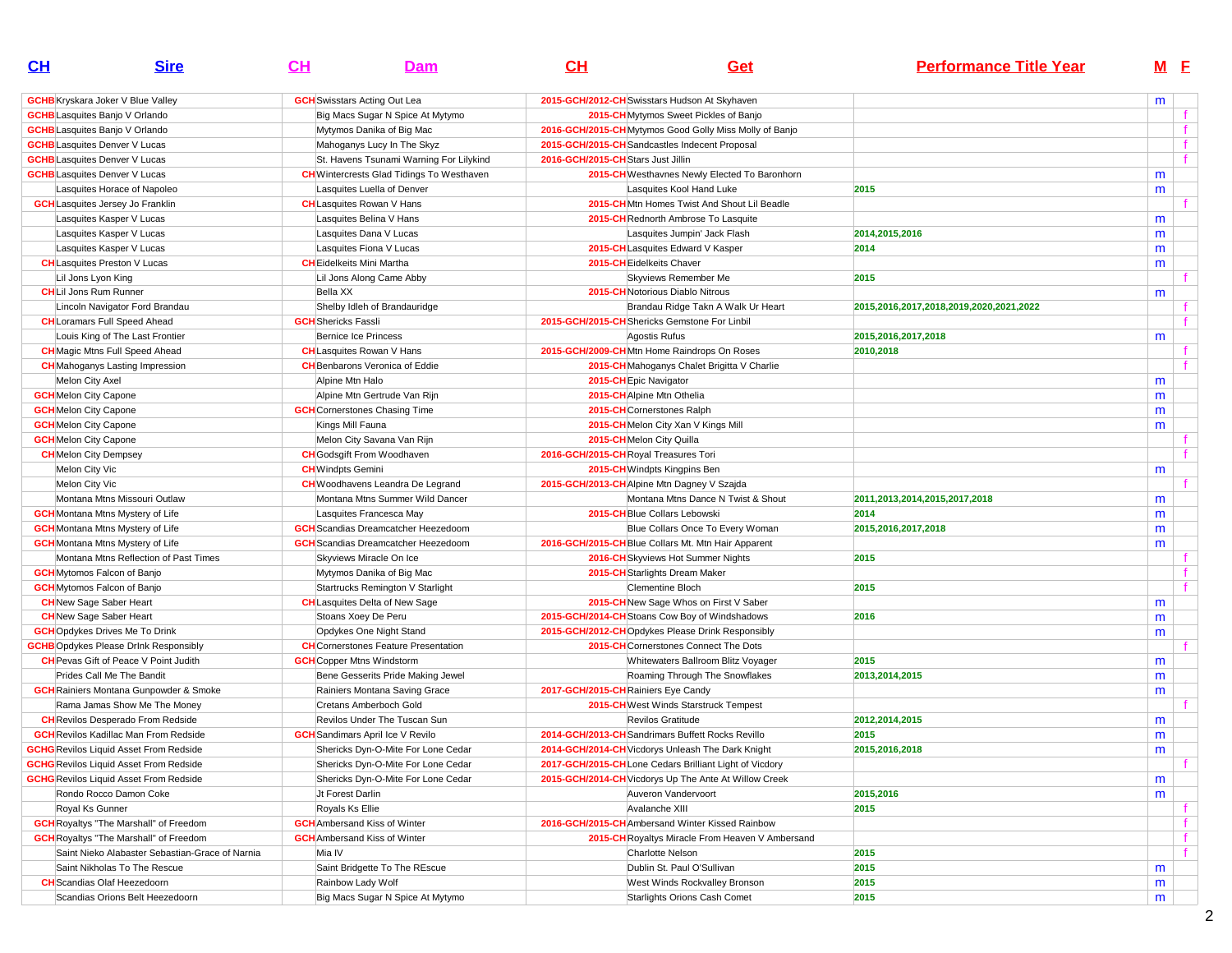| CL                                | <b>Sire</b>                                                                | <u>СН</u>                            | <b>Dam</b>                                                                  | CH                                     | <b>Get</b>                                                                     | <b>Performance Title Year</b>                          |   | M <sub>E</sub> |
|-----------------------------------|----------------------------------------------------------------------------|--------------------------------------|-----------------------------------------------------------------------------|----------------------------------------|--------------------------------------------------------------------------------|--------------------------------------------------------|---|----------------|
|                                   | Shadow Mtn Watch Me Go                                                     |                                      | Shadow Mtn Simply Irresistible                                              |                                        | 2016-GCH/2015-CH Silverdollar Magnific 1 of Shadow Mt                          |                                                        | m |                |
|                                   | Sirius Lladro V Liberty                                                    |                                      | <b>CH</b> Cache Retreat Bet The Farm                                        |                                        | 2015-CH Cache Retreat Heres Your Chance                                        |                                                        | m |                |
| <b>CH</b> Slatons Artful Move     |                                                                            | <b>GCHG</b> Gliddens Lady Isabella   |                                                                             |                                        | 2017-GCH/2016-CH Gliddens Yosminty Sam I Am                                    | 2015,2018,2019,2020,2022                               | m |                |
| <b>CH</b> Slatons Liberty Valance |                                                                            |                                      | <b>GCH</b> Slatons Movin To Victory Lane                                    |                                        | 2015-CH Slatons Pistol Packin Mama                                             |                                                        |   |                |
|                                   | <b>CH</b> Slatons Lite-Weight He Aint                                      |                                      | Benbarons X-Stasy of Yondo                                                  |                                        | 2015-CH Slatons Brightest Lite                                                 | 2014                                                   |   |                |
|                                   |                                                                            |                                      | <b>CH</b> Whitewaters Anna V Oakridge                                       |                                        |                                                                                |                                                        | m |                |
|                                   | <b>CH</b> Slatons Lite-Weight He Aint                                      |                                      |                                                                             |                                        | 2015-CHOakridge To Infinity And Beyond                                         |                                                        | m |                |
|                                   | <b>CH</b> Slatons Lite-Weight He Aint<br><b>CH</b> Slatons Wide Ride Clyde |                                      | <b>CH</b> Whitewaters Anna V Oakridge<br><b>CH</b> Move A Mountain Isabella |                                        | 2015-CHOakridges Gliddens Lite The Way<br>Slatons Melts Your Heart             | 2015                                                   | m |                |
|                                   | <b>CH</b> Slatons Wide Ride Clyde                                          |                                      | <b>CH</b> Move A Mountain Isabella                                          |                                        | 2017-GCH/2015-CH Slatons Victoria Secret                                       | 2016                                                   | m |                |
|                                   |                                                                            |                                      | <b>CH</b> Move A Mountain Isabella                                          |                                        |                                                                                |                                                        |   |                |
|                                   | <b>CH</b> Slatons Wide Ride Clyde                                          |                                      |                                                                             |                                        | 2015-CH Slatons Just A Little Love Pat                                         | 2017                                                   |   |                |
|                                   | <b>CH</b> Slatons Wide Ride Clyde                                          | <b>CH</b> Stoans A Zalea V Slaton    | <b>CH</b> Siekmans Mega Mover V Slaton                                      |                                        | 2016-GCH/2015-CHSlatons Ticket To Ride<br>2015-GCH/2015-CHSlatons Ramblin Rose |                                                        | m |                |
|                                   | <b>CH</b> Slatons Wide Ride Clyde<br><b>CH</b> Stoans Valiant Bart of Mica |                                      |                                                                             |                                        | 2015-GCH/2013-CHMistihil Over The Moon                                         |                                                        |   |                |
| <b>CH</b> Subira Sir Goliath      |                                                                            | Mistihil Mystique                    |                                                                             |                                        |                                                                                | 2013,2016,2018<br>2015                                 |   |                |
|                                   |                                                                            |                                      | <b>GCH</b> Summerlyns Pour Me A Double                                      |                                        | 2017-GCH/2016-CH Summerlyns Very Much A Lady                                   |                                                        |   |                |
|                                   | <b>GCHS</b> Summerlyns Keeping It Real                                     |                                      | Jamelles Family Tree V Summerlyn                                            |                                        | 2015-CH Summerlyns Ridiculous                                                  |                                                        | m |                |
|                                   | <b>CH</b> Summerlyns Muffin Man V Jamelle                                  |                                      | <b>CH</b> Somersets Delainey Vsummerlyn                                     |                                        | 2016-CH Summerlyns U R My Keb V Showme                                         | 2014,2015,2016,2017                                    |   |                |
|                                   | <b>GCH</b> Swisstars Hudson At Skyhaven                                    |                                      | <b>CH</b> Kryskara Dazzle of Skyhaven                                       |                                        | 2015-CH Skyhavens Lamborghini                                                  |                                                        | m |                |
|                                   | <b>GCH</b> Swisstars Hudson At Skyhaven                                    |                                      | <b>CH</b> Swisstars Honor of Skyhaven                                       |                                        | 2015-CH Skyhavens Head Honcho                                                  |                                                        | m |                |
| Taj Muhamad Hana                  |                                                                            | Honey Buns Hope                      |                                                                             |                                        | Po Chu Ping (Chewie)                                                           | (CGC), 2014, 2015                                      | m |                |
| <b>GCHB</b> Talbergs Gunther      |                                                                            | Swisstars Heidi                      |                                                                             |                                        | 2015-GCH/2014-CH Swisstars Moondoggie                                          |                                                        | m |                |
|                                   | <b>GCHS</b> Trademarks A Reed & Barton Von Joy                             | <b>GCHB</b> Cache Retreat Bells Echo |                                                                             |                                        | 2016-GCH/2015-CH Kryskara Silver Trailblazer                                   | (CGC)                                                  |   |                |
|                                   | <b>GCHS</b> Trademarks A Reed & Barton Von Joy                             |                                      | <b>CH</b> Precious Pups Arizonas Wildfire Von Daisy                         |                                        | 2016-GCH/2015-CH Precious Pups Call of the Wild Wolf                           |                                                        | m |                |
|                                   | <b>GCHS</b> Trademarks A Reed & Barton Von Joy                             |                                      | <b>CH</b> Precious Pups Arizonas Wildfire Von Daisy                         |                                        | 2016-GCH/2015-CH Precious Pups Zigzagging Thru The Barnyard Score              |                                                        | m |                |
| <b>GCHB</b> Trademarks Zephan     |                                                                            | Ggf's Angel                          |                                                                             |                                        | 2015-CH Trademarks A Tribute to Albiona                                        |                                                        |   |                |
| <b>GCHB</b> Trademarks Zephan     |                                                                            |                                      | Trademarks You Rock My World                                                |                                        | 2015-GCH/2014-CH Sylvans Loveconquersall V Ramblewood                          |                                                        |   |                |
| <b>GCHB</b> Trademarks Zephan     |                                                                            |                                      | Trademarks You Rock My World                                                |                                        | 2015-CH Trademarks Thor                                                        |                                                        | m |                |
| <b>GCHB</b> Trademarks Zephan     |                                                                            |                                      | <b>CH</b> Ultima Thules Paris Ooh La La                                     |                                        | 2016-GCH/2015-CH Ultima Thules Samson                                          |                                                        | m |                |
|                                   | <b>CH</b> Trusts Gentle Ben V Slaton                                       |                                      | Benbarons X-Stasy of Yondo                                                  |                                        | Slatons Ben Making Dreams Come True                                            | 2015                                                   | m |                |
|                                   | Twin Branch Alabama Boy                                                    |                                      | <b>CH</b> Empty Kegs Sneak N'Off To Twin Branch                             |                                        | 2015-CH Grandbays Sobe At Empty Keg                                            |                                                        |   |                |
|                                   | <b>CH</b> Twin Branchs Hey Good Lookin V Grissom                           |                                      | Twin Branchs Abracadabra                                                    |                                        | 2015-GCH/2015-CH Twin Branchs Remington Rambo Man                              |                                                        | m |                |
| Unknown                           |                                                                            | Unknown                              |                                                                             | 2013/14/15/16-PACH4 Snowy Pines Hummer |                                                                                | 2006,2007,2008,2010,2011,2012,2013,2014,2015,2016,2017 | m |                |
| Unknown                           |                                                                            | Unknown                              |                                                                             |                                        | Snowy Pines Tundra                                                             | 2008,2009,2010,2011,2012,2013,2014,2015,2017           |   |                |
| Unknown                           |                                                                            | Unknown                              |                                                                             |                                        | SGT. Peppers Wanna Be Your Man                                                 | 2012,2013,2015                                         | m |                |
| Unknown                           |                                                                            | Unknown                              |                                                                             |                                        | Shelbys Cobra Namesake                                                         | 2014,2015                                              |   |                |
| Unknown                           |                                                                            | Unknown                              |                                                                             |                                        | <b>Clementine Rose</b>                                                         | 2014,2015,2016,2017,2018                               |   |                |
| Unknown                           |                                                                            | Unknown                              |                                                                             |                                        | Caspian Mikita Sashihara                                                       | 2015                                                   | m |                |
| Unknown                           |                                                                            | Unknown                              |                                                                             |                                        | Kira Marino-Landry                                                             | 2015                                                   |   |                |
| Unknown                           |                                                                            | Unknown                              |                                                                             |                                        | Kira Marino-Landry                                                             | 2015                                                   |   |                |
| Unknown                           |                                                                            | Unknown                              |                                                                             |                                        | Ruby Amore                                                                     | 2015                                                   |   |                |
| Unknown                           |                                                                            | Unknown                              |                                                                             |                                        | Thurston Howell 4th                                                            | 2015                                                   | m |                |
| Unknown                           |                                                                            | Unknown                              |                                                                             |                                        | Archimedes                                                                     | 2015,2016                                              | m |                |
| <b>CH</b> Vicdorys Los Banditos   |                                                                            | <b>CH</b> Stoans Jeul of Vicdory     |                                                                             |                                        | 2011-GCH/2010-CH Vicdorys Pretty In Pink Diamonds                              | 2011,2012,2014,2015,2016,2017,2020                     |   |                |
|                                   | Vicdorys Simplon Bern V Sherick                                            |                                      | <b>GCHB</b> Vicdorys Pretty In Pink Diamonds                                |                                        | 2017-GCH/2015-CH Jeul Kreeks A Rockstar For Vicdory                            | 2013,2015,2017,2019                                    |   |                |
|                                   | Waughmars Don'T Stand So Close To Me                                       | Melon City Allison                   |                                                                             |                                        | 2015-CH Melon City Trouble V Lenwardof                                         |                                                        |   |                |
|                                   | West Winds Mega Beast Bearpaw                                              |                                      | West Winds Rising Star Diva                                                 |                                        | West Winds Hero My Mag Heaven Sent                                             | 2015                                                   | m |                |
| <b>CH</b> Westhavens Firestorm    |                                                                            |                                      | Skyviews Miracle On Ice                                                     |                                        | 2016-CH Skyviews Masquarade                                                    | 2014,2015,2016,2017,2018                               |   |                |
|                                   | <b>CH</b> Who Dats Handsome Jack                                           |                                      | Nerthus Marie Lavaux                                                        |                                        | 2015-CHWho Dats Baron La Croix                                                 | 2014,2015,2016                                         | m |                |
|                                   | <b>CH</b> Wild Wests Tell The Truth                                        |                                      | Cache Retreat Tornado Warning                                               |                                        | Cache Retreat Sky Walker H-N                                                   | 2012, 2013, 2015                                       |   | f              |
|                                   | <b>GCH</b> Windpts Eyesonme V Starbrite                                    |                                      | Kings Mill Ysabel Starbrite                                                 |                                        | 2015-CH Starbrites Olympia                                                     |                                                        |   | f              |
| <b>CH</b> Woodcrest Crusader      |                                                                            |                                      | Tiamos Sage U Crazy Girl                                                    |                                        | Woodcrest On A Slippery Slope Aspen                                            | 2015,2016                                              |   | f              |
| <b>CH</b> Woodcrest Crusader      |                                                                            | <b>CH</b> Whoodcrest Big Brown       |                                                                             |                                        | 2015-CH Woodcrest Masterpiece                                                  |                                                        |   |                |
|                                   | Woodhavens Michelangelo                                                    |                                      | <b>CH</b> Windpts Em Tinkin Around At Alpinemtn                             |                                        | 2015-CH Alpine Mtn Jezebel                                                     |                                                        |   | f              |
| Woodhavens Midas                  |                                                                            |                                      | Ophelia Von Duewerhaus                                                      |                                        | Ophies Meadow Von Duewerhaus                                                   | 2015                                                   |   | f.             |
|                                   | <b>CH</b> Woodhavens Packs A Wallop                                        |                                      | <b>CH</b> Who Dats Hopelessly Devoted To You                                |                                        | 2015-CH Who Dats A Lee Saint Fire On The Bayou                                 |                                                        | m |                |
| <b>GCHB</b> Yukons Easy Trooper   |                                                                            |                                      | Trusts Honor Roll V Kudos                                                   |                                        | 2016-GCH/2015-CH Kudos To Troopers Sonny Boy                                   | 2015,2022                                              | m |                |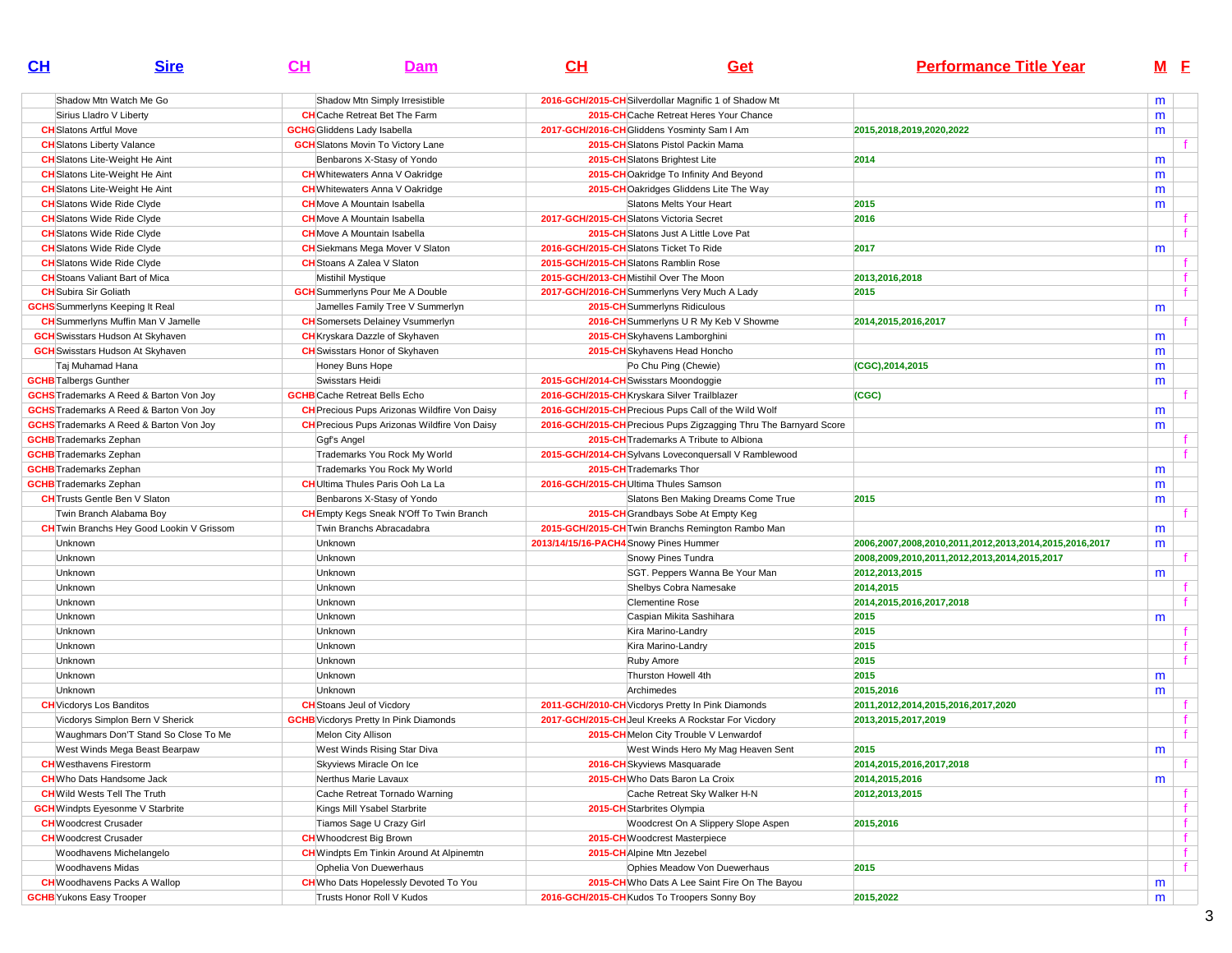|                               |                |  | Get                                             | <b>Performance Title Year</b> | M |
|-------------------------------|----------------|--|-------------------------------------------------|-------------------------------|---|
| <b>GCH</b> Yukons Firecracker | Yukons Caitlin |  | 2015-GCH/2012-CH Yukons Harry James V Blue Note | (CGC                          | m |
| GCHB Yukons Firecracker       | Yukons Caitlin |  | 2013-CH Yukons Hogans Bernard                   | 2013,2014,2015                | m |
|                               |                |  |                                                 |                               |   |

| 88 A B |  |  |  | -- |  |
|--------|--|--|--|----|--|
|--------|--|--|--|----|--|

**Due to the high number of Performance titles they are listed in two (2) Performance Databases - Sorted by Dog or Title AKC Performance titles started with Obedience back in 1936.**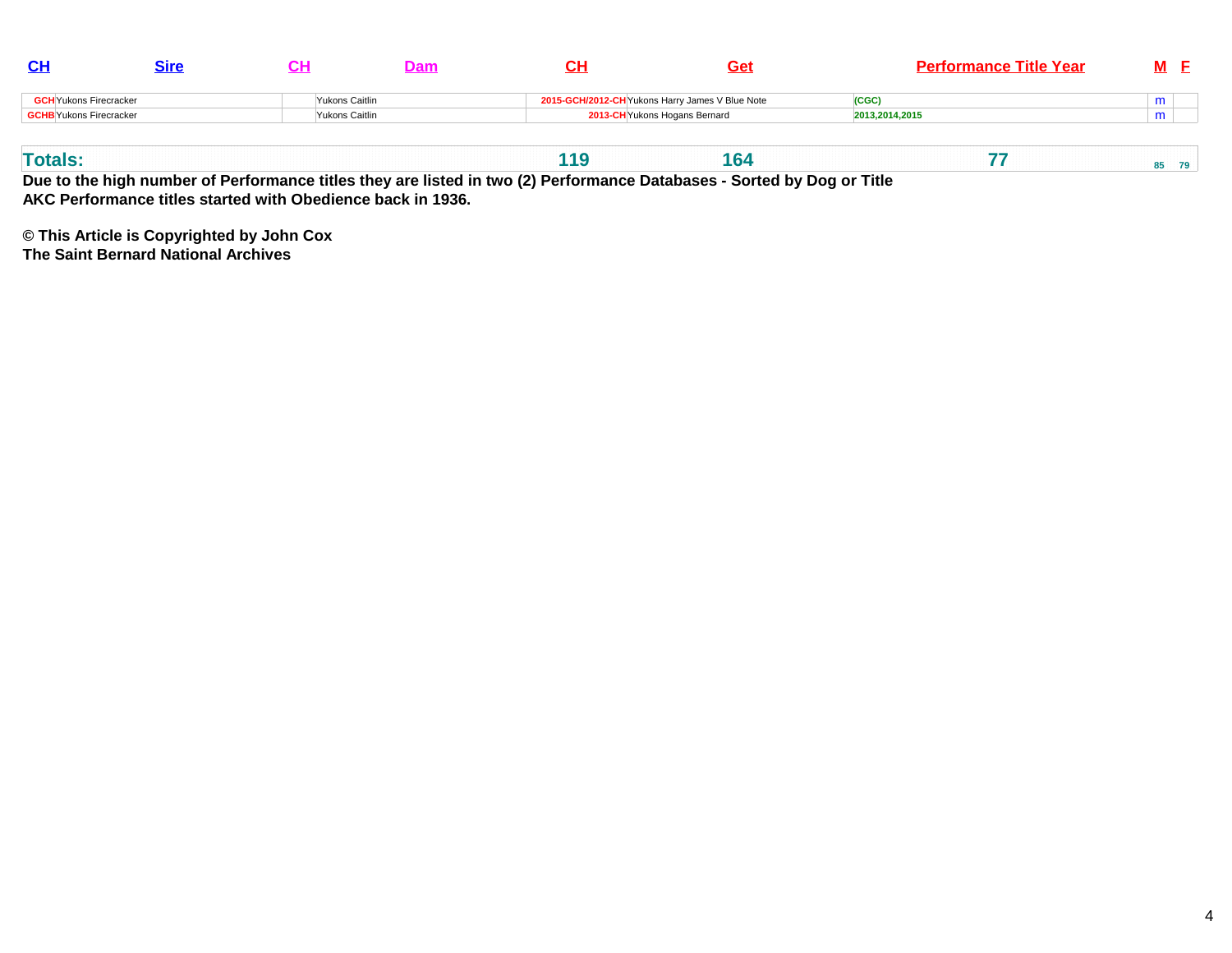# Saint Bernard Dams of AKC Titled Get For 2015

| <u>CH</u>                            | <b>Dam</b>                                        | $\mathbf{C}$ H<br>Sire                         | <u>CН</u>                                        | Get                                                        | <b>Performance Title Year</b> |   | M E          |
|--------------------------------------|---------------------------------------------------|------------------------------------------------|--------------------------------------------------|------------------------------------------------------------|-------------------------------|---|--------------|
|                                      | <b>CH</b> Alpine Mtn Edna V Troy                  | <b>CH</b> Alpine Mtn Atticus                   |                                                  | 2016-GCH/2015-CH Alpine Mtn Lieutenant Squishy V Oakridge  |                               | m |              |
|                                      | Alpine Mtn Gertrude Van Rijn                      | <b>GCH</b> Melon City Capone                   | 2015-CH Alpine Mtn Othelia                       |                                                            |                               | m |              |
| Alpine Mtn Halo                      |                                                   | <b>GCH</b> Kings Mill Lombardi                 | 2015-GCH/2013-CH Epic Seduction                  |                                                            |                               |   | f            |
| Alpine Mtn Halo                      |                                                   | Melon City Axel                                | 2015-CH Epic Navigator                           |                                                            |                               | m |              |
| <b>CH</b> Alpine Mtn Othelia         |                                                   | <b>CH</b> Alpine Mtn Doug                      | 2015-GCH/2014-CH Alpine Mtn Abigail              |                                                            |                               |   | f.           |
| <b>CH</b> Alpine Mtn Othelia         |                                                   | <b>CH</b> Alpine Mtn Doug                      | 2015-CH Alpine Mtn Atticus                       |                                                            |                               | m |              |
| <b>CH</b> Alpine Mtn Othelia         |                                                   | <b>CH</b> Alpine Mtn Doug                      |                                                  | 2015-CH Cache Retreat Power Drink V Alpine Mtn             |                               |   | f.           |
|                                      | <b>GCH</b> Ambersand Kiss of Winter               | <b>GCH</b> Royaltys "The Marshall" of Freedom  | 2016-GCH/2015-CH Ambersand Winter Kissed Rainbow |                                                            |                               |   | $\mathbf{f}$ |
|                                      | <b>GCH</b> Ambersand Kiss of Winter               | <b>GCH</b> Royaltys "The Marshall" of Freedom  |                                                  | 2015-CH Royaltys Miracle From Heaven V Ambersand           |                               |   | $\mathbf{f}$ |
|                                      | Barnyards Apache Maiden Cheyenne                  | <b>CH</b> Barnyards Prince Kamehameha          |                                                  | 2015-CH Barnyards Morgana Lefey of Camelot                 |                               |   | f.           |
|                                      | Barnyards Figament of Figowi                      | Barnyards Yosemites Benihanna                  |                                                  | 2015-CH Barnyards Grandpas Favorite Little Boy             |                               | m |              |
|                                      | Barnyards Princess Arie of Wahine                 | <b>CH</b> Barnyards Prince Kamehameha          | 2015-CH Barnyards Maki Nani                      |                                                            |                               |   | $\mathbf f$  |
| Bella XX                             |                                                   | <b>CHLI Jons Rum Runner</b>                    | 2015-CH Notorious Diablo Nitrous                 |                                                            |                               | m |              |
|                                      | <b>CH</b> Benbarons Tinker of Yondo               | <b>CH</b> Dilettantes Very Truly Yrs           | <b>Excaliburs Muse</b>                           |                                                            | 2013,2014,2015,2017,2019      |   | f.           |
|                                      | <b>CH</b> Benbarons Tinker of Yondo               | <b>CH</b> Eastgates Remember The Knight        |                                                  | 2013-CH Excaliburs Lady of The Lake                        | 2013,2014,2015                |   | $\mathbf{f}$ |
|                                      | <b>CH</b> Benbarons Veronica of Eddie             | <b>CH</b> Mahoganys Lasting Impression         |                                                  | 2015-CH Mahoganys Chalet Brigitta V Charlie                |                               |   | f            |
|                                      | Benbarons X Pectations V Yondo                    | <b>CH</b> Carmens Pathfinder Taz               | 2016-GCH/2015-CHCarmen Polar X Press             |                                                            |                               | m |              |
|                                      | Benbarons X-Stasy of Yondo                        | <b>CH</b> Slatons Lite-Weight He Aint          | 2015-CH Slatons Brightest Lite                   |                                                            | 2014                          | m |              |
|                                      | Benbarons X-Stasy of Yondo                        | <b>CH</b> Trusts Gentle Ben V Slaton           |                                                  | Slatons Ben Making Dreams Come True                        | 2015                          | m |              |
|                                      | Bene Gesserits Pride Making Jewel                 | Prides Call Me The Bandit                      |                                                  | Roaming Through The Snowflakes                             | 2013,2014,2015                | m |              |
|                                      | Bernice Ice Princess                              | Louis King of The Last Frontier                | Agostis Rufus                                    |                                                            | 2015,2016,2017,2018           | m |              |
|                                      | Big Macs Sugar N Spice At Mytymo                  | <b>GCHB</b> Lasquites Banjo V Orlando          |                                                  | 2015-CH Mytymos Sweet Pickles of Banjo                     |                               |   | f            |
|                                      | Big Macs Sugar N Spice At Mytymo                  | Scandias Orions Belt Heezedoorn                |                                                  | Starlights Orions Cash Comet                               | 2015                          | m |              |
| <b>GCHB</b> Cache Retreat Bells Echo |                                                   | <b>GCHS</b> Trademarks A Reed & Barton Von Joy | 2016-GCH/2015-CH Kryskara Silver Trailblazer     |                                                            | (CGC)                         |   | f.           |
|                                      | <b>CH</b> Cache Retreat Bet The Farm              | Sirius Lladro V Liberty                        |                                                  | 2015-CH Cache Retreat Heres Your Chance                    |                               | m |              |
|                                      | <b>CH</b> Cache Retreat Lake Minnetonka V Scandia | <b>CH</b> Cache Retreat Newman                 |                                                  | 2015-CH Cache Retreat Power Play                           |                               |   | f.           |
|                                      | <b>CH</b> Cache Retreat Lake Minnetonka V Scandia | <b>CH</b> Hamlet Van 'T Hof Ten Eynder         |                                                  | 2015-CH Cache Retreat Hamlets Cast of One                  |                               |   | f            |
|                                      | <b>CH</b> Cache Retreat Snow Trek                 | <b>GCH</b> Cache Retreat Power Drive           |                                                  | Cache Retreat Friendly Ghost                               | 2013,2014,2015                |   | $\mathbf{f}$ |
|                                      | Cache Retreat Tornado Warning                     | <b>CH</b> Wild Wests Tell The Truth            |                                                  | Cache Retreat Sky Walker H-N                               | 2012, 2013, 2015              |   | $\mathbf f$  |
| Caps Survivor                        |                                                   | Caps Hendrik Klas                              |                                                  | Butchs Tuff Little Holly Barry                             | (CGC), 2015                   |   | $\mathbf{f}$ |
|                                      | <b>CH</b> Chaparrals Diva of Kings Row            | Kings Row Jay-R of Alta Vista                  |                                                  | 2015-GCH/2014-CH Country Haven Cleopatra V Kings Row       | 2013,2014,2015                |   | f            |
|                                      | <b>CH</b> Chaparrals Diva of Kings Row            | Kings Row Jay-R of Alta Vista                  |                                                  | 2014-CH Country Havens Deluxor of Kings Row                | 2015                          | m |              |
| <b>GCH</b> Copper Mtns Windstorm     |                                                   | <b>CH</b> Pevas Gift of Peace V Point Judith   |                                                  | Whitewaters Ballroom Blitz Voyager                         | 2015                          | m |              |
|                                      | <b>GCH</b> Cornerstones Chasing Time              | <b>GCH</b> Melon City Capone                   | 2015-CH Cornerstones Ralph                       |                                                            |                               | m |              |
|                                      | Cornerstones Class Act                            | <b>GCHB</b> Cornerstones O Henry               | 2017-GCH/2015-CHCornerstones Holiday Avalanche   |                                                            |                               | m |              |
|                                      | <b>CH</b> Cornerstones Feature Presentation       | <b>GCHB</b> Opdykes Please DrInk Responsibly   |                                                  | 2015-CH Cornerstones Connect The Dots                      |                               |   | f.           |
|                                      | Cottonwood Creeks Kandy Kane Kisses               | Cottonwood Crreks Rock Your World              |                                                  | Sir Carson of Kramer Manor                                 | 2015,2018                     | m |              |
|                                      | Cottonwood Creeks Keepin' The Faith               | Cottonwood Creeks Rock Your World              | Monkey II                                        |                                                            | 2015                          | m |              |
|                                      | Cretans Amberboch Gold                            | Rama Jamas Show Me The Money                   |                                                  | 2015-CH West Winds Starstruck Tempest                      |                               |   | f.           |
| Cretans Aveda                        |                                                   | Cretans Sampson of Pattersons                  |                                                  | 2015-CH Kris Kountry Kretan Kat Von D                      |                               |   | f            |
|                                      | Diamond Loveable & Huggable                       | Beethoven Loveble & Huggable                   | Beau Chuckles                                    |                                                            | 2015                          | m |              |
| <b>GCH</b> Dilettantes Quintessa     |                                                   | <b>GCH</b> Cache Retreat Taxman                |                                                  | 2015-CH Brock Ranch Boogi Woogi Bogie                      | 2017,2018                     | m |              |
| <b>GCH</b> Dilettantes Quintessa     |                                                   | <b>GCH</b> Cache Retreat Taxman                | 2018-GCH/2015-CH Brock Ranch Daydream Believer   |                                                            |                               |   | $\mathbf{f}$ |
|                                      | Dundees Sparkling Cowgirl                         | <b>CH</b> Chief Kona Marley The First          |                                                  | 2015-CH Tinkerbells Secretariat V Santa Forest             |                               | m |              |
| <b>CH</b> Eidelkeits Mini Martha     |                                                   | <b>CH</b> Lasquites Preston V Lucas            | 2015-CH Eidelkeits Chaver                        |                                                            |                               | m |              |
|                                      | Elizabeth Wielkopolski Bernardyn                  | <b>CH</b> Cache Retreat Yukon                  |                                                  | 2018-GCH/2015-CH  Am Prince William Wielkopolski Bernardyn |                               | m |              |
|                                      | <b>CH</b> Empty Kegs Sneak N'Off To Twin Branch   | Twin Branch Alabama Boy                        |                                                  | 2015-CH Grandbays Sobe At Empty Keg                        |                               |   | f.           |
| Ggf's Angel                          |                                                   | <b>GCHB</b> Trademarks Zephan                  |                                                  | 2015-CH Trademarks A Tribute to Albiona                    |                               |   | f            |
| <b>GCHG</b> Gliddens Lady Isabella   |                                                   | <b>CH</b> Slatons Artful Move                  | 2017-GCH/2016-CH Gliddens Yosminty Sam I Am      |                                                            | 2015,2018,2019,2020,2022      | m |              |
|                                      | <b>CH</b> Godsgift From Woodhaven                 | <b>CH</b> Alpine Mtn Doug                      |                                                  | 2015-CH Alpine Mtn Nadia V Royal Treasure                  |                               |   | f            |
|                                      | <b>CH</b> Godsgift From Woodhaven                 | <b>CH</b> Alpine Mtn Doug                      | 2015-CHRoyal Treasures Nyleigh                   |                                                            |                               |   | $\mathbf{f}$ |
|                                      | <b>CH</b> Godsgift From Woodhaven                 | <b>CH</b> Melon City Dempsey                   | 2016-GCH/2015-CH Royal Treasures Tori            |                                                            |                               |   | $\mathbf{f}$ |

1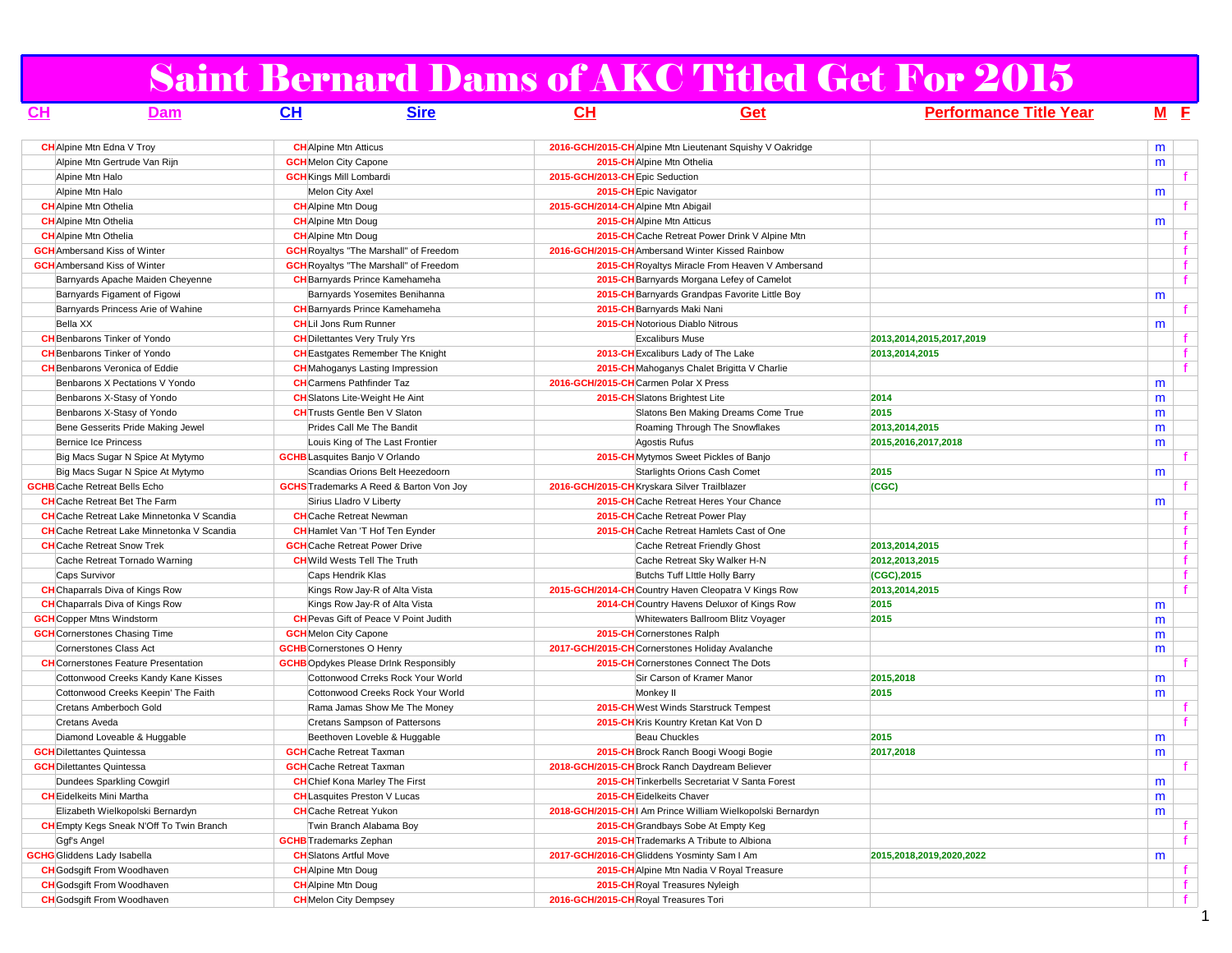| $CH$                           | <b>Dam</b>                                          | CL                                    | <b>Sire</b>                                     | CL                                | Get                                                               | <b>Performance Title Year</b>            |              | M <sub>E</sub> |
|--------------------------------|-----------------------------------------------------|---------------------------------------|-------------------------------------------------|-----------------------------------|-------------------------------------------------------------------|------------------------------------------|--------------|----------------|
|                                | Godsgift Lucie of Cedar Lane                        | <b>GCHB</b> Cornerstones O Henry      |                                                 |                                   | 2015-GCH/2014-CHCedar Lanes Malachi O'Cornerstone                 |                                          | m            |                |
|                                | Godsgift Lucie of Cedar Lane                        | <b>GCHB</b> Cornerstones O Henry      |                                                 |                                   | 2015-CH Cornerstones Fire N Ice V Cedar La                        |                                          |              |                |
|                                | Heezedoorns Passion Fruit                           |                                       | Heezedoorna Last Starfighter                    |                                   | 2015-CHSt-Pierre 1998 Ghost buster                                |                                          | m            |                |
|                                | Hillsides You'Re So Vain                            |                                       | Kertesi-Barsony Zenzi                           |                                   | 2015-CH Firehouses Hard Act To Follow For Frgttnscrts             |                                          |              |                |
|                                | Honey Buns Hope                                     | Taj Muhamad Hana                      |                                                 |                                   | Po Chu Ping (Chewie)                                              | (CGC), 2014, 2015                        | m            |                |
|                                | Jamelles Family Tree V Summerlyn                    |                                       | <b>GCHS</b> Summerlyns Keeping It Real          |                                   | 2015-CH Summerlyns Ridiculous                                     |                                          | m            |                |
|                                | <b>GCH</b> Jamelles Happy Birthday Mr President     | <b>CHEIbas Aristotle</b>              |                                                 |                                   | Jamelles Ulysses S Grant                                          | 2014,2015                                | m            |                |
|                                | Jamelles Porsche Is Going Places                    | <b>GCH</b> H.I.W. Sir Winfield Jaguar |                                                 |                                   | H.I.W. Jaguars Eagles Flight                                      | 2015                                     | m            |                |
|                                | Jamelles U R My Destiny                             | <b>GCH</b> Jamelles Play It Maestro   |                                                 |                                   | 2014-CH Jamelles Music Man V Saundalin                            | 2014,2015                                | m            |                |
|                                | Jbars Julia V Skydancers Phil                       | <b>CH</b> Jbars Jacks New Hope        |                                                 |                                   | 2015-CH Kiskis My Girl Angel                                      |                                          |              |                |
| Jt Forest Darlin               |                                                     |                                       | Rondo Rocco Damon Coke                          |                                   | Auveron Vandervoort                                               | 2015,2016                                | m            |                |
| Kings Mill Fauna               |                                                     | <b>GCH</b> Melon City Capone          |                                                 |                                   | 2015-CHMelon City Xan V Kings Mill                                |                                          | m            |                |
| <b>GCH</b> Kings Mill Kaydence |                                                     |                                       | <b>CH</b> Cache Retreat Academy Host            |                                   | 2015-CH Kings Mills Willow                                        |                                          |              |                |
| <b>GCH</b> Kings Mill Kaydence |                                                     | <b>CH</b> Kings Mill Favre            |                                                 |                                   | 2016-CH Kings Mill Bradshaw                                       | 2013, 2014, 2015, 2017                   | m            |                |
|                                | Kings Mill Ysabel Starbrite                         |                                       | <b>GCH</b> Windpts Eyesonme V Starbrite         |                                   | 2015-CH Starbrites Olympia                                        |                                          |              |                |
| Kings Mill Zula                |                                                     | Kings Mill XIvchamp                   |                                                 | 2016-GCH/2015-CH Blissfuls Chayla |                                                                   |                                          |              | $\mathbf{f}$   |
|                                | <b>CH</b> Kryskara Dazzle of Skyhaven               |                                       | <b>GCH</b> Swisstars Hudson At Skyhaven         |                                   | 2015-CH Skyhavens Lamborghini                                     |                                          | m            |                |
|                                | Lasquites Belina V Hans                             |                                       | Lasquites Kasper V Lucas                        |                                   | 2015-CH Rednorth Ambrose To Lasquite                              |                                          | m            |                |
|                                | Lasquites Dana V Lucas                              |                                       | Lasquites Kasper V Lucas                        |                                   | Lasquites Jumpin' Jack Flash                                      | 2014,2015,2016                           | m            |                |
|                                | <b>CH</b> Lasquites Delta of New Sage               | <b>CH</b> New Sage Saber Heart        |                                                 |                                   | 2015-CH New Sage Whos on First V Saber                            |                                          | m            |                |
|                                | Lasquites Fiona V Lucas                             |                                       | Lasquites Kasper V Lucas                        |                                   | 2015-CH Lasquites Edward V Kasper                                 | 2014                                     | m            |                |
|                                | Lasquites Francesca May                             |                                       | <b>GCH</b> Montana Mtns Mystery of Life         |                                   | 2015-CH Blue Collars Lebowski                                     | 2014                                     | m            |                |
|                                | Lasquites Luella of Denver                          |                                       | Lasquites Horace of Napoleo                     |                                   | Lasquites Kool Hand Luke                                          | 2015                                     | m            |                |
|                                | <b>CH</b> Lasquites Rowan V Hans                    |                                       | <b>GCH</b> Lasquites Jersey Jo Franklin         |                                   | 2015-CHMtn Homes Twist And Shout Lil Beadle                       |                                          |              | f.             |
|                                | <b>CH</b> Lasquites Rowan V Hans                    |                                       | <b>CH</b> Magic Mtns Full Speed Ahead           |                                   | 2015-GCH/2009-CHMtn Home Raindrops On Roses                       | 2010,2018                                |              | $\mathbf f$    |
|                                | Lil Jons Along Came Abby                            | Lil Jons Lyon King                    |                                                 |                                   | Skyviews Remember Me                                              | 2015                                     |              | $\mathbf{f}$   |
|                                | Mahoganys Lucy In The Skyz                          | <b>GCHB</b> Lasquites Denver V Lucas  |                                                 |                                   | 2015-GCH/2015-CH Sandcastles Indecent Proposal                    |                                          |              | $\mathbf{f}$   |
|                                | Melon City Allison                                  |                                       | Waughmars Don'T Stand So Close To Me            |                                   | 2015-CHMelon City Trouble V Lenwardof                             |                                          |              | $\mathbf{f}$   |
|                                | Melon City Savana Van Rijn                          | <b>GCH</b> Melon City Capone          |                                                 |                                   | 2015-CH Melon City Quilla                                         |                                          |              | f              |
| Mia IV                         |                                                     |                                       | Saint Nieko Alabaster Sebastian-Grace of Narnia |                                   | <b>Charlotte Nelson</b>                                           | 2015                                     |              | f              |
| Mistihil Mystique              |                                                     |                                       | King-Baronens Rules The World                   |                                   | 2018-CH Mistihil Pollyanna Rules                                  | 2014, 2015, 2017, 2018, 2019, 2021, 2022 |              | f              |
| Mistihil Mystique              |                                                     |                                       | King-Baronens Rules The World                   |                                   | 2018-GCH/2014-CH Mistihil Promises Promises Rules                 | 2014, 2015, 2016, 2018                   |              | f              |
| Mistihil Mystique              |                                                     |                                       | <b>CH</b> Stoans Valiant Bart of Mica           |                                   | 2015-GCH/2013-CHMistihil Over The Moon                            | 2013,2016,2018                           |              | f              |
|                                | Montana Mtns Summer Wild Dancer                     |                                       | Montana Mtns Missouri Outlaw                    |                                   | Montana Mtns Dance N Twist & Shout                                | 2011,2013,2014,2015,2017,2018            | m            |                |
|                                | <b>CH</b> Move A Mountain Isabella                  |                                       | <b>CH</b> Slatons Wide Ride Clyde               |                                   | 2015-CH Slatons Just A Little Love Pat                            |                                          |              | f              |
|                                | <b>CH</b> Move A Mountain Isabella                  |                                       | <b>CH</b> Slatons Wide Ride Clyde               |                                   | Slatons Melts Your Heart                                          | 2015                                     | m            |                |
|                                | <b>CH</b> Move A Mountain Isabella                  |                                       | <b>CH</b> Slatons Wide Ride Clyde               |                                   | 2017-GCH/2015-CH Slatons Victoria Secret                          | 2016                                     |              | f.             |
|                                | Mytymos Danika of Big Mac                           | <b>GCHB</b> Lasquites Banjo V Orlando |                                                 |                                   | 2016-GCH/2015-CH Mytymos Good Golly Miss Molly of Banjo           |                                          |              | $\mathbf{f}$   |
|                                | Mytymos Danika of Big Mac                           | <b>GCH</b> Mytomos Falcon of Banjo    |                                                 |                                   | 2015-CH Starlights Dream Maker                                    |                                          |              |                |
|                                | Nerthus Marie Lavaux                                |                                       | <b>CH</b> Who Dats Handsome Jack                |                                   | 2015-CH Who Dats Baron La Croix                                   | 2014,2015,2016                           | m            |                |
|                                | Opdykes One Night Stand                             |                                       | <b>GCH</b> Opdykes Drives Me To Drink           |                                   | 2015-GCH/2012-CHOpdykes Please Drink Responsibly                  |                                          | m            |                |
|                                | Ophelia Von Duewerhaus                              | Woodhavens Midas                      |                                                 |                                   | Ophies Meadow Von Duewerhaus                                      | 2015                                     |              |                |
| Porsha                         |                                                     | Bently II                             |                                                 |                                   | Stella Fleury                                                     | 2015                                     | $\mathbf{f}$ |                |
|                                | <b>CH</b> Precious Pups Arizonas Wildfire Von Daisy |                                       | <b>GCHS</b> Trademarks A Reed & Barton Von Joy  |                                   | 2016-GCH/2015-CH Precious Pups Call of the Wild Wolf              |                                          | m            |                |
|                                | <b>CH</b> Precious Pups Arizonas Wildfire Von Daisy |                                       | <b>GCHS</b> Trademarks A Reed & Barton Von Joy  |                                   | 2016-GCH/2015-CH Precious Pups Zigzagging Thru The Barnyard Score |                                          | m            |                |
|                                | Rainbow Lady Wolf                                   |                                       | <b>CH</b> Scandias Olaf Heezedoorn              |                                   | West Winds Rockvalley Bronson                                     | 2015                                     | m            |                |
|                                | Rainiers Montana Saving Grace                       |                                       | <b>GCH</b> Rainiers Montana Gunpowder & Smoke   |                                   | 2017-GCH/2015-CHRainiers Eye Candy                                |                                          | m            |                |
|                                | Revilos Under The Tuscan Sun                        |                                       | <b>CH</b> Revilos Desperado From Redside        |                                   | Revilos Gratitude                                                 | 2012, 2014, 2015                         | m            |                |
|                                | <b>CH</b> Ridgewoods Change of Heart                |                                       | Everwinds Long Ranger V Saintail                |                                   | 2016-GCH/2015-CH Ridgewoods Breaking Bad                          |                                          |              | Ť.             |
| Royals Ks Ellie                |                                                     | Royal Ks Gunner                       |                                                 |                                   | Avalanche XIII                                                    | 2015                                     |              | f              |
|                                | Saint Bridgette To The REscue                       |                                       | Saint Nikholas To The Rescue                    |                                   | Dublin St. Paul O'Sullivan                                        | 2015                                     | m            |                |
|                                | <b>GCH</b> Sandimars April Ice V Revilo             |                                       | <b>GCH</b> Revilos Kadillac Man From Redside    |                                   | 2014-GCH/2013-CH Sandrimars Buffett Rocks Revillo                 | 2015                                     | m            |                |
|                                | <b>GCH</b> Scandias Dreamcatcher Heezedoom          |                                       | <b>GCH</b> Montana Mtns Mystery of Life         |                                   | 2016-GCH/2015-CH Blue Collars Mt. Mtn Hair Apparent               |                                          | m            |                |
|                                | <b>GCH</b> Scandias Dreamcatcher Heezedoom          |                                       | <b>GCH</b> Montana Mtns Mystery of Life         |                                   | Blue Collars Once To Every Woman                                  | 2015,2016,2017,2018                      | m            |                |
|                                | Shadow Mtn Simply Irresistible                      |                                       | Shadow Mtn Watch Me Go                          |                                   | 2016-GCH/2015-CH Silverdollar Magnific 1 of Shadow Mt             |                                          | m            |                |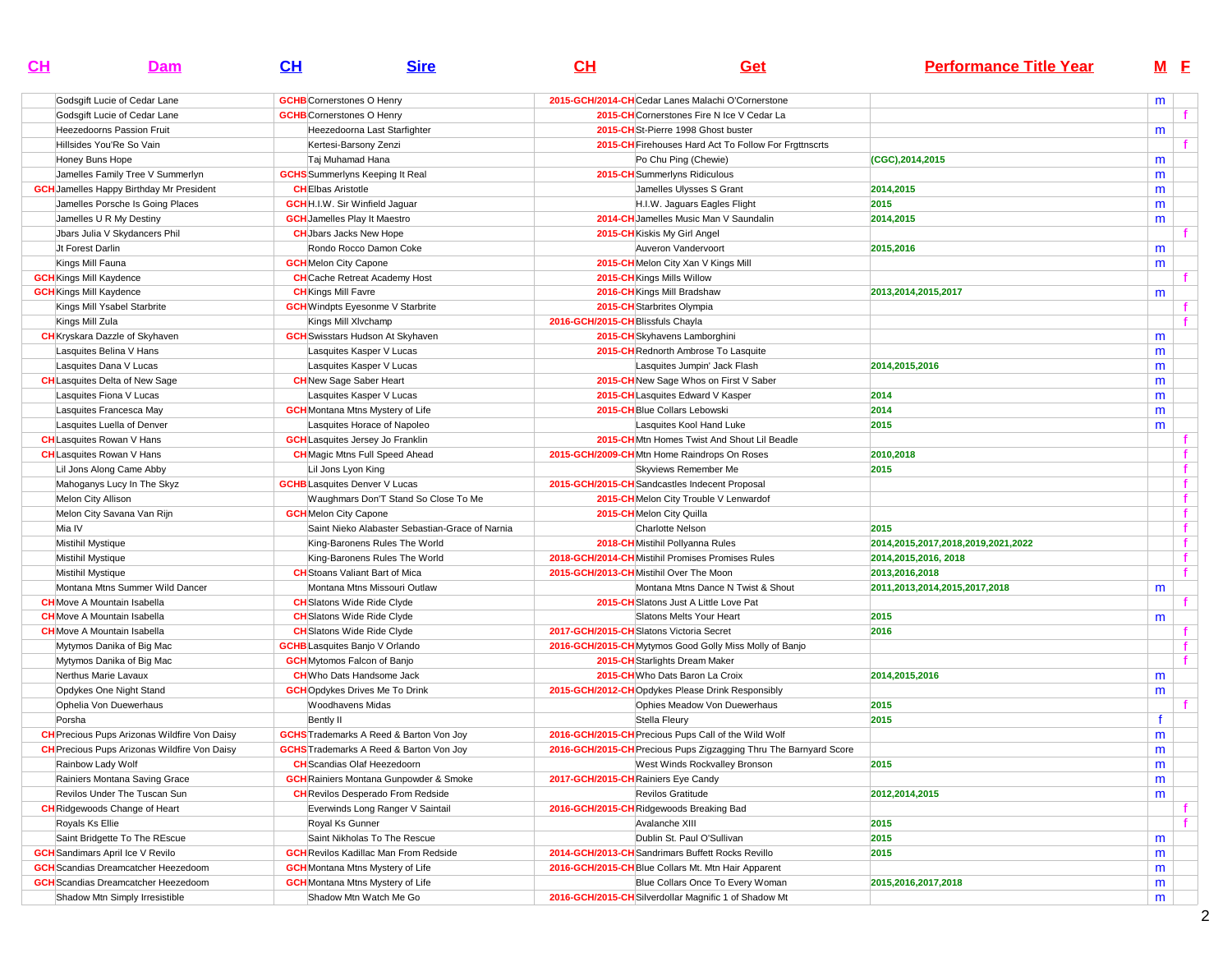| CL                               | Dam                                              | CL                                   | <b>Sire</b>                                      | CH                                            | Get                                                    | <b>Performance Title Year</b>                          | M <sub>E</sub> |              |
|----------------------------------|--------------------------------------------------|--------------------------------------|--------------------------------------------------|-----------------------------------------------|--------------------------------------------------------|--------------------------------------------------------|----------------|--------------|
|                                  | Shelby Idleh of Brandauridge                     |                                      | Lincoln Navigator Ford Brandau                   |                                               | Brandau Ridge Takn A Walk Ur Heart                     | 2015,2016,2017,2018,2019,2020,2021,2022                |                | f.           |
|                                  | Shericks Dyn-O-Mite For Lone Cedar               |                                      | <b>GCHG</b> Revilos Liquid Asset From Redside    |                                               | 2017-GCH/2015-CHLone Cedars Brilliant Light of Vicdory |                                                        |                |              |
|                                  | Shericks Dyn-O-Mite For Lone Cedar               |                                      | <b>GCHG</b> Revilos Liquid Asset From Redside    |                                               | 2014-GCH/2014-CH Vicdorys Unleash The Dark Knight      | 2015,2016,2018                                         | m              |              |
|                                  | Shericks Dyn-O-Mite For Lone Cedar               |                                      | <b>GCHG</b> Revilos Liquid Asset From Redside    |                                               | 2015-GCH/2014-CH Vicdorys Up The Ante At Willow Creek  |                                                        | m              |              |
| <b>GCH</b> Shericks Fassli       |                                                  |                                      | <b>CH</b> Loramars Full Speed Ahead              | 2015-GCH/2015-CH Shericks Gemstone For Linbil |                                                        |                                                        |                |              |
|                                  | <b>CH</b> Siekmans Mega Mover V Slaton           |                                      | <b>CH</b> Slatons Wide Ride Clyde                | 2016-GCH/2015-CH Slatons Ticket To Ride       |                                                        | 2017                                                   | m              |              |
|                                  | Skyviews Miracle On Ice                          |                                      | Montana Mtns Reflection of Past Times            |                                               | 2016-CH Skyviews Hot Summer Nights                     | 2015                                                   |                | Ť.           |
|                                  | Skyviews Miracle On Ice                          | <b>CH</b> Westhavens Firestorm       |                                                  |                                               | 2016-CH Skyviews Masquarade                            | 2014,2015,2016,2017,2018                               |                | f            |
|                                  | <b>GCH</b> Slatons Movin To Victory Lane         | <b>CH</b> Slatons Liberty Valance    |                                                  |                                               | 2015-CH Slatons Pistol Packin Mama                     |                                                        |                |              |
|                                  | <b>CH</b> Somersets Delainey Vsummerlyn          |                                      | <b>CH</b> Summerlyns Muffin Man V Jamelle        |                                               | 2016-CH Summerlyns U R My Keb V Showme                 | 2014,2015,2016,2017                                    |                | $\mathbf{f}$ |
|                                  | St. Havens Tsunami Warning For Lilykind          | <b>GCHB</b> Lasquites Denver V Lucas |                                                  | 2016-GCH/2015-CH Stars Just Jillin            |                                                        |                                                        |                | f            |
|                                  | Startrucks Remington V Starlight                 | <b>GCH</b> Mytomos Falcon of Banjo   |                                                  |                                               | Clementine Bloch                                       | 2015                                                   |                | $\mathbf{f}$ |
|                                  | <b>CH</b> Stoans A Zalea V Slaton                |                                      | <b>CH</b> Slatons Wide Ride Clyde                | 2015-GCH/2015-CHSlatons Ramblin Rose          |                                                        |                                                        |                | f.           |
| <b>CH</b> Stoans Jeul of Vicdory |                                                  | <b>CH</b> Vicdorys Los Banditos      |                                                  |                                               | 2011-GCH/2010-CH Vicdorys Pretty In Pink Diamonds      | 2011,2012,2014,2015,2016,2017,2020                     |                | f            |
|                                  | Stoans Xoey De Peru                              | <b>CH</b> New Sage Saber Heart       |                                                  |                                               | 2015-GCH/2014-CH Stoans Cow Boy of Windshadows         | 2016                                                   | m              |              |
|                                  | <b>GCH</b> Summerlyns Pour Me A Double           | <b>CH</b> Subira Sir Goliath         |                                                  |                                               | 2017-GCH/2016-CH Summerlyns Very Much A Lady           | 2015                                                   |                |              |
|                                  | <b>GCH</b> Swisstars Acting Out Lea              | <b>GCH</b> Cache Retreat Taxman      |                                                  |                                               | 2015-CH Swisstars Lelantos of Utopia                   |                                                        | m              |              |
|                                  | <b>GCH</b> Swisstars Acting Out Lea              |                                      | <b>GCHB</b> Kryskara Joker V Blue Valley         | 2015-GCH/2012-CH Swisstars Hudson At Skyhaven |                                                        |                                                        | m              |              |
| Swisstars Heidi                  |                                                  | <b>GCHB</b> Talbergs Gunther         |                                                  | 2015-GCH/2014-CH Swisstars Moondoggie         |                                                        |                                                        | m              |              |
|                                  | <b>CH</b> Swisstars Honor of Skyhaven            |                                      | <b>GCH</b> Swisstars Hudson At Skyhaven          |                                               | 2015-CH Skyhavens Head Honcho                          |                                                        | m              |              |
|                                  | Tiamos Sage U Crazy Girl                         | <b>CH</b> Woodcrest Crusader         |                                                  |                                               | Woodcrest On A Slippery Slope Aspen                    | 2015,2016                                              |                |              |
|                                  | Trademarks You Rock My World                     | <b>GCHB</b> Trademarks Zephan        |                                                  |                                               | 2015-GCH/2014-CH Sylvans Loveconquersall V Ramblewood  |                                                        |                |              |
|                                  | Trademarks You Rock My World                     | <b>GCHB</b> Trademarks Zephan        |                                                  | 2015-CH Trademarks Thor                       |                                                        |                                                        | m              |              |
|                                  | Trusts Honor Roll V Kudos                        | <b>GCHB</b> Yukons Easy Trooper      |                                                  | 2016-GCH/2015-CH Kudos To Troopers Sonny Boy  |                                                        | 2015,2022                                              | m              |              |
|                                  | Twin Branchs Abracadabra                         |                                      | <b>CH</b> Twin Branchs Hey Good Lookin V Grissom |                                               | 2015-GCH/2015-CH Twin Branchs Remington Rambo Man      |                                                        | m              |              |
|                                  | Twin Branchs Sunshine V Dan Ridge                |                                      | 3q's Simon Sez Just Look At Me                   |                                               | 3q's Princess Ivy                                      | 2014,2015                                              |                |              |
|                                  | <b>CH</b> Ultima Thules Paris Ooh La La          | <b>GCHB</b> Trademarks Zephan        |                                                  | 2016-GCH/2015-CHUltima Thules Samson          |                                                        |                                                        | m              |              |
| Unknown                          |                                                  | Unknown                              |                                                  |                                               | Archimedes                                             | 2015,2016                                              | m              |              |
| Unknown                          |                                                  | Unknown                              |                                                  |                                               | Caspian Mikita Sashihara                               | 2015                                                   | m              |              |
| Unknown                          |                                                  | Unknown                              |                                                  |                                               | <b>Clementine Rose</b>                                 | 2014,2015,2016,2017,2018                               |                | f.           |
| Unknown                          |                                                  | Unknown                              |                                                  |                                               | Kira Marino-Landry                                     | 2015                                                   |                | $\mathbf{f}$ |
| Unknown                          |                                                  | Unknown                              |                                                  |                                               | Kira Marino-Landry                                     | 2015                                                   |                | f            |
| Unknown                          |                                                  | Unknown                              |                                                  |                                               | Ruby Amore                                             | 2015                                                   |                | $\mathbf{f}$ |
| Unknown                          |                                                  | Unknown                              |                                                  |                                               | SGT. Peppers Wanna Be Your Man                         | 2012,2013,2015                                         | m              |              |
| Unknown                          |                                                  | Unknown                              |                                                  |                                               | Shelbys Cobra Namesake                                 | 2014,2015                                              |                | Ť.           |
| Unknown                          |                                                  | Unknown                              |                                                  | 2013/14/15/16-PACH4 Snowy Pines Hummer        |                                                        | 2006,2007,2008,2010,2011,2012,2013,2014,2015,2016,2017 | m              |              |
| Unknown                          |                                                  | Unknown                              |                                                  |                                               | Snowy Pines Tundra                                     | 2008,2009,2010,2011,2012,2013,2014,2015,2017           |                | f.           |
| Unknown                          |                                                  | Unknown                              |                                                  |                                               | Thurston Howell 4th                                    | 2015                                                   | m              |              |
|                                  | <b>GCHB</b> Vicdorys Pretty In Pink Diamonds     |                                      | Vicdorys Simplon Bern V Sherick                  |                                               | 2017-GCH/2015-CH Jeul Kreeks A Rockstar For Vicdory    | 2013,2015,2017,2019                                    |                |              |
|                                  | West Winds Rising Star Diva                      |                                      | West Winds Mega Beast Bearpaw                    |                                               | West Winds Hero My Mag Heaven Sent                     | 2015                                                   | m              |              |
|                                  | West Winds Royale Isis Rose                      |                                      | Bhn V West Winds Atlas Goin For Gold             |                                               | Little Delilah                                         | 2015                                                   |                |              |
|                                  | Westhavens Category One                          |                                      | Almshaus Best For Last                           |                                               | 2015-CH Hercules The Great XVI                         |                                                        | m              |              |
|                                  | <b>CH</b> Whitewaters Anna V Oakridge            |                                      | <b>CH</b> Slatons Lite-Weight He Aint            |                                               | 2015-CHOakridge To Infinity And Beyond                 |                                                        | m              |              |
|                                  | <b>CH</b> Whitewaters Anna V Oakridge            |                                      | <b>CH</b> Slatons Lite-Weight He Aint            |                                               | 2015-CHOakridges Gliddens Lite The Way                 |                                                        | m              |              |
|                                  | <b>CH</b> Who Dats Hopelessly Devoted To You     |                                      | <b>CH</b> Woodhavens Packs A Wallop              |                                               | 2015-CH Who Dats A Lee Saint Fire On The Bayou         |                                                        | m              |              |
|                                  | <b>CH</b> Whoodcrest Big Brown                   | <b>CH</b> Woodcrest Crusader         |                                                  |                                               | 2015-CH Woodcrest Masterpiece                          |                                                        |                | f.           |
|                                  | <b>CH</b> Windpts Em Tinkin Around At Alpinemtn  | <b>CH</b> Ebenezer Van Rijn          |                                                  | 2015-CH Alpinemtn Hallmark                    |                                                        |                                                        |                | f            |
|                                  | <b>CH</b> Windpts Em Tinkin Around At Alpinemtn  |                                      | Woodhavens Michelangelo                          | 2015-CH Alpine Mtn Jezebel                    |                                                        |                                                        |                | f            |
| <b>CH</b> Windpts Gemini         |                                                  | Melon City Vic                       |                                                  |                                               | 2015-CH Windpts Kingpins Ben                           |                                                        | m              |              |
|                                  | <b>GCHS</b> Wintercrest Joy To The World         |                                      | <b>GCH</b> Chaparrals Deja-Vu of Kings Row       |                                               | 2015-CH Wintercrest The Long Ranger                    |                                                        | m              |              |
|                                  | <b>GCHS</b> Wintercrest Joy To The World         |                                      | <b>GCH</b> Chaparrals Deja-Vu of Kings Row       |                                               | 2016-GCH/2015-CH Wintercrests Tabilha of Kings Row     |                                                        |                | f.           |
|                                  | <b>CH</b> Wintercrests Glad Tidings To Westhaven | <b>GCH</b> Cache Retreat Taxman      |                                                  |                                               | 2015-CHWesthavens Bridezilla                           |                                                        |                | f.           |
|                                  | <b>CH</b> Wintercrests Glad Tidings To Westhaven | <b>GCHB</b> Lasquites Denver V Lucas |                                                  |                                               | 2015-CH Westhavnes Newly Elected To Baronhorn          |                                                        | m              |              |
| <b>GCH</b> Wmbersand Wind Song   |                                                  |                                      | <b>CH</b> Hamlet Van 'T Hof Ten Eynder           | 2015-GCH/2013-CH Ambersand Winds of Winter    |                                                        | 2013,2014,2015,2016,2019                               | m              |              |
|                                  | <b>CH</b> Woodhavens Leandra De Legrand          | Melon City Vic                       |                                                  | 2015-GCH/2013-CHAlpine Mtn Dagney V Szajda    |                                                        |                                                        |                |              |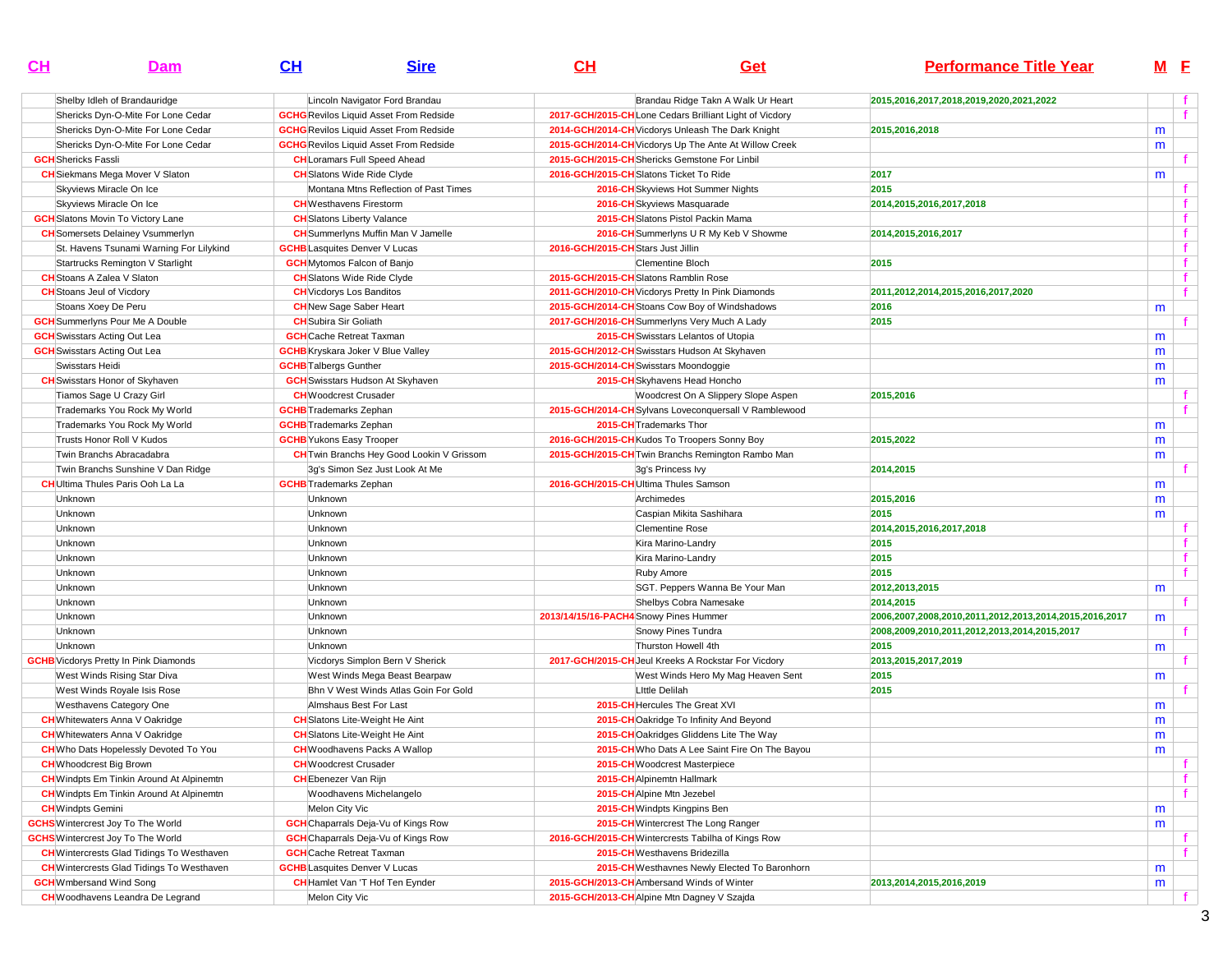|                |                                |  | Ge                                              | <b>Performance Title Year</b> |   |
|----------------|--------------------------------|--|-------------------------------------------------|-------------------------------|---|
| Yukons Caitlin | <b>GCH</b> Yukons Firecracker  |  | 2015-GCH/2012-CH Yukons Harry James V Blue Note | (CGC)                         | . |
| Yukons Caitlin | <b>GCHB</b> Yukons Firecracker |  | 2013-CH Yukons Hogans Bernard                   | 2013.2014.2015                |   |
|                |                                |  |                                                 |                               |   |

| <b>Totals</b><br>. OF |
|-----------------------|
|-----------------------|

**Due to the high number of Performance titles they are listed in two (2) Performance Databases - Sorted by Dog or Title AKC Performance titles started with Obedience back in 1936.**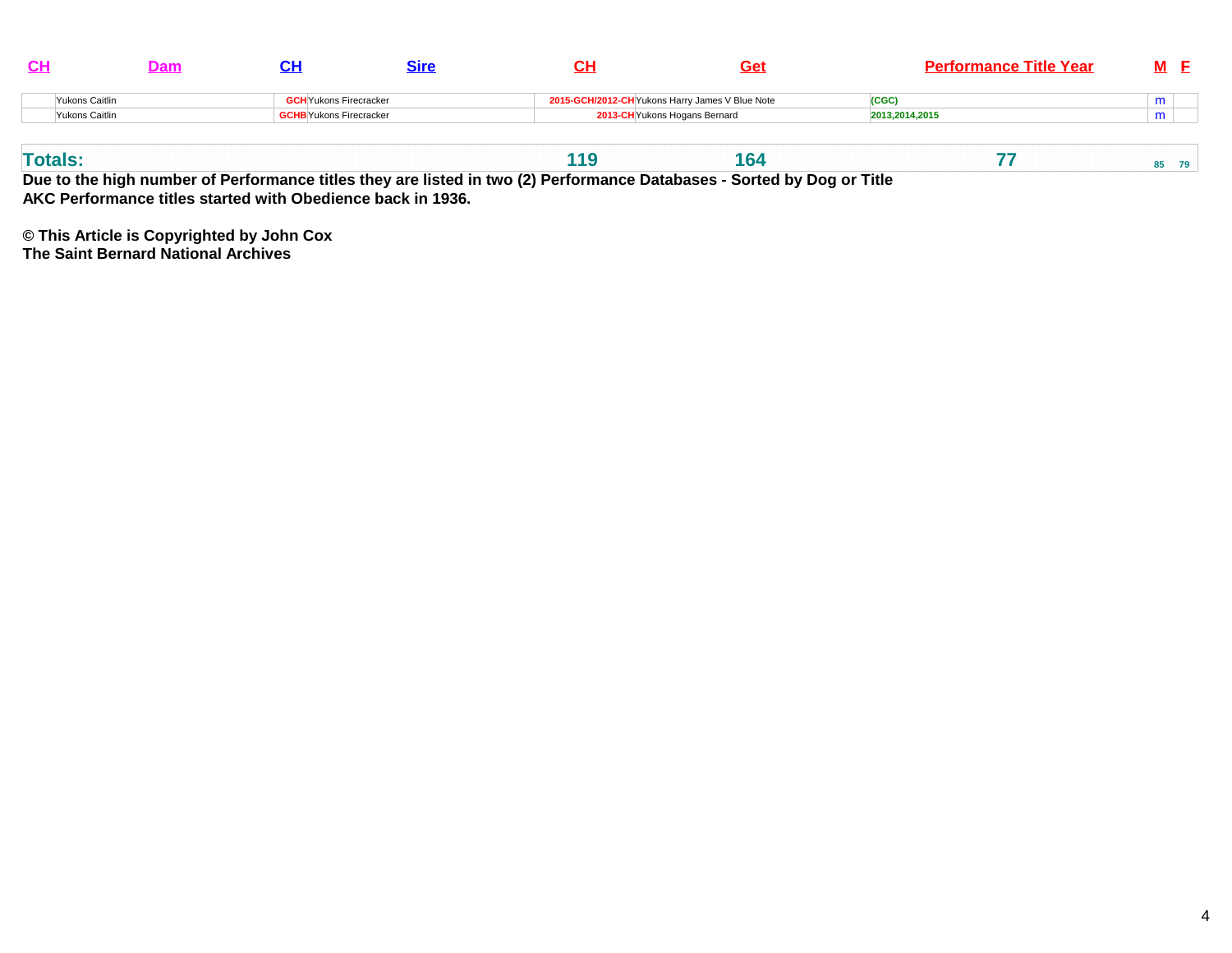### Saint Bernard AKC Best In Show Wins For 2015

| <u>CH</u>            | <b>Name</b>                                                      | <b>AKC Performance Titles</b> | <b>Date</b>                         | <b>Show</b>                                     |                 |                |              | # of P. BIS # BIS Comp. M E |   |  |
|----------------------|------------------------------------------------------------------|-------------------------------|-------------------------------------|-------------------------------------------------|-----------------|----------------|--------------|-----------------------------|---|--|
|                      | <b>GCHB Mahoganys Gallant Spirit V Charley</b>                   |                               |                                     |                                                 |                 |                |              |                             | m |  |
|                      |                                                                  |                               |                                     | July 27, 2015 Bald Eagle KC of Williamsport, PA | 11              | <b>BIS</b>     |              | 358                         |   |  |
|                      |                                                                  |                               | September 25, 2015 Warrenton KC, VA |                                                 | 18 <sup>1</sup> | <b>BIS</b>     | $\mathbf{2}$ | 866                         |   |  |
| <b>Dog's Totals:</b> |                                                                  |                               |                                     |                                                 |                 | $\overline{2}$ |              | 1,224                       |   |  |
|                      |                                                                  |                               |                                     |                                                 |                 |                |              |                             |   |  |
|                      |                                                                  |                               |                                     |                                                 |                 |                |              |                             |   |  |
| <b>Totals:</b>       |                                                                  |                               |                                     |                                                 |                 | $\overline{2}$ |              |                             |   |  |
|                      |                                                                  |                               |                                     |                                                 |                 |                |              |                             |   |  |
|                      | 4.4 D. Number of pleasurents in Orein at the time of the DIO win |                               |                                     |                                                 |                 |                |              |                             |   |  |

**# of P. = Number of placements in Group at the time of the BIS winComp. = Number of dogs in competition at the show**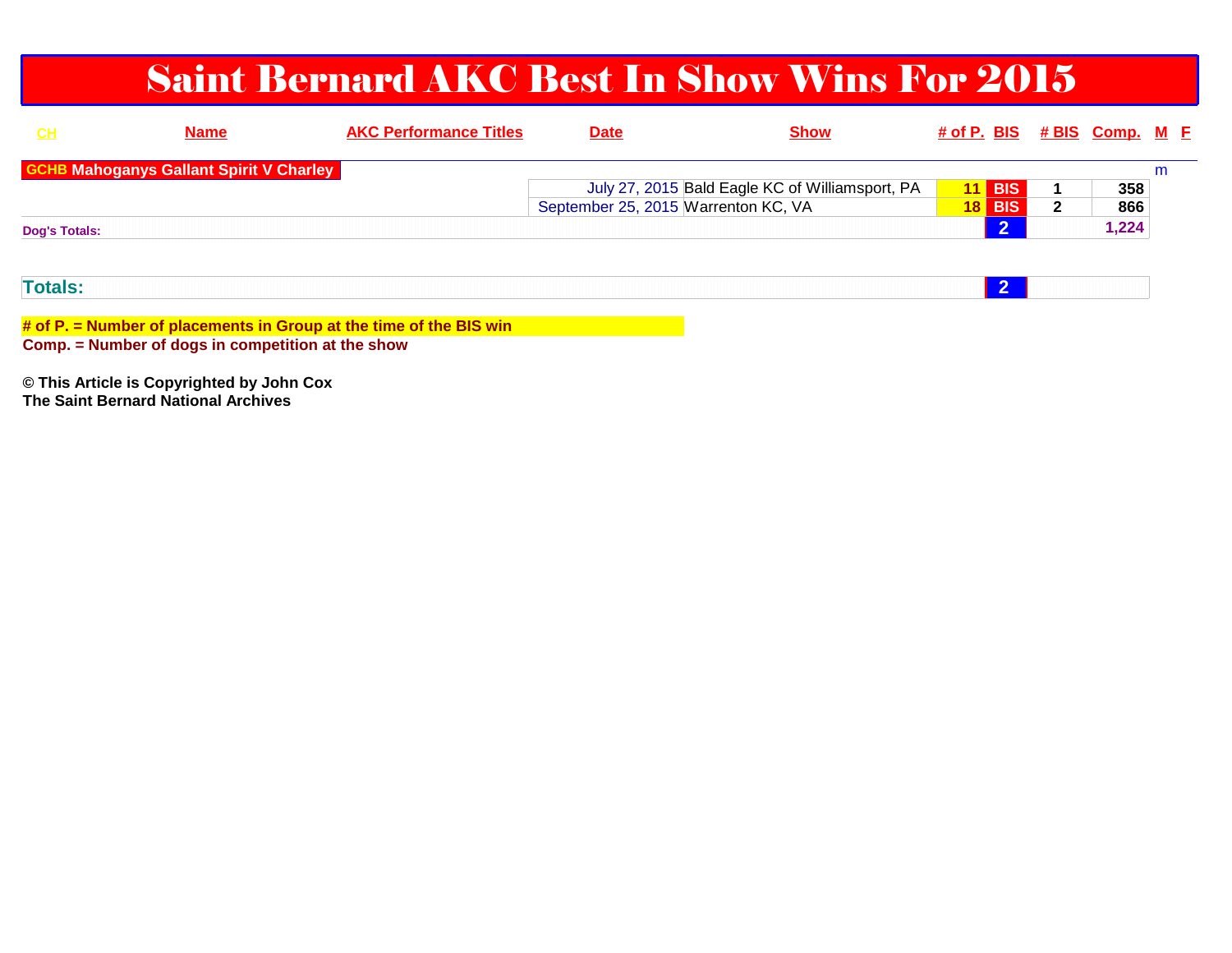# Saint Bernard AKC Group Placements For 2015

| CL                         | <b>Name</b>                     | <b>AKC Titles M E</b> | <b>Date</b>                      | <b>Show</b>                                       | $\perp$        | $2^{\circ}$    | $\overline{3}$ |                         |                                 | 4 # of P. BIS RBIS Comp. |
|----------------------------|---------------------------------|-----------------------|----------------------------------|---------------------------------------------------|----------------|----------------|----------------|-------------------------|---------------------------------|--------------------------|
| <b>GCHG Aksalas Peyton</b> |                                 | m                     |                                  |                                                   |                |                |                |                         |                                 |                          |
| <b>CGCA</b>                |                                 |                       |                                  | January 07, 2015 Northern Neck KC of Virginia, VA |                |                |                | 4                       | 32                              |                          |
| <b>CGCA</b>                |                                 |                       |                                  | January 11, 2015 Charlottesville-Albemarle KC, VA |                |                |                | $\overline{\mathbf{4}}$ | 33                              |                          |
| <b>CGCA</b>                |                                 |                       |                                  | January 30, 2015 Sawnee Mountain KC of GA, GA     |                |                |                | 4                       | 34                              |                          |
| <b>CGCA</b>                |                                 |                       | February 08, 2015 Hoosier KC, IN |                                                   |                |                |                | $\overline{\mathbf{4}}$ | 35                              |                          |
| <b>CGCA</b>                |                                 |                       |                                  | March 05, 2015 Nashville KC, TN                   |                |                | 3              |                         | 36                              |                          |
| <b>CGCA</b>                |                                 |                       |                                  | March 26, 2015 Central New York KC, NY            |                |                |                | 4                       | $\overline{37}$                 |                          |
| <b>CGCA</b>                |                                 |                       |                                  | March 27, 2015 Onodaga KA, NY                     |                | $\mathbf{2}$   |                |                         | 38                              |                          |
| <b>CGCA</b>                |                                 |                       |                                  | March 28, 2015 Finger Lakes KC, NY                |                |                |                | $\overline{\mathbf{4}}$ | 39                              |                          |
| <b>CGCA</b>                |                                 |                       |                                  | April 18, 2015 Old Dominion KC, MD                |                | $\mathbf{2}$   |                |                         | 40                              |                          |
| <b>CGCA</b>                |                                 |                       |                                  | April 23, 2015 South Hills KC, WV                 |                |                |                | 4                       | 41                              |                          |
| <b>CGCA</b>                |                                 |                       |                                  | April 24, 2015 Mountaineer KC, WV                 | $\mathbf 1$    |                |                |                         | 42                              |                          |
| <b>CGCA</b>                |                                 |                       |                                  | April 25, 2015 South Hills KC, WV                 |                | $\overline{2}$ |                |                         | 43                              |                          |
| <b>CGCA</b>                |                                 |                       |                                  | May 03, 2015 Crawford County KC, OH               |                |                | 3              |                         | 44                              |                          |
| <b>CGCA</b>                |                                 |                       |                                  | May 09, 2015 Sunflower KC of Olathe, KS           | $\mathbf{1}$   |                |                |                         | 45                              |                          |
| <b>CGCA</b>                |                                 |                       |                                  | May 10, 2015 Salina KC, KS                        |                |                | 3              |                         | 46                              |                          |
| <b>CGCA</b>                |                                 |                       |                                  | May 11, 2015 Sunflower KC of Olathe, KS           |                |                |                | 4                       | 47                              |                          |
| <b>CGCA</b>                |                                 |                       |                                  | May 16, 2015 Kokomo KC, IN                        |                | $\overline{2}$ |                |                         | 48                              |                          |
| <b>CGCA</b>                |                                 |                       |                                  | May 17, 2015 Kokomo KC, IN                        |                |                | 3              |                         | 49                              |                          |
| <b>CGCA</b>                |                                 |                       |                                  | May 23, 2015 Grand Rapids, MI                     |                |                | 3              |                         | 50                              |                          |
| <b>CGCA</b>                |                                 |                       |                                  | May 24, 2015 Kalamaoo KC, MI                      |                |                |                | $\overline{\mathbf{4}}$ | 51                              |                          |
| <b>CGCA</b>                |                                 |                       |                                  | May 25, 2015 Greater Muskegon KC, MI              | 1              |                |                |                         | 52                              |                          |
| <b>CGCA</b>                |                                 |                       |                                  | June 06, 2015 Asheville KC, NY                    |                |                | 3              |                         | 53                              |                          |
| <b>CGCA</b>                |                                 |                       |                                  | June 07, 2015 Asheville KC, NY                    |                | $\mathbf{2}$   |                |                         | 54                              |                          |
| <b>CGCA</b>                |                                 |                       |                                  | June 13, 2015 North Shore KC, MA                  | $\mathbf{1}$   |                |                |                         | 55                              |                          |
| <b>CGCA</b>                |                                 |                       |                                  | June 14, 2015 Middlesex County KC, MA             |                |                | 3              |                         | 56                              |                          |
| <b>CGCA</b>                |                                 |                       |                                  | June 18, 2015 Lewiston-Auburn KC ME               |                |                | 3              |                         | 57                              |                          |
| <b>CGCA</b>                |                                 |                       |                                  | July 02, 2015 Holyoke KC, MA                      |                | $\overline{2}$ |                |                         | 58                              |                          |
| <b>CGCA</b>                |                                 |                       |                                  | July 04, 2015 Farmington Valley KC, MA            |                |                | 3              |                         | 59                              |                          |
| <b>CGCA</b>                |                                 |                       |                                  | September 03, 2015 Mid-Coast KC, of ME, ME        |                |                |                | 4                       | 60                              |                          |
| <b>CGCA</b>                |                                 |                       |                                  | September 04, 2015 Central Maine KC, ME           |                |                |                | 4                       | 61                              |                          |
| <b>CGCA</b>                |                                 |                       |                                  | September 06, 2015 Westchester KC, NJ             |                | $\mathbf{2}$   |                |                         | 62                              |                          |
| <b>CGCA</b>                |                                 |                       |                                  | September 10, 2015 Pocono Mountain KC, PA         |                |                | 3              |                         | 63                              |                          |
| <b>CGCA</b>                |                                 |                       |                                  | October 09, 2015 Palisades KC, NJ                 | 1              |                |                |                         | 64                              |                          |
| <b>CGCA</b>                |                                 |                       |                                  | October 24, 2015 Kennesaw KC, GA                  |                | $\mathbf{2}$   |                |                         | 65                              |                          |
| <b>CGCA</b>                |                                 |                       |                                  | October 25, 2015 Kennesaw KC, GA                  | $\mathbf 1$    |                |                |                         | 66                              |                          |
| <b>Dog's Totals:</b>       |                                 |                       |                                  | 35                                                | 6 <sup>1</sup> | 8 <sup>°</sup> | 10             | 11                      | 35 <sup>°</sup><br>$\mathbf{0}$ | $\mathbf{0}$<br>$\bf{0}$ |
|                            | <b>GCH Berics Sweet Retreat</b> | m                     |                                  |                                                   |                |                |                |                         |                                 |                          |
|                            |                                 |                       |                                  |                                                   |                |                |                |                         |                                 |                          |

February 22, 2015 Rockland County KC, NY**<sup>4</sup>**<sup>2</sup>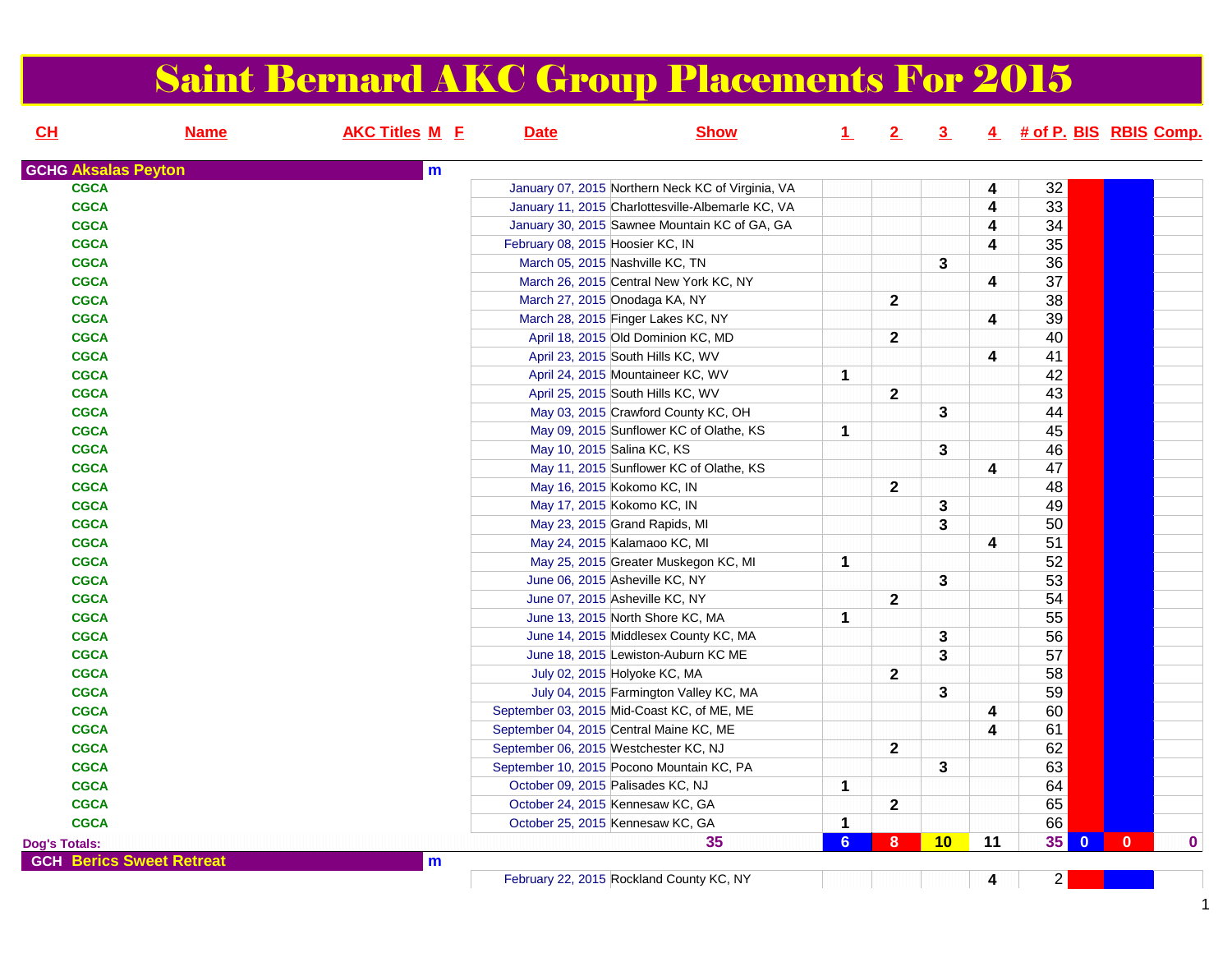| CL                   | <b>Name</b>                                    | <b>AKC Titles M E</b> | <b>Date</b>                         | <b>Show</b>                                            | $\mathbf 1$    | $\mathbf{2}$         | 3              | 4              | # of P. BIS RBIS Comp. |                         |                         |              |
|----------------------|------------------------------------------------|-----------------------|-------------------------------------|--------------------------------------------------------|----------------|----------------------|----------------|----------------|------------------------|-------------------------|-------------------------|--------------|
| <b>Dog's Totals:</b> |                                                |                       |                                     | 1                                                      | $\bf{0}$       | $\bf{0}$             | $\bf{0}$       | 1              | 1 <sup>1</sup>         | $\bf{0}$                |                         | $\bf{0}$     |
|                      | <b>GCH Cedar Lanes Malachi O'Cornerstone</b>   | m                     |                                     |                                                        |                |                      |                |                |                        |                         |                         |              |
|                      |                                                |                       |                                     | October 31, 2015 Tennessee Valley KC, TN               |                |                      | 3              |                | 1.                     |                         |                         |              |
|                      |                                                |                       |                                     | November 01, 2015 Tennessee Valley KC, TN              |                |                      | 3              |                | $\overline{2}$         |                         |                         |              |
| <b>Dog's Totals:</b> |                                                |                       |                                     | $\mathbf{2}$                                           | $\overline{0}$ | $\bf{0}$             | $\overline{2}$ | 0              | $\overline{2}$         | $\mathbf{0}$            | $\mathbf{0}$            | $\bf{0}$     |
|                      | CH Cornerstones Fire N Ice V Cedar La          |                       |                                     |                                                        |                |                      |                |                |                        |                         |                         |              |
|                      |                                                |                       |                                     | June 26, 2015 Kanadasage KC, NY                        | 1              |                      |                |                | 1.                     |                         |                         |              |
| <b>Dog's Totals:</b> |                                                |                       |                                     |                                                        |                | $\bf{0}$             | $\bf{0}$       | $\mathbf 0$    | $\mathbf{1}$           | $\mathbf{0}$            | $\mathbf{0}$            | $\mathbf 0$  |
|                      | <b>GCH Jamelles Peyton Place</b>               |                       |                                     |                                                        |                |                      |                |                |                        |                         |                         |              |
|                      |                                                |                       |                                     | July 12, 2015 Cabrillo KC, CA                          |                |                      |                | 4              | 5 <sup>1</sup>         |                         |                         |              |
| <b>Dog's Totals:</b> |                                                |                       |                                     | 1                                                      | $\bf{0}$       | $\bf{0}$             | $\bf{0}$       | 1              | $\mathbf{1}$           | $\mathbf{0}$            | $\mathbf{0}$            | $\mathbf 0$  |
|                      | <b>GCHB Mahoganys Gallant Spirit V Charley</b> | m                     |                                     |                                                        |                |                      |                |                |                        |                         |                         |              |
|                      |                                                |                       |                                     | April 25, 2015 Treasure Coast KC of Florida, FL        |                | $\mathbf{2}$         |                |                | 8                      |                         |                         |              |
|                      |                                                |                       |                                     | July 12, 2015 Greater Shelby KC, MS                    |                |                      |                | 4              | 9                      |                         |                         |              |
|                      |                                                |                       |                                     | July 26, 2015 Bald Eagle KC of Williamsport, PA        |                |                      | 3              |                | 10                     |                         |                         |              |
|                      |                                                |                       |                                     | July 27, 2015 Bald Eagle KC of Williamsport, PA        | 1              |                      |                |                | 11                     | <b>BIS</b>              |                         | 358          |
|                      |                                                |                       |                                     | July 28, 2015 Bald Eagle KC of Williamsport, PA        | $\mathbf{1}$   |                      |                |                | 12                     |                         |                         |              |
|                      |                                                |                       |                                     | September 03, 2015 Singing River KC of Mississippi, MS |                |                      |                | 4              | 13                     |                         |                         |              |
|                      |                                                |                       |                                     | September 04, 2015 Singing River KC of Mississippi, MS |                |                      |                | 4              | 14                     |                         |                         |              |
|                      |                                                |                       | September 06, 2015 Mobile KC, MS    |                                                        |                | $\mathbf{2}$         |                |                | 15                     |                         |                         |              |
|                      |                                                |                       |                                     | September 12, 2015 Moore County KC of NC, NC           | 1              |                      |                |                | 16                     |                         |                         |              |
|                      |                                                |                       |                                     | September 13, 2015 Moore County KC of NC, NC           | 1              |                      |                |                | 17                     |                         |                         |              |
|                      |                                                |                       | September 25, 2015 Warrenton KC, VA |                                                        | 1              |                      |                |                |                        | <b>18 BIS</b>           |                         | 866          |
|                      |                                                |                       | September 26, 2015 Warrenton KC, VA |                                                        |                | $\mathbf{2}$         |                |                | 19                     |                         |                         |              |
|                      |                                                |                       |                                     | September 27, 2015 Old Dominion KC of Northern VA, VA  |                |                      | 3              |                | 20                     |                         |                         |              |
|                      |                                                |                       |                                     | October 10, 2015 Tri-Star KC OF Williamson Co. TN      |                |                      |                | 4              | 21                     |                         |                         |              |
|                      |                                                |                       |                                     | October 15, 2015 Laurel Highlands KA, MD               |                |                      |                | 4              | 22                     |                         |                         |              |
|                      |                                                |                       |                                     | October 18, 2015 Upper Potomac Valley KC, MD           |                |                      | 3              |                | 23                     |                         |                         |              |
|                      |                                                |                       | October 22, 2015 Riverhead KC, MA   |                                                        |                |                      |                | 4              | 24                     |                         |                         |              |
|                      |                                                |                       |                                     | October 24, 2015 Queensboro KC MA                      |                |                      | 3              |                | 25                     |                         |                         |              |
|                      |                                                |                       | November 27, 2015 Savannah KC, GA   |                                                        |                |                      |                | 4              | 26                     |                         |                         |              |
|                      |                                                |                       | November 28, 2015 Savannah KC, GA   |                                                        |                |                      | 3              |                | 27                     |                         |                         |              |
|                      |                                                |                       | November 30, 2015 Beaufort KC, GA   |                                                        |                | $\mathbf 2$          |                |                | 28                     |                         |                         |              |
|                      |                                                |                       |                                     | December 05, 2015 Greater Miami DT, FL                 |                | $\mathbf{2}$         |                |                | 29                     |                         |                         |              |
|                      |                                                |                       |                                     | December 06, 2015 Greater Miami DT, FL                 |                |                      | 3              |                | 30                     |                         |                         |              |
| <b>Dog's Totals:</b> |                                                |                       |                                     | 23                                                     | 5 <sub>5</sub> | $5\phantom{1}$       | $6\phantom{a}$ | $\overline{7}$ |                        | $23$ 2                  | $\overline{\mathbf{0}}$ | 1224         |
| <b>CH</b>            | <b>Nobels Fierce Warrior V Jamelles</b>        | m                     |                                     |                                                        |                |                      |                |                |                        |                         |                         |              |
|                      |                                                |                       | December 06, 2015 Malibu KC, CA     |                                                        |                | $\mathbf{2}$         |                |                | $\mathbf{1}$           |                         |                         |              |
| <b>Dog's Totals:</b> |                                                |                       |                                     | 1                                                      | $\bf{0}$       | $\blacktriangleleft$ | $\bf{0}$       | 0              | 1 <sup>1</sup>         | $\overline{0}$          | $\mathbf{0}$            | $\pmb{0}$    |
|                      | <b>GCH Noble Creeks Don't Stop Believin</b>    | m                     |                                     |                                                        |                |                      |                |                |                        |                         |                         |              |
|                      |                                                |                       |                                     | May 30, 2015 Shawnee KC, VA                            |                | $\mathbf{2}$         |                |                | 1.                     |                         |                         |              |
| <b>Dog's Totals:</b> |                                                |                       |                                     | 1                                                      | $\bf{0}$       | 1                    | $\bullet$      | 0              | $\mathbf{1}$           | $\overline{\mathbf{0}}$ | $\mathbf{0}$            | $\mathbf{0}$ |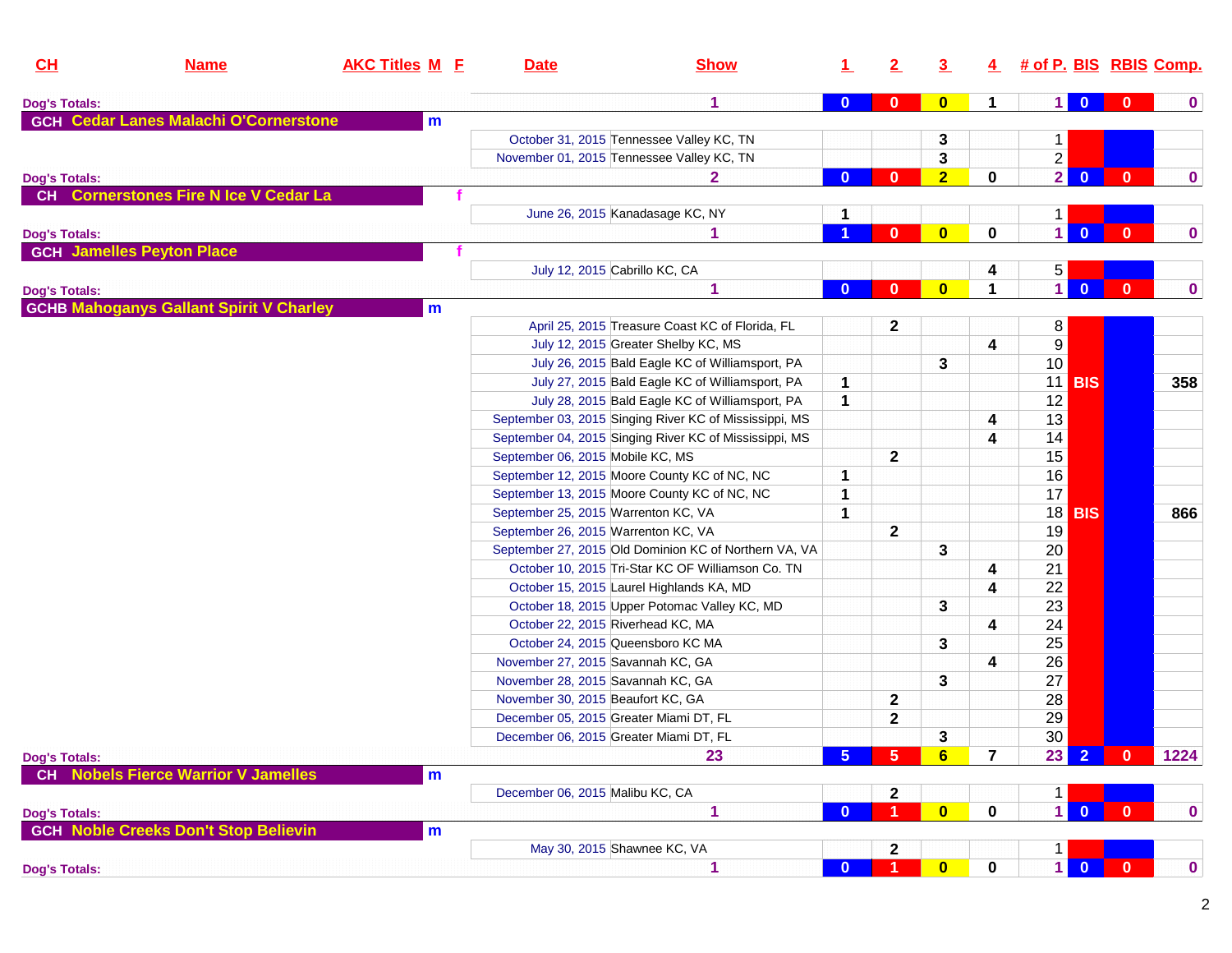| CL                           | <b>Name</b>                                       | <b>AKC Titles M E</b> | <b>Date</b>                | <b>Show</b>                               |              | 2              | $\overline{3}$ |             | 4 # of P. BIS RBIS Comp.   |              |              |
|------------------------------|---------------------------------------------------|-----------------------|----------------------------|-------------------------------------------|--------------|----------------|----------------|-------------|----------------------------|--------------|--------------|
|                              | <b>GCHB Opdykes Please Drink Responsibly</b>      | m                     |                            |                                           |              |                |                |             |                            |              |              |
|                              |                                                   |                       |                            | June 02, 2015 Mount Bachelor KC, OR       |              |                |                | 4           |                            |              |              |
|                              |                                                   |                       |                            | June 26, 2015 Mount Bachelor KC, OR       |              |                | 3              |             | $\overline{2}$             |              |              |
|                              |                                                   |                       |                            | June 28, 2015 Mount Bachelor KC, OR       |              |                |                | 4           | 3                          |              |              |
|                              |                                                   |                       |                            | July 25, 2015 Lompoc Valley KC, CA        |              |                |                | 4           | 4                          |              |              |
| <b>Dog's Totals:</b>         |                                                   |                       |                            | 4                                         | $\mathbf{0}$ | 0              |                | 3           | 4<br>$\bf{0}$              | $\mathbf{0}$ | $\bf{0}$     |
|                              | <b>GCHS Szajdas Neverending Story</b>             | $\mathbf{m}$          |                            |                                           |              |                |                |             |                            |              |              |
| <b>CGC</b>                   |                                                   |                       |                            | March 06, 2015 Monticello New York KC, NY |              |                |                | 4           | 16                         |              |              |
| <b>CGC</b>                   |                                                   |                       | March 11, 2015 York KC, PA |                                           |              |                | 3              |             | 17                         |              |              |
| <b>Dog's Totals:</b>         |                                                   |                       |                            | $\overline{2}$                            | $\bf{0}$     | n              |                |             | 2 <sup>1</sup><br>$\bf{0}$ | $\mathbf{0}$ | $\mathbf 0$  |
|                              | <b>GCHB Trademarks Aphrodite V Kashi</b>          |                       |                            |                                           |              |                |                |             |                            |              |              |
| <b>BN RN</b>                 |                                                   |                       |                            | October 03, 2015 Fulton County OH KC, OH  |              |                | 3              |             |                            |              |              |
| <b>BN RN</b>                 |                                                   |                       |                            | October 04, 2015 Fulton County OH KC, OH  |              | $\overline{2}$ |                |             | $\overline{c}$             |              |              |
| <b>Dog's Totals:</b>         |                                                   |                       |                            | $\mathbf{2}$                              | $\mathbf{0}$ |                |                | $\mathbf 0$ | 2 <sup>1</sup><br>$\bf{0}$ | $\mathbf{0}$ | $\mathbf{0}$ |
|                              | <b>GCHS Twin Hickory Americas Anderson Cooper</b> | m                     |                            |                                           |              |                |                |             |                            |              |              |
|                              |                                                   |                       |                            | June 27, 2015 Bushy Rin KC, PA            |              |                |                | 4           | 3                          |              |              |
|                              |                                                   |                       |                            | July 10, 2015 Grand River KC, OH          |              |                |                |             |                            |              |              |
|                              |                                                   |                       |                            | October 04, 2015 Beaver County KC, PA     |              |                | 3              |             | 5                          |              |              |
| <b>Dog's Totals:</b>         |                                                   |                       |                            | 3                                         |              |                |                |             | 3 <sup>1</sup><br>$\bf{0}$ | $\mathbf{0}$ | $\mathbf 0$  |
| CH                           | <b>Ultima Thules Samson</b>                       | m                     |                            |                                           |              |                |                |             |                            |              |              |
|                              |                                                   |                       |                            | November 13, 2015 Del-Otse-Nango KC, NY   |              |                |                | 4           |                            |              |              |
| <b>Dog's Totals:</b>         |                                                   |                       |                            |                                           | $\mathbf{0}$ |                | $\bf{0}$       | 1           | 4<br>$\Omega$              | $\Omega$     | $\mathbf 0$  |
| <b>Overall Group Totals:</b> |                                                   |                       |                            | 77                                        | 13           | 16             | 22             | 26          |                            |              |              |

**# of P. = Number of placements in Group Comp. = Number of dogs in competition at the show**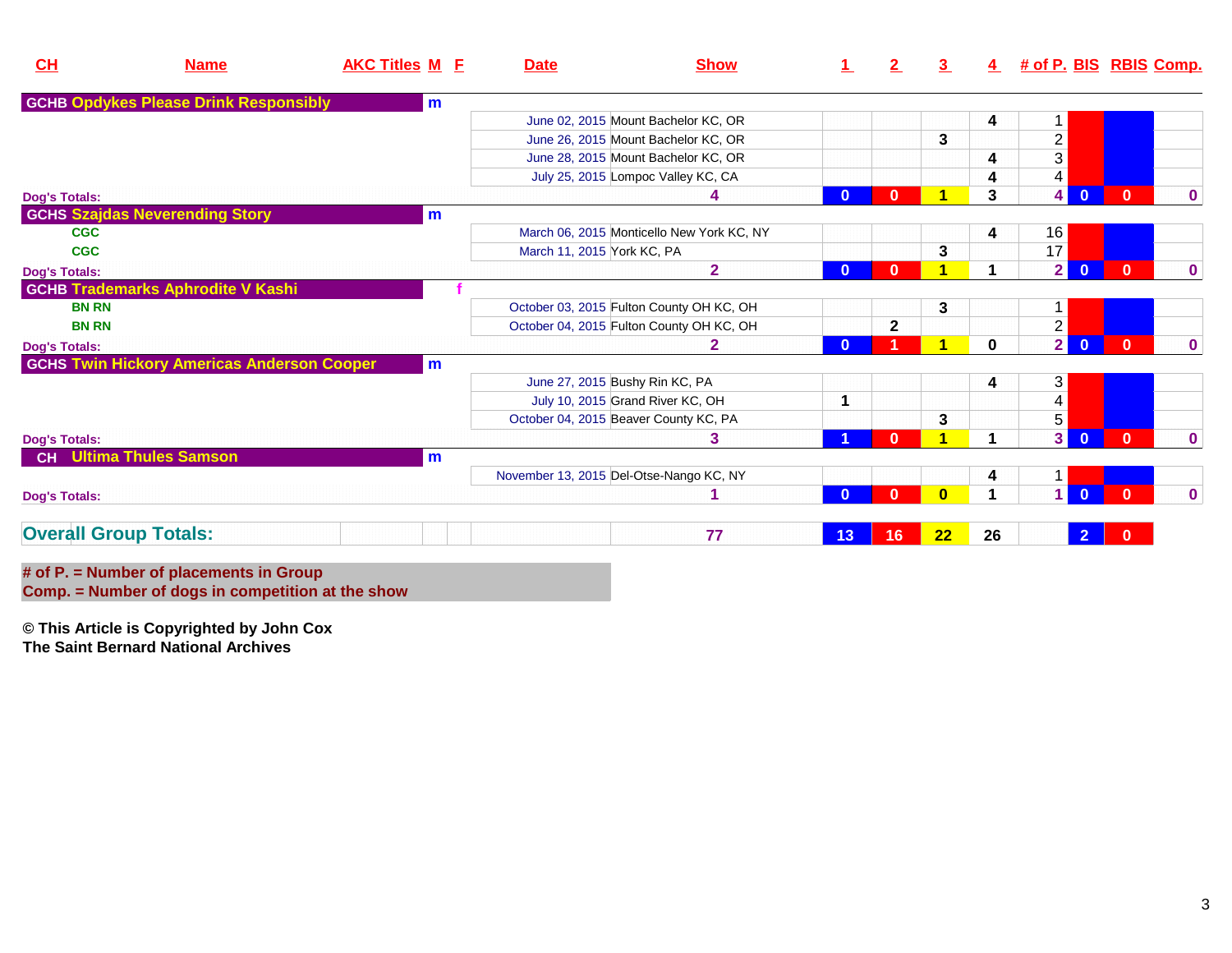# Saint Bernard AKC \*NOHS\* Group Placements For 2015

| CL                   | <b>Name</b>                                       | <b>AKC Titles M E</b> | <b>Date</b>                             | <b>Show</b>                                                |              | $\mathbf{2}$ | 3.                           |             | 4 # of P. BIS RBIS       |                                         |
|----------------------|---------------------------------------------------|-----------------------|-----------------------------------------|------------------------------------------------------------|--------------|--------------|------------------------------|-------------|--------------------------|-----------------------------------------|
|                      | <b>GCH</b> Ambersand Winter Kissed Rainbow        |                       |                                         |                                                            |              |              |                              |             |                          |                                         |
|                      |                                                   |                       | November 12, 2015 Sandusky KC, OH       |                                                            |              | $\mathbf{2}$ |                              |             | $\mathbf{1}$             |                                         |
| <b>Dog's Totals:</b> |                                                   |                       |                                         | -1                                                         | $\mathbf{0}$ | 1            | $\overline{\mathbf{0}}$      | $\mathbf 0$ | $\blacksquare$           | $\mathbf{0}$<br>$\mathbf{0}$            |
|                      | <b>GCH Blue Collar Mt Mtn Hair Apparent</b>       | m                     |                                         |                                                            |              |              |                              |             |                          |                                         |
|                      |                                                   |                       | July 18, 2015 Burlington KC, IA         |                                                            |              |              | 3                            |             | 1                        |                                         |
| <b>Dog's Totals:</b> |                                                   |                       |                                         | $\blacktriangleleft$                                       | $\mathbf{0}$ | $\mathbf{0}$ | $\blacktriangleleft$         | $\bf{0}$    | $\overline{1}$           | $\overline{0}$<br>$\mathbf{0}$          |
|                      | CH Blue Valleys Walk of Fame                      | m                     |                                         |                                                            |              |              |                              |             |                          |                                         |
|                      |                                                   |                       |                                         | May 24, 2015 Mid-Continent KC of Tulsa, OK                 |              |              |                              | 4           | 1                        |                                         |
| <b>Dog's Totals:</b> |                                                   |                       |                                         |                                                            | $\mathbf{0}$ | $\mathbf{0}$ | $\bf{0}$                     | 1           | $\overline{1}$           | $\mathbf{0}$<br>$\mathbf{0}$            |
|                      | <b>Empty Kegs Call Me Maybe Countryside</b>       |                       |                                         |                                                            |              |              |                              |             |                          |                                         |
|                      |                                                   |                       |                                         | January 15, 2015 Golden Triangle KC of Mississippi, MS     |              | $\mathbf{2}$ |                              |             | $\mathbf 1$              |                                         |
|                      |                                                   |                       |                                         | October 10, 2015 Tri-Star KC of Williamson County Tennesse |              |              | 3                            |             | $\overline{2}$           |                                         |
| <b>Dog's Totals:</b> |                                                   |                       |                                         | 2                                                          | $\mathbf{0}$ |              | $\overline{1}$               | $\bf{0}$    | $\overline{2}$           | $\overline{\mathbf{0}}$<br>$\mathbf{0}$ |
|                      | CH Excaliburs Lady of The Lake                    |                       |                                         |                                                            |              |              |                              |             |                          |                                         |
| <b>CD RN</b>         |                                                   |                       | January 29, 2015 Griffin Georgia KC, GA |                                                            |              |              | 3                            |             |                          |                                         |
| <b>Dog's Totals:</b> |                                                   |                       |                                         | 1                                                          | $\mathbf{0}$ | $\mathbf{0}$ | $\overline{\mathbf{1}}$      | $\bf{0}$    | 1<br>$\overline{1}$      | $\mathbf{0}$<br>$\mathbf 0$             |
|                      |                                                   |                       |                                         |                                                            |              |              |                              |             |                          |                                         |
|                      | <b>GCH Gordons Working On A Dream</b>             |                       |                                         |                                                            |              |              |                              |             |                          |                                         |
|                      |                                                   |                       |                                         | July 03, 2015 Kenilworth KC of Connecticut, CT             |              |              | 3<br>$\overline{\mathbf{1}}$ |             | $\mathbf 1$<br>$\vert$ 1 |                                         |
| <b>Dog's Totals:</b> |                                                   |                       |                                         | 1                                                          | $\mathbf{0}$ | $\mathbf{0}$ |                              | $\mathbf 0$ |                          | $\overline{0}$<br>$\mathbf{0}$          |
|                      | <b>GCH Jamelles Peyton Place</b>                  |                       |                                         |                                                            |              |              |                              |             |                          |                                         |
|                      |                                                   |                       | July 12, 2015 Cabrillo KC, CA           |                                                            |              |              |                              | 4           | $\mathbf{2}$             |                                         |
| <b>Dog's Totals:</b> |                                                   |                       |                                         | 1                                                          | $\mathbf{0}$ | $\mathbf{0}$ | $\bf{0}$                     | 1           | $\overline{1}$           | $\mathbf{0}$<br>$\mathbf{0}$            |
|                      | <b>Meadowpark Goober V Regalbear</b>              | m                     |                                         |                                                            |              |              |                              |             |                          |                                         |
|                      |                                                   |                       | May 09, 2015 Klamath DF, OR             |                                                            |              |              |                              | 4           | 1                        |                                         |
| <b>Dog's Totals:</b> |                                                   |                       |                                         | 1                                                          | $\mathbf{0}$ | $\bf{0}$     | $\bf{0}$                     | $\mathbf 1$ | $\overline{1}$           | $\overline{0}$<br>$\mathbf{0}$          |
|                      | <b>GCH Moondance Mclaren</b>                      | m                     |                                         |                                                            |              |              |                              |             |                          |                                         |
|                      |                                                   |                       | January 24, 2015 Charleston KC, SC      |                                                            | 1            |              |                              |             | 14                       |                                         |
|                      |                                                   |                       | January 25, 2015 Charleston KC, SC      |                                                            |              |              | 3                            |             | 15                       |                                         |
|                      |                                                   |                       | March 19, 2015 Alamance KC, NC          |                                                            |              |              | 3                            |             | 16                       |                                         |
| <b>Dog's Totals:</b> |                                                   |                       |                                         | 3                                                          |              | $\bf{0}$     | $\overline{2}$               | 0           | 3 <sup>1</sup>           | $\mathbf{0}$<br>$\mathbf 0$             |
| CH                   | <b>Mtn Homes King of Southern Charm</b>           | m                     |                                         |                                                            |              |              |                              |             |                          |                                         |
| <b>CGC</b>           |                                                   |                       | August 16, 2015 Greeley KC, CO          |                                                            |              |              | 3                            |             | $\overline{2}$           |                                         |
| <b>Dog's Totals:</b> |                                                   |                       |                                         | 1                                                          | $\mathbf{0}$ | $\bf{0}$     | $\overline{1}$               | $\bf{0}$    | $\overline{1}$           | $\overline{0}$<br>$\mathbf 0$           |
|                      | <b>Mytymos Firehouse Banjos Last Sont Matilda</b> |                       |                                         |                                                            |              |              |                              |             |                          |                                         |
| <b>CGC</b>           |                                                   |                       | April 04, 2015 Wichita KC, KS           |                                                            |              |              |                              | 4           | 1                        |                                         |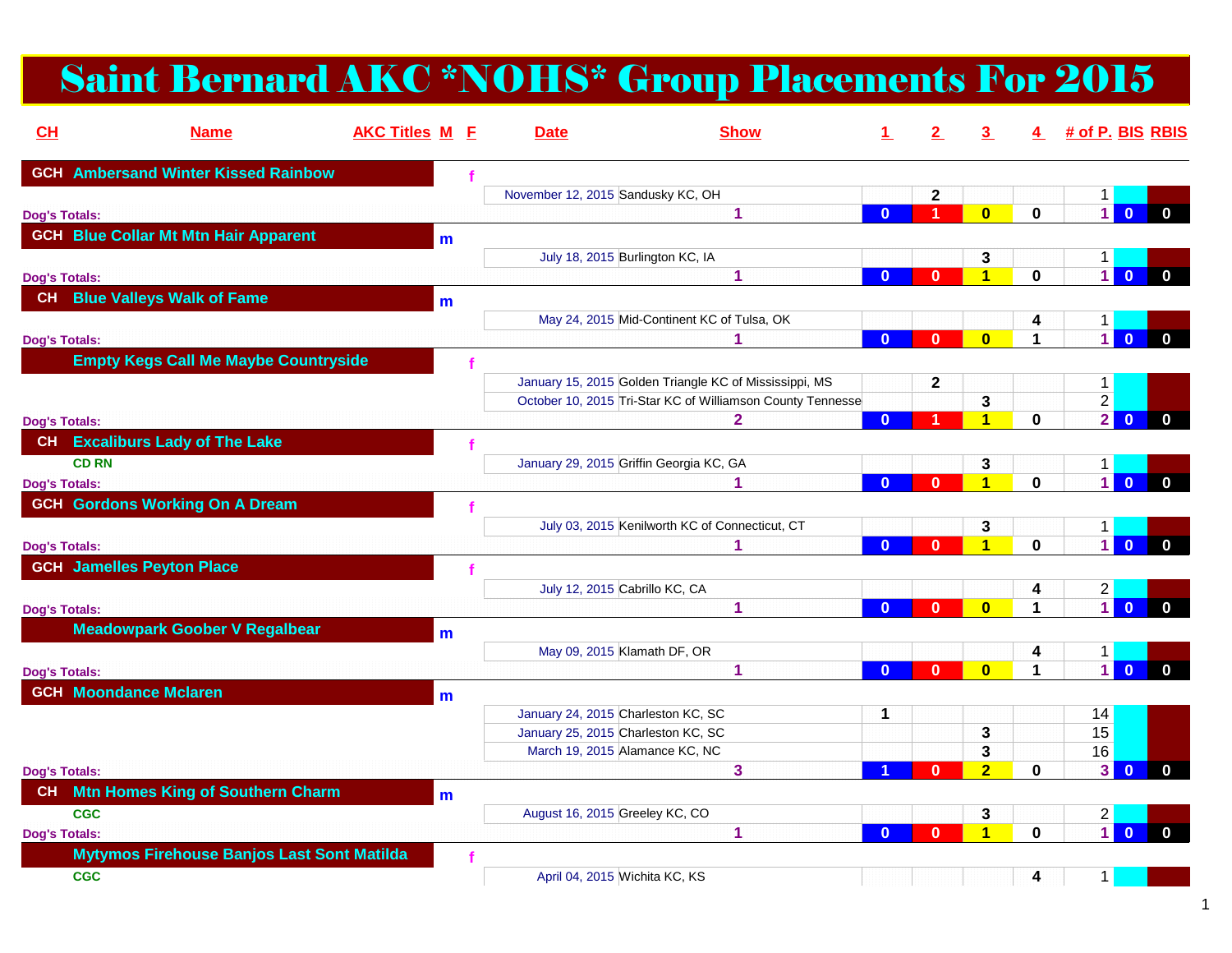| CH                   | <b>Name</b>                                     | <b>AKC Titles M E</b> | <b>Date</b>                              | <b>Show</b>                                     |                | $\mathbf{2}$   | 3                    | 4 |                         | # of P. BIS RBIS                        |
|----------------------|-------------------------------------------------|-----------------------|------------------------------------------|-------------------------------------------------|----------------|----------------|----------------------|---|-------------------------|-----------------------------------------|
| <b>Dog's Totals:</b> |                                                 |                       |                                          | 1                                               | $\bf{0}$       | $\bf{0}$       | $\mathbf{0}$         |   | 1 <sup>1</sup>          | $\bf{0}$<br>$\mathbf{0}$                |
|                      | <b>GCHG Noble Creeks Don'T Stop Believin</b>    | m                     |                                          |                                                 |                |                |                      |   |                         |                                         |
|                      |                                                 |                       | May 30, 2015 Shawnee KC, VA              |                                                 | 1              |                |                      |   |                         |                                         |
| <b>Dog's Totals:</b> |                                                 |                       |                                          | 1                                               |                | $\mathbf{0}$   | $\mathbf{0}$         | 0 | $\vert$                 | $\overline{0}$<br>$\mathbf{0}$          |
|                      | <b>Nordogs Kokomo, "The Dreamy Look"</b>        |                       |                                          |                                                 |                |                |                      |   |                         |                                         |
|                      |                                                 |                       |                                          | October 31, 2015 Tennessee Valley KC, TN        |                |                |                      |   | 1.                      |                                         |
|                      |                                                 |                       |                                          | November 01, 2015 Tennessee Valley KC, TN       |                |                | 3                    |   | $\overline{2}$          |                                         |
| <b>Dog's Totals:</b> |                                                 |                       |                                          | 2.                                              | $\mathbf{0}$   | $\bf{0}$       | 1                    |   | $\overline{2}$          | $\mathbf{0}$<br>$\mathbf 0$             |
| CH                   | <b>Notorious Diaboe Nitrous</b>                 |                       |                                          |                                                 |                |                |                      |   |                         |                                         |
|                      |                                                 | m                     | June 06, 2015 Skyline KC, VA             |                                                 |                | 2              |                      |   | 1.                      |                                         |
| <b>Dog's Totals:</b> |                                                 |                       |                                          | 1                                               | $\bf{0}$       | 1              | $\mathbf{0}$         | 0 | $\vert$                 | $\overline{\mathbf{0}}$<br>$\mathbf 0$  |
|                      | <b>GCHB Sandimars Buffett Rocks Revilo</b>      |                       |                                          |                                                 |                |                |                      |   |                         |                                         |
|                      |                                                 | m                     |                                          |                                                 |                |                |                      |   |                         |                                         |
|                      |                                                 |                       | March 28, 2015 Chintimini KC, OR         | February 22, 2015 McKenzie Cascade DF, OR       | 1              |                |                      |   | $\mathbf 1$             |                                         |
|                      |                                                 |                       | November 15, 2015 Rogue Valley KC, OR    |                                                 |                |                |                      | 4 | $\overline{2}$          |                                         |
| <b>CGCA</b>          |                                                 |                       |                                          | 3                                               |                | $\mathbf{2}$   | $\mathbf{0}$         | 1 | 3<br>3 <sup>1</sup>     | $\overline{0}$<br>$\bf{0}$              |
| <b>Dog's Totals:</b> |                                                 |                       |                                          |                                                 |                |                |                      |   |                         |                                         |
|                      | CH Skyhaven Head Honco                          | m                     |                                          |                                                 |                |                |                      |   |                         |                                         |
|                      |                                                 |                       | August 29, 2015 St. Louis DBA, MO        |                                                 |                |                |                      | 4 | 1.                      |                                         |
| <b>Dog's Totals:</b> |                                                 |                       |                                          |                                                 | $\mathbf{0}$   | $\mathbf{0}$   | $\bf{0}$             |   | $\overline{1}$          | $\overline{0}$<br>$\mathbf{0}$          |
|                      | <b>CH</b> Subzero Tubby Meister                 | m                     |                                          |                                                 |                |                |                      |   |                         |                                         |
|                      |                                                 |                       | December 06, 2015 Forsyth KC, NC         |                                                 |                |                |                      | 4 | 1                       |                                         |
| <b>Dog's Totals:</b> |                                                 |                       |                                          | 1                                               | $\mathbf{0}$   | $\mathbf{0}$   | $\mathbf{0}$         | 1 | $\vert$                 | $\mathbf{0}$<br>$\bf{0}$                |
|                      | <b>GCHG Trademarks Aphrodite V Kashi</b>        |                       |                                          |                                                 |                |                |                      |   |                         |                                         |
| <b>BN RN</b>         |                                                 |                       | December 10, 2015 Central Florida KC, FL |                                                 |                |                |                      | 4 | $\mathbf 1$             |                                         |
| <b>Dog's Totals:</b> |                                                 |                       |                                          |                                                 | $\mathbf{0}$   | $\mathbf{0}$   | $\bf{0}$             | 1 | $\vert$                 | $\mathbf{0}$<br>$\mathbf{0}$            |
|                      | <b>GCHS Twin Branchs Red Bull of Empty Keg</b>  | m                     |                                          |                                                 |                |                |                      |   |                         |                                         |
|                      |                                                 |                       | January 18, 2015 Oak Ridge KC, TN        |                                                 | 1              |                |                      |   | $\mathbf{7}$            |                                         |
|                      |                                                 |                       | April 02, 2015 Tuscaloosa KC, AL         |                                                 | $\mathbf 1$    |                |                      |   | $\overline{\textbf{8}}$ |                                         |
|                      |                                                 |                       |                                          | April 03, 2015 Birmingham KC, AL                |                | 2              |                      |   | 9                       |                                         |
|                      |                                                 |                       |                                          | April 25, 2015 Maury County KC of Tennessee, TN |                | $\mathbf{2}$   |                      |   | 10                      |                                         |
| <b>Dog's Totals:</b> |                                                 |                       |                                          |                                                 | $\overline{2}$ | $\overline{2}$ | $\bf{0}$             | 0 | 4                       | $\mathbf{0}$<br>$\bf{0}$                |
|                      | <b>GCHP Vicdorys Unleash The Dark Knight</b>    | m                     |                                          |                                                 |                |                |                      |   |                         |                                         |
| <b>CGC</b>           |                                                 |                       | August 08, 2015 Nisqually KC, WA         |                                                 | 1              |                |                      |   | $3 \mid$                |                                         |
| <b>Dog's Totals:</b> |                                                 |                       |                                          |                                                 |                | $\mathbf{0}$   | $\mathbf{0}$         | 0 | $\vert$                 | $\overline{\mathbf{0}}$<br>$\bf{0}$     |
|                      | <b>GCH</b> Vicdorys Up The Ante At Willow Creek |                       |                                          |                                                 |                |                |                      |   |                         |                                         |
|                      |                                                 | m                     |                                          | June 06, 2015 Puyallup Valley DF, WA            |                |                | 3                    |   | $\mathbf 1$             |                                         |
| <b>Dog's Totals:</b> |                                                 |                       |                                          |                                                 | $\mathbf{0}$   | $\mathbf{0}$   | $\blacktriangleleft$ | 0 | $\overline{1}$          | $\overline{\mathbf{0}}$<br>$\mathbf{0}$ |
|                      | <b>Westhavens Bridezilla</b>                    |                       |                                          |                                                 |                |                |                      |   |                         |                                         |
| CH                   |                                                 |                       |                                          |                                                 |                |                |                      |   |                         |                                         |
|                      |                                                 |                       | May 31, 2015 Shawnee KC, VA              |                                                 |                | $\mathbf{2}$   |                      |   | $\mathbf 1$             |                                         |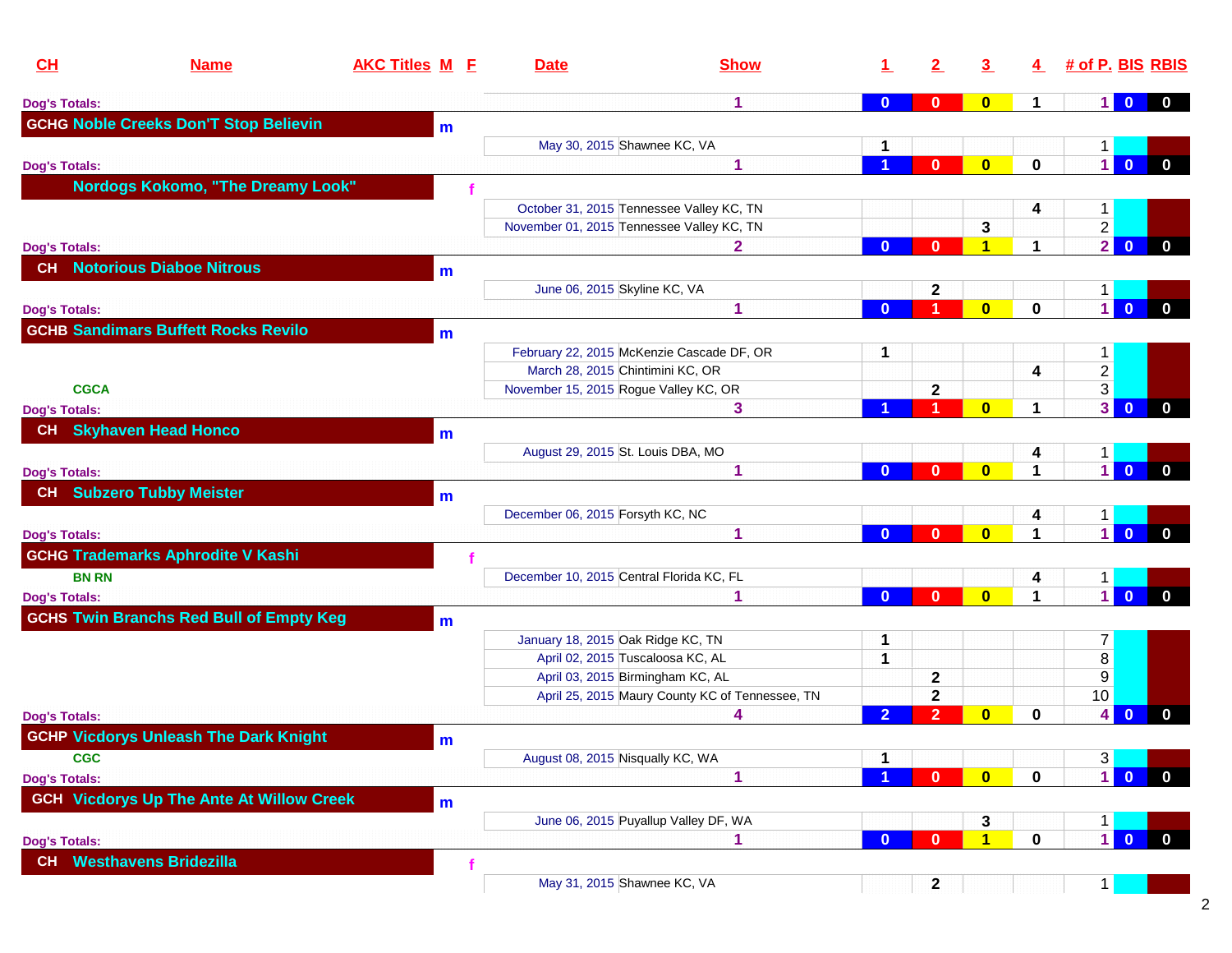| $CH$                 | <b>Name</b>                                                                                  | <b>AKC Titles M E</b> | <b>Date</b> | <b>Show</b> |           |    |             | 4        | <u># of P. BIS_RBIS</u> |                |
|----------------------|----------------------------------------------------------------------------------------------|-----------------------|-------------|-------------|-----------|----|-------------|----------|-------------------------|----------------|
| <b>Dog's Totals:</b> |                                                                                              |                       |             |             |           |    |             | $\bf{0}$ |                         | $\blacksquare$ |
|                      | <b>Overall Group Totals:</b>                                                                 |                       |             | 31          | <b>IG</b> | 17 | $9^{\circ}$ | Q        |                         | $\overline{0}$ |
|                      | # of P. = Number of placements in Group<br>Comp. = Number of dogs in competition at the show |                       |             |             |           |    |             |          |                         |                |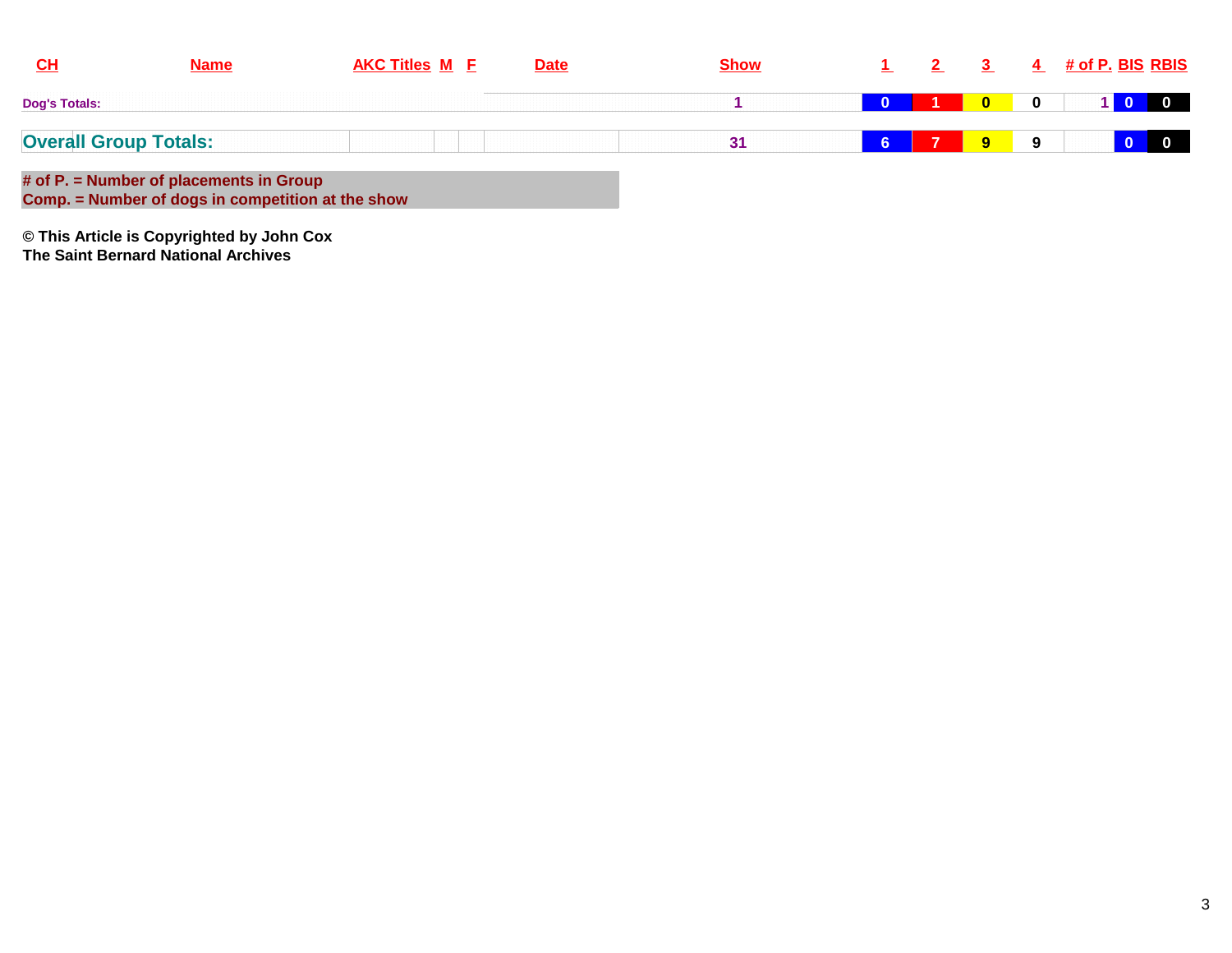|                                                |                                                        |           |                   |             | <b>Saint Bernard Specialty Show Wins For 2015</b>                                    |                      |                             |                            |          |                  |
|------------------------------------------------|--------------------------------------------------------|-----------|-------------------|-------------|--------------------------------------------------------------------------------------|----------------------|-----------------------------|----------------------------|----------|------------------|
| CL                                             | <b>Name</b>                                            | <b>ME</b> | <b>AKC Titles</b> | <b>Date</b> | <b>Show</b>                                                                          |                      |                             | <b>BOB BOS W COMP.</b>     | HIT.     | T.               |
|                                                | <b>Independent Specialty Shows, Trials &amp; Tests</b> |           |                   |             |                                                                                      |                      |                             |                            |          |                  |
| <b>Stars Just Jillin</b><br>CH                 |                                                        |           |                   |             | December 03, 2015 North Texas SBC, TX                                                |                      | <b>BOS</b>                  | 22<br>$\overline{1}$       |          |                  |
| Dog's totals:                                  |                                                        |           |                   |             |                                                                                      | $\mathbf{0}$         |                             | $\blacktriangleleft$<br>22 | $\bf{0}$ | $\mathbf 0$      |
| <b>GCHG Aksalas Peyton</b>                     |                                                        | m         |                   |             |                                                                                      |                      |                             |                            |          |                  |
| <b>CGCA</b>                                    |                                                        |           |                   |             | February 07, 2015 Central Indiana SBC, IN                                            | <b>BOB</b>           |                             | 5<br>41                    |          |                  |
| <b>CGCA</b>                                    |                                                        |           |                   |             | April 17, 2015 Greater Washington SBC, MD                                            |                      | <b>BOS</b>                  | 6<br>17                    |          |                  |
| <b>CGCA</b>                                    |                                                        |           |                   |             | May 02, 2015 Ohio SBC, OH                                                            | <b>BOB</b>           |                             | $\overline{7}$<br>26       |          |                  |
| <b>CGCA</b>                                    |                                                        |           |                   |             | May 02, 2015 Ohio SBC, OH                                                            | <b>BOB</b>           |                             | $\overline{8}$<br>21       |          |                  |
| <b>CGCA</b>                                    |                                                        |           |                   |             | May 08, 2015 Heart of America SBC, MO                                                | <b>BOB</b>           |                             | 9<br>11                    |          |                  |
| <b>CGCA</b>                                    |                                                        |           |                   |             | May 23, 2015 SBC of Greater Detroit, MI                                              | <b>BOB</b>           |                             | 10<br>13                   |          |                  |
| <b>CGCA</b>                                    |                                                        |           |                   |             | November 27, 2015 SBC of Greater Detroit, MI                                         | <b>BOB</b>           |                             | 11<br>21                   |          |                  |
| <b>CGCA</b>                                    |                                                        |           |                   |             | December 05, 2015 Maumee Valley SBC, MI                                              | <b>BOB</b>           |                             | 12 <br>12                  |          |                  |
| Dog's totals:                                  |                                                        |           |                   |             | 8                                                                                    | 7                    |                             | 162<br>8                   | $\bf{0}$ | $\bf{0}$         |
| <b>GCH</b> Alpine Mtn Abigail                  |                                                        |           |                   |             |                                                                                      |                      |                             |                            |          |                  |
|                                                |                                                        |           |                   |             | February 06, 2015 Central Indiana SBC, IN                                            | <b>BOB</b>           |                             | $\overline{c}$<br>40       |          |                  |
|                                                |                                                        |           |                   |             | February 07, 2015 Central Indiana SBC, IN                                            |                      | <b>BOS</b>                  | $\mathbf{3}$<br>41         |          |                  |
|                                                |                                                        |           |                   |             | March 13, 2015 Middle Atlantic SBC, NJ                                               |                      | <b>BOS</b>                  | $\overline{4}$<br>16       |          |                  |
|                                                |                                                        |           |                   |             | March 14, 2015 Middle Atlantic SBC, NJ                                               | <b>BOB</b>           |                             | 5<br>14                    |          |                  |
|                                                |                                                        |           |                   |             | April 17, 2015 Greater Washington SBC, MD                                            | <b>BOB</b>           |                             | 6<br>17                    |          |                  |
|                                                |                                                        |           |                   |             | April 17, 2015 Greater Washington SBC, MD                                            |                      | <b>BOS</b>                  | $\overline{7}$<br>16       |          |                  |
|                                                |                                                        |           |                   |             | May 02, 2015 Ohio SBC, OH                                                            |                      | <b>BOS</b>                  | 8<br>21                    |          |                  |
|                                                |                                                        |           |                   |             | May 02, 2015 Ohio SBC, OH                                                            |                      | <b>BOS</b><br><b>BOS 10</b> | 9<br>26<br>13              |          |                  |
|                                                |                                                        |           |                   |             | May 23, 2015 SBC of Greater Detroit, MI<br>June 21, 2015 Northern New Jersey SBC, NJ | <b>BOB</b>           |                             | 11<br>11                   |          |                  |
|                                                |                                                        |           |                   |             | June 21, 2015 Northern New Jersey SBC, NJ                                            | <b>BOB</b>           |                             | 12 <br>12                  |          |                  |
|                                                |                                                        |           |                   |             | September 29, 2015 SBC of America Regional, NM                                       |                      | <b>BOS 13</b>               | 46                         |          |                  |
|                                                |                                                        |           |                   |             | October 01, 2015 SBC of America #77/42 NM                                            |                      | <b>BOS</b> 14               | 65                         |          |                  |
|                                                |                                                        |           |                   |             | December 05, 2015 Maumee Valley SBC, MI                                              |                      | <b>BOS 15</b>               | 12                         |          |                  |
|                                                |                                                        |           |                   |             | December 06, 2015 Maumee Valley SBC, MI                                              | <b>BOB</b>           |                             | 5<br>16                    |          |                  |
|                                                |                                                        |           |                   |             | 15                                                                                   | 6                    | <b>15</b><br>$9^{\circ}$    | 355                        | $\bf{0}$ | $\mathbf 0$      |
| Dog's totals:<br><b>Alpine Mtn Doug</b><br>CH  |                                                        | m         |                   |             |                                                                                      |                      |                             |                            |          |                  |
|                                                |                                                        |           |                   |             | May 17, 2015 SBC of Southern Oregon, OR                                              | <b>BOR</b>           |                             | l 4 l<br>34                |          |                  |
|                                                |                                                        |           |                   |             |                                                                                      |                      | $\mathbf{0}$                | 34<br>1                    | $\bf{0}$ | $\mathbf{0}$     |
| Dog's totals:<br><b>GCH</b> Alpine Mtn Patches |                                                        |           |                   |             |                                                                                      |                      |                             |                            |          |                  |
|                                                |                                                        |           |                   |             | April 25, 2015 Sacramento Sierra SBC, CA                                             | <b>BOB</b>           |                             | 35<br>1                    |          |                  |
|                                                |                                                        |           |                   |             |                                                                                      | $\blacktriangleleft$ | $\mathbf{0}$                | 35<br>$\mathbf{1}$         | $\bf{0}$ |                  |
| Dog's totals:                                  | <b>GCHG Belle Isles Cookie V Cretan</b>                |           |                   |             |                                                                                      |                      |                             |                            |          | $\boldsymbol{0}$ |
|                                                |                                                        | m         |                   |             | March 13, 2015 Middle Atlantic SBC, NJ                                               | <b>BOB</b>           |                             | 8<br>16                    |          |                  |
| <b>CGC</b><br>CGC                              |                                                        |           |                   |             | March 14, 2015 Middle Atlantic SBC, NJ                                               |                      | BOS <sup>9</sup>            | 14                         |          |                  |
|                                                |                                                        |           |                   |             |                                                                                      |                      |                             |                            |          |                  |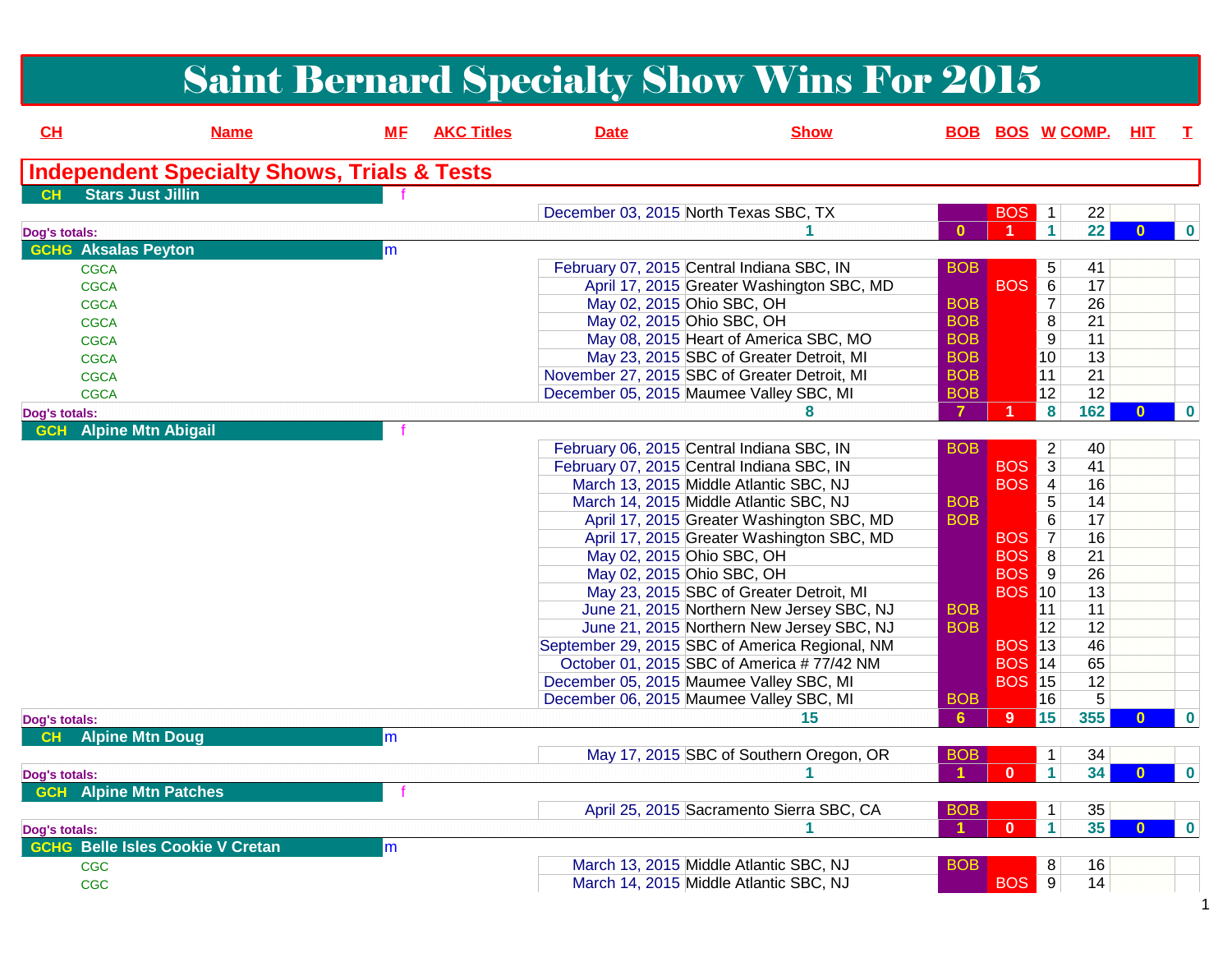| CL             | <b>Name</b>                                   | <u>МF</u>     | <b>AKC Titles</b> | <b>Date</b>                               | <b>Show</b>                                    |                | <b>BOB BOS W COMP.</b> |                          |                | <b>HIT</b> | T        |
|----------------|-----------------------------------------------|---------------|-------------------|-------------------------------------------|------------------------------------------------|----------------|------------------------|--------------------------|----------------|------------|----------|
| <b>CGC</b>     |                                               |               |                   |                                           | April 03, 2015 Northern Illinois SBC, IL       |                | <b>BOS 10</b>          |                          | 17             |            |          |
| <b>CGC</b>     |                                               |               |                   |                                           | April 03, 2015 Northern Illinois SBC, IL       |                | <b>BOS 11</b>          |                          | 18             |            |          |
| <b>CGC</b>     |                                               |               |                   |                                           | April 04, 2015 Greater Milwaukee SBC, WI       |                | <b>BOS</b> 12          |                          | 18             |            |          |
| Dog's totals:  |                                               |               |                   |                                           |                                                |                | 4                      | 5                        | 83             |            | $\bf{0}$ |
| <b>GCH</b>     | <b>Berics Sweet Retreat</b>                   | m             |                   |                                           |                                                |                |                        |                          |                |            |          |
|                |                                               |               |                   |                                           | May 02, 2015 New England SBC, MA               | <b>BOB</b>     |                        | 1                        | 22             |            |          |
|                |                                               |               |                   |                                           | June 21, 2015 Northern New Jersey SBC, NJ      |                | <b>BOS</b>             | $\overline{2}$           | 12             |            |          |
| Dog's totals:  |                                               |               |                   |                                           |                                                |                |                        | $\overline{2}$           | 34             |            | $\bf{0}$ |
| <b>GCH</b>     | <b>Blissfuls Armani</b>                       | m             |                   |                                           |                                                |                |                        |                          |                |            |          |
|                |                                               |               |                   |                                           | April 04, 2015 Greater Milwaukee SBC, WI       | <b>BOB</b>     |                        | 1                        | 16             |            |          |
|                |                                               |               |                   |                                           | October 01, 2015 SBC of America #77/42 NM      | <b>BOB</b>     |                        | $\overline{2}$           | 65             |            |          |
| Dog's totals:  |                                               |               |                   |                                           |                                                | $\overline{2}$ | $\mathbf{0}$           | $\overline{2}$           | 81             |            | $\bf{0}$ |
| CH             | <b>Cache Retreat Power Drink V Alpine Mtn</b> |               |                   |                                           |                                                |                |                        |                          |                |            |          |
|                |                                               |               |                   |                                           | April 05, 2015 Orange Coast SBF, CA            |                | <b>BOS</b>             | $\mathbf{1}$             | 21             |            |          |
| Dog's totals:  |                                               |               |                   |                                           |                                                | $\mathbf{0}$   |                        | $\mathbf{1}$             | 21             |            | $\bf{0}$ |
| <b>GCH</b>     | <b>Cedar Lanes Malachi O'Cornerstone</b>      | m             |                   |                                           |                                                |                |                        |                          |                |            |          |
|                |                                               |               |                   |                                           | September 27, 2015 SBC of America Regional, NM | <b>BOB</b>     |                        | 1                        | 41             |            |          |
|                |                                               |               |                   |                                           | September 28, 2015 SBC of America Regional, NM | <b>BOB</b>     |                        | $\overline{2}$           | 33             |            |          |
|                |                                               |               |                   |                                           | September 29, 2015 SBC of America Regional, NM | <b>BOB</b>     |                        | $\mathfrak{S}$           | 46             |            |          |
|                |                                               |               |                   |                                           | October 23, 2015 SBC of Greater Atlanta, GA    | <b>BOB</b>     |                        | $\overline{\mathcal{A}}$ | 14             |            |          |
|                |                                               |               |                   |                                           | October 24, 2015 SBC of Greater Atlanta, GA    | <b>BOB</b>     |                        | $\overline{5}$           | 15             |            |          |
| Dog's totals:  |                                               |               |                   |                                           | 5.                                             | 5 <sub>5</sub> | $\mathbf{0}$           | $5\phantom{.0}$          | 149            |            | $\bf{0}$ |
|                | <b>Cornerstones Gonna Rock Your World</b>     | $\mathsf{Im}$ |                   |                                           |                                                |                |                        |                          |                |            |          |
|                |                                               |               |                   | March 20, 2015 North Texas SBC, TX        |                                                |                | <b>BOS</b>             | $\mathbf{1}$             | 15             |            |          |
| Dog's totals:  |                                               |               |                   |                                           |                                                | $\mathbf{0}$   |                        | $\mathbf{1}$             | 15             | $\Omega$   | $\bf{0}$ |
|                | <b>GCHB Cornerstones O Henry</b>              | m             |                   |                                           |                                                |                |                        |                          |                |            |          |
|                |                                               |               |                   | February 06, 2015 Central Indiana SBC, IN |                                                |                | <b>BOS 11</b>          |                          | 40             |            |          |
|                |                                               |               |                   |                                           | April 17, 2015 Greater Washington SBC, MD      | <b>BOB</b>     |                        | 12                       | 16             |            |          |
| Dog's totals:  |                                               |               |                   |                                           | 2                                              |                | $\blacktriangleleft$   | $\overline{\mathbf{2}}$  | 56             |            | $\bf{0}$ |
| <b>GCHB</b>    | <b>Country Haven Cleopatra V Kings Row</b>    |               |                   |                                           |                                                |                |                        |                          |                |            |          |
| <b>RN CGCA</b> |                                               |               |                   |                                           | April 04, 2015 Orange Coast SBC, CA            |                | <b>BOS</b>             | $\blacktriangleleft$     | 18             |            |          |
| <b>RN CGCA</b> |                                               |               |                   |                                           | April 05, 2015 SBC of Southern California, CA  | <b>BOB</b>     |                        | $\overline{2}$           | 18             |            |          |
| <b>RN CGCA</b> |                                               |               |                   |                                           | April 05, 2015 SBC of Southern California, CA  | <b>BOB</b>     |                        | $\overline{3}$           | 16             |            |          |
| Dog's totals:  |                                               |               |                   |                                           | 3.                                             | $\overline{2}$ |                        | $\mathbf{3}$             | 52             | 0          | $\bf{0}$ |
|                | <b>Epic Seduction</b>                         |               |                   |                                           |                                                |                |                        |                          |                |            |          |
|                |                                               |               |                   |                                           | September 28, 2015 SBC of America Regional, NM | <b>BOB</b>     |                        | $\mathbf 1$              | 45             |            |          |
|                |                                               |               |                   |                                           | September 28, 2015 SBC of America Regional, NM |                | <b>BOS</b>             | $\mathbf{1}$             | 45             |            |          |
| Dog's totals:  |                                               |               |                   |                                           |                                                |                |                        | $\overline{2}$           | 90             |            | $\bf{0}$ |
| <b>GCH</b>     | <b>Gordons Working On A Dream</b>             |               |                   |                                           |                                                |                |                        |                          |                |            |          |
|                |                                               |               |                   |                                           | May 02, 2015 New England SBC, MA               |                | <b>BOS</b>             | $\mathbf{1}$             | 22             |            |          |
| Dog's totals:  |                                               |               |                   |                                           |                                                | $\mathbf{0}$   |                        | 1                        | 22             |            | $\bf{0}$ |
| <b>GCH</b>     | <b>Jamelles Peyton Place</b>                  |               |                   |                                           |                                                |                |                        |                          |                |            |          |
|                |                                               |               |                   |                                           | February 08, 2015 SBC of Puget Sound, WA       | <b>BOB</b>     |                        | 6                        | 40             |            |          |
|                |                                               |               |                   | February 20, 2015 SBC of San Diego, CA    |                                                | <b>BOB</b>     |                        | 8                        | 9 <sup>°</sup> |            |          |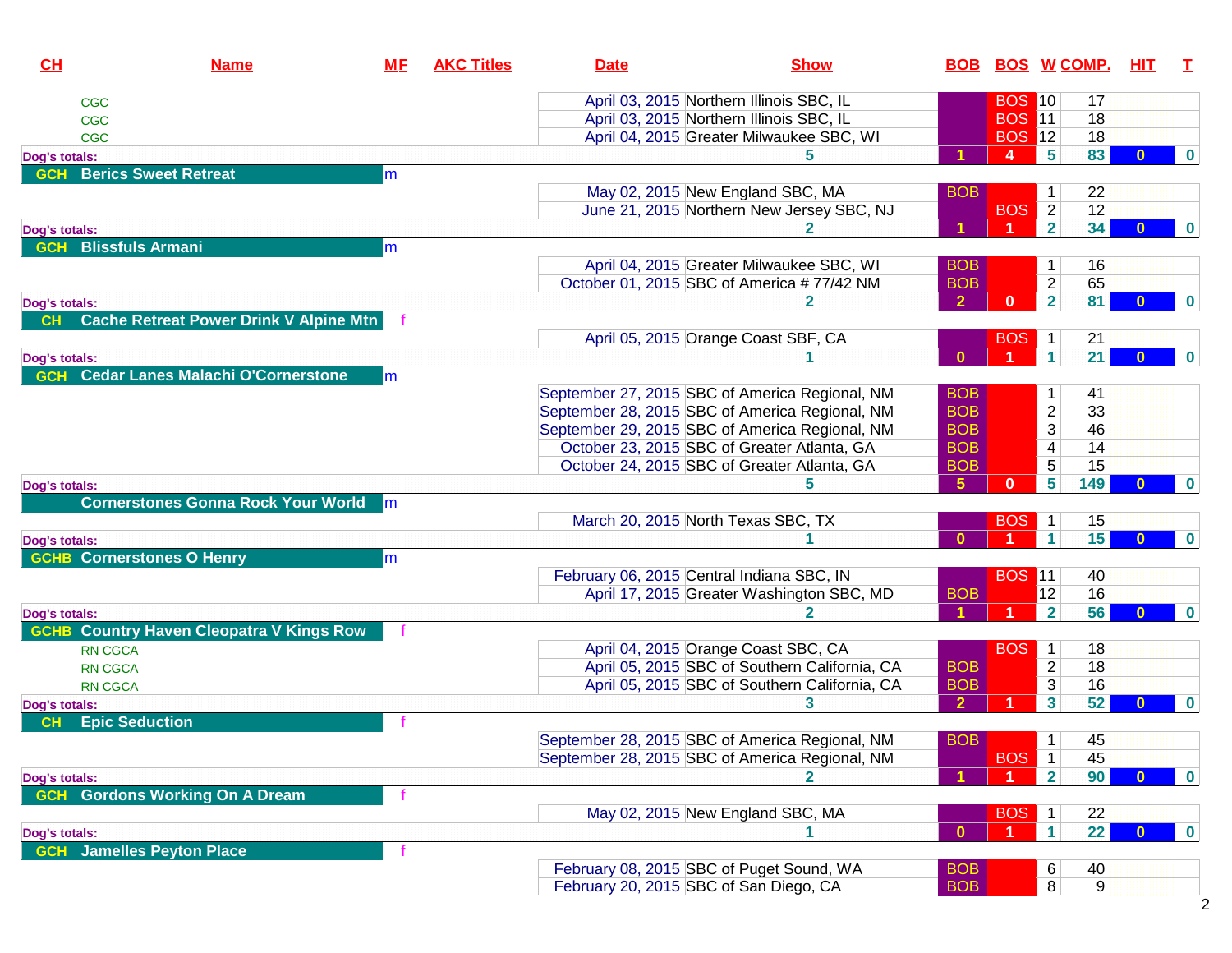| CH            | <b>Name</b>                                   | <u>МF</u> | <b>AKC Titles</b> | <b>Date</b> | <b>Show</b>                                                                       | <b>BOB</b>       |                          | <b>BOS W COMP.</b>                      | <u>HIT</u>   | т                |
|---------------|-----------------------------------------------|-----------|-------------------|-------------|-----------------------------------------------------------------------------------|------------------|--------------------------|-----------------------------------------|--------------|------------------|
|               |                                               |           |                   |             | February 20, 2015 SBC of San Diego, CA                                            |                  | <b>BOS</b>               | 21<br>7                                 |              |                  |
| Dog's totals: |                                               |           |                   |             | 3.                                                                                | $\overline{2}$   |                          | 70<br>3                                 | $\bf{0}$     | $\mathbf 0$      |
| CH            | <b>Kings Mill Willow</b>                      |           |                   |             |                                                                                   |                  |                          |                                         |              |                  |
|               |                                               |           |                   |             | May 17, 2015 SBC of Southern Oregon, OR                                           |                  | <b>BOS</b>               | 1<br>34                                 |              |                  |
| Dog's totals: |                                               |           |                   |             |                                                                                   | $\mathbf{0}$     |                          | 34<br>$\blacksquare$                    | $\mathbf{0}$ | $\mathbf 0$      |
| CH            | <b>Kings Row Caesar V Country Haven</b>       | m         |                   |             |                                                                                   |                  |                          |                                         |              |                  |
|               |                                               |           |                   |             | April 05, 2015 SBC of Southern California, CA                                     |                  | <b>BOS</b>               | $\overline{4}$<br>18                    |              |                  |
| Dog's totals: |                                               |           |                   |             |                                                                                   | $\mathbf{0}$     |                          | 18<br>$\overline{1}$                    | $\bf{0}$     | $\mathbf 0$      |
| CH            | <b>Lone Cedars Brilliant Light of Vicdory</b> |           |                   |             |                                                                                   |                  |                          |                                         |              |                  |
|               |                                               |           |                   |             | July 15, 2015 Willamette Valley SBC, OR                                           |                  | BOS <sub>1</sub>         | 19                                      |              |                  |
| Dog's totals: |                                               |           |                   |             |                                                                                   | $\mathbf{0}$     |                          | 19<br>$\overline{1}$                    | $\bf{0}$     | $\mathbf 0$      |
|               | <b>GCHB</b> Mahoganys Domino Effect           |           |                   |             |                                                                                   |                  |                          |                                         |              |                  |
|               |                                               |           |                   |             | May 02, 2015 New England SBC, MA                                                  | $\mathbf{0}$     | <b>BOS</b>               | $\overline{7}$<br>22                    |              |                  |
| Dog's totals: |                                               |           |                   |             |                                                                                   |                  |                          | 22<br>$\blacktriangleleft$              | $\mathbf{0}$ | $\mathbf 0$      |
|               | <b>Melon City Quilla</b>                      |           |                   |             | October 23, 2015 SBC of Greater Atlanta, GA                                       |                  |                          | $\vert$ 1                               |              |                  |
|               |                                               |           |                   |             |                                                                                   | $\Omega$         | <b>BOS</b>               | 14<br>14<br>$\blacktriangleleft$        | $\mathbf{0}$ |                  |
| Dog's totals: | <b>GCHB Opdykes Please Drink Responsibly</b>  | m         |                   |             |                                                                                   |                  |                          |                                         |              | $\mathbf 0$      |
|               |                                               |           |                   |             | February 20, 2015 SBC of San Diego, CA                                            | <b>BOB</b>       |                          | $\mathbf 1$<br>21                       |              |                  |
|               |                                               |           |                   |             | April 04, 2015 Orange Coast SBC, CA                                               | <b>BOB</b>       |                          | $\overline{2}$<br>18                    |              |                  |
|               |                                               |           |                   |             | April 05, 2015 Orange Coast SBC, CA                                               | <b>BOB</b>       |                          | $\overline{3}$<br>$\overline{21}$       |              |                  |
|               |                                               |           |                   |             | April 05, 2015 SBC of Southern California, CA                                     |                  | <b>BOS</b>               | 16<br>$\overline{4}$                    |              |                  |
|               |                                               |           |                   |             | September 28, 2015 SBC of America Regional, NM                                    |                  | <b>BOS</b>               | 33<br>$5\phantom{.0}$                   |              |                  |
| Dog's totals: |                                               |           |                   |             | 5                                                                                 | 3 <sup>1</sup>   | $\overline{2}$           | 109<br>$\overline{\mathbf{5}}$          | $\mathbf{0}$ | $\mathbf 0$      |
|               | <b>GCHG Revilos Liquid Asset From Redside</b> | m         |                   |             |                                                                                   |                  |                          |                                         |              |                  |
|               |                                               |           |                   |             | April 23, 2015 SBC of Greater San Jose, CA                                        |                  | <b>BOS 16</b>            | 33                                      |              |                  |
|               |                                               |           |                   |             | April 24, 2015 SBC of Pacific Coast, CA                                           | <b>BOB</b>       |                          | 17<br>40                                |              |                  |
|               |                                               |           |                   |             | April 25, 2015 Sacramento Sierra SBC, CA                                          |                  | <b>BOS</b> 18            | 35                                      |              |                  |
|               |                                               |           |                   |             | April 26, 2015 Sacramento Sierra SBC, CA                                          | <b>BOB</b>       |                          | 38<br>19                                |              |                  |
|               |                                               |           |                   |             | July 15, 2015 Willamette Valley SBC, OR                                           | <b>BOB</b>       |                          | $\overline{23}$<br>20                   |              |                  |
|               |                                               |           |                   |             | July 15, 2015 Willamette Valley SBC, OR                                           | <b>BOB</b>       |                          | 19<br>21                                |              |                  |
| Dog's totals: |                                               |           |                   |             | 6                                                                                 | $\blacktriangle$ | $\overline{2}$           | 188<br>$6\phantom{1}6$                  | $\mathbf{0}$ | $\bf{0}$         |
|               | <b>GCH</b> Royal Treasures Tori               |           |                   |             |                                                                                   |                  |                          |                                         |              |                  |
|               |                                               |           |                   |             | March 20, 2015 North Texas SBC, TX                                                | <b>BOB</b>       |                          | 15<br>1                                 |              |                  |
|               |                                               |           |                   |             | September 27, 2015 SBC of America Regional, NM                                    |                  | <b>BOS</b>               | $\overline{2}$<br>41                    |              |                  |
|               |                                               |           |                   |             | October 24, 2015 SBC of Greater Atlanta, GA                                       |                  | <b>BOS</b>               | 3<br>15                                 |              |                  |
| Dog's totals: |                                               |           |                   |             | 3                                                                                 |                  | $\overline{2}$           | $\mathbf{3}$<br>71                      | $\mathbf{0}$ | $\boldsymbol{0}$ |
|               | <b>GCHB Sandcastles Indecent Proposal</b>     |           |                   |             |                                                                                   |                  |                          |                                         |              |                  |
|               |                                               |           |                   |             | April 23, 2015 SBC of Greater San Jose, CA                                        | <b>BOB</b>       |                          | 33<br>1                                 |              |                  |
|               |                                               |           |                   |             | April 24, 2015 SBC of Pacific Coast, CA<br>August 07, 2015 SBC of Puget Sound, WA |                  | <b>BOS</b><br><b>BOS</b> | $\overline{2}$<br>40<br>$\vert$ 3<br>28 |              |                  |
|               |                                               |           |                   |             | 3                                                                                 |                  | $\mathbf{2}$             | 101<br>$\mathbf{3}$                     | $\bf{0}$     | $\bf{0}$         |
| Dog's totals: | <b>Shericks Gemstone For Linbil</b>           |           |                   |             |                                                                                   |                  |                          |                                         |              |                  |
|               |                                               |           |                   |             | May 16, 2015 SBC of Southern Oregon, OR                                           |                  | BOS <sup>1</sup>         | 38                                      |              |                  |
|               |                                               |           |                   |             |                                                                                   |                  |                          |                                         |              | 3                |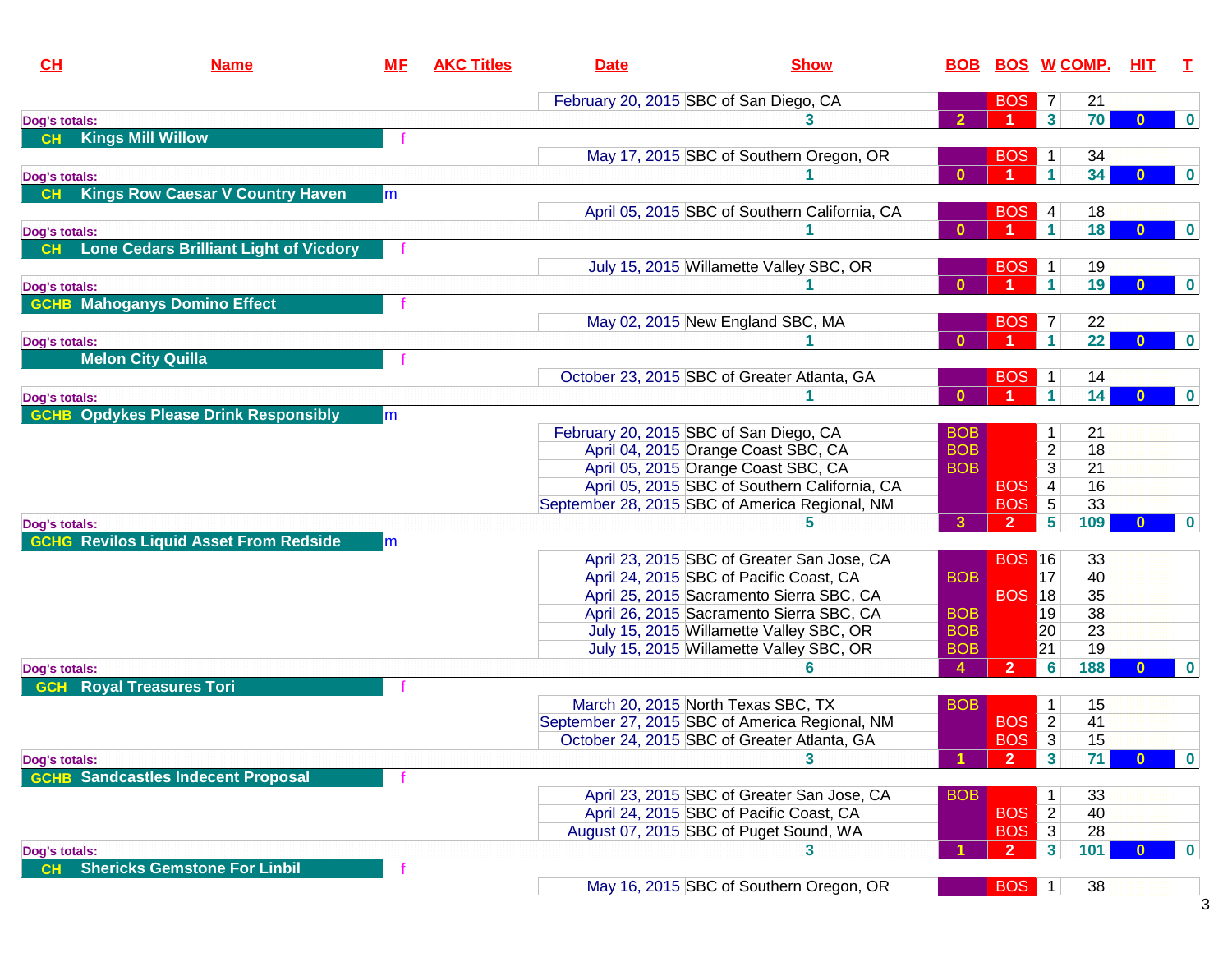| CH                         | <b>Name</b>                                        | <b>ME</b> | <b>AKC Titles</b> | <b>Date</b>                             | <b>Show</b>                                                                                      | <b>BOB</b>   | <b>BOS W COMP.</b> |                         |                | HIT.         |             |
|----------------------------|----------------------------------------------------|-----------|-------------------|-----------------------------------------|--------------------------------------------------------------------------------------------------|--------------|--------------------|-------------------------|----------------|--------------|-------------|
| Dog's totals:              |                                                    |           |                   |                                         | 1                                                                                                |              |                    |                         | 38             | $\bf{0}$     | $\mathbf 0$ |
|                            | <b>Silverdollar Magnific 1 of Shadow Mt</b>        |           |                   |                                         |                                                                                                  |              |                    |                         |                |              |             |
|                            |                                                    |           |                   | February 20, 2015 SBC of San Diego, CA  |                                                                                                  |              | <b>BOS</b>         |                         | 9              |              |             |
| Dog's totals:              |                                                    |           |                   |                                         |                                                                                                  | $\mathbf{0}$ |                    | 1                       | 9 <sup>1</sup> | $\bf{0}$     | $\bf{0}$    |
| <b>CH</b>                  | <b>Slatons Just A Little Love Pat</b>              |           |                   |                                         |                                                                                                  |              |                    |                         |                |              |             |
|                            |                                                    |           |                   |                                         | November 27, 2015 SBC of Greater Detroit, MI                                                     |              | <b>BOS</b>         | 1                       | 21             |              |             |
| Dog's totals:              |                                                    |           |                   |                                         |                                                                                                  | $\mathbf{0}$ |                    | $\mathbf{1}$            | 21             | $\bf{0}$     | $\bf{0}$    |
| <b>CH</b>                  | <b>Subira Panda Bear of Amberdee</b>               | m         |                   |                                         |                                                                                                  |              |                    |                         |                |              |             |
|                            |                                                    |           |                   |                                         | May 16, 2015 SBC of Southern Oregon, OR                                                          | <b>BOB</b>   |                    |                         | 38             |              |             |
| Dog's totals:              |                                                    |           |                   |                                         |                                                                                                  |              | $\mathbf{0}$       | $\mathbf{1}$            | 38             | $\bf{0}$     | $\bf{0}$    |
| <b>CH</b>                  | <b>Swisstars Lyric</b>                             |           |                   |                                         |                                                                                                  |              |                    |                         |                |              |             |
|                            |                                                    |           |                   |                                         | May 08, 2015 Heart of America SBC, MO                                                            |              | <b>BOS</b>         | $\overline{2}$          | 12             |              |             |
|                            |                                                    |           |                   |                                         | May 08, 2015 Heart of America SBC, MO                                                            |              | <b>BOS</b>         | $\overline{3}$          | 11             |              |             |
| Dog's totals:              |                                                    |           |                   |                                         |                                                                                                  | $\mathbf{0}$ | $\overline{2}$     | $\overline{2}$          | 23             | $\bf{0}$     | $\mathbf 0$ |
|                            | <b>GCHS Szajdas Neverending Story</b>              | m         |                   |                                         |                                                                                                  |              |                    |                         |                |              |             |
|                            | <b>CGC</b>                                         |           |                   |                                         | May 02, 2015 New England SBC, MD                                                                 | <b>BOB</b>   |                    | 3                       | 22             |              |             |
| Dog's totals:              |                                                    |           |                   |                                         |                                                                                                  |              | $\mathbf{0}$       | $\mathbf{1}$            | 22             | $\mathbf{0}$ | $\mathbf 0$ |
|                            | <b>GCHS Trademarks A Reed &amp; Barton Von Joy</b> | lm        |                   |                                         |                                                                                                  |              |                    |                         |                |              |             |
|                            |                                                    |           |                   |                                         | February 27, 2015 SBC of Greater St. Louis, MO<br>February 27, 2015 SBC of Greater St. Louis, MO | <b>BOB</b>   | <b>BOS</b>         | 2<br>$\overline{3}$     | 25<br>23       |              |             |
|                            |                                                    |           |                   |                                         | May 08, 2015 Heart of America SBC, MO                                                            | <b>BOB</b>   |                    | 4                       | 12             |              |             |
|                            |                                                    |           |                   | December 03, 2015 North Texas SBC, TX   |                                                                                                  | <b>BOB</b>   |                    | 5                       | 22             |              |             |
|                            |                                                    |           |                   |                                         |                                                                                                  | $\mathbf{3}$ |                    | $\overline{\mathbf{4}}$ | 82             |              | $\mathbf 0$ |
| Dog's totals:<br><b>CH</b> | <b>Ultima Thules Samson</b>                        | lm        |                   |                                         |                                                                                                  |              |                    |                         |                |              |             |
|                            |                                                    |           |                   | December 06, 2015 Maumee Valley SBC, MI |                                                                                                  |              | <b>BOS</b>         | 1                       | 5              |              |             |
| Dog's totals:              |                                                    |           |                   |                                         |                                                                                                  | $\mathbf{0}$ |                    | $\blacktriangleleft$    | 5 <sup>1</sup> | $\Omega$     | $\mathbf 0$ |
|                            | <b>GCHB Vicdorys Sparkling Pixie Dust</b>          |           |                   |                                         |                                                                                                  |              |                    |                         |                |              |             |
|                            | <b>RN</b>                                          |           |                   |                                         | July 15, 2015 Willamette Valley SBC, OR                                                          |              | <b>BOS</b>         | $\overline{2}$          | 23             |              |             |
| Dog's totals:              |                                                    |           |                   |                                         |                                                                                                  | $\mathbf{0}$ |                    | $\mathbf{1}$            | 23             | $\mathbf{0}$ | $\mathbf 0$ |
|                            | <b>GCHS Vicdorys Unleash The Dark Knight</b>       | lm        |                   |                                         |                                                                                                  |              |                    |                         |                |              |             |
|                            |                                                    |           |                   |                                         | February 08, 2015 SBC of Puget Sound, WA                                                         |              | <b>BOS</b>         | $\mathbf{1}$            | 40             |              |             |
|                            |                                                    |           |                   |                                         | August 07, 2015 SBC of Puget Sound, WA                                                           | <b>BOB</b>   |                    | $\overline{c}$          | 28             |              |             |
| Dog's totals:              |                                                    |           |                   |                                         | 2                                                                                                |              |                    | $\overline{2}$          | 68             | $\bf{0}$     | $\bf{0}$    |
|                            | <b>GCHB</b> Windpts Issa Joy of Baronhorn          |           |                   |                                         |                                                                                                  |              |                    |                         |                |              |             |
|                            |                                                    |           |                   |                                         | February 27, 2015 SBC of Greater St. Louis, MO                                                   | <b>BOB</b>   |                    | 8                       | 23             |              |             |
|                            |                                                    |           |                   |                                         | February 27, 2015 SBC of Greater St. Louis, MO                                                   |              | <b>BOS</b>         | $\overline{7}$          | 25             |              |             |
|                            |                                                    |           |                   |                                         | April 03, 2015 Northern Illinois SBC, IL                                                         | <b>BOB</b>   |                    | 8                       | 17             |              |             |
|                            |                                                    |           |                   |                                         | April 03, 2015 Northern Illinois SBC, IL                                                         | <b>BOB</b>   |                    | 9                       | 18             |              |             |
|                            |                                                    |           |                   |                                         | April 04, 2015 Greater Milwaukee SBC, WI                                                         | <b>BOB</b>   |                    | 10 <sup>1</sup>         | 18             |              |             |
|                            |                                                    |           |                   |                                         | April 04, 2015 Greater Milwaukee SBC, WI                                                         |              | <b>BOS 11</b>      |                         | 16             |              |             |
| Dog's totals:              |                                                    |           |                   |                                         |                                                                                                  | 4            | $\mathbf{2}$       | 6                       | 117            |              | $\mathbf 0$ |
|                            | <b>GCHS Wintercrest Joy To The World</b>           |           |                   |                                         |                                                                                                  |              |                    |                         |                |              |             |
|                            |                                                    |           |                   |                                         | April 26, 2015 Sacramento Sierra SBC, CA                                                         |              | <b>BOS</b> 8       |                         | 38             |              |             |

April 26, 2015 Sacramento Sierra SBC, CA

**BOS 8 38** 

- 1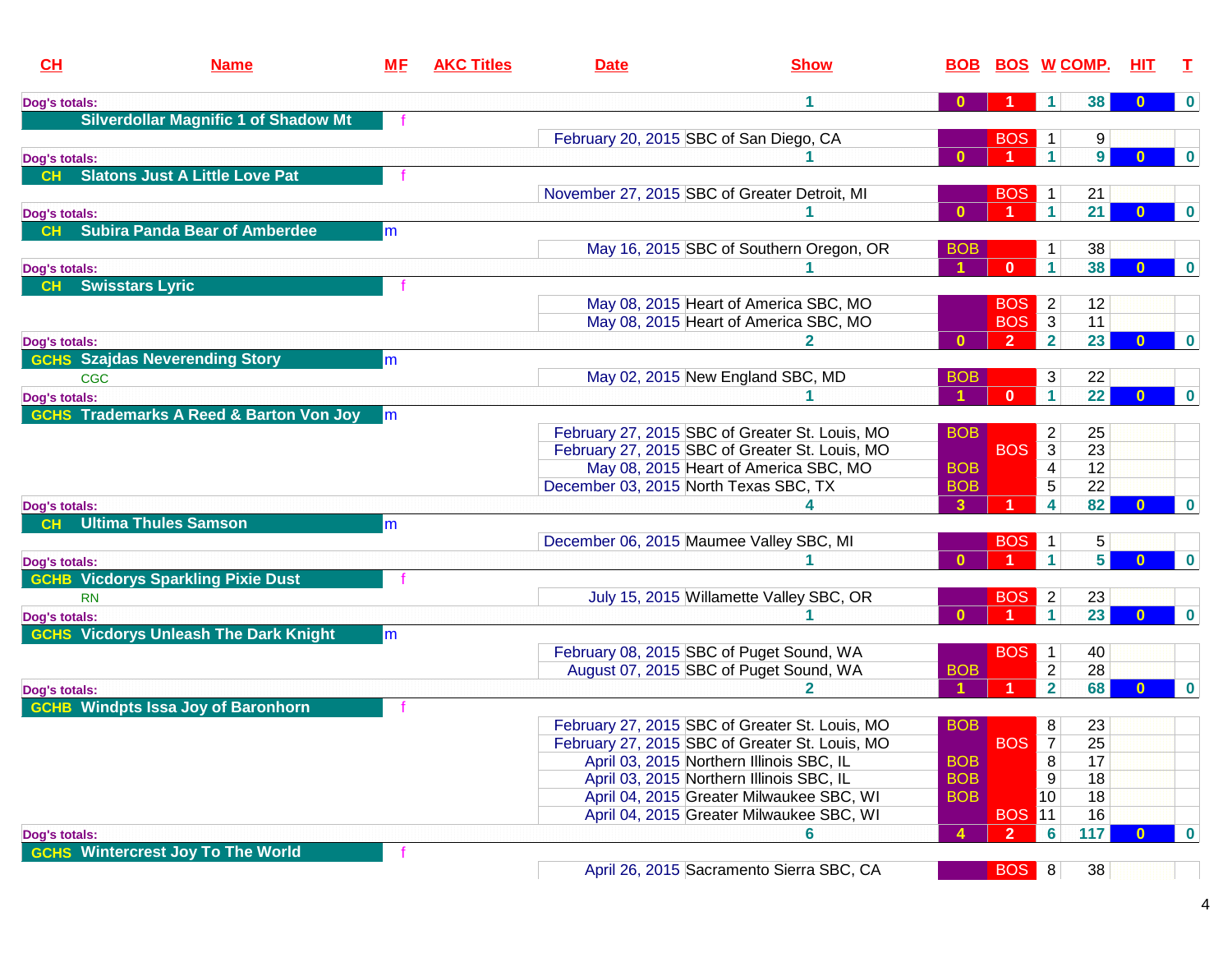| CL            | <b>Name</b>                                                                                                                                                                                                                                                                     | <u>МF</u> | <b>AKC Titles</b> | <b>Date</b> | <b>Show</b>                               | <b>BOB</b>   | <b>BOS</b>   | <u>W COMP.</u>                        | HIT.          | Т        |
|---------------|---------------------------------------------------------------------------------------------------------------------------------------------------------------------------------------------------------------------------------------------------------------------------------|-----------|-------------------|-------------|-------------------------------------------|--------------|--------------|---------------------------------------|---------------|----------|
| Dog's totals: |                                                                                                                                                                                                                                                                                 |           |                   |             | 4                                         |              |              | 38                                    |               | $\bf{0}$ |
| CH            | <b>Woodhavens Uncommon Valor</b>                                                                                                                                                                                                                                                | m         |                   |             |                                           |              |              |                                       |               |          |
|               |                                                                                                                                                                                                                                                                                 |           |                   |             | June 21, 2015 Northern New Jersey SBC, NJ |              | <b>BOS</b>   | 11<br>$-1$ .                          |               |          |
| Dog's totals: |                                                                                                                                                                                                                                                                                 |           |                   |             |                                           | $\bf{0}$     |              | 11                                    | $\mathbf{0}$  | $\bf{0}$ |
|               | <b>Independent Specialty Shows, Trials &amp; Tests</b>                                                                                                                                                                                                                          |           |                   |             |                                           |              |              |                                       |               |          |
|               | <b>Mistihil Over The Moon</b>                                                                                                                                                                                                                                                   |           |                   |             |                                           |              |              |                                       |               |          |
|               | <b>RN</b>                                                                                                                                                                                                                                                                       |           |                   |             | April 24, 2015 SBC of Pacific Coast, CA   |              |              |                                       | <b>NB 185</b> |          |
| Dog's totals: |                                                                                                                                                                                                                                                                                 |           |                   |             |                                           | $\mathbf{0}$ | $\mathbf{0}$ | $\mathbf{0}$<br>0 I                   |               |          |
| CH            | <b>Mistihil Promises Promises Rules</b>                                                                                                                                                                                                                                         |           |                   |             |                                           |              |              |                                       |               |          |
|               | <b>BN RN</b>                                                                                                                                                                                                                                                                    |           |                   |             | February 08, 2015 SBC of Puget Sound, WA  |              |              |                                       | <b>NB 183</b> |          |
| Dog's totals: |                                                                                                                                                                                                                                                                                 |           |                   |             |                                           | $\mathbf{0}$ | $\mathbf{0}$ | $\bf{0}$<br>$\mathbf{0}$ $\mathbf{I}$ |               |          |
|               | <b>Roaming Through The Snowflakes</b>                                                                                                                                                                                                                                           | m         |                   |             |                                           |              |              |                                       |               |          |
|               |                                                                                                                                                                                                                                                                                 |           |                   |             | May 17, 2015 SBC of Southern Oregon, OR   |              |              |                                       | <b>NA 185</b> | 2        |
| Dog's totals: |                                                                                                                                                                                                                                                                                 |           |                   |             |                                           | $\mathbf{0}$ | $\mathbf{0}$ | $\mathbf 0$<br>0 I                    |               |          |
|               | <b>Snowy Pines Hummer</b>                                                                                                                                                                                                                                                       | m         |                   |             |                                           |              |              |                                       |               |          |
|               | See Performance Data                                                                                                                                                                                                                                                            |           |                   |             | October 01, 2015 SBC of America #77/42 NM |              |              |                                       | OB 188.5 1    |          |
| Dog's totals: |                                                                                                                                                                                                                                                                                 |           |                   |             |                                           | $\Omega$     | $\mathbf{0}$ | $\mathbf 0$<br>0 I                    |               |          |
|               | <b>Overall totals:</b>                                                                                                                                                                                                                                                          |           |                   |             |                                           | 49           | 49           |                                       |               |          |
|               | <b>BOS was first awarded in 1942</b><br>There were NO National Specialties in 1944, 1945, 1947 & 1962<br>W = Number of BOB/BOS win at independent specialty shows<br>Comp. = Number of dogs in competition at the show<br>T = Number of HIT win at independent specialty trials |           |                   |             |                                           |              |              |                                       |               |          |
|               | = AKC Rescinded award                                                                                                                                                                                                                                                           |           |                   |             |                                           |              |              |                                       |               |          |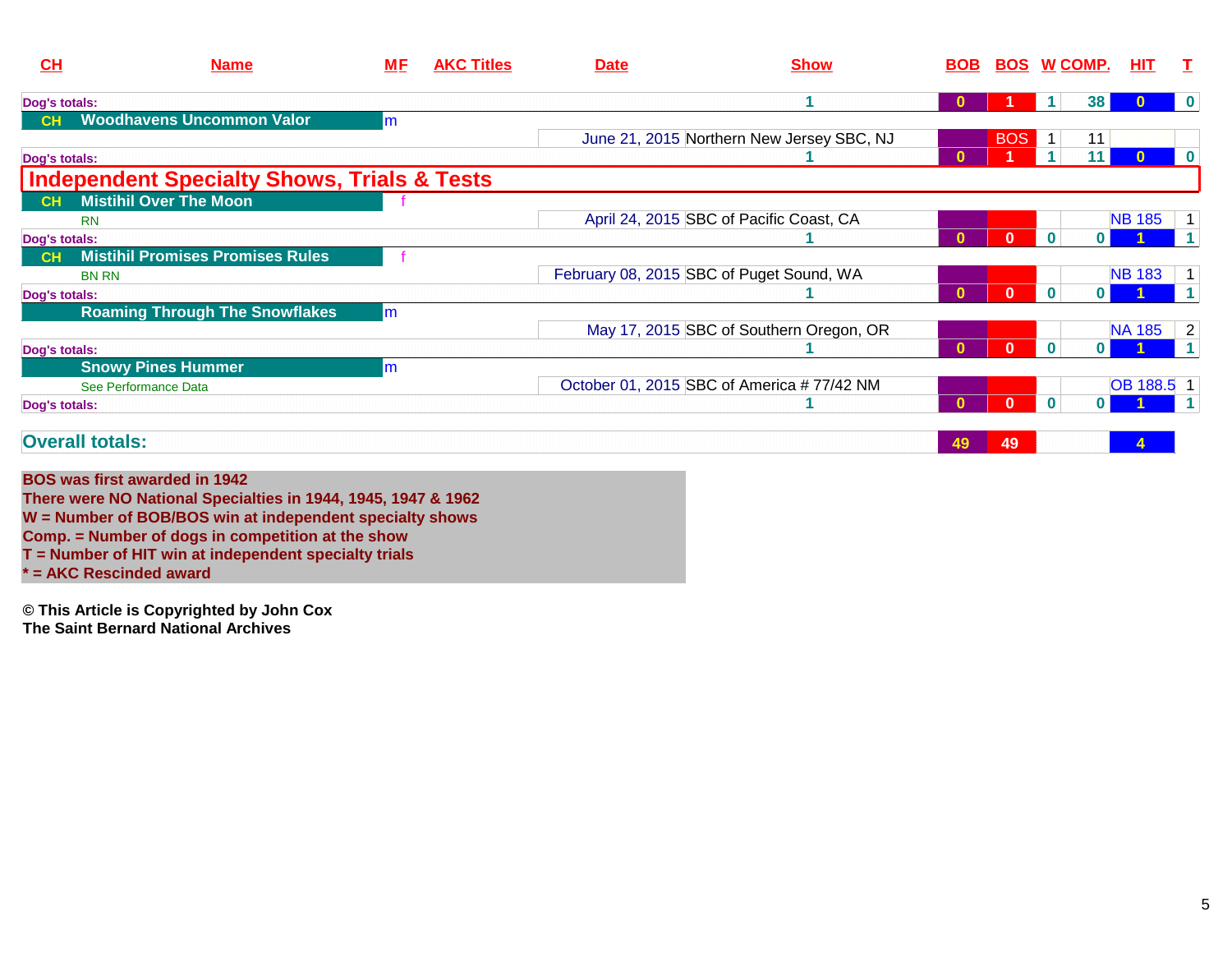# Saint Bernard AKC High In Trial Breakdown For 2015

| CH                | <b>AKC Performance Titles</b>                                                                                                                                                                               | <b>Date</b> | <b>Trial</b>                             | <u>NA</u> | <b>NB</b>                     | OA                     | <b>OB</b> | <b>UA</b>       | <u>UB</u>       | HIT .          | A            | N | s            |    | M F |
|-------------------|-------------------------------------------------------------------------------------------------------------------------------------------------------------------------------------------------------------|-------------|------------------------------------------|-----------|-------------------------------|------------------------|-----------|-----------------|-----------------|----------------|--------------|---|--------------|----|-----|
|                   | 2015-GCHMistihil Over The Moon                                                                                                                                                                              |             |                                          |           |                               |                        |           |                 |                 |                |              |   |              |    |     |
| <b>Novice</b>     |                                                                                                                                                                                                             |             |                                          |           |                               |                        |           |                 |                 |                |              |   |              |    |     |
| <b>2015-GCHRN</b> |                                                                                                                                                                                                             |             | April 24, 2015 SBC of Pacific Coast, CA  |           | 185.00                        |                        |           |                 |                 |                |              |   |              |    |     |
|                   | High In Trial summary and type of show breakdowns:                                                                                                                                                          |             |                                          |           |                               |                        |           |                 |                 |                |              |   |              |    |     |
| <b>Novice</b>     | <b>2014-CHMistihil Promises Promises Rules</b>                                                                                                                                                              |             |                                          |           |                               |                        |           |                 |                 |                |              |   |              |    |     |
|                   | <b>2014-CHBN RN</b>                                                                                                                                                                                         |             | February 08, 2015 SBC of Puget Sound, WA |           | 183.00                        |                        |           |                 |                 |                |              |   |              |    |     |
|                   | High In Trial summary and type of show breakdowns:                                                                                                                                                          |             |                                          |           |                               |                        |           |                 |                 |                |              |   |              |    |     |
| <b>Novice</b>     | <b>Roaming Through The Snowflakes</b>                                                                                                                                                                       |             |                                          |           |                               |                        |           |                 |                 |                |              |   |              |    |     |
|                   | <b>CD RE</b>                                                                                                                                                                                                |             | May 17, 2015 Southern Oregon KC, OR      | 185.00    |                               |                        |           |                 |                 | $\overline{2}$ |              |   |              |    |     |
|                   | High In Trial summary and type of show breakdowns:                                                                                                                                                          |             |                                          |           |                               |                        |           |                 |                 |                |              |   |              |    | l m |
| <b>Open</b>       | <b>Snowy Pines Hummer</b>                                                                                                                                                                                   |             |                                          |           |                               |                        |           |                 |                 |                |              |   |              |    |     |
|                   | <b>See Performance Data</b>                                                                                                                                                                                 |             | October 02, 2015 SBC of America #42, NM  |           |                               |                        | 188.50    |                 |                 | 3              |              |   |              | 23 |     |
|                   | High In Trial summary and type of show breakdowns:                                                                                                                                                          |             |                                          |           |                               |                        |           |                 |                 |                |              |   |              |    | l m |
|                   | Overall class score averages and type of show breakdowns:<br>Overall number of qualifying scores in each class:                                                                                             |             | 4                                        |           | 185,00 184,00<br>$\mathbf{2}$ | <b>ERR</b><br>$\bf{0}$ | 188.50    | <b>ERR</b><br>0 | <b>ERR</b><br>0 | $\sim$ 4       | $\mathbf{0}$ |   | $\mathbf{3}$ |    |     |
|                   | <b>HIT = Total Number of High In Trials</b><br>HIT = Number of High in Trials in Novice, Open or Utility<br>*Code* A - All Breed Trial: N - SBC of America's Trial: S - Saint Bernard Independent Specialty |             |                                          |           |                               |                        |           |                 |                 |                |              |   |              |    |     |

**\*Code\* A = All Breed Trial; N = SBC of America's Trial; S = Saint Bernard Independent Specialty**

**# = Number of Qualifying Scores in the Classes of Open and/or Utility at the time of the High In Trial**

**Obedience Scores changed to current system in 1948. Prior to 1948 the scoring system was different.**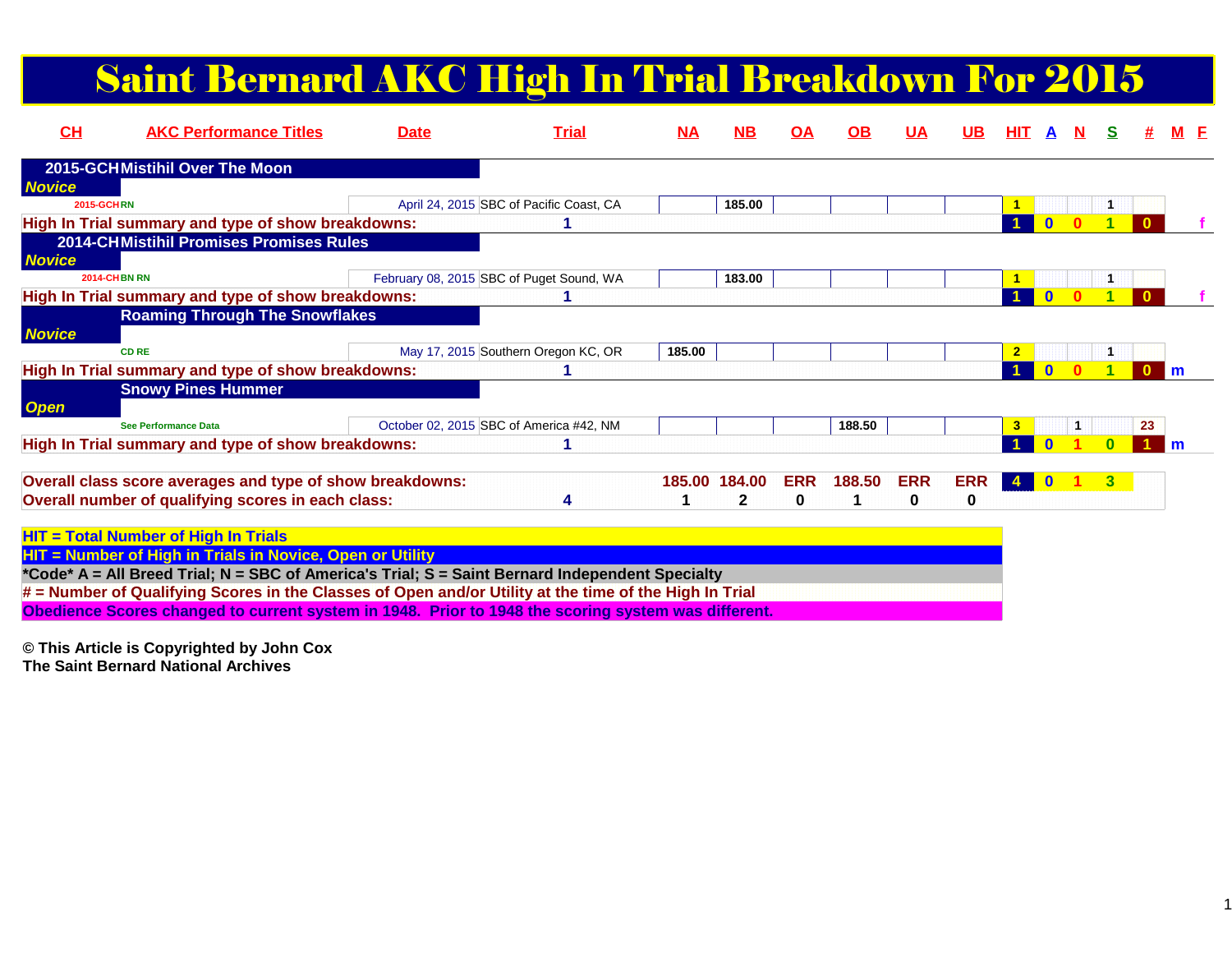#### Saint Bernard AKC Obedience Trials  $\&$  Tracking Tests For 20 **CH AKC Performance Titles Date Trial or Test Track NA NB OA OB UA UB 1st 2nd 3rd 4th UDX HIT MFAgostis RufusNoviceBN RN**October 17, 2015 DOTC of Anchorage, AK **181.00 12 181.00 COMPUTER 181.00 STATER 181.00 STATER 181.00 STATER 181.00 STATER 181.00 STATER 181.00 STATER 181.00 STATER 181.00 STATER 181.00 STATER 181.00 STATER 181.00 STATER 18 Class score averages and placement totals: ERR 181.00 ERR ERR ERR ERR 0 0 1 0 0 0 Number of times qualifying and in each class: 1 0 0 1 0 0 0 0 mBlue Collars Once To Every WomanNoviceBN RNSeptember 19, 2015** Irish Setter Club of Greater Tulsa, OK **194.50 194.50 194.50 194.50 194.50 1 1 1 BN RN** October 10, 2015 Sooner State KC, OK **194.50 1 CD BN RNOctober 11, 2015 Sooner State KC, OK 189.00 189.00 189.00 190.50 CD BN RN** October 16, 2015 Springfield DTC, MO **190.50 2 CD BN RN** October 17, 2015 Springfiled DTC, MO **195.50 1 CD BN RN**October 18, 2015 Springfiled DTC, MO **191.50**<br>
October 24, 2015 Tulsa DTC, OK **188.50 CD BN RNN** October 24, 2015 Tulsa DTC, OK **188.50** 188.50 **188.50** 188.50 **188.50** 189.9 199.1 199.9 199.9 199.9 199.9 199.9 199.9 199.9 199.9 199.9 199.9 199.9 199.9 199.9 199.9 199.9 199.9 199.9 199.9 199.9 199.9 199.9 199.9 19 **CD BN RN** October 24, 2015 Tulsa DTC, OK **190.00 4 Class score averages and placement totals: ERR 191.75 ERR ERR ERR ERR 4 2 0 2 0 0 Number of times qualifying and in each class: 8 0 0 8 0 0 0 0 m2014-CHCountry Haven Cleopatra Novice 2014-CHCD**November 07, 2015 Southern Oregon KC, OR **175.00 175.00 175.00 175.00 Class score averages and placement totals: ERR 175.00 ERR ERR ERR ERR 0 0 0 0 0 0 Number of times qualifying and in each class: 1 0 0 1 0 0 0 0 f 2013-CHExcaliburs La Open2013-CHCD RN** July 17, 2015 Four Paw Agility Club of N. GA, GA **195.50 2 2013-CHCD RN** July 19, 2015 Four Paw Agility Club of N. GA, GA **190.00 2 2013-CHCDX RN** August 22, 2015 Lawrenceville KC, GA **195.50 2 Class score averages and placement totals: ERR ERR 193.67 ERR ERR ERR 0 3 0 0 0 0 Number of times qualifying and in each class: 3 0 0 0 3 0 0 0 f** Excaliburs Mus **OpenCD BN RA** July 17, 2015 Four Paw Agility Club of N. GA, GA **196.00 1 CD BN RA** July 19, 2015 Four Paw Agility Club of N. GA, GA **194.00 1 CDX BN RA**August 21, 2015 Sawnee Mountain KC of Georgia, GA **198 COVID-194.50** 1<br>**194.83 ERR ERR ERR ERR ERR ERR ERR ERR ERR Class score averages and placement totals: ERR ERR 194.83 ERR ERR ERR 3 0 0 0 0 0 Number of times qualifying and in each class: 3 0 0 0 3 0 0 0 f Kings Mill BradshawNoviceRN**April 03, 2015 Bell County KC, TX **181.00**<br>
April 04, 2015 Bell County KC, TX **173.00 RN**April 04, 2015 Bell County KC, TX **173.00 4**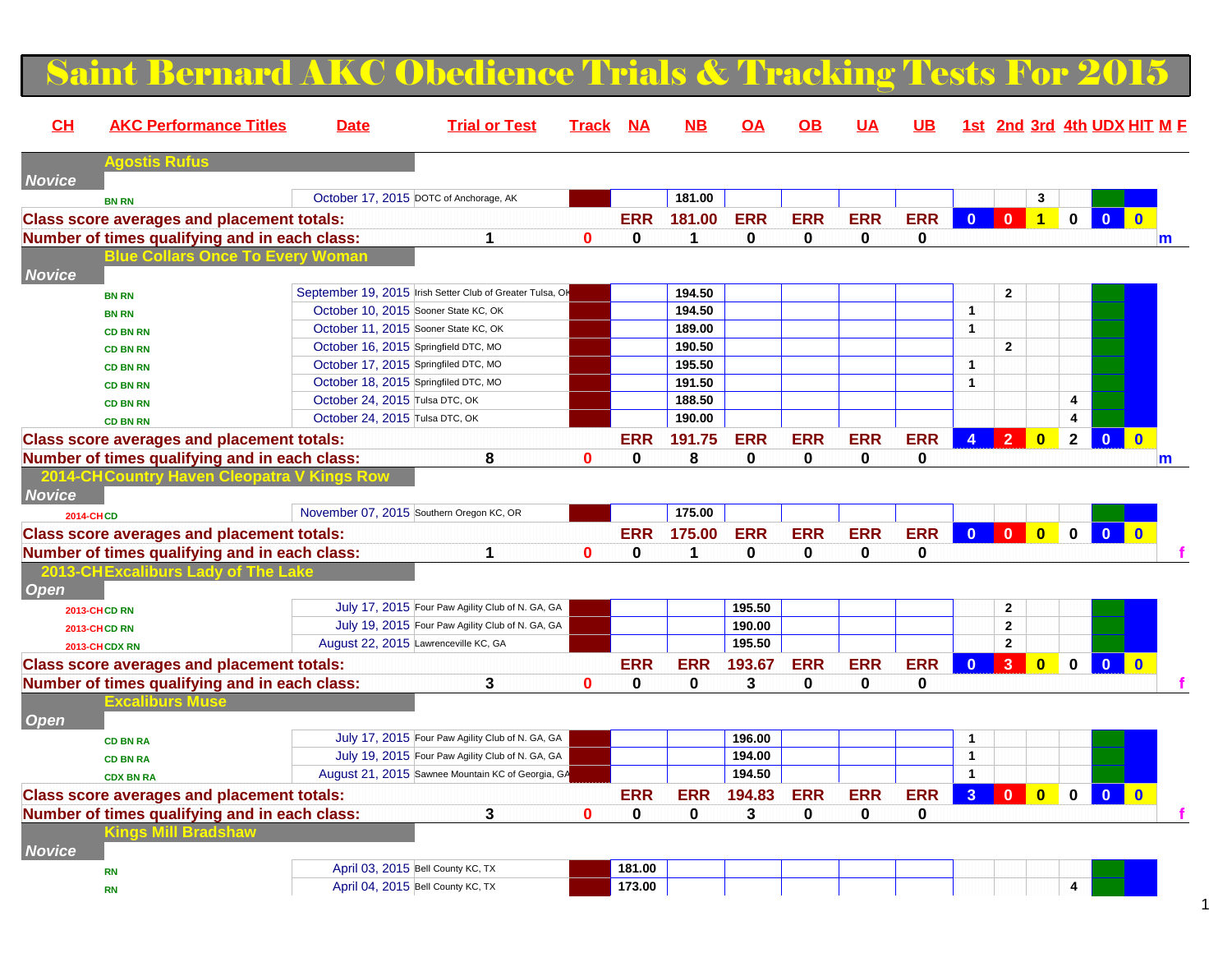| CL                | <b>AKC Performance Titles</b>                     | <b>Date</b> | <b>Trial or Test</b>                                 | <b>Track</b> | <b>NA</b>  | <b>NB</b>     | <b>OA</b>  | <b>OB</b>  | UA         | <b>UB</b>  |                      |              |                         |              |                         | <u>1st 2nd 3rd 4th UDX HIT M F</u> |
|-------------------|---------------------------------------------------|-------------|------------------------------------------------------|--------------|------------|---------------|------------|------------|------------|------------|----------------------|--------------|-------------------------|--------------|-------------------------|------------------------------------|
|                   | <b>RN/CD</b>                                      |             | April 05, 2015 Bell County KC, TX                    |              | 185.50     |               |            |            |            |            |                      |              | 3                       |              |                         |                                    |
|                   | <b>Class score averages and placement totals:</b> |             |                                                      |              | 179.83     | <b>ERR</b>    | <b>ERR</b> | <b>ERR</b> | <b>ERR</b> | <b>ERR</b> |                      | $\bf{0}$     | $\overline{1}$          | $\mathbf 1$  | $\mathbf{0}$            |                                    |
|                   | Number of times qualifying and in each class:     |             | 3                                                    | $\bf{0}$     | 3          | 0             | 0          | 0          | 0          | 0          |                      |              |                         |              |                         | m                                  |
|                   | 2015-GCHMistihil Over The Moon                    |             |                                                      |              |            |               |            |            |            |            |                      |              |                         |              |                         |                                    |
| <b>Novice</b>     |                                                   |             |                                                      |              |            |               |            |            |            |            |                      |              |                         |              |                         |                                    |
| <b>2015-GCHRN</b> |                                                   |             | April 24, 2015 SBC of Pacific Coast, CA              |              |            | 185.00        |            |            |            |            |                      |              |                         |              |                         |                                    |
|                   | <b>Class score averages and placement totals:</b> |             |                                                      |              | <b>ERR</b> | 185.00        | <b>ERR</b> | <b>ERR</b> | <b>ERR</b> | <b>ERR</b> |                      | $\mathbf{0}$ | $\overline{\mathbf{0}}$ | $\mathbf 0$  | $\bf{0}$                |                                    |
|                   | Number of times qualifying and in each class:     |             | 1                                                    | 0            | 0          | 1             | 0          | 0          | 0          | 0          |                      |              |                         |              |                         |                                    |
|                   | <b>2014-CHMistihil Promises Promises Rules</b>    |             |                                                      |              |            |               |            |            |            |            |                      |              |                         |              |                         |                                    |
| <b>Novice</b>     |                                                   |             |                                                      |              |            |               |            |            |            |            |                      |              |                         |              |                         |                                    |
|                   | <b>2014-CHBN RN</b>                               |             | February 08, 2015 SBC of Puget Sound, WA             |              |            | 183.00        |            |            |            |            | 1                    |              |                         |              |                         |                                    |
|                   | 2014-CHCD BN RN                                   |             | August 13, 2015 Mt. Rainier WDC, WA                  |              |            | 180.00        |            |            |            |            | $\mathbf{1}$         |              |                         |              |                         |                                    |
|                   | <b>Class score averages and placement totals:</b> |             |                                                      |              | <b>ERR</b> | 181.50        | <b>ERR</b> | <b>ERR</b> | <b>ERR</b> | <b>ERR</b> | $\overline{2}$       | $\mathbf{0}$ | $\overline{\mathbf{0}}$ | $\mathbf{0}$ | $\overline{\mathbf{0}}$ |                                    |
|                   | Number of times qualifying and in each class:     |             | $\mathbf{2}$                                         | 0            | 0          | $\mathbf 2$   | 0          | 0          | 0          | 0          |                      |              |                         |              |                         |                                    |
|                   | <b>Roaming Through The Snowflakes</b>             |             |                                                      |              |            |               |            |            |            |            |                      |              |                         |              |                         |                                    |
| <b>Novice</b>     |                                                   |             |                                                      |              |            |               |            |            |            |            |                      |              |                         |              |                         |                                    |
|                   | <b>CD RE</b>                                      |             | May 17, 2015 Southern Oregon KC, OR                  |              | 185.00     |               |            |            |            |            | -1                   |              |                         |              |                         |                                    |
|                   | <b>Class score averages and placement totals:</b> |             |                                                      |              | 185.00     | <b>ERR</b>    | <b>ERR</b> | <b>ERR</b> | <b>ERR</b> | <b>ERR</b> |                      | $\mathbf{0}$ | $\overline{\mathbf{0}}$ | $\mathbf{0}$ | $\overline{\mathbf{0}}$ |                                    |
|                   | Number of times qualifying and in each class:     |             | 1                                                    | $\mathbf 0$  |            | 0             | 0          | 0          | 0          | 0          |                      |              |                         |              |                         | m                                  |
|                   | SGT. Peppers Doctor Robert                        |             |                                                      |              |            |               |            |            |            |            |                      |              |                         |              |                         |                                    |
| <b>Novice</b>     |                                                   |             |                                                      |              |            |               |            |            |            |            |                      |              |                         |              |                         |                                    |
|                   | <b>CD BN PCD RN</b>                               |             | August 20, 2015 Griffin Georgia KC, GA               |              |            | 190.50        |            |            |            |            |                      |              |                         | 4            |                         |                                    |
|                   | <b>CD BN PCD RN</b>                               |             | October 02, 2015 SBC of America #42, NM              |              |            | 185.50        |            |            |            |            | $\mathbf{1}$         |              |                         |              |                         |                                    |
|                   | <b>Class score averages and placement totals:</b> |             |                                                      |              | <b>ERR</b> | 188.00        | <b>ERR</b> | <b>ERR</b> | <b>ERR</b> | <b>ERR</b> |                      | $\mathbf{0}$ | $\overline{\mathbf{0}}$ | $\mathbf{1}$ | $\mathbf{0}$            | $\mathbf 0$                        |
|                   | Number of times qualifying and in each class:     |             | $\mathbf{2}$                                         | $\mathbf 0$  | 0          | $\mathbf 2$   | 0          | 0          | 0          | 0          |                      |              |                         |              |                         | m                                  |
|                   | SGT. Peppers Wanna                                |             |                                                      |              |            |               |            |            |            |            |                      |              |                         |              |                         |                                    |
| <b>Novice</b>     |                                                   |             |                                                      |              |            |               |            |            |            |            |                      |              |                         |              |                         |                                    |
|                   | <b>CD BN RN</b>                                   |             | June 27, 2015 Dalmatian Club of Greater Atlanta, G.  |              | 188.00     |               |            |            |            |            |                      |              |                         |              |                         |                                    |
|                   | <b>CD BN RN</b>                                   |             | October 02, 2015 SBC of America #42, NM              |              |            | 184.50        |            |            |            |            |                      | $\mathbf{1}$ |                         |              |                         |                                    |
|                   | <b>Class score averages and placement totals:</b> |             |                                                      |              |            | 188.00 184.50 | <b>ERR</b> | <b>ERR</b> | <b>ERR</b> | <b>ERR</b> |                      | 1            | $\mathbf{0}$            | $\mathbf 0$  | $\overline{\mathbf{0}}$ | $\mathbf{0}$                       |
|                   | Number of times qualifying and in each class:     |             | 2                                                    | $\mathbf{0}$ | 1          | 1             | 0          | 0          | 0          | 0          |                      |              |                         |              |                         | m                                  |
|                   | <b>Snowy Pines Hummer</b>                         |             |                                                      |              |            |               |            |            |            |            |                      |              |                         |              |                         |                                    |
| Open              |                                                   |             | October 02, 2015 SBC of America #42, NM              |              |            |               |            |            |            |            |                      |              |                         |              |                         |                                    |
|                   | <b>See Performance Data</b>                       |             |                                                      |              |            |               |            | 188.50     |            |            | $\mathbf{1}$         |              |                         |              |                         |                                    |
|                   | <b>Class score averages and placement totals:</b> |             |                                                      |              | <b>ERR</b> | <b>ERR</b>    | <b>ERR</b> | 188.50     | <b>ERR</b> | <b>ERR</b> | $\blacktriangleleft$ | $\mathbf{0}$ | $\overline{\mathbf{0}}$ | $\mathbf{0}$ | $\bullet$               |                                    |
|                   | Number of times qualifying and in each class:     |             | 1                                                    | 0            | 0          | 0             | 0          | 1          | 0          | 0          |                      |              |                         |              |                         | $\mathbf m$                        |
|                   | <b>Stoans Tea 'N Biscotti of Luma</b>             |             |                                                      |              |            |               |            |            |            |            |                      |              |                         |              |                         |                                    |
| <b>Novice</b>     |                                                   |             | December 04, 2015 Shoreline DFA of Orange County, CA |              |            | 193.50        |            |            |            |            | -1                   |              |                         |              |                         |                                    |
|                   | <b>RN</b>                                         |             |                                                      |              |            |               |            |            |            |            |                      | $\mathbf{0}$ |                         |              |                         |                                    |
|                   | <b>Class score averages and placement totals:</b> |             |                                                      |              | <b>ERR</b> | 193.50        | <b>ERR</b> | <b>ERR</b> | <b>ERR</b> | <b>ERR</b> |                      |              | $\overline{\mathbf{0}}$ | $\mathbf{0}$ | $\bullet$               | $\blacksquare$                     |
|                   | Number of times qualifying and in each class:     |             | 1                                                    | 0            | 0          | $\mathbf 1$   | 0          | 0          | 0          | 0          |                      |              |                         |              |                         |                                    |
|                   | <b>Summerlyns U R My Keb V Showme</b>             |             |                                                      |              |            |               |            |            |            |            |                      |              |                         |              |                         |                                    |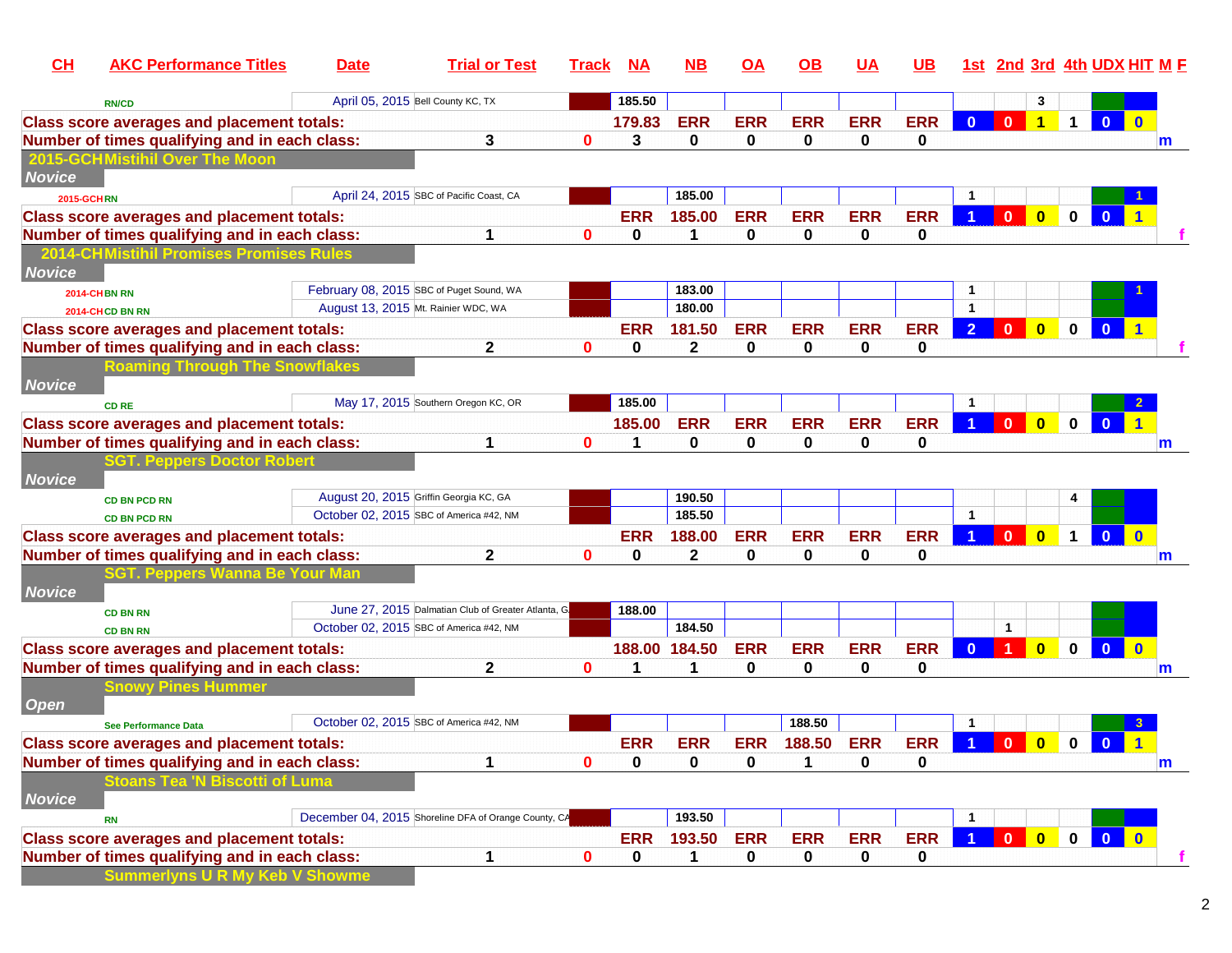| CH            | <b>AKC Performance Titles</b>                     | <b>Date</b>                    | <b>Trial or Test</b>                         | Track | <b>NA</b>  | <b>NB</b>  | <b>OA</b>  | <u>OB</u>            | UA         | <b>UB</b>  |              |                |                      |             |              | 1st 2nd 3rd 4th UDX HIT M E |
|---------------|---------------------------------------------------|--------------------------------|----------------------------------------------|-------|------------|------------|------------|----------------------|------------|------------|--------------|----------------|----------------------|-------------|--------------|-----------------------------|
| <b>Novice</b> |                                                   |                                |                                              |       |            |            |            |                      |            |            |              |                |                      |             |              |                             |
|               | <b>BN RN</b>                                      |                                | March 12, 2015 Mound City OTC, MO            |       |            | 174.00     |            |                      |            |            |              |                |                      |             |              |                             |
|               | <b>BN RN</b>                                      |                                | June 20, 2015 North St. Louis County OTC, MO |       |            | 177.00     |            |                      |            |            |              |                |                      |             |              |                             |
|               | <b>CD BN RN</b>                                   |                                | June 21, 2015 North St. Louis County OTC, MO |       |            | 185.50     |            |                      |            |            |              |                |                      |             |              |                             |
|               | <b>Class score averages and placement totals:</b> |                                |                                              |       | <b>ERR</b> | 178.83     | <b>ERR</b> | <b>ERR</b>           | <b>ERR</b> | <b>ERR</b> | $\mathbf{0}$ | $\mathbf{0}$   | $\mathbf{0}$         | $\mathbf 0$ | $\mathbf{0}$ | $\mathbf{0}$                |
|               | Number of times qualifying and in each class:     |                                | 3                                            | 0     | 0          | 3          | 0          | 0                    | 0          | 0          |              |                |                      |             |              |                             |
|               | 2011-GCH Vicdorys Pretty In Pink Diamonds         |                                |                                              |       |            |            |            |                      |            |            |              |                |                      |             |              |                             |
| <b>Novice</b> |                                                   |                                |                                              |       |            |            |            |                      |            |            |              |                |                      |             |              |                             |
|               | 2011-GCHCD BN RA                                  | January 12, 2015 Tacoma KC, WA |                                              |       | 176.50     |            |            |                      |            |            |              |                | 3                    |             |              |                             |
|               | <b>Class score averages and placement totals:</b> |                                |                                              |       | 176.50     | <b>ERR</b> | <b>ERR</b> | <b>ERR</b>           | <b>ERR</b> | <b>ERR</b> | $\mathbf{0}$ | $\mathbf{0}$   | $\blacktriangleleft$ | $\mathbf 0$ | $\mathbf{0}$ |                             |
|               | Number of times qualifying and in each class:     |                                |                                              | 0     |            | 0          | 0          | 0                    | 0          | 0          |              |                |                      |             |              |                             |
|               | Overall class averages and placement totals:      |                                |                                              |       | 181.50     |            |            | 186.43 194.25 188.50 | <b>ERR</b> | <b>ERR</b> | 14           | $6\phantom{1}$ | $3 \quad 4$          |             |              | $\overline{\mathbf{4}}$     |
|               | <b>Overall qualifying scores:</b>                 |                                | 33                                           | 0     | 6          | 20         | 6          |                      | 0          | 0          |              |                |                      |             |              |                             |
|               |                                                   |                                |                                              |       |            |            |            |                      |            |            |              |                |                      |             |              |                             |

Obedience Scores changed to current system in 1948. Prior to 1948 the scoring system was different.<br>The Maximum Early Scores were: Novice 100 points, Open 250 points & Utility 400 points.<br>Early Titles required ONLY TWO qu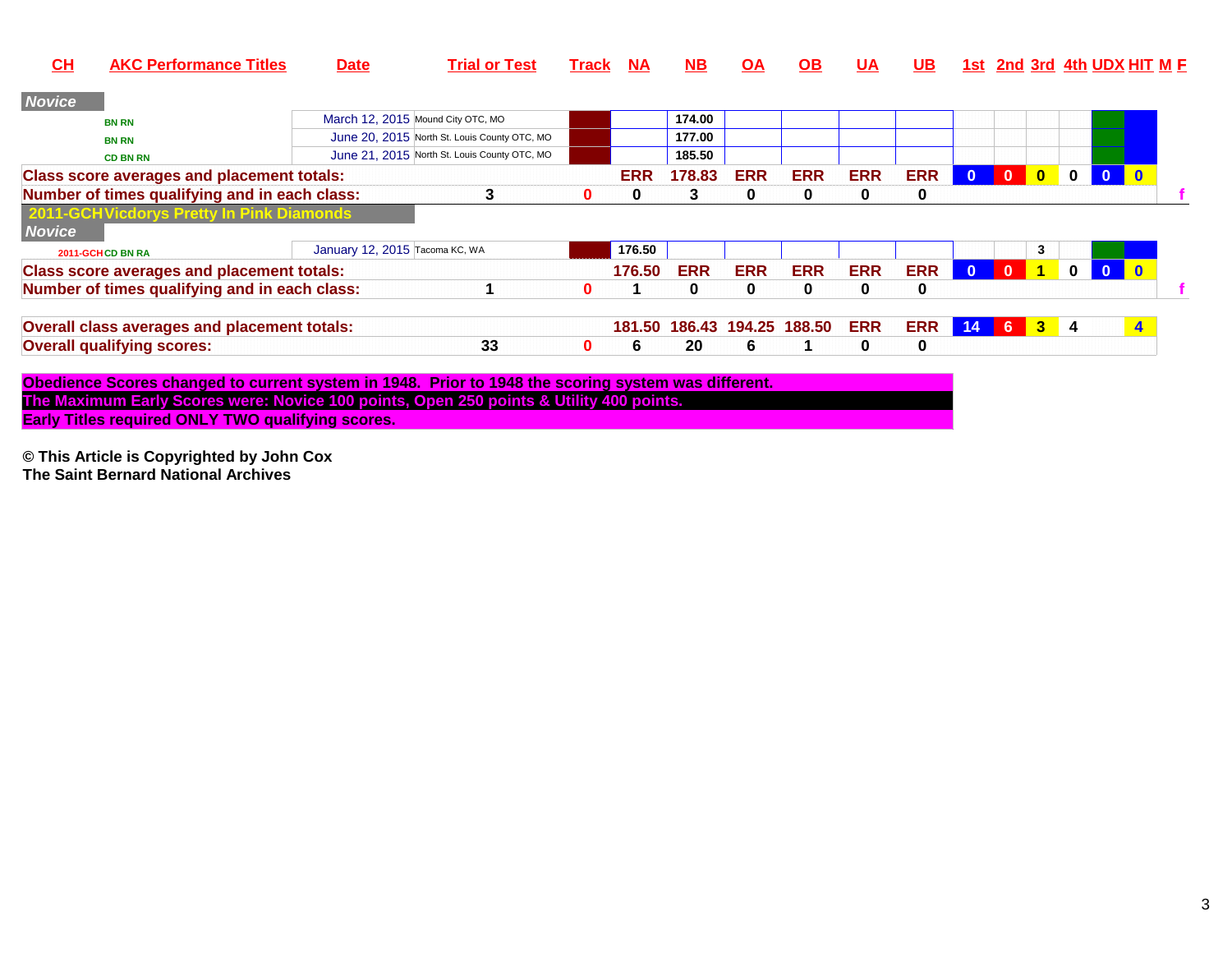# Saint Bernard AKC Novice {CD} Obedience Scores For 2015

| CH<br><b>AKC Performance Titles</b>               | <b>Date</b>                              | <b>Trial</b>                                              | ΝA         | NB.          |                         |                         |                         |                        | 1st 2nd 3rd 4th HIT A |              |              |                      |              |
|---------------------------------------------------|------------------------------------------|-----------------------------------------------------------|------------|--------------|-------------------------|-------------------------|-------------------------|------------------------|-----------------------|--------------|--------------|----------------------|--------------|
| <b>Agostis Rufus</b>                              |                                          |                                                           |            |              |                         |                         |                         |                        |                       |              |              |                      |              |
| <b>BN RN</b>                                      | October 17, 2015 DOTC of Anchorage, AK   |                                                           |            | 181.00       |                         |                         | 3                       |                        |                       |              |              |                      |              |
| <b>Class score averages and placement totals:</b> |                                          |                                                           | <b>ERR</b> | 181.00 0 0   |                         |                         | $\vert$ 1 $\vert$       | $\mathbf 0$            | $\bullet$             | $\mathbf{0}$ | $\mathbf{0}$ | $\mathbf{0}$         |              |
| Number of times qualifying and in each class:     |                                          | 1                                                         | 0          | 1            |                         |                         |                         |                        |                       |              |              |                      | m            |
| <b>Blue Collars Once To Every Woman</b>           |                                          |                                                           |            |              |                         |                         |                         |                        |                       |              |              |                      |              |
| <b>BN RN</b>                                      |                                          | September 19, 2015 Irish Setter Club of Greater Tulsa, OK |            | 194.50       |                         | $\mathbf{2}$            |                         |                        |                       |              |              |                      |              |
| <b>BN RN</b>                                      | October 10, 2015 Sooner State KC, OK     |                                                           |            | 194.50       | $\mathbf{1}$            |                         |                         |                        |                       |              |              |                      |              |
| <b>CD BN RN</b>                                   | October 11, 2015 Sooner State KC, OK     |                                                           |            | 189.00       | $\overline{1}$          |                         |                         |                        |                       |              |              |                      |              |
| <b>CD BN RN</b>                                   | October 16, 2015 Springfield DTC, MO     |                                                           |            | 190.50       |                         | $\overline{2}$          |                         |                        |                       |              |              |                      |              |
| <b>CD BN RN</b>                                   | October 17, 2015 Springfiled DTC, MO     |                                                           |            | 195.50       | $\overline{1}$          |                         |                         |                        |                       |              |              |                      |              |
| <b>CD BN RN</b>                                   | October 18, 2015 Springfiled DTC, MO     |                                                           |            | 191.50       | $\mathbf{1}$            |                         |                         |                        |                       |              |              |                      |              |
| <b>CD BN RN</b>                                   | October 24, 2015 Tulsa DTC, OK           |                                                           |            | 188.50       |                         |                         |                         | 4                      |                       |              |              |                      |              |
| <b>CD BN RN</b>                                   | October 24, 2015 Tulsa DTC, OK           |                                                           |            | 190.00       |                         |                         |                         | $\boldsymbol{\Lambda}$ |                       |              |              |                      |              |
| <b>Class score averages and placement totals:</b> |                                          |                                                           | <b>ERR</b> | 191.75       |                         | $\overline{2}$          | $\mathbf{0}$            | $\mathbf{2}$           | $\bf{0}$              | $\mathbf{0}$ |              | $\mathbf{0}$         |              |
| Number of times qualifying and in each class:     |                                          | 8                                                         | 0          | 8            |                         |                         |                         |                        |                       |              |              |                      | m            |
| 2014-CH Country Haven Cleopatra V Kings Row       |                                          |                                                           |            |              |                         |                         |                         |                        |                       |              |              |                      |              |
| <b>2014-CHCD</b>                                  | November 07, 2015 Southern Oregon KC, OR |                                                           |            | 175.00       |                         |                         |                         |                        |                       |              |              |                      |              |
| <b>Class score averages and placement totals:</b> |                                          |                                                           | <b>ERR</b> | 175.00       | $\overline{\mathbf{0}}$ | $\overline{\mathbf{0}}$ | $\overline{\mathbf{0}}$ | $\mathbf 0$            | $\bullet$             | $\mathbf{0}$ | $\mathbf{0}$ | $\mathbf{0}$         |              |
| Number of times qualifying and in each class:     |                                          |                                                           | 0          | 1            |                         |                         |                         |                        |                       |              |              |                      |              |
| <b>Kings Mill Bradshaw</b>                        |                                          |                                                           |            |              |                         |                         |                         |                        |                       |              |              |                      |              |
| <b>RN</b>                                         | April 03, 2015 Bell County KC, TX        |                                                           | 181.00     |              |                         |                         |                         |                        |                       |              |              |                      |              |
| <b>RN</b>                                         | April 04, 2015 Bell County KC, TX        |                                                           | 173.00     |              |                         |                         |                         | 4                      |                       |              |              |                      |              |
| <b>RN/CD</b>                                      | April 05, 2015 Bell County KC, TX        |                                                           | 185.50     |              |                         |                         | 3                       |                        |                       |              |              |                      |              |
| <b>Class score averages and placement totals:</b> |                                          |                                                           | 179.83     | <b>ERR</b>   | $\mathbf{0}$            | $\mathbf{0}$            | $\blacksquare$ 1        | $\mathbf 1$            | $\mathbf{0}$          |              |              | $\mathbf{0}$         |              |
| Number of times qualifying and in each class:     |                                          | 3                                                         | 3          | 0            |                         |                         |                         |                        |                       |              |              |                      | m            |
| 2015-GCHMistihil Over The Moon                    |                                          |                                                           |            |              |                         |                         |                         |                        |                       |              |              |                      |              |
| <b>2015-GCHRN</b>                                 |                                          | April 24, 2015 SBC of Pacific Coast, CA                   |            | 185.00       | $\overline{1}$          |                         |                         |                        |                       |              |              | $\mathbf{1}$         |              |
| <b>Class score averages and placement totals:</b> |                                          |                                                           | <b>ERR</b> | 185.00       | 1 <sup>1</sup>          | $\mathbf{0}$            | $\bullet$               | $\mathbf 0$            |                       | $\mathbf{0}$ |              |                      |              |
| Number of times qualifying and in each class:     |                                          |                                                           | 0          |              |                         |                         |                         |                        |                       |              |              |                      |              |
| 2014-CHMistihil Promises Promises Rules           |                                          |                                                           |            |              |                         |                         |                         |                        |                       |              |              |                      |              |
| <b>2014-CHBN RN</b>                               | February 08, 2015 SBC of Puget Sound, WA |                                                           |            | 183.00       | $\mathbf{1}$            |                         |                         |                        |                       |              |              |                      |              |
| 2014-CHCD BN RN                                   | August 13, 2015 Mt. Rainier WDC, WA      |                                                           |            | 180.00       | $\overline{1}$          |                         |                         |                        |                       |              |              |                      |              |
| <b>Class score averages and placement totals:</b> |                                          |                                                           | <b>ERR</b> | 181.50       | $\overline{2}$          | $\mathbf{0}$            | $\overline{\mathbf{0}}$ | $\mathbf 0$            | $\blacktriangleleft$  | $\mathbf{0}$ | $\Omega$     | $\blacktriangleleft$ |              |
| Number of times qualifying and in each class:     |                                          | $\overline{\mathbf{2}}$                                   | 0          | $\mathbf{2}$ |                         |                         |                         |                        |                       |              |              |                      |              |
| <b>Roaming Through The Snowflakes</b>             |                                          |                                                           |            |              |                         |                         |                         |                        |                       |              |              |                      |              |
| <b>CD RE</b>                                      |                                          | May 17, 2015 Southern Oregon KC, OR                       | 185.00     |              | $\mathbf{1}$            |                         |                         |                        |                       |              |              |                      |              |
| <b>Class score averages and placement totals:</b> |                                          |                                                           | 185.00     | <b>ERR</b>   |                         | $\mathbf{0}$            | $\bf{0}$                | $\bf{0}$               |                       | $\mathbf{0}$ | n            |                      |              |
| Number of times qualifying and in each class:     |                                          | 1                                                         | 1          | $\bf{0}$     |                         |                         |                         |                        |                       |              |              |                      | $\mathsf{m}$ |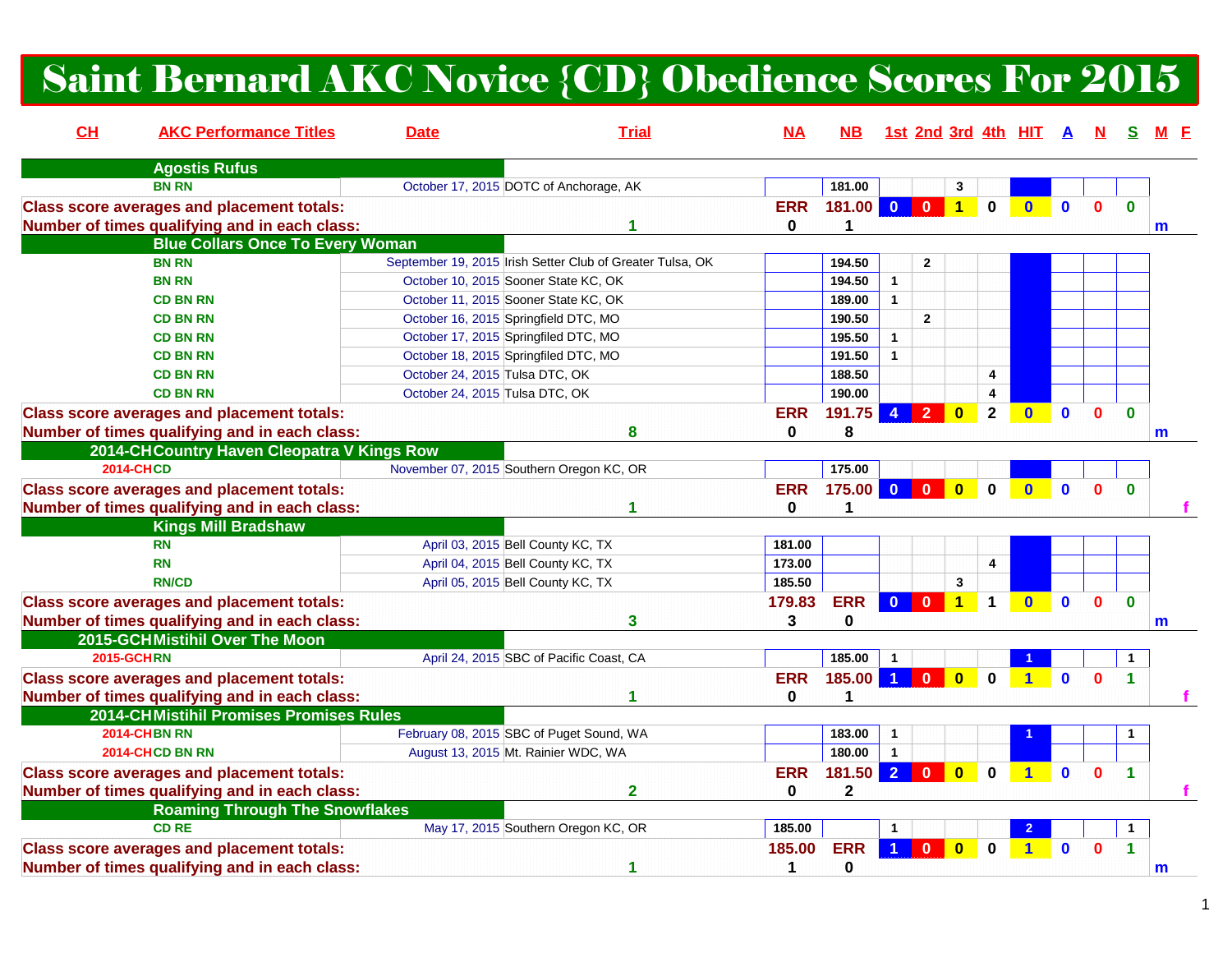| CL                                | <b>AKC Performance Titles</b>                                                                       | <b>Date</b>                             | <b>Trial</b>                                         | M          | <b>NB</b>          |                      | 1st 2nd 3rd 4th HIT A |                         |                      |              |              |              |              |   |
|-----------------------------------|-----------------------------------------------------------------------------------------------------|-----------------------------------------|------------------------------------------------------|------------|--------------------|----------------------|-----------------------|-------------------------|----------------------|--------------|--------------|--------------|--------------|---|
|                                   | <b>SGT. Peppers Doctor Robert</b>                                                                   |                                         |                                                      |            |                    |                      |                       |                         |                      |              |              |              |              |   |
|                                   | <b>CD BN PCD RN</b>                                                                                 | August 20, 2015 Griffin Georgia KC, GA  |                                                      |            | 190.50             |                      |                       |                         | 4                    |              |              |              |              |   |
|                                   | <b>CD BN PCD RN</b>                                                                                 | October 02, 2015 SBC of America #42, NM |                                                      |            | 185.50             | $\blacktriangleleft$ |                       |                         |                      |              |              |              |              |   |
|                                   | <b>Class score averages and placement totals:</b>                                                   |                                         |                                                      | <b>ERR</b> | 188.00             | $\blacktriangleleft$ | $\mathbf{0}$          | $\mathbf{0}$            | $\blacktriangleleft$ | $\mathbf{0}$ | $\mathbf{0}$ | $\bf{0}$     | $\bf{0}$     |   |
|                                   | Number of times qualifying and in each class:                                                       |                                         | 2                                                    | $\bf{0}$   | $\overline{2}$     |                      |                       |                         |                      |              |              |              |              | m |
|                                   | <b>SGT. Peppers Wanna Be Your Man</b>                                                               |                                         |                                                      |            |                    |                      |                       |                         |                      |              |              |              |              |   |
|                                   | <b>CD BN RN</b>                                                                                     |                                         | June 27, 2015 Dalmatian Club of Greater Atlanta, GA  | 188.00     |                    |                      |                       |                         |                      |              |              |              |              |   |
|                                   | <b>CD BN RN</b>                                                                                     | October 02, 2015 SBC of America #42, NM |                                                      |            | 184.50             |                      | $\blacktriangleleft$  |                         |                      |              |              |              |              |   |
|                                   | <b>Class score averages and placement totals:</b>                                                   |                                         |                                                      |            | 188.00 184.50      | $\overline{0}$       | 1                     | $\mathbf{0}$            | $\bf{0}$             |              | $\mathbf{0}$ | $\Omega$     | $\bf{0}$     |   |
|                                   | Number of times qualifying and in each class:                                                       |                                         | 2                                                    | 1          |                    |                      |                       |                         |                      |              |              |              |              | m |
|                                   | <b>Stoans Tea 'N Biscotti of Luma</b>                                                               |                                         |                                                      |            |                    |                      |                       |                         |                      |              |              |              |              |   |
|                                   | <b>RN</b>                                                                                           |                                         | December 04, 2015 Shoreline DFA of Orange County, CA |            | 193.50             |                      |                       |                         |                      |              |              |              |              |   |
|                                   | <b>Class score averages and placement totals:</b>                                                   |                                         |                                                      | <b>ERR</b> | 193.50             | $\blacktriangleleft$ | $\mathbf{0}$          | $\overline{\mathbf{0}}$ | $\mathbf{0}$         | $\mathbf{0}$ | $\mathbf 0$  | $\mathbf{0}$ | $\Omega$     |   |
|                                   | Number of times qualifying and in each class:                                                       |                                         |                                                      | 0          |                    |                      |                       |                         |                      |              |              |              |              |   |
|                                   | <b>Summerlyns U R My Keb V Showme</b>                                                               |                                         |                                                      |            |                    |                      |                       |                         |                      |              |              |              |              |   |
|                                   | <b>BN RN</b>                                                                                        | March 12, 2015 Mound City OTC, MO       |                                                      |            | 174.00             |                      |                       |                         |                      |              |              |              |              |   |
|                                   | <b>BN RN</b>                                                                                        |                                         | June 20, 2015 North St. Louis County OTC, MO         |            | 177.00             |                      |                       |                         |                      |              |              |              |              |   |
|                                   | <b>CD BN RN</b>                                                                                     |                                         | June 21, 2015 North St. Louis County OTC, MO         |            | 185.50             |                      |                       |                         |                      |              |              |              |              |   |
|                                   | <b>Class score averages and placement totals:</b>                                                   |                                         |                                                      | <b>ERR</b> | 178.83             | $\mathbf{0}$         | $\mathbf{0}$          | $\overline{\mathbf{0}}$ | $\bf{0}$             | $\mathbf{0}$ | $\mathbf{0}$ | $\Omega$     | $\Omega$     |   |
|                                   | Number of times qualifying and in each class:                                                       |                                         | 3                                                    | 0          | 3                  |                      |                       |                         |                      |              |              |              |              |   |
|                                   | 2011-GCH Vicdorys Pretty In Pink Diamonds                                                           |                                         |                                                      |            |                    |                      |                       |                         |                      |              |              |              |              |   |
|                                   | 2011-GCHCD BN RA                                                                                    | January 12, 2015 Tacoma KC, WA          |                                                      | 176.50     |                    |                      |                       | 3                       |                      |              |              |              |              |   |
|                                   | <b>Class score averages and placement totals:</b>                                                   |                                         |                                                      | 176.50     | <b>ERR</b>         | $\mathbf{0}$         | $\mathbf{0}$          | 4                       | $\mathbf{0}$         | $\mathbf{0}$ | $\mathbf{0}$ | $\Omega$     | $\mathbf{0}$ |   |
|                                   | Number of times qualifying and in each class:                                                       |                                         |                                                      | 1          | $\bf{0}$           |                      |                       |                         |                      |              |              |              |              |   |
|                                   |                                                                                                     |                                         |                                                      |            |                    |                      |                       |                         |                      |              |              |              |              |   |
|                                   | Overall class averages and placement totals:                                                        |                                         |                                                      |            | 181.50 186.43 10 3 |                      |                       | 3 <sup>1</sup>          | 4                    | 3            | $\mathbf{0}$ | 0            | 3            |   |
| <b>Overall qualifying scores:</b> |                                                                                                     |                                         | 26                                                   | 6          | 20                 |                      |                       |                         |                      |              |              |              |              |   |
|                                   |                                                                                                     |                                         |                                                      |            |                    |                      |                       |                         |                      |              |              |              |              |   |
|                                   | *Code* A = All Breed Trial; N = SBC of America's Trial; S = Saint Bernard Independent Specialty     |                                         |                                                      |            |                    |                      |                       |                         |                      |              |              |              |              |   |
|                                   | The HIT (High In Trial) total reflects ONLY the HITs from the Novice Classes.                       |                                         |                                                      |            |                    |                      |                       |                         |                      |              |              |              |              |   |
|                                   | The Dog may have earned other HITs from the Open or Utility not shown on the Novice Report          |                                         |                                                      |            |                    |                      |                       |                         |                      |              |              |              |              |   |
|                                   |                                                                                                     |                                         |                                                      |            |                    |                      |                       |                         |                      |              |              |              |              |   |
|                                   | Obedience Scores changed to current system in 1948. Prior to 1948 the scoring system was different. |                                         |                                                      |            |                    |                      |                       |                         |                      |              |              |              |              |   |

**The Maximum Early Scores were: Novice 100 points, Open 250 points & Utility 400 points. Early Titles required ONLY TWO qualifying scores.**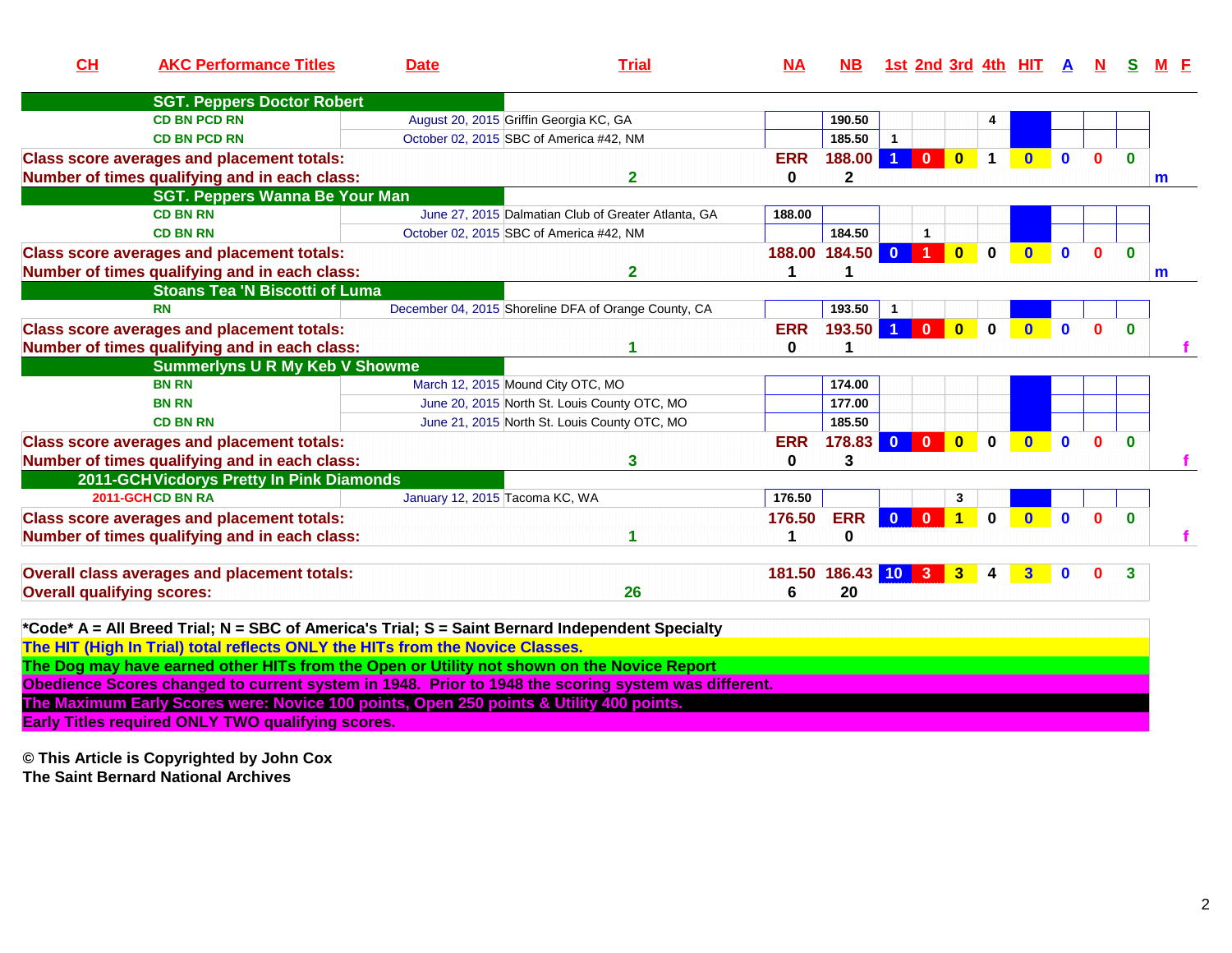# Saint Bernard AKC Open {CDX} Obedience Scores For 2015

| CH | <b>AKC Performance Titles</b>                                                                       | <b>Date</b> | <b>Trial</b>                                      | <u>OA</u>  | OB.             |                |              |              |             | 1st 2nd 3rd 4th UDX HIT A N S |              |              |          | M F |
|----|-----------------------------------------------------------------------------------------------------|-------------|---------------------------------------------------|------------|-----------------|----------------|--------------|--------------|-------------|-------------------------------|--------------|--------------|----------|-----|
|    | 2013-CHExcaliburs Lady of The Lake                                                                  |             |                                                   |            |                 |                |              |              |             |                               |              |              |          |     |
|    | <b>2013-CHCD RN</b>                                                                                 |             | July 17, 2015 Four Paw Agility Club of N. GA, GA  | 195.50     |                 |                | 2            |              |             |                               |              |              |          |     |
|    | <b>2013-CHCD RN</b>                                                                                 |             | July 19, 2015 Four Paw Agility Club of N. GA, GA  | 190.00     |                 |                | $\mathbf{2}$ |              |             |                               |              |              |          |     |
|    | 2013-CHCDX RN                                                                                       |             | August 22, 2015 Lawrenceville KC, GA              | 195.50     |                 |                | 2            |              |             |                               |              |              |          |     |
|    | <b>Class score averages and placement totals:</b>                                                   |             |                                                   | 193.67     | <b>ERR</b>      | $\mathbf{0}$   | 3            | $\mathbf{0}$ | $\bf{0}$    |                               | $\mathbf{0}$ | $\mathbf{0}$ | $\Omega$ |     |
|    | Number of times qualifying and in each class:                                                       |             | 3                                                 | 3          | 0               |                |              |              |             |                               |              |              |          |     |
|    | <b>Excaliburs Muse</b>                                                                              |             |                                                   |            |                 |                |              |              |             |                               |              |              |          |     |
|    | <b>CD BN RA</b>                                                                                     |             | July 17, 2015 Four Paw Agility Club of N. GA, GA  | 196.00     |                 |                |              |              |             |                               |              |              |          |     |
|    | <b>CD BN RA</b>                                                                                     |             | July 19, 2015 Four Paw Agility Club of N. GA, GA  | 194.00     |                 | 1              |              |              |             |                               |              |              |          |     |
|    | <b>CDX BN RA</b>                                                                                    |             | August 21, 2015 Sawnee Mountain KC of Georgia, GA | 194.50     |                 |                |              |              |             |                               |              |              |          |     |
|    | <b>Class score averages and placement totals:</b>                                                   |             |                                                   | 194.83     | <b>ERR</b>      | $\overline{3}$ | $\mathbf{0}$ | $\mathbf{0}$ | $\bf{0}$    |                               | $\Omega$     | $\Omega$     | 0        |     |
|    | Number of times qualifying and in each class:                                                       |             | 3                                                 | 3          | 0               |                |              |              |             |                               |              |              |          |     |
|    | <b>Snowy Pines Hummer</b>                                                                           |             |                                                   |            |                 |                |              |              |             |                               |              |              |          |     |
|    | See Performance Data                                                                                |             | October 02, 2015 SBC of America #42, NM           |            | 188.50          | $\mathbf{1}$   |              |              |             |                               |              |              |          |     |
|    | <b>Class score averages and placement totals:</b>                                                   |             |                                                   | <b>ERR</b> | 188.50          |                | $\mathbf{0}$ | $\bf{0}$     | 0           |                               | $\mathbf{0}$ |              | $\Omega$ |     |
|    | Number of times qualifying and in each class:                                                       |             |                                                   | 0          |                 |                |              |              |             |                               |              |              |          | m   |
|    |                                                                                                     |             |                                                   |            |                 |                |              |              |             |                               |              |              |          |     |
|    | <b>Overall class averages and placement totals:</b>                                                 |             |                                                   |            | 194.25 188.50 4 |                | 3            | $\bullet$    | $\mathbf 0$ |                               | $\Omega$     |              |          |     |
|    | <b>Overall qualifying scores:</b>                                                                   |             |                                                   | 6          |                 |                |              |              |             |                               |              |              |          |     |
|    |                                                                                                     |             |                                                   |            |                 |                |              |              |             |                               |              |              |          |     |
|    | *Code* A = All Breed Trial; N = SBC of America's Trial; S = Saint Bernard Independent Specialty     |             |                                                   |            |                 |                |              |              |             |                               |              |              |          |     |
|    | The HIT (High In Trial) total reflects ONLY the HITs from the Open Classes.                         |             |                                                   |            |                 |                |              |              |             |                               |              |              |          |     |
|    | The Dog may have earned other HITs from the Novice or Utility Classes not shown on the Open Report  |             |                                                   |            |                 |                |              |              |             |                               |              |              |          |     |
|    | Obedience Scores changed to current system in 1948. Prior to 1948 the scoring system was different. |             |                                                   |            |                 |                |              |              |             |                               |              |              |          |     |
|    |                                                                                                     |             |                                                   |            |                 |                |              |              |             |                               |              |              |          |     |

**The Maximum Early Scores were: Novice 100 points, Open 250 points & Utility 400 points.**

**Early Titles required ONLY TWO qualifying scores.**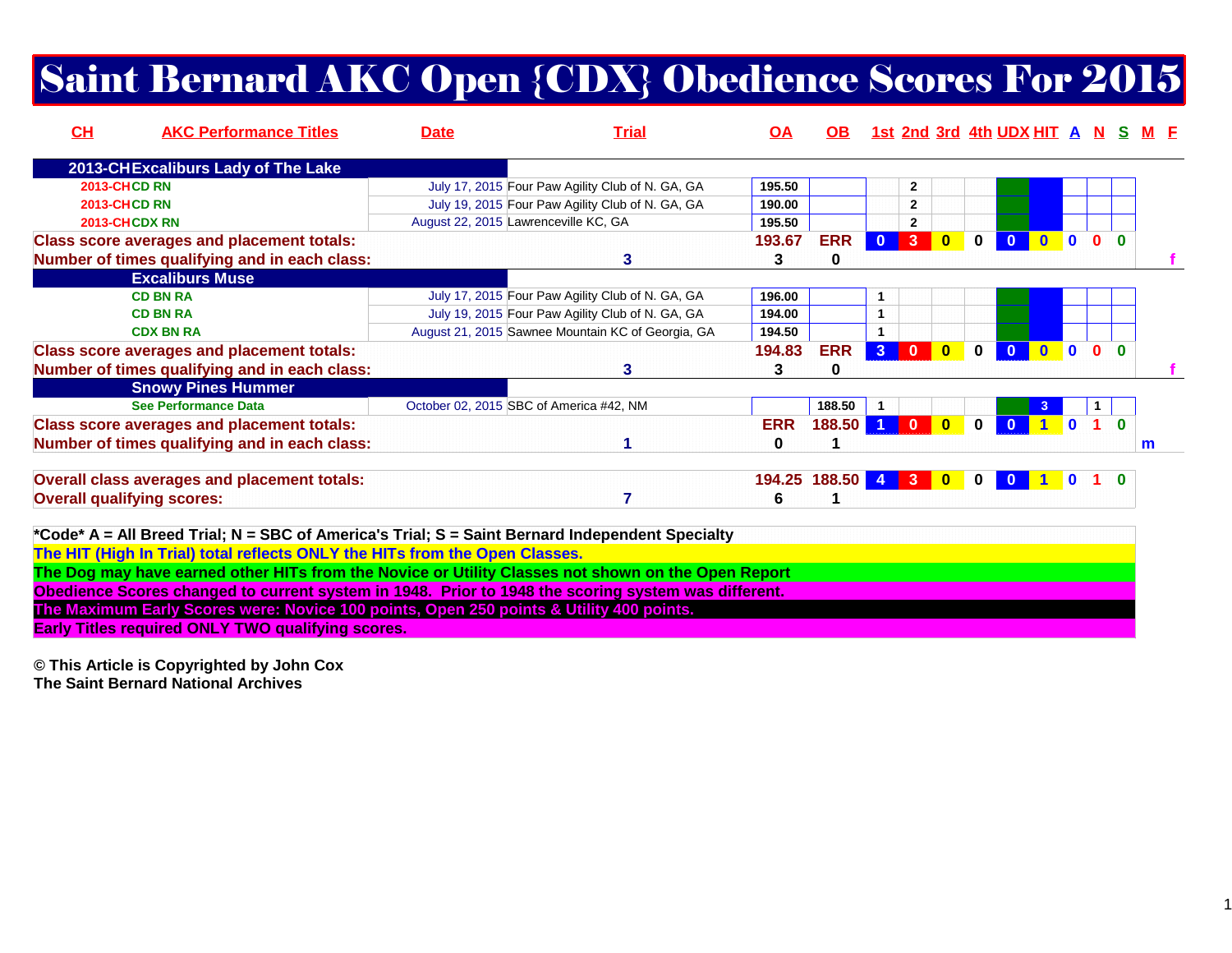# Saint Bernard AKC Advanced Scores {Open/Utility} For 2015

| CН<br><b>AKC Performance Titles</b>                | <b>Date</b> | <u>Trial</u>                                      | <b>OA</b>  | OB.        | UΑ         | UB.        | UDX HIT    |              | A              |              |          |   |
|----------------------------------------------------|-------------|---------------------------------------------------|------------|------------|------------|------------|------------|--------------|----------------|--------------|----------|---|
| 2013-CHExcaliburs Lady of The Lake                 |             |                                                   |            |            |            |            |            |              |                |              |          |   |
| 2013-CHCD RN                                       |             | July 17, 2015 Four Paw Agility Club of N. GA, GA  | 195.50     |            |            |            |            |              |                |              |          |   |
| <b>2013-CHCD RN</b>                                |             | July 19, 2015 Four Paw Agility Club of N. GA, GA  | 190.00     |            |            |            |            |              |                |              |          |   |
| 2013-CHCDXRN                                       |             | August 22, 2015 Lawrenceville KC, GA              | 195.50     |            |            |            |            |              |                |              |          |   |
| <b>Class score averages and placement totals:</b>  |             |                                                   | 193.67     | <b>ERR</b> | <b>ERR</b> | <b>ERR</b> | <b>ERR</b> | $\bullet$    | $\mathbf{0}$   |              |          |   |
| Number of times qualifying in each class:          |             |                                                   |            | 0          |            | 0          |            |              |                |              |          |   |
| <b>Excaliburs Muse</b>                             |             |                                                   |            |            |            |            |            |              |                |              |          |   |
| <b>CD BN RA</b>                                    |             | July 17, 2015 Four Paw Agility Club of N. GA, GA  | 196.00     |            |            |            |            |              |                |              |          |   |
| <b>CD BN RA</b>                                    |             | July 19, 2015 Four Paw Agility Club of N. GA, GA  | 194.00     |            |            |            |            |              |                |              |          |   |
| <b>CDX BN RA</b>                                   |             | August 21, 2015 Sawnee Mountain KC of Georgia, GA | 194.50     |            |            |            |            |              |                |              |          |   |
| <b>Class score averages and placement totals:</b>  |             |                                                   | 194.83     | <b>ERR</b> | <b>ERR</b> | <b>ERR</b> | <b>ERR</b> | $\bullet$    | $\blacksquare$ | $\mathbf{0}$ | $\Omega$ |   |
| Number of times qualifying in each class:          |             |                                                   |            | 0          |            | 0          |            |              |                |              |          |   |
| <b>Snowy Pines Hummer</b>                          |             |                                                   |            |            |            |            |            |              |                |              |          |   |
| <b>See Performance Data</b>                        |             | October 02, 2015 SBC of America #42, NM           |            | 188.50     |            |            |            |              |                |              |          |   |
| <b>Class score averages and placement totals:</b>  |             |                                                   | <b>ERR</b> | 188.50     | <b>ERR</b> | <b>ERR</b> | <b>ERR</b> | $\mathbf{1}$ | 0              |              |          |   |
| Number of times qualifying in each class:          |             |                                                   | 0          |            | 0          | 0          |            |              |                |              |          | m |
| Overall class score averages and placement totals: |             |                                                   | 194.25     | 188.50     | <b>ERR</b> | <b>ERR</b> |            |              | $\mathbf 0$    |              |          |   |
| Overall number of times qualifying in each class:  |             |                                                   |            |            |            | 0          |            |              |                |              |          |   |

| # = Number of Qualifying Scores in the Classes of Open and/or Utility                               |
|-----------------------------------------------------------------------------------------------------|
| *Code* A = All Breed Trial; N = SBC of America's Trial; S = Saint Bernard Independent Specialty     |
| The HIT (High In Trial) total reflects ONLY the HITs from the Open and/or Utility Classes.          |
| The Dog may have earned other HITs from the Novice Classes not shown on the Advanced Scores Report  |
| Obedience Scores changed to current system in 1948. Prior to 1948 the scoring system was different. |
| The Maximum Early Scores were: Novice 100 points, Open 250 points & Utility 400 points.             |
| <b>Early Titles required ONLY TWO qualifying scores.</b>                                            |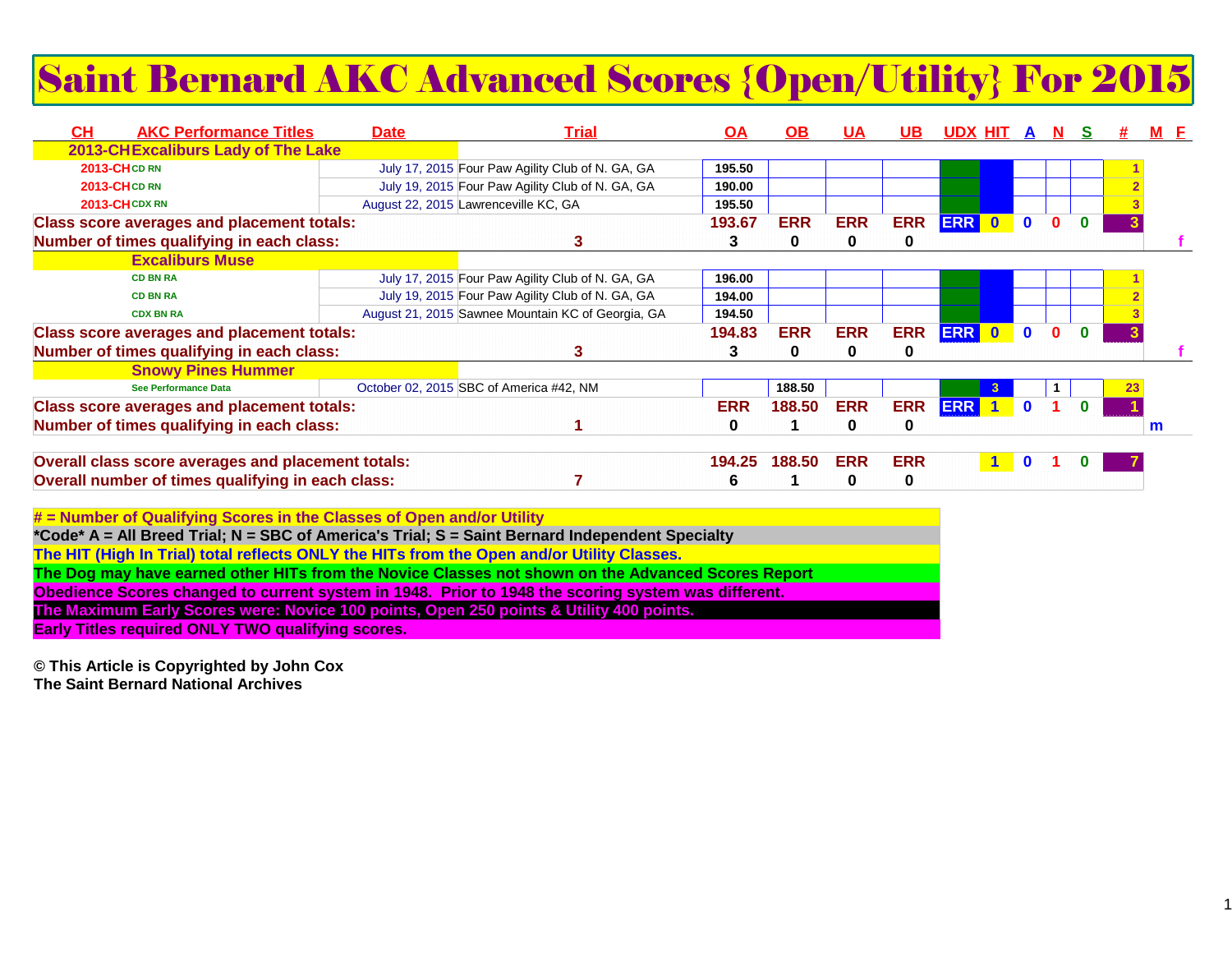## Saint Bernard Summary of AKC Obedience Optional Titling Classes of:

#### Beginner Novice, Graduate Novice, Graduate Open & Versatility For 2015

| CH        | <b>AKC Performance Titles</b>                     | <b>Date</b>                            | <b>Trial</b>                                         | BN A         | <b>BNB</b>   | <u>GN</u>    | <u>GO</u>   | <b>VER</b>   |                |                |                | 1st 2nd 3rd 4th M E  |
|-----------|---------------------------------------------------|----------------------------------------|------------------------------------------------------|--------------|--------------|--------------|-------------|--------------|----------------|----------------|----------------|----------------------|
| <b>BN</b> | <b>Agostis Ruifus</b>                             |                                        |                                                      |              |              |              |             |              |                |                |                |                      |
|           |                                                   | July 24, 2015 Cook Inlet KC, AK        |                                                      |              | 192.50       |              |             |              |                |                |                |                      |
|           |                                                   | July 25, 2015 Cook Inlet KC, AK        |                                                      |              | 183.50       |              |             |              |                |                | 3              |                      |
|           | <b>Class score averages and placement totals:</b> |                                        |                                                      | <b>ERR</b>   | 188.00       | <b>ERR</b>   | <b>ERR</b>  | <b>ERR</b>   | $\Omega$       | $\mathbf{0}$   | $\overline{1}$ | $\blacktriangleleft$ |
|           | Number of times qualifying and in each class:     |                                        | $\mathbf 2$                                          | $\bf{0}$     | $\mathbf{2}$ | $\bf{0}$     | $\mathbf 0$ | $\mathbf{0}$ |                |                |                | m                    |
| <b>BN</b> | <b>Blue Collar Once To Every Woman</b>            |                                        |                                                      |              |              |              |             |              |                |                |                |                      |
|           |                                                   | April 04, 2015 Tulsa DTC, OK           |                                                      |              | 198.00       |              |             |              | $\mathbf{1}$   |                |                |                      |
|           |                                                   | April 05, 2015 Tulsa DTC, OK           |                                                      |              | 196.50       |              |             |              |                | $\mathbf{2}$   |                |                      |
|           | <b>BN</b>                                         |                                        | April 18, 2015 Kay-9 DTC of Ponca City, OK           |              | 196.50       |              |             |              | $\mathbf{1}$   |                |                |                      |
|           | <b>Class score averages and placement totals:</b> |                                        |                                                      | <b>ERR</b>   | 197.00       | <b>ERR</b>   | <b>ERR</b>  | <b>ERR</b>   | $\overline{2}$ |                | $\mathbf{0}$   | $\mathbf{0}$         |
|           | Number of times qualifying and in each class:     |                                        | 3                                                    | 0            | 3            | 0            | 0           | 0            |                |                |                | m                    |
|           | Brandau Ridge Tal                                 |                                        |                                                      |              |              |              |             |              |                |                |                |                      |
| <b>BN</b> |                                                   |                                        |                                                      |              |              |              |             |              |                |                |                |                      |
|           |                                                   |                                        | September 26, 2015 Rockford Freeport Illinois KC, IL |              | 174.00       |              |             |              |                |                | 3              |                      |
|           | <b>Class score averages and placement totals:</b> |                                        |                                                      | <b>ERR</b>   | 174.00       | <b>ERR</b>   | <b>ERR</b>  | <b>ERR</b>   | $\overline{0}$ | $\mathbf{0}$   | $\overline{1}$ | $\bf{0}$             |
|           | Number of times qualifying and in each class:     |                                        |                                                      | $\bf{0}$     | 1            | $\bf{0}$     | $\mathbf 0$ | 0            |                |                |                |                      |
|           | <b>Clementine Rose</b>                            |                                        |                                                      |              |              |              |             |              |                |                |                |                      |
| <b>BN</b> |                                                   |                                        |                                                      |              |              |              |             |              |                |                |                |                      |
|           |                                                   |                                        | October 02, 2015 SBC of America #77/42/11, NE        | 176.00       |              |              |             |              |                |                |                |                      |
|           |                                                   | November 28, 2015 Conroe KC, TX        |                                                      | 179.50       |              |              |             |              |                |                | 3              |                      |
|           | <b>Class score averages and placement totals:</b> |                                        |                                                      | 177.75       | <b>ERR</b>   | <b>ERR</b>   | <b>ERR</b>  | <b>ERR</b>   |                | $\mathbf{0}$   | $\clubsuit$    | $\bf{0}$             |
|           | Number of times qualifying and in each class:     |                                        | $\mathbf 2$                                          | $\mathbf{2}$ | 0            | 0            | 0           | 0            |                |                |                |                      |
|           | listihil Pollvanna Rules                          |                                        |                                                      |              |              |              |             |              |                |                |                |                      |
| <b>BN</b> |                                                   |                                        |                                                      |              |              |              |             |              |                |                |                |                      |
|           | <b>BN RA</b>                                      | January 12, 2015 Tacoma KC, WA         |                                                      |              | 188.00       |              |             |              |                |                |                |                      |
|           | <b>Class score averages and placement totals:</b> |                                        |                                                      | <b>ERR</b>   | 188.00       | <b>ERR</b>   | <b>ERR</b>  | <b>ERR</b>   | $\overline{0}$ | $\bullet$      | $\bullet$      | $\Omega$             |
|           | Number of times qualifying and in each class:     |                                        |                                                      | $\bf{0}$     | 1            | $\mathbf{0}$ | $\bf{0}$    | $\mathbf{0}$ |                |                |                |                      |
|           | ihelbvs Cobra Namesake                            |                                        |                                                      |              |              |              |             |              |                |                |                |                      |
| <b>BN</b> |                                                   |                                        |                                                      |              |              |              |             |              |                |                |                |                      |
|           | <b>CGC</b>                                        | January 30, 2015 Fresno DTC, CA        |                                                      | 195.50       |              |              |             |              | $\mathbf{1}$   |                |                |                      |
|           | <b>CGC</b>                                        | November 20, 2015 Golden Valley KC, CA |                                                      | 192.00       |              |              |             |              |                |                | 3              |                      |
|           | <b>CGC BN</b>                                     | November 21, 2015 Golden Valley KC, CA |                                                      | 195.50       |              |              |             |              |                | $\overline{2}$ |                |                      |
|           | <b>Class score averages and placement totals:</b> |                                        |                                                      | 194.33       | <b>ERR</b>   | <b>ERR</b>   | <b>ERR</b>  | <b>ERR</b>   |                |                |                | $\mathbf{0}$         |
|           | Number of times qualifying and in each class:     |                                        | 3                                                    | 3            | 0            | 0            | 0           | 0            |                |                |                |                      |
|           | <b>Summerlyns U R My Keb V Showme</b>             |                                        |                                                      |              |              |              |             |              |                |                |                |                      |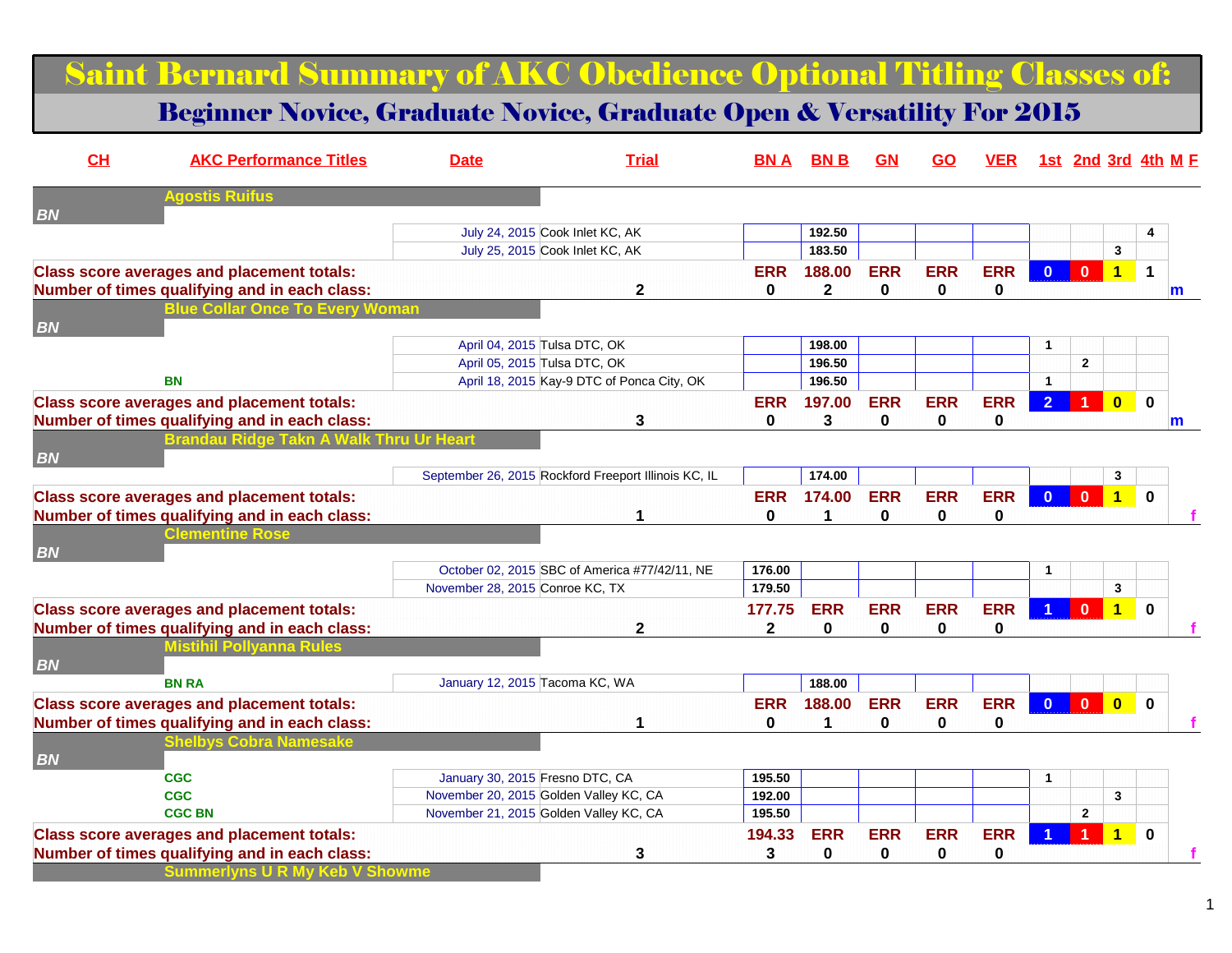| $CH$                              | <b>AKC Performance Titles</b>                     | <b>Date</b> | <b>Trial</b>                                         | <b>BNA</b> | <b>BNB</b>  | <b>GN</b>  | <b>GO</b>  | <b>VER</b> |            |                |                         | $1st$ 2nd 3rd 4th M $F$ |
|-----------------------------------|---------------------------------------------------|-------------|------------------------------------------------------|------------|-------------|------------|------------|------------|------------|----------------|-------------------------|-------------------------|
| <b>BN</b>                         |                                                   |             |                                                      |            |             |            |            |            |            |                |                         |                         |
|                                   | <b>RN CGC</b>                                     |             | January 10, 2015 North St. Louis County OTC, MO      |            | 188.00      |            |            |            |            |                |                         |                         |
|                                   | <b>RN CGC</b>                                     |             | January 11, 2015 North St. Louis County OTC, MO      |            | 191.00      |            |            |            |            |                |                         |                         |
|                                   | <b>BN RN CGC</b>                                  |             | March 11, 2015 Mound City OTC, MO                    |            | 191.00      |            |            |            |            | $\overline{2}$ |                         |                         |
|                                   | <b>Class score averages and placement totals:</b> |             |                                                      | <b>ERR</b> | 190.00      | <b>ERR</b> | <b>ERR</b> | <b>ERR</b> | $\sqrt{2}$ |                | $\mathbf{0}$            | $\mathbf 0$             |
|                                   | Number of times qualifying and in each class:     |             | 3                                                    | 0          | 3           | $\bf{0}$   | 0          | 0          |            |                |                         |                         |
|                                   | <b>Woodcrest On A Slippery Slope Aspen</b>        |             |                                                      |            |             |            |            |            |            |                |                         |                         |
| <b>BN</b>                         |                                                   |             |                                                      |            |             |            |            |            |            |                |                         |                         |
|                                   | <b>CGC</b>                                        |             | December 05, 2015 Shoreline DFA of Orange County, CA | 198.50     |             |            |            |            |            |                |                         |                         |
|                                   | <b>Class score averages and placement totals:</b> |             |                                                      | 198.50     | <b>ERR</b>  | <b>ERR</b> | <b>ERR</b> | <b>ERR</b> |            | $\mathbf{0}$   | $\overline{\mathbf{0}}$ | $\mathbf{0}$            |
|                                   | Number of times qualifying and in each class:     |             |                                                      |            | $\mathbf 0$ | $\bf{0}$   | 0          | 0          |            |                |                         |                         |
|                                   | Overall class averages and placement totals:      |             |                                                      | 189.50     | 189.90      | <b>ERR</b> | <b>ERR</b> | <b>ERR</b> |            | 3              | $\overline{4}$          | -1                      |
| <b>Overall qualifying scores:</b> |                                                   |             | 16                                                   | b          | 10          | $\bf{0}$   | 0          | 0          |            |                |                         |                         |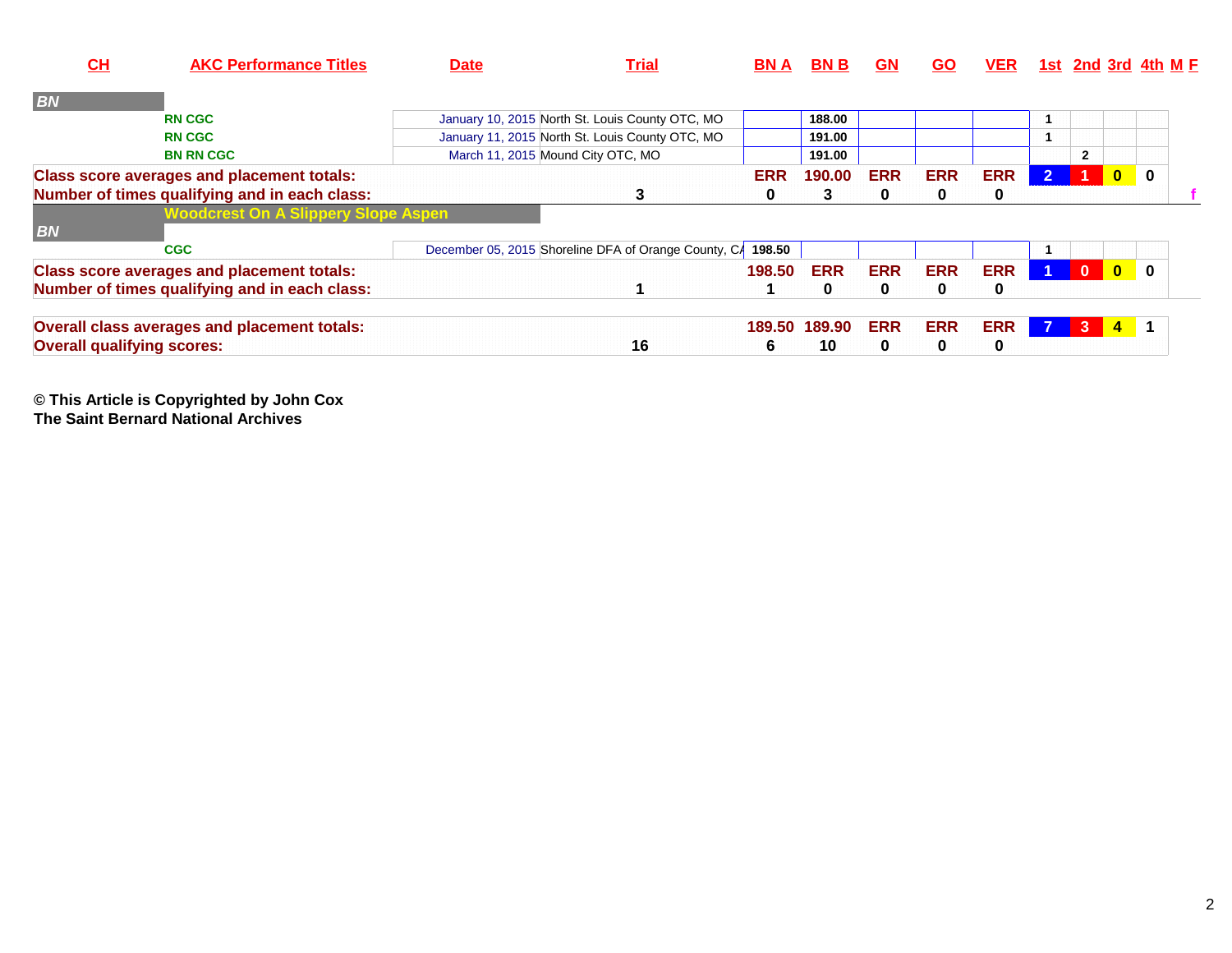## Saint Bernard Beginner Novice {BN} Obedience Scores For 2015

| CH | <b>AKC Performance Titles</b>                     | <b>Date</b>                     | <b>Trial</b>                                         | <b>BNA</b>   | BN B 1st 2nd 3rd 4th M F |                      |                |                         |                         |              |
|----|---------------------------------------------------|---------------------------------|------------------------------------------------------|--------------|--------------------------|----------------------|----------------|-------------------------|-------------------------|--------------|
|    | <b>Agostis Ruifus</b>                             |                                 |                                                      |              |                          |                      |                |                         |                         |              |
|    |                                                   |                                 | July 24, 2015 Cook Inlet KC, AK                      |              | 192.50                   |                      |                |                         | 4                       |              |
|    |                                                   |                                 | July 25, 2015 Cook Inlet KC, AK                      |              | 183.50                   |                      |                | 3                       |                         |              |
|    | <b>Class score averages and placement totals:</b> |                                 |                                                      | <b>ERR</b>   | 188.00                   | $\mathbf{0}$         | $\bf{0}$       | $\mathbf 1$             | $\overline{\mathbf{1}}$ |              |
|    | Number of times qualifying and in each class:     |                                 | $\mathbf{2}$                                         | 0            | 2                        |                      |                |                         |                         | m            |
|    | <b>Blue Collar Once To Every Woman</b>            |                                 |                                                      |              |                          |                      |                |                         |                         |              |
|    |                                                   |                                 | April 04, 2015 Tulsa DTC, OK                         |              | 198.00                   | $\mathbf{1}$         |                |                         |                         |              |
|    |                                                   |                                 | April 05, 2015 Tulsa DTC, OK                         |              | 196.50                   |                      | $\overline{2}$ |                         |                         |              |
|    | BN                                                |                                 | April 18, 2015 Kay-9 DTC of Ponca City, OK           |              | 196.50                   | $\mathbf{1}$         |                |                         |                         |              |
|    | <b>Class score averages and placement totals:</b> |                                 |                                                      | <b>ERR</b>   | 197.00                   | $\overline{2}$       |                | $\overline{0}$          | $\mathbf 0$             |              |
|    | Number of times qualifying and in each class:     |                                 | 3                                                    | $\mathbf{0}$ | 3                        |                      |                |                         |                         | $\mathbf{m}$ |
|    | <b>Brandau Ridge Takn A Walk Thru Ur Heart</b>    |                                 |                                                      |              |                          |                      |                |                         |                         |              |
|    |                                                   |                                 | September 26, 2015 Rockford Freeport Illinois KC, IL |              | 174.00                   |                      |                | 3                       |                         |              |
|    | <b>Class score averages and placement totals:</b> |                                 |                                                      | <b>ERR</b>   | 174.00                   | $\mathbf{0}$         | $\mathbf{0}$   |                         | $1 \quad 0$             |              |
|    | Number of times qualifying and in each class:     |                                 | 1                                                    | 0            | 1                        |                      |                |                         |                         |              |
|    | <b>Clementine Rose</b>                            |                                 |                                                      |              |                          |                      |                |                         |                         |              |
|    |                                                   |                                 | October 02, 2015 SBC of America #77/42/11, NE        | 176.00       |                          | $\mathbf{1}$         |                |                         |                         |              |
|    |                                                   | November 28, 2015 Conroe KC, TX |                                                      | 179.50       |                          |                      |                | $\mathbf{3}$            |                         |              |
|    | <b>Class score averages and placement totals:</b> |                                 |                                                      | 177.75       | <b>ERR</b>               | 1                    | $\mathbf{0}$   | $\overline{1}$          | $\mathbf{0}$            |              |
|    | Number of times qualifying and in each class:     |                                 | $\mathbf{2}$                                         | $\mathbf{2}$ | 0                        |                      |                |                         |                         |              |
|    | <b>Mistihil Pollyanna Rules</b>                   |                                 |                                                      |              |                          |                      |                |                         |                         |              |
|    | <b>BN RA</b>                                      | January 12, 2015 Tacoma KC, WA  |                                                      |              | 188.00                   |                      |                |                         |                         |              |
|    | <b>Class score averages and placement totals:</b> |                                 |                                                      | <b>ERR</b>   | 188.00                   | $\Omega$             | $\mathbf{0}$   | $\overline{0}$          | $\mathbf{0}$            |              |
|    | Number of times qualifying and in each class:     |                                 |                                                      | $\bf{0}$     | 1                        |                      |                |                         |                         |              |
|    | <b>Shelbys Cobra Namesake</b>                     |                                 |                                                      |              |                          |                      |                |                         |                         |              |
|    | <b>CGC</b>                                        | January 30, 2015 Fresno DTC, CA |                                                      | 195.50       |                          | $\mathbf{1}$         |                |                         |                         |              |
|    | <b>CGC</b>                                        |                                 | November 20, 2015 Golden Valley KC, CA               | 192.00       |                          |                      |                | $\mathbf{3}$            |                         |              |
|    | <b>CGC BN</b>                                     |                                 | November 21, 2015 Golden Valley KC, CA               | 195.50       |                          |                      | $\mathbf{2}$   |                         |                         |              |
|    | <b>Class score averages and placement totals:</b> |                                 |                                                      | 194.33       | <b>ERR</b>               |                      |                |                         | $\bf{0}$                |              |
|    | Number of times qualifying and in each class:     |                                 | 3                                                    | 3            | $\bf{0}$                 |                      |                |                         |                         |              |
|    | <b>Summerlyns U R My Keb V Showme</b>             |                                 |                                                      |              |                          |                      |                |                         |                         |              |
|    | <b>RN CGC</b>                                     |                                 | January 10, 2015 North St. Louis County OTC, MO      |              | 188.00                   | $\mathbf{1}$         |                |                         |                         |              |
|    | <b>RN CGC</b>                                     |                                 | January 11, 2015 North St. Louis County OTC, MO      |              | 191.00                   | $\mathbf{1}$         |                |                         |                         |              |
|    | <b>BN RN CGC</b>                                  |                                 | March 11, 2015 Mound City OTC, MO                    |              | 191.00                   |                      | $\mathbf{2}$   |                         |                         |              |
|    | <b>Class score averages and placement totals:</b> |                                 |                                                      | <b>ERR</b>   | 190.00                   | $\overline{2}$       |                | $\bf{0}$                | $\bf{0}$                |              |
|    | Number of times qualifying and in each class:     |                                 | 3                                                    | 0            | 3                        |                      |                |                         |                         |              |
|    | <b>Woodcrest On A Slippery Slope Aspen</b>        |                                 |                                                      |              |                          |                      |                |                         |                         |              |
|    | <b>CGC</b>                                        |                                 | December 05, 2015 Shoreline DFA of Orange County, CA | 198.50       |                          | $\mathbf{1}$         |                |                         |                         |              |
|    |                                                   |                                 |                                                      | 198.50       | <b>ERR</b>               |                      | $\mathbf{0}$   | $\overline{\mathbf{0}}$ |                         |              |
|    | <b>Class score averages and placement totals:</b> |                                 |                                                      |              |                          | $\blacktriangleleft$ |                |                         | $\mathbf 0$             |              |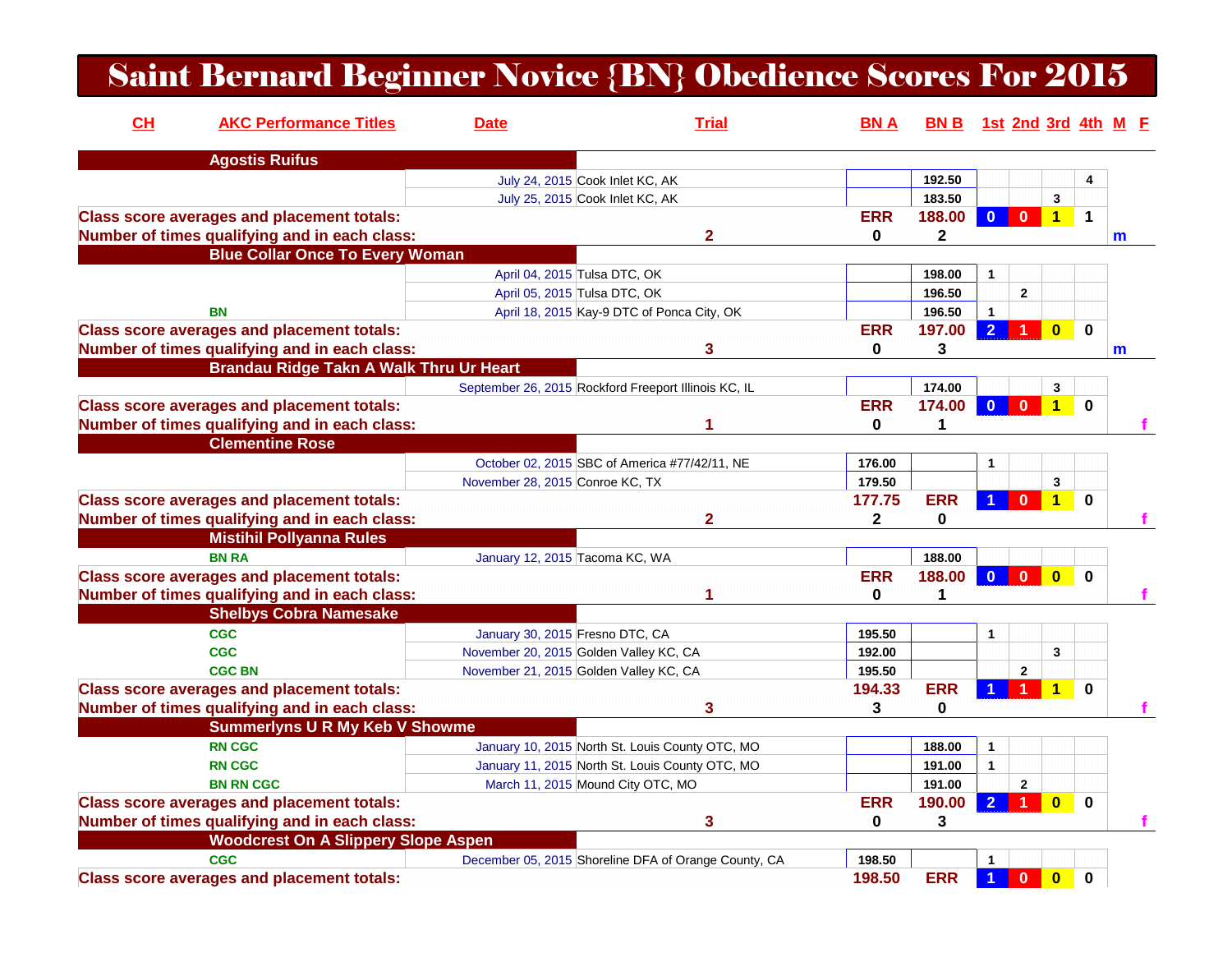| CН                                | <b>AKC Performance Titles</b>                 | <b>Date</b> | Trial | <b>BN A</b> |              | <b>BN B</b> 1st 2nd 3rd 4th $M$ <b>F</b> |  |  |
|-----------------------------------|-----------------------------------------------|-------------|-------|-------------|--------------|------------------------------------------|--|--|
|                                   | Number of times qualifying and in each class: |             |       |             |              |                                          |  |  |
|                                   | Overall class averages and placement totals:  |             |       | 189.50      | 189.90 7 3 4 |                                          |  |  |
| <b>Overall qualifying scores:</b> |                                               |             |       |             |              |                                          |  |  |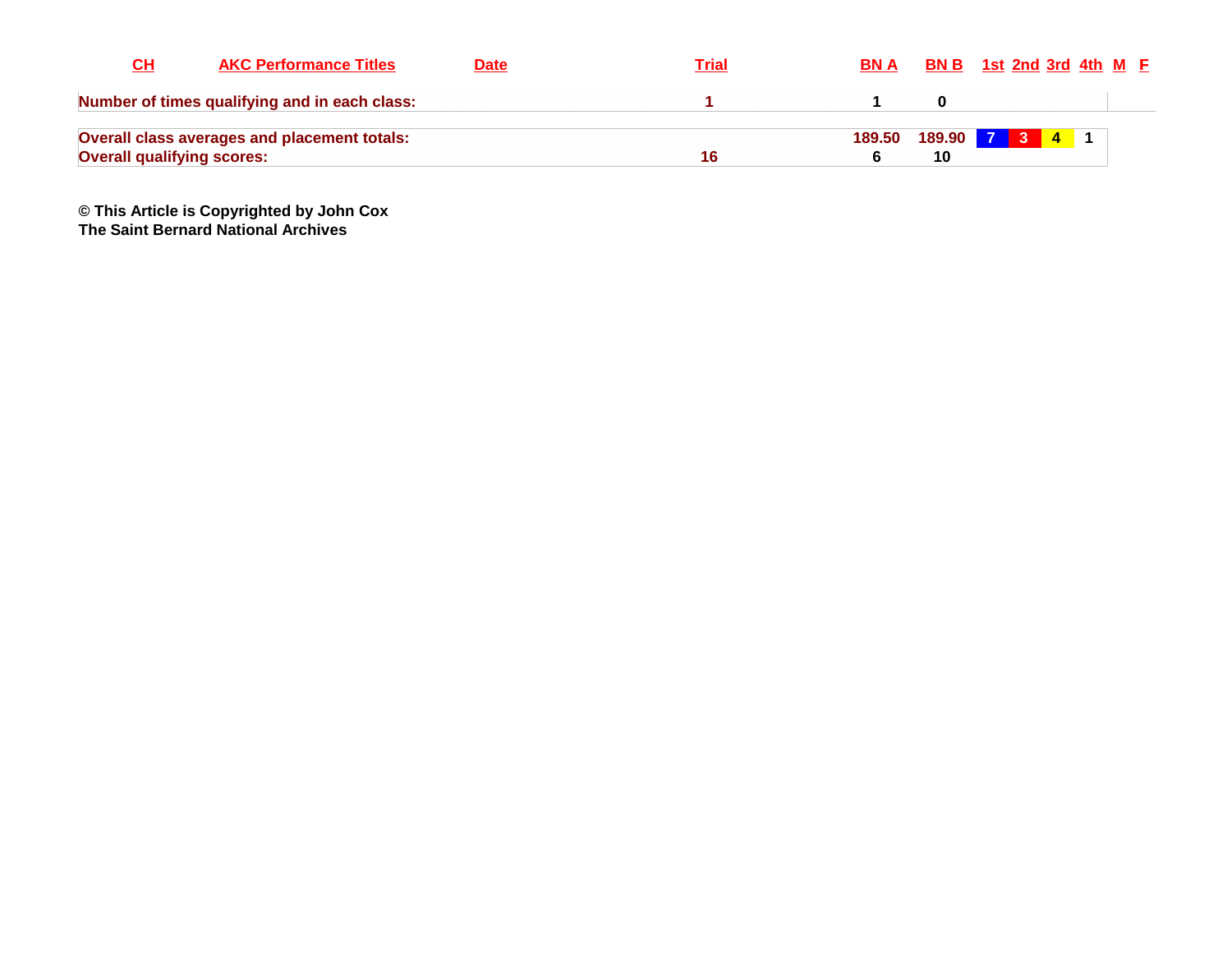### Saint Bernard Summary of AKC Obedience Optional Titling Classes of:Pre-Novice, Pre-Open & Pre-Utility For 2015

| CL                                | <b>AKC Performance Titles</b>                       | <b>Date</b>                       | <b>Trial or Test</b>                                |              |            | Pre Novice Pre Open Pre Utility 1st 2nd 3rd 4th |                      |              |                      |             | M E |
|-----------------------------------|-----------------------------------------------------|-----------------------------------|-----------------------------------------------------|--------------|------------|-------------------------------------------------|----------------------|--------------|----------------------|-------------|-----|
|                                   | <b>Butchs Tuff Little Holly Barry</b>               |                                   |                                                     |              |            |                                                 |                      |              |                      |             |     |
| <b>Pre-Novice</b>                 |                                                     | January 30, 2015 Blackhawk KC, IL |                                                     | 171.00       |            |                                                 |                      |              | 3                    |             |     |
|                                   | <b>Class score averages and placement totals:</b>   |                                   |                                                     | 171.00       | <b>ERR</b> | <b>ERR</b>                                      | $\mathbf{0}$         | $\mathbf{0}$ | $\blacktriangleleft$ | $\Omega$    |     |
|                                   | Number of times qualifying and in each class:       |                                   |                                                     |              | 0          | 0                                               |                      |              |                      |             |     |
|                                   | <b>Mistihil Pollyanna Rules</b>                     |                                   |                                                     |              |            |                                                 |                      |              |                      |             | m   |
| <b>Pre-Novice</b>                 |                                                     |                                   |                                                     |              |            |                                                 |                      |              |                      |             |     |
|                                   | <b>BN RA</b>                                        |                                   | February 08, 2015 SBC of Puget Sound, WA            | 171.00       |            |                                                 | $\mathbf{1}$         |              |                      |             |     |
|                                   | <b>BN RA</b>                                        | March 07, 2015 Seattle KC, WA     |                                                     | 176.00       |            |                                                 |                      | $\mathbf{2}$ |                      |             |     |
|                                   | <b>Class score averages and placement totals:</b>   |                                   |                                                     | 173.50       | <b>ERR</b> | <b>ERR</b>                                      |                      |              | $\mathbf{0}$         | $\bf{0}$    |     |
|                                   | Number of times qualifying and in each class:       |                                   | $\mathbf{2}$                                        | $\mathbf{2}$ | 0          | 0                                               |                      |              |                      |             |     |
|                                   | SGT. Peppers Wanna Be Your Man                      |                                   |                                                     |              |            |                                                 |                      |              |                      |             |     |
| <b>Pre-Novice</b>                 |                                                     |                                   |                                                     |              |            |                                                 |                      |              |                      |             |     |
|                                   | <b>CD BN RN</b>                                     |                                   | June 27, 2015 Dalmatian Club of Greater Atlanta, GA | 190.00       |            |                                                 | $\mathbf{1}$         |              |                      |             |     |
|                                   | <b>CD BN RN</b>                                     |                                   | June 28, 2015 Dalmatian Club of Greater Atlanta, GA | 187.50       |            |                                                 |                      |              |                      |             |     |
|                                   | <b>Class score averages and placement totals:</b>   |                                   |                                                     | 188.75       | <b>ERR</b> | <b>ERR</b>                                      | $\blacktriangleleft$ | $\mathbf{0}$ | $\mathbf{0}$         | $\Omega$    |     |
|                                   | Number of times qualifying and in each class:       |                                   | $\mathbf{2}$                                        | $\mathbf{2}$ | 0          | 0                                               |                      |              |                      |             | m   |
|                                   | <b>Summerlyns U R My Keb V Showme</b>               |                                   |                                                     |              |            |                                                 |                      |              |                      |             |     |
| <b>Pre-Novice</b>                 |                                                     |                                   |                                                     |              |            |                                                 |                      |              |                      |             |     |
|                                   | <b>CD BN RA CGCA</b>                                |                                   | July 11, 2015 Tri-County Agility Club of MO, MO     | 185.50       |            |                                                 |                      |              | 3                    |             |     |
|                                   | <b>CD BN RA CGCA</b>                                |                                   | August 07, 2015 Jefferson County KC of Missouri, MO | 176.00       |            |                                                 | 1                    |              |                      |             |     |
|                                   | <b>CD BN PCD RA CGCA</b>                            |                                   | August 09, 2015 Jefferson County KC of Missouri, MO | 172.00       |            |                                                 | $\mathbf{1}$         |              |                      |             |     |
|                                   | <b>Class score averages and placement totals:</b>   |                                   |                                                     | 177.83       | <b>ERR</b> | <b>ERR</b>                                      | $\overline{2}$       | $\mathbf{0}$ | $\blacktriangleleft$ | $\Omega$    |     |
|                                   | Number of times qualifying and in each class:       |                                   | 3                                                   | 3            | 0          | 0                                               |                      |              |                      |             |     |
|                                   |                                                     |                                   |                                                     |              |            |                                                 |                      |              |                      |             |     |
|                                   | <b>Overall class averages and placement totals:</b> |                                   |                                                     | 178.63       | <b>ERR</b> | <b>ERR</b>                                      | 4                    |              | $\bullet$            | $\mathbf 0$ |     |
| <b>Overall qualifying scores:</b> |                                                     |                                   | 8                                                   | 8            | 0          | 0                                               |                      |              |                      |             |     |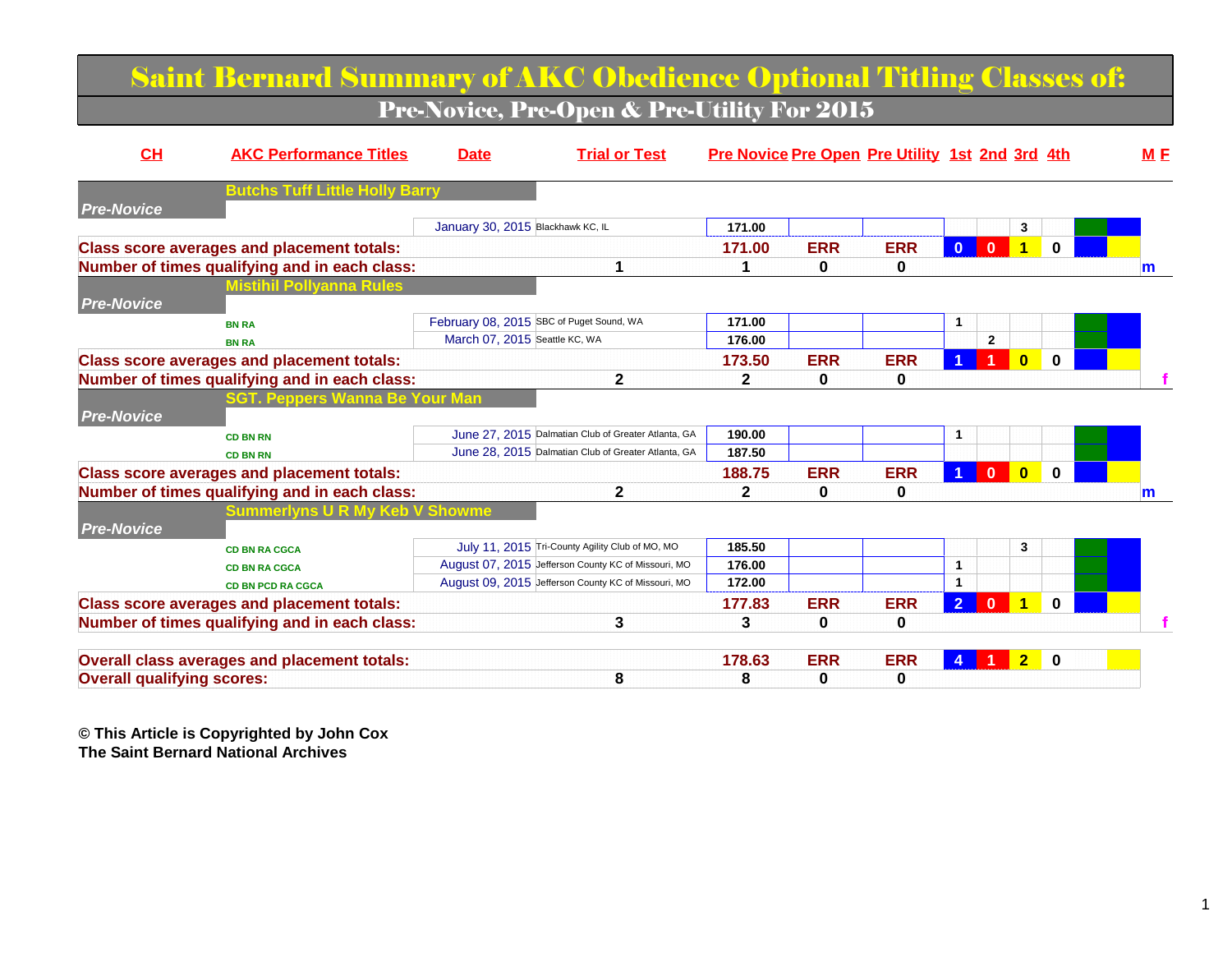## Saint Bernard AKC Pre-Novice {PCD} Obedience Scores For 2015

| CH                                | <b>AKC Performance Titles</b>                     | <b>Date</b>                       | <b>Trial</b>                                        | Pre Novice 1st 2nd 3rd |              |              |              | 4th      |   |
|-----------------------------------|---------------------------------------------------|-----------------------------------|-----------------------------------------------------|------------------------|--------------|--------------|--------------|----------|---|
|                                   | <b>Butchs Tuff Little Holly Barry</b>             |                                   |                                                     |                        |              |              |              |          |   |
|                                   |                                                   | January 30, 2015 Blackhawk KC, IL |                                                     | 171.00                 |              |              | 3            |          |   |
|                                   | <b>Class score averages and placement totals:</b> |                                   |                                                     | 171.00                 |              |              |              | $\bf{0}$ |   |
|                                   | Number of times qualifying and in each class:     |                                   |                                                     |                        |              |              |              |          | m |
|                                   | <b>Mistihil Pollyanna Rules</b>                   |                                   |                                                     |                        |              |              |              |          |   |
|                                   | <b>BN RA</b>                                      |                                   | February 08, 2015 SBC of Puget Sound, WA            | 171.00                 | $\mathbf{1}$ |              |              |          |   |
|                                   | <b>BN RA</b>                                      | March 07, 2015 Seattle KC, WA     |                                                     | 176.00                 |              | $\mathbf{2}$ |              |          |   |
|                                   | <b>Class score averages and placement totals:</b> |                                   |                                                     | 173.50                 |              |              | $\mathbf{0}$ | $\bf{0}$ |   |
|                                   | Number of times qualifying and in each class:     |                                   | $\overline{2}$                                      | $\mathbf{2}$           |              |              |              |          |   |
|                                   | <b>SGT. Peppers Wanna Be Your Man</b>             |                                   |                                                     |                        |              |              |              |          |   |
|                                   | <b>CD BN RN</b>                                   |                                   | June 27, 2015 Dalmatian Club of Greater Atlanta, GA | 190.00                 | 1            |              |              |          |   |
|                                   | <b>CD BN RN</b>                                   |                                   | June 28, 2015 Dalmatian Club of Greater Atlanta, GA | 187.50                 |              |              |              |          |   |
|                                   | <b>Class score averages and placement totals:</b> |                                   |                                                     | 188.75                 |              | O            | $\bf{0}$     | 0        |   |
|                                   | Number of times qualifying and in each class:     |                                   | $\overline{2}$                                      | $\mathbf{2}$           |              |              |              |          | m |
|                                   | <b>Summerlyns U R My Keb V Showme</b>             |                                   |                                                     |                        |              |              |              |          |   |
|                                   | <b>CD BN RA CGCA</b>                              |                                   | July 11, 2015 Tri-County Agility Club of MO, MO     | 185.50                 |              |              | 3            |          |   |
|                                   | <b>CD BN RA CGCA</b>                              |                                   | August 07, 2015 Jefferson County KC of Missouri, MO | 176.00                 | -1           |              |              |          |   |
|                                   | <b>CD BN PCD RA CGCA</b>                          |                                   | August 09, 2015 Jefferson County KC of Missouri, MO | 172.00                 | -1           |              |              |          |   |
|                                   | <b>Class score averages and placement totals:</b> |                                   |                                                     | 177.83                 |              |              |              | 0        |   |
|                                   | Number of times qualifying and in each class:     |                                   | 3                                                   | 3                      |              |              |              |          |   |
|                                   | Overall class averages and placement totals:      |                                   |                                                     | 178.63                 |              |              | 2            | 0        |   |
| <b>Overall qualifying scores:</b> |                                                   |                                   | 8                                                   | 8                      |              |              |              |          |   |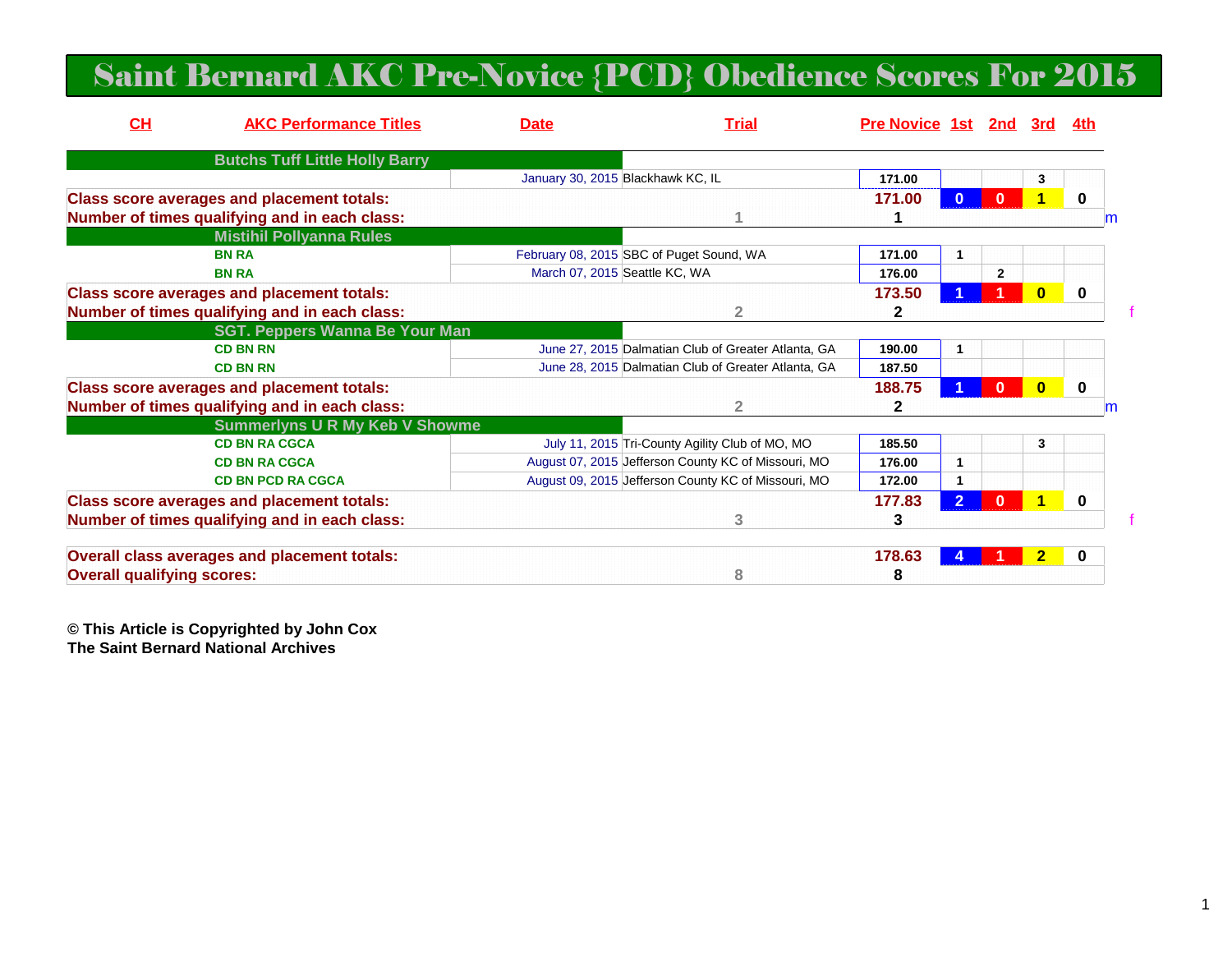# Saint Bernard Summary of AKC Rally Trials For 2015

| CH              | <b>AKC Performance Titles</b>                           | <b>Date</b>                                                              | <b>Trial</b> |              | <b>RN-ARN-B</b>             |             |                        |                                |               |                               |             |              |                  |                         |             | RI RA-ARA-BRE-ARE-BRM 1st 2nd 3rd 4th RAE M E |
|-----------------|---------------------------------------------------------|--------------------------------------------------------------------------|--------------|--------------|-----------------------------|-------------|------------------------|--------------------------------|---------------|-------------------------------|-------------|--------------|------------------|-------------------------|-------------|-----------------------------------------------|
|                 | <b>Agostis Rufus</b>                                    |                                                                          |              |              |                             |             |                        |                                |               |                               |             |              |                  |                         |             |                                               |
| (1) Novice      |                                                         | March 07, 2015 DOTC of Anchorage, AK                                     |              |              | 89                          |             |                        |                                |               |                               |             |              |                  |                         |             |                                               |
|                 | <b>RN-2015</b>                                          | May 09, 2015 OTC of Chugiak, AK                                          |              |              | $\overline{91}$             |             |                        |                                |               |                               |             |              | $\mathbf{2}$     |                         |             |                                               |
|                 |                                                         |                                                                          |              |              |                             |             |                        |                                |               |                               |             |              | $\blacksquare$ 1 |                         |             |                                               |
| <b>Summary:</b> |                                                         |                                                                          |              | <b>ERR</b>   |                             |             |                        |                                |               | <b>90 ERR ERR ERR ERR ERR</b> |             | ## 0         |                  | $\bullet$               |             | $0$ ERR                                       |
|                 | Number of times qualifying and in each class:           |                                                                          | $\mathbf{2}$ | 0            | $\mathbf{2}$                | $\bf{0}$    | 0                      | 0                              | 0             | 0                             | 0           |              |                  |                         |             | $\mathsf{m}$                                  |
| (3) Excellent   | Alpine Mtns Danc'N With The Starz                       |                                                                          |              |              |                             |             |                        |                                |               |                               |             |              |                  |                         |             |                                               |
|                 | CD, BN/RN-2011/RA, RE-2012/RAE, RAE2-2013               | November 27, 2015 Western Waukesha County DTC, WI                        |              |              |                             |             |                        |                                |               | 95                            |             |              |                  |                         |             |                                               |
| <b>Summary:</b> |                                                         |                                                                          |              |              |                             |             |                        | <b>ERR ERR ERR ERR ERR ERR</b> |               | 95                            |             | ## 0         | $\bf{0}$         | $\bullet$               |             | 0 ERR                                         |
|                 | Number of times qualifying and in each class:           |                                                                          | 1            | $\bf{0}$     | 0                           | 0           | $\bf{0}$               | 0                              | 0             | 1                             | $\mathbf 0$ |              |                  |                         |             | $\mathsf{m}$                                  |
|                 | (4) Advanced Excellent                                  |                                                                          |              |              |                             |             |                        |                                |               |                               |             |              |                  |                         |             |                                               |
|                 | CD, BN/RN-2011/RA, RE-2012/RAE, RAE2-2013               | November 27, 2015 Western Waukesha County DTC, WI                        |              |              |                             |             |                        | 81                             |               |                               |             |              |                  |                         |             | 22                                            |
|                 | CD, BN/RN-2011/RA, RE-2012/RAE, RAE2-2013               | November 27, 2015 Western Waukesha County DTC, WI                        |              |              |                             |             |                        |                                |               | 81                            |             |              |                  |                         |             | $\overline{22}$                               |
| <b>Summary:</b> |                                                         |                                                                          |              |              | <b>ERR ERR ERR ERR</b>      |             |                        |                                | <b>81 ERR</b> | 81                            | #           | $\mathbf{0}$ | $\Omega$         | $\bf{0}$                | $\mathbf 0$ | 22                                            |
|                 | Number of times qualifying and in each class:           |                                                                          | $\mathbf{2}$ | $\bf{0}$     | $\mathbf{0}$                | $\mathbf 0$ | $\bf{0}$               |                                | 0             | 1                             | 0           |              |                  |                         |             | $\mathsf{m}$                                  |
| $(1)$ Novice    | <b>BN,CGC</b><br><b>BN,CGC</b><br><b>BN,CGC/RN-2015</b> | June 24, 2015 Oklahoma City KC, OK<br>June 25, 2015 Oklahoma City KC, OK |              |              | 98<br>$\overline{97}$<br>96 |             |                        |                                |               |                               |             | 1            | $\mathbf{2}$     |                         | 4           |                                               |
|                 | <b>BN,CGC/RN-2015</b>                                   | June 26, 2015 Mid-Del-Tinker KC, OK<br>June 27, 2015 Lawton DFA, OK      |              |              | 100                         |             |                        |                                |               |                               |             | 1            |                  |                         |             |                                               |
|                 | <b>BN,CGC/RN-2015</b>                                   | June 28, 2015 Lawton DFA, OK                                             |              |              | 96                          |             |                        |                                |               |                               |             |              | $\mathbf{2}$     |                         |             |                                               |
|                 |                                                         |                                                                          |              | <b>ERR</b>   | 97                          |             |                        | <b>ERR ERR ERR ERR ERR</b>     |               |                               |             | ## 2         | $\overline{2}$   | $\overline{\mathbf{0}}$ |             | 1 ERR                                         |
| <b>Summary:</b> |                                                         |                                                                          | 5            | 0            | 5                           | $\bf{0}$    | 0                      | 0                              | $\bf{0}$      | O                             | 0           |              |                  |                         |             |                                               |
| (2) Advanced    | Number of times qualifying and in each class:           |                                                                          |              |              |                             |             |                        |                                |               |                               |             |              |                  |                         |             | $\mathbf m$                                   |
|                 | <b>BN,CGC/RN-2015</b>                                   | October 11, 2015 Sooner State KC, OK                                     |              |              |                             |             |                        | 95                             |               |                               |             |              | $\mathbf{2}$     |                         |             |                                               |
|                 | <b>BN,CGC/RN-2015</b>                                   | October 16, 2015 Springfield MO DTC, OK                                  |              |              |                             |             |                        | 85                             |               |                               |             |              |                  |                         | 4           |                                               |
|                 | BN,CGC/RN,RA-2015                                       | October 17, 2015 Springfield MO DTC, OK                                  |              |              |                             |             |                        | 93                             |               |                               |             |              |                  |                         |             |                                               |
|                 | BN,CGC/RN,RA-2015                                       | October 18, 2015 Springfield MO DTC, OK                                  |              |              |                             |             |                        | 96                             |               |                               |             |              |                  |                         | 4           |                                               |
|                 | BN,CGC/RN,RA-2015                                       | October 23, 2015 Tulsa DTC, OK                                           |              |              |                             |             |                        | 100                            |               |                               |             |              | $\mathbf{2}$     |                         |             |                                               |
|                 | BN,CGC/RN,RA-2015                                       | October 23, 2015 Tulsa DTC, OK                                           |              |              |                             |             |                        | 99                             |               |                               |             |              |                  |                         | 4           |                                               |
| <b>Summary:</b> |                                                         |                                                                          |              |              |                             |             | <b>ERR ERR ERR ERR</b> |                                |               | 95 ERR ERR                    |             | ## 0         | $\overline{2}$   | $\overline{\mathbf{0}}$ |             | 3 ERR                                         |
|                 | Number of times qualifying and in each class:           |                                                                          | 6            | $\mathbf{0}$ | 0                           | 0           | 0                      | 6                              | 0             | 0                             | 0           |              |                  |                         |             |                                               |
|                 | Brandau Ridge Takn A Walk Thru Ur Heart                 |                                                                          |              |              |                             |             |                        |                                |               |                               |             |              |                  |                         |             | m                                             |
| (1) Novice      |                                                         | September 26, 2015 Rockford Freeport Illinois KC, IL                     |              |              | 72                          |             |                        |                                |               |                               |             |              |                  |                         |             |                                               |
|                 |                                                         |                                                                          |              |              | $\overline{79}$             |             |                        |                                |               |                               |             |              |                  |                         |             |                                               |
|                 |                                                         | December 11, 2015 Northwest OC of Suburban Chicago,                      |              |              |                             |             |                        |                                |               |                               |             |              |                  |                         |             |                                               |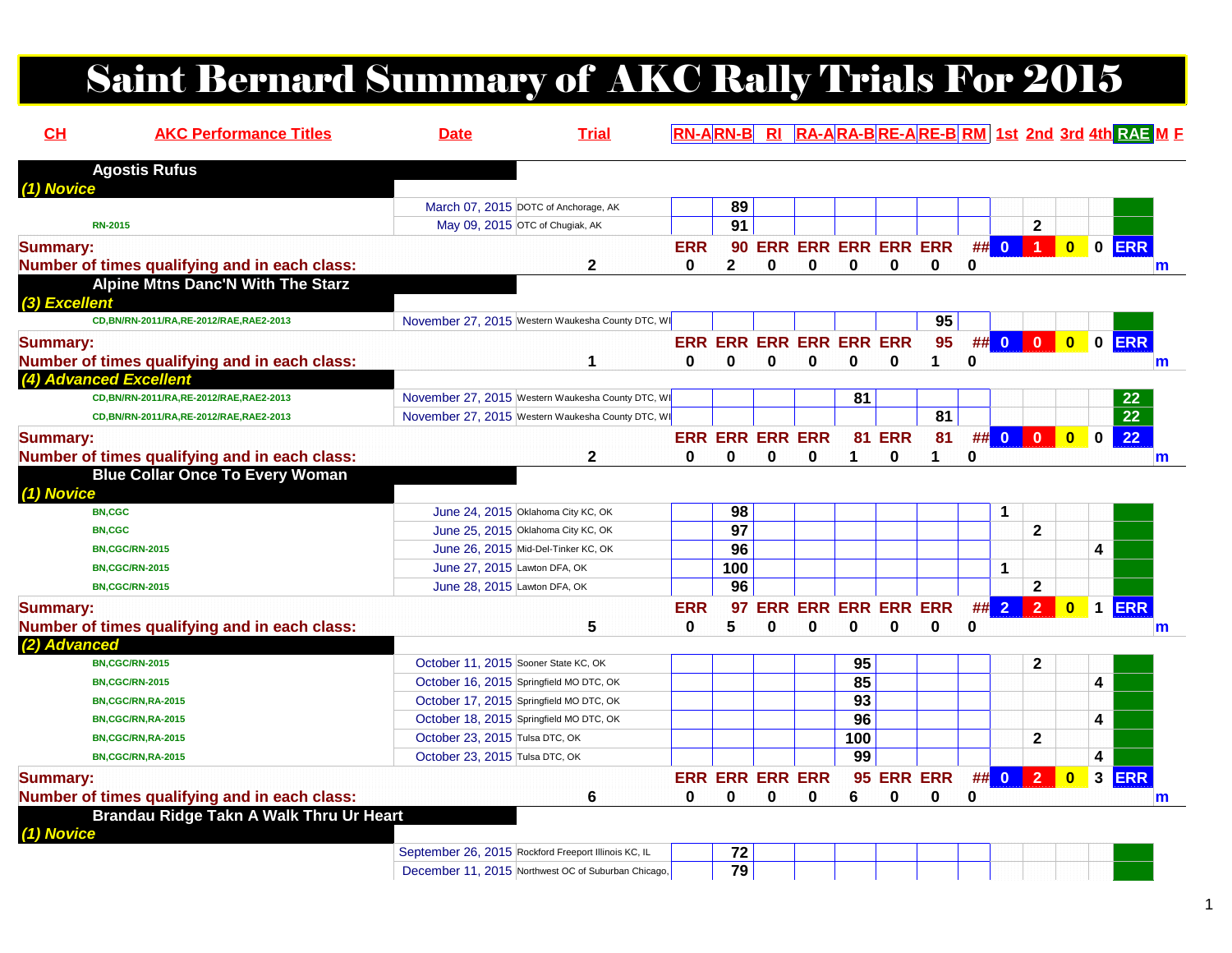| CH                     | <b>AKC Performance Titles</b>                 | <b>Date</b>                            | <b>Trial</b>                                      |                 | <b>RN-ARN-B</b>            | R <sub>l</sub> |                 |                               |                |                |   |          |                |                            |   | RA-ARA-BRE-ARE-BRM 1st 2nd 3rd 4th RAE ME |             |
|------------------------|-----------------------------------------------|----------------------------------------|---------------------------------------------------|-----------------|----------------------------|----------------|-----------------|-------------------------------|----------------|----------------|---|----------|----------------|----------------------------|---|-------------------------------------------|-------------|
| <b>Summary:</b>        |                                               |                                        |                                                   | <b>ERR</b>      |                            |                |                 | <b>76 ERR ERR ERR ERR ERR</b> |                |                |   | $\#$ 0 0 |                | $\overline{\phantom{a}}$ 0 |   | 0 ERR                                     |             |
|                        | Number of times qualifying and in each class: |                                        | 2                                                 | 0               | 2                          | 0              | 0               | 0                             | 0              | 0              | 0 |          |                |                            |   |                                           |             |
|                        | <b>Clementine Rose</b>                        |                                        |                                                   |                 |                            |                |                 |                               |                |                |   |          |                |                            |   |                                           |             |
| (2) Advanced           |                                               |                                        |                                                   |                 |                            |                |                 |                               |                |                |   |          |                |                            |   |                                           |             |
|                        | <b>RN-2014</b>                                |                                        | February 20, 2015 South Plains OTC of Lubbock, TX |                 |                            |                | 94              |                               |                |                |   |          |                |                            |   |                                           |             |
|                        | <b>RN-2014</b>                                |                                        | April 25, 2015 Amarillo OTC, TX                   |                 |                            |                | $\overline{73}$ |                               |                |                |   |          |                |                            | 4 |                                           |             |
|                        | RN-2014/RA-2015                               | November 01, 2015 Concho KC, TX        |                                                   |                 |                            |                | 86              |                               |                |                |   |          |                | 3                          |   |                                           |             |
| <b>Summary:</b>        |                                               |                                        |                                                   |                 | <b>ERR ERR ERR</b>         |                |                 | <b>84 ERR ERR ERR</b>         |                |                |   | $##$ 1   | $\mathbf{0}$   | $\mathbf{1}$               |   | 1 ERR                                     |             |
|                        | Number of times qualifying and in each class: |                                        | 3                                                 | 0               | 0                          | 0              | 3               | 0                             | 0              | 0              | 0 |          |                |                            |   |                                           |             |
| (1) Novice             | 2014-CHCountry Havens Deluxor of Kings Row    |                                        |                                                   |                 |                            |                |                 |                               |                |                |   |          |                |                            |   |                                           |             |
| 2014-CH                |                                               |                                        | August 29, 2015 Gold Country KC, CA               | 70              |                            |                |                 |                               |                |                |   |          |                |                            |   |                                           |             |
| 2014-CH                |                                               |                                        | August 30, 2015 Gold Country KC, CA               | 76              |                            |                |                 |                               |                |                |   |          |                |                            |   |                                           |             |
| 2014-CHRN-2015         |                                               |                                        | October 24, 2015 Sacramento Valley DFA, CA        | $\overline{71}$ |                            |                |                 |                               |                |                |   |          |                |                            | 4 |                                           |             |
| <b>Summary:</b>        |                                               |                                        |                                                   |                 | 72 ERR ERR ERR ERR ERR ERR |                |                 |                               |                |                |   | ## 0     | $\mathbf{0}$   | $\overline{\mathbf{0}}$    |   | 1 ERR                                     |             |
|                        | Number of times qualifying and in each class: |                                        | 3                                                 | 3               | 0                          | $\bf{0}$       | $\bf{0}$        | 0                             | 0              | 0              | O |          |                |                            |   |                                           | $\mathbf m$ |
| (2) Advanced           |                                               |                                        |                                                   |                 |                            |                |                 |                               |                |                |   |          |                |                            |   |                                           |             |
| 2014-CHRN-2015         |                                               | November 22, 2015 San Joaquin KC, CA   |                                                   |                 |                            |                | 73              |                               |                |                |   |          |                |                            |   |                                           |             |
| <b>Summary:</b>        |                                               |                                        |                                                   |                 | <b>ERR ERR ERR</b>         |                |                 | 73 ERR ERR ERR                |                |                |   | ## 0     |                | $\bullet$                  |   | 0 ERR                                     |             |
|                        | Number of times qualifying and in each class: |                                        | 1                                                 | 0               | 0                          | 0              | 1               | 0                             | 0              | 0              | 0 |          |                |                            |   |                                           | m           |
| (2) Advanced           | 2013-CHExcaliburs Lady of The Lake            |                                        |                                                   |                 |                            |                |                 |                               |                |                |   |          |                |                            |   |                                           |             |
| 2013-CH CD/RN-2014     |                                               |                                        | October 02, 2015 SBC of America #77/42/11 NM      |                 |                            |                |                 | 89                            |                |                |   |          |                |                            | 4 |                                           |             |
| <b>Summary:</b>        |                                               |                                        |                                                   |                 | <b>ERR ERR ERR ERR</b>     |                |                 |                               |                | 89 ERR ERR     |   | ## 0     | $\blacksquare$ | $\bullet$                  |   | 1 ERR                                     |             |
|                        | Number of times qualifying and in each class: |                                        | 1                                                 | 0               | 0                          | 0              | 0               | 1                             | $\bf{0}$       | 0              | 0 |          |                |                            |   |                                           |             |
| (2) Advanced           | <b>Excaliburs Muse</b>                        |                                        |                                                   |                 |                            |                |                 |                               |                |                |   |          |                |                            |   |                                           |             |
|                        | <b>CD/RN-2014</b>                             |                                        | January 30, 2015 Sawnee Mountain KC of GA, GA     |                 |                            |                |                 | 99                            |                |                |   | 1.       |                |                            |   |                                           |             |
|                        | <b>CD/RN-2014</b>                             |                                        | January 31, 2015 Conyers KC of Georgia, GA        |                 |                            |                |                 | 98                            |                |                |   |          |                | 3                          |   |                                           |             |
|                        | CD/RN-2014/RA-2015                            | February 01, 2015 Lawrenceville KC, GA |                                                   |                 |                            |                |                 | 100                           |                |                |   | 1.       |                |                            |   |                                           |             |
| <b>Summary:</b>        |                                               |                                        |                                                   | <b>ERR</b>      | <b>ERR ERR ERR</b>         |                |                 | 99                            |                | <b>ERR ERR</b> |   | ## 2     | $\overline{0}$ | $\vert$ 1                  |   | 0 ERR                                     |             |
|                        | Number of times qualifying and in each class: |                                        | 3                                                 | 0               | 0                          | 0              | 0               | 3                             | 0              | 0              | O |          |                |                            |   |                                           |             |
| (3) Excellent          |                                               |                                        |                                                   |                 |                            |                |                 |                               |                |                |   |          |                |                            |   |                                           |             |
|                        | CD/RN-2014/RA-2015                            |                                        | October 02, 2015 SBC of America #77/42/11 NM      |                 |                            |                |                 |                               |                | 96             |   | 1        |                |                            |   |                                           |             |
| <b>Summary:</b>        |                                               |                                        |                                                   |                 | <b>ERR ERR ERR</b>         |                | <b>ERR</b>      |                               | <b>ERR ERR</b> | 96             |   |          |                |                            |   | ## 1 0 0 0 ERR                            |             |
|                        | Number of times qualifying and in each class: |                                        | 1                                                 | 0               | 0                          | 0              | 0               | 0                             | 0              | $\mathbf 1$    | 0 |          |                |                            |   |                                           |             |
|                        | <b>Ikes Legacy Hector</b>                     |                                        |                                                   |                 |                            |                |                 |                               |                |                |   |          |                |                            |   |                                           |             |
| (4) Advanced Excellent |                                               |                                        |                                                   |                 |                            |                |                 |                               |                |                |   |          |                |                            |   |                                           |             |
|                        | CD, BN, PCD/RN-2013/RA, RE-2014               | February 15, 2015 Hamilton DTC, IN     |                                                   |                 |                            |                |                 | 92                            |                |                |   |          |                |                            |   | 3                                         |             |
|                        | CD, BN, PCD/RN-2013/RA, RE-2014               | February 15, 2015 Hamilton DTC, IN     |                                                   |                 |                            |                |                 |                               |                | 87             |   |          |                |                            |   | $\overline{3}$                            |             |
|                        | CD, BN, PCD/RN-2013/RA, RE-2014               |                                        | August 15, 2015 Queen City DTC, OH                |                 |                            |                |                 | 91                            |                |                |   |          |                |                            |   | 4                                         |             |
|                        | CD, BN, PCD/RN-2013/RA, RE-2014               |                                        | August 15, 2015 Queen City DTC, OH                |                 |                            |                |                 |                               |                | 91             |   |          |                |                            |   |                                           |             |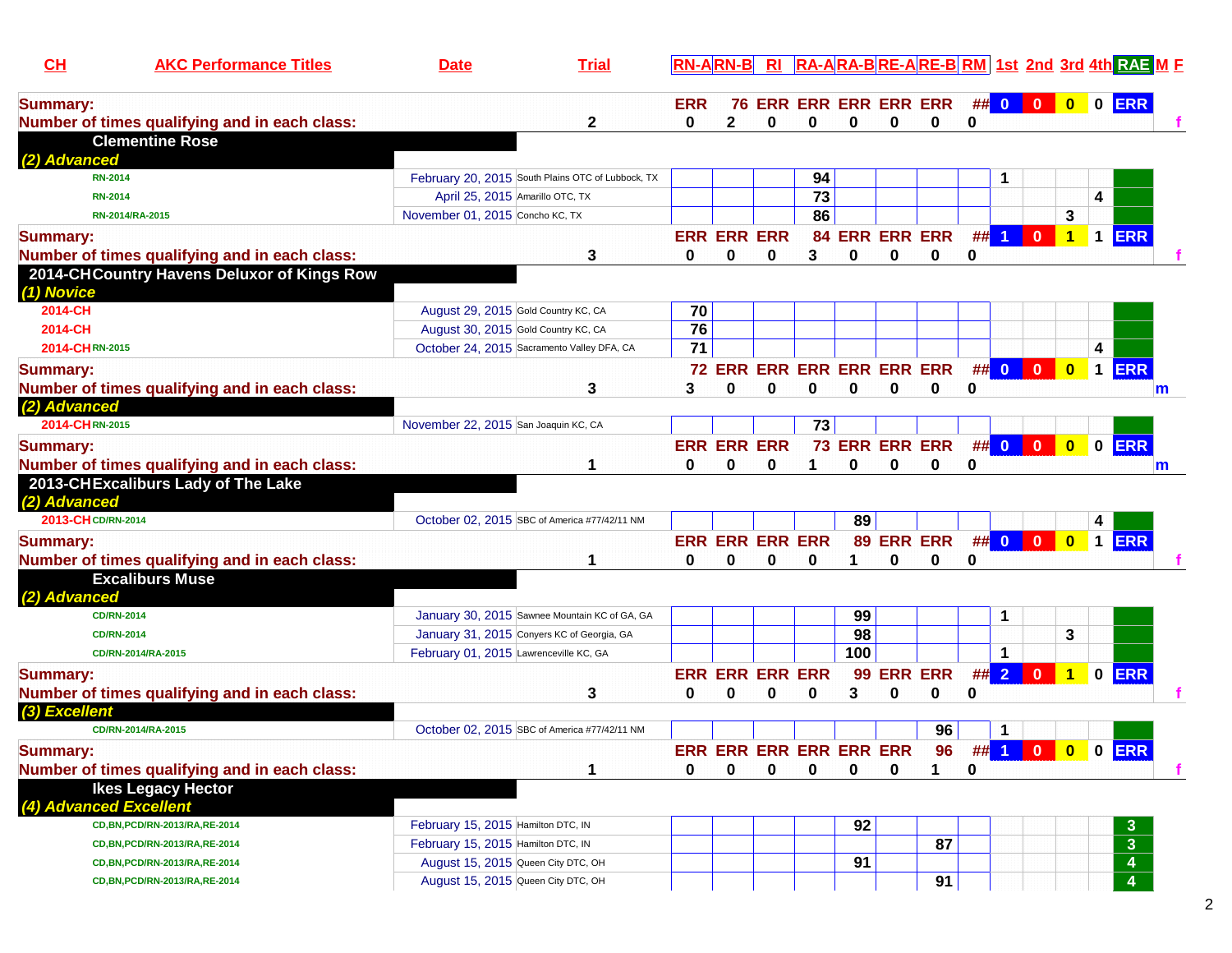| CH              | <b>AKC Performance Titles</b>                    | <b>Date</b>                              | <b>Trial</b>                                 |            | <b>RN-ARN-B</b>         |             |             |    |               | RI RA-ARA-BRE-ARE-BRM 1st 2nd 3rd 4th RAE M F |             |                         |                  |                         |                |                  |   |
|-----------------|--------------------------------------------------|------------------------------------------|----------------------------------------------|------------|-------------------------|-------------|-------------|----|---------------|-----------------------------------------------|-------------|-------------------------|------------------|-------------------------|----------------|------------------|---|
|                 | CD, BN, PCD/RN-2013/RA, RE-2014                  | August 16, 2015 Queen City DTC, OH       |                                              |            |                         |             |             | 91 |               |                                               |             |                         |                  |                         |                | $\sqrt{5}$       |   |
|                 | CD, BN, PCD/RN-2013/RA, RE-2014                  | August 16, 2015 Queen City DTC, OH       |                                              |            |                         |             |             |    |               | 80                                            |             |                         |                  |                         |                | $5\phantom{1}$   |   |
|                 | CD, BN, PCD/RN-2013/RA, RE-2014                  | October 18, 2015 Dayton DTC, OH          |                                              |            |                         |             |             | 93 |               |                                               |             |                         |                  |                         |                | $6\phantom{1}$   |   |
|                 | CD, BN, PCD/RN-2013/RA, RE-2014                  | October 18, 2015 Dayton DTC, OH          |                                              |            |                         |             |             |    |               | 94                                            |             |                         | $\mathbf{2}$     |                         |                | 6                |   |
|                 | CD, BN, PCD/RN-2013/RA, RE-2014                  | November 28, 2015 Queen City DTC, OH     |                                              |            |                         |             |             | 89 |               |                                               |             |                         |                  |                         |                | $\overline{7}$   |   |
|                 | CD, BN, PCD/RN-2013/RA, RE-2014                  | November 28, 2015 Queen City DTC, OH     |                                              |            |                         |             |             |    |               | 91                                            |             |                         |                  |                         |                | $\overline{7}$   |   |
|                 | CD, BN, PCD/RN-2013/RA, RE-2014                  | November 29, 2015 Queen City DTC, OH     |                                              |            |                         |             |             | 85 |               |                                               |             |                         |                  |                         |                | 8                |   |
|                 | CD, BN, PCD/RN-2013/RA, RE-2014                  | November 29, 2015 Queen City DTC, OH     |                                              |            |                         |             |             |    |               | 87                                            |             |                         |                  |                         |                | 8                |   |
| <b>Summary:</b> |                                                  |                                          |                                              |            | <b>ERR ERR ERR ERR</b>  |             |             |    | <b>90 ERR</b> | 88                                            | ##          | $\overline{\mathbf{0}}$ | 1                | $\overline{\mathbf{0}}$ | $\mathbf 0$    | $\boldsymbol{8}$ |   |
|                 | Number of times qualifying and in each class:    |                                          | 12                                           | 0          | 0                       | 0           | 0           | 6  | $\bf{0}$      | 6                                             | 0           |                         |                  |                         |                |                  | m |
|                 | 2012-GCHKryskara Fools Gold<br><i>(1) Novice</i> |                                          |                                              |            |                         |             |             |    |               |                                               |             |                         |                  |                         |                |                  |   |
| 2012-GCH        |                                                  | October 24, 2015 Belle-City KC, IL       |                                              |            | 80                      |             |             |    |               |                                               |             |                         |                  |                         |                |                  |   |
| 2012-GCH        |                                                  | October 25, 2015 Belle-City KC, IL       |                                              |            | 94                      |             |             |    |               |                                               |             |                         | $\mathbf{2}$     |                         |                |                  |   |
| <b>Summary:</b> |                                                  |                                          |                                              | <b>ERR</b> |                         |             |             |    |               | 87 ERR ERR ERR ERR ERR                        |             | ## 0                    | $\blacksquare$ 1 | $\bullet$               |                | 0 ERR            |   |
|                 | Number of times qualifying and in each class:    |                                          | $\mathbf{2}$                                 | 0          | $\mathbf 2$             | 0           | 0           | 0  | 0             | 0                                             | 0           |                         |                  |                         |                |                  |   |
| (1) Novice      | <b>Kudos to Troopers Sonny Boy</b>               |                                          |                                              |            |                         |             |             |    |               |                                               |             |                         |                  |                         |                |                  |   |
|                 |                                                  | April 24, 2015 SBC of Pacific Coast, CA  |                                              |            | 95                      |             |             |    |               |                                               |             | 1                       |                  |                         |                |                  |   |
|                 | <b>RN-2015</b>                                   |                                          | May 23, 2015 Hangtown KC of Placerville, CA  |            | 74                      |             |             |    |               |                                               |             |                         |                  |                         |                |                  |   |
| <b>Summary:</b> |                                                  |                                          |                                              | <b>ERR</b> |                         |             |             |    |               | <b>85 ERR ERR ERR ERR ERR</b>                 |             |                         |                  |                         |                | ## 1 0 0 0 ERR   |   |
|                 | Number of times qualifying and in each class:    |                                          | 2                                            | 0          | 2                       | 0           | 0           | 0  | 0             | 0                                             | 0           |                         |                  |                         |                |                  | m |
| (2) Advanced    | <b>Mistihil Pollyanna Rules</b>                  |                                          |                                              |            |                         |             |             |    |               |                                               |             |                         |                  |                         |                |                  |   |
|                 | <b>BN/RN-2014</b>                                | January 10, 2015 Sammamish KC, WA        |                                              |            |                         |             |             | 92 |               |                                               |             |                         |                  |                         |                |                  |   |
|                 | BN/RN-2014/RA-2015                               | January 12, 2015 Tacoma KC, WA           |                                              |            |                         |             |             | 85 |               |                                               |             |                         |                  |                         |                |                  |   |
|                 | BN/RN-2014/RA-2015                               | February 08, 2015 SBC of Puget Sound, WA |                                              |            |                         |             |             | 80 |               |                                               |             | 1                       |                  |                         |                |                  |   |
|                 | BN/RN-2014/RA-2015                               | March 07, 2015 Seattle KC, WA            |                                              |            |                         |             |             | 79 |               |                                               |             |                         |                  |                         |                |                  |   |
| <b>Summary:</b> |                                                  |                                          |                                              |            | <b>ERR ERR ERR ERR</b>  |             |             | 84 |               | <b>ERR ERR</b>                                |             | $##$ 1                  | $\mathbf{0}$     | $\bullet$               |                | 0 ERR            |   |
|                 | Number of times qualifying and in each class:    |                                          | 4                                            | 0          | 0                       | 0           | 0           | 4  | 0             | 0                                             | 0           |                         |                  |                         |                |                  |   |
| (3) Excellent   |                                                  |                                          |                                              |            |                         |             |             |    |               |                                               |             |                         |                  |                         |                |                  |   |
|                 | BN/RN-2014/RA-2015                               |                                          | April 10, 2015 Inland Empire Collie Club, WA |            |                         |             |             |    |               | 70                                            |             |                         |                  |                         |                |                  |   |
|                 | BN/RN-2014/RA-2015                               | August 08, 2015 Nisqually KC, WA         |                                              |            |                         |             |             |    |               | 70                                            |             |                         | $\boldsymbol{2}$ |                         |                |                  |   |
|                 | BN/RN-2014/RA,RE-2015                            | August 14, 2015 Mt. Rainier WDC, WA      |                                              |            |                         |             |             |    |               | 89                                            |             |                         | $\mathbf 2$      |                         |                |                  |   |
|                 | BN/RN-2014/RA,RE-2015                            | August 29, 2015 Longview Kelso KC, WA    |                                              |            |                         |             |             |    |               | $\overline{70}$                               |             |                         |                  |                         |                |                  |   |
| <b>Summary:</b> |                                                  |                                          |                                              |            | ERR ERR ERR ERR ERR ERR |             |             |    |               | 75                                            |             |                         |                  |                         |                | ## 0 2 0 0 ERR   |   |
|                 | Number of times qualifying and in each class:    |                                          | 4                                            | 0          | 0                       | $\pmb{0}$   | 0           | 0  | $\mathbf 0$   | 4                                             | $\mathbf 0$ |                         |                  |                         |                |                  |   |
|                 | (4) Advanced Excellent                           |                                          |                                              |            |                         |             |             |    |               |                                               |             |                         |                  |                         |                |                  |   |
|                 | BN/RN-2014/RA-2015                               | August 13, 2015 Mt. Rainier WDC, WA      |                                              |            |                         |             |             | 73 |               |                                               |             |                         |                  |                         | 4              |                  |   |
|                 | BN/RN-2014/RA,RE-2015                            | August 13, 2015 Mt. Rainier WDC, WA      |                                              |            |                         |             |             |    |               | 80                                            |             |                         |                  |                         | 4              |                  |   |
| <b>Summary:</b> |                                                  |                                          |                                              |            | <b>ERR ERR ERR ERR</b>  |             |             |    | <b>73 ERR</b> | 80                                            |             |                         | $\#$ 0 0 0       |                         | $\overline{2}$ |                  |   |
|                 | Number of times qualifying and in each class:    |                                          | $\mathbf{2}$                                 | 0          | 0                       | $\mathbf 0$ | $\mathbf 0$ | 1  | $\mathbf 0$   | 1                                             | $\pmb{0}$   |                         |                  |                         |                |                  |   |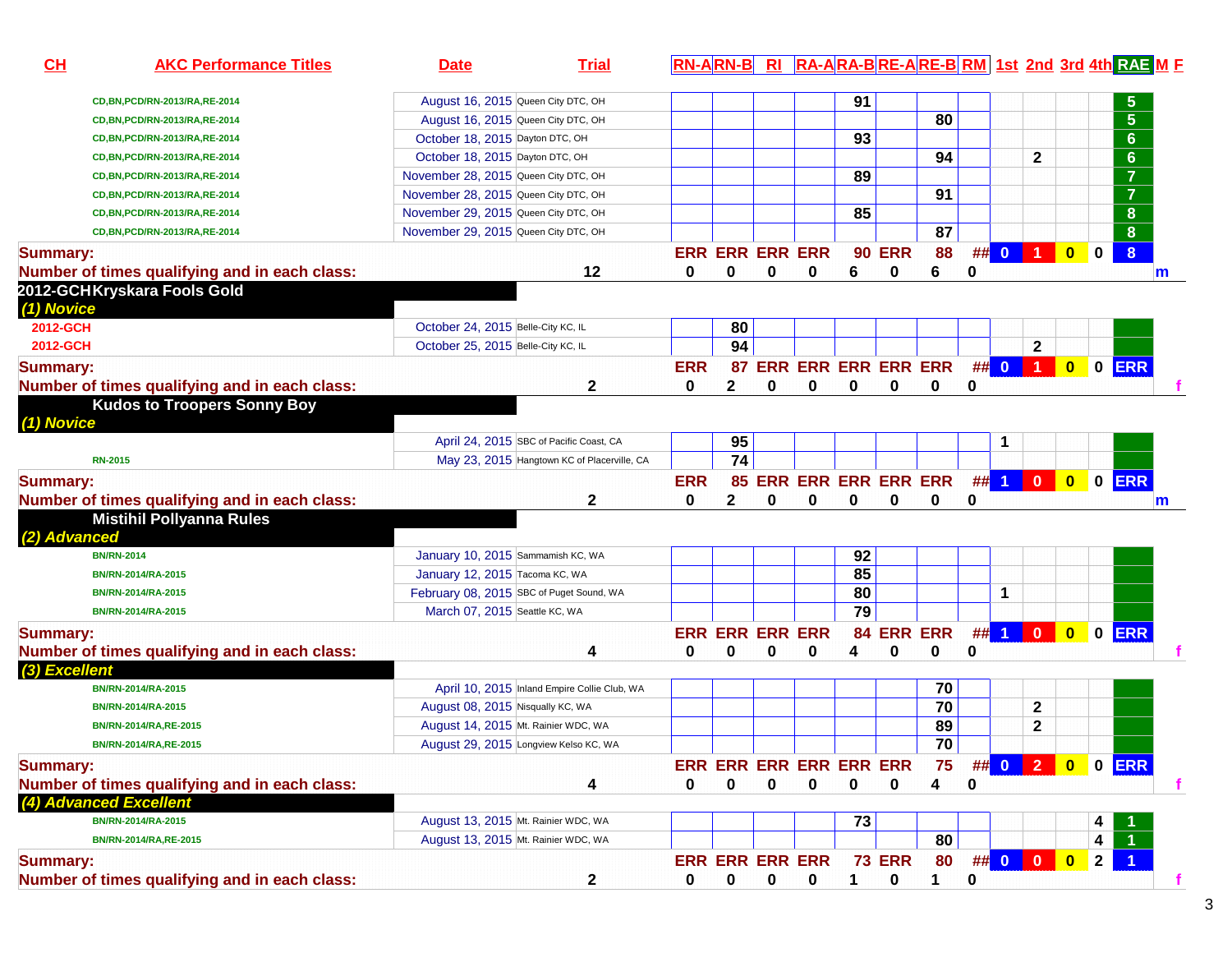| . Oas<br>fitle <sup>r</sup><br>rormance | l ria | -AIRN-BIRI |  | <u>/ RA-ARA-BRE-ARE-BRM 1st_2nd_3rd_4th RAE M F</u> |
|-----------------------------------------|-------|------------|--|-----------------------------------------------------|
|                                         |       |            |  |                                                     |

| <b>Summary:</b><br>Number of times qualifying and in each class:                        | 3                                                                                            | 0            | <b>ERR ERR ERR ERR</b><br>0        | $\bf{0}$ | 0                          | 3  | 91 ERR ERR<br>$\bf{0}$    | 0               | 0  | ## 0        | $\Omega$       | $\bf{0}$       | $\blacktriangleleft$ | <b>ERR</b>          |              |
|-----------------------------------------------------------------------------------------|----------------------------------------------------------------------------------------------|--------------|------------------------------------|----------|----------------------------|----|---------------------------|-----------------|----|-------------|----------------|----------------|----------------------|---------------------|--------------|
| RN-2014/RA-2015                                                                         | June 15, 2015 North St. Louis County OTC, MO                                                 |              |                                    |          |                            | 99 |                           |                 |    |             |                |                | 4                    |                     |              |
| <b>RN-2014</b>                                                                          | May 17, 2015 Greater St. Louis TC, MO                                                        |              |                                    |          |                            | 88 |                           |                 |    |             |                |                |                      |                     |              |
| <b>RN-2014</b>                                                                          | March 28, 2015 Columbia Missouri KC, MO                                                      |              |                                    |          |                            | 86 |                           |                 |    |             |                |                |                      |                     |              |
| (2) Advanced                                                                            |                                                                                              |              |                                    |          |                            |    |                           |                 |    |             |                |                |                      |                     |              |
| Summerlyns U R My Keb V Showme                                                          |                                                                                              |              |                                    |          |                            |    |                           |                 |    |             |                |                |                      |                     |              |
| Number of times qualifying and in each class:                                           | 3                                                                                            | 0            | 3                                  | 0        | 0                          | 0  | 0                         | 0               | 0  |             |                |                |                      |                     |              |
| <b>Summary:</b>                                                                         |                                                                                              | <b>ERR</b>   | 99                                 |          | <b>ERR ERR ERR ERR ERR</b> |    |                           |                 |    | ## 1        |                | $\overline{0}$ |                      | 0 ERR               |              |
|                                                                                         |                                                                                              |              |                                    |          |                            |    |                           |                 |    |             |                |                |                      |                     |              |
| <b>RN-2010</b>                                                                          | October 31, 2015 San Gabriel Valley KC, CA                                                   |              | 100                                |          |                            |    |                           |                 |    |             | $\mathbf 2$    |                |                      |                     |              |
| <b>RN-2010</b>                                                                          | August 09, 2015 South Bay KC, CA                                                             |              | 100                                |          |                            |    |                           |                 |    | $\mathbf 1$ |                |                |                      |                     |              |
| (1) Novice<br><b>RN-2010</b>                                                            | August 08, 2015 South Bay KC, CA                                                             |              | 97                                 |          |                            |    |                           |                 |    |             |                |                |                      |                     |              |
|                                                                                         |                                                                                              |              |                                    |          |                            |    |                           |                 |    |             |                |                |                      |                     |              |
| Number of times qualifying and in each class:<br>Stoans Tea 'N Biscotti of Luma         |                                                                                              |              |                                    |          |                            |    |                           |                 |    |             |                |                |                      |                     |              |
| <b>Summary:</b>                                                                         | $\mathbf{2}$                                                                                 | 0            | <b>ERR ERR ERR ERR</b><br>$\bf{0}$ | $\bf{0}$ | $\bf{0}$                   | 1  | <b>95 ERR</b><br>$\bf{0}$ | 1               | 0  | - 0         |                | $\mathbf{1}$   | $\mathbf 0$          |                     |              |
|                                                                                         |                                                                                              |              |                                    |          |                            |    |                           | 86              | #  |             |                |                |                      | $5\overline{5}$     |              |
| CDX,GN,MXP3,MXPB,AJP,OFP/RN-2008/RA,RE-2009                                             | October 02, 2015 SBC of America #77/42/11 NM<br>October 02, 2015 SBC of America #77/42/11 NM |              |                                    |          |                            |    |                           | 86              |    |             |                | 34             |                      | 5<br>$5\phantom{.}$ |              |
| CDX, GN, MXP3, MXPB, AJP, OFP/RN-2008/RA, RE-2009                                       |                                                                                              |              |                                    |          |                            | 95 |                           |                 |    |             | $\mathbf 2$    |                |                      |                     |              |
| <b>Snowy Pines Tundra</b><br>(4) Advanced Excellent                                     |                                                                                              |              |                                    |          |                            |    |                           |                 |    |             |                |                |                      |                     |              |
| Number of times qualifying and in each class:                                           | $\mathbf 2$                                                                                  |              | 0                                  | 0        | 0                          |    | 0                         |                 | 0  |             |                |                |                      |                     | m            |
| <b>Summary:</b>                                                                         |                                                                                              | 0            |                                    |          |                            | 1  | <b>98 ERR</b>             | 1               | ## | -1          |                | $\mathbf{0}$   | $\mathbf 0$          |                     |              |
|                                                                                         |                                                                                              |              | <b>ERR ERR ERR ERR</b>             |          |                            |    |                           | 95              |    |             |                |                |                      | 22                  |              |
| PACH3 See Performance Data/RN,RA,RE-2007/RAE-2008/RAE2-2012                             | October 02, 2015 SBC of America #77/42/11 NM                                                 |              |                                    |          |                            |    |                           | $\overline{95}$ |    |             | $\overline{2}$ |                |                      | $\overline{22}$     |              |
| (4) Advanced Excellent<br>PACH3 See Performance Data/RN, RA, RE-2007/RAE-2008/RAE2-2012 | October 02, 2015 SBC of America #77/42/11 NM                                                 |              |                                    |          |                            | 98 |                           |                 |    |             |                |                |                      | 22                  |              |
| <b>PACH3Snowy Pines Hummer</b>                                                          |                                                                                              |              |                                    |          |                            |    |                           |                 |    |             |                |                |                      |                     |              |
| Number of times qualifying and in each class:                                           | $\mathbf{2}$                                                                                 | $\mathbf{2}$ | 0                                  | $\bf{0}$ | $\bf{0}$                   | 0  | 0                         | 0               | 0  |             |                |                |                      |                     | $\mathbf{m}$ |
| <b>Summary:</b>                                                                         |                                                                                              |              | 72 ERR ERR ERR ERR ERR ERR         |          |                            |    |                           |                 |    | ## 0        | $\mathbf{0}$   | $\mathbf{0}$   |                      | 1 ERR               |              |
| 2014-CH                                                                                 | March 19, 2015 San Mateo KC, CA                                                              | 73           |                                    |          |                            |    |                           |                 |    |             |                |                |                      |                     |              |
| 2014-CH                                                                                 | February 14, 2015 Santa Clara Valley KC, CA                                                  | 71           |                                    |          |                            |    |                           |                 |    |             |                |                | 4                    |                     |              |
| (1) Novice                                                                              |                                                                                              |              |                                    |          |                            |    |                           |                 |    |             |                |                |                      |                     |              |
| Number of times qualifying and in each class:<br>2014-CH Shadow Mtn Yankee Doodle       |                                                                                              |              |                                    |          |                            |    |                           |                 |    |             |                |                |                      |                     | $\mathsf{m}$ |
| <b>Summary:</b>                                                                         |                                                                                              | 0            | <b>ERR ERR ERR ERR</b><br>$\Omega$ | 0        | 0                          |    | $\Omega$                  | $\Omega$        | 0  |             |                |                |                      | 0 ERR               |              |
|                                                                                         |                                                                                              |              |                                    |          |                            |    | 94 ERR ERR                |                 |    | ## 0        | $\Omega$       | $1 -$          |                      |                     |              |
| SGT. Peppers Wanna Be Your Man<br>(2) Advanced<br><b>RN-2012</b>                        | October 02, 2015 SBC of America #77/42/11 NM                                                 |              |                                    |          |                            | 94 |                           |                 |    |             |                | 3              |                      |                     |              |
| Number of times qualifying and in each class:                                           | 1                                                                                            | 0            | $\Omega$                           | $\bf{0}$ | $\bf{0}$                   | 1  | $\bf{0}$                  | $\bf{0}$        | 0  |             |                |                |                      |                     | m            |
| <b>Summary:</b>                                                                         |                                                                                              |              | <b>ERR ERR ERR ERR</b>             |          |                            |    |                           | 76 ERR ERR      |    |             | ## 0 0 0       |                |                      | 0 0 ERR             |              |
| CD, BN, PCD/RN-2011/RA-2013                                                             | October 02, 2015 SBC of America #77/42/11 NM                                                 |              |                                    |          |                            | 76 |                           |                 |    |             |                |                |                      |                     |              |
| (2) Advanced                                                                            |                                                                                              |              |                                    |          |                            |    |                           |                 |    |             |                |                |                      |                     |              |
| <b>SGT. Peppers Doctor Roberts</b>                                                      |                                                                                              |              |                                    |          |                            |    |                           |                 |    |             |                |                |                      |                     |              |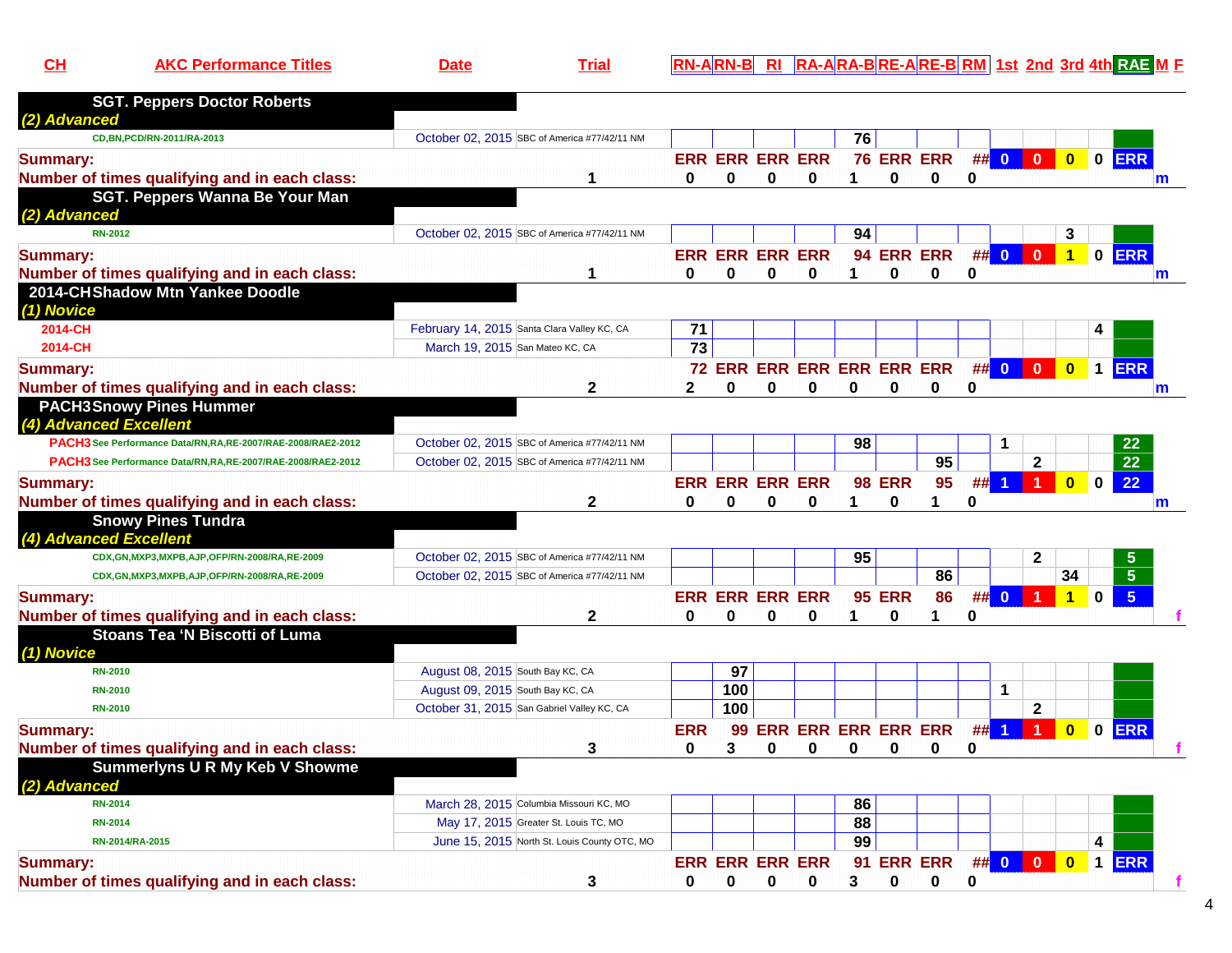| <b>AKC Performance Titles</b><br><u>СН</u>            | <b>Date</b>                         | <u>Trial</u>                                    |    |    |               |                                |    |               |          |      |                          |                         |              | <u>RN-ARN-B RI RA-ARA-BRE-ARE-BRM 1st 2nd 3rd 4th RAE M E</u> |  |
|-------------------------------------------------------|-------------------------------------|-------------------------------------------------|----|----|---------------|--------------------------------|----|---------------|----------|------|--------------------------|-------------------------|--------------|---------------------------------------------------------------|--|
| (3) Excellent                                         |                                     |                                                 |    |    |               |                                |    |               |          |      |                          |                         |              |                                                               |  |
| RN-2014/RA-2015                                       |                                     | June 28, 2015 Missouri Rhineland KC, MO         |    |    |               |                                |    |               | 70       |      |                          |                         |              |                                                               |  |
| RN-2014/RA-2015                                       |                                     | July 11, 2015 Tri-County Agility Club of MO, MO |    |    |               |                                |    |               | 80       |      |                          |                         |              |                                                               |  |
| RN-2014/RA, RE-2015                                   | October 09, 2015 Mound City OTC, MO |                                                 |    |    |               |                                |    |               | 89       |      |                          |                         |              |                                                               |  |
| <b>Summary:</b>                                       |                                     |                                                 |    |    |               | <b>ERR ERR ERR ERR ERR ERR</b> |    |               | 80       | ## 0 |                          | -0                      | $\mathbf{0}$ | 0 ERR                                                         |  |
| Number of times qualifying and in each class:         |                                     | 3                                               | 0  | 0  | 0             | 0                              | 0  | 0             | 3        | 0    |                          |                         |              |                                                               |  |
| <b>Woodcrest On A Slippery Slope Aspen</b>            |                                     |                                                 |    |    |               |                                |    |               |          |      |                          |                         |              |                                                               |  |
| (1) Novice                                            |                                     |                                                 |    |    |               |                                |    |               |          |      |                          |                         |              |                                                               |  |
|                                                       |                                     | October 02, 2015 SBC of America #77/42/11 NM    | 81 |    |               |                                |    |               |          |      |                          |                         |              |                                                               |  |
| <b>Summary:</b>                                       |                                     |                                                 | 81 |    |               | <b>ERR ERR ERR ERR ERR ERR</b> |    |               |          |      | $\#$ $\#$ $\blacksquare$ | $\overline{\mathbf{0}}$ | $\bullet$    | 0 ERR                                                         |  |
| Number of times qualifying and in each class:         |                                     |                                                 |    | 0  | 0             | 0                              | 0  | 0             | $\bf{0}$ | 0    |                          |                         |              |                                                               |  |
| <b>Overall Class Averages &amp; Placement Totals:</b> |                                     |                                                 | 74 |    | <b>91 ERR</b> | 82                             |    | <b>90 ERR</b> | 84       |      | ## 11 12 4 11            |                         |              |                                                               |  |
| <b>Qualifying Scores:</b>                             |                                     | 74                                              | 6  | 16 |               | 4                              | 29 | 0             | 19       | 0    |                          |                         |              |                                                               |  |

In the case of a Saint Bernard Specialty holding an all-breed trial with their specialty, two (2) placements are possible. One for the specialty and one for the all-breed.

**© This Article is Copyrighted by John Cox The Saint Bernard National Archives**

**CH**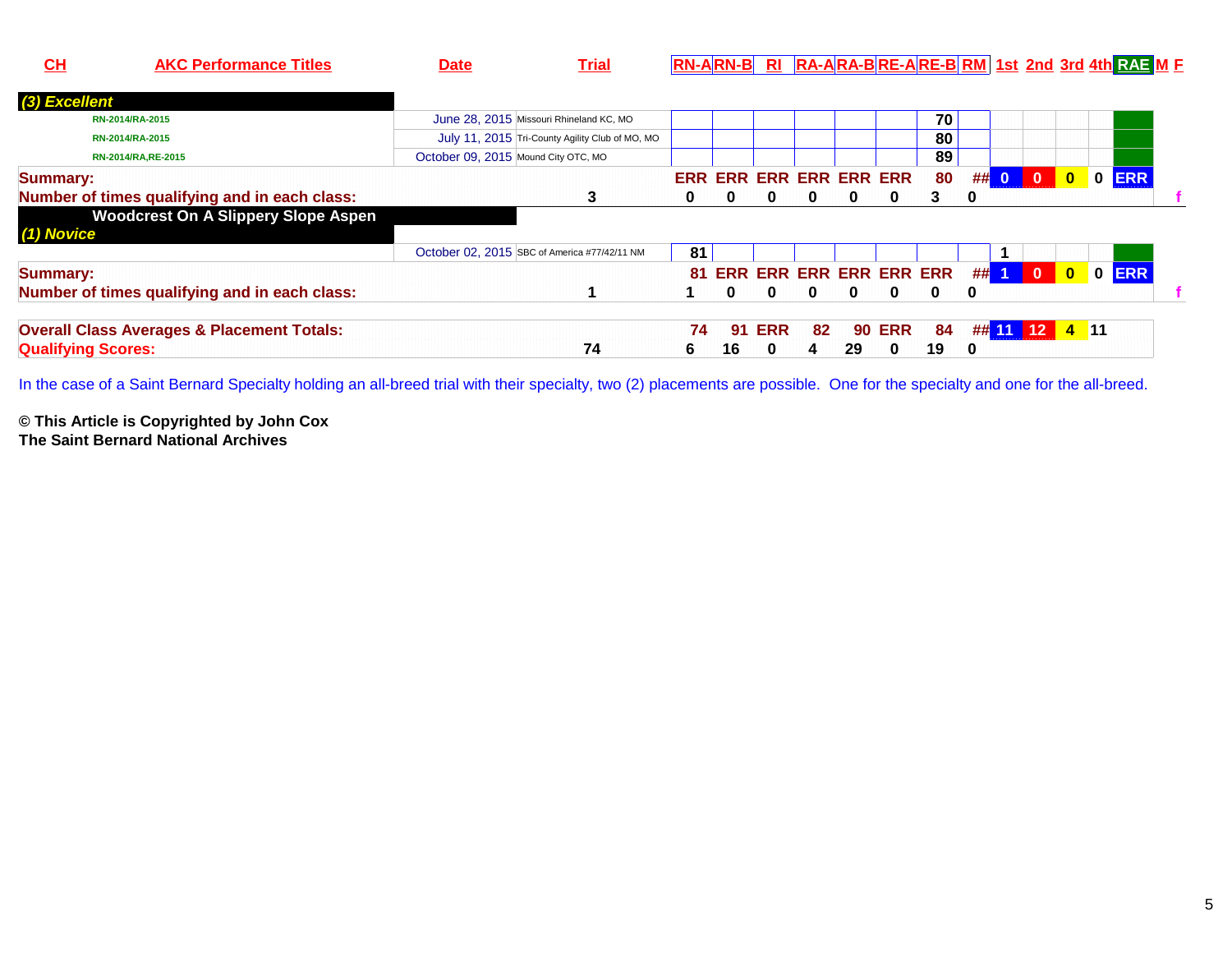# Saint Bernard Rally Novice {RN} Scores For 2015

| CH<br><b>AKC Performance Titles</b>           | <b>Date</b>                        | <b>Trial</b>                                           | <b>RN-A</b>     | RN-B 1st 2nd 3rd 4th M F |                         |                      |                         |             |   |
|-----------------------------------------------|------------------------------------|--------------------------------------------------------|-----------------|--------------------------|-------------------------|----------------------|-------------------------|-------------|---|
| <b>Agostis Rufus</b>                          |                                    |                                                        |                 |                          |                         |                      |                         |             |   |
|                                               |                                    | March 07, 2015 DOTC of Anchorage, AK                   |                 | 89                       |                         |                      |                         |             |   |
| <b>RN-2015</b>                                |                                    | May 09, 2015 OTC of Chugiak, AK                        |                 | $\overline{91}$          |                         | $\overline{2}$       |                         |             |   |
| <b>Summary:</b>                               |                                    |                                                        | <b>ERR</b>      | 90                       | $\mathbf{0}$            | $\overline{1}$       | $\overline{\mathbf{0}}$ | $\bf{0}$    |   |
| Number of times qualifying and in each class: |                                    | $\mathbf{2}$                                           | 0               | $\mathbf{2}$             |                         |                      |                         |             | m |
| <b>Blue Collar Once To Every Woman</b>        |                                    |                                                        |                 |                          |                         |                      |                         |             |   |
| <b>BN,CGC</b>                                 |                                    | June 24, 2015 Oklahoma City KC, OK                     |                 | 98                       | 1                       |                      |                         |             |   |
| <b>BN,CGC</b>                                 |                                    | June 25, 2015 Oklahoma City KC, OK                     |                 | $\overline{97}$          |                         | $\overline{2}$       |                         |             |   |
| <b>BN,CGC/RN-2015</b>                         |                                    | June 26, 2015 Mid-Del-Tinker KC, OK                    |                 | 96                       |                         |                      |                         | 4           |   |
| <b>BN,CGC/RN-2015</b>                         | June 27, 2015 Lawton DFA, OK       |                                                        |                 | 100                      | 1                       |                      |                         |             |   |
| <b>BN,CGC/RN-2015</b>                         | June 28, 2015 Lawton DFA, OK       |                                                        |                 | 96                       |                         | $\mathbf{2}$         |                         |             |   |
| <b>Summary:</b>                               |                                    |                                                        | <b>ERR</b>      | 97                       | $\overline{2}$          | $\overline{2}$       | $\overline{\mathbf{0}}$ | $\mathbf 1$ |   |
| Number of times qualifying and in each class: |                                    | 5                                                      | 0               | 5                        |                         |                      |                         |             | m |
| Brandau Ridge Takn A Walk Thru Ur Heart       |                                    |                                                        |                 |                          |                         |                      |                         |             |   |
|                                               |                                    | September 26, 2015 Rockford Freeport Illinois KC, IL   |                 | 72                       |                         |                      |                         |             |   |
|                                               |                                    | December 11, 2015 Northwest OC of Suburban Chicago, IL |                 | $\overline{79}$          |                         |                      |                         |             |   |
| <b>Summary:</b>                               |                                    |                                                        | <b>ERR</b>      |                          | <b>76 0 0</b>           |                      | $\overline{\mathbf{0}}$ | $\mathbf 0$ |   |
| Number of times qualifying and in each class: |                                    |                                                        | 0               | $\mathbf{2}$             |                         |                      |                         |             |   |
| 2014-CHCountry Havens Deluxor of Kings Row    |                                    |                                                        |                 |                          |                         |                      |                         |             |   |
| 2014-CH                                       |                                    | August 29, 2015 Gold Country KC, CA                    | 70              |                          |                         |                      |                         |             |   |
| 2014-CH                                       |                                    | August 30, 2015 Gold Country KC, CA                    | 76              |                          |                         |                      |                         |             |   |
| 2014-CHRN-2015                                |                                    | October 24, 2015 Sacramento Valley DFA, CA             | $\overline{71}$ |                          |                         |                      |                         | 4           |   |
|                                               |                                    |                                                        | 72              | <b>ERR</b>               | $\overline{\mathbf{0}}$ | $\mathbf{0}$         | $\overline{\mathbf{0}}$ | $\mathbf 1$ |   |
| <b>Summary:</b>                               |                                    | 3                                                      |                 | $\bf{0}$                 |                         |                      |                         |             |   |
| Number of times qualifying and in each class: |                                    |                                                        | 3               |                          |                         |                      |                         |             | m |
| 2012-GCHKryskara Fools Gold                   |                                    |                                                        |                 |                          |                         |                      |                         |             |   |
| 2012-GCH                                      | October 24, 2015 Belle-City KC, IL |                                                        |                 | 80                       |                         |                      |                         |             |   |
| 2012-GCH                                      | October 25, 2015 Belle-City KC, IL |                                                        |                 | 94                       |                         | $\mathbf{2}$         |                         |             |   |
| <b>Summary:</b>                               |                                    |                                                        | <b>ERR</b>      | 87                       | $\mathbf{0}$            | $\blacktriangleleft$ | $\overline{0}$          | $\mathbf 0$ |   |
| Number of times qualifying and in each class: |                                    | 2                                                      | 0               | $\mathbf{2}$             |                         |                      |                         |             |   |
| <b>Kudos to Troopers Sonny Boy</b>            |                                    |                                                        |                 |                          |                         |                      |                         |             |   |
|                                               |                                    | April 24, 2015 SBC of Pacific Coast, CA                |                 | 95                       |                         |                      |                         |             |   |
| <b>RN-2015</b>                                |                                    | May 23, 2015 Hangtown KC of Placerville, CA            |                 | 74                       |                         |                      |                         |             |   |
| <b>Summary:</b>                               |                                    |                                                        | <b>ERR</b>      | 85                       |                         | $\mathbf{0}$         | $\overline{0}$          | $\mathbf 0$ |   |
| Number of times qualifying and in each class: |                                    | $\overline{2}$                                         | 0               | $\mathbf{2}$             |                         |                      |                         |             | m |
| 2014-CHShadow Mtn Yankee Doodle               |                                    |                                                        |                 |                          |                         |                      |                         |             |   |
| 2014-CH                                       |                                    | February 14, 2015 Santa Clara Valley KC, CA            | 71              |                          |                         |                      |                         | 4           |   |
| 2014-CH                                       |                                    | March 19, 2015 San Mateo KC, CA                        | $\overline{73}$ |                          |                         |                      |                         |             |   |
| <b>Summary:</b>                               |                                    |                                                        | 72              | <b>ERR</b>               | $\mathbf{0}$            | $\mathbf{0}$         | $\mathbf{0}$            | $\mathbf 1$ |   |
| Number of times qualifying and in each class: |                                    | $\overline{\mathbf{2}}$                                | $\mathbf 2$     | $\mathbf 0$              |                         |                      |                         |             | m |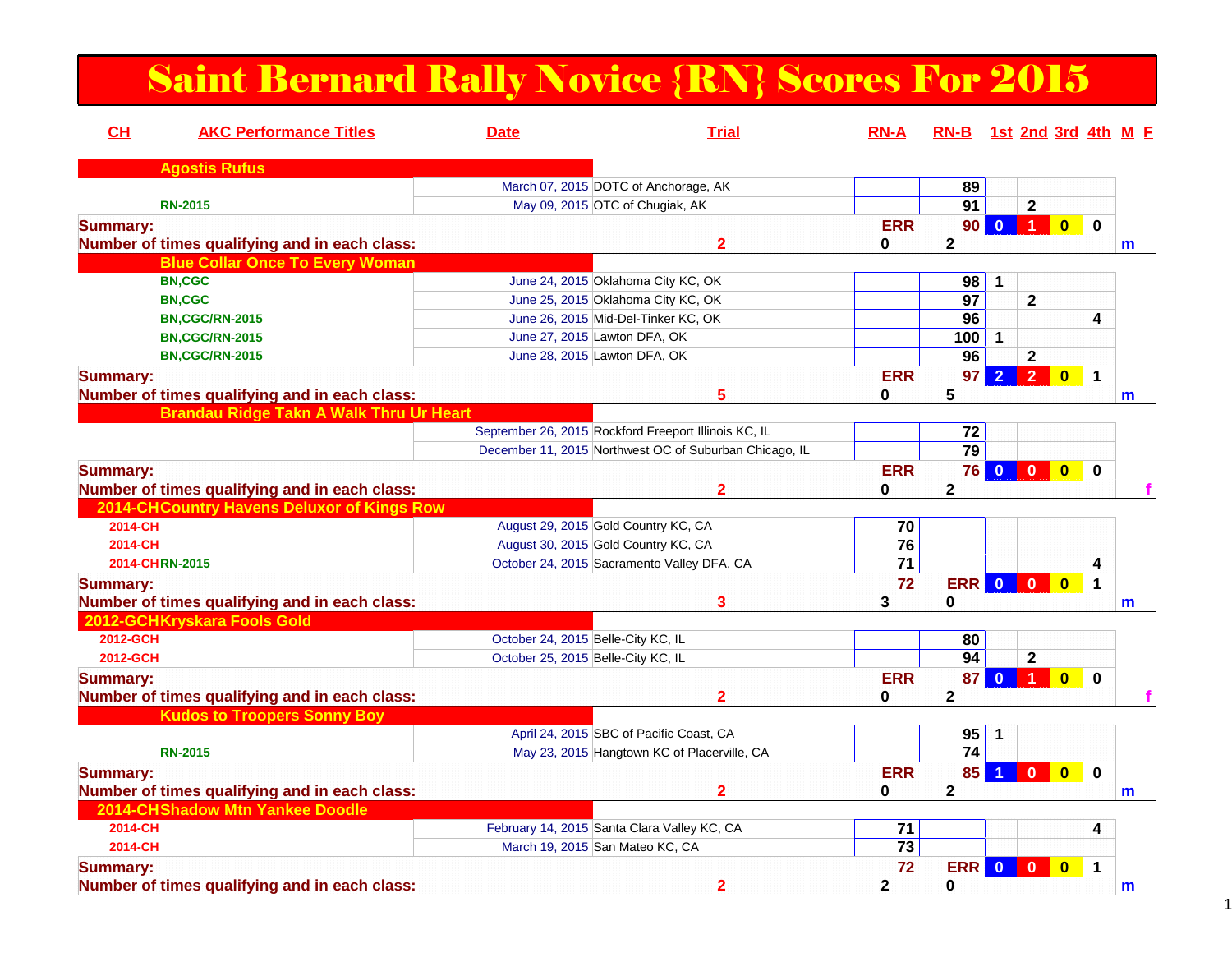| CL                        | <b>AKC Performance Titles</b>                         | <b>Date</b>                      | Trial                                        | <b>RN-A</b> | RN-B 1st 2nd 3rd 4th M F |                |              |              |          |  |
|---------------------------|-------------------------------------------------------|----------------------------------|----------------------------------------------|-------------|--------------------------|----------------|--------------|--------------|----------|--|
|                           | <b>Stoans Tea 'N Biscotti of Luma</b>                 |                                  |                                              |             |                          |                |              |              |          |  |
| <b>RN-2010</b>            |                                                       | August 08, 2015 South Bay KC, CA |                                              |             | 97                       |                |              |              |          |  |
| <b>RN-2010</b>            |                                                       | August 09, 2015 South Bay KC, CA |                                              |             | 100                      |                |              |              |          |  |
| <b>RN-2010</b>            |                                                       |                                  | October 31, 2015 San Gabriel Valley KC, CA   |             | 100                      |                | $\mathbf{2}$ |              |          |  |
| Summary:                  |                                                       |                                  |                                              | <b>ERR</b>  | 99 <sub>1</sub>          |                |              | $\mathbf{0}$ | $\bf{0}$ |  |
|                           | Number of times qualifying and in each class:         |                                  | 3                                            | 0           |                          |                |              |              |          |  |
|                           | <b>Woodcrest On A Slippery Slope Aspen</b>            |                                  |                                              |             |                          |                |              |              |          |  |
|                           |                                                       |                                  | October 02, 2015 SBC of America #77/42/11 NM | 81          |                          |                |              |              |          |  |
| Summary:                  |                                                       |                                  |                                              | 81          | <b>ERR</b>               |                | $\mathbf{0}$ | $\mathbf{0}$ | $\bf{0}$ |  |
|                           | Number of times qualifying and in each class:         |                                  |                                              |             | 0                        |                |              |              |          |  |
|                           | <b>Overall Class Averages &amp; Placement Totals:</b> |                                  |                                              | 74          | 91 <sub>h</sub>          | 5 <sup>1</sup> | $\sqrt{5}$   | $\bullet$    | -3       |  |
| <b>Qualifying Scores:</b> |                                                       |                                  | 22                                           | 6           | 16                       |                |              |              |          |  |

In the case of a Saint Bernard Specialty holding an all-breed trial with their specialty, two (2) placements are possible. One for the specialty and one for the all-breed.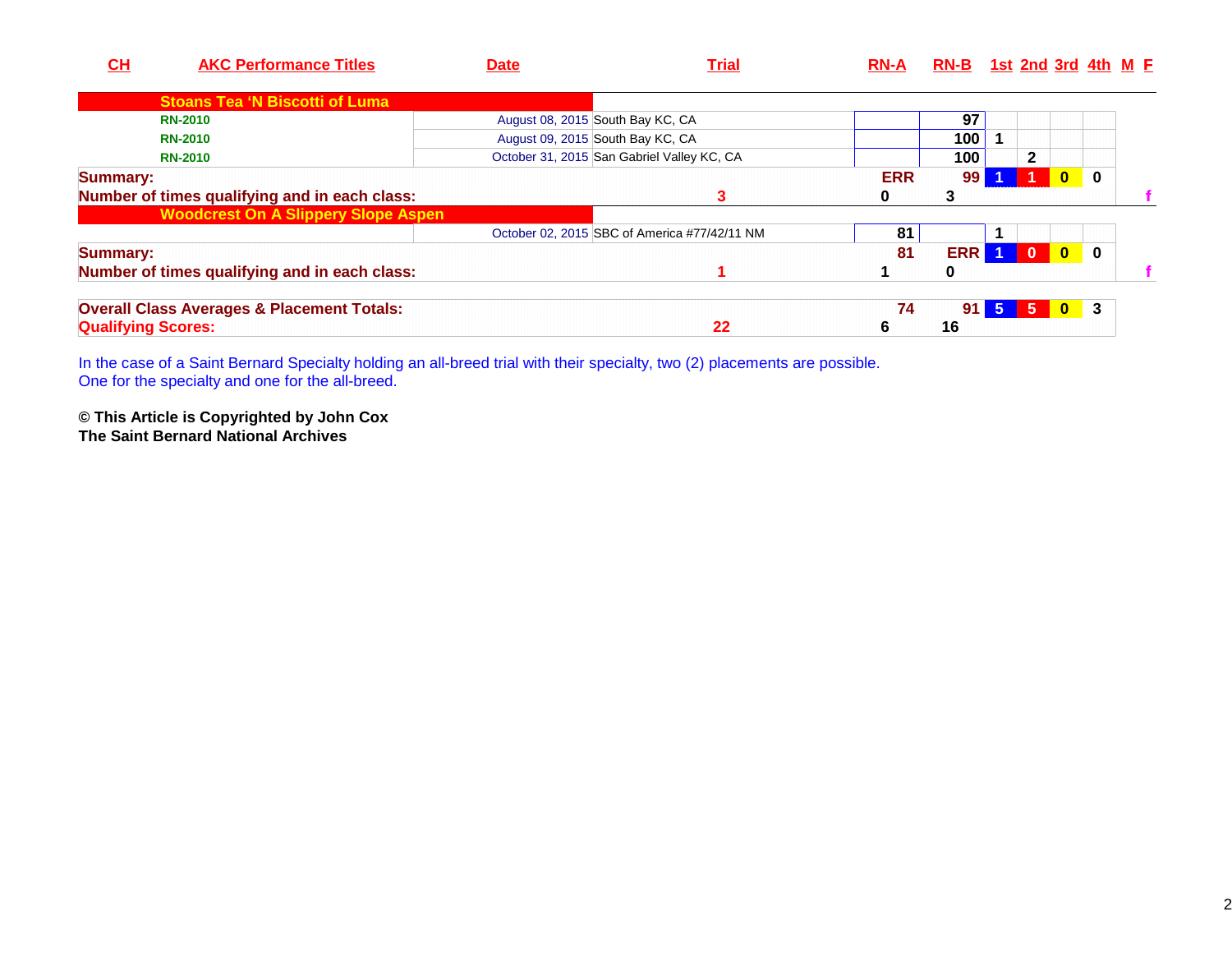# Saint Bernard Rally Advanced {RA} Scores For 2015

| CH                                | <b>AKC Performance Titles</b>                 | <b>Date</b>                                | <b>Trial</b>                                      | $RA-A$          | RA-B 1st 2nd 3rd 4th RAE M F |                |                                      |                                         |            |              |
|-----------------------------------|-----------------------------------------------|--------------------------------------------|---------------------------------------------------|-----------------|------------------------------|----------------|--------------------------------------|-----------------------------------------|------------|--------------|
|                                   | <b>Alpine Mtns Danc'N With The Starz</b>      |                                            |                                                   |                 |                              |                |                                      |                                         |            |              |
| (4) Advanced Excellent            | CD, BN/RN-2011/RA, RE-2012/RAE, RAE2-2013     |                                            | November 27, 2015 Western Waukesha County DTC, W  |                 | 81                           |                |                                      |                                         | 22         |              |
| <b>Summary:</b>                   |                                               |                                            |                                                   | <b>ERR</b>      | 81                           | $\mathbf{0}$   | $\overline{0}$                       | $\overline{\mathbf{0}}$<br>$\mathbf{0}$ | 22         |              |
|                                   | Number of times qualifying and in each class: |                                            | 1                                                 | $\bf{0}$        | 1                            |                |                                      |                                         |            | $\mathbf{m}$ |
| (2) Advanced                      | <b>Blue Collar Once To Every Woman</b>        |                                            |                                                   |                 |                              |                |                                      |                                         |            |              |
|                                   | <b>BN,CGC/RN-2015</b>                         | October 11, 2015 Sooner State KC, OK       |                                                   |                 | 95                           |                | $\mathbf{2}$                         |                                         |            |              |
|                                   | <b>BN,CGC/RN-2015</b>                         | October 16, 2015 Springfield MO DTC, OK    |                                                   |                 | 85                           |                |                                      | 4                                       |            |              |
|                                   | <b>BN,CGC/RN,RA-2015</b>                      | October 17, 2015 Springfield MO DTC, OK    |                                                   |                 | 93                           |                |                                      |                                         |            |              |
|                                   | <b>BN,CGC/RN,RA-2015</b>                      | October 18, 2015 Springfield MO DTC, OK    |                                                   |                 | 96                           |                |                                      | 4                                       |            |              |
|                                   | BN,CGC/RN,RA-2015                             | October 23, 2015 Tulsa DTC, OK             |                                                   |                 | 100                          |                | $\mathbf{2}$                         |                                         |            |              |
|                                   | BN,CGC/RN,RA-2015                             | October 23, 2015 Tulsa DTC, OK             |                                                   |                 | 99                           |                |                                      | $\overline{\mathbf{4}}$                 |            |              |
| <b>Summary:</b>                   |                                               |                                            |                                                   | <b>ERR</b>      | 95                           | $\mathbf{0}$   | $\overline{2}$                       | 3<br>$\mathbf{0}$                       | <b>ERR</b> |              |
|                                   | Number of times qualifying and in each class: |                                            | 6                                                 | 0               | 6                            |                |                                      |                                         |            | m            |
|                                   | <b>Clementine Rose</b>                        |                                            |                                                   |                 |                              |                |                                      |                                         |            |              |
| (2) Advanced                      |                                               |                                            |                                                   |                 |                              |                |                                      |                                         |            |              |
| <b>RN-2014</b>                    |                                               |                                            | February 20, 2015 South Plains OTC of Lubbock, TX | 94              |                              | $\mathbf 1$    |                                      |                                         |            |              |
| <b>RN-2014</b>                    |                                               | April 25, 2015 Amarillo OTC, TX            |                                                   | $\overline{73}$ |                              |                |                                      | 4                                       |            |              |
|                                   | RN-2014/RA-2015                               | November 01, 2015 Concho KC, TX            |                                                   | 86              |                              |                |                                      | 3                                       |            |              |
| <b>Summary:</b>                   |                                               |                                            |                                                   | 84              | <b>ERR</b> 1 0               |                | $\blacktriangleleft$                 |                                         | 1 ERR      |              |
|                                   | Number of times qualifying and in each class: |                                            | 3                                                 | 3               | 0                            |                |                                      |                                         |            |              |
|                                   | 2014-CHCountry Havens Deluxor of Kings Row    |                                            |                                                   |                 |                              |                |                                      |                                         |            |              |
| (2) Advanced                      |                                               |                                            |                                                   |                 |                              |                |                                      |                                         |            |              |
| 2014-CHRN-2015                    |                                               | November 22, 2015 San Joaquin KC, CA       |                                                   | 73              |                              |                |                                      |                                         |            |              |
| <b>Summary:</b>                   |                                               |                                            |                                                   | 73              |                              |                | <b>ERR 0 0 0</b>                     |                                         | 0 ERR      |              |
|                                   | Number of times qualifying and in each class: |                                            | 1                                                 | 1               | 0                            |                |                                      |                                         |            | m            |
|                                   | 2013-CHExcaliburs Lady of The Lake            |                                            |                                                   |                 |                              |                |                                      |                                         |            |              |
| (2) Advanced<br>2013-CHCD/RN-2014 |                                               |                                            |                                                   |                 |                              |                |                                      |                                         |            |              |
|                                   |                                               |                                            | October 02, 2015 SBC of America #77/42/11 NM      |                 | 89                           |                |                                      | 4                                       |            |              |
| <b>Summary:</b>                   |                                               |                                            |                                                   | <b>ERR</b>      | 89                           |                |                                      | $\mathbf 1$                             | <b>ERR</b> |              |
|                                   | Number of times qualifying and in each class: |                                            | 1                                                 | 0               | 1                            |                |                                      |                                         |            |              |
|                                   | <b>Excaliburs Muse</b>                        |                                            |                                                   |                 |                              |                |                                      |                                         |            |              |
| (2) Advanced                      |                                               |                                            |                                                   |                 |                              |                |                                      |                                         |            |              |
| <b>CD/RN-2014</b>                 |                                               |                                            | January 30, 2015 Sawnee Mountain KC of GA, GA     |                 | 99                           | 1              |                                      |                                         |            |              |
| <b>CD/RN-2014</b>                 |                                               | January 31, 2015 Conyers KC of Georgia, GA |                                                   |                 | 98                           |                |                                      | 3                                       |            |              |
|                                   | CD/RN-2014/RA-2015                            | February 01, 2015 Lawrenceville KC, GA     |                                                   |                 | $100$ 1                      |                |                                      |                                         |            |              |
| <b>Summary:</b>                   |                                               |                                            |                                                   | <b>ERR</b>      | 99                           | $\overline{2}$ | $\mathbf{0}$<br>$\blacktriangleleft$ | $\mathbf{0}$                            | <b>ERR</b> |              |
|                                   | Number of times qualifying and in each class: |                                            | 3                                                 | 0               | 3                            |                |                                      |                                         |            | f            |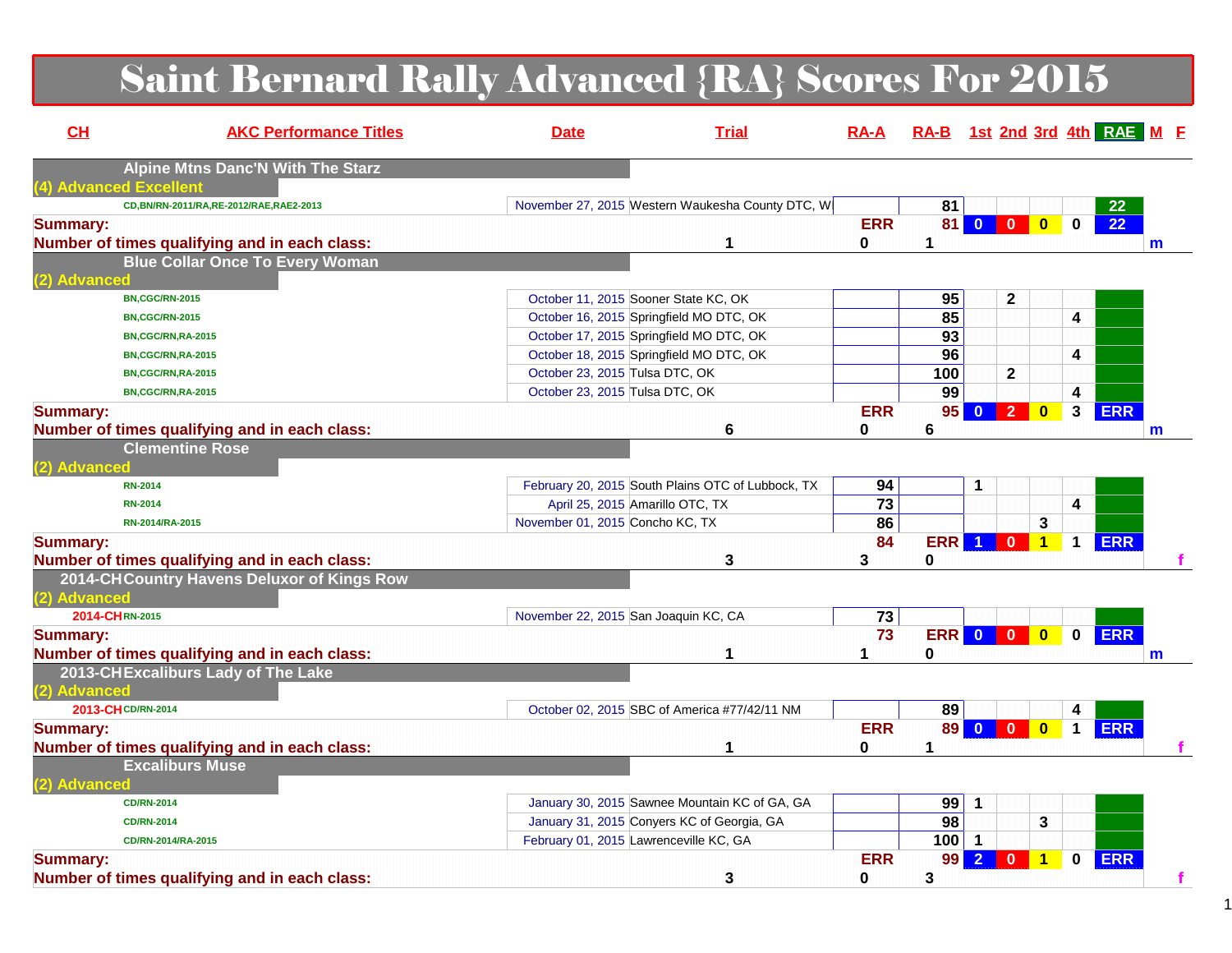| CL                     | <b>AKC Performance Titles</b>                                 | <b>Date</b>                              | <b>Trial</b>                                 | $RA-A$     |                 | RA-B 1st 2nd 3rd 4th RAE M E            |           |             |                                |   |
|------------------------|---------------------------------------------------------------|------------------------------------------|----------------------------------------------|------------|-----------------|-----------------------------------------|-----------|-------------|--------------------------------|---|
| (4) Advanced Excellent | <b>Ikes Legacy Hector</b>                                     |                                          |                                              |            |                 |                                         |           |             |                                |   |
|                        | CD, BN, PCD/RN-2013/RA, RE-2014                               | February 15, 2015 Hamilton DTC, IN       |                                              |            | 92              |                                         |           |             | $\mathbf{3}$                   |   |
|                        | CD, BN, PCD/RN-2013/RA, RE-2014                               | August 15, 2015 Queen City DTC, OH       |                                              |            | $\overline{91}$ |                                         |           |             | $\overline{4}$                 |   |
|                        | CD, BN, PCD/RN-2013/RA, RE-2014                               | August 16, 2015 Queen City DTC, OH       |                                              |            | 91              |                                         |           |             | $\overline{\overline{\bf{5}}}$ |   |
|                        | CD, BN, PCD/RN-2013/RA, RE-2014                               | October 18, 2015 Dayton DTC, OH          |                                              |            | 93              |                                         |           |             | $\overline{\mathbf{6}}$        |   |
|                        | CD, BN, PCD/RN-2013/RA, RE-2014                               | November 28, 2015 Queen City DTC, OH     |                                              |            | 89              |                                         |           |             | $\overline{7}$                 |   |
|                        | CD, BN, PCD/RN-2013/RA, RE-2014                               | November 29, 2015 Queen City DTC, OH     |                                              |            | 85              |                                         |           |             | $\overline{\mathbf{8}}$        |   |
| <b>Summary:</b>        |                                                               |                                          |                                              | <b>ERR</b> | 90              | $\mathbf{0}$<br>$\overline{\mathbf{0}}$ | $\bullet$ | 0           | $\overline{8}$                 |   |
|                        | Number of times qualifying and in each class:                 |                                          | 6                                            | 0          | 6               |                                         |           |             |                                | m |
|                        | <b>Mistihil Pollyanna Rules</b>                               |                                          |                                              |            |                 |                                         |           |             |                                |   |
| (2) Advanced           |                                                               |                                          |                                              |            |                 |                                         |           |             |                                |   |
|                        | <b>BN/RN-2014</b>                                             | January 10, 2015 Sammamish KC, WA        |                                              |            | 92              |                                         |           |             |                                |   |
|                        | BN/RN-2014/RA-2015                                            | January 12, 2015 Tacoma KC, WA           |                                              |            | 85              |                                         |           |             |                                |   |
|                        | BN/RN-2014/RA-2015                                            | February 08, 2015 SBC of Puget Sound, WA |                                              |            | 80              | $\mathbf 1$                             |           |             |                                |   |
|                        | BN/RN-2014/RA-2015                                            | March 07, 2015 Seattle KC, WA            |                                              |            | $\overline{79}$ |                                         |           |             |                                |   |
| <b>Summary:</b>        |                                                               |                                          |                                              | <b>ERR</b> | 84              | $\blacktriangleleft$                    | $\bullet$ | $\mathbf 0$ | <b>ERR</b>                     |   |
|                        | Number of times qualifying and in each class:                 |                                          | 4                                            | 0          | 4               |                                         |           |             |                                |   |
| (4) Advanced Excellent |                                                               |                                          |                                              |            |                 |                                         |           |             |                                |   |
|                        | BN/RN-2014/RA-2015                                            | August 13, 2015 Mt. Rainier WDC, WA      |                                              |            | 73              |                                         |           |             |                                |   |
| <b>Summary:</b>        |                                                               |                                          |                                              | <b>ERR</b> | 73              |                                         |           | $\mathbf 1$ |                                |   |
|                        | Number of times qualifying and in each class:                 |                                          | 1                                            | 0          | 1               |                                         |           |             |                                |   |
|                        | <b>SGT. Peppers Doctor Roberts</b>                            |                                          |                                              |            |                 |                                         |           |             |                                |   |
| (2) Advanced           |                                                               |                                          |                                              |            |                 |                                         |           |             |                                |   |
|                        | CD, BN, PCD/RN-2011/RA-2013                                   |                                          | October 02, 2015 SBC of America #77/42/11 NM |            | 76              |                                         |           |             |                                |   |
| <b>Summary:</b>        |                                                               |                                          |                                              | <b>ERR</b> |                 | 76 0 0 0                                |           |             | 0 ERR                          |   |
|                        | Number of times qualifying and in each class:                 |                                          | 1                                            | 0          | 1               |                                         |           |             |                                | m |
|                        | SGT. Peppers Wanna Be Your Man                                |                                          |                                              |            |                 |                                         |           |             |                                |   |
| (2) Advanced           |                                                               |                                          |                                              |            |                 |                                         |           |             |                                |   |
|                        | <b>RN-2012</b>                                                |                                          | October 02, 2015 SBC of America #77/42/11 NM |            | 94              |                                         | 3         |             |                                |   |
| <b>Summary:</b>        |                                                               |                                          |                                              | <b>ERR</b> |                 | 94 0 0 1                                |           |             | 0 ERR                          |   |
|                        | Number of times qualifying and in each class:                 |                                          | 1                                            | 0          | 1               |                                         |           |             |                                | m |
|                        | <b>PACH3Snowy Pines Hummer</b>                                |                                          |                                              |            |                 |                                         |           |             |                                |   |
| (4) Advanced Excellent |                                                               |                                          |                                              |            |                 |                                         |           |             |                                |   |
|                        | PACH3 See Performance Data/RN, RA, RE-2007/RAE-2008/RAE2-2012 |                                          | October 02, 2015 SBC of America #77/42/11 NM |            | $98$   1        |                                         |           |             | 22                             |   |
| <b>Summary:</b>        |                                                               |                                          |                                              | <b>ERR</b> |                 | 98 1 0 0                                |           | $\mathbf 0$ | 22                             |   |
|                        | Number of times qualifying and in each class:                 |                                          | 1                                            | 0          |                 |                                         |           |             |                                | m |
|                        | <b>Snowy Pines Tundra</b>                                     |                                          |                                              |            |                 |                                         |           |             |                                |   |
| (4) Advanced Excellent |                                                               |                                          |                                              |            |                 |                                         |           |             |                                |   |
|                        | CDX, GN, MXP3, MXPB, AJP, OFP/RN-2008/RA, RE-2009             |                                          | October 02, 2015 SBC of America #77/42/11 NM |            | 95              | $\mathbf 2$                             |           |             | 5                              |   |
| <b>Summary:</b>        |                                                               |                                          |                                              | <b>ERR</b> | 95              | $0$ 1                                   | $\bullet$ | $\mathbf 0$ | $\overline{5}$                 |   |
|                        | Number of times qualifying and in each class:                 |                                          | 1                                            | 0          | 1               |                                         |           |             |                                | f |
|                        | <b>Summerlyns U R My Keb V Showme</b>                         |                                          |                                              |            |                 |                                         |           |             |                                |   |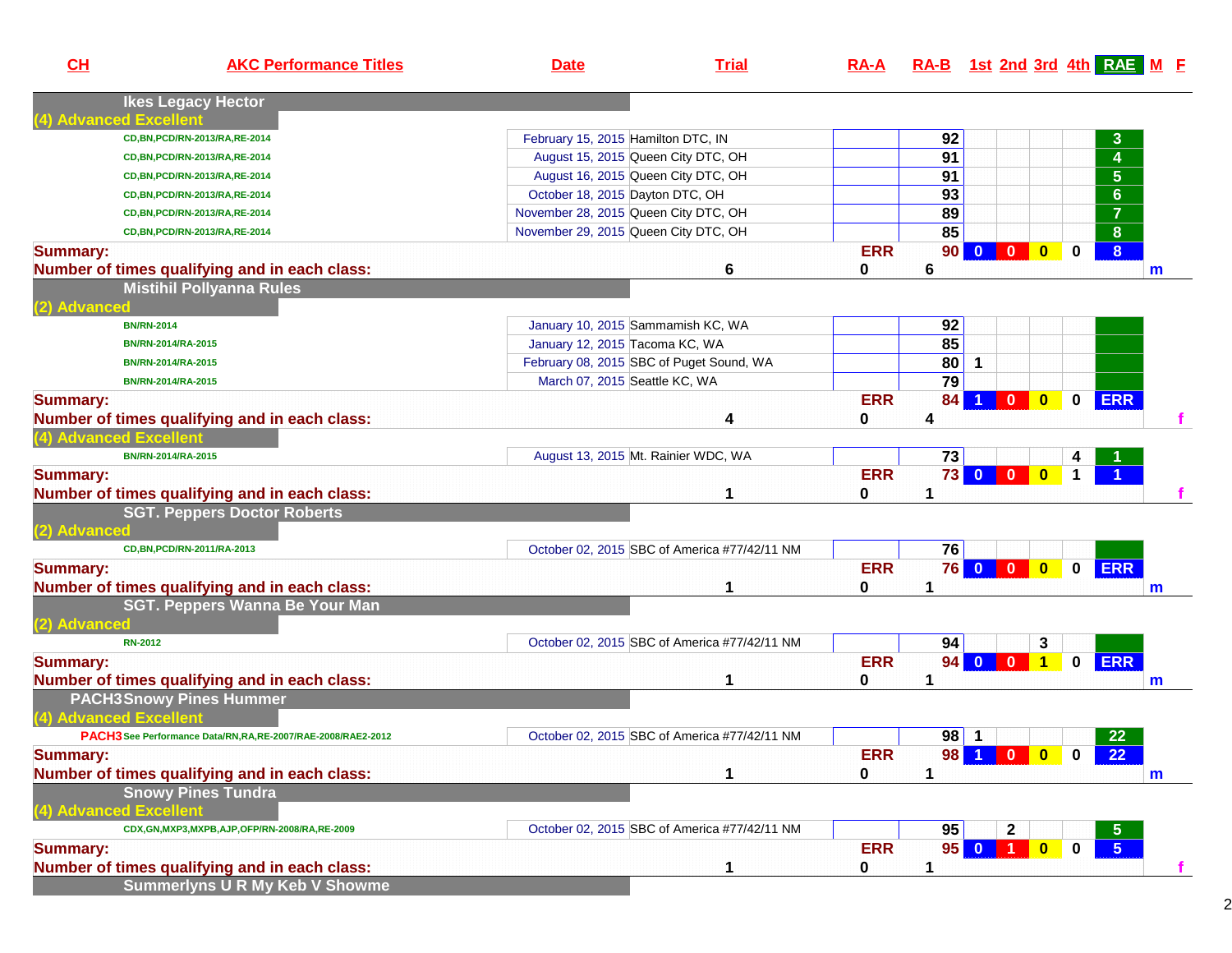| $CH$                      | <b>AKC Performance Titles</b>                         | <b>Date</b> | <b>Trial</b>                                 | <u>RA-A</u> |                 |                     |          |                              | RA-B 1st 2nd 3rd 4th RAE M F |  |
|---------------------------|-------------------------------------------------------|-------------|----------------------------------------------|-------------|-----------------|---------------------|----------|------------------------------|------------------------------|--|
| (2) Advanced              |                                                       |             |                                              |             |                 |                     |          |                              |                              |  |
| <b>RN-2014</b>            |                                                       |             | March 28, 2015 Columbia Missouri KC, MO      |             | 86              |                     |          |                              |                              |  |
| <b>RN-2014</b>            |                                                       |             | May 17, 2015 Greater St. Louis TC, MO        |             | 88              |                     |          |                              |                              |  |
|                           | RN-2014/RA-2015                                       |             | June 15, 2015 North St. Louis County OTC, MO |             | 99              |                     |          | 4                            |                              |  |
| <b>Summary:</b>           |                                                       |             |                                              | <b>ERR</b>  | 91 <sup>1</sup> | $\mathbf{0}$        | $\Omega$ |                              | <b>ERR</b>                   |  |
|                           | Number of times qualifying and in each class:         |             |                                              | 0           | 3               |                     |          |                              |                              |  |
|                           | <b>Overall Class Averages &amp; Placement Totals:</b> |             |                                              | 82          |                 | $90\vert 5 \vert 3$ |          | $\overline{7}$<br>$\sqrt{3}$ |                              |  |
| <b>Qualifying Scores:</b> |                                                       |             | 33                                           | 4           | 29              |                     |          |                              |                              |  |

In the case of a Saint Bernard Specialty holding an all-breed trial with their specialty, two (2) placements are possible. One for the specialty and one for the all-breed.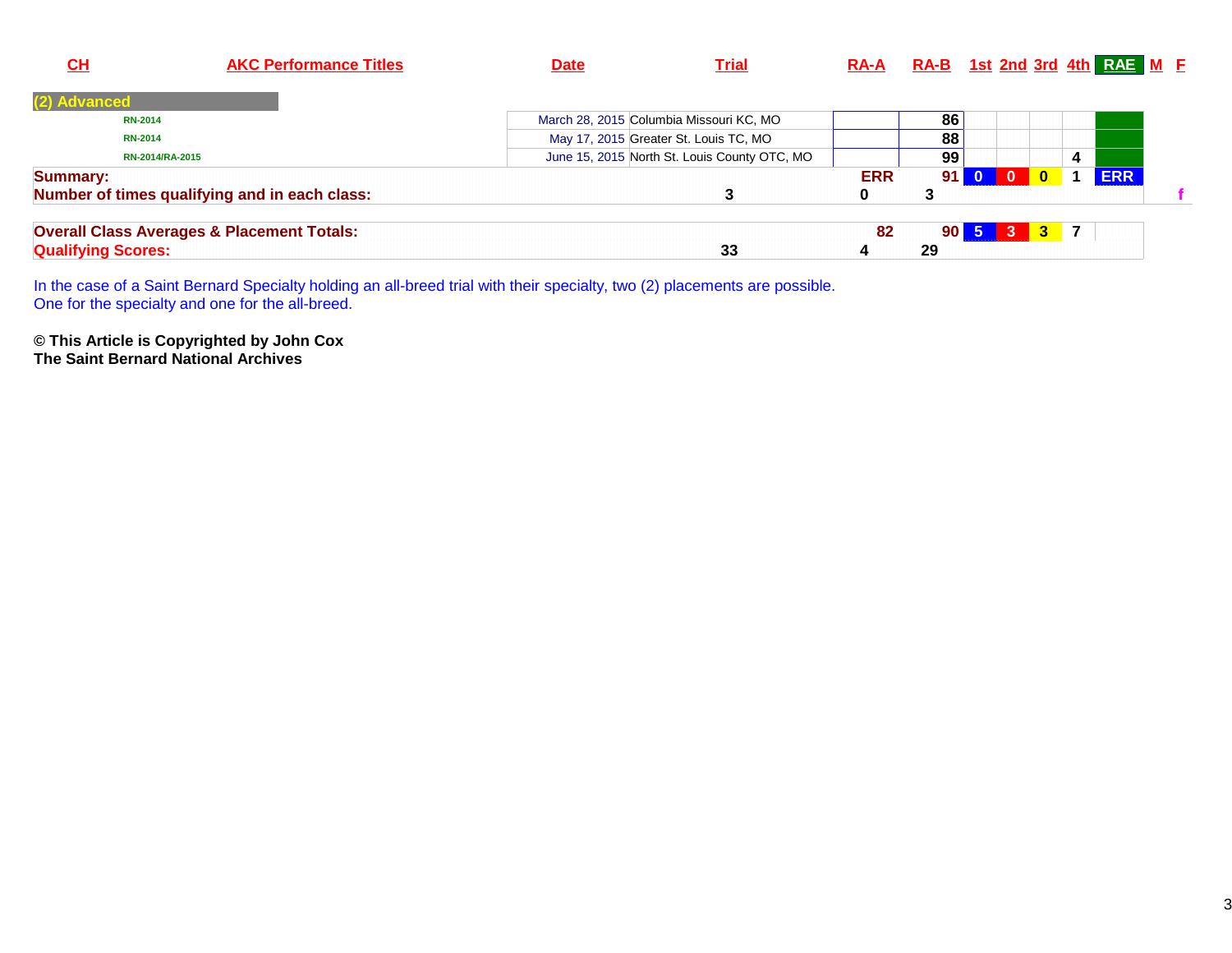# Saint Bernard Rally Excellent {RE} Scores For 2015

| CH              | <b>AKC Performance Titles</b>                                 | <b>Date</b>                        | <b>Trial</b>                                     |              | RE-A RE-B 1st 2nd 3rd 4th RAE M F |                         |                |                         |             |                      |              |
|-----------------|---------------------------------------------------------------|------------------------------------|--------------------------------------------------|--------------|-----------------------------------|-------------------------|----------------|-------------------------|-------------|----------------------|--------------|
|                 | <b>Alpine Mtns Danc'N With The Starz</b>                      |                                    |                                                  |              |                                   |                         |                |                         |             |                      |              |
| (3) Excellent   |                                                               |                                    |                                                  |              |                                   |                         |                |                         |             |                      |              |
|                 | CD BN/RN-2011/RA,RE-2012/RAE,RAE2-2013                        |                                    | November 27, 2015 Western Waukesha County DTC, W |              | 95                                |                         |                |                         |             |                      |              |
| <b>Summary:</b> |                                                               |                                    |                                                  | <b>ERR</b>   | $95$ 0                            |                         | $\overline{0}$ | $\overline{\mathbf{0}}$ | $\mathbf 0$ | <b>ERR</b>           |              |
|                 | Number of times qualifying and in each class:                 |                                    | 1                                                | 0            | 1                                 |                         |                |                         |             |                      | $\mathbf{m}$ |
|                 | (4) Advanced Excellent                                        |                                    |                                                  |              |                                   |                         |                |                         |             |                      |              |
|                 | CD BN/RN-2011/RA,RE-2012/RAE,RAE2-2013                        |                                    | November 27, 2015 Western Waukesha County DTC, W |              | 81                                |                         |                |                         |             | 22 <sub>2</sub>      |              |
| <b>Summary:</b> |                                                               |                                    |                                                  | <b>ERR</b>   | 81 <sup>1</sup>                   | $\mathbf{0}$            | $\mathbf{0}$   | $\bf{0}$                | $\bf{0}$    | 22                   |              |
|                 | Number of times qualifying and in each class:                 |                                    |                                                  | $\mathbf{0}$ | 1                                 |                         |                |                         |             |                      | m            |
|                 | <b>Excaliburs Muse</b>                                        |                                    |                                                  |              |                                   |                         |                |                         |             |                      |              |
| (3) Excellent   |                                                               |                                    |                                                  |              |                                   |                         |                |                         |             |                      |              |
|                 | CD/RN-2014/RA-2015                                            |                                    | October 02, 2015 SBC of America #77/42/11 NM     |              | $96$   1                          |                         |                |                         |             |                      |              |
| <b>Summary:</b> |                                                               |                                    |                                                  | <b>ERR</b>   | 96 <sub>1</sub>                   | $\blacktriangleleft$    | $\mathbf{0}$   | $\overline{\mathbf{0}}$ | $\mathbf 0$ | <b>ERR</b>           |              |
|                 | Number of times qualifying and in each class:                 |                                    |                                                  | 0            | 1                                 |                         |                |                         |             |                      | $\mathbf{m}$ |
|                 | <b>Ikes Legacy Hector</b>                                     |                                    |                                                  |              |                                   |                         |                |                         |             |                      |              |
|                 | (4) Advanced Excellent                                        |                                    |                                                  |              |                                   |                         |                |                         |             |                      |              |
|                 | CD BN PCD/RN-2013/RA,RE-2014                                  | February 15, 2015 Hamilton DTC, IN |                                                  |              | 87                                |                         |                |                         |             | 3                    |              |
|                 | CD BN PCD/RN-2013/RA,RE-2014                                  |                                    | August 15, 2015 Queen City DTC, OH               |              | 91                                |                         |                |                         |             | 4                    |              |
|                 | CD BN PCD/RN-2013/RA,RE-2014                                  |                                    | August 16, 2015 Queen City DTC, OH               |              | 80                                |                         |                |                         |             | 5 <sub>5</sub>       |              |
|                 | CD BN PCD/RN-2013/RA,RE-2014                                  |                                    | October 18, 2015 Dayton DTC, OH                  |              | 94                                |                         | $\mathbf{2}$   |                         |             | 6 <sup>°</sup>       |              |
|                 | CD BN PCD/RN-2013/RA,RE-2014                                  |                                    | November 28, 2015 Queen City DTC, OH             |              | 91                                |                         |                |                         |             | $\overline{7}$       |              |
|                 | CD BN PCD/RN-2013/RA,RE-2014                                  |                                    | November 29, 2015 Queen City DTC, OH             |              | 87                                |                         |                |                         |             | 8                    |              |
| <b>Summary:</b> |                                                               |                                    |                                                  | <b>ERR</b>   | 88                                | $\mathbf{0}$            |                | $\bf{0}$                | $\bf{0}$    | 8 <sup>°</sup>       |              |
|                 | Number of times qualifying and in each class:                 |                                    | 6                                                | 0            | 6                                 |                         |                |                         |             |                      | $\mathsf{m}$ |
|                 | <b>Mistihil Pollyanna Rules</b>                               |                                    |                                                  |              |                                   |                         |                |                         |             |                      |              |
| (3) Excellent   |                                                               |                                    |                                                  |              |                                   |                         |                |                         |             |                      |              |
|                 | BN/RN-2014/RA-2015                                            |                                    | April 10, 2015 Inland Empire Collie Club, WA     |              | 70                                |                         |                |                         |             |                      |              |
|                 | BN/RN-2014/RA-2015                                            |                                    | August 08, 2015 Nisqually KC, WA                 |              | 70                                |                         | $\mathbf{2}$   |                         |             |                      |              |
|                 | BN/RN-2014/RA, RE-2015                                        |                                    | August 14, 2015 Mt. Rainier WDC, WA              |              | 89                                |                         | $\overline{2}$ |                         |             |                      |              |
|                 | BN/RN-2014/RA, RE-2015                                        |                                    | August 29, 2015 Longview Kelso KC, WA            |              | $\overline{70}$                   |                         |                |                         |             |                      |              |
| <b>Summary:</b> |                                                               |                                    |                                                  | <b>ERR</b>   | 75                                | $\overline{\mathbf{0}}$ | $\overline{2}$ | $\mathbf{0}$            | $\mathbf 0$ | <b>ERR</b>           |              |
|                 | Number of times qualifying and in each class:                 |                                    | 4                                                | 0            | 4                                 |                         |                |                         |             |                      |              |
|                 | (4) Advanced Excellent                                        |                                    |                                                  |              |                                   |                         |                |                         |             |                      |              |
|                 | BN/RN-2014/RA, RE-2015                                        |                                    | August 13, 2015 Mt. Rainier WDC, WA              |              | 80                                |                         |                |                         |             |                      |              |
| <b>Summary:</b> |                                                               |                                    |                                                  | <b>ERR</b>   | <b>80</b>                         | $\overline{\mathbf{0}}$ | $\mathbf{0}$   | $\mathbf{0}$            | $\mathbf 1$ | $\blacktriangleleft$ |              |
|                 | Number of times qualifying and in each class:                 |                                    | 1                                                | 0            | 1                                 |                         |                |                         |             |                      |              |
|                 | <b>PACH3Snowy Pines Hummer</b>                                |                                    |                                                  |              |                                   |                         |                |                         |             |                      |              |
|                 | (4) Advanced Excellent                                        |                                    |                                                  |              |                                   |                         |                |                         |             |                      |              |
|                 | PACH3 See Performance Data/RN, RA, RE-2007/RAE-2008/RAE2-2012 |                                    | October 02, 2015 SBC of America #77/42/11 NM     |              | 95                                |                         | $\mathbf{2}$   |                         |             | 22 <sub>2</sub>      |              |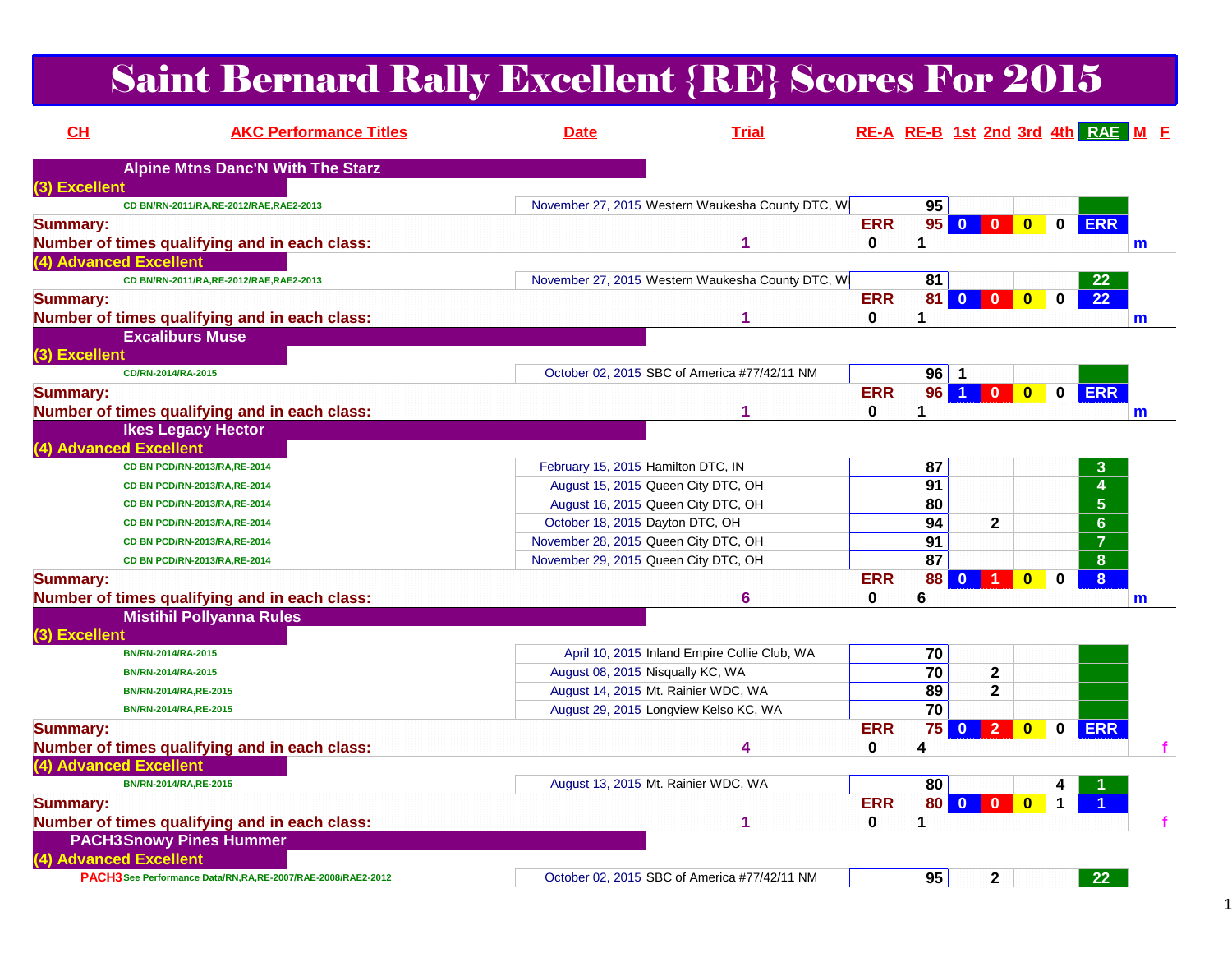| CH                        | <b>AKC Performance Titles</b>                         | <b>Date</b>                         | <b>Trial</b>                                    | RE-A RE-B 1st 2nd 3rd 4th RAE M F |                 |                |                |              |          |                 |   |  |
|---------------------------|-------------------------------------------------------|-------------------------------------|-------------------------------------------------|-----------------------------------|-----------------|----------------|----------------|--------------|----------|-----------------|---|--|
| <b>Summary:</b>           |                                                       |                                     |                                                 | <b>ERR</b>                        | 95 <sub>1</sub> |                |                | $\bf{0}$     | $\bf{0}$ | 22 <sub>2</sub> |   |  |
|                           | Number of times qualifying and in each class:         |                                     |                                                 | 0                                 |                 |                |                |              |          |                 | m |  |
|                           | <b>Snowy Pines Tundra</b>                             |                                     |                                                 |                                   |                 |                |                |              |          |                 |   |  |
| (4) Advanced Excellent    |                                                       |                                     |                                                 |                                   |                 |                |                |              |          |                 |   |  |
|                           | CDX,GN,MXP3,MXPB,AJP,OFP/RN-2008/RA,RE-2009           |                                     | October 02, 2015 SBC of America #77/42/11 NM    |                                   | 86              |                |                | 34           |          | 5 <sub>5</sub>  |   |  |
| <b>Summary:</b>           |                                                       |                                     |                                                 | <b>ERR</b>                        | <b>86</b>       | $\mathbf{0}$   | $\mathbf{0}$   |              | 0        | 5 <sup>1</sup>  |   |  |
|                           | Number of times qualifying and in each class:         |                                     |                                                 | 0                                 |                 |                |                |              |          |                 |   |  |
|                           | <b>Summerlyns U R My Keb V Showme</b>                 |                                     |                                                 |                                   |                 |                |                |              |          |                 |   |  |
| (3) Excellent             |                                                       |                                     |                                                 |                                   |                 |                |                |              |          |                 |   |  |
|                           | RN-2014/RA-2015                                       |                                     | June 28, 2015 Missouri Rhineland KC, MO         |                                   | 70              |                |                |              |          |                 |   |  |
|                           | RN-2014/RA-2015                                       |                                     | July 11, 2015 Tri-County Agility Club of MO, MO |                                   | 80              |                |                |              |          |                 |   |  |
|                           | RN-2014/RA, RE-2015                                   | October 09, 2015 Mound City OTC, MO |                                                 |                                   | 89              |                |                |              |          |                 |   |  |
| <b>Summary:</b>           |                                                       |                                     |                                                 | <b>ERR</b>                        | 80 <sup>1</sup> | $\overline{0}$ | $\overline{0}$ | $\mathbf{0}$ | $\bf{0}$ | <b>ERR</b>      |   |  |
|                           | Number of times qualifying and in each class:         |                                     | 3                                               | 0                                 | 3               |                |                |              |          |                 |   |  |
|                           | <b>Overall Class Averages &amp; Placement Totals:</b> |                                     |                                                 | <b>ERR</b>                        | 84              |                |                |              |          |                 |   |  |
| <b>Qualifying Scores:</b> |                                                       |                                     | 19                                              | 0                                 | 19              |                |                |              |          |                 |   |  |

In the case of a Saint Bernard Specialty holding an all-breed trial with their specialy, two (2) placements are possible. One for the specialty and one for the all-breed.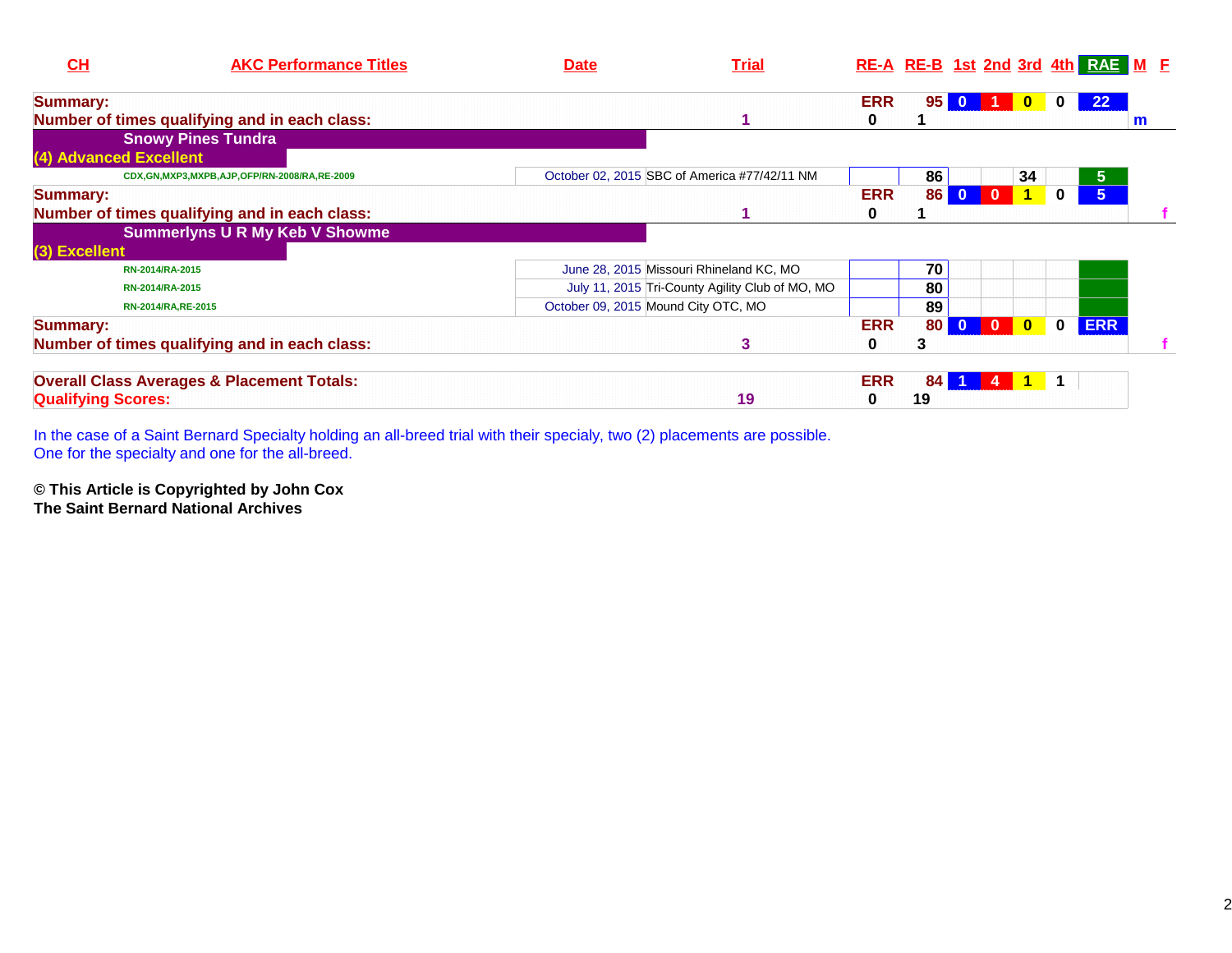# Saint Bernard Rally Advanced Excellent {RAE} For 2015

| CH                        | <b>AKC Performance Titles</b>                                 | <b>Date</b>                          | <b>Trial</b>                                      | $RA-B$   | RE-B 1st 2nd 3rd 4th RAE M E |                |                         |                |                         |              |
|---------------------------|---------------------------------------------------------------|--------------------------------------|---------------------------------------------------|----------|------------------------------|----------------|-------------------------|----------------|-------------------------|--------------|
|                           | <b>Alpine Mtns Danc'N With The Starz</b>                      |                                      |                                                   |          |                              |                |                         |                |                         |              |
|                           | CD BN/RN-2011/RA,RE-2012/RAE,RAE2-2013                        |                                      | November 27, 2015 Western Waukesha County DTC, WI | 81       |                              |                |                         |                | 22                      |              |
|                           | CD BN/RN-2011/RA,RE-2012/RAE,RAE2-2013                        |                                      | November 27, 2015 Western Waukesha County DTC, WI |          | 81                           |                |                         |                | $\overline{22}$         |              |
| <b>Summary:</b>           | Number of times qualifying and in each class:                 |                                      | $\overline{2}$                                    | 81<br>1  | 1                            | 81 0 0 0       |                         | $\mathbf 0$    | 22                      | $\mathsf{m}$ |
|                           | <b>Ikes Legacy Hector</b>                                     |                                      |                                                   |          |                              |                |                         |                |                         |              |
|                           | CD BN PCD/RN-2013/RA, RE-2014                                 | February 15, 2015 Hamilton DTC, IN   |                                                   | 92       |                              |                |                         |                | 3                       |              |
|                           | CD BN PCD/RN-2013/RA, RE-2014                                 | February 15, 2015 Hamilton DTC, IN   |                                                   |          | 87                           |                |                         |                | $\overline{\mathbf{3}}$ |              |
|                           | CD BN PCD/RN-2013/RA,RE-2014                                  | August 15, 2015 Queen City DTC, OH   |                                                   | 91       |                              |                |                         |                | $\overline{4}$          |              |
|                           | CD BN PCD/RN-2013/RA,RE-2014                                  | August 15, 2015 Queen City DTC, OH   |                                                   |          | 91                           |                |                         |                | $\overline{4}$          |              |
|                           | CD BN PCD/RN-2013/RA,RE-2014                                  | August 16, 2015 Queen City DTC, OH   |                                                   | 91       |                              |                |                         |                | $\overline{5}$          |              |
|                           | CD BN PCD/RN-2013/RA, RE-2014                                 | August 16, 2015 Queen City DTC, OH   |                                                   |          | 80                           |                |                         |                | $\overline{5}$          |              |
|                           | CD BN PCD/RN-2013/RA, RE-2014                                 | October 18, 2015 Dayton DTC, OH      |                                                   | 93       |                              |                |                         |                | $\overline{6}$          |              |
|                           | CD BN PCD/RN-2013/RA,RE-2014                                  | October 18, 2015 Dayton DTC, OH      |                                                   |          | 94                           |                | $\mathbf{2}$            |                | $\overline{6}$          |              |
|                           | CD BN PCD/RN-2013/RA,RE-2014                                  | November 28, 2015 Queen City DTC, OH |                                                   | 89       |                              |                |                         |                | $\overline{7}$          |              |
|                           | CD BN PCD/RN-2013/RA,RE-2014                                  | November 28, 2015 Queen City DTC, OH |                                                   |          | $\overline{91}$              |                |                         |                | $\overline{7}$          |              |
|                           | CD BN PCD/RN-2013/RA,RE-2014                                  | November 29, 2015 Queen City DTC, OH |                                                   | 85       |                              |                |                         |                | 8                       |              |
|                           | CD BN PCD/RN-2013/RA, RE-2014                                 | November 29, 2015 Queen City DTC, OH |                                                   |          | 87                           |                |                         |                | 8                       |              |
| <b>Summary:</b>           | Number of times qualifying and in each class:                 |                                      | 12                                                | 90<br>6  | 88<br>6                      | $\overline{0}$ | $\bf{0}$                | $\bf{0}$       | 8 <sup>1</sup>          | m            |
|                           | <b>Mistihil Pollyanna Rules</b>                               |                                      |                                                   |          |                              |                |                         |                |                         |              |
|                           | BN/RN-2014/RA-2015                                            | August 13, 2015 Mt. Rainier WDC, WA  |                                                   | 73       |                              |                |                         | 4              |                         |              |
|                           | BN/RN-2014/RA, RE-2015                                        | August 13, 2015 Mt. Rainier WDC, WA  |                                                   |          | 80                           |                |                         | 4              |                         |              |
| <b>Summary:</b>           |                                                               |                                      | $\mathbf{2}$                                      | 73<br>1  | 1                            | 80 0 0 0       |                         | $\overline{2}$ |                         |              |
|                           | Number of times qualifying and in each class:                 |                                      |                                                   |          |                              |                |                         |                |                         |              |
|                           | <b>PACH3Snowy Pines Hummer</b>                                |                                      | October 02, 2015 SBC of America #77/42/11 NM      |          |                              | 1              |                         |                | 22                      |              |
|                           | PACH3 See Performance Data/RN, RA, RE-2007/RAE-2008/RAE2-2012 |                                      | October 02, 2015 SBC of America #77/42/11 NM      | 98       | 95                           |                | $\mathbf 2$             |                | $\overline{22}$         |              |
|                           | PACH3 See Performance Data/RN,RA,RE-2007/RAE-2008/RAE2-2012   |                                      |                                                   |          | 95                           |                | $\blacksquare$          |                |                         |              |
| <b>Summary:</b>           | Number of times qualifying and in each class:                 |                                      | $\mathbf{2}$                                      | 98<br>1  | 1                            | $\blacksquare$ | $\overline{\mathbf{0}}$ | $\mathbf 0$    | $22 \mid m$             |              |
|                           | <b>Snowy Pines Tundra</b>                                     |                                      |                                                   |          |                              |                |                         |                |                         |              |
|                           | CDX, GN, MXP3, MXPB, AJP, OFP/RN-2008/RA, RE-2009             |                                      | October 02, 2015 SBC of America #77/42/11 NM      | 95       |                              |                | $\overline{\mathbf{2}}$ |                |                         |              |
|                           | CDX,GN,MXP3,MXPB,AJP,OFP/RN-2008/RA,RE-2009                   |                                      | October 02, 2015 SBC of America #77/42/11 NM      |          | 86                           |                | 34                      |                | 5 <sup>5</sup>          |              |
| <b>Summary:</b>           | Number of times qualifying and in each class:                 |                                      | $\overline{2}$                                    | 95<br>1  | 86<br>1                      | $\bullet$      | $\overline{1}$<br>1     | $\bf{0}$       | 5 <sup>5</sup>          |              |
|                           |                                                               |                                      |                                                   |          |                              |                |                         |                |                         |              |
| <b>Qualifying Scores:</b> | <b>Overall Class Averages &amp; Placement Totals:</b>         |                                      | 20                                                | 89<br>10 | 87<br>10                     |                | $\mathbf 1$             | $\mathbf{2}$   |                         |              |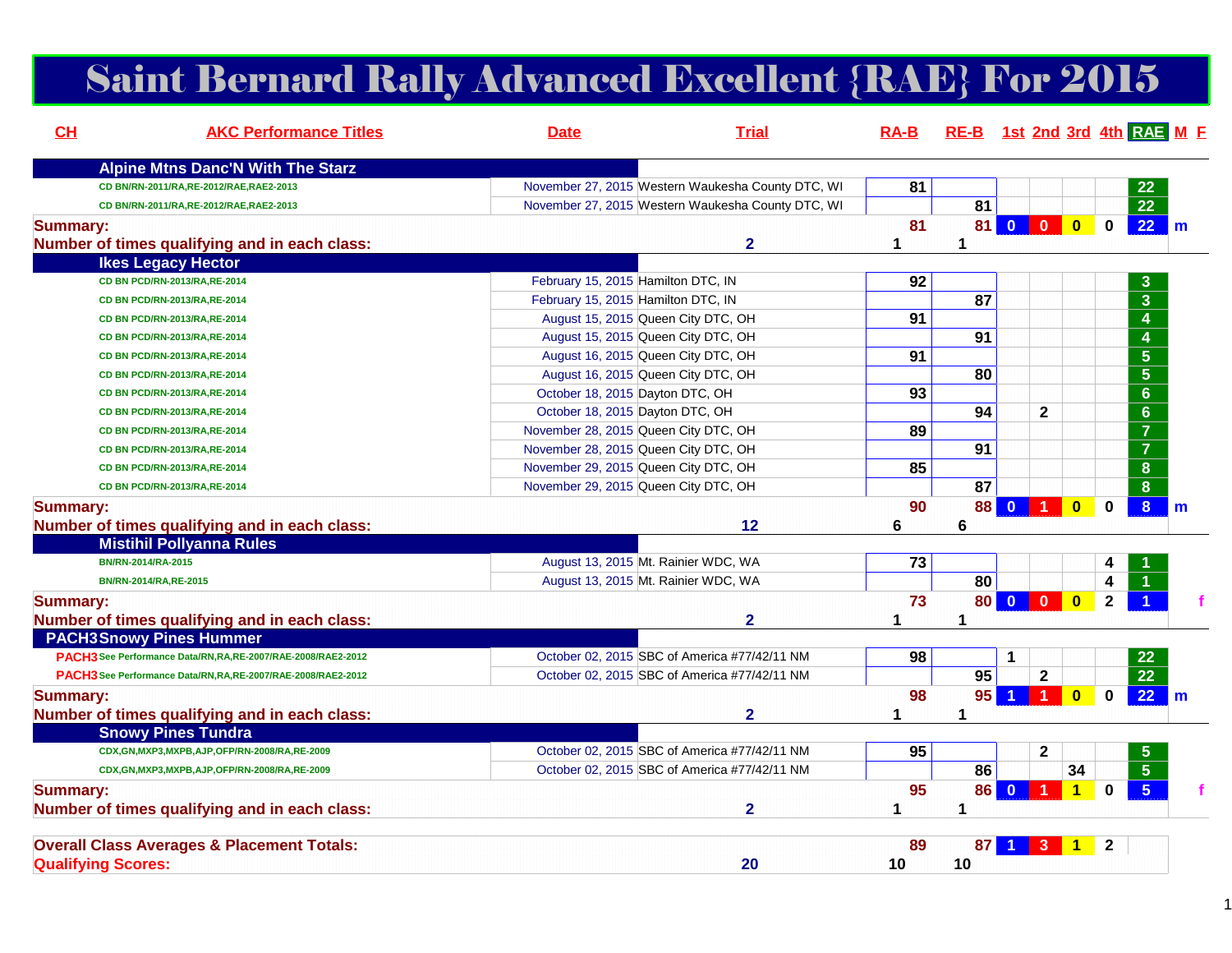|  | rtormance<br><u>i itles</u><br><b>An</b> |  | ria | RA-B | <b>RE-B</b> | 1st 2nd 3rd 4th $RAE$ M $E$ |
|--|------------------------------------------|--|-----|------|-------------|-----------------------------|
|--|------------------------------------------|--|-----|------|-------------|-----------------------------|

In the case of a Saint Bernard Specialty holding an all-breed trial with their specialy, two (2) placements are possible. One for the specialty and one for the all-breed.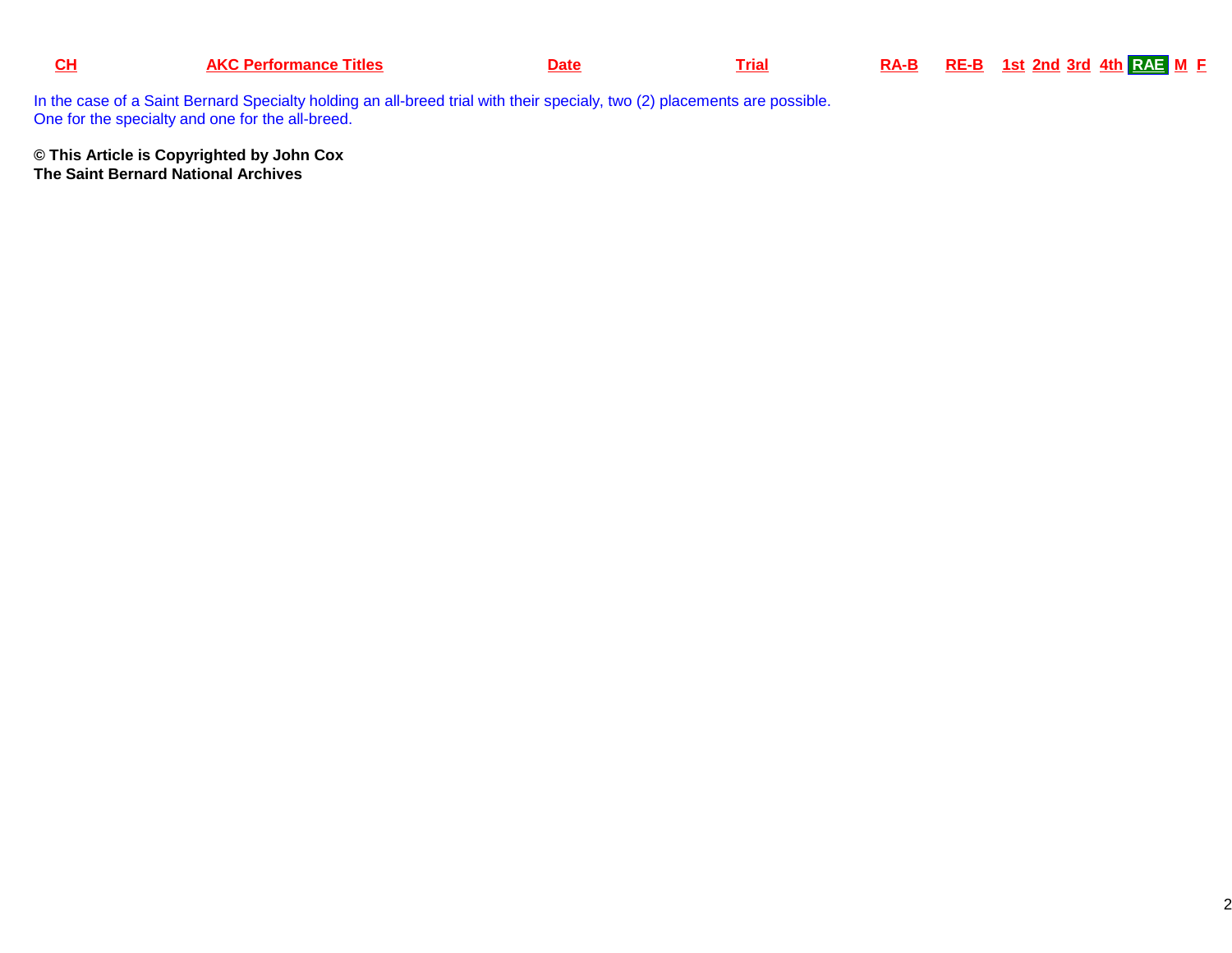#### Saint Bernard Rally Scores {Intermediate, Advanced, Excellent, Master} For 2015

| CL              | <b>AKC Performance Titles</b>                 | <b>Date</b>                                | <b>Trial</b>                                      |                 |                 |             |             |                      |                 |                         |                         |                         |                         | RA-ARA-B RI RE-ARE-B RM 1st 2nd 3rd 4th RAE # ME |                |   |
|-----------------|-----------------------------------------------|--------------------------------------------|---------------------------------------------------|-----------------|-----------------|-------------|-------------|----------------------|-----------------|-------------------------|-------------------------|-------------------------|-------------------------|--------------------------------------------------|----------------|---|
|                 | <b>Alpine Mtns Danc'N With The Starz</b>      |                                            |                                                   |                 |                 |             |             |                      |                 |                         |                         |                         |                         |                                                  |                |   |
|                 | CD, BN/RN-2011/RA, RE-2012/RAE, RAE2-2013     |                                            | November 27, 2015 Western Waukesha County DTC, WI |                 | 81              |             |             |                      |                 |                         |                         |                         |                         | 22                                               | 54             |   |
|                 | CD, BN/RN-2011/RA, RE-2012/RAE, RAE2-2013     |                                            | November 27, 2015 Western Waukesha County DTC, WI |                 |                 |             |             | 81                   |                 |                         |                         |                         |                         | 22                                               | 55             |   |
|                 | CD, BN/RN-2011/RA, RE-2012/RAE, RAE2-2013     |                                            | November 27, 2015 Western Waukesha County DTC, WI |                 |                 |             |             | 95                   |                 |                         |                         |                         |                         |                                                  | 56             |   |
| <b>Summary:</b> | Number of times qualifying and in each class: |                                            | 3                                                 | <b>ERR</b><br>0 | 81<br>1         | $\bf{0}$    | ## ERR<br>0 | $\mathbf{2}$         | 88 ERR 0 0<br>0 |                         |                         | $\overline{\mathbf{0}}$ | 0                       | 22                                               | 3              | m |
|                 | <b>Blue Collar Once To Every Woman</b>        |                                            |                                                   |                 |                 |             |             |                      |                 |                         |                         |                         |                         |                                                  |                |   |
|                 | <b>BN,CGC/RN-2015</b>                         | October 11, 2015 Sooner State KC, OK       |                                                   |                 | 95              |             |             |                      |                 |                         | $\mathbf 2$             |                         |                         |                                                  |                |   |
|                 | <b>BN,CGC/RN-2015</b>                         | October 16, 2015 Springfield MO DTC, OK    |                                                   |                 | 85              |             |             |                      |                 |                         |                         |                         | 4                       |                                                  | $\overline{2}$ |   |
|                 | BN,CGC/RN,RA-2015                             | October 17, 2015 Springfield MO DTC, OK    |                                                   |                 | 93              |             |             |                      |                 |                         |                         |                         |                         |                                                  | 3              |   |
|                 | BN,CGC/RN,RA-2015                             | October 18, 2015 Springfield MO DTC, OK    |                                                   |                 | 96              |             |             |                      |                 |                         |                         |                         | 4                       |                                                  |                |   |
|                 | BN,CGC/RN,RA-2015                             | October 23, 2015 Tulsa DTC, OK             |                                                   |                 | 100             |             |             |                      |                 |                         | $\mathbf{2}$            |                         |                         |                                                  |                |   |
|                 | <b>BN,CGC/RN,RA-2015</b>                      | October 23, 2015 Tulsa DTC, OK             |                                                   |                 | 99              |             |             |                      |                 |                         |                         |                         | 4                       |                                                  | 6              |   |
| <b>Summary:</b> |                                               |                                            |                                                   | <b>ERR</b>      | 95              |             |             | ## ERR ERR ERR       |                 | $\overline{\mathbf{0}}$ | $\overline{2}$          | $\bf{0}$                | $\overline{\mathbf{3}}$ | <b>ERR</b>                                       | 6 <sup>°</sup> |   |
|                 | Number of times qualifying and in each class: |                                            | 6                                                 | 0               | 6               | $\mathbf 0$ | 0           | 0                    | 0               |                         |                         |                         |                         |                                                  | $\mathbf m$    |   |
|                 | <b>Clementine Rose</b>                        |                                            |                                                   |                 |                 |             |             |                      |                 |                         |                         |                         |                         |                                                  |                |   |
|                 | <b>RN-2014</b>                                |                                            | February 20, 2015 South Plains OTC of Lubbock, TX | 94              |                 |             |             |                      |                 | 1                       |                         |                         |                         |                                                  |                |   |
|                 | <b>RN-2014</b>                                | April 25, 2015 Amarillo OTC, TX            |                                                   | $\overline{73}$ |                 |             |             |                      |                 |                         |                         |                         | 4                       |                                                  | $\overline{2}$ |   |
|                 | RN-2014/RA-2015                               | November 01, 2015 Concho KC, TX            |                                                   | 86              |                 |             |             |                      |                 |                         |                         | 3                       |                         |                                                  | 3              |   |
| <b>Summary:</b> |                                               |                                            |                                                   |                 | <b>84 ERR</b>   |             |             | ## ERR ERR ERR 1     |                 |                         | $\overline{\mathbf{0}}$ | $\vert$ 1               | $\mathbf 1$             | <b>ERR</b>                                       |                |   |
|                 | Number of times qualifying and in each class: |                                            | 3                                                 | 3               | $\bf{0}$        | 0           | 0           | 0                    | 0               |                         |                         |                         |                         |                                                  |                |   |
|                 | 2014-CHCountry Havens Deluxor of Kings Row    |                                            |                                                   |                 |                 |             |             |                      |                 |                         |                         |                         |                         |                                                  |                |   |
| 2014-CHRN-2015  |                                               | November 22, 2015 San Joaquin KC, CA       |                                                   | 73              |                 |             |             |                      |                 |                         |                         |                         |                         |                                                  |                |   |
| <b>Summary:</b> |                                               |                                            |                                                   |                 | <b>73 ERR</b>   |             |             | ## ERR ERR ERR       |                 | $\overline{\mathbf{0}}$ | $\mathbf{0}$            | $\mathbf{0}$            | 0                       | <b>ERR</b>                                       |                |   |
|                 | Number of times qualifying and in each class: |                                            | 1                                                 | 1               | 0               | $\mathbf 0$ | 0           | 0                    | 0               |                         |                         |                         |                         |                                                  | $\mathbf m$    |   |
|                 | 2013-CHExcaliburs Lady of The Lake            |                                            |                                                   |                 |                 |             |             |                      |                 |                         |                         |                         |                         |                                                  |                |   |
|                 | 2013-CH CD/RN-2014                            |                                            | October 02, 2015 SBC of America #77/42/11 NM      |                 | 89              |             |             |                      |                 |                         |                         |                         |                         |                                                  |                |   |
| <b>Summary:</b> |                                               |                                            |                                                   | <b>ERR</b>      | 89              |             |             | ## ERR ERR ERR 0 0 0 |                 |                         |                         |                         | $\mathbf{1}$            | <b>ERR</b>                                       |                |   |
|                 | Number of times qualifying and in each class: |                                            | 1                                                 | $\bf{0}$        | 1               | $\bf{0}$    | $\bf{0}$    | $\mathbf 0$          | 0               |                         |                         |                         |                         |                                                  |                |   |
|                 | <b>Excaliburs Muse</b>                        |                                            |                                                   |                 |                 |             |             |                      |                 |                         |                         |                         |                         |                                                  |                |   |
|                 | <b>CD/RN-2014</b>                             |                                            | January 30, 2015 Sawnee Mountain KC of GA, GA     |                 | 99              |             |             |                      |                 |                         |                         |                         |                         |                                                  |                |   |
|                 | <b>CD/RN-2014</b>                             | January 31, 2015 Conyers KC of Georgia, GA |                                                   |                 | $\overline{98}$ |             |             |                      |                 |                         |                         | 3                       |                         |                                                  | $\overline{2}$ |   |
|                 | CD/RN-2014/RA-2015                            | February 01, 2015 Lawrenceville KC, GA     |                                                   |                 | 100             |             |             |                      |                 | 1                       |                         |                         |                         |                                                  | 3              |   |
|                 | CD/RN-2014/RA-2015                            |                                            | October 02, 2015 SBC of America #77/42/11 NM      |                 |                 |             |             | $\overline{96}$      |                 | $\mathbf{1}$            |                         |                         |                         |                                                  |                |   |
| <b>Summary:</b> |                                               |                                            |                                                   | <b>ERR</b>      | 99              |             | ## ERR      |                      | <b>96 ERR</b>   | 3 <sup>2</sup>          | $\mathbf{0}$            | $\mathbf 1$             | 0                       | <b>ERR</b>                                       |                |   |
|                 | Number of times qualifying and in each class: |                                            | 4                                                 | 0               | 3               | 0           | 0           | 1                    | 0               |                         |                         |                         |                         |                                                  |                |   |
|                 | <b>Ikes Legacy Hector</b>                     |                                            |                                                   |                 |                 |             |             |                      |                 |                         |                         |                         |                         |                                                  |                |   |
|                 | CD, BN, PCD/RN-2013/RA, RE-2014               | February 15, 2015 Hamilton DTC, IN         |                                                   |                 | 92              |             |             |                      |                 |                         |                         |                         |                         | 3                                                | $12 \,$        |   |
|                 | CD, BN, PCD/RN-2013/RA, RE-2014               | February 15, 2015 Hamilton DTC, IN         |                                                   |                 |                 |             |             | 87                   |                 |                         |                         |                         |                         | $\overline{3}$                                   | 13             |   |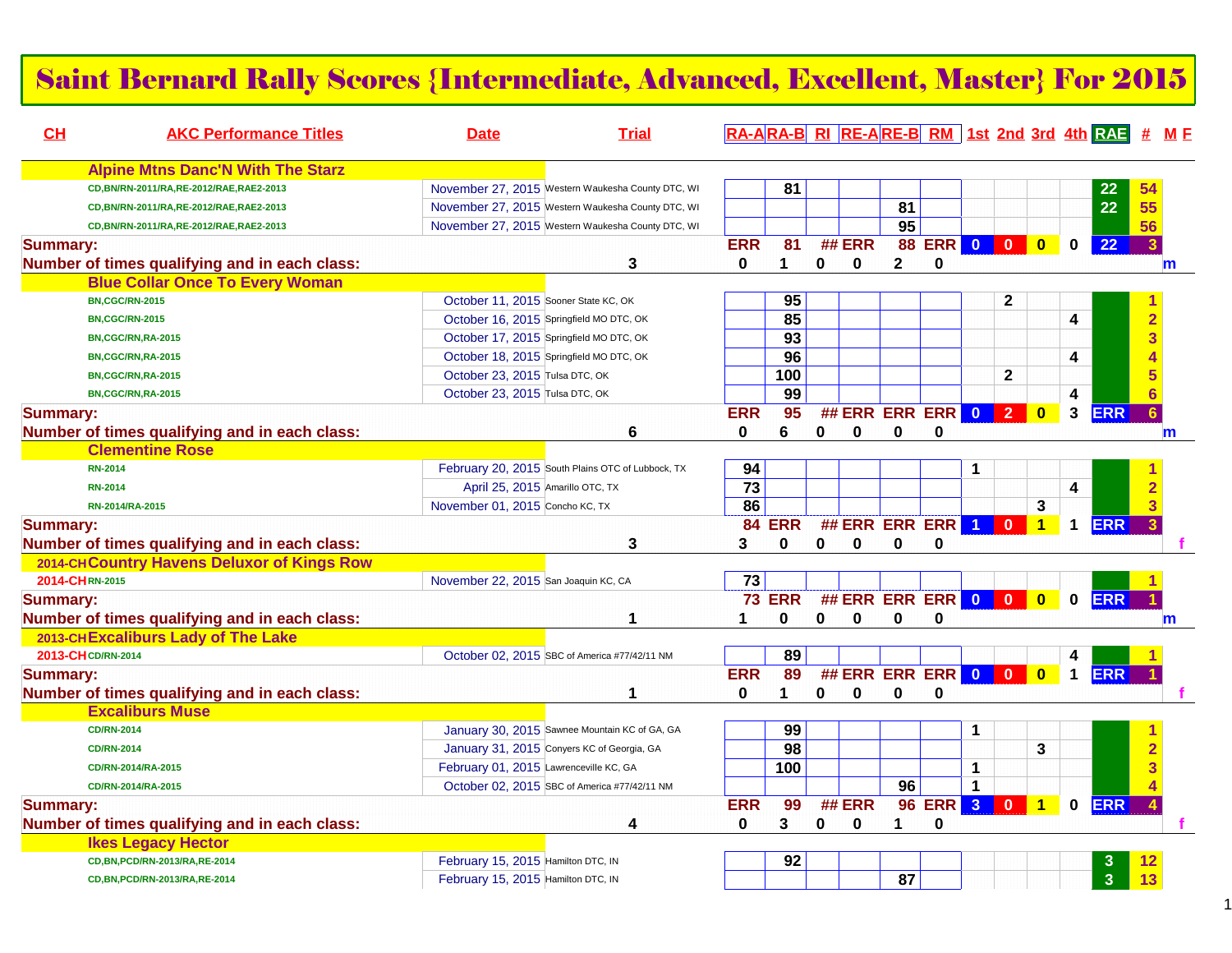| CL              | <b>AKC Performance Titles</b>                                 | <b>Date</b>                                  | <b>Trial</b>                                 |            |                 |             |                    |    |               |                         |                         |              |              |                      |                         |             |
|-----------------|---------------------------------------------------------------|----------------------------------------------|----------------------------------------------|------------|-----------------|-------------|--------------------|----|---------------|-------------------------|-------------------------|--------------|--------------|----------------------|-------------------------|-------------|
|                 | CD, BN, PCD/RN-2013/RA, RE-2014                               | August 15, 2015 Queen City DTC, OH           |                                              |            | 91              |             |                    |    |               |                         |                         |              |              |                      | 14                      |             |
|                 | CD, BN, PCD/RN-2013/RA, RE-2014                               | August 15, 2015 Queen City DTC, OH           |                                              |            |                 |             |                    | 91 |               |                         |                         |              |              | 4                    | 15                      |             |
|                 | CD, BN, PCD/RN-2013/RA, RE-2014                               | August 16, 2015 Queen City DTC, OH           |                                              |            | 91              |             |                    |    |               |                         |                         |              |              | $5\phantom{1}$       | 16                      |             |
|                 | CD, BN, PCD/RN-2013/RA, RE-2014                               | August 16, 2015 Queen City DTC, OH           |                                              |            |                 |             |                    | 80 |               |                         |                         |              |              | 5                    | 17                      |             |
|                 | CD, BN, PCD/RN-2013/RA, RE-2014                               | October 18, 2015 Dayton DTC, OH              |                                              |            | 93              |             |                    |    |               |                         |                         |              |              | 6                    | 18                      |             |
|                 | CD, BN, PCD/RN-2013/RA, RE-2014                               | October 18, 2015 Dayton DTC, OH              |                                              |            |                 |             |                    | 94 |               |                         | $\mathbf{2}$            |              |              | $6\phantom{1}6$      | 19                      |             |
|                 | CD, BN, PCD/RN-2013/RA, RE-2014                               | November 28, 2015 Queen City DTC, OH         |                                              |            | 89              |             |                    |    |               |                         |                         |              |              | $\overline{7}$       | 20                      |             |
|                 | CD, BN, PCD/RN-2013/RA, RE-2014                               | November 28, 2015 Queen City DTC, OH         |                                              |            |                 |             |                    | 91 |               |                         |                         |              |              | $\overline{7}$       | 21                      |             |
|                 | CD, BN, PCD/RN-2013/RA, RE-2014                               | November 29, 2015 Queen City DTC, OH         |                                              |            | 85              |             |                    |    |               |                         |                         |              |              | 8                    | 22                      |             |
|                 | CD, BN, PCD/RN-2013/RA, RE-2014                               | November 29, 2015 Queen City DTC, OH         |                                              |            |                 |             |                    | 87 |               |                         |                         |              |              | 8                    | 23                      |             |
| <b>Summary:</b> |                                                               |                                              |                                              | <b>ERR</b> | 90              |             | <b>## ERR</b>      | 88 | <b>ERR</b>    | $\overline{\mathbf{0}}$ |                         | $\mathbf{0}$ | $\bf{0}$     | 8                    | 12                      |             |
|                 | Number of times qualifying and in each class:                 |                                              | 12                                           | 0          | 6               | 0           | 0                  | 6  | 0             |                         |                         |              |              |                      |                         | $\mathbf m$ |
|                 | <b>Mistihil Pollyanna Rules</b>                               |                                              |                                              |            |                 |             |                    |    |               |                         |                         |              |              |                      |                         |             |
|                 | <b>BN/RN-2014</b>                                             | January 10, 2015 Sammamish KC, WA            |                                              |            | 92              |             |                    |    |               |                         |                         |              |              |                      | $\overline{\mathbf{2}}$ |             |
|                 | BN/RN-2014/RA-2015                                            | January 12, 2015 Tacoma KC, WA               |                                              |            | 85              |             |                    |    |               |                         |                         |              |              |                      | $\overline{3}$          |             |
|                 | BN/RN-2014/RA-2015                                            | February 08, 2015 SBC of Puget Sound, WA     |                                              |            | 80              |             |                    |    |               | 1                       |                         |              |              |                      |                         |             |
|                 | BN/RN-2014/RA-2015                                            | March 07, 2015 Seattle KC, WA                |                                              |            | 79              |             |                    |    |               |                         |                         |              |              |                      | 5                       |             |
|                 | BN/RN-2014/RA-2015                                            |                                              | April 10, 2015 Inland Empire Collie Club, WA |            |                 |             |                    | 70 |               |                         |                         |              |              |                      |                         |             |
|                 | BN/RN-2014/RA-2015                                            | August 08, 2015 Nisqually KC, WA             |                                              |            |                 |             |                    | 70 |               |                         | $\mathbf{2}$            |              |              |                      | $\overline{7}$          |             |
|                 | BN/RN-2014/RA-2015                                            | August 13, 2015 Mt. Rainier WDC, WA          |                                              |            | $\overline{73}$ |             |                    |    |               |                         |                         |              | 4            | 1                    | 8                       |             |
|                 | BN/RN-2014/RA,RE-2015                                         | August 13, 2015 Mt. Rainier WDC, WA          |                                              |            |                 |             |                    | 80 |               |                         |                         |              | 4            |                      | 9                       |             |
|                 | BN/RN-2014/RA,RE-2015                                         | August 14, 2015 Mt. Rainier WDC, WA          |                                              |            |                 |             |                    | 89 |               |                         | $\mathbf{2}$            |              |              |                      | 10                      |             |
|                 | BN/RN-2014/RA,RE-2015                                         | August 29, 2015 Longview Kelso KC, WA        |                                              |            |                 |             |                    | 70 |               |                         |                         |              |              |                      |                         |             |
| <b>Summary:</b> |                                                               |                                              |                                              | <b>ERR</b> | 82              |             | <b>## ERR</b>      |    | <b>76 ERR</b> | $\blacktriangleleft$    | $\overline{2}$          | $\bf{0}$     | $\mathbf{2}$ | $\blacktriangleleft$ | 10                      |             |
|                 | Number of times qualifying and in each class:                 |                                              | 10                                           | 0          | 5               | 0           | 0                  | 5  | 0             |                         |                         |              |              |                      |                         |             |
|                 | <b>SGT. Peppers Doctor Roberts</b>                            |                                              |                                              |            |                 |             |                    |    |               |                         |                         |              |              |                      |                         |             |
|                 | CD,BN,PCD/RN-2011/RA-2013                                     | October 02, 2015 SBC of America #77/42/11 NM |                                              |            | 76              |             |                    |    |               |                         |                         |              |              |                      |                         |             |
| <b>Summary:</b> |                                                               |                                              |                                              | <b>ERR</b> | 76              |             | ## ERR ERR ERR 0 0 |    |               |                         |                         | $\bullet$    | $\mathbf 0$  | <b>ERR</b>           |                         |             |
|                 | Number of times qualifying and in each class:                 |                                              | 1                                            | 0          | 1               | 0           | $\mathbf 0$        | 0  | 0             |                         |                         |              |              |                      |                         | m           |
|                 | <b>SGT. Peppers Wanna Be Your Man</b>                         |                                              |                                              |            |                 |             |                    |    |               |                         |                         |              |              |                      |                         |             |
|                 | <b>RN-2012</b>                                                | October 02, 2015 SBC of America #77/42/11 NM |                                              |            | 94              |             |                    |    |               |                         |                         | 3            |              |                      |                         |             |
| <b>Summary:</b> |                                                               |                                              |                                              | <b>ERR</b> | 94              |             | ## ERR ERR ERR 0   |    |               |                         | $\overline{\mathbf{0}}$ | $\vert$ 1    | 0            | <b>ERR</b>           |                         |             |
|                 | Number of times qualifying and in each class:                 |                                              |                                              | 0          | 1               | 0           | 0                  | 0  | 0             |                         |                         |              |              |                      |                         | $\mathbf m$ |
|                 | <b>PACH3 Snowy Pines Hummer</b>                               |                                              |                                              |            |                 |             |                    |    |               |                         |                         |              |              |                      |                         |             |
|                 | PACH3 See Performance Data/RN, RA, RE-2007/RAE-2008/RAE2-2012 | October 02, 2015 SBC of America #77/42/11 NM |                                              |            | 98              |             |                    |    |               | 1                       |                         |              |              | 22                   | 50                      |             |
|                 | PACH3 See Performance Data/RN,RA,RE-2007/RAE-2008/RAE2-2012   | October 02, 2015 SBC of America #77/42/11 NM |                                              |            |                 |             |                    | 95 |               |                         | $\mathbf{2}$            |              |              | 22                   | 51                      |             |
| <b>Summary:</b> |                                                               |                                              |                                              | <b>ERR</b> | 98              |             | <b>## ERR</b>      |    | <b>95 ERR</b> |                         |                         | $\bf{0}$     | 0            | 22                   |                         |             |
|                 | Number of times qualifying and in each class:                 |                                              | 2                                            | 0          | 1               | 0           | $\bf{0}$           | 1  | 0             |                         |                         |              |              |                      |                         | $\mathbf m$ |
|                 | <b>Snowy Pines Tundra</b>                                     |                                              |                                              |            |                 |             |                    |    |               |                         |                         |              |              |                      |                         |             |
|                 | CDX,GN,MXP3,MXPB,AJP,OFP/RN-2008/RA,RE-2009                   | October 02, 2015 SBC of America #77/42/11 NM |                                              |            | 95              |             |                    |    |               |                         | 2                       |              |              |                      |                         |             |
|                 | CDX,GN,MXP3,MXPB,AJP,OFP/RN-2008/RA,RE-2009                   | October 02, 2015 SBC of America #77/42/11 NM |                                              |            |                 |             |                    | 86 |               |                         |                         | 34           |              | $5\phantom{1}$       |                         |             |
| <b>Summary:</b> |                                                               |                                              |                                              | <b>ERR</b> | 95              |             | <b>## ERR</b>      |    | <b>86 ERR</b> | $\bullet$               |                         | $\mathbf{1}$ | 0            | $\sqrt{5}$           |                         |             |
|                 | Number of times qualifying and in each class:                 |                                              | 2                                            | 0          | $\mathbf 1$     | $\mathbf 0$ | $\mathbf 0$        | 1  | $\bf{0}$      |                         |                         |              |              |                      |                         |             |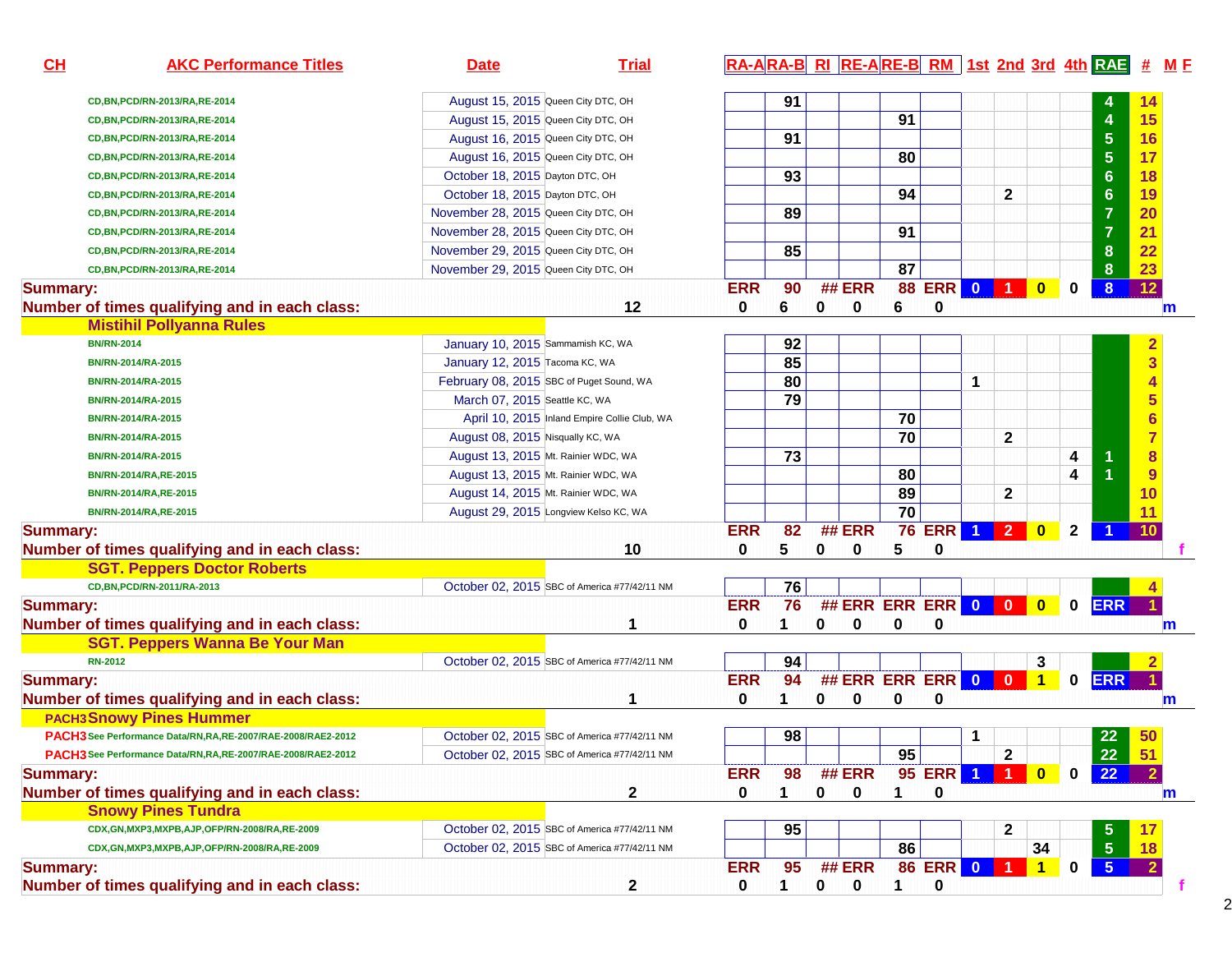| <u>СН</u> | <b>AKC Performance Titles</b>                                | <b>Date</b>                         | <b>Trial</b>                                    |            |    | RA-ARA-B RI RE-ARE-B RM 1st 2nd 3rd 4th RAE # ME |    |            |  |              |   |            |               |  |
|-----------|--------------------------------------------------------------|-------------------------------------|-------------------------------------------------|------------|----|--------------------------------------------------|----|------------|--|--------------|---|------------|---------------|--|
|           | <b>Summerlyns U R My Keb V Showme</b>                        |                                     |                                                 |            |    |                                                  |    |            |  |              |   |            |               |  |
|           | <b>RN-2014</b>                                               |                                     | March 28, 2015 Columbia Missouri KC, MO         |            | 86 |                                                  |    |            |  |              |   |            |               |  |
|           | <b>RN-2014</b>                                               |                                     | May 17, 2015 Greater St. Louis TC, MO           |            | 88 |                                                  |    |            |  |              |   |            |               |  |
|           | RN-2014/RA-2015                                              |                                     | June 15, 2015 North St. Louis County OTC, MO    |            | 99 |                                                  |    |            |  |              | 4 |            | $\frac{2}{3}$ |  |
|           | RN-2014/RA-2015                                              |                                     | June 28, 2015 Missouri Rhineland KC, MO         |            |    |                                                  | 70 |            |  |              |   |            |               |  |
|           | RN-2014/RA-2015                                              |                                     | July 11, 2015 Tri-County Agility Club of MO, MO |            |    |                                                  | 80 |            |  |              |   |            |               |  |
|           | RN-2014/RA, RE-2015                                          | October 09, 2015 Mound City OTC, MO |                                                 |            |    |                                                  | 89 |            |  |              |   |            |               |  |
| Summary:  |                                                              |                                     |                                                 | <b>ERR</b> | 91 | ## ERR                                           |    | 80 ERR 0 0 |  | $\mathbf{0}$ | 1 | <b>ERR</b> |               |  |
|           | Number of times qualifying and in each class:                |                                     | 6                                               | 0          | 3  | 0<br>0                                           | 3  | $\bf{0}$   |  |              |   |            |               |  |
|           | <b>Overall Class Averages, Placement &amp; Score totals:</b> |                                     |                                                 | 82         | 90 | <b>## ERR</b>                                    |    | 84 ERR 6 7 |  | $4 \quad 8$  |   |            | 52            |  |
|           | <b>Qualifying Scores:</b>                                    |                                     | 52                                              |            | 29 | 0<br>0                                           | 19 | 0          |  |              |   |            |               |  |

In the case of a Saint Bernard Specialty holding an all-breed trial with their specialty, two (2) placements are possible. One for the specialty and one for the all-breed.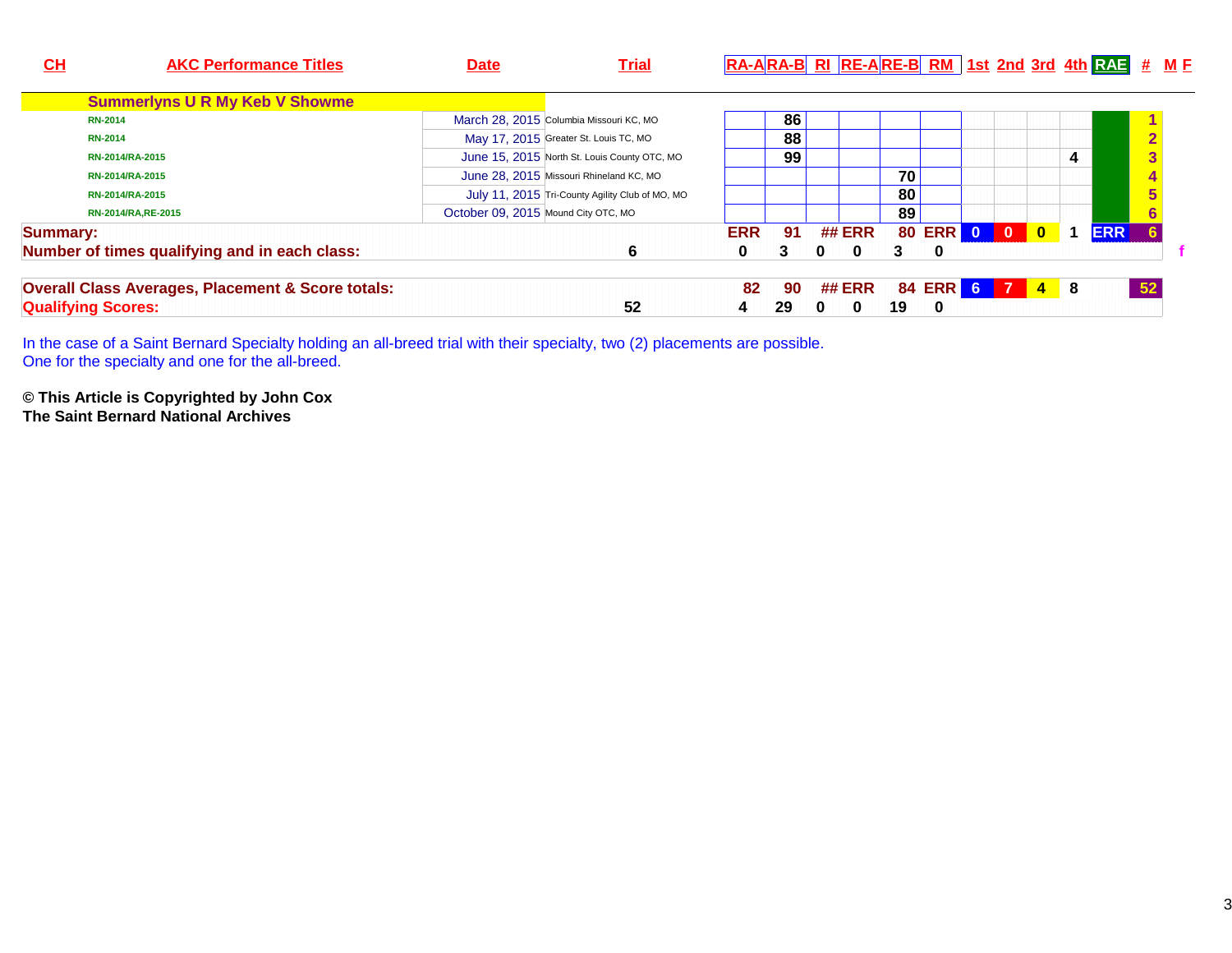# Saint Bernard Summary of AKC Agility Trials {Preferred} For 2015

**CH**

 $\overline{0}$ 

AJP A AJP B MJP 1st 2nd 3rd 4th AKC Performance Titles **Example 2008 PAX ALTA AND AND AND AND AXP B** AND A AND A NUP B OUP

#### **2014-PACH2Snowy Pines Hummer**

| (3) Excellent                                                                |                   |                       |       |               |              |          |           |     |          |   |          |   |              |              |                      |                |   |     |
|------------------------------------------------------------------------------|-------------------|-----------------------|-------|---------------|--------------|----------|-----------|-----|----------|---|----------|---|--------------|--------------|----------------------|----------------|---|-----|
| 2014-PACH2 UD GN GO VER RAE2 MXP7 MXPS MJP12 MJPC PAX2 MFPB T2BP5 TQXP       | January 10, 2015  |                       |       |               |              |          | 100.53.69 | 74  |          |   |          |   |              |              |                      |                | 4 | 205 |
| 2014-PACH2 UD GN GO VER RAE2 MXP7 MXPG MJP12 MJPC PAX2 MFPB T2BP5 TQXP       | January 11, 2015  | 62                    | 59    |               |              |          | 100.57.01 | 75  |          |   |          |   |              |              |                      | $\overline{2}$ |   | 206 |
| 2014-PACH2 UD GN GO VER RAE2 MXP7 MXPG MJP12 MJPC PAX2 MFPB T2BP5 TQXP       | February 06, 2015 |                       |       |               |              |          | 100.54.50 | 76  |          |   |          |   |              |              |                      | $\overline{2}$ |   | 208 |
| 2015-PACH3 UD GN GO VER RAE2 MXP7 MXPG MJP12 MJPC PAX3 MFPB T2BP5 TQXP       | February 07, 2015 | 63                    | 60    |               |              |          | 100.54.23 | 77  |          |   |          |   |              |              |                      |                | 3 | 209 |
| 2015-PACH3 UD GN GO VER RAE2 MXP7 MXPG MJP12 MJPC PAX3 MFPB T2BP5 TQXP       | February 08, 2015 | 64                    | 61    |               |              |          | 100.48.48 | 78  |          |   |          |   |              |              | -1                   |                |   | 211 |
| 2015-PACH3 UD GN GO VER RAE2 MXP7 MXPG MJP12 MJPB2 MJPC PAX3 MFPB T2BP5 TQXP | February 28, 2015 | 65                    | 62    |               |              |          | 100.55.90 | 79  |          |   |          |   |              |              |                      |                |   | 216 |
| 2015-PACH3 UD GN GO VER RAE2 MXP7 MXPG MJP12 MJPB2 MJPC PAX3 MFPB T2BP5 TQXP | March 06, 2015    | 66                    | 63    |               |              |          | 100.57.91 | 80  |          |   |          |   |              |              | $\overline{1}$       |                |   | 219 |
| 2015-PACH3 UD GN GO VER RAE2 MXP8 MXPG MJP13 MJPB2 MJPC PAX3 MFPB T2BP5 TQXP | March 07, 2015    | -67                   | 64    |               |              |          | 100.56.03 | 81  |          |   |          |   |              |              |                      |                | 3 | 221 |
| 2015-PACH3 UD GN GO VER RAE2 MXP8 MXPG MJP13 MJPB2 MJPC PAX3 MFPB T2BP5 TQXP | March 22, 2015    |                       |       |               |              |          | 100.64.61 | 82  |          |   |          |   |              |              |                      | $\mathbf{2}$   |   | 225 |
| 2015-PACH3 UD GN GO VER RAE2 MXP8 MXPG MJP13 MJPB2 MJPC PAX3 MFPB T2BP5 TQXP | April 10, 2015    |                       |       |               |              |          | 100.48.70 | 83  |          |   |          |   |              |              | -1                   |                |   | 226 |
| 2015-PACH3 UD GN GO VER RAE2 MXP8 MXPG MJP13 MJPB2 MJPC PAX3 MFPB T2BP5 TQXF | April 24, 2015    | 68                    | 65    |               |              |          | 100.54.12 | 84  |          |   |          |   |              |              | -1                   |                |   | 229 |
| 2015-PACH3 UD GN GO VER RAE2 MXP8 MXPG MJP13 MJPB2 MJPC PAX3 MFPB T2BP5 TQXP | May 16, 2015      | 69                    | 66    |               |              |          | 100.59.85 | 85  |          |   |          |   |              |              | -1                   |                |   | 233 |
| 2015-PACH3 UD GN GO VER RAE2 MXP8 MXPG MJP14 MJPB2 MJPC PAX3 MFPB T2BP5 TQXP | May 17, 2015      | 70                    | 67    |               |              |          | 100.56.25 | 86  |          |   |          |   |              |              |                      |                | 4 | 235 |
| 2015-PACH3 UD GN GO VER RAE2 MXP8 MXPG MJP14 MJPB2 MJPC PAX3 MFPB T2BP5 TQXP | June 09, 2015     |                       |       |               |              |          | 100.57.79 | 87  |          |   |          |   |              |              | $\blacktriangleleft$ |                |   | 236 |
| 2015-PACH3 UD GN GO VER RAE2 MXP8 MXPG MJP14 MJPB2 MJPC PAX3 MFPB T2BP5 TQXP | October 29, 2015  | 71                    | 68    |               |              |          | 100.59.69 | 88  |          |   |          |   |              |              | $\overline{1}$       |                |   | 241 |
| 2015-PACH3 UD GN GO VER RAE2 MXP8 MXPG MJP14 MJPB2 MJPC PAX3 MFPS T2BP5 TQXP | October 30, 2015  | 72                    | 69    |               |              |          | 100.65.04 | 89  |          |   |          |   |              |              |                      | $\overline{2}$ |   | 243 |
| 2015-PACH3 UD GN GO VER RAE2 MXP9 MXPG MJP14 MJPB2 MJPC PAX3 MFPS T2BP5 TQXP | October 31, 2015  |                       |       |               |              |          | 100.66.55 | 90  |          |   |          |   |              |              |                      | $\overline{2}$ |   | 245 |
| 2015-PACH3 UD GN GO VER RAE2 MXP9 MXPG MJP14 MJPB2 MJPC PAX3 MFPS T2BP5 TQXP | November 01, 2015 | 73                    | $-70$ |               |              |          | 100.60.43 | 91  |          |   |          |   |              |              | -1                   |                |   | 246 |
| 2015-PACH3 UD GN GO VER RAE2 MXP9 MXPG MJP14 MJPB2 MJPC PAX3 MFPS T2BP5 TQXP | November 27, 2015 | 74                    | $-71$ |               |              |          | 100.57.19 | 92  |          |   |          |   |              |              |                      |                | 4 | 248 |
| 2015-PACH3 UD GN GO VER RAE2 MXP9 MXPG MJP14 MJPB2 MJPC PAX3 MFPS T2BP5 TQXP | November 28, 2015 | 75                    | 72    |               |              |          | 100.60.01 | 93  |          |   |          |   |              |              |                      |                | 4 | 250 |
| 2015-PACH3 UD GN GO VER RAE2 MXP9 MXPG MJP15 MJPB2 MJPC PAX3 MFPS T2BP5 TQXP | November 29, 2015 | 76                    | 73    |               |              |          | 100.56.47 | 94  |          |   |          |   |              |              |                      | $\overline{2}$ |   | 251 |
| 2015-PACH3 UD GN GO VER RAE2 MXP9 MXPG MJP15 MJPB2 MJPC PAX3 MFPS T2BP5 TQXP | December 12, 2015 | 77                    | 74    |               |              |          | 100.55.21 | 95  |          |   |          |   |              |              |                      |                |   | 253 |
| 2015-PACH3 UD GN GO VER RAE2 MXP9 MXPG MJP15 MJPB2 MJPC PAX3 MFPS T2BP5 TQXP | December 26, 2015 | 78                    | 75    |               |              |          | 100.64.28 | 96  |          |   |          |   |              |              |                      |                |   | 256 |
| 2015-PACH3 UD GN GO VER RAE2 MXP9 MXPG MJP15 MJPB2 MJPC PAX3 MFPS T2BP5 TQXP | December 27, 2015 | 79                    | $-76$ |               |              |          | 100.60.24 | 97  |          |   |          |   |              |              |                      |                |   | 258 |
| 2015-PACH3 UD GN GO VER RAE2 MXP9 MXPG MJP15 MJPB2 MJPC PAX3 MFPS T2BP5 TQXP | December 28, 2015 | 80                    | 77    |               |              |          | 100.61.41 | 98  |          |   |          |   |              |              |                      |                | 4 | 260 |
| 2015-PACH3 UD GN GO VER RAE2 MXP9 MXPG MJP15 MJPB2 MJPC PAX3 MFPS T2BP5 TQXP | December 29, 2015 | 81                    | 78    |               |              |          | 100.63.69 | -99 |          |   |          |   |              |              |                      |                | 3 | 262 |
| Summary of the dog's individual class                                        | 26                | 20 <sub>2</sub><br>20 |       | $\bf{0}$<br>0 | $\mathbf{0}$ | $\Omega$ | 26        | 26  | $\bf{0}$ | 0 | $\Omega$ | 0 | $\mathbf{0}$ | $\mathbf{0}$ |                      | 8 6 3          | 5 | 26  |
| (3) Excellent Jumpers With Weaves                                            |                   |                       |       |               |              |          |           |     |          |   |          |   |              |              |                      |                |   |     |
| 2014-PACH2 UD GN GO VER RAE2 MXP7 MXPS MJP12 MJPC PAX2 MFPB T2BP5 TQXP       | January 09, 2015  |                       |       |               |              |          |           |     |          |   |          |   | 100.32.44    | 121          |                      | $\overline{2}$ |   | 204 |
| 2014-PACH2 UD GN GO VER RAE2 MXP7 MXPG MJP12 MJPC PAX2 MFPB T2BP5 TQXP       | January 11, 2015  | 62                    | 59    |               |              |          |           |     |          |   |          |   | 100.34.07    | 122          |                      |                |   | 207 |
| 2015-PACH3 UD GN GO VER RAE2 MXP7 MXPG MJP12 MJPC PAX3 MFPB T2BP5 TQXP       | February 07, 2015 | 63                    | 60    |               |              |          |           |     |          |   |          |   | 100.40.67    | 123          |                      |                |   | 210 |
| 2015-PACH3 UD GN GO VER RAE2 MXP7 MXPG MJP12 MJPC PAX3 MFPB T2BP5 TQXP       | February 08, 2015 | 64                    | -61   |               |              |          |           |     |          |   |          |   | 100.33.01    | 124          | -1                   |                |   | 212 |
| 2015-PACH3 UD GN GO VER RAE2 MXP7 MXPG MJP12 MJPB2 MJPC PAX3 MFPB T2BP5 TQXP | February 15, 2015 |                       |       |               |              |          |           |     |          |   |          |   | 100.34.68    | 125          |                      |                | 3 | 213 |
| 2015-PACH3 UD GN GO VER RAE2 MXP7 MXPG MJP12 MJPB2 MJPC PAX3 MFPB T2BP5 TQXP | February 16, 2015 |                       |       |               |              |          |           |     |          |   |          |   | 100.37.67    | 126          |                      |                | 3 | 214 |
| 2015-PACH3 UD GN GO VER RAE2 MXP7 MXPG MJP12 MJPB2 MJPC PAX3 MFPB T2BP5 TQXP | February 27, 2015 |                       |       |               |              |          |           |     |          |   |          |   | 100.31.02    | 127          | -1                   |                |   | 215 |
| 2015-PACH3 UD GN GO VER RAE2 MXP7 MXPG MJP12 MJPB2 MJPC PAX3 MFPB T2BP5 TQXF | February 28, 2015 | 65                    | 62    |               |              |          |           |     |          |   |          |   | 100.33.44    | 128          |                      | $\mathbf{2}$   |   | 217 |
| 2015-PACH3 UD GN GO VER RAE2 MXP7 MXPG MJP12 MJPB2 MJPC PAX3 MFPB T2BP5 TQXP | March 01, 2015    |                       |       |               |              |          |           |     |          |   |          |   | 100.31.17    | 129          | -1                   |                |   | 218 |
| 2015-PACH3 UD GN GO VER RAE2 MXP8 MXPG MJP13 MJPB2 MJPC PAX3 MFPB T2BP5 TQXP | March 06, 2015    | 66                    | 63    |               |              |          |           |     |          |   |          |   | 100.35.23    | 130          | -1                   |                |   | 220 |

**2015-PACH3 UD GN GO VER RAE2 MXP8 MXPG MJP13 MJPB2 MJPC PAX3 MFPB T2BP5 TQXP** March 07, 2015 **67 64 100.41.34**

**131 2 222** 

**<sup>F</sup>**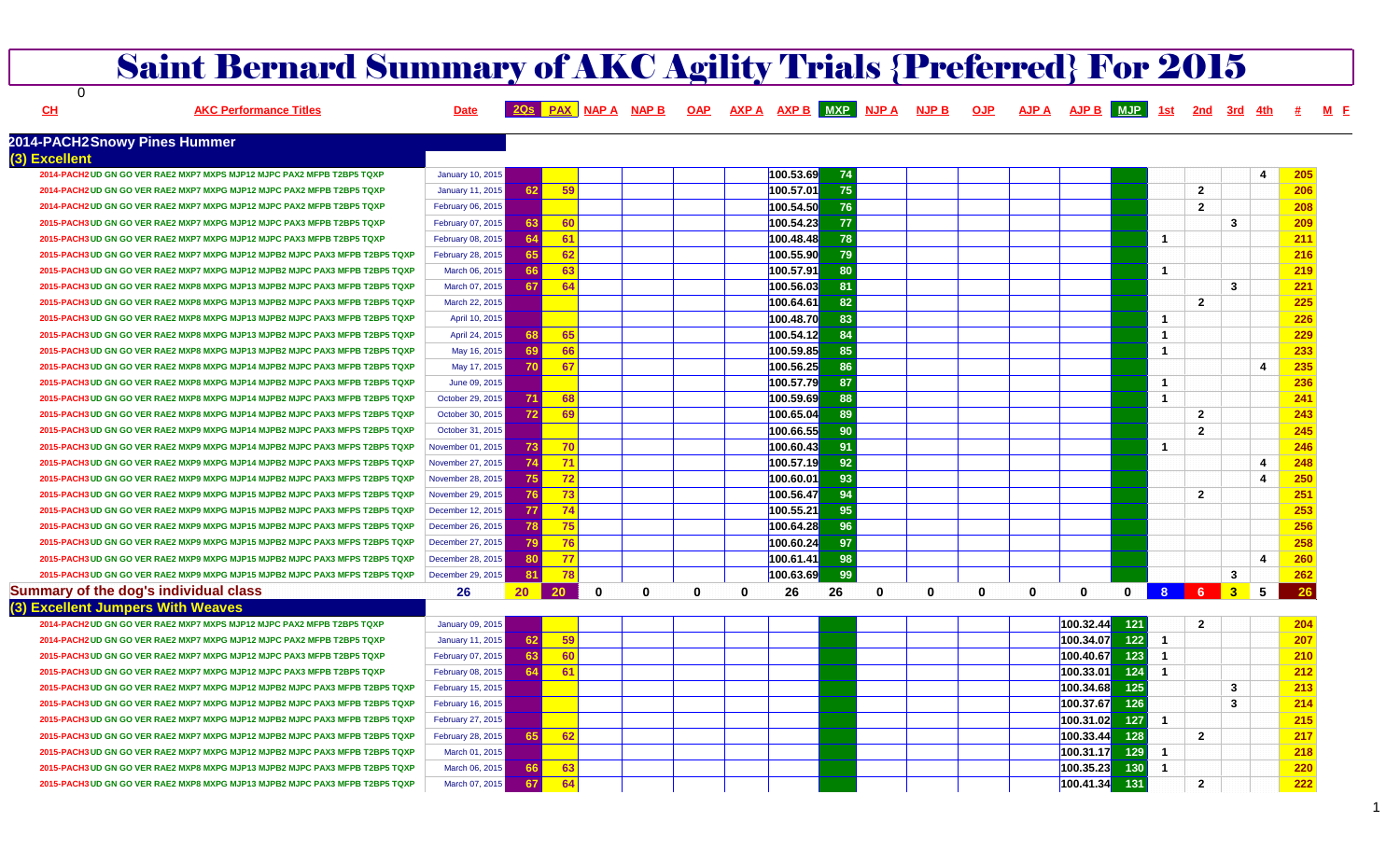| CL                                  | <b>AKC Performance Titles</b>                                                | <b>Date</b>        |              |              |              | 20s PAX NAP A NAP B |          |          | OAP AXPA AXPB MXP NJPA |    |          | <b>NJP B</b> | <b>OJP</b>   | <b>AJP A</b> | AJP B MJP |     | 1st              | 2nd             | 3rd 4th      |                |                 |  |
|-------------------------------------|------------------------------------------------------------------------------|--------------------|--------------|--------------|--------------|---------------------|----------|----------|------------------------|----|----------|--------------|--------------|--------------|-----------|-----|------------------|-----------------|--------------|----------------|-----------------|--|
|                                     | 2015-PACH3 UD GN GO VER RAE2 MXP8 MXPG MJP13 MJPB2 MJPC PAX3 MFPB T2BP5 TQXP | March 08, 2015     |              |              |              |                     |          |          |                        |    |          |              |              |              | 100.35.37 | 132 |                  | $\overline{2}$  |              |                | 223             |  |
|                                     | 2015-PACH3 UD GN GO VER RAE2 MXP8 MXPG MJP13 MJPB2 MJPC PAX3 MFPB T2BP5 TQXP | March 20, 2015     |              |              |              |                     |          |          |                        |    |          |              |              |              | 100.30.20 | 133 | $\blacksquare$   |                 |              |                | 224             |  |
|                                     | 2015-PACH3 UD GN GO VER RAE2 MXP8 MXPG MJP13 MJPB2 MJPC PAX3 MFPB T2BP5 TQXP | April 18, 2015     |              |              |              |                     |          |          |                        |    |          |              |              |              | 100.34.89 | 134 | $\overline{1}$   |                 |              |                | 227             |  |
|                                     | 2015-PACH3 UD GN GO VER RAE2 MXP8 MXPG MJP13 MJPB2 MJPC PAX3 MFPB T2BP5 TQXP | April 19, 2015     |              |              |              |                     |          |          |                        |    |          |              |              |              | 100.35.68 | 135 |                  |                 | 3            |                | 228             |  |
|                                     | 2015-PACH3 UD GN GO VER RAE2 MXP8 MXPG MJP13 MJPB2 MJPC PAX3 MFPB T2BP5 TQXP | April 24, 2015     | 68           | 65           |              |                     |          |          |                        |    |          |              |              |              | 100.35.92 | 136 | $\overline{1}$   |                 |              |                | 230             |  |
|                                     | 2015-PACH3 UD GN GO VER RAE2 MXP8 MXPG MJP13 MJPB2 MJPC PAX3 MFPB T2BP5 TQXP | April 26, 2015     |              |              |              |                     |          |          |                        |    |          |              |              |              | 100.35.05 | 137 | $\overline{1}$   |                 |              |                | 231             |  |
|                                     | 2015-PACH3 UD GN GO VER RAE2 MXP8 MXPG MJP13 MJPB2 MJPC PAX3 MFPB T2BP5 TQXP | May 15, 2015       |              |              |              |                     |          |          |                        |    |          |              |              |              | 100.45.17 | 138 |                  |                 | 3            |                | 232             |  |
|                                     | 2015-PACH3 UD GN GO VER RAE2 MXP8 MXPG MJP13 MJPB2 MJPC PAX3 MFPB T2BP5 TQXP | May 16, 2015       | 69           | 66           |              |                     |          |          |                        |    |          |              |              |              | 100.40.02 | 139 |                  | $\overline{2}$  |              |                | 234             |  |
|                                     | 2015-PACH3 UD GN GO VER RAE2 MXP8 MXPG MJP14 MJPB2 MJPC PAX3 MFPB T2BP5 TQXP | May 17, 2015       | 70.          | 67           |              |                     |          |          |                        |    |          |              |              |              | 100.33.73 | 140 |                  | $\overline{2}$  |              |                | 226             |  |
|                                     | 2015-PACH3 UD GN GO VER RAE2 MXP8 MXPG MJP14 MJPB2 MJPC PAX3 MFPB T2BP5 TQXP | June 10, 2015      |              |              |              |                     |          |          |                        |    |          |              |              |              | 100.28.37 | 141 | $\overline{1}$   |                 |              |                | 237             |  |
|                                     | 2015-PACH3 UD GN GO VER RAE2 MXP8 MXPG MJP14 MJPB2 MJPC PAX3 MFPB T2BP5 TQXP | September 12, 2015 |              |              |              |                     |          |          |                        |    |          |              |              |              | 100.31.13 | 142 | $\overline{1}$   |                 |              |                | 238             |  |
|                                     | 2015-PACH3 UD GN GO VER RAE2 MXP8 MXPG MJP14 MJPB2 MJPC PAX3 MFPB T2BP5 TQXP | September 13, 2015 |              |              |              |                     |          |          |                        |    |          |              |              |              | 100.34.75 | 143 |                  | $\overline{2}$  |              |                | 239             |  |
|                                     | 2015-PACH3 UD GN GO VER RAE2 MXP8 MXPG MJP14 MJPB2 MJPC PAX3 MFPB T2BP5 TQXP | October 10, 2015   |              |              |              |                     |          |          |                        |    |          |              |              |              | 100.37.19 | 144 | $\overline{1}$   |                 |              |                | 240             |  |
|                                     | 2015-PACH3 UD GN GO VER RAE2 MXP8 MXPG MJP14 MJPB2 MJPC PAX3 MFPB T2BP5 TQXP | October 29, 2015   | 71 I         | 68           |              |                     |          |          |                        |    |          |              |              |              | 100.39.35 | 145 | $\overline{1}$   |                 |              |                | 242             |  |
|                                     | 2015-PACH3 UD GN GO VER RAE2 MXP8 MXPG MJP14 MJPB2 MJPC PAX3 MFPS T2BP5 TQXP | October 30, 2015   | <b>72</b>    | 69           |              |                     |          |          |                        |    |          |              |              |              | 100.44.33 | 146 |                  | $\overline{2}$  |              |                | 244             |  |
|                                     | 2015-PACH3 UD GN GO VER RAE2 MXP9 MXPG MJP14 MJPB2 MJPC PAX3 MFPS T2BP5 TQXP | November 01, 2015  | 73           | 70           |              |                     |          |          |                        |    |          |              |              |              | 100.41.15 | 147 | $\overline{1}$   |                 |              |                | 247             |  |
|                                     | 2015-PACH3 UD GN GO VER RAE2 MXP9 MXPG MJP14 MJPB2 MJPC PAX3 MFPS T2BP5 TQXP | November 27, 2015  | 74           | 71           |              |                     |          |          |                        |    |          |              |              |              | 100.40.67 | 148 |                  |                 | $\mathbf{3}$ |                | 249             |  |
|                                     | 2015-PACH3 UD GN GO VER RAE2 MXP9 MXPG MJP14 MJPB2 MJPC PAX3 MFPS T2BP5 TQXP | November 28, 2015  | 75           | 72           |              |                     |          |          |                        |    |          |              |              |              | 100.39.36 | 149 |                  |                 |              |                | 250             |  |
|                                     | 2015-PACH3 UD GN GO VER RAE2 MXP9 MXPG MJP15 MJPB2 MJPC PAX3 MFPS T2BP5 TQXP | November 29, 2015  | 76           | 73           |              |                     |          |          |                        |    |          |              |              |              | 100.42.22 | 150 |                  |                 |              |                | 252             |  |
|                                     | 2015-PACH3 UD GN GO VER RAE2 MXP9 MXPG MJP15 MJPB2 MJPC PAX3 MFPS T2BP5 TQXP | December 12, 2015  | 77           | 74           |              |                     |          |          |                        |    |          |              |              |              | 100.34.25 | 151 |                  |                 |              | 4              | 254             |  |
|                                     | 2015-PACH3 UD GN GO VER RAE2 MXP9 MXPG MJP15 MJPB2 MJPC PAX3 MFPS T2BP5 TQXP | December 13, 2015  |              |              |              |                     |          |          |                        |    |          |              |              |              | 100.37.82 | 152 |                  | $\overline{2}$  |              |                | 255             |  |
|                                     | 2015-PACH3 UD GN GO VER RAE2 MXP9 MXPG MJP15 MJPB2 MJPC PAX3 MFPS T2BP5 TQXP | December 26, 2015  | <b>78</b>    | 75           |              |                     |          |          |                        |    |          |              |              |              | 100.43.18 | 153 |                  |                 | 3            |                | 257             |  |
|                                     | 2015-PACH3 UD GN GO VER RAE2 MXP9 MXPG MJP15 MJPB2 MJPC PAX3 MFPS T2BP5 TQXP | December 27, 2015  | 79           | 76           |              |                     |          |          |                        |    |          |              |              |              | 100.39.44 | 154 |                  |                 |              | 4              | 259             |  |
|                                     | 2015-PACH3 UD GN GO VER RAE2 MXP9 MXPG MJP15 MJPB2 MJPC PAX3 MFPS T2BP5 TQXP | December 28, 2015  | 80           | 77           |              |                     |          |          |                        |    |          |              |              |              | 100.39.92 | 155 |                  |                 |              |                | 261             |  |
|                                     | 2015-PACH3 UD GN GO VER RAE2 MXP9 MXPG MJP15 MJPB2 MJPC PAX3 MFPS T2BP5 TQXP | December 29, 2015  | 81           | 78           |              |                     |          |          |                        |    |          |              |              |              | 100.36.14 | 156 |                  | $\overline{2}$  |              |                | 263             |  |
|                                     | Summary of the dog's individual class                                        | 36                 | 20           | 20           | $\Omega$     | 0                   | $\bf{0}$ | 0        | $\mathbf{0}$           | 0  | 0        | O            | $\mathbf{0}$ | $\bf{0}$     | 36        | 36  | 15               | 10 <sub>1</sub> | 6            | $\overline{2}$ | 36              |  |
|                                     | <b>Summary of ALL the dog's classes</b>                                      | 62                 | 81           | 78           | $\bf{0}$     | U                   | $\bf{0}$ | $\bf{0}$ | 26                     | 26 | $\Omega$ | $\bf{0}$     | $\bf{0}$     | $\bf{0}$     | 36        | 36  | 23               | 16              | 9            | $\overline{7}$ | 62 <sub>m</sub> |  |
|                                     | <b>Snowy Pines Tundra</b>                                                    |                    |              |              |              |                     |          |          |                        |    |          |              |              |              |           |     |                  |                 |              |                |                 |  |
| (3) Excellent                       |                                                                              |                    |              |              |              |                     |          |          |                        |    |          |              |              |              |           |     |                  |                 |              |                |                 |  |
|                                     | CDX GN RE MXP3 MXPB AJP OFP                                                  | March 21, 2015     |              |              |              |                     |          |          | 100.70.87              | 30 |          |              |              |              |           |     |                  |                 | 3            |                | 44              |  |
|                                     | <b>CDX GN RE MXP3 MXPB AJP OFP</b>                                           | June 10, 2015      |              |              |              |                     |          |          | 100.64.72              | 31 |          |              |              |              |           |     |                  | $\overline{2}$  |              |                | 45              |  |
|                                     | CDX GN RE MXP3 MXPB AJP AXP XFP                                              | December 28, 2015  |              |              |              |                     |          |          | 100.72.63              | 32 |          |              |              |              |           |     |                  |                 |              |                | 46              |  |
|                                     | Summary of the dog's individual class                                        | 3                  | $\mathbf{0}$ | $\mathbf{0}$ | $\mathbf{0}$ | 0                   | 0        | 0        | 3                      | 3  | 0        | 0            | $\mathbf{0}$ | 0            | 0         | 0   | $\overline{0}$   | $1\quad1$       |              | $\mathbf 0$    |                 |  |
|                                     | <b>Summary of ALL the dog's classes</b>                                      | 3                  | <b>ERR</b>   | <b>ERR</b>   | $\Omega$     | $\Omega$            | $\bf{0}$ | $\Omega$ | 3                      | 3  | $\Omega$ | $\bf{0}$     | $\bf{0}$     | $\bf{0}$     | $\bf{0}$  | 0   | $\Omega$         |                 |              |                |                 |  |
| <b>Overall summary for ALL dogs</b> |                                                                              | 65                 |              |              | ŋ            | $\bf{0}$            | 0        | O        | 29                     | 29 | 0        | 0            | 0            | 0            | 36        |     | 36 23 17 10 7 65 |                 |              |                |                 |  |
|                                     |                                                                              |                    |              |              |              |                     |          |          |                        |    |          |              |              |              |           |     |                  |                 |              |                |                 |  |

2Qs = Dogs qualifying with scores in the Standard and Jumpers with Weaves classes on the same day<br>PAX (Preferred Agility Excellent) = Dogs qualifying with scores in the EXCELLENT B Standard and Jumpers with Weaves classes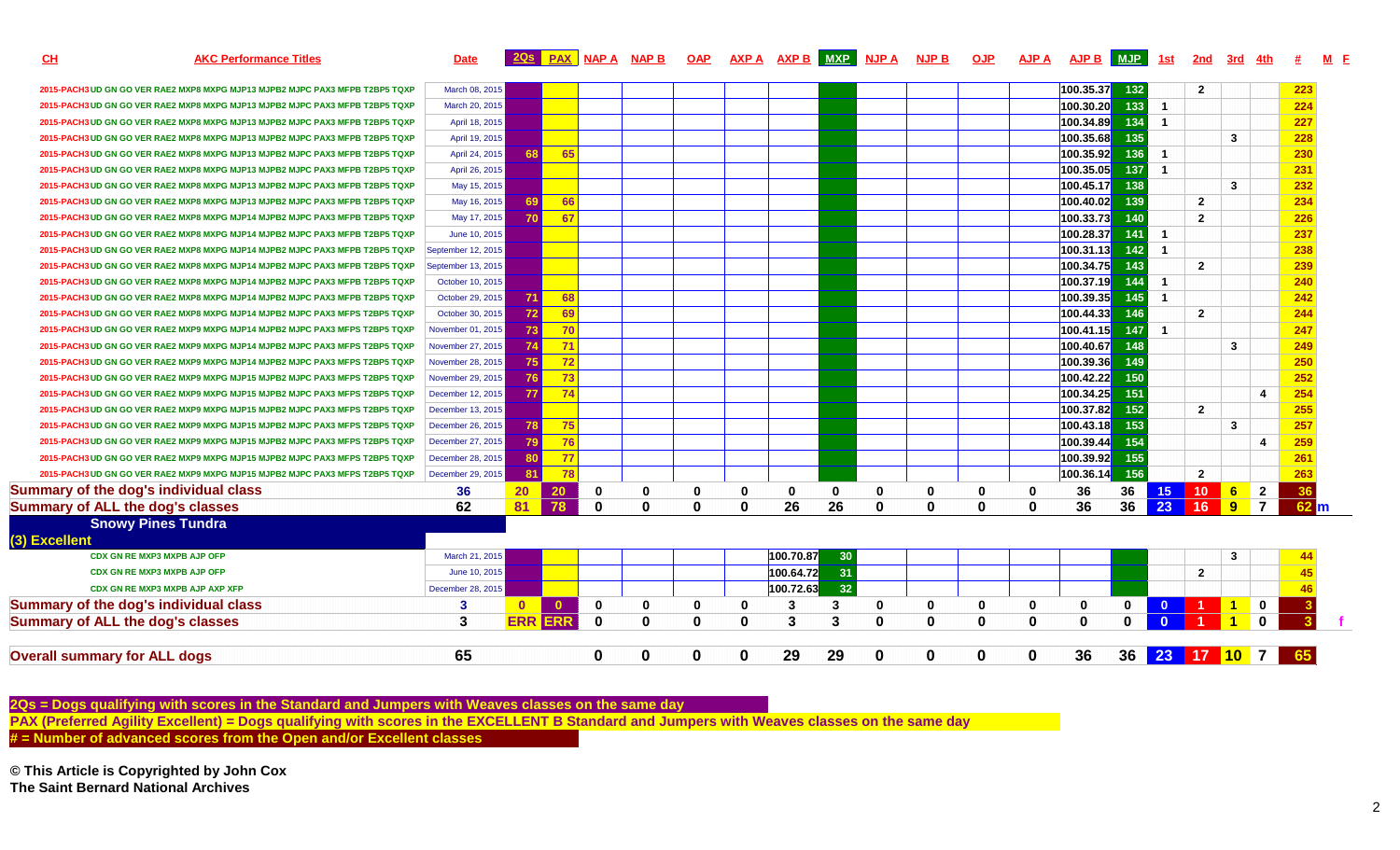|  |  | <b>Saint Bernard Agility Excellent {Preferred} {AXP} Scores For 2015</b> |  |
|--|--|--------------------------------------------------------------------------|--|
|--|--|--------------------------------------------------------------------------|--|

| CH<br><b>AKC Performance Titles</b>                                          | <b>Date</b>                          | <b>Trial</b>                                                  | <b>Time</b> |     |              |           | Yards AXP A AXP B MXP 2Qs PAX 1st 2nd 3rd 4th M F |                 |              |                |                         |  |
|------------------------------------------------------------------------------|--------------------------------------|---------------------------------------------------------------|-------------|-----|--------------|-----------|---------------------------------------------------|-----------------|--------------|----------------|-------------------------|--|
| 2014-PACH2Snowy Pines Hummer                                                 |                                      |                                                               |             |     |              |           |                                                   |                 |              |                |                         |  |
| (3) Excellent                                                                |                                      |                                                               |             |     |              |           |                                                   |                 |              |                |                         |  |
| 2014-PACH2 UD GN GO VER RAE2 MXP7 MXPS MJP12 MJPC PAX2 MFPB T2BP5 TQXP       |                                      | January 10, 2015 Border Terrier Club of the Redwoods, CA      | 76          | 191 |              | 100.53.69 | 74                                                |                 |              |                |                         |  |
| 2014-PACH2 UD GN GO VER RAE2 MXP7 MXPG MJP12 MJPC PAX2 MFPB T2BP5 TQXP       |                                      | January 11, 2015 Border Terrier Club of the Redwoods, CA      | 77          | 195 |              | 100.57.01 | 75<br>62                                          | 59              |              | $\overline{2}$ |                         |  |
| 2014-PACH2 UD GN GO VER RAE2 MXP7 MXPG MJP12 MJPC PAX2 MFPB T2BP5 TQXP       |                                      | February 06, 2015 English Cocker Spaniel Club of Am. CA       | 74          | 187 |              | 100.54.50 | 76                                                |                 |              | $\overline{2}$ |                         |  |
| 2015-PACH3 UD GN GO VER RAE2 MXP7 MXPG MJP12 MJPC PAX3 MFPB T2BP5 TQXP       |                                      | February 07, 2015 English Cocker Spaniel Club of Am. CA       | 73          | 182 |              | 100.54.23 | 77 <br>63                                         | 60              |              | 3              |                         |  |
| 2015-PACH3 UD GN GO VER RAE2 MXP7 MXPG MJP12 MJPC PAX3 MFPB T2BP5 TQXP       |                                      | February 08, 2015 English Cocker Spaniel Club of Am. CA       | 72          | 179 |              | 100.48.48 | 78<br>64                                          | $61$ 1          |              |                |                         |  |
| 2015-PACH3 UD GN GO VER RAE2 MXP7 MXPG MJP12 MJPB2 MJPC PAX3 MFPB T2BP5 TQXP | February 28, 2015 Mt. Diablo DTC, CA |                                                               | 74          | 185 |              | 100.55.90 | 79<br>65                                          | 62              |              |                |                         |  |
| 2015-PACH3 UD GN GO VER RAE2 MXP7 MXPG MJP12 MJPB2 MJPC PAX3 MFPB T2BP5 TQXP |                                      | March 06, 2015 American Bloodhound Club, CA                   | 76          | 190 |              | 100.57.91 | 80<br>66                                          | 63 <sup>1</sup> |              |                |                         |  |
| 2015-PACH3 UD GN GO VER RAE2 MXP8 MXPG MJP13 MJPB2 MJPC PAX3 MFPB T2BP5 TQXP |                                      | March 07, 2015 American Bloodhound Club, CA                   | 75          | 189 |              | 100.56.03 | 81<br>67                                          | 64              |              | $\mathbf{3}$   |                         |  |
| 2015-PACH3 UD GN GO VER RAE2 MXP8 MXPG MJP13 MJPB2 MJPC PAX3 MFPB T2BP5 TQXP |                                      | March 22, 2015 Shetland Sheepdog Club N. CA, CA               | 74          | 187 |              | 100.64.61 | 82                                                |                 |              | $\overline{2}$ |                         |  |
| 2015-PACH3 UD GN GO VER RAE2 MXP8 MXPG MJP13 MJPB2 MJPC PAX3 MFPB T2BP5 TQXP | April 10, 2015 Mensona KC, CA        |                                                               | 68          | 168 |              | 100.48.70 | 83                                                |                 | $\mathbf{1}$ |                |                         |  |
| 2015-PACH3 UD GN GO VER RAE2 MXP8 MXPG MJP13 MJPB2 MJPC PAX3 MFPB T2BP5 TQXP |                                      | April 24, 2015 Miniature Bull Terrier Club of America, CA     | 73          | 182 |              | 100.54.12 | 84<br>68                                          | $65$ 1          |              |                |                         |  |
| 2015-PACH3 UD GN GO VER RAE2 MXP8 MXPG MJP13 MJPB2 MJPC PAX3 MFPB T2BP5 TQXP | May 16, 2015 Klamath DF, OR          |                                                               | 73          | 183 |              | 100.59.85 | 85<br>69                                          | 66 1            |              |                |                         |  |
| 2015-PACH3 UD GN GO VER RAE2 MXP8 MXPG MJP14 MJPB2 MJPC PAX3 MFPB T2BP5 TQXP | May 17, 2015 Klamath DF, OR          |                                                               | 68          | 168 |              | 100.56.25 | 70<br>86                                          | 67              |              |                | $\overline{\mathbf{4}}$ |  |
| 2015-PACH3 UD GN GO VER RAE2 MXP8 MXPG MJP14 MJPB2 MJPC PAX3 MFPB T2BP5 TQXP |                                      | June 09, 2015 Portuguese Water Dog Club of N. CA, CA          | 74          | 185 |              | 100.57.79 | 87                                                |                 | $\mathbf{1}$ |                |                         |  |
| 2015-PACH3 UD GN GO VER RAE2 MXP8 MXPG MJP14 MJPB2 MJPC PAX3 MFPB T2BP5 TQXP |                                      | October 29, 2015 Rogue Canine Agility Club, OR                | 73          | 183 |              | 100.59.69 | 71<br>88                                          | 68 1            |              |                |                         |  |
| 2015-PACH3 UD GN GO VER RAE2 MXP8 MXPG MJP14 MJPB2 MJPC PAX3 MFPS T2BP5 TQXP |                                      | October 30, 2015 Rogue Canine Agility Club, OR                | 76          | 191 |              | 100.65.04 | 72<br>89                                          | 69              |              | $\overline{2}$ |                         |  |
| 2015-PACH3 UD GN GO VER RAE2 MXP9 MXPG MJP14 MJPB2 MJPC PAX3 MFPS T2BP5 TQXP |                                      | October 31, 2015 Roque Canine Agility Club, OR                | 76          | 190 |              | 100.66.55 | 90                                                |                 |              | $\overline{2}$ |                         |  |
| 2015-PACH3 UD GN GO VER RAE2 MXP9 MXPG MJP14 MJPB2 MJPC PAX3 MFPS T2BP5 TQXP |                                      | November 01, 2015 Rogue Canine Agility Club, OR               | 77          | 195 |              | 100.60.43 | 73<br>91                                          | 701             |              |                |                         |  |
| 2015-PACH3 UD GN GO VER RAE2 MXP9 MXPG MJP14 MJPB2 MJPC PAX3 MFPS T2BP5 TQXP | November 27, 2015 Sacramento DTC, CA |                                                               | 76          | 190 |              | 100.57.19 | 92<br>74                                          | 71              |              |                | $\overline{4}$          |  |
| 2015-PACH3 UD GN GO VER RAE2 MXP9 MXPG MJP14 MJPB2 MJPC PAX3 MFPS T2BP5 TQXP | November 28, 2015 Sacramento DTC, CA |                                                               | 74          | 187 |              | 100.60.01 | 93<br>75                                          | 72              |              |                | $\overline{\mathbf{4}}$ |  |
| 2015-PACH3 UD GN GO VER RAE2 MXP9 MXPG MJP15 MJPB2 MJPC PAX3 MFPS T2BP5 TQXP | November 29, 2015 Sacramento DTC, CA |                                                               | 77          | 194 |              | 100.56.47 | 94<br>76                                          | 73              |              | $\overline{2}$ |                         |  |
| 2015-PACH3 UD GN GO VER RAE2 MXP9 MXPG MJP15 MJPB2 MJPC PAX3 MFPS T2BP5 TQXP |                                      | December 12, 2015 Staffordshire Bull Terrier Club America, CA | 77          | 193 |              | 100.55.21 | 95<br>77                                          | 74              |              |                |                         |  |
| 2015-PACH3 UD GN GO VER RAE2 MXP9 MXPG MJP15 MJPB2 MJPC PAX3 MFPS T2BP5 TQXP |                                      | December 26, 2015 Two Rivers Agility of Sacramento, CA        | 74          | 185 |              | 100.64.28 | 96<br>78                                          | 75              |              |                |                         |  |
| 2015-PACH3 UD GN GO VER RAE2 MXP9 MXPG MJP15 MJPB2 MJPC PAX3 MFPS T2BP5 TQXP |                                      | December 27, 2015 Two Rivers Agility of Sacramento, CA        | 72          | 180 |              | 100.60.24 | 97<br>79                                          | 76              |              |                |                         |  |
| 2015-PACH3 UD GN GO VER RAE2 MXP9 MXPG MJP15 MJPB2 MJPC PAX3 MFPS T2BP5 TQXP |                                      | December 28, 2015 Two Rivers Agility of Sacramento, CA        | 75          | 188 |              | 100.61.41 | 98<br>80                                          | 77              |              |                | $\overline{\mathbf{4}}$ |  |
| 2015-PACH3 UD GN GO VER RAE2 MXP9 MXPG MJP15 MJPB2 MJPC PAX3 MFPS T2BP5 TQXP |                                      | December 29, 2015 Two Rivers Agility of Sacramento, CA        | 73          | 183 |              | 100.63.69 | 99<br>81                                          | 78              |              | $\mathbf{3}$   |                         |  |
| <b>Summary</b>                                                               |                                      | 26                                                            | 74.12       | 186 | $\mathbf{0}$ | 26        | 20<br>26                                          | <b>20</b>       | 8 6          | $3-1$          | $5 \mid m$              |  |
| <b>Snowy Pines Tundra</b>                                                    |                                      |                                                               |             |     |              |           |                                                   |                 |              |                |                         |  |
| (3) Excellent                                                                |                                      |                                                               |             |     |              |           |                                                   |                 |              |                |                         |  |
| CDX GN RE MXP3 MXPB AJP OFP                                                  |                                      | March 21, 2015 Shetland Sheepdog Club N. CA, CA               | 72          | 180 |              | 100.70.87 | 30 <sup>1</sup>                                   |                 |              | 3              |                         |  |
| <b>CDX GN RE MXP3 MXPB AJP OFP</b>                                           |                                      | June 10, 2015 Sacremento DTC, CA                              | 73          | 184 |              | 100.64.72 | 31                                                |                 |              | $\overline{2}$ |                         |  |
| CDX GN RE MXP3 MXPB AJP AXP XFP                                              |                                      | December 28, 2015 Two Rivers Agility of Sacramento, CA        | 75          | 188 |              | 100.72.63 | 32                                                |                 |              |                |                         |  |
| <b>Summary</b>                                                               |                                      | 3                                                             | 73.33       | 184 | $\mathbf{0}$ | 3         | 3<br>$\bullet$                                    | $\mathbf{0}$    |              | 0 1 1          | $\mathbf{0}$            |  |

**29 74.03 186 0 29 29 20 20 8 7 4 5** 

**Overall Summary**

2Qs = Dogs qualifying with scores in the Standard and Jumpers with Weaves classes on the same day<br>PAX (Preferred Agility Excellent) = Dogs qualifying with scores in the EXCELLENT B Standard and Jumpers with Weaves classes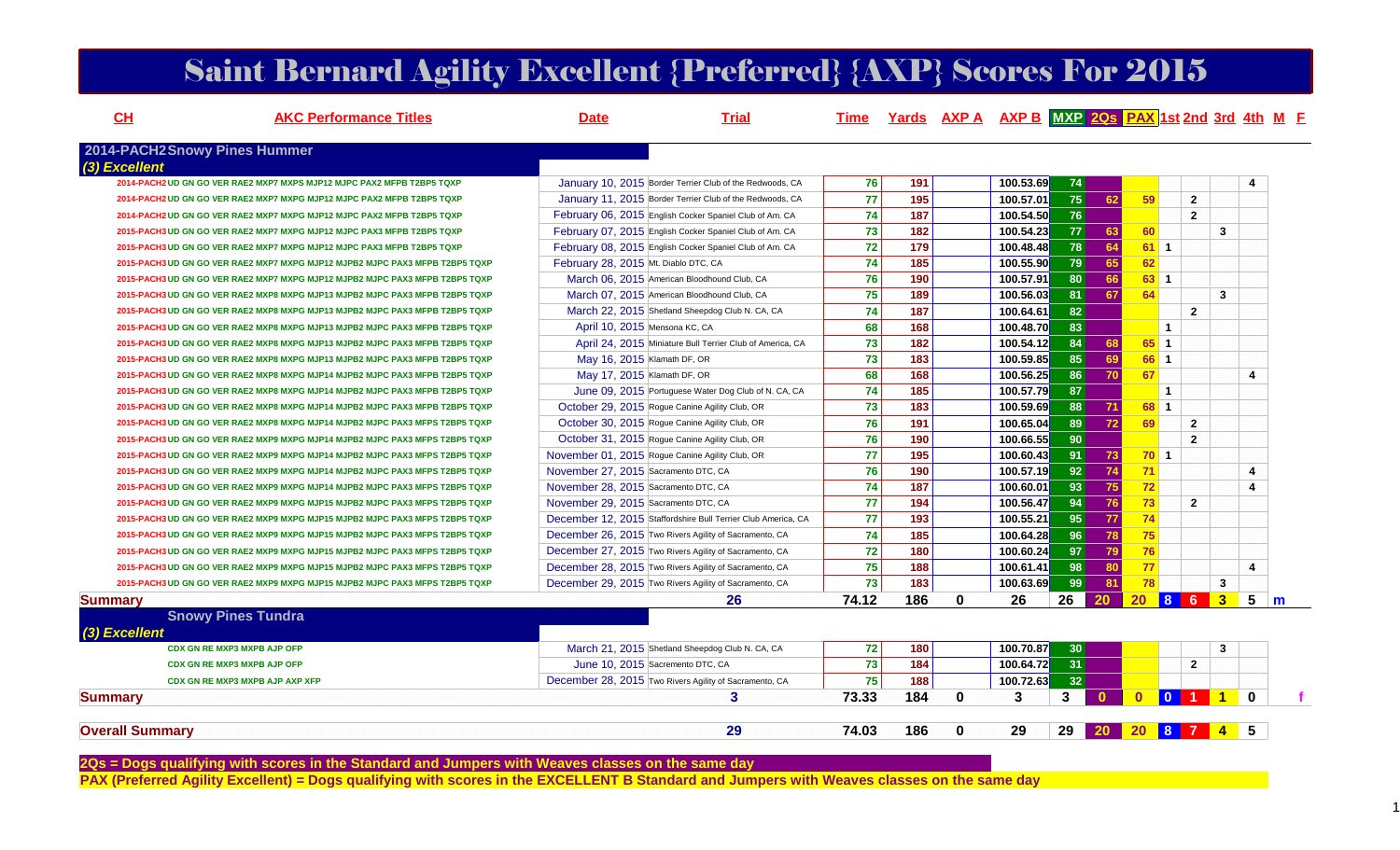# Saint Bernard Jumpers With Weaves {Preferred} Scores For 2015

| CH |                                              | <b>AKC Performance Titles</b>                                                | Date                                            | <b>Trial</b>                                                  |    |                   |             | Time Yards NJP A NJP B OJP AJP A AJP B MJP 20s PAX 1st 2nd 3rd 4th M F |             |          |                          |       |                 |    |                |                                                                                  |                         |  |
|----|----------------------------------------------|------------------------------------------------------------------------------|-------------------------------------------------|---------------------------------------------------------------|----|-------------------|-------------|------------------------------------------------------------------------|-------------|----------|--------------------------|-------|-----------------|----|----------------|----------------------------------------------------------------------------------|-------------------------|--|
|    | 2014-PACH2Snowy Pines Hummer                 |                                                                              |                                                 |                                                               |    |                   |             |                                                                        |             |          |                          |       |                 |    |                |                                                                                  |                         |  |
|    | (3) Excellent Jumpers With Weaves            |                                                                              |                                                 |                                                               |    |                   |             |                                                                        |             |          |                          |       |                 |    |                |                                                                                  |                         |  |
|    |                                              | 2014-PACH2 UD GN GO VER RAE2 MXP7 MXPS MJP12 MJPC PAX2 MFPB T2BP5 TQXP       |                                                 | January 09, 2015 Border Terrier Club of the Redwoods, CA      | 49 | 156               |             |                                                                        |             |          | 100.32.44                | 121   |                 |    |                | $\mathbf{2}$                                                                     |                         |  |
|    |                                              | 2014-PACH2 UD GN GO VER RAE2 MXP7 MXPG MJP12 MJPC PAX2 MFPB T2BP5 TQXP       |                                                 | January 11, 2015 Border Terrier Club of the Redwoods, CA      | 50 | 160               |             |                                                                        |             |          | 100.34.07                | $122$ | 62              | 59 | $\overline{1}$ |                                                                                  |                         |  |
|    |                                              | 2015-PACH3 UD GN GO VER RAE2 MXP7 MXPG MJP12 MJPC PAX3 MFPB T2BP5 TQXP       |                                                 | February 07, 2015 English Cocker Spaniel Club of Am. CA       | 53 | 169               |             |                                                                        |             |          | 100.40.67                | 123   | 63              | 60 | $\overline{1}$ |                                                                                  |                         |  |
|    |                                              | 2015-PACH3 UD GN GO VER RAE2 MXP7 MXPG MJP12 MJPC PAX3 MFPB T2BP5 TQXP       |                                                 | February 08, 2015 English Cocker Spaniel Club of Am. CA       | 50 | 158               |             |                                                                        |             |          | 100.33.01                | 124   | 64              | 61 | $\overline{1}$ |                                                                                  |                         |  |
|    |                                              | 2015-PACH3 UD GN GO VER RAE2 MXP7 MXPG MJP12 MJPB2 MJPC PAX3 MFPB T2BP5 TQXP | February 15, 2015 Puli Club of America, CA      |                                                               | 48 | 151               |             |                                                                        |             |          | 100.34.68                | $125$ |                 |    |                |                                                                                  | $\mathbf{3}$            |  |
|    |                                              | 2015-PACH3 UD GN GO VER RAE2 MXP7 MXPG MJP12 MJPB2 MJPC PAX3 MFPB T2BP5 TQXP | February 16, 2015 Puli Club of America, CA      |                                                               | 51 | 163               |             |                                                                        |             |          | 100.37.67                | 126   |                 |    |                |                                                                                  | $\mathbf{3}$            |  |
|    |                                              | 2015-PACH3 UD GN GO VER RAE2 MXP7 MXPG MJP12 MJPB2 MJPC PAX3 MFPB T2BP5 TQXP | February 27, 2015 Mt. Diablo DTC, CA            |                                                               | 48 | 154               |             |                                                                        |             |          | 100.31.02                | $127$ |                 |    | $\mathbf{1}$   |                                                                                  |                         |  |
|    |                                              | 2015-PACH3 UD GN GO VER RAE2 MXP7 MXPG MJP12 MJPB2 MJPC PAX3 MFPB T2BP5 TQXP | February 28, 2015 Mt. Diablo DTC, CA            |                                                               | 48 | 153               |             |                                                                        |             |          | 100.33.44                | 128   | 65              | 62 |                | $\overline{2}$                                                                   |                         |  |
|    |                                              | 2015-PACH3 UD GN GO VER RAE2 MXP7 MXPG MJP12 MJPB2 MJPC PAX3 MFPB T2BP5 TQXP | March 01, 2015 Mt. Diablo DTC, CA               |                                                               | 48 | 152               |             |                                                                        |             |          | 100.31.17 <mark>.</mark> | 129   |                 |    | $\mathbf{1}$   |                                                                                  |                         |  |
|    |                                              | 2015-PACH3 UD GN GO VER RAE2 MXP8 MXPG MJP13 MJPB2 MJPC PAX3 MFPB T2BP5 TQXP |                                                 | March 06, 2015 American Bloodhound Club, CA                   | 52 | 167               |             |                                                                        |             |          | 100.35.23                | $130$ | 66              | 63 | $\overline{1}$ |                                                                                  |                         |  |
|    |                                              | 2015-PACH3 UD GN GO VER RAE2 MXP8 MXPG MJP13 MJPB2 MJPC PAX3 MFPB T2BP5 TQXP |                                                 | March 07, 2015 American Bloodhound Club, CA                   | 56 | 181               |             |                                                                        |             |          | 100.41.34                | $131$ | 67              | 64 |                | $\overline{2}$                                                                   |                         |  |
|    |                                              | 2015-PACH3 UD GN GO VER RAE2 MXP8 MXPG MJP13 MJPB2 MJPC PAX3 MFPB T2BP5 TQXP |                                                 | March 08, 2015 American Bloodhound Club, CA                   | 51 | 165               |             |                                                                        |             |          | 100.35.37                | 132   |                 |    |                | $\overline{2}$                                                                   |                         |  |
|    |                                              | 2015-PACH3 UD GN GO VER RAE2 MXP8 MXPG MJP13 MJPB2 MJPC PAX3 MFPB T2BP5 TQXP |                                                 | March 20, 2015 Shetland Sheepdog Club N. CA, CA               | 42 | 133               |             |                                                                        |             |          | 100.30.20                | $133$ |                 |    | $\mathbf{1}$   |                                                                                  |                         |  |
|    |                                              | 2015-PACH3 UD GN GO VER RAE2 MXP8 MXPG MJP13 MJPB2 MJPC PAX3 MFPB T2BP5 TQXP |                                                 | April 18, 2015 Northern California Bearded Collie, CA         | 49 | 156               |             |                                                                        |             |          | 100.34.89                | $134$ |                 |    | $\mathbf{1}$   |                                                                                  |                         |  |
|    |                                              | 2015-PACH3 UD GN GO VER RAE2 MXP8 MXPG MJP13 MJPB2 MJPC PAX3 MFPB T2BP5 TQXP |                                                 | April 19, 2015 Northern California Bearded Collie, CA         | 46 | 147               |             |                                                                        |             |          | 100.35.68                | $135$ |                 |    |                |                                                                                  | $\mathbf{3}$            |  |
|    |                                              | 2015-PACH3 UD GN GO VER RAE2 MXP8 MXPG MJP13 MJPB2 MJPC PAX3 MFPB T2BP5 TQXP |                                                 | April 24, 2015 Miniature Bull Terrier Club of America, CA     | 50 | 159               |             |                                                                        |             |          | 100.35.92                | 136   | <b>68</b>       | 65 | $\mathbf{1}$   |                                                                                  |                         |  |
|    |                                              | 2015-PACH3 UD GN GO VER RAE2 MXP8 MXPG MJP13 MJPB2 MJPC PAX3 MFPB T2BP5 TQXP |                                                 | April 26, 2015 Miniature Bull Terrier Club of America, CA     | 52 | 166               |             |                                                                        |             |          | 100.35.05                | $137$ |                 |    | $\mathbf{1}$   |                                                                                  |                         |  |
|    |                                              | 2015-PACH3 UD GN GO VER RAE2 MXP8 MXPG MJP13 MJPB2 MJPC PAX3 MFPB T2BP5 TQXP | May 15, 2015 Klamath DF, OR                     |                                                               | 53 | 170               |             |                                                                        |             |          | 100.45.17                | $138$ |                 |    |                |                                                                                  | $\mathbf{3}$            |  |
|    |                                              | 2015-PACH3 UD GN GO VER RAE2 MXP8 MXPG MJP13 MJPB2 MJPC PAX3 MFPB T2BP5 TQXP | May 16, 2015 Klamath DF, OR                     |                                                               | 52 | 166               |             |                                                                        |             |          | 100.40.02                | 139   | 69              | 66 |                | $\overline{2}$                                                                   |                         |  |
|    |                                              | 2015-PACH3 UD GN GO VER RAE2 MXP8 MXPG MJP14 MJPB2 MJPC PAX3 MFPB T2BP5 TQXP | May 17, 2015 Klamath DF, OR                     |                                                               | 46 | $\frac{147}{147}$ |             |                                                                        |             |          | 100.33.73                | $140$ | <b>70</b>       | 67 |                | $\overline{2}$                                                                   |                         |  |
|    |                                              | 2015-PACH3 UD GN GO VER RAE2 MXP8 MXPG MJP14 MJPB2 MJPC PAX3 MFPB T2BP5 TQXP |                                                 | June 10, 2015 Portuguese Water Dog Club of N. CA, CA          | 51 | 163               |             |                                                                        |             |          | 100.28.37                | 141   |                 |    | $\mathbf{1}$   |                                                                                  |                         |  |
|    |                                              | 2015-PACH3 UD GN GO VER RAE2 MXP8 MXPG MJP14 MJPB2 MJPC PAX3 MFPB T2BP5 TQXP |                                                 | September 12, 2015 Nova Scotia Duck Tolling Retriever, CA     | 45 | 143               |             |                                                                        |             |          | 100.31.13                | 142   |                 |    | $\mathbf{1}$   |                                                                                  |                         |  |
|    |                                              | 2015-PACH3 UD GN GO VER RAE2 MXP8 MXPG MJP14 MJPB2 MJPC PAX3 MFPB T2BP5 TQXP |                                                 | September 13, 2015 Nova Scotia Duck Tolling Retriever, CA     | 51 | 162               |             |                                                                        |             |          | 100.34.75                | $143$ |                 |    |                | $\overline{2}$                                                                   |                         |  |
|    |                                              | 2015-PACH3 UD GN GO VER RAE2 MXP8 MXPG MJP14 MJPB2 MJPC PAX3 MFPB T2BP5 TQXP | October 10, 2015 Truckee Measows DTC, CA        |                                                               | 48 | 151               |             |                                                                        |             |          | 100.37.19                | $144$ |                 |    | $\mathbf{1}$   |                                                                                  |                         |  |
|    |                                              | 2015-PACH3 UD GN GO VER RAE2 MXP8 MXPG MJP14 MJPB2 MJPC PAX3 MFPB T2BP5 TQXP | October 29, 2015 Rogue Canine Agility Club, OR  |                                                               | 53 | 172               |             |                                                                        |             |          | 100.39.35                | 145   | 71              | 68 | $\mathbf{1}$   |                                                                                  |                         |  |
|    |                                              | 2015-PACH3 UD GN GO VER RAE2 MXP8 MXPG MJP14 MJPB2 MJPC PAX3 MFPS T2BP5 TQXP | October 30, 2015 Rogue Canine Agility Club, OR  |                                                               | 52 | 168               |             |                                                                        |             |          | 100.44.33                | $146$ | 72              | 69 |                | $\overline{2}$                                                                   |                         |  |
|    |                                              | 2015-PACH3 UD GN GO VER RAE2 MXP9 MXPG MJP14 MJPB2 MJPC PAX3 MFPS T2BP5 TQXP | November 01, 2015 Rogue Canine Agility Club, OR |                                                               | 53 | 169               |             |                                                                        |             |          | 100.41.15                | $147$ | 73              | 70 | $\mathbf{1}$   |                                                                                  |                         |  |
|    |                                              | 2015-PACH3 UD GN GO VER RAE2 MXP9 MXPG MJP14 MJPB2 MJPC PAX3 MFPS T2BP5 TQXP | November 27, 2015 Sacramento DTC, CA            |                                                               | 55 | 176               |             |                                                                        |             |          | 100.40.67                | 148   | 74              | 71 |                |                                                                                  | 3                       |  |
|    |                                              | 2015-PACH3 UD GN GO VER RAE2 MXP9 MXPG MJP14 MJPB2 MJPC PAX3 MFPS T2BP5 TQXP | November 28, 2015 Sacramento DTC, CA            |                                                               | 46 | $\frac{145}{145}$ |             |                                                                        |             |          | 100.39.36                | 149   | 75              | 72 |                |                                                                                  |                         |  |
|    |                                              | 2015-PACH3 UD GN GO VER RAE2 MXP9 MXPG MJP15 MJPB2 MJPC PAX3 MFPS T2BP5 TQXP | November 29, 2015 Sacramento DTC, CA            |                                                               | 54 | 174               |             |                                                                        |             |          | 100.42.22                | 150   | 76              | 73 |                |                                                                                  |                         |  |
|    |                                              | 2015-PACH3 UD GN GO VER RAE2 MXP9 MXPG MJP15 MJPB2 MJPC PAX3 MFPS T2BP5 TQXP |                                                 | December 12, 2015 Staffordshire Bull Terrier Club America, CA | 50 | $\frac{1}{158}$   |             |                                                                        |             |          | 100.34.25                | 151   | 77              | 74 |                |                                                                                  | $\overline{\mathbf{A}}$ |  |
|    |                                              | 2015-PACH3 UD GN GO VER RAE2 MXP9 MXPG MJP15 MJPB2 MJPC PAX3 MFPS T2BP5 TQXP |                                                 | December 13, 2015 Staffordshire Bull Terrier Club America, CA | 53 | 172               |             |                                                                        |             |          | 100.37.82                | $152$ |                 |    |                | $\overline{2}$                                                                   |                         |  |
|    |                                              | 2015-PACH3 UD GN GO VER RAE2 MXP9 MXPG MJP15 MJPB2 MJPC PAX3 MFPS T2BP5 TQXP |                                                 | December 26, 2015 Two Rivers Agility of Sacramento, CA        | 50 | 160               |             |                                                                        |             |          | 100.43.18                | 153   | 78              | 75 |                |                                                                                  | 3                       |  |
|    |                                              | 2015-PACH3 UD GN GO VER RAE2 MXP9 MXPG MJP15 MJPB2 MJPC PAX3 MFPS T2BP5 TQXP |                                                 | December 27, 2015 Two Rivers Agility of Sacramento, CA        | 50 | 159               |             |                                                                        |             |          | 100.39.44                | $154$ | 79              | 76 |                |                                                                                  | $\boldsymbol{\Lambda}$  |  |
|    |                                              | 2015-PACH3 UD GN GO VER RAE2 MXP9 MXPG MJP15 MJPB2 MJPC PAX3 MFPS T2BP5 TQXP |                                                 | December 28, 2015 Two Rivers Agility of Sacramento, CA        | 49 | 157               |             |                                                                        |             |          | 100.39.92                | 155   | 80              | 77 |                |                                                                                  |                         |  |
|    |                                              | 2015-PACH3 UD GN GO VER RAE2 MXP9 MXPG MJP15 MJPB2 MJPC PAX3 MFPS T2BP5 TQXP |                                                 | December 29, 2015 Two Rivers Agility of Sacramento, CA        | 46 | 145               |             |                                                                        |             |          | 100.36.14                | 156   | 81              | 78 |                | $\overline{2}$                                                                   |                         |  |
|    | <b>Summary of the dog's individual class</b> |                                                                              |                                                 | 36                                                            | 50 | 159.6             | 0           | 0                                                                      | 0           | 0        | 36                       | 36    | 20 <sup>2</sup> |    |                | $20$ 15 10 6                                                                     | $\mathbf{2}$            |  |
|    |                                              | Summary of ALL the dog's Jumpers With Weaves Classes                         |                                                 | 36                                                            | 50 | 160               | $\mathbf 0$ | $\bf{0}$                                                               | $\mathbf 0$ | $\bf{0}$ | 36                       | 36    | 20              |    |                | $\begin{array}{ c c c c c }\n\hline\n20 & 15 & 10 & 6 & 2 & \mline\n\end{array}$ |                         |  |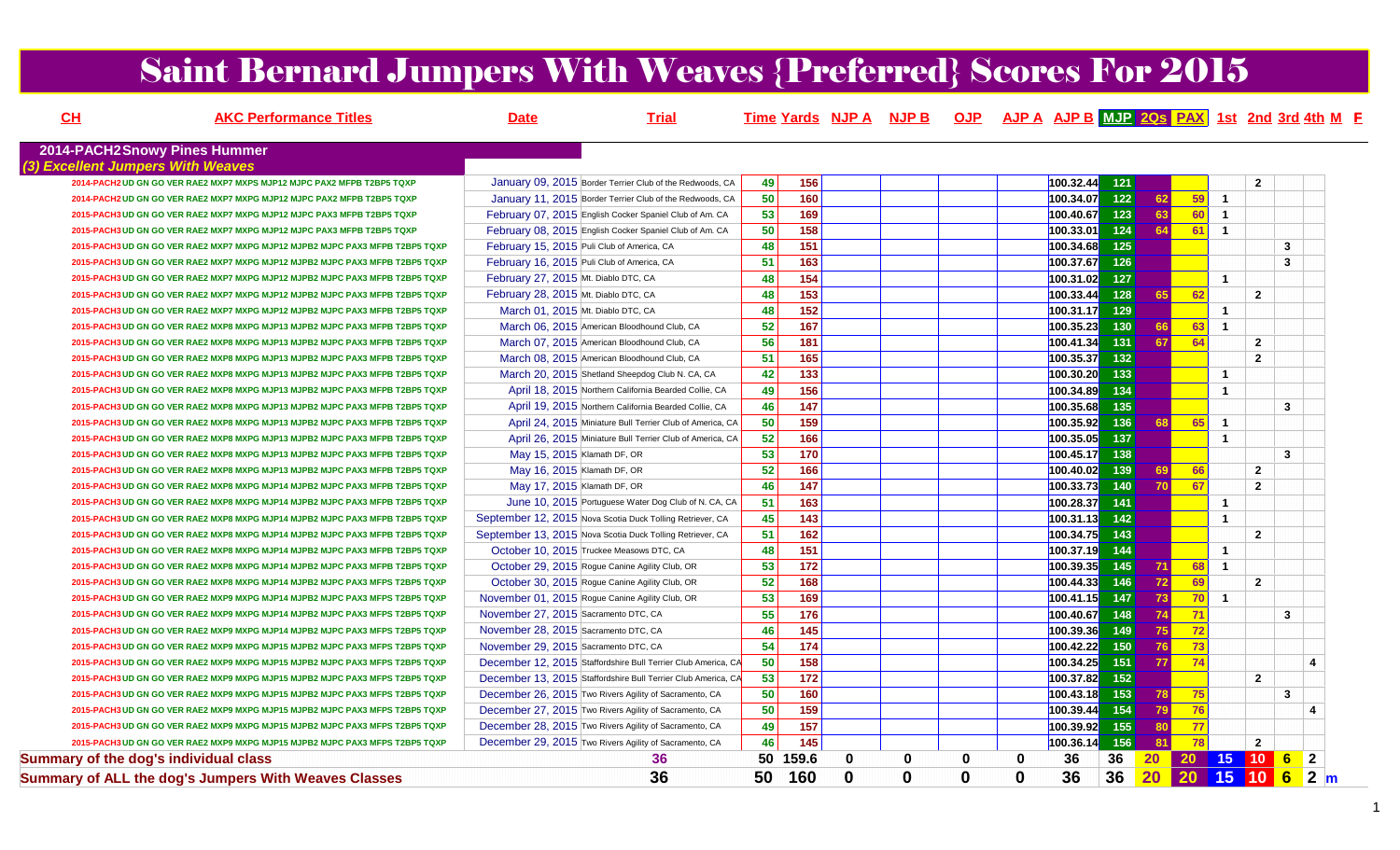|                                     | <b>AKC Performance Titles</b> | <b>Date</b> | <b>Trial</b> | Time Yards NJP A NJP B OJP AJP A AJP B MJP 20s PAX 1st 2nd 3rd 4th M F |                            |  |  |  |  |  |
|-------------------------------------|-------------------------------|-------------|--------------|------------------------------------------------------------------------|----------------------------|--|--|--|--|--|
| <b>Overall summary for ALL dogs</b> |                               |             | 36           | 50 160 0                                                               | 0 0 0 36 0 20 20 15 10 6 2 |  |  |  |  |  |

**Master Jumpers With Weaves Scores**

2Qs = Dogs qualifying with scores in the Standard and Jumpers with Weaves classes on the same day<br>PAX (Preferred Agility Excellent) = Dogs qualifying with scores in the EXCELLENT B Standard and Jumpers with Weaves classes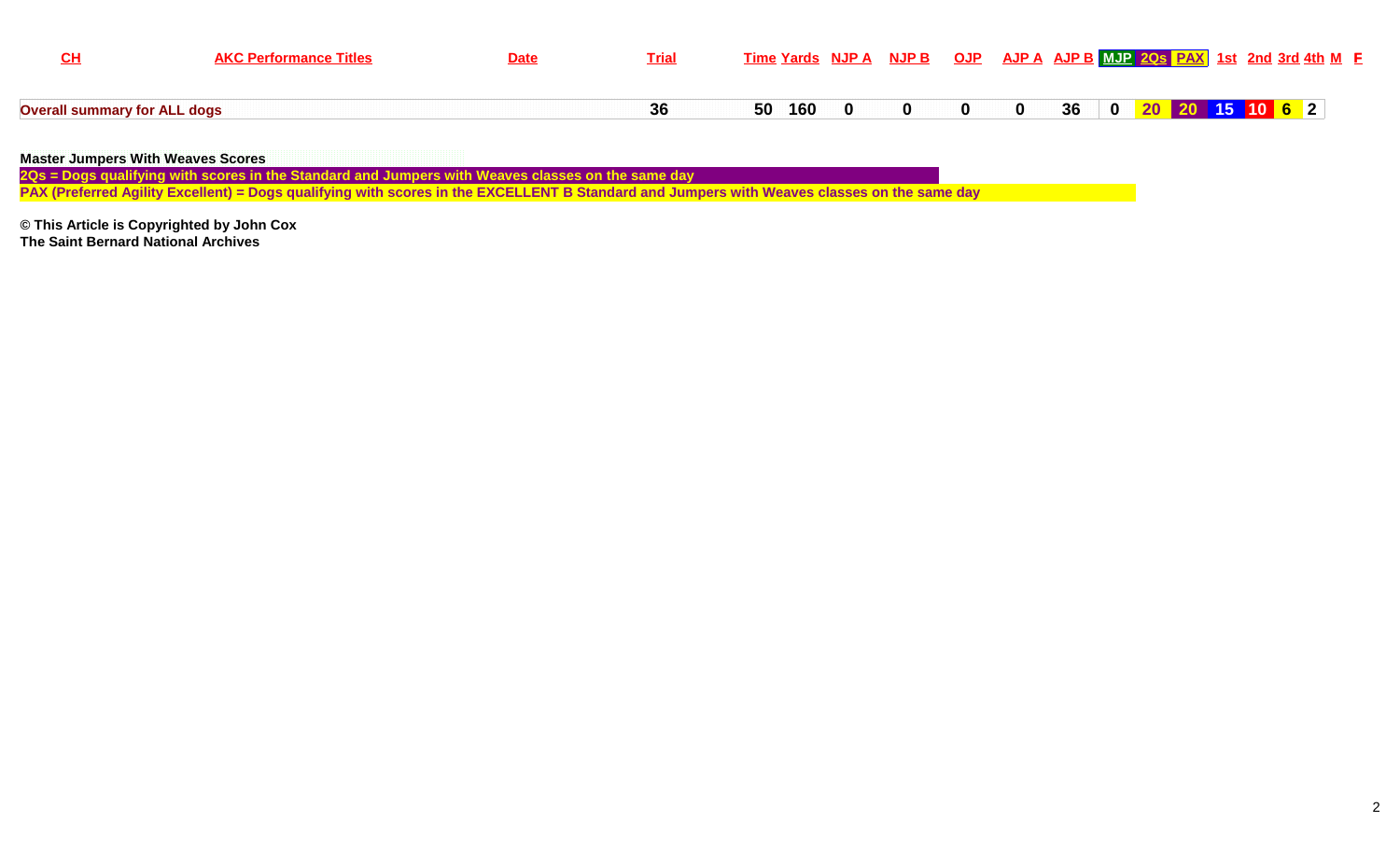# Saint Bernard Master Agility {Preferred} {MXP, MJP & PAX} Scores For 2015

| CH | <b>AKC Performance Titles</b>                                                | <b>Date</b>                          | <b>Trial</b>                                              |                 | <b>Time Yards</b> | <b>MXP</b> | <b>MJP</b> | <b>PAX</b> 1st 2nd 3rd 4th M E |                |                |              |   |  |
|----|------------------------------------------------------------------------------|--------------------------------------|-----------------------------------------------------------|-----------------|-------------------|------------|------------|--------------------------------|----------------|----------------|--------------|---|--|
|    | 2014-PACH2 Snowy Pines Hummer                                                |                                      |                                                           |                 |                   |            |            |                                |                |                |              |   |  |
|    |                                                                              |                                      |                                                           |                 |                   |            |            |                                |                |                |              |   |  |
|    | 2014-PACH2 UD GN GO VER RAE2 MXP7 MXPS MJP12 MJPC PAX2 MFPB T2BP5 TQXP       |                                      | January 09, 2015 Border Terrier Club of the Redwoods, CA  | 49              | 156               |            | 100.32.44  |                                |                | $\overline{2}$ |              |   |  |
|    | 2014-PACH2 UD GN GO VER RAE2 MXP7 MXPS MJP12 MJPC PAX2 MFPB T2BP5 TQXP       |                                      | January 10, 2015 Border Terrier Club of the Redwoods, CA  | 76              | 191               | 100.53.69  |            |                                |                |                |              | 4 |  |
|    | 2014-PACH2 UD GN GO VER RAE2 MXP7 MXPG MJP12 MJPC PAX2 MFPB T2BP5 TQXP       |                                      | January 11, 2015 Border Terrier Club of the Redwoods, CA  | 77              | 195               | 100.57.01  |            | 59                             |                | $\overline{2}$ |              |   |  |
|    | 2014-PACH2 UD GN GO VER RAE2 MXP7 MXPG MJP12 MJPC PAX2 MFPB T2BP5 TQXP       |                                      | January 11, 2015 Border Terrier Club of the Redwoods, CA  | 50              | 160               |            | 100.34.07  | 59                             | $\overline{1}$ |                |              |   |  |
|    | 2014-PACH2 UD GN GO VER RAE2 MXP7 MXPG MJP12 MJPC PAX2 MFPB T2BP5 TQXP       |                                      | February 06, 2015 English Cocker Spaniel Club of Am. CA   | 74              | 187               | 100.54.50  |            |                                |                | $\overline{2}$ |              |   |  |
|    | 2015-PACH3 UD GN GO VER RAE2 MXP7 MXPG MJP12 MJPC PAX3 MFPB T2BP5 TQXP       |                                      | February 07, 2015 English Cocker Spaniel Club of Am. CA   | 73              | 182               | 100.54.23  |            | 60                             |                |                | 3            |   |  |
|    | 2015-PACH3 UD GN GO VER RAE2 MXP7 MXPG MJP12 MJPC PAX3 MFPB T2BP5 TQXP       |                                      | February 07, 2015 English Cocker Spaniel Club of Am. CA   | 53              | 169               |            | 100.40.67  | 60                             | $\overline{1}$ |                |              |   |  |
|    | 2015-PACH3 UD GN GO VER RAE2 MXP7 MXPG MJP12 MJPC PAX3 MFPB T2BP5 TQXP       |                                      | February 08, 2015 English Cocker Spaniel Club of Am. CA   | 72              | 179               | 100.48.48  |            | 61                             | $\mathbf{1}$   |                |              |   |  |
|    | 2015-PACH3 UD GN GO VER RAE2 MXP7 MXPG MJP12 MJPC PAX3 MFPB T2BP5 TQXP       |                                      | February 08, 2015 English Cocker Spaniel Club of Am. CA   | 50              | $\frac{1}{158}$   |            | 100.33.01  | 61                             | $\overline{1}$ |                |              |   |  |
|    | 2015-PACH3 UD GN GO VER RAE2 MXP7 MXPG MJP12 MJPB2 MJPC PAX3 MFPB T2BP5 TQXP |                                      | February 15, 2015 Puli Club of America, CA                | 48              | 151               |            | 100.34.68  |                                |                |                | $\mathbf{3}$ |   |  |
|    | 2015-PACH3 UD GN GO VER RAE2 MXP7 MXPG MJP12 MJPB2 MJPC PAX3 MFPB T2BP5 TQXP |                                      | February 16, 2015 Puli Club of America, CA                | 51              | 163               |            | 100.37.67  |                                |                |                | 3            |   |  |
|    | 2015-PACH3 UD GN GO VER RAE2 MXP7 MXPG MJP12 MJPB2 MJPC PAX3 MFPB T2BP5 TQXP | February 27, 2015 Mt. Diablo DTC, CA |                                                           | 48              | 154               |            | 100.31.02  |                                | $\overline{1}$ |                |              |   |  |
|    | 2015-PACH3 UD GN GO VER RAE2 MXP7 MXPG MJP12 MJPB2 MJPC PAX3 MFPB T2BP5 TQXP | February 28, 2015 Mt. Diablo DTC, CA |                                                           | 74              | $\frac{1}{185}$   | 100.55.90  |            | 62                             |                |                |              |   |  |
|    | 2015-PACH3 UD GN GO VER RAE2 MXP7 MXPG MJP12 MJPB2 MJPC PAX3 MFPB T2BP5 TQXP | February 28, 2015 Mt. Diablo DTC, CA |                                                           | 48              | 153               |            | 100.33.44  | 62                             |                | $\overline{2}$ |              |   |  |
|    | 2015-PACH3 UD GN GO VER RAE2 MXP7 MXPG MJP12 MJPB2 MJPC PAX3 MFPB T2BP5 TQXP | March 01, 2015 Mt. Diablo DTC, CA    |                                                           | 48              | 152               |            | 100.31.17  |                                | $\mathbf{1}$   |                |              |   |  |
|    | 2015-PACH3 UD GN GO VER RAE2 MXP7 MXPG MJP12 MJPB2 MJPC PAX3 MFPB T2BP5 TQXP |                                      | March 06, 2015 American Bloodhound Club, CA               | 76              | 190               | 100.57.91  |            | 63                             | $\mathbf{1}$   |                |              |   |  |
|    | 2015-PACH3 UD GN GO VER RAE2 MXP8 MXPG MJP13 MJPB2 MJPC PAX3 MFPB T2BP5 TQXP |                                      | March 06, 2015 American Bloodhound Club, CA               | 52              | $\overline{167}$  |            | 100.35.23  | 63                             | $\mathbf{1}$   |                |              |   |  |
|    | 2015-PACH3 UD GN GO VER RAE2 MXP8 MXPG MJP13 MJPB2 MJPC PAX3 MFPB T2BP5 TQXP |                                      | March 07, 2015 American Bloodhound Club, CA               | 75              | 189               | 100.56.03  |            | 64                             |                |                | 3            |   |  |
|    | 2015-PACH3 UD GN GO VER RAE2 MXP8 MXPG MJP13 MJPB2 MJPC PAX3 MFPB T2BP5 TQXP |                                      | March 07, 2015 American Bloodhound Club, CA               | 56              | 181               |            | 100.41.34  | 64                             |                | $\mathbf{2}$   |              |   |  |
|    | 2015-PACH3 UD GN GO VER RAE2 MXP8 MXPG MJP13 MJPB2 MJPC PAX3 MFPB T2BP5 TQXP |                                      | March 08, 2015 American Bloodhound Club, CA               | 51              | $\frac{165}{ }$   |            | 100.35.37  |                                |                | $\mathbf{2}$   |              |   |  |
|    | 2015-PACH3 UD GN GO VER RAE2 MXP8 MXPG MJP13 MJPB2 MJPC PAX3 MFPB T2BP5 TQXP |                                      | March 20, 2015 Shetland Sheepdog Club N. CA, CA           | 42              | 133               |            | 100.30.20  |                                | $\overline{1}$ |                |              |   |  |
|    | 2015-PACH3 UD GN GO VER RAE2 MXP8 MXPG MJP13 MJPB2 MJPC PAX3 MFPB T2BP5 TQXP |                                      | March 22, 2015 Shetland Sheepdog Club N. CA, CA           | 74              | 187               | 100.64.61  |            |                                |                | $\overline{2}$ |              |   |  |
|    | 2015-PACH3 UD GN GO VER RAE2 MXP8 MXPG MJP13 MJPB2 MJPC PAX3 MFPB T2BP5 TQXP | April 10, 2015 Mensona KC, CA        |                                                           | 68              | 168               | 100.48.70  |            |                                | $\mathbf{1}$   |                |              |   |  |
|    | 2015-PACH3 UD GN GO VER RAE2 MXP8 MXPG MJP13 MJPB2 MJPC PAX3 MFPB T2BP5 TQXP |                                      | April 18, 2015 Northern California Bearded Collie, CA     | 49              | $\overline{156}$  |            | 100.34.89  |                                | $\mathbf{1}$   |                |              |   |  |
|    | 2015-PACH3 UD GN GO VER RAE2 MXP8 MXPG MJP13 MJPB2 MJPC PAX3 MFPB T2BP5 TQXP |                                      | April 19, 2015 Northern California Bearded Collie, CA     | 46              | 147               |            | 100.35.68  |                                |                |                | $\mathbf{3}$ |   |  |
|    | 2015-PACH3 UD GN GO VER RAE2 MXP8 MXPG MJP13 MJPB2 MJPC PAX3 MFPB T2BP5 TQXP |                                      | April 24, 2015 Miniature Bull Terrier Club of America, CA | 73              | 182               | 100.54.12  |            | 65                             | $\mathbf{1}$   |                |              |   |  |
|    | 2015-PACH3 UD GN GO VER RAE2 MXP8 MXPG MJP13 MJPB2 MJPC PAX3 MFPB T2BP5 TQXP |                                      | April 24, 2015 Miniature Bull Terrier Club of America, CA | $\overline{50}$ | $\overline{159}$  |            | 100.35.92  | 65                             | $\mathbf{1}$   |                |              |   |  |
|    | 2015-PACH3 UD GN GO VER RAE2 MXP8 MXPG MJP13 MJPB2 MJPC PAX3 MFPB T2BP5 TQXP |                                      | April 26, 2015 Miniature Bull Terrier Club of America, CA | 52              | 166               |            | 100.35.05  |                                | $\mathbf{1}$   |                |              |   |  |
|    | 2015-PACH3 UD GN GO VER RAE2 MXP8 MXPG MJP13 MJPB2 MJPC PAX3 MFPB T2BP5 TQXP | May 15, 2015 Klamath DF, OR          |                                                           | 53              | 170               |            | 100.45.17  |                                |                |                | 3            |   |  |
|    | 2015-PACH3 UD GN GO VER RAE2 MXP8 MXPG MJP13 MJPB2 MJPC PAX3 MFPB T2BP5 TQXP | May 16, 2015 Klamath DF, OR          |                                                           | 73              | 183               | 100.59.85  |            | 66                             | $\overline{1}$ |                |              |   |  |
|    | 2015-PACH3 UD GN GO VER RAE2 MXP8 MXPG MJP13 MJPB2 MJPC PAX3 MFPB T2BP5 TQXP | May 16, 2015 Klamath DF, OR          |                                                           | 52              | 166               |            | 100.40.02  | 66                             |                | $\overline{2}$ |              |   |  |
|    | 2015-PACH3 UD GN GO VER RAE2 MXP8 MXPG MJP14 MJPB2 MJPC PAX3 MFPB T2BP5 TQXP | May 17, 2015 Klamath DF, OR          |                                                           | 68              | 168               | 100.56.25  |            | 67                             |                |                |              | 4 |  |
|    | 2015-PACH3 UD GN GO VER RAE2 MXP8 MXPG MJP14 MJPB2 MJPC PAX3 MFPB T2BP5 TQXP | May 17, 2015 Klamath DF, OR          |                                                           | 46              | 147               |            | 100.33.73  | 67                             |                | $\overline{2}$ |              |   |  |
|    | 2015-PACH3 UD GN GO VER RAE2 MXP8 MXPG MJP14 MJPB2 MJPC PAX3 MFPB T2BP5 TQXP |                                      | June 09, 2015 Portuguese Water Dog Club of N. CA, CA      | 74              | 185               | 100.57.79  |            |                                | $\overline{1}$ |                |              |   |  |
|    | 2015-PACH3 UD GN GO VER RAE2 MXP8 MXPG MJP14 MJPB2 MJPC PAX3 MFPB T2BP5 TQXP |                                      | June 10, 2015 Portuguese Water Dog Club of N. CA, CA      | 51              | $\frac{163}{ }$   |            | 100.28.37  |                                | $\mathbf{1}$   |                |              |   |  |
|    | 2015-PACH3 UD GN GO VER RAE2 MXP8 MXPG MJP14 MJPB2 MJPC PAX3 MFPB T2BP5 TQXP |                                      | September 12, 2015 Nova Scotia Duck Tolling Retriever, CA | 45              | 143               |            | 100.31.13  |                                | $\mathbf{1}$   |                |              |   |  |
|    | 2015-PACH3 UD GN GO VER RAE2 MXP8 MXPG MJP14 MJPB2 MJPC PAX3 MFPB T2BP5 TQXP |                                      | September 13, 2015 Nova Scotia Duck Tolling Retriever, CA | 51              | 162               |            | 100.34.75  |                                |                | $\overline{2}$ |              |   |  |
|    | 2015-PACH3 UD GN GO VER RAE2 MXP8 MXPG MJP14 MJPB2 MJPC PAX3 MFPB T2BP5 TQXP |                                      | October 10, 2015 Truckee Measows DTC, CA                  | 48              | $\overline{151}$  |            | 100.37.19  |                                | $\mathbf{1}$   |                |              |   |  |
|    | 2015-PACH3 UD GN GO VER RAE2 MXP8 MXPG MJP14 MJPB2 MJPC PAX3 MFPB T2BP5 TQXP |                                      | October 29, 2015 Rogue Canine Agility Club, OR            | 73              | $\frac{1}{183}$   | 100.59.69  |            | 68                             | $\overline{1}$ |                |              |   |  |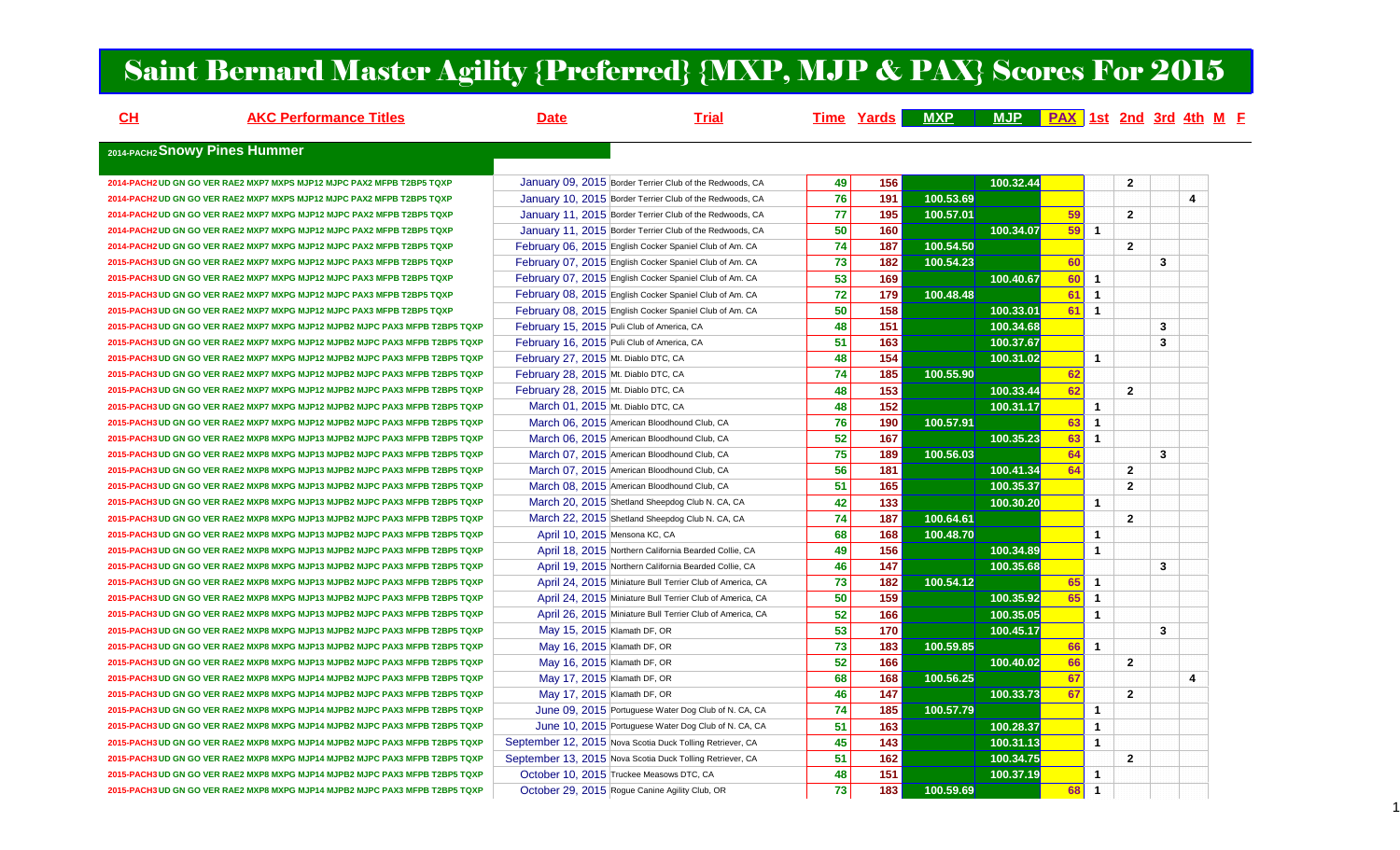| CH                                 | <b>AKC Performance Titles</b>                                                | <b>Date</b>                          | <b>Trial</b>                                                  |    | Time Yards | <b>MXP</b> | <b>MJP</b> | <b>PAX</b> 1st 2nd 3rd 4th M F |                |                         |                      |            |  |
|------------------------------------|------------------------------------------------------------------------------|--------------------------------------|---------------------------------------------------------------|----|------------|------------|------------|--------------------------------|----------------|-------------------------|----------------------|------------|--|
|                                    | 2015-PACH3 UD GN GO VER RAE2 MXP8 MXPG MJP14 MJPB2 MJPC PAX3 MFPB T2BP5 TQXP |                                      | October 29, 2015 Rogue Canine Agility Club, OR                | 53 | 172        |            | 100.39.35  | 68 1                           |                |                         |                      |            |  |
|                                    | 2015-PACH3 UD GN GO VER RAE2 MXP8 MXPG MJP14 MJPB2 MJPC PAX3 MFPS T2BP5 TQXP |                                      | October 30, 2015 Roque Canine Agility Club, OR                | 76 | 191        | 100.65.04  |            | 69                             |                | $\overline{2}$          |                      |            |  |
|                                    | 2015-PACH3 UD GN GO VER RAE2 MXP8 MXPG MJP14 MJPB2 MJPC PAX3 MFPS T2BP5 TQXP |                                      | October 30, 2015 Rogue Canine Agility Club, OR                | 52 | 168        |            | 100.44.33  | 69                             |                | $\overline{2}$          |                      |            |  |
|                                    | 2015-PACH3 UD GN GO VER RAE2 MXP9 MXPG MJP14 MJPB2 MJPC PAX3 MFPS T2BP5 TQXP |                                      | October 31, 2015 Rogue Canine Agility Club, OR                | 76 | 190        | 100.66.55  |            |                                |                | $\overline{\mathbf{2}}$ |                      |            |  |
|                                    | 2015-PACH3 UD GN GO VER RAE2 MXP9 MXPG MJP14 MJPB2 MJPC PAX3 MFPS T2BP5 TQXP |                                      | November 01, 2015 Rogue Canine Agility Club, OR               | 77 | 195        | 100.60.43  |            | 70                             | $\mathbf{1}$   |                         |                      |            |  |
|                                    | 2015-PACH3 UD GN GO VER RAE2 MXP9 MXPG MJP14 MJPB2 MJPC PAX3 MFPS T2BP5 TQXP |                                      | November 01, 2015 Rogue Canine Agility Club, OR               | 53 | 169        |            | 100.41.15  | 70                             | $\overline{1}$ |                         |                      |            |  |
|                                    | 2015-PACH3 UD GN GO VER RAE2 MXP9 MXPG MJP14 MJPB2 MJPC PAX3 MFPS T2BP5 TQXP | November 27, 2015 Sacramento DTC, CA |                                                               | 76 | 190        | 100.57.19  |            | 71                             |                |                         |                      | 4          |  |
|                                    | 2015-PACH3 UD GN GO VER RAE2 MXP9 MXPG MJP14 MJPB2 MJPC PAX3 MFPS T2BP5 TQXP | November 27, 2015 Sacramento DTC, CA |                                                               | 55 | 176        |            | 100.40.67  | 71                             |                |                         | 3                    |            |  |
|                                    | 2015-PACH3 UD GN GO VER RAE2 MXP9 MXPG MJP14 MJPB2 MJPC PAX3 MFPS T2BP5 TQXP | November 28, 2015 Sacramento DTC, CA |                                                               | 74 | 187        | 100.60.01  |            | 72                             |                |                         |                      | 4          |  |
|                                    | 2015-PACH3 UD GN GO VER RAE2 MXP9 MXPG MJP14 MJPB2 MJPC PAX3 MFPS T2BP5 TQXP | November 28, 2015 Sacramento DTC, CA |                                                               | 46 | 145        |            | 100.39.36  | 72                             |                |                         |                      |            |  |
|                                    | 2015-PACH3 UD GN GO VER RAE2 MXP9 MXPG MJP15 MJPB2 MJPC PAX3 MFPS T2BP5 TQXP | November 29, 2015 Sacramento DTC, CA |                                                               | 77 | 194        | 100.56.47  |            | 73                             |                | $\overline{2}$          |                      |            |  |
|                                    | 2015-PACH3 UD GN GO VER RAE2 MXP9 MXPG MJP15 MJPB2 MJPC PAX3 MFPS T2BP5 TQXP | November 29, 2015 Sacramento DTC, CA |                                                               | 54 | 174        |            | 100.42.22  | 73                             |                |                         |                      |            |  |
|                                    | 2015-PACH3 UD GN GO VER RAE2 MXP9 MXPG MJP15 MJPB2 MJPC PAX3 MFPS T2BP5 TQXP |                                      | December 12, 2015 Staffordshire Bull Terrier Club America, CA | 77 | 193        | 100.55.21  |            | 74                             |                |                         |                      |            |  |
|                                    | 2015-PACH3 UD GN GO VER RAE2 MXP9 MXPG MJP15 MJPB2 MJPC PAX3 MFPS T2BP5 TQXP |                                      | December 12, 2015 Staffordshire Bull Terrier Club America, CA | 50 | 158        |            | 100.34.25  | 74                             |                |                         |                      | 4          |  |
|                                    | 2015-PACH3 UD GN GO VER RAE2 MXP9 MXPG MJP15 MJPB2 MJPC PAX3 MFPS T2BP5 TQXP |                                      | December 13, 2015 Staffordshire Bull Terrier Club America, CA | 53 | 172        |            | 100.37.82  |                                |                | $\overline{2}$          |                      |            |  |
|                                    | 2015-PACH3 UD GN GO VER RAE2 MXP9 MXPG MJP15 MJPB2 MJPC PAX3 MFPS T2BP5 TQXP |                                      | December 26, 2015 Two Rivers Agility of Sacramento, CA        | 74 | 185        | 100.64.28  |            | 75                             |                |                         |                      |            |  |
|                                    | 2015-PACH3 UD GN GO VER RAE2 MXP9 MXPG MJP15 MJPB2 MJPC PAX3 MFPS T2BP5 TQXP |                                      | December 26, 2015 Two Rivers Agility of Sacramento, CA        | 50 | 160        |            | 100.43.18  | 75                             |                |                         | 3                    |            |  |
|                                    | 2015-PACH3 UD GN GO VER RAE2 MXP9 MXPG MJP15 MJPB2 MJPC PAX3 MFPS T2BP5 TQXP |                                      | December 27, 2015 Two Rivers Agility of Sacramento, CA        | 72 | 180        | 100.60.24  |            | 76                             |                |                         |                      |            |  |
|                                    | 2015-PACH3 UD GN GO VER RAE2 MXP9 MXPG MJP15 MJPB2 MJPC PAX3 MFPS T2BP5 TQXP |                                      | December 27, 2015 Two Rivers Agility of Sacramento, CA        | 50 | 159        |            | 100.39.44  | 76                             |                |                         |                      | 4          |  |
|                                    | 2015-PACH3 UD GN GO VER RAE2 MXP9 MXPG MJP15 MJPB2 MJPC PAX3 MFPS T2BP5 TQXP |                                      | December 28, 2015 Two Rivers Agility of Sacramento, CA        | 75 | 188        | 100.61.41  |            | 77                             |                |                         |                      | 4          |  |
|                                    | 2015-PACH3 UD GN GO VER RAE2 MXP9 MXPG MJP15 MJPB2 MJPC PAX3 MFPS T2BP5 TQXP |                                      | December 28, 2015 Two Rivers Agility of Sacramento, CA        | 49 | 157        |            | 100.39.92  | 77                             |                |                         |                      |            |  |
|                                    | 2015-PACH3 UD GN GO VER RAE2 MXP9 MXPG MJP15 MJPB2 MJPC PAX3 MFPS T2BP5 TQXP |                                      | December 29, 2015 Two Rivers Agility of Sacramento, CA        | 73 | 183        | 100.63.69  |            | 78                             |                |                         | 3                    |            |  |
|                                    | 2015-PACH3 UD GN GO VER RAE2 MXP9 MXPG MJP15 MJPB2 MJPC PAX3 MFPS T2BP5 TQXP |                                      | December 29, 2015 Two Rivers Agility of Sacramento, CA        | 46 | 145        |            | 100.36.14  | 78                             |                | $\overline{2}$          |                      |            |  |
| <b>Summary</b>                     |                                                                              |                                      | 62                                                            |    |            | 26         | 36         | 78                             | 23             | 16 <sup>°</sup>         | 9                    | <b>7</b> m |  |
| <b>Snowy Pines Tundra</b>          |                                                                              |                                      |                                                               |    |            |            |            |                                |                |                         |                      |            |  |
| <b>CDX GN RE MXP3 MXPB AJP OFP</b> |                                                                              |                                      | March 21, 2015 Shetland Sheepdog Club N. CA, CA               | 72 | 180        | 100.70.87  |            |                                |                |                         | 3                    |            |  |
| <b>CDX GN RE MXP3 MXPB AJP OFP</b> |                                                                              |                                      | June 10, 2015 Sacremento DTC, CA                              | 73 | 184        | 100.64.72  |            |                                |                | $\overline{2}$          |                      |            |  |
| CDX GN RE MXP3 MXPB AJP AXP XFP    |                                                                              |                                      | December 28, 2015 Two Rivers Agility of Sacramento, CA        | 75 | 188        | 100.72.63  |            |                                |                |                         |                      |            |  |
| <b>Summary</b>                     |                                                                              |                                      | 3                                                             |    |            | 3          | $\bf{0}$   | <b>ERR</b>                     | $\bf{0}$       |                         | $\blacktriangleleft$ | $\Omega$   |  |
| <b>Overall Summary</b>             |                                                                              |                                      | 65                                                            |    |            | 29         | 36         |                                |                | 23 17 10 7              |                      |            |  |

**PAX (Preferred Agility Excellent) = Dogs qualifying with scores in the EXCELLENT B Standard and Jumpers with Weaves classes on the same day**

**© This Article is Copyrighted by John Cox The Saint Bernard National Archives**

2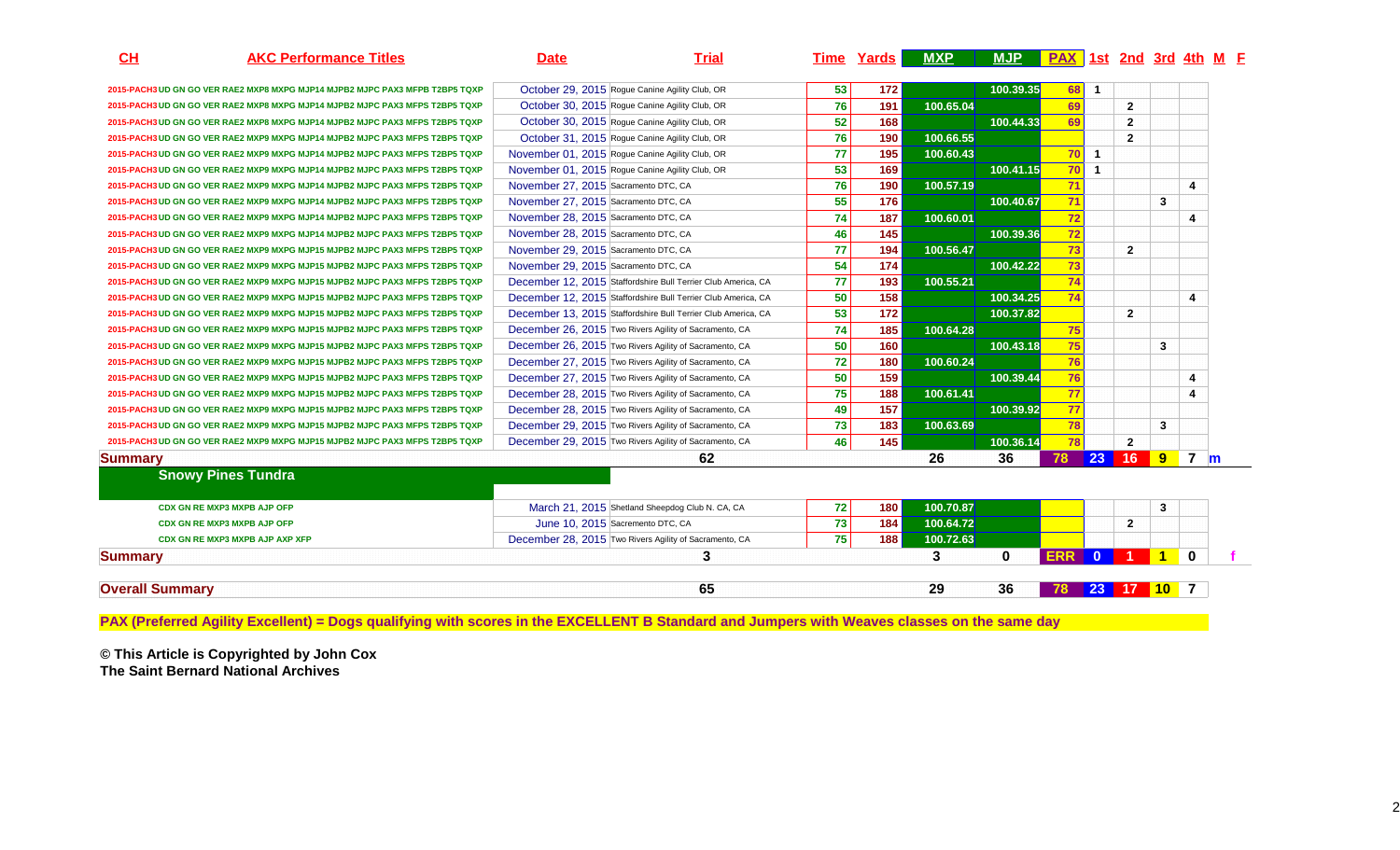# Saint Bernard Preferred Agility Excellent {PAX} Scores For 2015

| $CH$ | <b>AKC Performance Titles</b>                                                | <b>Date</b>                          | <b>Trial</b>                                                  |    | <b>Time Yards</b> | <u>AXP B</u> | $A$ JP B $R$ $PAX$ 1st 2nd 3rd 4th M F |           |              |                |   |   |
|------|------------------------------------------------------------------------------|--------------------------------------|---------------------------------------------------------------|----|-------------------|--------------|----------------------------------------|-----------|--------------|----------------|---|---|
|      | 2014-PACH2Snowy Pines Hummer                                                 |                                      |                                                               |    |                   |              |                                        |           |              |                |   |   |
|      | 2014-PACH2 UD GN GO VER RAE2 MXP7 MXPG MJP12 MJPC PAX2 MFPB T2BP5 TQXP       |                                      | January 11, 2015 Border Terrier Club of the Redwoods, CA      | 77 | 195               | 100.57.01    |                                        | 59        |              | $\overline{2}$ |   |   |
|      | 2014-PACH2 UD GN GO VER RAE2 MXP7 MXPG MJP12 MJPC PAX2 MFPB T2BP5 TQXP       |                                      | January 11, 2015 Border Terrier Club of the Redwoods, CA      | 50 | 160               |              | 100.34.07                              | 59        | $\mathbf{1}$ |                |   |   |
|      | 2015-PACH3 UD GN GO VER RAE2 MXP7 MXPG MJP12 MJPC PAX3 MFPB T2BP5 TQXP       |                                      | February 07, 2015 English Cocker Spaniel Club of Am. CA       | 73 | 182               | 100.54.23    |                                        | 60        |              |                | 3 |   |
|      | 2015-PACH3 UD GN GO VER RAE2 MXP7 MXPG MJP12 MJPC PAX3 MFPB T2BP5 TQXP       |                                      | February 07, 2015 English Cocker Spaniel Club of Am. CA       | 53 | 169               |              | 100.40.67                              | <b>60</b> | $\mathbf{1}$ |                |   |   |
|      | 2015-PACH3 UD GN GO VER RAE2 MXP7 MXPG MJP12 MJPC PAX3 MFPB T2BP5 TQXP       |                                      | February 08, 2015 English Cocker Spaniel Club of Am. CA       | 72 | 179               | 100.48.48    |                                        | 61        | $\mathbf{1}$ |                |   |   |
|      | 2015-PACH3 UD GN GO VER RAE2 MXP7 MXPG MJP12 MJPC PAX3 MFPB T2BP5 TQXP       |                                      | February 08, 2015 English Cocker Spaniel Club of Am. CA       | 50 | 158               |              | 100.33.01                              | 61        | $\mathbf{1}$ |                |   |   |
|      | 2015-PACH3 UD GN GO VER RAE2 MXP7 MXPG MJP12 MJPB2 MJPC PAX3 MFPB T2BP5 TQXP | February 28, 2015 Mt. Diablo DTC, CA |                                                               | 74 | 185               | 100.55.90    |                                        | 62        |              |                |   |   |
|      | 2015-PACH3 UD GN GO VER RAE2 MXP7 MXPG MJP12 MJPB2 MJPC PAX3 MFPB T2BP5 TQXP | February 28, 2015 Mt. Diablo DTC, CA |                                                               | 48 | 153               |              | 100.33.44                              | 62        |              | $\overline{2}$ |   |   |
|      | 2015-PACH3 UD GN GO VER RAE2 MXP7 MXPG MJP12 MJPB2 MJPC PAX3 MFPB T2BP5 TQXP |                                      | March 06, 2015 American Bloodhound Club, CA                   | 76 | 190               | 100.57.91    |                                        | 63        | $\mathbf{1}$ |                |   |   |
|      | 2015-PACH3 UD GN GO VER RAE2 MXP8 MXPG MJP13 MJPB2 MJPC PAX3 MFPB T2BP5 TQXP |                                      | March 06, 2015 American Bloodhound Club, CA                   | 52 | 167               |              | 100.35.23                              | 63        | $\mathbf{1}$ |                |   |   |
|      | 2015-PACH3 UD GN GO VER RAE2 MXP8 MXPG MJP13 MJPB2 MJPC PAX3 MFPB T2BP5 TQXP |                                      | March 07, 2015 American Bloodhound Club, CA                   | 75 | 189               | 100.56.03    |                                        | 64        |              |                | 3 |   |
|      | 2015-PACH3 UD GN GO VER RAE2 MXP8 MXPG MJP13 MJPB2 MJPC PAX3 MFPB T2BP5 TQXP |                                      | March 07, 2015 American Bloodhound Club, CA                   | 56 | 181               |              | 100.41.34                              | 64        |              | $\overline{2}$ |   |   |
|      | 2015-PACH3 UD GN GO VER RAE2 MXP8 MXPG MJP13 MJPB2 MJPC PAX3 MFPB T2BP5 TQXP |                                      | April 24, 2015 Miniature Bull Terrier Club of America, CA     | 73 | 182               | 100.54.12    |                                        | 65        | $\mathbf{1}$ |                |   |   |
|      | 2015-PACH3 UD GN GO VER RAE2 MXP8 MXPG MJP13 MJPB2 MJPC PAX3 MFPB T2BP5 TQXP |                                      | April 24, 2015 Miniature Bull Terrier Club of America, CA     | 50 | 159               |              | 100.35.92                              | 65        | $\mathbf{1}$ |                |   |   |
|      | 2015-PACH3 UD GN GO VER RAE2 MXP8 MXPG MJP13 MJPB2 MJPC PAX3 MFPB T2BP5 TQXP | May 16, 2015 Klamath DF, OR          |                                                               | 73 | 183               | 100.59.85    |                                        | 66        | $\mathbf{1}$ |                |   |   |
|      | 2015-PACH3 UD GN GO VER RAE2 MXP8 MXPG MJP13 MJPB2 MJPC PAX3 MFPB T2BP5 TQXP | May 16, 2015 Klamath DF, OR          |                                                               | 52 | 166               |              | 100.40.02                              | 66        |              | $\overline{2}$ |   |   |
|      | 2015-PACH3 UD GN GO VER RAE2 MXP8 MXPG MJP14 MJPB2 MJPC PAX3 MFPB T2BP5 TQXP | May 17, 2015 Klamath DF, OR          |                                                               | 68 | 168               | 100.56.25    |                                        | 67        |              |                |   | 4 |
|      | 2015-PACH3 UD GN GO VER RAE2 MXP8 MXPG MJP14 MJPB2 MJPC PAX3 MFPB T2BP5 TQXP | May 17, 2015 Klamath DF, OR          |                                                               | 46 | 147               |              | 100.33.73                              | 67        |              | $\mathbf{2}$   |   |   |
|      | 2015-PACH3 UD GN GO VER RAE2 MXP8 MXPG MJP14 MJPB2 MJPC PAX3 MFPB T2BP5 TQXP |                                      | October 29, 2015 Rogue Canine Agility Club, OR                | 73 | 183               | 100.59.69    |                                        | 68        | $\mathbf{1}$ |                |   |   |
|      | 2015-PACH3 UD GN GO VER RAE2 MXP8 MXPG MJP14 MJPB2 MJPC PAX3 MFPB T2BP5 TQXP |                                      | October 29, 2015 Rogue Canine Agility Club, OR                | 53 | 172               |              | 100.39.35                              | 68        | $\mathbf{1}$ |                |   |   |
|      | 2015-PACH3 UD GN GO VER RAE2 MXP8 MXPG MJP14 MJPB2 MJPC PAX3 MFPS T2BP5 TQXP |                                      | October 30, 2015 Rogue Canine Agility Club, OR                | 76 | 191               | 100.65.04    |                                        | 69        |              | $\overline{2}$ |   |   |
|      | 2015-PACH3 UD GN GO VER RAE2 MXP8 MXPG MJP14 MJPB2 MJPC PAX3 MFPS T2BP5 TQXP |                                      | October 30, 2015 Rogue Canine Agility Club, OR                | 52 | 168               |              | 100.44.33                              | 69        |              | $\overline{2}$ |   |   |
|      | 2015-PACH3 UD GN GO VER RAE2 MXP9 MXPG MJP14 MJPB2 MJPC PAX3 MFPS T2BP5 TQXP |                                      | November 01, 2015 Rogue Canine Agility Club, OR               | 77 | 195               | 100.60.43    |                                        | <b>70</b> | $\mathbf{1}$ |                |   |   |
|      | 2015-PACH3 UD GN GO VER RAE2 MXP9 MXPG MJP14 MJPB2 MJPC PAX3 MFPS T2BP5 TQXP |                                      | November 01, 2015 Rogue Canine Agility Club, OR               | 53 | 169               |              | 100.41.15                              | <b>70</b> | $\mathbf{1}$ |                |   |   |
|      | 2015-PACH3 UD GN GO VER RAE2 MXP9 MXPG MJP14 MJPB2 MJPC PAX3 MFPS T2BP5 TQXP | November 27, 2015 Sacramento DTC, CA |                                                               | 76 | 190               | 100.57.19    |                                        | 71        |              |                |   | 4 |
|      | 2015-PACH3 UD GN GO VER RAE2 MXP9 MXPG MJP14 MJPB2 MJPC PAX3 MFPS T2BP5 TQXP | November 27, 2015 Sacramento DTC, CA |                                                               | 55 | 176               |              | 100.40.67                              | 71        |              |                | 3 |   |
|      | 2015-PACH3 UD GN GO VER RAE2 MXP9 MXPG MJP14 MJPB2 MJPC PAX3 MFPS T2BP5 TQXP | November 28, 2015 Sacramento DTC, CA |                                                               | 74 | 187               | 100.60.01    |                                        | 72        |              |                |   | 4 |
|      | 2015-PACH3 UD GN GO VER RAE2 MXP9 MXPG MJP14 MJPB2 MJPC PAX3 MFPS T2BP5 TQXP | November 28, 2015 Sacramento DTC, CA |                                                               | 46 | 145               |              | 100.39.36                              | 72        |              |                |   |   |
|      | 2015-PACH3 UD GN GO VER RAE2 MXP9 MXPG MJP15 MJPB2 MJPC PAX3 MFPS T2BP5 TQXP | November 29, 2015 Sacramento DTC, CA |                                                               | 77 | 194               | 100.56.47    |                                        | 73        |              | $\mathbf{2}$   |   |   |
|      | 2015-PACH3 UD GN GO VER RAE2 MXP9 MXPG MJP15 MJPB2 MJPC PAX3 MFPS T2BP5 TQXP | November 29, 2015 Sacramento DTC, CA |                                                               | 54 | 174               |              | 100.42.22                              | 73        |              |                |   |   |
|      | 2015-PACH3 UD GN GO VER RAE2 MXP9 MXPG MJP15 MJPB2 MJPC PAX3 MFPS T2BP5 TQXP |                                      | December 12, 2015 Staffordshire Bull Terrier Club America, CA | 77 | 193               | 100.55.21    |                                        | 74        |              |                |   |   |
|      | 2015-PACH3 UD GN GO VER RAE2 MXP9 MXPG MJP15 MJPB2 MJPC PAX3 MFPS T2BP5 TQXP |                                      | December 12, 2015 Staffordshire Bull Terrier Club America, CA | 50 | 158               |              | 100.34.25                              | 74        |              |                |   | 4 |
|      | 2015-PACH3 UD GN GO VER RAE2 MXP9 MXPG MJP15 MJPB2 MJPC PAX3 MFPS T2BP5 TQXP |                                      | December 26, 2015 Two Rivers Agility of Sacramento, CA        | 74 | 185               | 100.64.28    |                                        | 75        |              |                |   |   |
|      | 2015-PACH3 UD GN GO VER RAE2 MXP9 MXPG MJP15 MJPB2 MJPC PAX3 MFPS T2BP5 TQXP |                                      | December 26, 2015 Two Rivers Agility of Sacramento, CA        | 50 | 160               |              | 100.43.18                              | 75        |              |                | 3 |   |
|      | 2015-PACH3 UD GN GO VER RAE2 MXP9 MXPG MJP15 MJPB2 MJPC PAX3 MFPS T2BP5 TQXP |                                      | December 27, 2015 Two Rivers Agility of Sacramento, CA        | 72 | 180               | 100.60.24    |                                        | 76        |              |                |   |   |
|      | 2015-PACH3 UD GN GO VER RAE2 MXP9 MXPG MJP15 MJPB2 MJPC PAX3 MFPS T2BP5 TQXP |                                      | December 27, 2015 Two Rivers Agility of Sacramento, CA        | 50 | 159               |              | 100.39.44                              | 76        |              |                |   | 4 |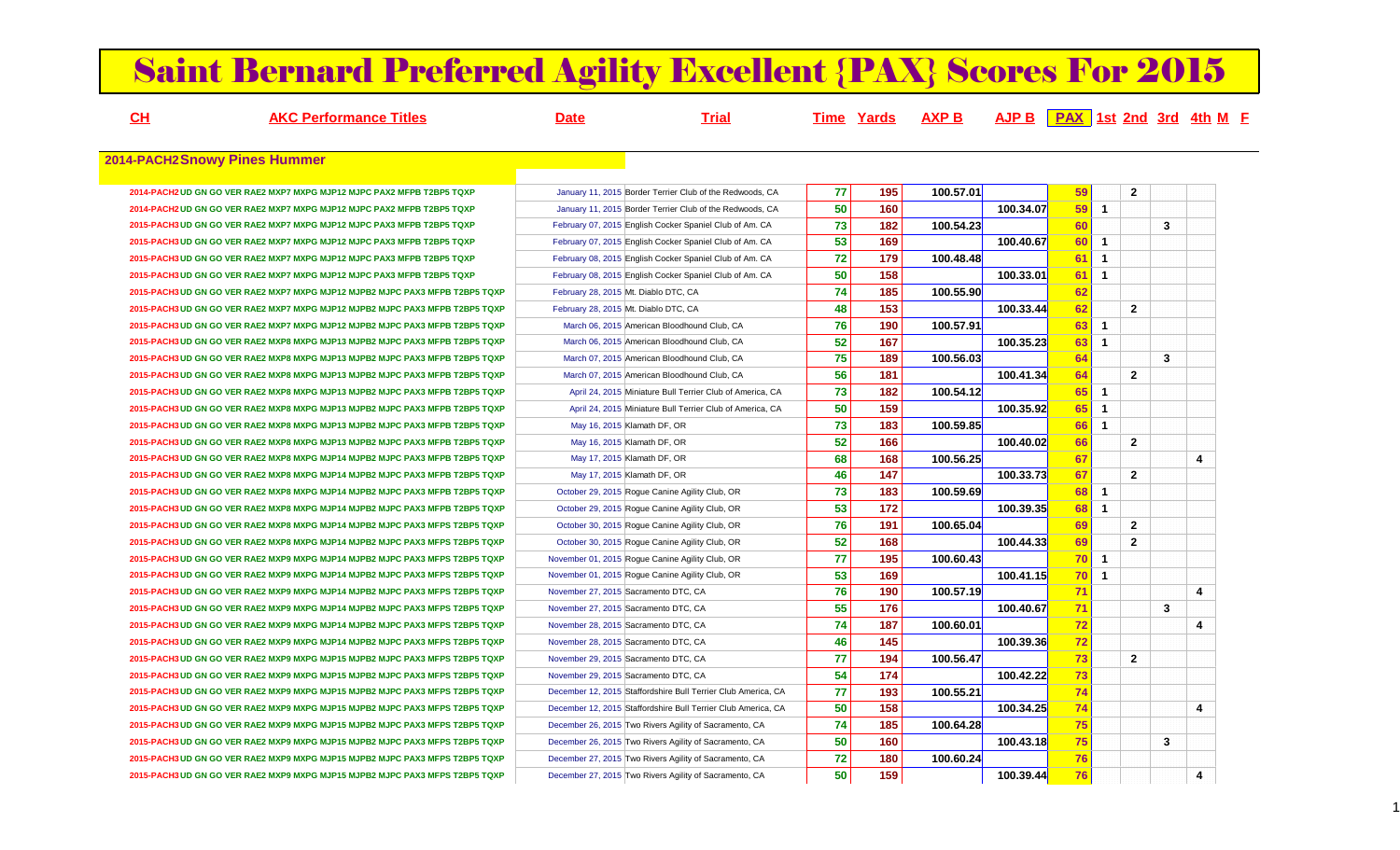| CH                     | <b>AKC Performance Titles</b>                                                | <b>Date</b> | <u>Trial</u>                                           |    | Time Yards | <u>AXP B</u> | $A$ JP B $R$ PAX 1st 2nd 3rd 4th M F |     |                 |                |    |    |              |
|------------------------|------------------------------------------------------------------------------|-------------|--------------------------------------------------------|----|------------|--------------|--------------------------------------|-----|-----------------|----------------|----|----|--------------|
|                        | 2015-PACH3 UD GN GO VER RAE2 MXP9 MXPG MJP15 MJPB2 MJPC PAX3 MFPS T2BP5 TQXP |             | December 28, 2015 Two Rivers Agility of Sacramento, CA | 75 | 188        | 100.61.41    |                                      | 771 |                 |                |    |    |              |
|                        | 2015-PACH3 UD GN GO VER RAE2 MXP9 MXPG MJP15 MJPB2 MJPC PAX3 MFPS T2BP5 TQXP |             | December 28, 2015 Two Rivers Agility of Sacramento, CA | 49 | 157        |              | 100.39.92                            | 77  |                 |                |    |    |              |
|                        | 2015-PACH3 UD GN GO VER RAE2 MXP9 MXPG MJP15 MJPB2 MJPC PAX3 MFPS T2BP5 TQXP |             | December 29, 2015 Two Rivers Agility of Sacramento, CA | 73 | 183        | 100.63.69    |                                      |     |                 |                | 3  |    |              |
|                        | 2015-PACH3 UD GN GO VER RAE2 MXP9 MXPG MJP15 MJPB2 MJPC PAX3 MFPS T2BP5 TQXP |             | December 29, 2015 Two Rivers Agility of Sacramento, CA | 46 | 145        |              | 100.36.14                            | 781 |                 | $\overline{2}$ |    |    |              |
| <b>Summary</b>         |                                                                              |             | 40                                                     |    |            | 20           | 20                                   | 78  | 13 <sup>°</sup> | -9             | 5  | 6  | $\mathsf{m}$ |
| <b>Overall Summary</b> |                                                                              |             | 40                                                     |    |            | 20           | 20                                   |     |                 |                | -5 | -6 |              |

**PAX (Preferred Agility Excellent) = Dogs qualifying with scores in the EXCELLENT B Standard and Jumpers with Weaves classes on the same day**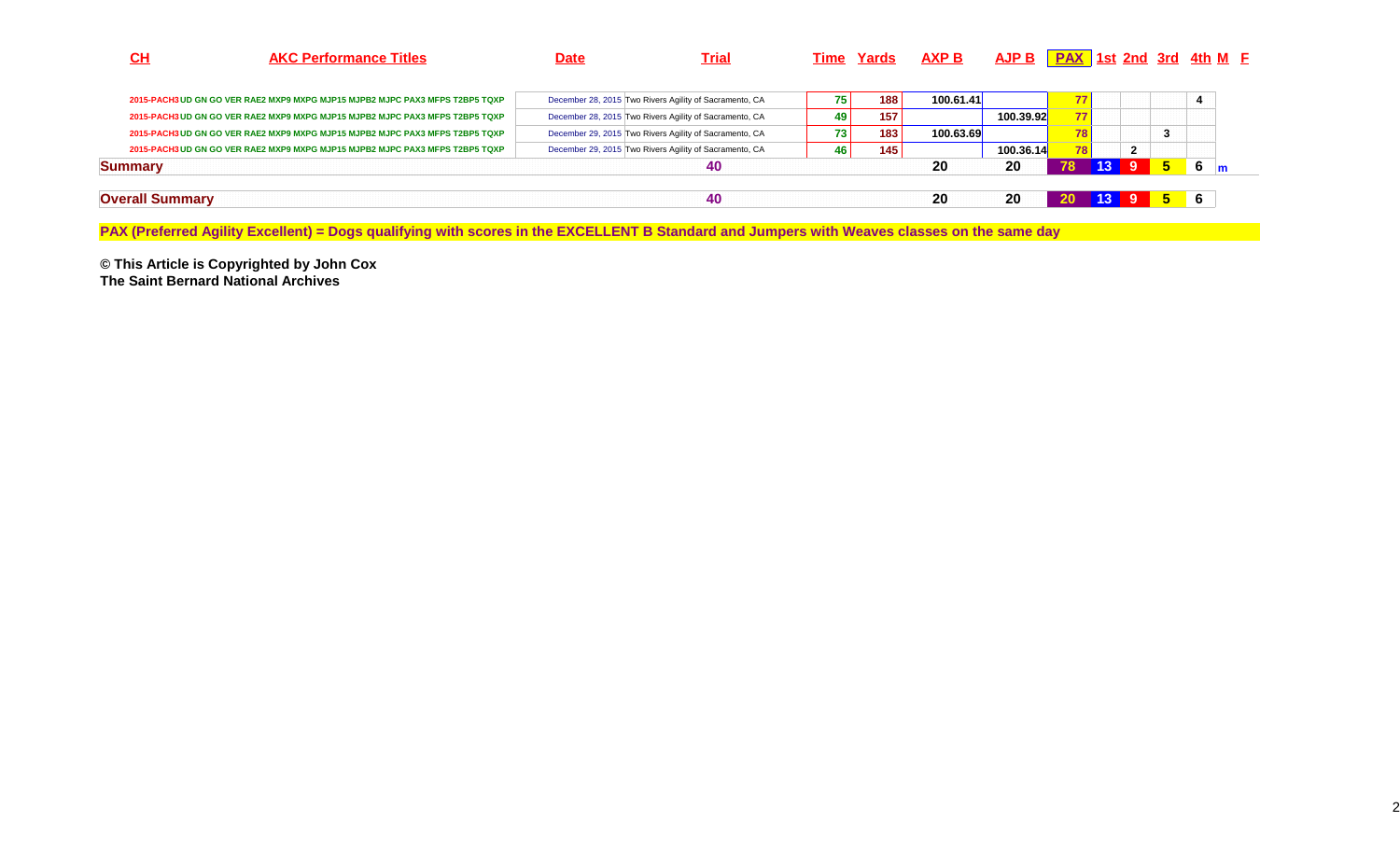| CL                                           | <b>AKC Performance Titles</b>                                                | <b>Date</b>          | Time | <b>Score</b> | <u>NF A</u> | <b>NFB</b> | <u>OF</u>  | <b>XFA</b> | <b>Saint Bernard Summary of AKC's F.A.S.T. Agility Trials {Regular &amp; Preferred} For 2015</b><br>XF B | <b>MXF</b>   | <b>NFP</b> | <b>OFP</b> |                  | XFP A XFP B MFP 1st 2nd 3rd 4th |                 |                         |                  | # M E                              |
|----------------------------------------------|------------------------------------------------------------------------------|----------------------|------|--------------|-------------|------------|------------|------------|----------------------------------------------------------------------------------------------------------|--------------|------------|------------|------------------|---------------------------------|-----------------|-------------------------|------------------|------------------------------------|
| 2014-PACH2Snowy Pines Hummer                 |                                                                              |                      |      |              |             |            |            |            |                                                                                                          |              |            |            |                  |                                 |                 |                         |                  |                                    |
| (3) Excellent F.A.S.T. Preferred             |                                                                              |                      |      |              |             |            |            |            |                                                                                                          |              |            |            |                  |                                 |                 |                         |                  |                                    |
|                                              | 2014-PACH2 UD GN GO VER RAE2 MXP7 MXPS MJP12 MJPC PAX2 MFPB TQXP T2BP5       | January 09, 2015 35  |      | 66           |             |            |            |            |                                                                                                          |              |            |            |                  | 28.21                           | 30              |                         |                  | 36                                 |
|                                              | 2014-PACH2 UD GN GO VER RAE2 MXP7 MXPS MJP12 MJPC PAX2 MFPB TQXP T2BP5       | January 10, 2015 35  |      | 69           |             |            |            |            |                                                                                                          |              |            |            |                  | 29.72                           | 31              |                         |                  | 37                                 |
|                                              | 2014-PACH2 UD GN GO VER RAE2 MXP7 MXPG MJP12 MJPC PAX2 MFPB TQXP T2BP5       | January 11, 2015 35  |      | 63           |             |            |            |            |                                                                                                          |              |            |            |                  | 41.50                           | 32 <sup>°</sup> |                         |                  | 38                                 |
|                                              | 2014-PACH2 UD GN GO VER RAE2 MXP7 MXPG MJP12 MJPC PAX2 MFPB TQXP T2BP5       | February 06, 2015 35 |      | 74           |             |            |            |            |                                                                                                          |              |            |            |                  | 33.86                           | 33              |                         |                  | 39                                 |
|                                              | 2015-PACH3 UD GN GO VER RAE2 MXP7 MXPG MJP12 MJPB2 MJPC PAX3 MFPB TQXP T2BP5 | February 27, 2015 35 |      | 63           |             |            |            |            |                                                                                                          |              |            |            |                  | 24.88                           | 34              | $\overline{\mathbf{1}}$ |                  | 40                                 |
|                                              | 2015-PACH3 UD GN GO VER RAE2 MXP7 MXPG MJP12 MJPB2 MJPC PAX3 MFPB TQXP T2BP5 | February 28, 2015 35 |      | 65           |             |            |            |            |                                                                                                          |              |            |            |                  | 38.88                           | 35              | -1                      |                  | 41                                 |
|                                              | 2015-PACH3 UD GN GO VER RAE2 MXP7 MXPG MJP12 MJPB2 MJPC PAX3 MFPB TQXP T2BP5 | March 01, 2015 35    |      | 69           |             |            |            |            |                                                                                                          |              |            |            |                  | 32.50                           | 36              |                         |                  | 42                                 |
|                                              | 2015-PACH3 UD GN GO VER RAE2 MXP8 MXPG MJP13 MJPB2 MJPC PAX3 MFPB TQXP T2BP5 | March 07, 2015 35    |      | 68           |             |            |            |            |                                                                                                          |              |            |            |                  | 33.93                           | 37              |                         |                  | 43                                 |
|                                              | 2015-PACH3 UD GN GO VER RAE2 MXP8 MXPG MJP13 MJPB2 MJPC PAX3 MFPB TQXP T2BP5 | March 20, 2015 35    |      | 71           |             |            |            |            |                                                                                                          |              |            |            |                  | 24.29                           | 38              |                         |                  | 44                                 |
|                                              | 2015-PACH3 UD GN GO VER RAE2 MXP8 MXPG MJP13 MJPB2 MJPC PAX3 MFPB TQXP T2BP5 | March 21, 2015 35    |      | 73           |             |            |            |            |                                                                                                          |              |            |            |                  | 31.37                           | 39              |                         |                  | 45                                 |
|                                              | 2015-PACH3 UD GN GO VER RAE2 MXP8 MXPG MJP13 MJPB2 MJPC PAX3 MFPB TQXP T2BP5 | March 22, 2015 35    |      | 73           |             |            |            |            |                                                                                                          |              |            |            |                  | 32.41                           | 40              | $\overline{1}$          |                  | 46                                 |
|                                              | 2015-PACH3 UD GN GO VER RAE2 MXP8 MXPG MJP13 MJPB2 MJPC PAX3 MFPB TQXP T2BP5 | April 10, 2015 35    |      | 72           |             |            |            |            |                                                                                                          |              |            |            |                  | 29.01                           | 41              |                         |                  | 47                                 |
|                                              | 2015-PACH3 UD GN GO VER RAE2 MXP8 MXPG MJP13 MJPB2 MJPC PAX3 MFPB TQXP T2BP5 | April 12, 2015 35    |      | 69           |             |            |            |            |                                                                                                          |              |            |            |                  | 27.37                           | 42              |                         |                  | 48                                 |
|                                              | 2015-PACH3 UD GN GO VER RAE2 MXP8 MXPG MJP13 MJPB2 MJPC PAX3 MFPB TQXP T2BP5 | April 17, 2015 35    |      | 68           |             |            |            |            |                                                                                                          |              |            |            |                  | 29.50                           | 43              |                         |                  | 49                                 |
|                                              | 2015-PACH3 UD GN GO VER RAE2 MXP8 MXPG MJP13 MJPB2 MJPC PAX3 MFPB TQXP T2BP5 | April 24, 2015 35    |      | 76           |             |            |            |            |                                                                                                          |              |            |            |                  | 31.33                           | 44              |                         |                  | 50                                 |
|                                              | 2015-PACH3 UD GN GO VER RAE2 MXP8 MXPG MJP13 MJPB2 MJPC PAX3 MFPB TQXP T2BP5 | April 25, 2015 35    |      | 79           |             |            |            |            |                                                                                                          |              |            |            |                  | 35.46                           | 45              |                         |                  | 51                                 |
|                                              | 2015-PACH3 UD GN GO VER RAE2 MXP8 MXPG MJP13 MJPB2 MJPC PAX3 MFPB TQXP T2BP5 | May 15, 2015 35      |      | 66           |             |            |            |            |                                                                                                          |              |            |            |                  | 36.73                           | 46              | -1                      |                  | 52                                 |
|                                              | 2015-PACH3 UD GN GO VER RAE2 MXP8 MXPG MJP13 MJPB2 MJPC PAX3 MFPB TQXP T2BP5 | May 16, 2015 35      |      | 63           |             |            |            |            |                                                                                                          |              |            |            |                  | 27.51                           | 47              | $\overline{\mathbf{1}}$ |                  | 53                                 |
|                                              | 2015-PACH3 UD GN GO VER RAE2 MXP8 MXPG MJP14 MJPB2 MJPC PAX3 MFPB TQXP T2BP5 | May 17, 2015 35      |      | 70           |             |            |            |            |                                                                                                          |              |            |            |                  | 23.56                           | 48              |                         |                  | 54                                 |
|                                              | 2015-PACH3 UD GN GO VER RAE2 MXP8 MXPG MJP14 MJPB2 MJPC PAX3 MFPB TQXP T2BP5 | October 29, 2015 35  |      | 68           |             |            |            |            |                                                                                                          |              |            |            |                  | 28.64                           | 49              |                         |                  | 55                                 |
|                                              | 2015-PACH3 UD GN GO VER RAE2 MXP8 MXPG MJP14 MJPB2 MJPC PAX3 MFPS TQXP T2BP5 | October 30, 2015 35  |      | 66           |             |            |            |            |                                                                                                          |              |            |            |                  | 34.77                           | 50              |                         |                  | 56                                 |
|                                              | 2015-PACH3 UD GN GO VER RAE2 MXP9 MXPG MJP14 MJPB2 MJPC PAX3 MFPS TQXP T2BP5 | October 31, 2015 35  |      | 69           |             |            |            |            |                                                                                                          |              |            |            |                  | 29.80                           | 51              | $\overline{1}$          |                  | 57                                 |
|                                              | 2015-PACH3 UD GN GO VER RAE2 MXP9 MXPG MJP14 MJPB2 MJPC PAX3 MFPS TQXP T2BP5 | November 28, 2015 35 |      | 69           |             |            |            |            |                                                                                                          |              |            |            |                  | 29.33                           | 52              | $\overline{2}$          |                  | 58                                 |
|                                              | 2015-PACH3 UD GN GO VER RAE2 MXP9 MXPG MJP15 MJPB2 MJPC PAX3 MFPS TQXP T2BP5 | November 29, 2015 35 |      | 69           |             |            |            |            |                                                                                                          |              |            |            |                  | 29.47                           | 53              | $\mathbf{1}$            |                  | 59                                 |
|                                              | 2015-PACH3 UD GN GO VER RAE2 MXP9 MXPG MJP15 MJPB2 MJPC PAX3 MFPS TQXP T2BP5 | December 27, 2015 35 |      | 68           |             |            |            |            |                                                                                                          |              |            |            |                  | 31.32                           | 54              | $\mathbf{1}$            |                  | 60                                 |
| Summary of the dog's individual class        |                                                                              | 25                   |      | 69.04        | <b>ERR</b>  | <b>ERR</b> | <b>ERR</b> | <b>ERR</b> | <b>ERR</b>                                                                                               | $\mathbf{0}$ | <b>ERR</b> | <b>ERR</b> | <b>ERR</b>       | 31.01                           | 25              | 24 1 0                  |                  | $\mathbf 0$<br><b>25</b>           |
| <b>Summary of ALL the dog's classes</b>      |                                                                              | 25                   |      | 69.04        | <b>ERR</b>  | <b>ERR</b> | <b>ERR</b> | <b>ERR</b> | <b>ERR</b>                                                                                               | $\mathbf 0$  | <b>ERR</b> | <b>ERR</b> | <b>ERR 31.01</b> |                                 | 25              | $24 \quad 1$            | $\blacksquare$ 0 | 25m<br>$\mathbf 0$                 |
|                                              | <b>Snowy Pines Tundra</b>                                                    |                      |      |              |             |            |            |            |                                                                                                          |              |            |            |                  |                                 |                 |                         |                  |                                    |
| (3) Excellent F.A.S.T. Preferred             |                                                                              |                      |      |              |             |            |            |            |                                                                                                          |              |            |            |                  |                                 |                 |                         |                  |                                    |
|                                              | CDX GN RE MXP3 MXPB AJP OFP                                                  | May 16, 2015 35      |      | 60           |             |            |            |            |                                                                                                          |              |            |            | 42.53            |                                 |                 |                         |                  |                                    |
|                                              | <b>CDX GN RE MXP3 MXPB AJP OFP</b>                                           | October 10, 2015 35  |      | 64           |             |            |            |            |                                                                                                          |              |            |            | 34.16            |                                 |                 | $\overline{1}$          |                  |                                    |
|                                              | CDX GN RE MXP3 MXPB AJP XFP                                                  | November 28, 2015 35 |      | 69           |             |            |            |            |                                                                                                          |              |            |            | 34.54            |                                 |                 |                         |                  |                                    |
|                                              | CDX GN RE MXP3 MXPB AJP XFP                                                  | November 29, 2015 35 |      | 63           |             |            |            |            |                                                                                                          |              |            |            |                  | 37.79                           |                 | $\mathbf{2}$            |                  |                                    |
|                                              | CDX GN RE MXP3 MXPB AJP XFP                                                  | December 12, 2015 35 |      | 65           |             |            |            |            |                                                                                                          |              |            |            |                  | 31.33                           |                 |                         |                  |                                    |
| <b>Summary of the dog's individual class</b> |                                                                              | 5                    |      | 64.20        | <b>ERR</b>  | <b>ERR</b> | <b>ERR</b> | <b>ERR</b> | ERR 0                                                                                                    |              | <b>ERR</b> |            | ERR 37.08 34.56  |                                 | $\overline{2}$  |                         | $\bullet$        | $\mathbf 0$                        |
| <b>Summary of ALL the dog's classes</b>      |                                                                              | 5                    |      | 64.20        | <b>ERR</b>  | <b>ERR</b> | <b>ERR</b> | <b>ERR</b> | ERR 0                                                                                                    |              | <b>ERR</b> |            | ERR 37.08 34.56  |                                 | $\mathbf{2}$    | $\sqrt{4}$<br><b>11</b> | $\mathbf{0}$     | 5 <sub>5</sub><br>$\boldsymbol{0}$ |
|                                              |                                                                              |                      |      |              |             |            |            |            |                                                                                                          |              |            |            |                  |                                 |                 |                         |                  |                                    |
|                                              |                                                                              |                      |      |              |             |            |            |            |                                                                                                          |              |            |            |                  |                                 |                 |                         |                  |                                    |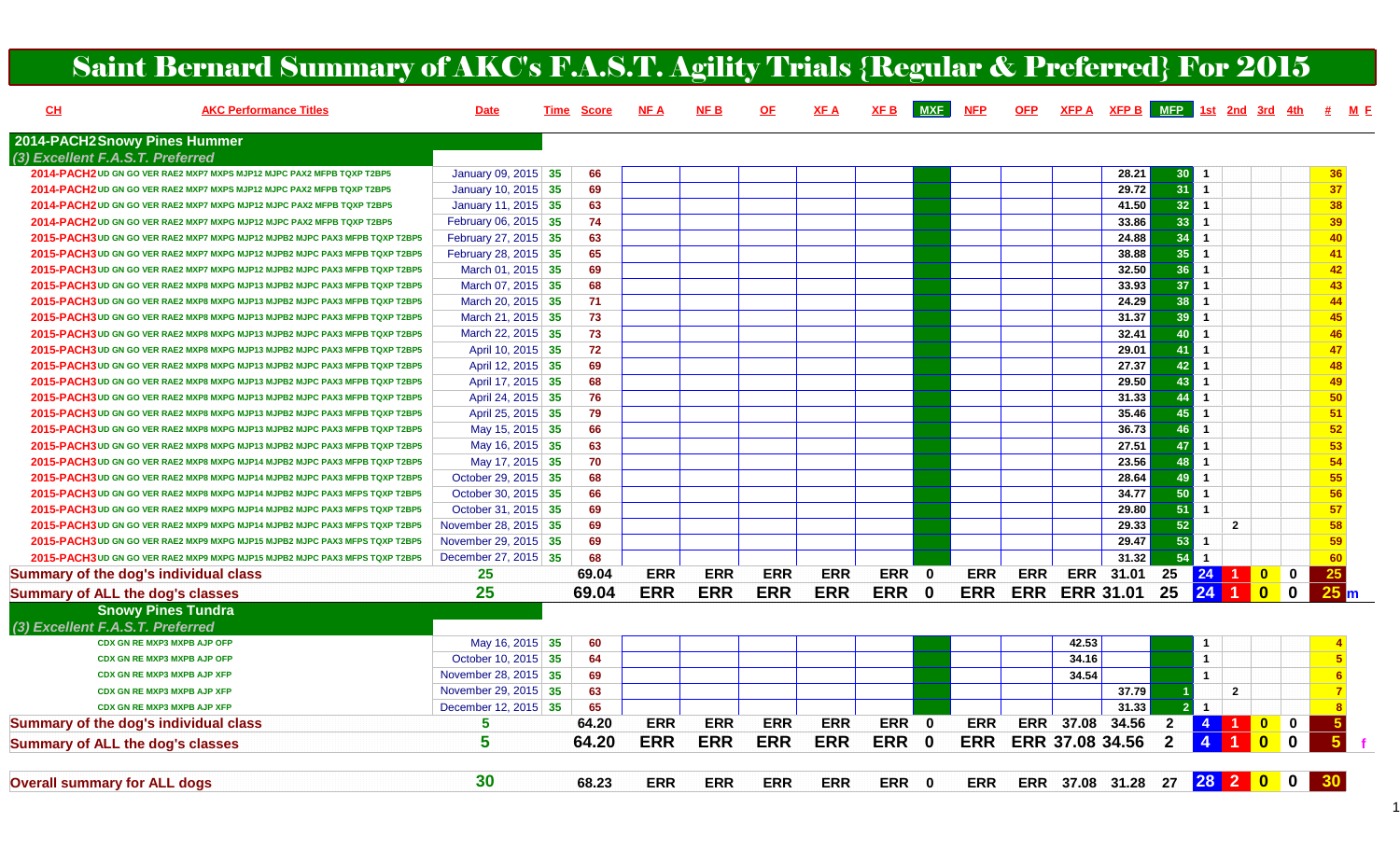# Saint Bernard Fifteen And Send Time {F.A.S.T.} {Preferred} Scores For 2015

| 2014-PACH2Snowy Pines Hummer<br>(3) Excellent F.A.S.T. Preferred<br>2014-PACH2 UD GN GO VER RAE2 MXP7 MXPS MJP12 MJPC PAX2 MFPB TQXP T2BP5<br>35<br>January 09, 2015 Border Terrier Club of the Redwoods, CA<br>66<br>28.21<br>30 <sup>1</sup><br>29.72<br>$\overline{35}$<br>69<br>31<br>2014-PACH2 UD GN GO VER RAE2 MXP7 MXPS MJP12 MJPC PAX2 MFPB TQXP T2BP5<br>January 10, 2015 Border Terrier Club of the Redwoods, CA | $\overline{1}$<br>$\overline{1}$<br>$\overline{1}$<br>$\mathbf{1}$<br>$\overline{1}$<br>$\overline{1}$ |              |
|------------------------------------------------------------------------------------------------------------------------------------------------------------------------------------------------------------------------------------------------------------------------------------------------------------------------------------------------------------------------------------------------------------------------------|--------------------------------------------------------------------------------------------------------|--------------|
|                                                                                                                                                                                                                                                                                                                                                                                                                              |                                                                                                        |              |
|                                                                                                                                                                                                                                                                                                                                                                                                                              |                                                                                                        |              |
|                                                                                                                                                                                                                                                                                                                                                                                                                              |                                                                                                        |              |
| 32<br>35<br>63<br>41.50<br>2014-PACH2 UD GN GO VER RAE2 MXP7 MXPG MJP12 MJPC PAX2 MFPB TQXP T2BP5<br>January 11, 2015 Border Terrier Club of the Redwoods, CA                                                                                                                                                                                                                                                                |                                                                                                        |              |
| 33 <sup>7</sup><br>35<br>74<br>33.86<br>February 06, 2015 English Cocker Spaniel Club of America, CA<br>2014-PACH2 UD GN GO VER RAE2 MXP7 MXPG MJP12 MJPC PAX2 MFPB TQXP T2BP5                                                                                                                                                                                                                                               |                                                                                                        |              |
| 35<br>63<br>24.88<br>February 27, 2015 Mt. Diablo DTC, CA<br>34<br>2015-PACH3 UD GN GO VER RAE2 MXP7 MXPG MJP12 MJPB2 MJPC PAX3 MFPB TQXP T2BP5                                                                                                                                                                                                                                                                              |                                                                                                        |              |
| 65<br>38.88<br>35<br>$\overline{35}$<br>February 28, 2015 Mt. Diablo DTC, CA<br>2015-PACH3 UD GN GO VER RAE2 MXP7 MXPG MJP12 MJPB2 MJPC PAX3 MFPB TQXP T2BP5                                                                                                                                                                                                                                                                 |                                                                                                        |              |
| 35<br>69<br>32.50<br>36<br>March 01, 2015 Mt. Diablo DTC, CA<br>2015-PACH3 UD GN GO VER RAE2 MXP7 MXPG MJP12 MJPB2 MJPC PAX3 MFPB TQXP T2BP5                                                                                                                                                                                                                                                                                 | $\overline{1}$                                                                                         |              |
| 35<br>68<br>33.93<br>37<br>March 07, 2015 American Bloodhound Club, CA<br>2015-PACH3 UD GN GO VER RAE2 MXP8 MXPG MJP13 MJPB2 MJPC PAX3 MFPB TQXP T2BP5                                                                                                                                                                                                                                                                       | $\mathbf{1}$                                                                                           |              |
| 24.29<br>38<br>March 20, 2015 Shetland Sheepdong Club of N. CA, CA<br>35<br>71<br>2015-PACH3 UD GN GO VER RAE2 MXP8 MXPG MJP13 MJPB2 MJPC PAX3 MFPB TQXP T2BP5                                                                                                                                                                                                                                                               | $\mathbf{1}$                                                                                           |              |
| $\overline{35}$<br>73<br>$31.37$<br>39<br>March 21, 2015 Shetland Sheepdong Club of N. CA, CA<br>2015-PACH3 UD GN GO VER RAE2 MXP8 MXPG MJP13 MJPB2 MJPC PAX3 MFPB TQXP T2BP5                                                                                                                                                                                                                                                | $\overline{1}$                                                                                         |              |
| 35<br>32.41<br>73<br>40<br>March 22, 2015 Shetland Sheepdong Club of N. CA, CA<br>2015-PACH3 UD GN GO VER RAE2 MXP8 MXPG MJP13 MJPB2 MJPC PAX3 MFPB TQXP T2BP5                                                                                                                                                                                                                                                               | $\overline{1}$                                                                                         |              |
| 35<br>72<br>29.01<br>April 10, 2015 Mensona KC, CA<br>41<br>2015-PACH3 UD GN GO VER RAE2 MXP8 MXPG MJP13 MJPB2 MJPC PAX3 MFPB TQXP T2BP5                                                                                                                                                                                                                                                                                     | $\mathbf{1}$                                                                                           |              |
| 35<br>69<br>27.37<br>April 12, 2015 Mensona KC, CA<br>42<br>2015-PACH3 UD GN GO VER RAE2 MXP8 MXPG MJP13 MJPB2 MJPC PAX3 MFPB TQXP T2BP5                                                                                                                                                                                                                                                                                     | $\mathbf{1}$                                                                                           |              |
| $\overline{35}$<br>68<br>29.50<br>43<br>April 17, 2015 Northern California Bearded Collie, CA<br>2015-PACH3 UD GN GO VER RAE2 MXP8 MXPG MJP13 MJPB2 MJPC PAX3 MFPB TQXP T2BP5                                                                                                                                                                                                                                                | $\overline{1}$                                                                                         |              |
| 35<br>31.33<br>April 24, 2015 Minature Bull Terrier Club of America, CA<br>76<br>44<br>2015-PACH3 UD GN GO VER RAE2 MXP8 MXPG MJP13 MJPB2 MJPC PAX3 MFPB TQXP T2BP5                                                                                                                                                                                                                                                          | $\overline{1}$                                                                                         |              |
| 35.46<br>35<br>79<br>45<br>April 25, 2015 Minature Bull Terrier Club of America, CA<br>2015-PACH3 UD GN GO VER RAE2 MXP8 MXPG MJP13 MJPB2 MJPC PAX3 MFPB TQXP T2BP5                                                                                                                                                                                                                                                          | $\overline{1}$                                                                                         |              |
| 36.73<br>35<br>66<br>46<br>May 15, 2015 Kalamath DF, OR<br>2015-PACH3 UD GN GO VER RAE2 MXP8 MXPG MJP13 MJPB2 MJPC PAX3 MFPB TQXP T2BP5                                                                                                                                                                                                                                                                                      | $\mathbf{1}$                                                                                           |              |
| 35<br>63<br>27.51<br>47<br>May 16, 2015 Kalamath DF, OR<br>2015-PACH3 UD GN GO VER RAE2 MXP8 MXPG MJP13 MJPB2 MJPC PAX3 MFPB TQXP T2BP5                                                                                                                                                                                                                                                                                      | $\overline{1}$                                                                                         |              |
| 23.56<br>35<br>70<br>May 17, 2015 Kalamath DF, OR<br>48<br>2015-PACH3 UD GN GO VER RAE2 MXP8 MXPG MJP14 MJPB2 MJPC PAX3 MFPB TQXP T2BP5                                                                                                                                                                                                                                                                                      | $\mathbf{1}$                                                                                           |              |
| 28.64<br>35<br>68<br>49<br>October 29, 2015 Rogue Canine Agility Club, OR<br>2015-PACH3 UD GN GO VER RAE2 MXP8 MXPG MJP14 MJPB2 MJPC PAX3 MFPB TQXP T2BP5                                                                                                                                                                                                                                                                    | $\mathbf{1}$                                                                                           |              |
| 35<br>66<br>34.77<br>50<br>October 30, 2015 Rogue Canine Agility Club, OR<br>2015-PACH3 UD GN GO VER RAE2 MXP8 MXPG MJP14 MJPB2 MJPC PAX3 MFPS TQXP T2BP5                                                                                                                                                                                                                                                                    | $\mathbf{1}$                                                                                           |              |
| 35<br>29.80<br>51<br>October 31, 2015 Rogue Canine Agility Club, OR<br>69<br>2015-PACH3 UD GN GO VER RAE2 MXP9 MXPG MJP14 MJPB2 MJPC PAX3 MFPS TQXP T2BP5                                                                                                                                                                                                                                                                    | $\overline{1}$                                                                                         |              |
| $\overline{35}$<br>29.33<br>November 28, 2015 Sacramento DTC, CA<br>69<br>52<br>2015-PACH3 UD GN GO VER RAE2 MXP9 MXPG MJP14 MJPB2 MJPC PAX3 MFPS TQXP T2BP5                                                                                                                                                                                                                                                                 | $\overline{2}$                                                                                         |              |
| 35<br>29.47<br>53<br>69<br>November 29, 2015 Sacramento DTC, CA<br>2015-PACH3 UD GN GO VER RAE2 MXP9 MXPG MJP15 MJPB2 MJPC PAX3 MFPS TQXP T2BP5                                                                                                                                                                                                                                                                              | $\mathbf{1}$                                                                                           |              |
| 54<br>35<br>68<br>31.32<br>2015-PACH3 UD GN GO VER RAE2 MXP9 MXPG MJP15 MJPB2 MJPC PAX3 MFPS TQXP T2BP5<br>December 27, 2015 Two Rivers Agility of Sacramento, CA                                                                                                                                                                                                                                                            | $\overline{1}$                                                                                         |              |
| 69.04<br><b>ERR</b><br><b>ERR</b><br><b>ERR</b><br>Summary of the dog's individual class<br>25                                                                                                                                                                                                                                                                                                                               | 31.01 25 24 1 0 0                                                                                      |              |
| <b>ERR</b><br>25<br><b>ERR</b><br>ERR 31.01 25 24 1 0 0 m<br>69.04<br>Summary of ALL the dog's F.A.S.T. Classes                                                                                                                                                                                                                                                                                                              |                                                                                                        |              |
| <b>Snowy Pines Tundra</b>                                                                                                                                                                                                                                                                                                                                                                                                    |                                                                                                        |              |
| (3) Excellent F.A.S.T. Preferred                                                                                                                                                                                                                                                                                                                                                                                             |                                                                                                        |              |
| 42.53<br>CDX GN RE MXP3 MXPB AJP OFP<br>May 16, 2015 Klamath DF, OR<br>35<br>60                                                                                                                                                                                                                                                                                                                                              | $\mathbf{1}$                                                                                           |              |
| $\overline{35}$<br>64<br>34.16<br>October 10, 2015 Truckee Meadows DTC, CA<br><b>CDX GN RE MXP3 MXPB AJP OFP</b>                                                                                                                                                                                                                                                                                                             | $\mathbf{1}$                                                                                           |              |
| 35<br>34.54<br>November 28, 2015 Sacramento DTC, CA<br>69<br><b>CDX GN RE MXP3 MXPB AJP XFP</b>                                                                                                                                                                                                                                                                                                                              | $\mathbf{1}$                                                                                           |              |
| 35<br>63<br>November 29, 2015 Sacramento DTC, CA<br>37.79<br><b>CDX GN RE MXP3 MXPB AJP XFP</b>                                                                                                                                                                                                                                                                                                                              | $\overline{2}$                                                                                         |              |
| 65<br>$31.33$<br>35<br>2 <sup>1</sup><br><b>CDX GN RE MXP3 MXPB AJP XFP</b><br>December 12, 2015 Two Rivers Agility of Sacramento, CA                                                                                                                                                                                                                                                                                        | $\overline{1}$                                                                                         |              |
| <b>ERR</b><br>37.08<br>Summary of the dog's individual class<br>64.20<br><b>ERR</b><br>5                                                                                                                                                                                                                                                                                                                                     | 34.56 2 4 1 0                                                                                          | $\mathbf{0}$ |
| 5<br><b>ERR</b><br>$34.56$ 2 4 1<br>64.20<br><b>ERR</b><br>37.08<br>Summary of ALL the dog's F.A.S.T. Classes                                                                                                                                                                                                                                                                                                                |                                                                                                        |              |
|                                                                                                                                                                                                                                                                                                                                                                                                                              |                                                                                                        |              |
| 37.08 31.28 27 28 2 0 0<br>68.23<br><b>ERR</b><br><b>ERR</b><br>30<br><b>Overall summary for ALL dogs</b>                                                                                                                                                                                                                                                                                                                    |                                                                                                        |              |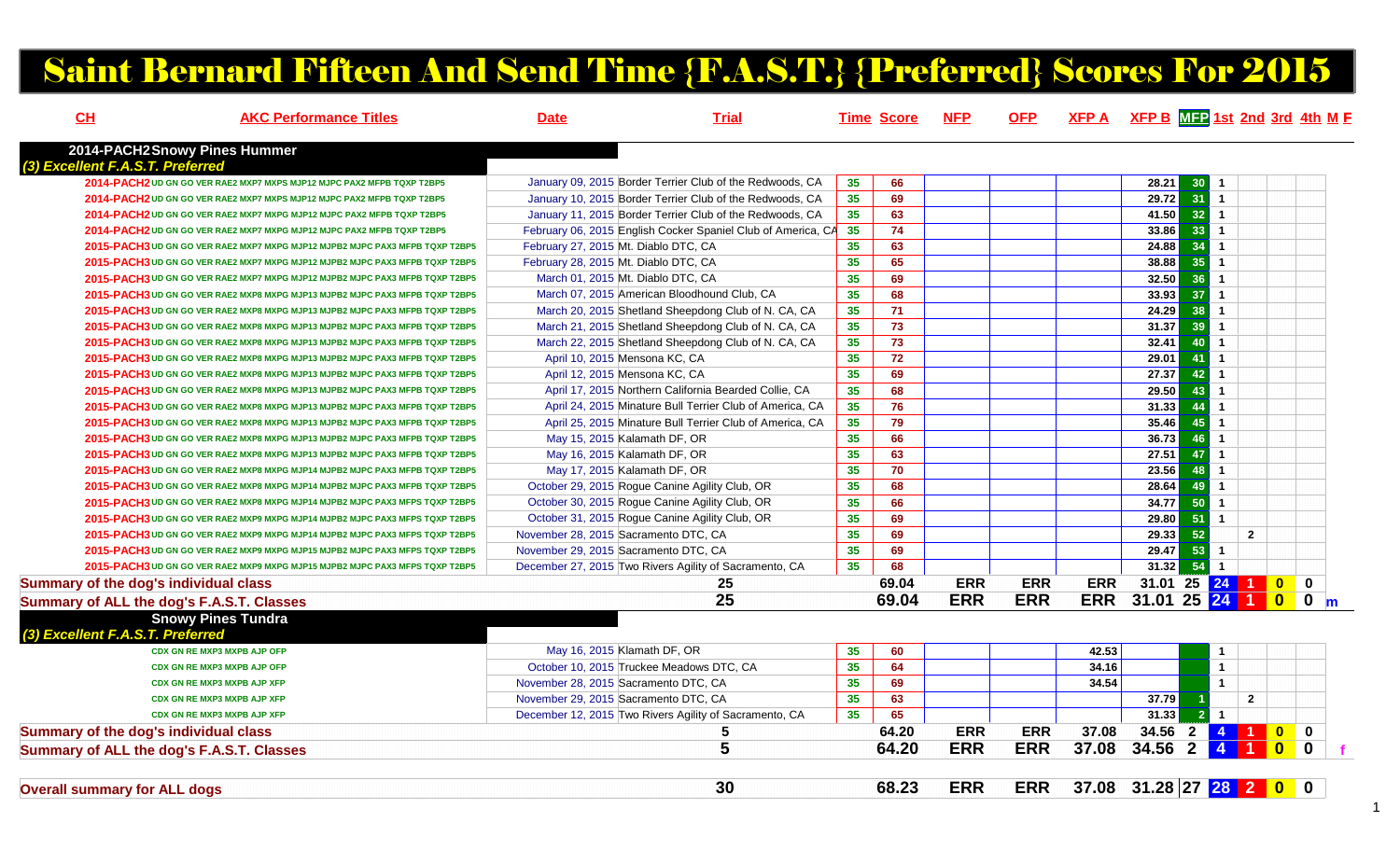#### Saint Bernard Master F.A.S.T. {MXF / MFP} Agility {Regular & Preferred} Scores For 2015

| CH                     | <b>AKC Performance Titles</b>                                                | <b>Date</b> | <b>Trial</b>                                                 |    |       | Time Score MXE MFP 1st 2nd 3rd 4th M E |                    |                |              |                         |              |   |
|------------------------|------------------------------------------------------------------------------|-------------|--------------------------------------------------------------|----|-------|----------------------------------------|--------------------|----------------|--------------|-------------------------|--------------|---|
|                        | 2014-PACH2Snowy Pines Hummer                                                 |             |                                                              |    |       |                                        |                    |                |              |                         |              |   |
|                        |                                                                              |             |                                                              |    |       |                                        |                    |                |              |                         |              |   |
|                        | 2014-PACH2 UD GN GO VER RAE2 MXP7 MXPS MJP12 MJPC PAX2 MFPB TQXP T2BP5       |             | January 09, 2015 Border Terrier Club of the Redwoods, CA     | 35 | 66.00 |                                        | 28.21              | $\blacksquare$ |              |                         |              |   |
|                        | 2014-PACH2 UD GN GO VER RAE2 MXP7 MXPS MJP12 MJPC PAX2 MFPB TQXP T2BP5       |             | January 10, 2015 Border Terrier Club of the Redwoods, CA     | 35 | 69.00 |                                        | $29.72$ 1          |                |              |                         |              |   |
|                        | 2014-PACH2 UD GN GO VER RAE2 MXP7 MXPG MJP12 MJPC PAX2 MFPB TQXP T2BP5       |             | January 11, 2015 Border Terrier Club of the Redwoods, CA     | 35 | 63.00 |                                        | 41.50              | $\overline{1}$ |              |                         |              |   |
|                        | 2014-PACH2 UD GN GO VER RAE2 MXP7 MXPG MJP12 MJPC PAX2 MFPB TQXP T2BP5       |             | February 06, 2015 English Cocker Spaniel Club of America, CA | 35 | 74.00 |                                        | 33.86              | $\overline{1}$ |              |                         |              |   |
|                        | 2015-PACH3 UD GN GO VER RAE2 MXP7 MXPG MJP12 MJPB2 MJPC PAX3 MFPB TQXP T2BP5 |             | February 27, 2015 Mt. Diablo DTC, CA                         | 35 | 63.00 |                                        | 24.88              | -1             |              |                         |              |   |
|                        | 2015-PACH3 UD GN GO VER RAE2 MXP7 MXPG MJP12 MJPB2 MJPC PAX3 MFPB TQXP T2BP5 |             | February 28, 2015 Mt. Diablo DTC, CA                         | 35 | 65.00 |                                        | 38.88              | $\blacksquare$ |              |                         |              |   |
|                        | 2015-PACH3 UD GN GO VER RAE2 MXP7 MXPG MJP12 MJPB2 MJPC PAX3 MFPB TQXP T2BP5 |             | March 01, 2015 Mt. Diablo DTC, CA                            | 35 | 69.00 |                                        | 32.50              | $\overline{1}$ |              |                         |              |   |
|                        | 2015-PACH3 UD GN GO VER RAE2 MXP8 MXPG MJP13 MJPB2 MJPC PAX3 MFPB TQXP T2BP5 |             | March 07, 2015 American Bloodhound Club, CA                  | 35 | 68.00 |                                        | 33.93              | $\overline{1}$ |              |                         |              |   |
|                        | 2015-PACH3 UD GN GO VER RAE2 MXP8 MXPG MJP13 MJPB2 MJPC PAX3 MFPB TQXP T2BP5 |             | March 20, 2015 Shetland Sheepdong Club of N. CA, CA          | 35 | 71.00 |                                        | 24.29              | $\overline{1}$ |              |                         |              |   |
|                        | 2015-PACH3 UD GN GO VER RAE2 MXP8 MXPG MJP13 MJPB2 MJPC PAX3 MFPB TQXP T2BP5 |             | March 21, 2015 Shetland Sheepdong Club of N. CA, CA          | 35 | 73.00 |                                        | 31.37              | $\overline{1}$ |              |                         |              |   |
|                        | 2015-PACH3 UD GN GO VER RAE2 MXP8 MXPG MJP13 MJPB2 MJPC PAX3 MFPB TQXP T2BP5 |             | March 22, 2015 Shetland Sheepdong Club of N. CA, CA          | 35 | 73.00 |                                        | 32.41              | $\mathbf{1}$   |              |                         |              |   |
|                        | 2015-PACH3 UD GN GO VER RAE2 MXP8 MXPG MJP13 MJPB2 MJPC PAX3 MFPB TQXP T2BP5 |             | April 10, 2015 Mensona KC, CA                                | 35 | 72.00 |                                        | 29.01              | $\overline{1}$ |              |                         |              |   |
|                        | 2015-PACH3 UD GN GO VER RAE2 MXP8 MXPG MJP13 MJPB2 MJPC PAX3 MFPB TQXP T2BP5 |             | April 12, 2015 Mensona KC, CA                                | 35 | 69.00 |                                        | 27.37              | $\overline{1}$ |              |                         |              |   |
|                        | 2015-PACH3 UD GN GO VER RAE2 MXP8 MXPG MJP13 MJPB2 MJPC PAX3 MFPB TQXP T2BP5 |             | April 17, 2015 Northern California Bearded Collie, CA        | 35 | 68.00 |                                        | 29.50              | $\mathbf{1}$   |              |                         |              |   |
|                        | 2015-PACH3 UD GN GO VER RAE2 MXP8 MXPG MJP13 MJPB2 MJPC PAX3 MFPB TQXP T2BP5 |             | April 24, 2015 Minature Bull Terrier Club of America, CA     | 35 | 76.00 |                                        | 31.33              | $\overline{1}$ |              |                         |              |   |
|                        | 2015-PACH3 UD GN GO VER RAE2 MXP8 MXPG MJP13 MJPB2 MJPC PAX3 MFPB TQXP T2BP5 |             | April 25, 2015 Minature Bull Terrier Club of America, CA     | 35 | 79.00 |                                        | 35.46              | -1             |              |                         |              |   |
|                        | 2015-PACH3 UD GN GO VER RAE2 MXP8 MXPG MJP13 MJPB2 MJPC PAX3 MFPB TQXP T2BP5 |             | May 15, 2015 Kalamath DF, OR                                 | 35 | 66.00 |                                        | 36.73              | $\overline{1}$ |              |                         |              |   |
|                        | 2015-PACH3 UD GN GO VER RAE2 MXP8 MXPG MJP13 MJPB2 MJPC PAX3 MFPB TQXP T2BP5 |             | May 16, 2015 Kalamath DF, OR                                 | 35 | 63.00 |                                        | 27.51              | $\mathbf{1}$   |              |                         |              |   |
|                        | 2015-PACH3 UD GN GO VER RAE2 MXP8 MXPG MJP14 MJPB2 MJPC PAX3 MFPB TQXP T2BP5 |             | May 17, 2015 Kalamath DF, OR                                 | 35 | 70.00 |                                        | 23.56              | $\mathbf{1}$   |              |                         |              |   |
|                        | 2015-PACH3 UD GN GO VER RAE2 MXP8 MXPG MJP14 MJPB2 MJPC PAX3 MFPB TQXP T2BP5 |             | October 29, 2015 Rogue Canine Agility Club, OR               | 35 | 68.00 |                                        | 28.64              | $\mathbf{1}$   |              |                         |              |   |
|                        | 2015-PACH3 UD GN GO VER RAE2 MXP8 MXPG MJP14 MJPB2 MJPC PAX3 MFPS TQXP T2BP5 |             | October 30, 2015 Rogue Canine Agility Club, OR               | 35 | 66.00 |                                        | 34.77              | $\overline{1}$ |              |                         |              |   |
|                        | 2015-PACH3 UD GN GO VER RAE2 MXP9 MXPG MJP14 MJPB2 MJPC PAX3 MFPS TQXP T2BP5 |             | October 31, 2015 Rogue Canine Agility Club, OR               | 35 | 69.00 |                                        | 29.80              | $\overline{1}$ |              |                         |              |   |
|                        | 2015-PACH3 UD GN GO VER RAE2 MXP9 MXPG MJP14 MJPB2 MJPC PAX3 MFPS TQXP T2BP5 |             | November 28, 2015 Sacramento DTC, CA                         | 35 | 69.00 |                                        | 29.33              |                | $\mathbf{2}$ |                         |              |   |
|                        | 2015-PACH3 UD GN GO VER RAE2 MXP9 MXPG MJP15 MJPB2 MJPC PAX3 MFPS TQXP T2BP5 |             | November 29, 2015 Sacramento DTC, CA                         | 35 | 69.00 |                                        | 29.47              | $\blacksquare$ |              |                         |              |   |
|                        | 2015-PACH3 UD GN GO VER RAE2 MXP9 MXPG MJP15 MJPB2 MJPC PAX3 MFPS TQXP T2BP5 |             | December 27, 2015 Two Rivers Agility of Sacramento, CA       | 35 | 68.00 |                                        | $31.32$ 1          |                |              |                         |              |   |
| <b>Summary</b>         |                                                                              |             | 25                                                           |    | 69.04 | <b>ERR</b>                             | 31.01 24 1         |                |              | $\overline{\mathbf{0}}$ | $\mathbf 0$  | m |
|                        | <b>Snowy Pines Tundra</b>                                                    |             |                                                              |    |       |                                        |                    |                |              |                         |              |   |
|                        | <b>CDX GN RE MXP3 MXPB AJP XFP</b>                                           |             | November 29, 2015 Sacramento DTC, CA                         | 35 | 63.00 |                                        | 37.79              |                | $\mathbf{2}$ |                         |              |   |
|                        | <b>CDX GN RE MXP3 MXPB AJP XFP</b>                                           |             | December 12, 2015 Two Rivers Agility of Sacramento, CA       | 35 | 65.00 |                                        | $31.33$ 1          |                |              |                         |              |   |
| <b>Summary</b>         |                                                                              |             | $\mathbf{2}$                                                 |    | 64.00 | <b>ERR</b>                             | $34.56$ 1 1        |                |              | $\overline{\mathbf{0}}$ | $\mathbf{0}$ |   |
|                        |                                                                              |             |                                                              |    |       |                                        |                    |                |              |                         |              |   |
| <b>Overall Summary</b> |                                                                              |             | 27                                                           |    | 68.67 |                                        | ERR 31.28 25 2 0 0 |                |              |                         |              |   |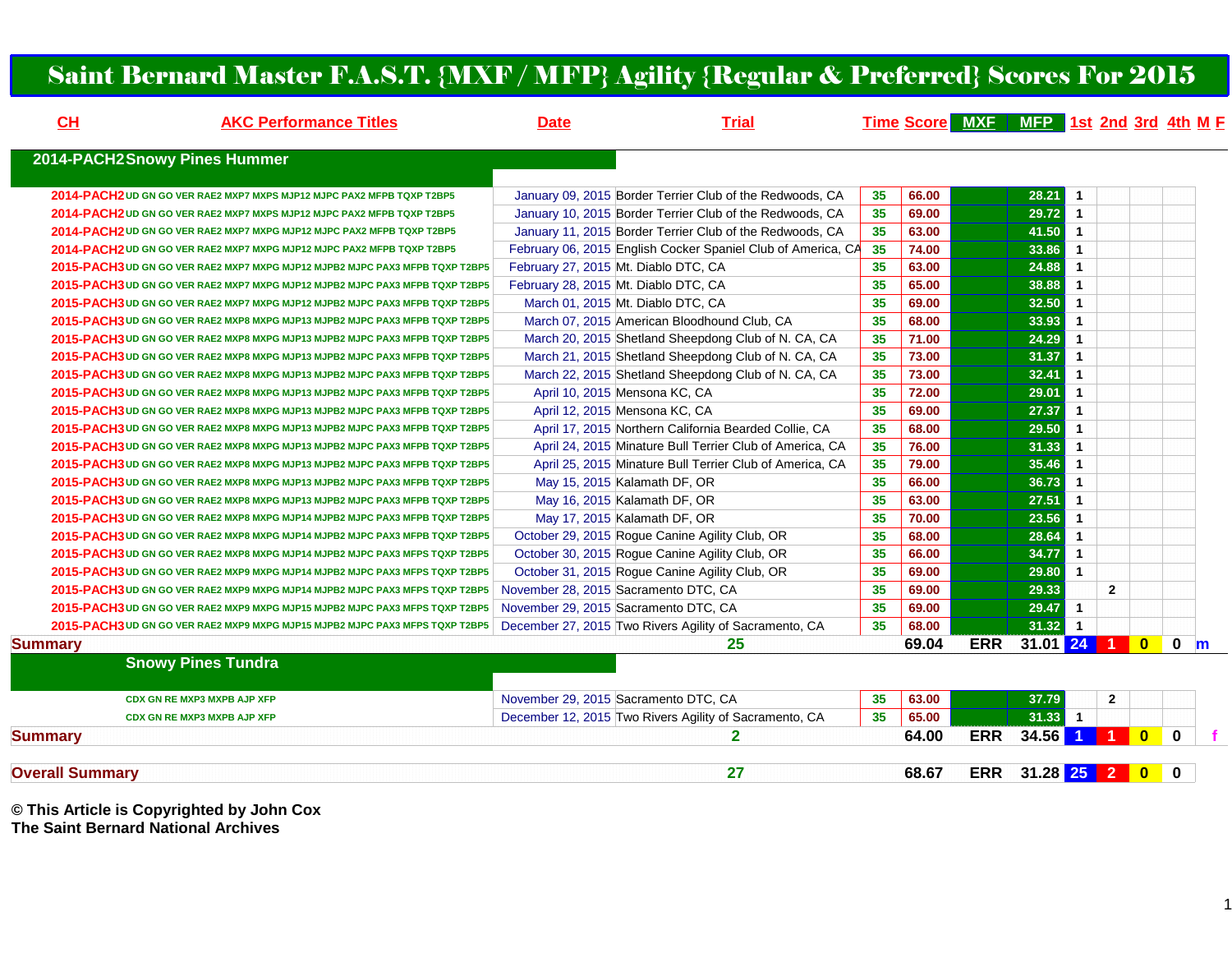## Saint Bernard Time 2 Beat {Preferred} {T2BP} Agility Scores For 2015

| $CH$                                  | <b>AKC Performance Titles</b>                                                    | <b>Date</b>                          | Trial                                                 | Course Time Dog's Time Points #QS 1st # Comp. M E |       |     |    |    |              |  |
|---------------------------------------|----------------------------------------------------------------------------------|--------------------------------------|-------------------------------------------------------|---------------------------------------------------|-------|-----|----|----|--------------|--|
| 2015-PACH3 Snowy Pines Hummer         |                                                                                  |                                      |                                                       |                                                   |       |     |    |    |              |  |
| T2BP6                                 |                                                                                  |                                      |                                                       |                                                   |       |     |    |    |              |  |
|                                       | 2015-PACH3 UD GN GO VER RAE2 MXP7 MXPS MJP12 MJPB2 MJPC PAX3 MFP MFPB TQXP T2BP5 | February 27, 2015 Mt. Diablo DTC, CA |                                                       | 37.75                                             | 37.75 | 10  | 77 |    |              |  |
|                                       | 2015-PACH3 UD GN GO VER RAE2 MXP7 MXPS MJP12 MJPB2 MJPC PAX3 MFP MFPB TQXP T2BP5 | February 28, 2015 Mt. Diablo DTC, CA |                                                       | 29.34                                             | 40.09 | 6   | 78 |    |              |  |
|                                       | 2015-PACH3 UD GN GO VER RAE2 MXP7 MXPS MJP12 MJPB2 MJPC PAX3 MFP MFPB TQXP T2BP5 | March 01, 2015 Mt. Diablo DTC, CA    |                                                       | 37.82                                             | 37.82 | 10  | 79 |    | 3            |  |
|                                       | 2015-PACH3 UD GN GO VER RAE2 MXP8 MXPS MJP13 MJPB2 MJPC PAX3 MFP MFPB TQXP T2BP5 |                                      | March 20, 2015 Shetland Sheepdog Club of N. CA, CA    | 48.49                                             | 48.49 | 10  | 80 |    |              |  |
|                                       | 2015-PACH3 UD GN GO VER RAE2 MXP8 MXPS MJP13 MJPB2 MJPC PAX3 MFP MFPB TQXP T2BP5 |                                      | April 19, 2015 Northern California Bearded Collie, CA | 31.66                                             | 43.26 | 6   | 81 |    | 5            |  |
|                                       | 2015-PACH3 UD GN GO VER RAE2 MXP8 MXPS MJP13 MJPB2 MJPC PAX3 MFP MFPB TQXP T2BP5 | May 15, 2015 Kalamath DF, OR         |                                                       | 44.85                                             | 44.85 | 10  | 82 |    | 3            |  |
|                                       | 2015-PACH3 UD GN GO VER RAE2 MXP8 MXPS MJP13 MJPB2 MJPC PAX3 MFP MFPB TQXP T2BP5 |                                      | June 09, 2015 Portuguse Water Dog Club of N. CA, CA   | 40.05                                             | 40.05 | 10  | 83 |    |              |  |
|                                       | 2015-PACH3 UD GN GO VER RAE2 MXP8 MXPS MJP13 MJPB2 MJPC PAX3 MFP MFPB TQXP T2BP5 |                                      | June 10, 2015 Sacramento DTC, CA                      | 37.64                                             | 38.92 | 9   | 84 |    | $\mathbf{2}$ |  |
|                                       | 2015-PACH3 UD GN GO VER RAE2 MXP8 MXPS MJP13 MJPB2 MJPC PAX3 MFP MFPB TQXP T2BP5 |                                      | October 10, 2015 Truckee Meadows DTC, CA              | 48.07                                             | 48.07 | 10  | 85 |    | $\mathbf{2}$ |  |
|                                       | 2015-PACH3 UD GN GO VER RAE2 MXP8 MXPS MJP13 MJPB2 MJPC PAX3 MFP MFPB TQXP T2BP5 |                                      | October 11, 2015 Truckee Meadows DTC, CA              | 34.95                                             | 34.95 | 10  | 86 |    | $\mathbf{2}$ |  |
|                                       | 2015-PACH3 UD GN GO VER RAE2 MXP9 MXPG MJP14 MJPS2 MJPC PAX3 MFP MFPS TQXP T2BP5 | November 27, 2015 Sacramento DTC, CA |                                                       | 38.88                                             | 39.08 | 9   | 87 |    | 3            |  |
|                                       | 2015-PACH3 UD GN GO VER RAE2 MXP9 MXPG MJP14 MJPS2 MJPC PAX3 MFP MFPS TQXP T2BP5 | November 28, 2015 Sacramento DTC, CA |                                                       | 36.42                                             | 36.42 | 10  | 88 |    | 4            |  |
|                                       | 2015-PACH3 UD GN GO VER RAE2 MXP9 MXPG MJP14 MJPS2 MJPC PAX3 MFP MFPS TQXP T2BP5 |                                      | December 12, 2015 Staffordshire Terrier CoA, CA       | 38.59                                             | 38.59 | 10  | 89 |    | $\mathbf{2}$ |  |
| <b>Overall Summary &amp; Averages</b> |                                                                                  |                                      | 13                                                    | 38.81                                             | 40.64 | 120 | 13 | 10 | 34           |  |
| <b>Overall Summary &amp; Averages</b> |                                                                                  |                                      | 13                                                    | 38.81                                             | 40.64 | 120 | 13 | 10 | 34           |  |
|                                       |                                                                                  |                                      |                                                       |                                                   |       |     |    |    |              |  |
| <b>Overall Summary &amp; Averages</b> |                                                                                  |                                      | 13                                                    | 38.81                                             | 40.64 | 120 | 13 | 10 | 34           |  |

**To earn the T2B {Regular} or T2BP {Preferred} title, a dog must earn 15 qualifying scores and 100 points.There are no 2nd, 3rd & 4th Placements in T2B**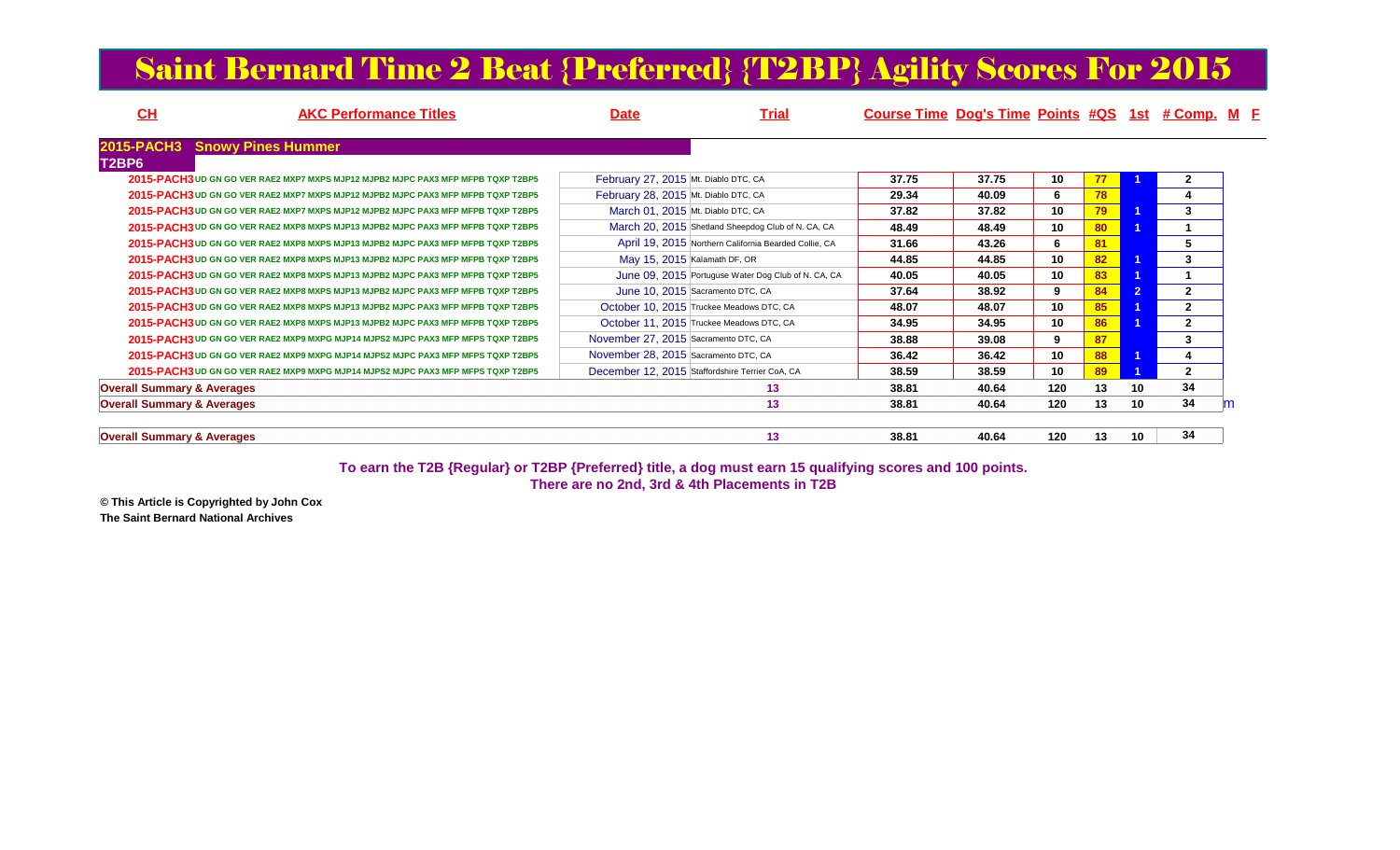## Saint Bernard Therapy Dog Titles For 2015

| CH                                       | <b>Dog</b>                                                                                                             | <b>Performance Titles</b> | м              | E            | <b>Date</b>        |
|------------------------------------------|------------------------------------------------------------------------------------------------------------------------|---------------------------|----------------|--------------|--------------------|
| <b>ThDN</b><br>2015                      |                                                                                                                        |                           |                |              |                    |
|                                          | Lasquites Jumpin' Jack Flash                                                                                           | <b>ThDN</b>               | m              |              | August 04, 2015    |
|                                          | 2016-CHSkyviews Masqurade                                                                                              | <b>ThDN</b>               |                |              | November 20, 2015  |
|                                          | Summerlyns U R My Keb V Showme                                                                                         | <b>ThDN</b>               |                |              | December 04, 2015  |
|                                          | 2015-CHWho Dats Baron La Croix                                                                                         | <b>ThDN</b>               | m              |              | May 13, 2015       |
| $\overline{2}$                           | 4                                                                                                                      |                           | 2 <sup>1</sup> | $\mathbf{2}$ |                    |
| <b>ThD</b><br>$\bf (2)$<br>2015          |                                                                                                                        |                           |                |              |                    |
|                                          | Cache Retreat Friendly Ghost                                                                                           | <b>ThD</b>                |                |              | December 01, 2015  |
|                                          | 2013-CH Yukons Hogans Bernard                                                                                          | <b>ThD</b>                | m              |              | June 09, 2015      |
|                                          | $\overline{2}$                                                                                                         |                           | $\mathbf 1$    |              |                    |
| (4) ThDX<br>2015                         |                                                                                                                        |                           |                |              |                    |
|                                          | 2013-GCH/2013-CHAmbersand Winds of Winter                                                                              | <b>THDX</b>               | m              |              | April 14, 2015     |
|                                          | Montana Mtns Dance N The Twist And Shout                                                                               | <b>THDX</b>               | m              |              | September 24, 2015 |
| 1                                        | $\mathbf{2}$                                                                                                           |                           | 2 <sup>1</sup> | $\bf{0}$     |                    |
| (5) ThDD<br>2015                         |                                                                                                                        |                           |                |              |                    |
|                                          | Cache Retreat Sky Walker H-N                                                                                           | <b>ThDD</b>               |                |              | February 02, 2015  |
|                                          | Revilos Gratitude                                                                                                      | <b>ThDD</b>               | m              |              | March 03, 2015     |
| $\bf{0}$                                 | $\overline{2}$                                                                                                         |                           |                |              |                    |
| <b>Overall Summary:</b>                  |                                                                                                                        |                           |                |              |                    |
| 4                                        | 10                                                                                                                     |                           | 6              |              |                    |
|                                          | Visit the AKC site for more information on the Therapy Dog program: http://www.akc.org/akctherapydog/earn_title.cfm    |                           |                |              |                    |
| <b>Therapy Dog Novice = ThDN</b>         |                                                                                                                        |                           |                |              |                    |
| <b>Therapy Dog Advanced = ThDA</b>       |                                                                                                                        |                           |                |              |                    |
| <b>Therapy Dog Excellent = ThDX</b>      |                                                                                                                        |                           |                |              |                    |
| <b>Therapy Dog Distinguished = ThDD</b>  |                                                                                                                        |                           |                |              |                    |
| Prior to 2014 there were only ThD Titles |                                                                                                                        |                           |                |              |                    |
|                                          | Due to the high number of Performance titles they are listed in two (2) Performance Databases - Sorted by Dog or Title |                           |                |              |                    |

**AKC Performance titles started with Obedience back in 1936.**

**As of April, 1, 2013 the AKC recognizes titles earned in Association events.**

**Owners may apply to have the titles recorded to their dogs' AKC records.** 

**Titles then will be displayed on pedigrees and other AKC documents.** 

**Only then will the title(s) come through on the Title Reports to be recorded in the Archives.**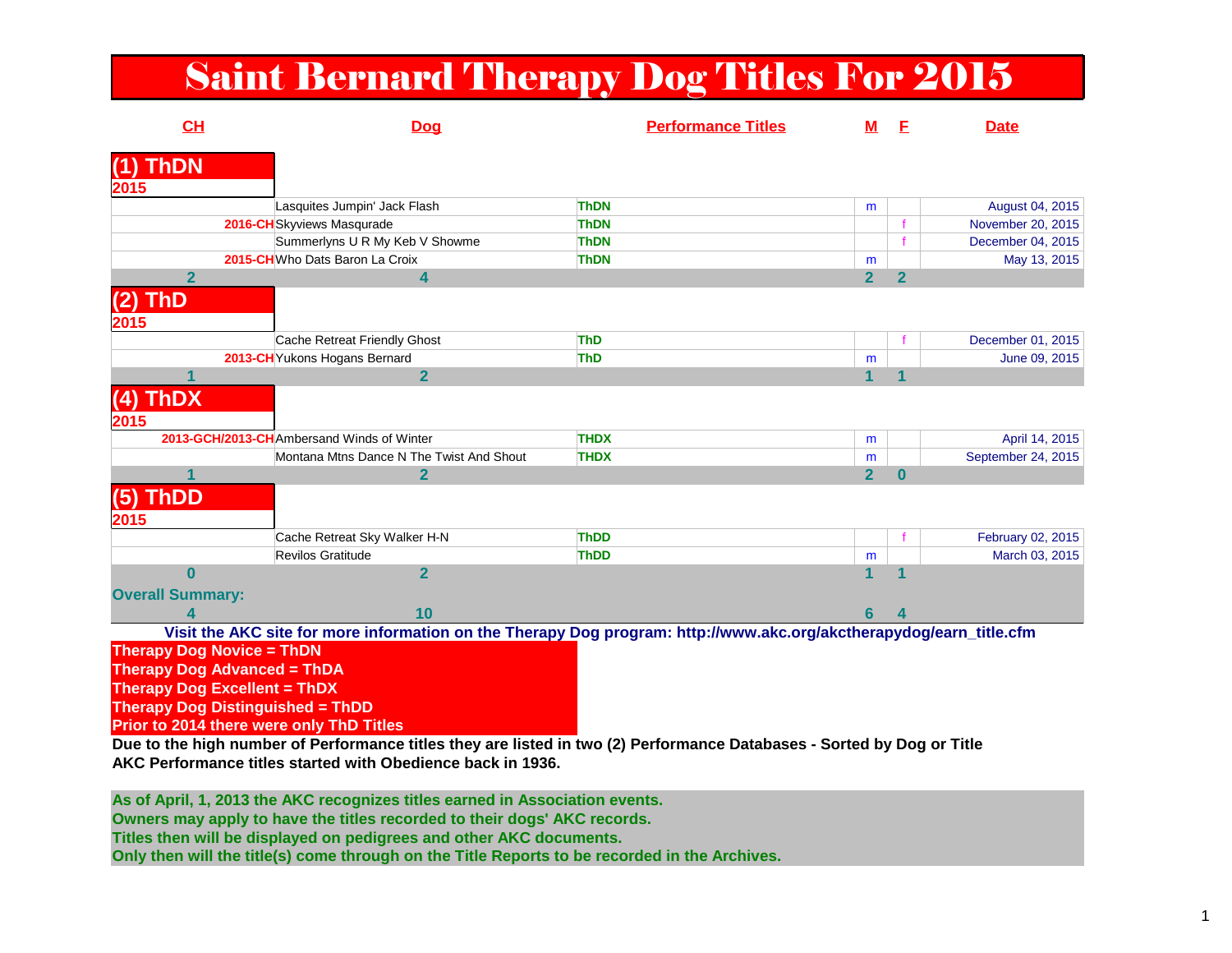# Saint Bernard Canine Good Citizen Titles For 2015

| <b>CH Title</b> | <b>Dog</b>                                        | <b>Performance Titles</b> | <u>M</u> | E  | <b>Date</b>        |
|-----------------|---------------------------------------------------|---------------------------|----------|----|--------------------|
| <b>CGC</b>      |                                                   |                           |          |    |                    |
| 2015            |                                                   |                           |          |    |                    |
|                 | Archimedes                                        | <b>CGC</b>                | m        |    | August 27, 2015    |
|                 | Auveron Vandervoort                               | <b>CGC</b>                | m        |    | December 26, 2015  |
|                 | Avalanche XIII                                    | <b>CGC</b>                |          |    | May 30, 2015       |
|                 | <b>Beau Chuckles</b>                              | <b>CGC</b>                | m        |    | January 23, 2015   |
|                 | Blue Collars Once To Every Woman                  | <b>CGC</b>                | m        |    | March 29, 2015     |
|                 | Brandau Ridge Takn A Walk Thru Ur Heart           | <b>CGC</b>                |          | f  | April 14, 2015     |
|                 | Caspian Minika Sashihara                          | <b>CGC</b>                | m        |    | May 11, 2015       |
|                 | <b>Charlotte Nelson</b>                           | <b>CGC</b>                |          |    | November 09, 2015  |
|                 | <b>Clementine Bloch</b>                           | <b>CGC</b>                |          |    | October 05, 2015   |
|                 | Dublin St. Paul O'Sullivan                        | <b>CGC</b>                | m        |    | May 09, 2015       |
|                 | 2017-GCH/2016-CH Gliddens Yosminty Sam I Am       | <b>CGC</b>                | m        |    | July 29, 2015      |
|                 | H.I.W. Jaguars Eagles Flight                      | <b>CGC</b>                | m        |    | April 02, 2015     |
|                 | 2014-CH Jamelles Music Man V Saundalin            | <b>CGC</b>                | m        |    | August 05, 2015    |
|                 | Kira Marino-Landry                                | <b>CGC</b>                |          |    | November 22, 2015  |
|                 | Kira Marino-Landry                                | <b>CGC</b>                |          |    | November 22, 2015  |
|                 | Lasquites Kool Hand Luke                          | <b>CGC</b>                | m        |    | April 12, 2015     |
|                 | Little Delilah                                    | <b>CGC</b>                |          |    | March 31, 2015     |
|                 | Monkey II                                         | <b>CGC</b>                | m        |    | January 03, 2015   |
|                 | Ophies Meadow Von Duewerhaus                      | <b>CGC</b>                |          |    | June 23, 2015      |
|                 | Ruby Amore                                        | <b>CGC</b>                |          | f  | September 01, 2015 |
|                 | 2014-GCH/2013-CH Sandrimars Buffett Rocks Revilo  | <b>CGC</b>                | m        |    | July 18, 2015      |
|                 | Sir Carson of Kramer Manor                        | <b>CGC</b>                | m        |    | December 29, 2015  |
|                 | <b>Skyviews Hot Summer Nights</b>                 | <b>CGC</b>                |          |    | August 08, 2015    |
|                 | Skyviews Remember Me                              | <b>CGC</b>                |          |    | August 09, 2015    |
|                 | Slatons Ben Making Dreams Come True               | <b>CGC</b>                | m        |    | November 18, 2015  |
|                 | Slatons Melts Your Heart                          | <b>CGC</b>                | m        |    | March 04, 2015     |
|                 | Starlights Orions Cashy Comet                     | <b>CGC</b>                | m        |    | March 17, 2015     |
|                 | Stella Fleury                                     | <b>CGC</b>                |          |    | November 03, 2015  |
|                 | Summerlyns Very Much A Lady                       | <b>CGC</b>                |          |    | July 12, 2015      |
|                 | Thurston Howell 4th                               | <b>CGC</b>                | m        |    | March 03, 2015     |
|                 | 2014-GCH/2014-CH Vicdorys Unleash The Dark Knight | <b>CGC</b>                | m        |    | July 18, 2015      |
|                 | West Winds Hero My Mag Haven Sent                 | <b>CGC</b>                | m        |    | July 28, 2015      |
|                 | West Winds Rockvalley Bronson                     | <b>CGC</b>                | m        |    | July 28, 2015      |
|                 | Whitewater Ballroom Blitz Voyager                 | <b>CGC</b>                | m        |    | August 19, 2015    |
|                 | Woodcrest On A Slippery Slope Aspen               | <b>CGC</b>                |          |    | November 18, 2015  |
| 4               | 35                                                |                           | 21       | 14 |                    |

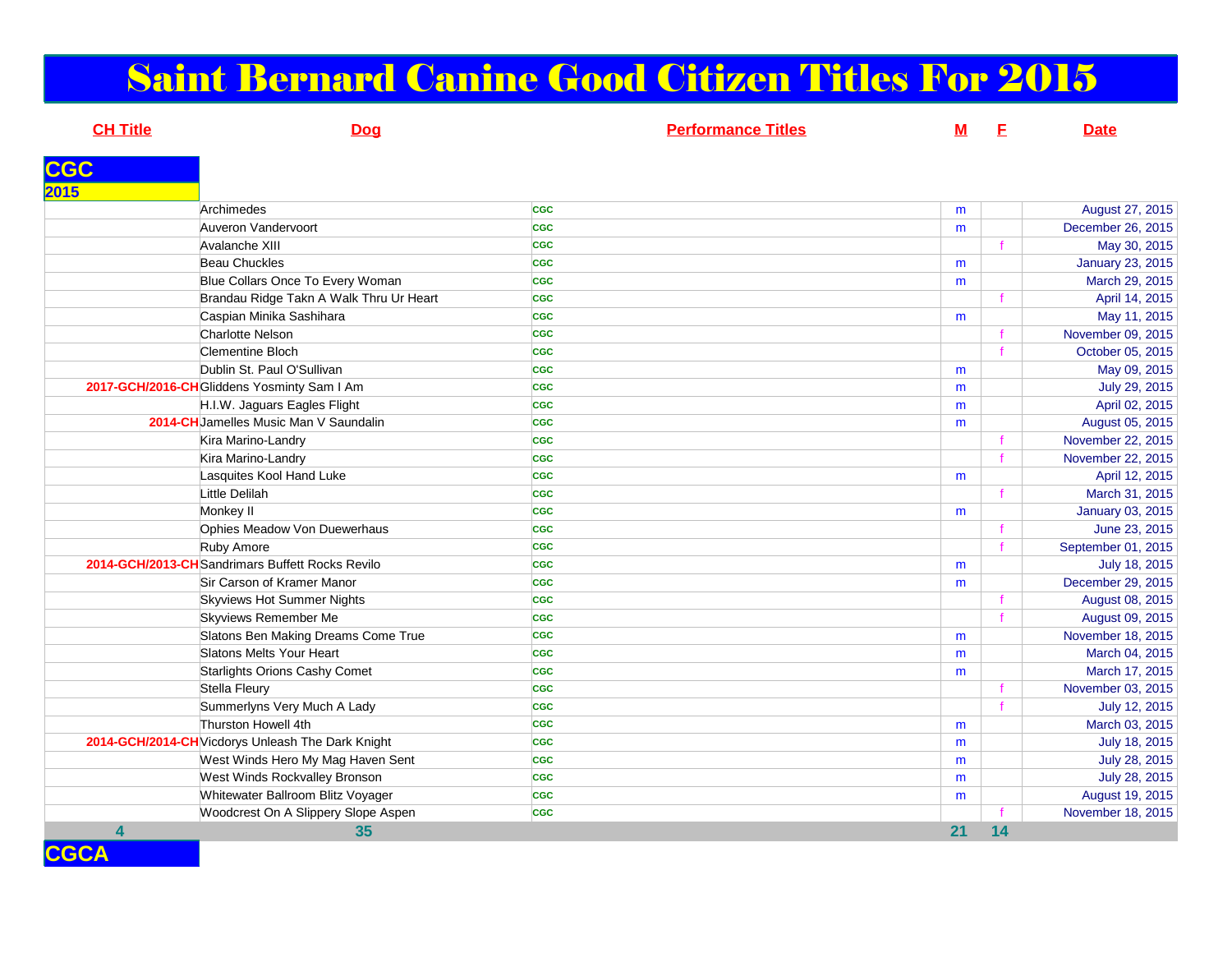| <b>CH Title</b>         | <b>Dog</b>                                       | <b>Performance Titles</b> | <u>M</u>       | E  | <b>Date</b>        |
|-------------------------|--------------------------------------------------|---------------------------|----------------|----|--------------------|
| 2015                    |                                                  |                           |                |    |                    |
|                         | 3g's Princess Ivy                                | <b>CGCA</b>               |                |    | February 25, 2015  |
|                         | Avalanche XIII                                   | <b>CGCA</b>               |                |    | June 02, 2015      |
|                         | Butchs Tuff Little Holly Barry                   | <b>CGCA</b>               |                |    | June 01, 2015      |
|                         | Caspian Minika Sashihara                         | <b>CGCA</b>               | m              |    | August 10, 2015    |
|                         | Jamelles Ulysses S Grant                         | <b>CGCA</b>               | m              |    | May 16, 2015       |
|                         | Jeul Kreeks A Rockstar For Vicdory               | <b>CGCA</b>               |                |    | July 18, 2015      |
|                         | 2014-GCH/2013-CH Sandrimars Buffett Rocks Revilo | <b>CGCA</b>               | m              |    | October 24, 2015   |
|                         | Slatons Melts Your Heart                         | <b>CGCA</b>               | m              |    | March 28, 2015     |
|                         | Summerlyns U R My Keb V Showme                   | <b>CGCA</b>               |                |    | February 19, 2015  |
|                         | West Winds Hero My Mag Haven Sent                | <b>CGCA</b>               | m              |    | July 30, 2015      |
|                         | West Winds Rockvalley Bronson                    | <b>CGCA</b>               | m              |    | July 30, 2015      |
|                         | 11                                               |                           | $6\phantom{1}$ | 5  |                    |
| <b>CGCU</b>             |                                                  |                           |                |    |                    |
| 2015                    |                                                  |                           |                |    |                    |
|                         | Butchs Tuff Little Holly Barry                   | <b>CGCU</b>               |                |    | September 13, 2015 |
|                         | Caspian Minika Sashihara                         | <b>CGCU</b>               | m              |    | August 10, 2015    |
|                         | Po Chu Ping (Chewie)                             | <b>CGCU</b>               | m              |    | June 11, 2015      |
|                         | 2015-PACH3 Snowy Pines Hummer                    | <b>CGCU</b>               | m              |    | December 03, 2015  |
|                         | Snowy Pines Thndra                               | <b>CGCU</b>               |                |    | December 03, 2015  |
|                         | 5                                                |                           | 3              | 2  |                    |
| <b>Overall Summary:</b> |                                                  |                           |                |    |                    |
| $6\phantom{1}6$         | 51                                               |                           | 30             | 21 |                    |

**Grandfathered CGC Titles (without dates) from 2012 and back are listed as 1/1/2000 in the Database file for ALL years.** 

**Canine Good Citizen =- CGCCanine Good Citizen Advanced = CGCA**

**Canine Good Citizen Urban = CGCU**

 **Due to the high number of Performance titles they are listed in two (2) Performance Databases - Sorted by Dog or TitleAKC Performance titles started with Obedience back in 1936.**

**As of April, 1, 2013 the AKC recognizes titles earned in Association events.Owners may apply to have the titles recorded to their dogs' AKC records. Titles then will be displayed on pedigrees and other AKC documents. Only then will the title(s) come through on the Title Reports to be recorded in the Archives.**